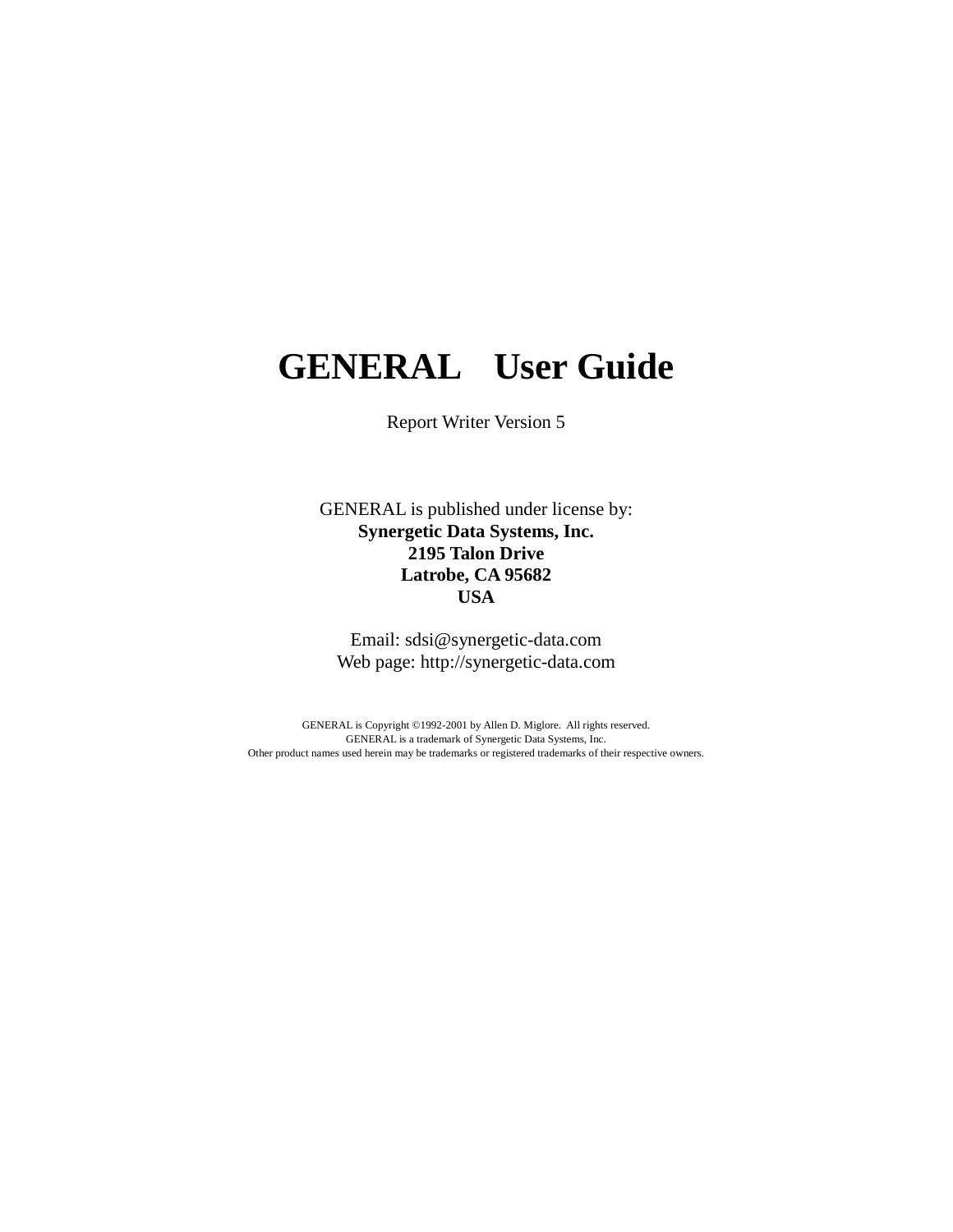## **The GENERAL Report Writer License Agreement**

#### **NOTICE: OPENING THIS PACKAGE INDICATES YOUR ACCEPTANCE OF THE FOLLOWING TERMS AND CONDITIONS. PLEASE READ THEM. IF YOU DO NOT AGREE WITH THEM, RETURN THE PACKAGE UNOPENED, AND RETURN OR DESTROY ANY COPIES OF THE PROGRAM IN YOUR POSSESSION. THE DEALER FROM WHOM YOU PURCHASED THE SOFTWARE WILL REFUND YOUR PURCHASE PRICE.**

"Program", as used herein, refers to both this documentation and the software programs described by this documentation. "Developer", as used herein, refers to Allen D. Miglore.

#### **LICENSE**

You may use the Program on a single machine, and you may copy the Program into any machine-readable format for backup purposes only. If you transfer the Program to another machine, you agree to destroy the Program, together with all copies, in whole or in part, on the original machine. You may not copy, modify, or transfer the Program, in whole or in part, except as expressly provided herein. You may not sublicense, assign, or otherwise transfer the Program to any third party except by the express written consent of the Developer.

#### **TERM**

The license is effective until terminated. You may terminate at any time by destroying the Program together with all copies of the Program in your possession. It will also terminate automatically upon failure to comply with any of the terms of this agreement. You agree upon such termination to destroy the Program together with all copies in your possession in any form.

#### **CONFIDENTIALITY OF THE PROGRAM**

You understand that the Program is proprietary to the Developer, and agree to maintain the confidentiality of the Program. You agree that neither you, nor any person or entity acting on your behalf, will copy or otherwise transfer the Program, in whole or in part, in any form (including printed source code), to any third party. You agree to retain the Developer's copyright notices, in all forms, throughout the Program.

#### **LIMITATION OF LIABILITY**

The Program is provided "as is" without warranty of any kind, including, but not limited to the implied warranties of merchantability and fitness for a particular purpose. The entire risk as to the quality and performance of the Program is with you. In no event will the Developer be liable to you for any damages, including any lost profits or other incidental or consequential damages arising out of the use or inability to use the Program, even if advised of the possibility of such damages.

#### **SUPPORT**

Support for the Program should be obtained from the Dealer from whom it was purchased. The Dealer, not the Developer, establishes support pricing and terms.

**YOU ACKNOWLEDGE THAT YOU HAVE READ THIS AGREEMENT, UNDERSTAND IT, AND AGREE TO BE BOUND BY ITS TERMS AND CONDITIONS. YOU FURTHER AGREE THAT IT IS THE COMPLETE AND EXCLUSIVE STATEMENT OF THE AGREEMENT BETWEEN YOU AND THE DEVELOPER AND IT SUPERSEDES ANY PRIOR AGREEMENT, ORAL OR WRITTEN, AND ANY OTHER COMMUNICATION BETWEEN YOU AND THE DEVELOPER RELATING TO THE SUBJECT MATTER OF THIS AGREEMENT.**

The GENERAL Version 5 programs and this book are Copyright ©1992 by Allen D. Miglore. All rights reserved.

GENERAL is published under license by Synergetic Data Systems, Inc. (SDSI), 2195 Talon Drive, Latrobe, California 95682 USA.

View SDSI's web site at [http://synergetic-data.com o](http://i99.com/sdsi)r e-mail SDSI at sdsi@synergetic-data.com

GENERAL is a trademark of Allen D. Miglore.

Unix is a registered trademark of Unix System Laboratories Inc.

MS-DOS and XENIX are registered trademarks of Microsoft Corporation.

BBx, BBx3, BBx4, PRO/5, Visual PRO/5, and TAOS are trademarks of Basis International.

MAS90 is a registered trademark of State of the Art.

Grafsman is a trademark of Softek International.

Providex is a trademark of Providex Technologies

Other product names and brand names used herein are trademarks or registered trademarks of their respective companies.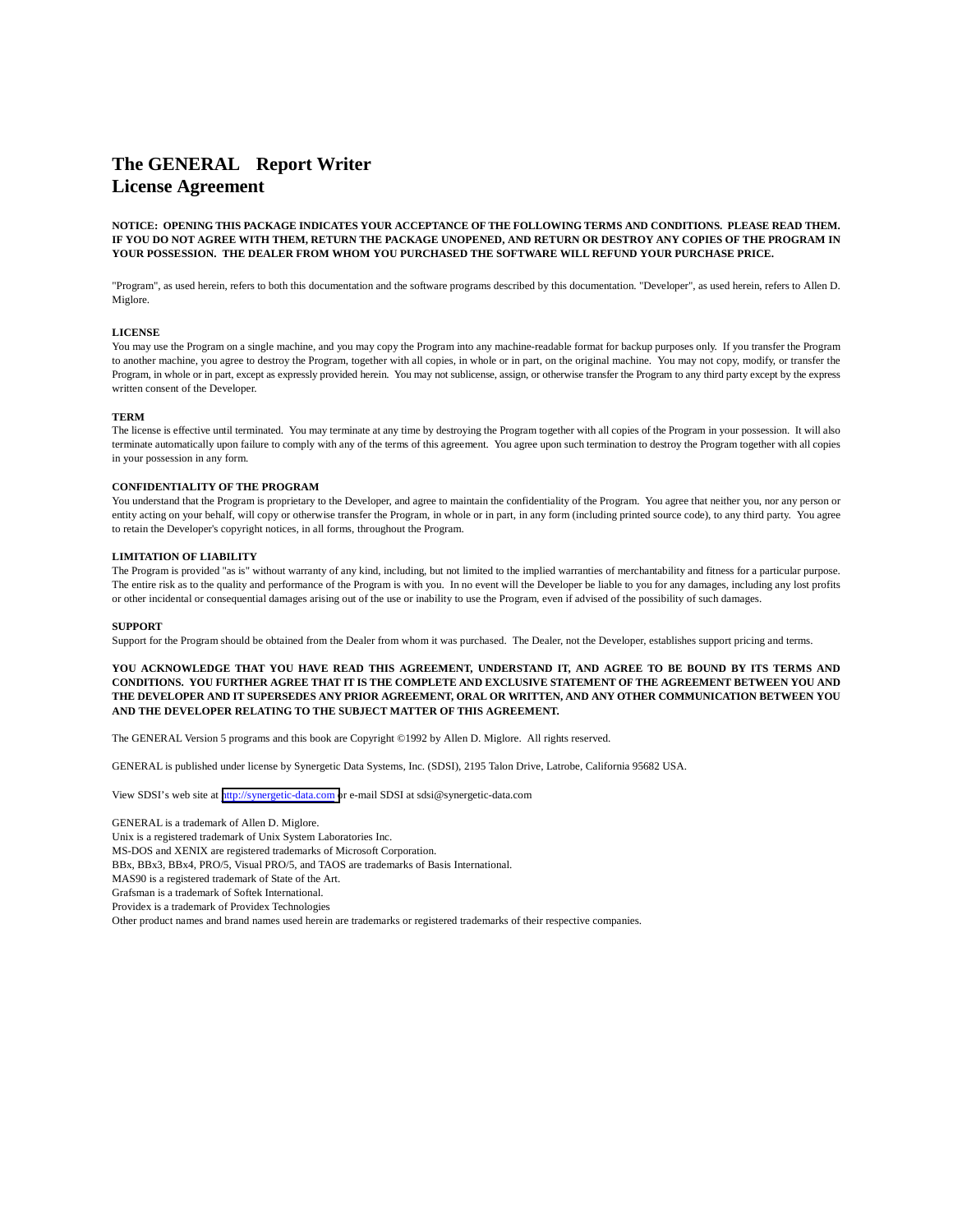# **TABLE OF CONTENTS**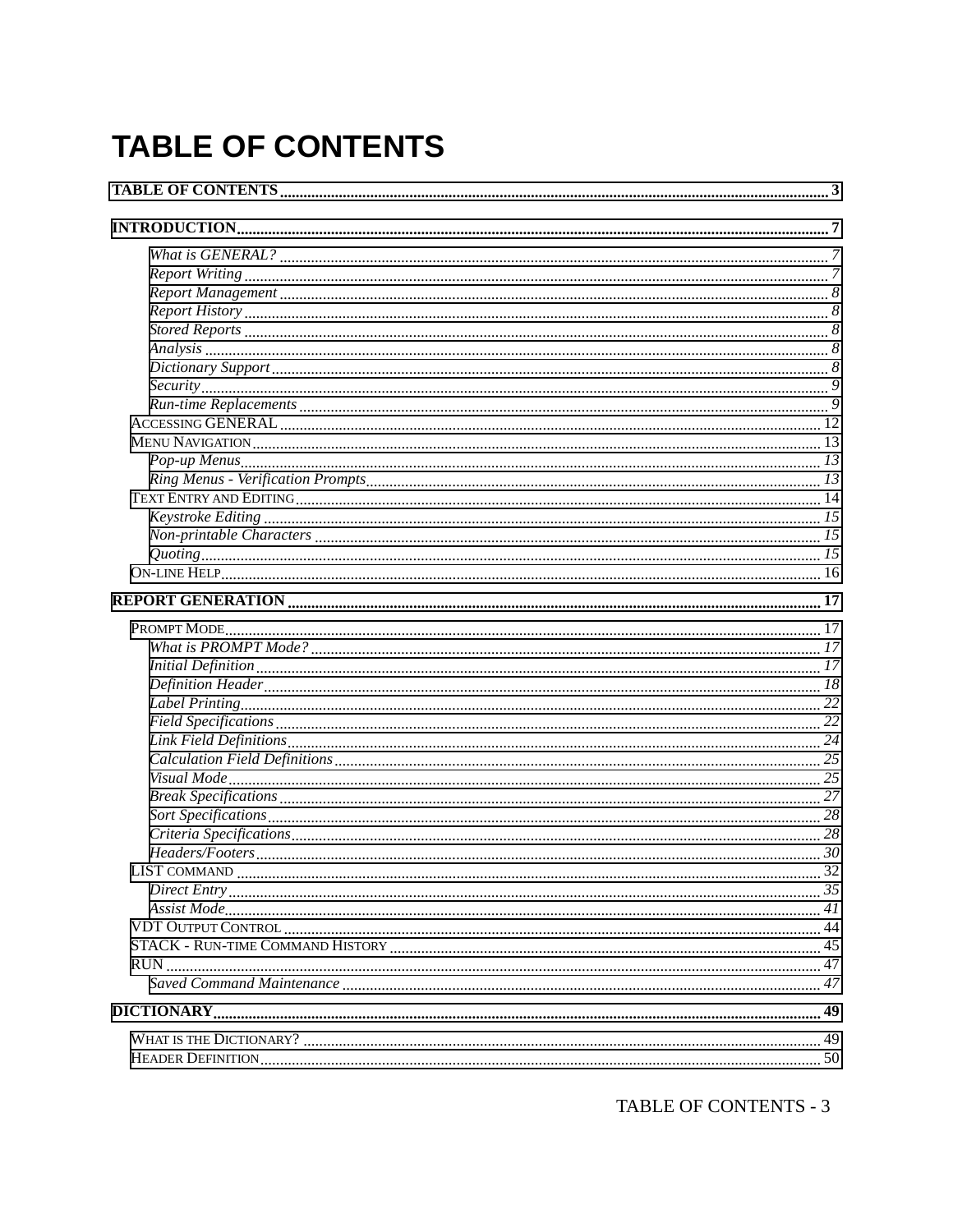| END |  |
|-----|--|
|     |  |
|     |  |
|     |  |
|     |  |
|     |  |
|     |  |
|     |  |
|     |  |
|     |  |
|     |  |
|     |  |
|     |  |
|     |  |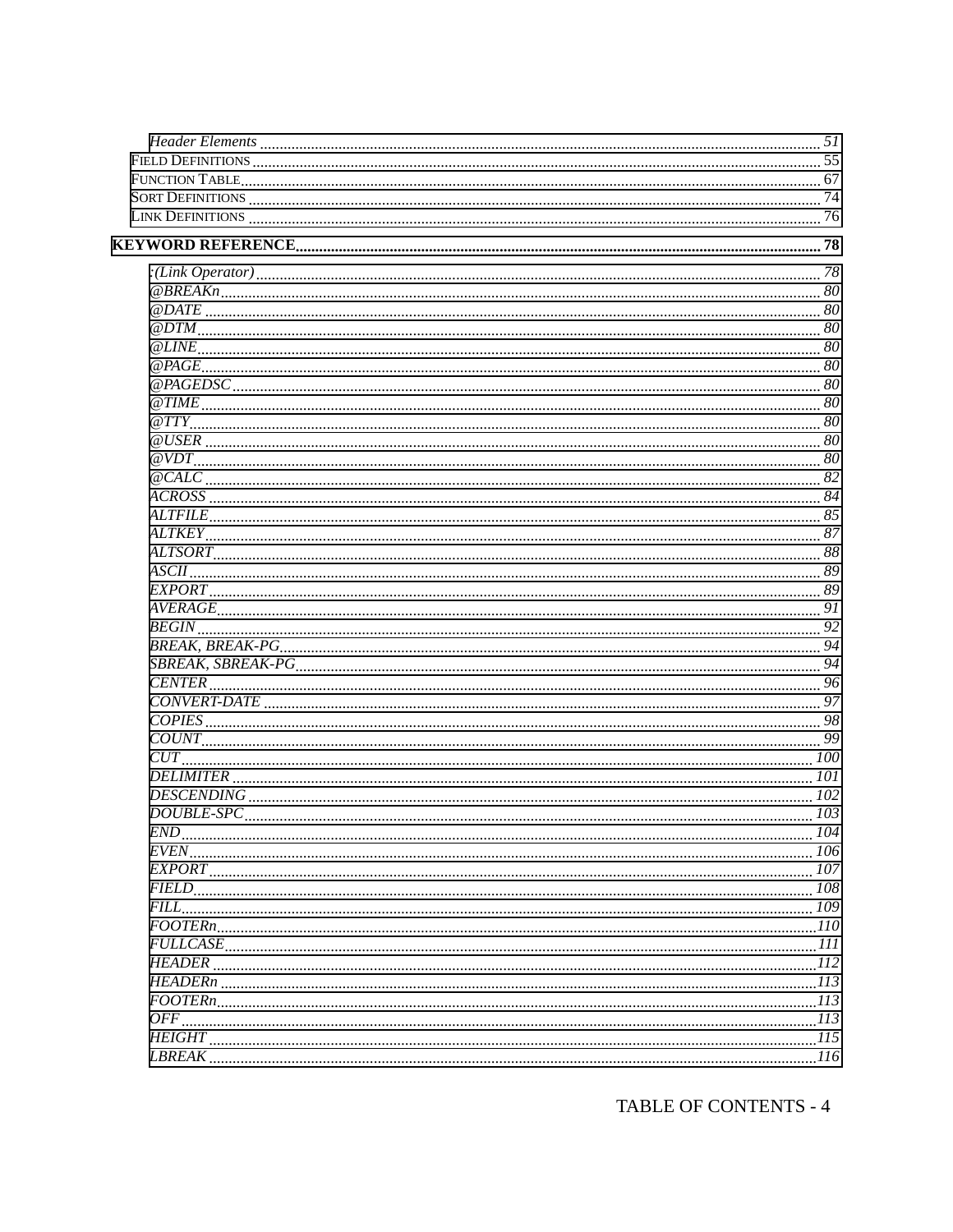| <i>SPACE</i> |  |
|--------------|--|
| SORT.        |  |
|              |  |
|              |  |
|              |  |
|              |  |
|              |  |
|              |  |
|              |  |
| <b>PLOT</b>  |  |
|              |  |
|              |  |
|              |  |
|              |  |
|              |  |
|              |  |
|              |  |
|              |  |
|              |  |
|              |  |
|              |  |
|              |  |
|              |  |
|              |  |
|              |  |
|              |  |
| <b>MMYY</b>  |  |
|              |  |
|              |  |
| <i>MONTH</i> |  |
|              |  |
|              |  |
|              |  |
|              |  |
|              |  |
|              |  |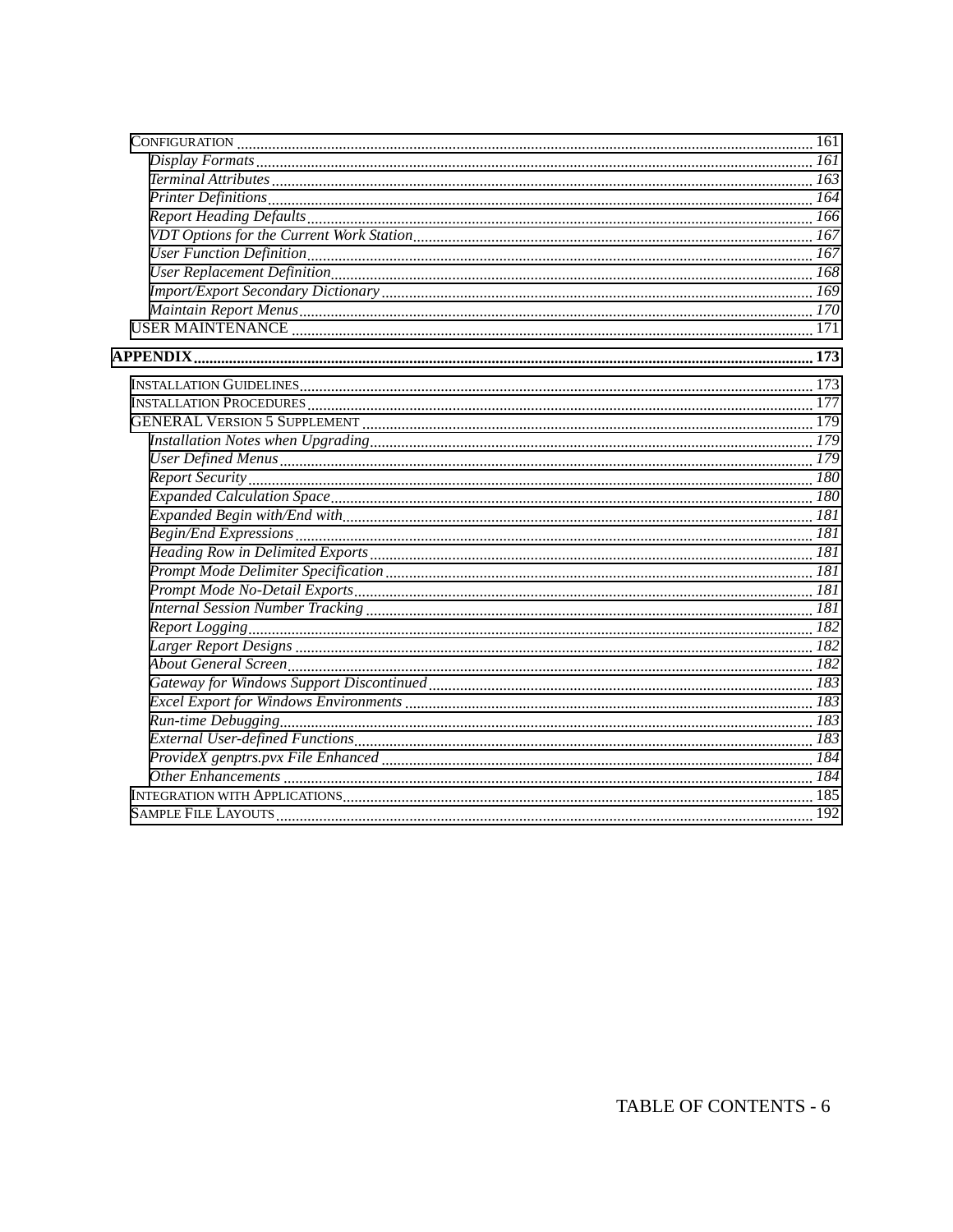# <span id="page-6-0"></span>**INTRODUCTION**

# **What is GENERAL?**

GENERAL is a powerful report writing and data analysis tool for applications based on the Business Basic language. There are several implementations of this language which GENERAL is compatible with, and together they comprise support for many hundreds of thousands of commercial business installations worldwide.

Business Basic is a programming language that is well suited to business application development, and there are many business-related software products written for this language.

Traditionally, users of Business Basic applications were limited as to which reports could be printed from their applications. Only those reports that had been pre-programmed could be generated. Over time, several report writers have been developed to eliminate this restriction. GENERAL is the most widely used of these, and with this latest version, it is the most powerful and flexible one available.

GENERAL provides many capabilities, which are described in the paragraphs below.

# **Report Writing**

GENERAL provides three modes for report writing, each designed to appeal to a specific type of user.

**Interactive Mode**, or *PROMPT mode*, is a full-screen menu-driven mode that leads the user through each step of producing a report. To select and place the data to put on the report, the user enters information into a table, or optionally can "paint" the information onto a visual image of the report line. If calculations or inter-file links are required, they can be entered via a function key, and embedded text can be either entered via a function key or can be painted in the proper position.

Sorting, break points, selection criteria, and custom headers and footers can also be defined, and the report may be executed at will.

**Direct Entry Mode**, or *command mode*, is the fastest method for experienced users. While the other two methods are simply shells around GENERAL's query language, direct entry is the real thing. For short, quick reports direct entry is the favorite of experts. While in direct entry mode, a function key toggle enables the assist mode, so even non-experienced users should feel comfortable with this mode.

**Assist Mode**, toggled by a function key when in direct entry mode entry, provides the user with split-screen pick and point of fields and keywords. When keywords requiring parameters are selected, GENERAL prompts the user for those parameters. Assist mode requires a basic knowledge of GENERAL's LIST command syntax, but helps the user by providing field names and keywords on-screen.

INTRODUCTION - 7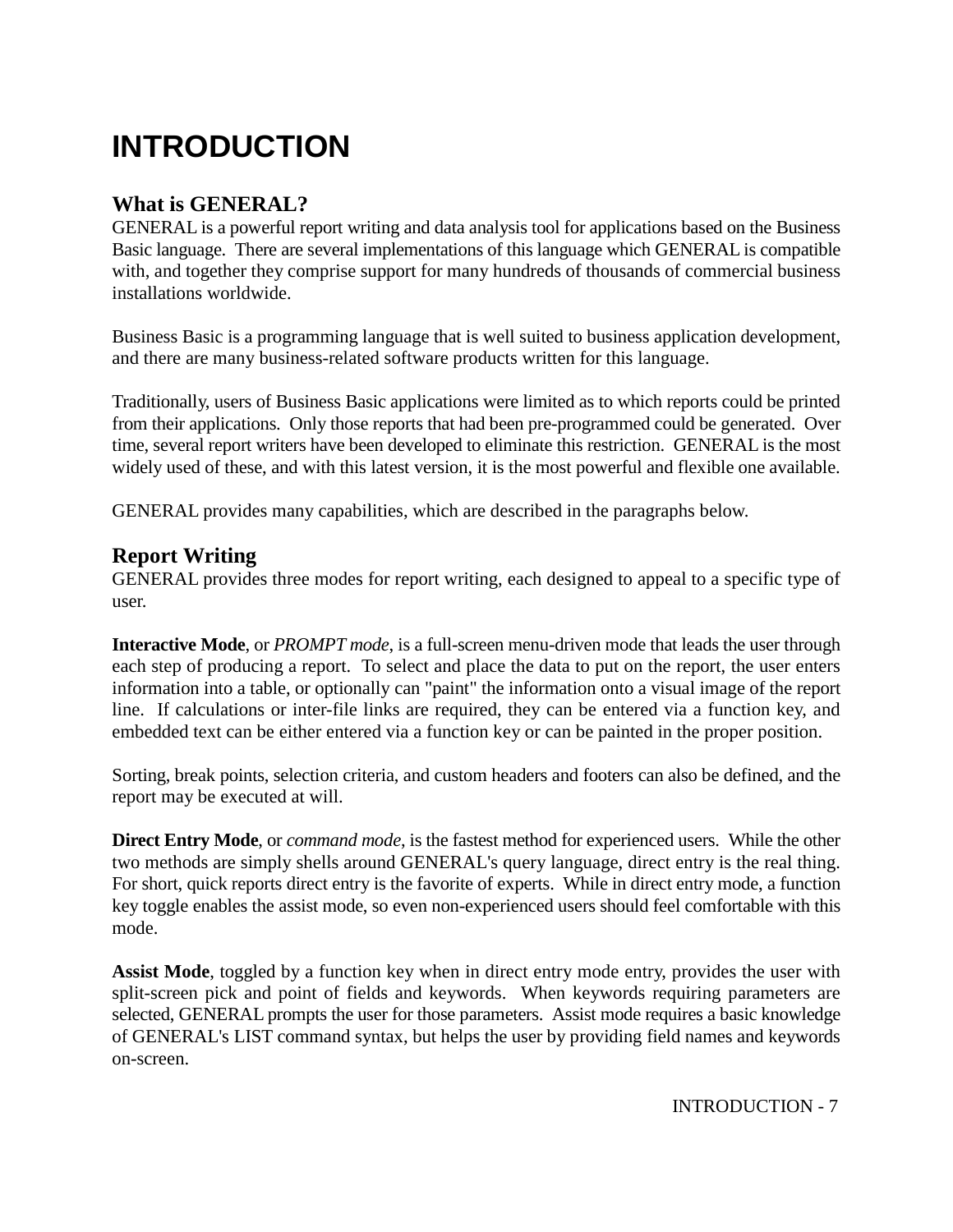# <span id="page-7-0"></span>**Report Management**

In addition to report writing, GENERAL provides additional tools for report management.

# **Report History**

The STACK command provides access to the previous 18 LIST commands entered (by any of the report writing modes). Each of these reports can be re-executed, edited, or saved permanently.

# **Stored Reports**

Any report that has been saved from the report history can be re-executed or edited with the RUN command. With a technique called "run-time prompting", the same report can be used for different circumstances, different selection criteria, different export type, and so on.

# **Analysis**

GENERAL is an excellent tool for data analysis. The data collected for reports is "live" data, right out of the application GENERAL is linked to. The user has a great deal of control over how the data is presented:

- Data can be placed at any column and line position.
- Sorting can be based on as many characters as the underlying Basic allows, split into any number of segments, each either ascending or descending.
- Selection criteria is unlimited, with Boolean control (AND and OR), and parenthetical control.
- Data can be exported into a variety of formats for further analysis, charting, mail merges, and more.

In addition to data presentation, GENERAL provides five aggregate keywords, to produce column totals, averages, counts, minimums, and maximums. When used in conjunction with break points, automatic subtotal generation is also provided.

If the automatic sub-footers and report footers aren't what the user is looking for, GENERAL also supports the creation of custom headers and footers, complete with their own calculations and data positioning control.

Lastly, GENERAL supports a cross-tabulation feature that can be used to produce summaries of data printed in spreadsheet fashion. This information can then be printed or charted using the BBx graphing utilities (on BBx versions only, of course), or an optional graphics package.

# **Dictionary Support**

As Business Basic has no intrinsic method of defining the data stored in its files, GENERAL must be told where to find each element of data that is required for a report. This definition of where to find the data is called a *dictionary*.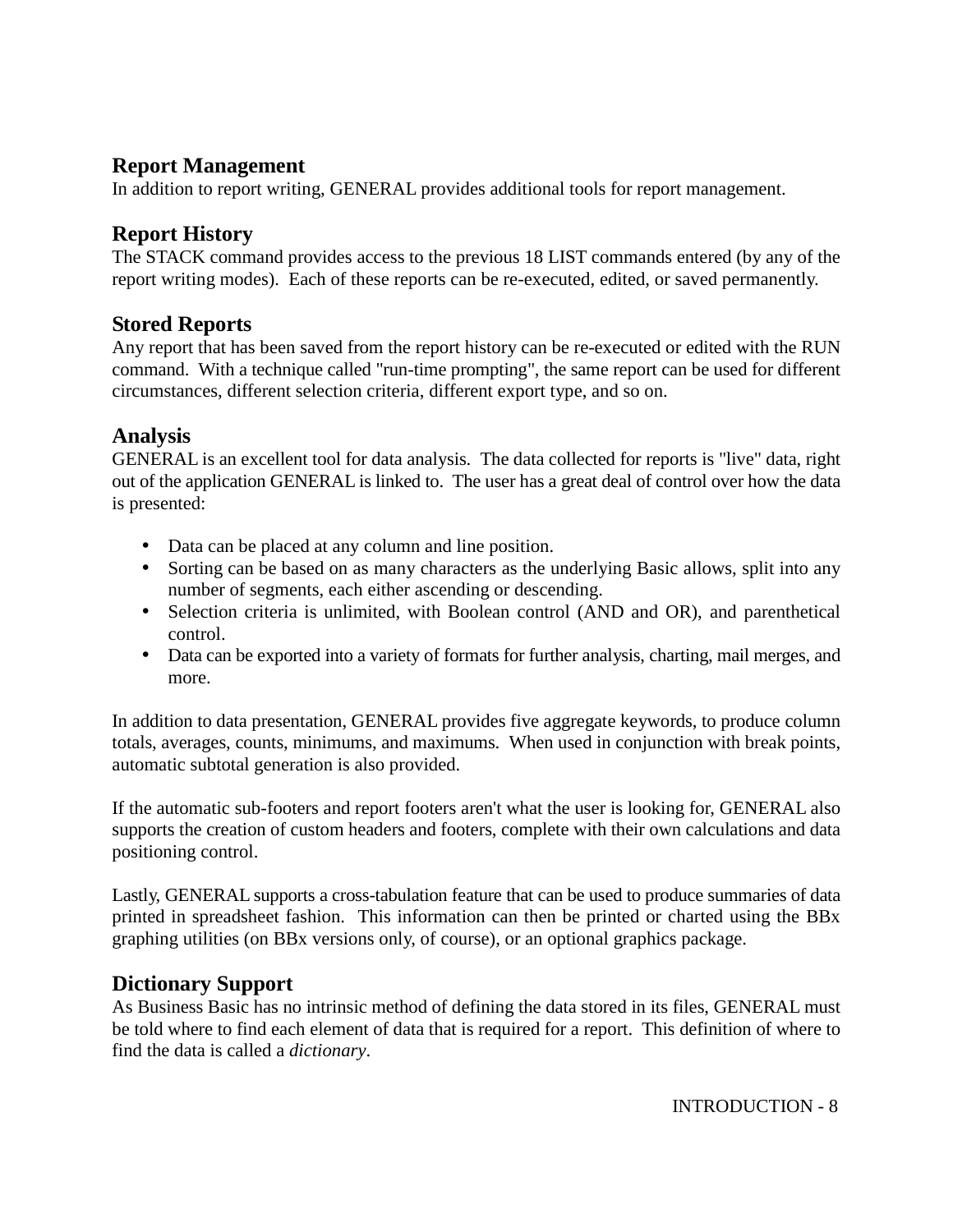<span id="page-8-0"></span>In many cases, the data may be stored in a manner that is unsuitable for a report. A date, for example, might be stored simply as a number, such as 2,448,501, instead of a readable date, like 9/1/91. Part of GENERAL's dictionary includes an ability to describe how to decipher the physical data into meaningful data.

In addition, the dictionary can be used to describe calculations and inter-file lookups that may be used frequently, so that they don't need to be entered in each report that will need them. For example, a PROFIT dictionary element could be defined that was a simple calculation of SALES-COST.

GENERAL also has the ability to use some external dictionary formats. Specifically, they are SDSI's Filix dictionary, Basis International's Taos dictionary, and State of the Art's MAS90 dictionary. Over time, additional external formats will probably be supported. When a report is produced, GENERAL looks for the file specified for that report first in its own dictionary, then in Filix, then in Taos, and finally in MAS90.

When using an external dictionary, calculations and inter-file links will generally have to be defined in each report, as external formats typically only define physical data, and not calculations.

## **Security**

GENERAL provides security through a password-controlled login. The login names are associated with an *access level*, which is a number from 0 to 9. Files are also assigned access levels from 0 to 9, and GENERAL ensures that a user's access level is at least as high as the file's access level before allowing reports to be generated from that file. An administrator-level user (level 9) can assign login names and optionally passwords to other GENERAL users, and can also maintain the file dictionary, where file access levels are specified.

General 5 adds support for report-level security. Each Prompt and Run report design has a Run level and Modify level. For a user to be able to run a report, the user access level must be at least as high as the Run level. For a user to be able to modify the report design, the user access level must be at least as high as the Modify level.

## **Run-time Replacements**

One of the key features of GENERAL is the ability to control the contents of many elements, such as file names, expression constants, and selection criteria, at run-time. The operation behind this ability is called *run-time replacements*. Virtually anywhere in GENERAL where a value is required, a run-time replacement can be used instead.

Imagine a report that selects just customers whose sales have been over \$100,000 this year. The selection criteria for this report would be YTD.SLS> 100000. If the same report is required at another time, but for customers whose sales have been over \$500,000, this report definition would have to be modified, or another report defined.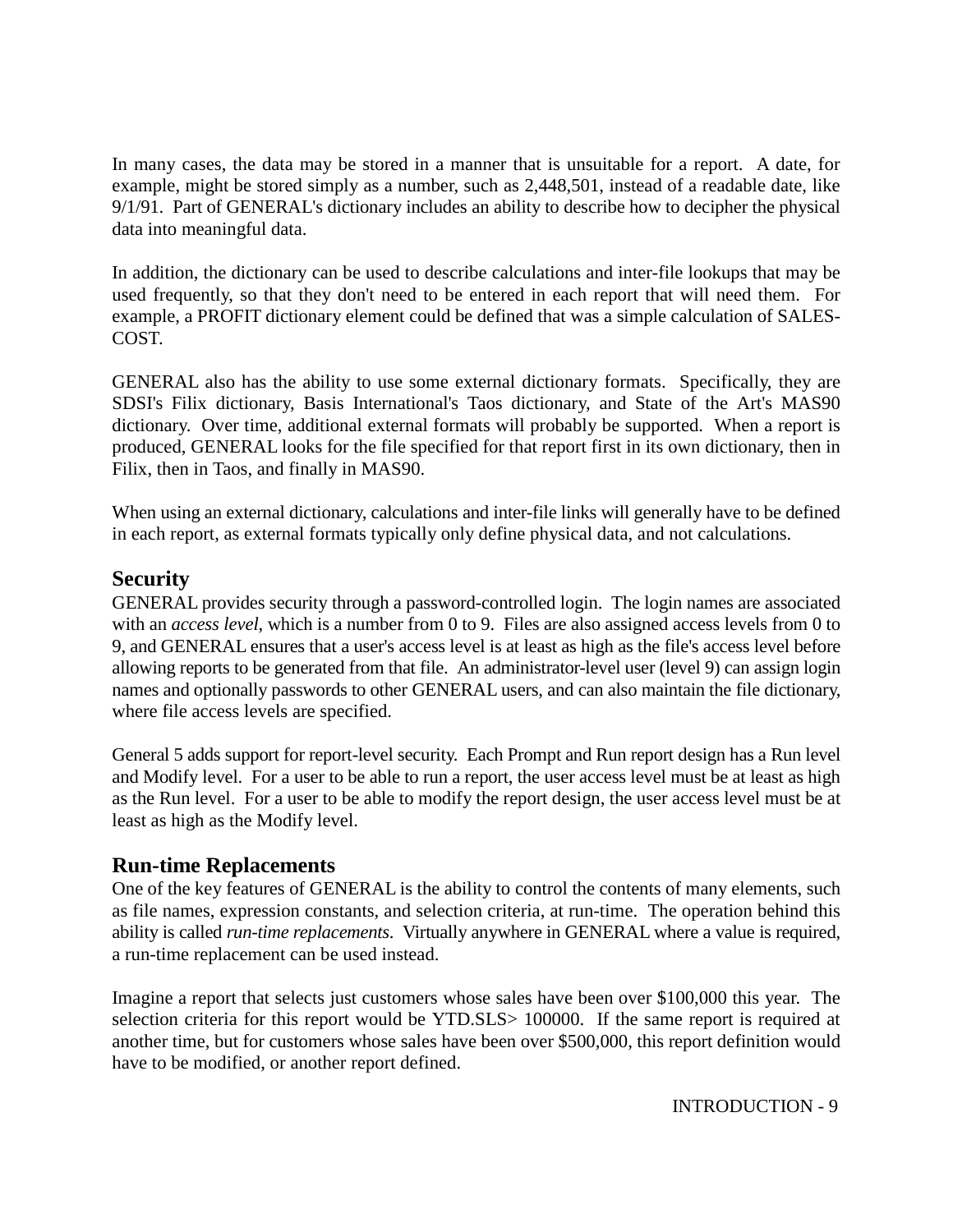INTRODUCTION - 10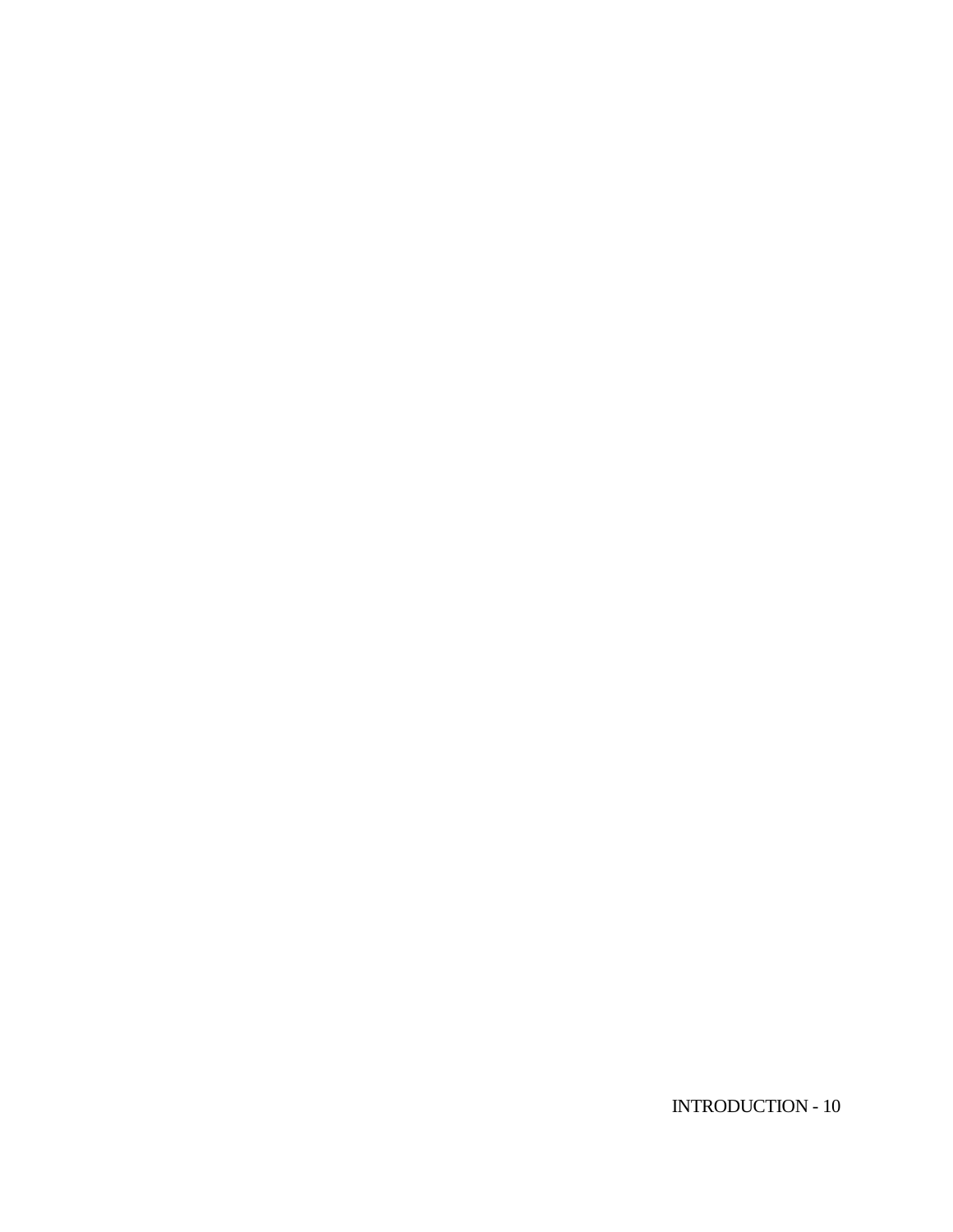With a run-time replacement, the selection criteria could be changed to:

YTD.SLS>Enter minimum year-to-date sales

GENERAL will issue a prompt to the user when the report is run, and use the answer in the selection criteria.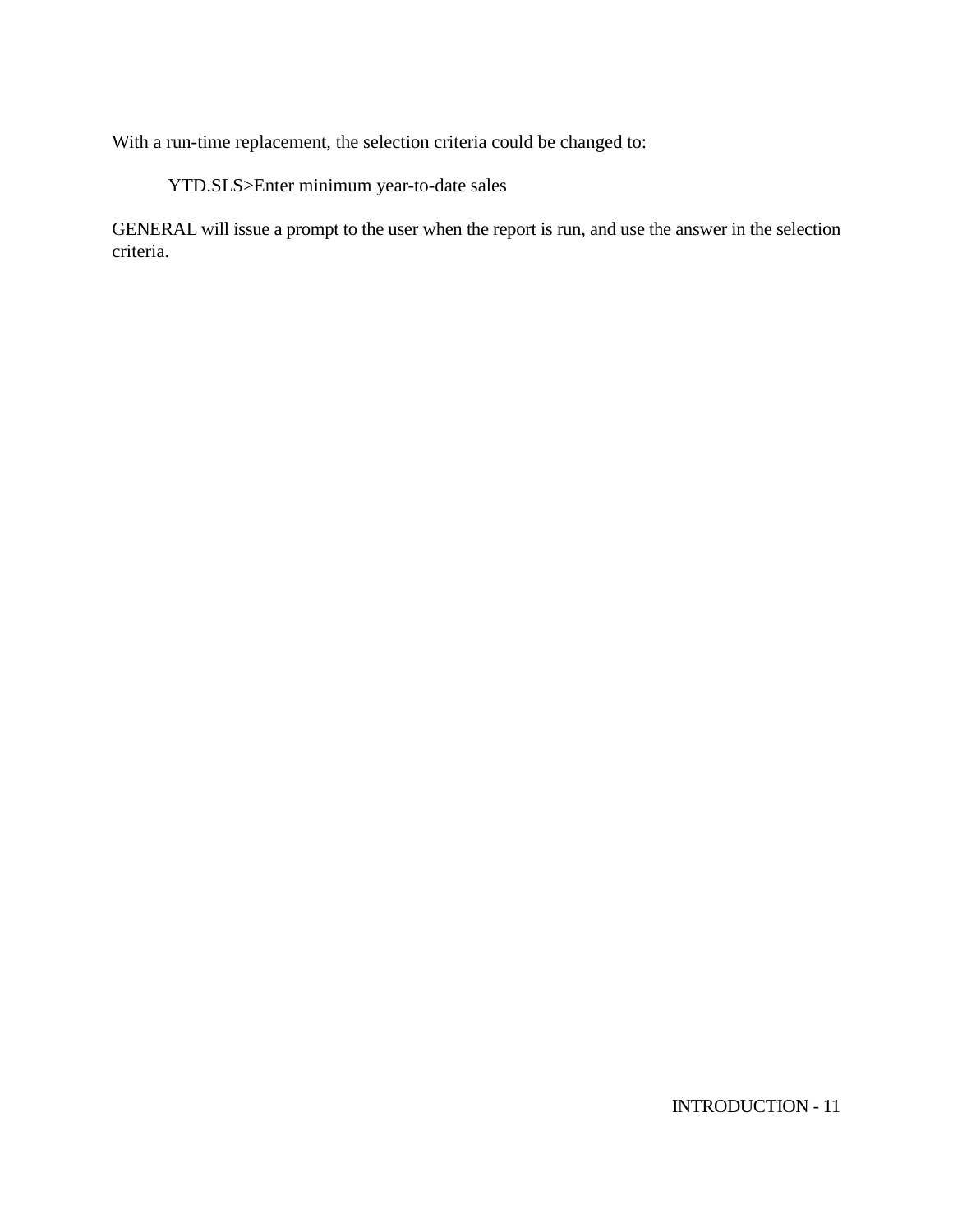# <span id="page-11-0"></span>**Accessing GENERAL**

To execute GENERAL, the application to which GENERAL is linked should provide a menu option that RUNs or CALLs the program "gen5". GENERAL will then load and run, and in most cases display the login screen.

To login, enter a User Code, and if that user code is password protected, enter the password. User codes and their associated passwords are defined by GENERAL's USER command, which is accessible to administrative-level users. An administrative-level user is simply a user whose User Code provides the highest security level possible (level 9).

If no user codes have been established (this is a new installation, for instance), then the user code GEN may be used. Sites are encouraged, however, to establish regular user codes and to delete the default GEN code.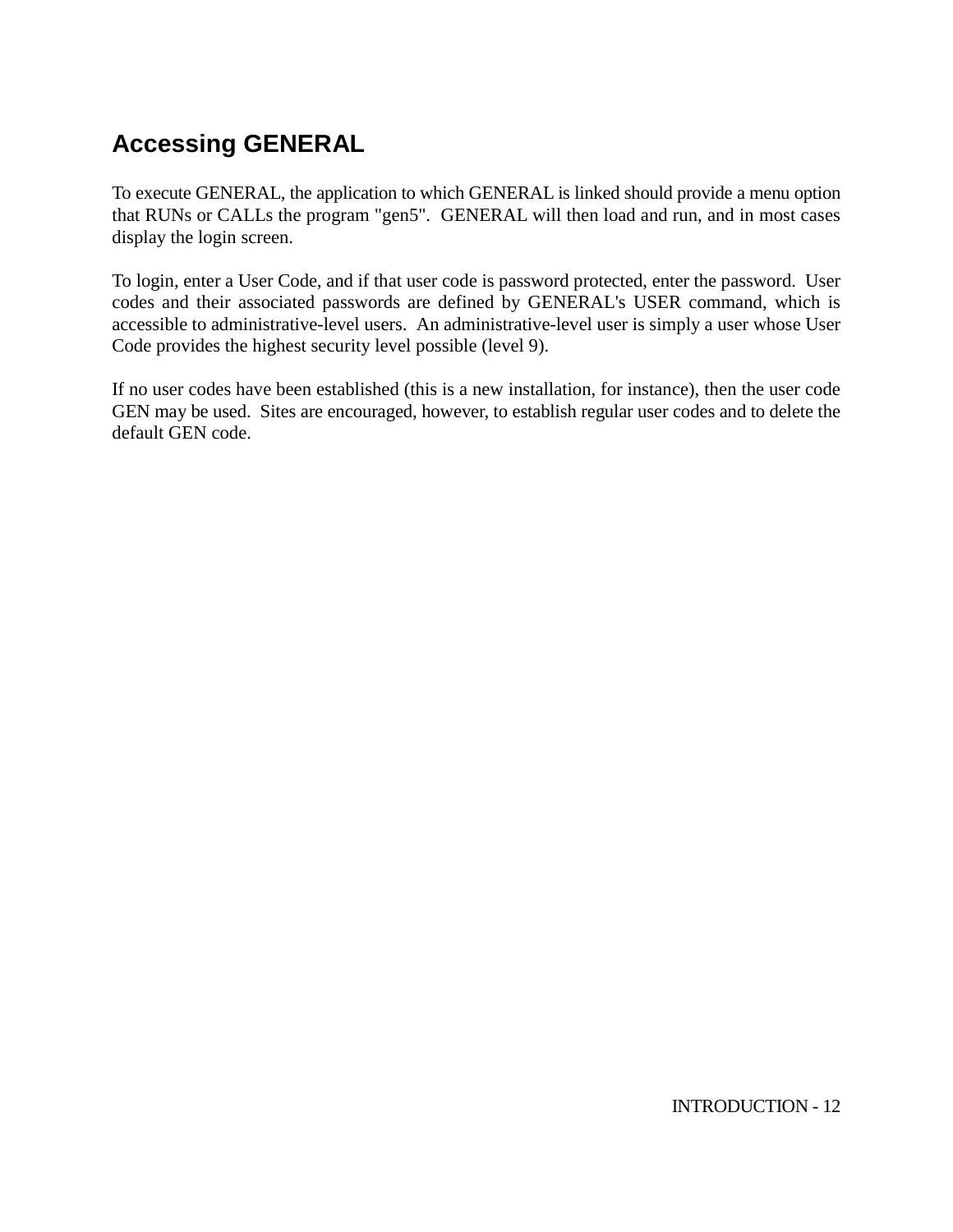# <span id="page-12-0"></span>**Menu Navigation**

# **Pop-up Menus**

Pop-up menus may appear at times throughout GENERAL. Whenever a list of items and associated descriptions or other information is needed, a pop-up menu is used. Sometimes, these menus have column headings, as in GENERAL's main menu. Note that the two numbers in the lower right corner of the menu, *x/y*, can be read as "page *x* of *y*".

Items are selected from a pop up menu by highlighting the desired choice and pressing <Enter>. There are several methods for highlighting a desired option.

- Use the up/down cursor motion keys, or page up/page down to move between multiple pages.
- Press the first letter of the item desired. This will highlight the first item starting with the letter. Subsequent presses of that letter will highlight each item starting with that letter, in series.
- Press the number associated with the item desired.

If you press the **F10-exit** key, no selection is taken, and GENERAL will re-issue the original prompt or step back in the menu levels.

## **Ring Menus - Verification Prompts**

Ring menus are lists of single word selections presented on a line at the bottom of the screen. All verification prompts are presented in ring menus. When first presented, the cursor is positioned at the first option, so it acts as the default. There are two methods of selecting an option.

- Move the cursor to highlight the desired option, and press <Enter>. To move the cursor, use the left- and right-arrow keys. The <Tab> or <Spacebar> keys simulate a right-arrow, and a <Backspace> simulates a left arrow.
- Press the highlight letter (usually the first letter) of the option desired. GENERAL immediately takes the option.

If you press the **F10-exit** key, then no selection is taken. This is useful in file verification prompts, where you want to abort any changes made, so they are not permanently stored.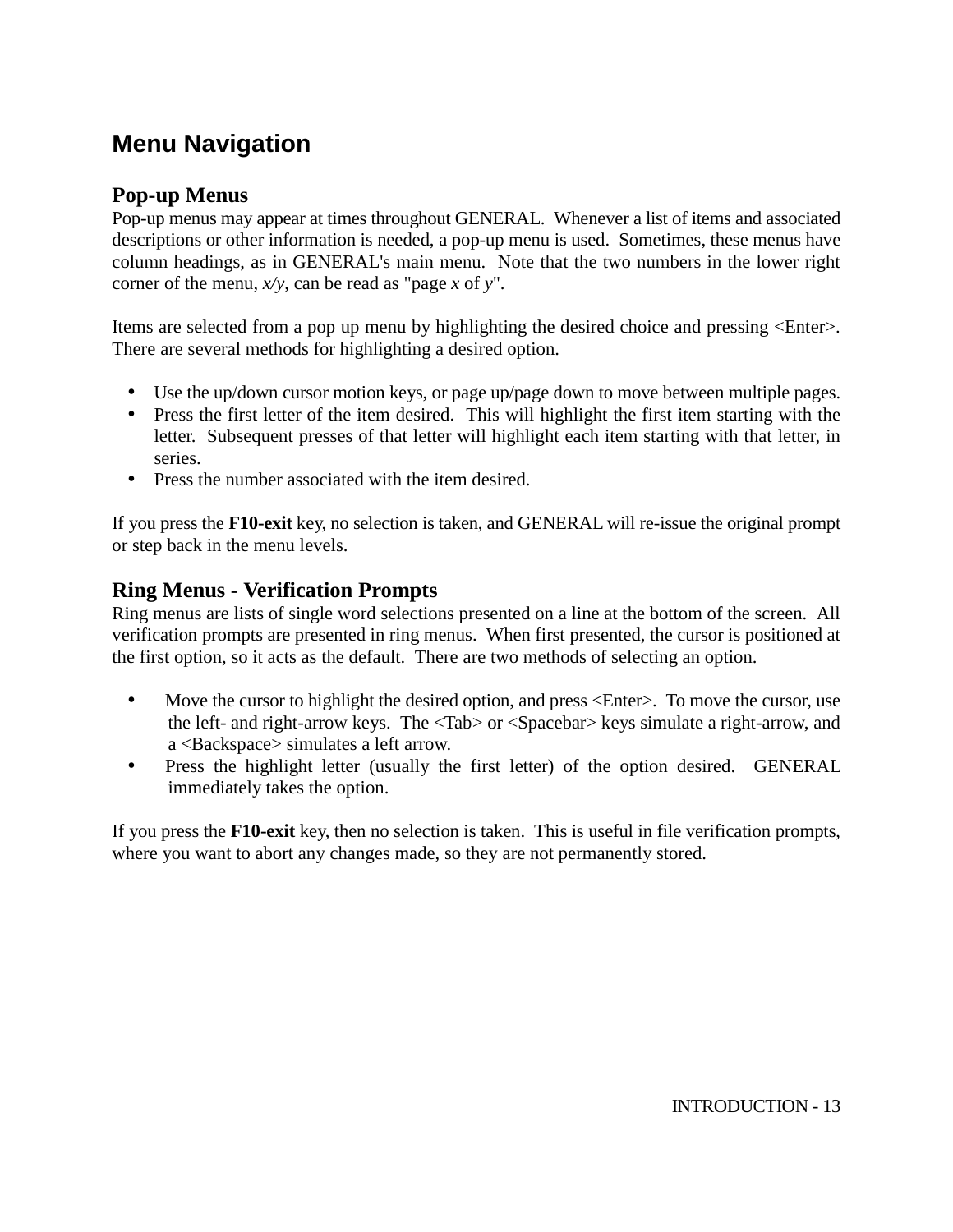# <span id="page-13-0"></span>**Text Entry and Editing**

| Description of Movement                   | <b>Standard Keystroke</b> | Alternate Keystroke    |
|-------------------------------------------|---------------------------|------------------------|
| Move character left                       | Left arrow                | $\Delta H$ (control-H) |
| Move character right                      | Right arrow               | $^{\wedge}$            |
| Move up one line                          | Up arrow                  | $^{\wedge}K$           |
| Move down one line                        | Down arrow                | $\mathbf{v}$           |
| Move to end of line                       | End                       | $^{\wedge}Z$           |
| Move to beginning of line                 | Home                      | $^{\wedge}$ A          |
| Move to next page                         | Page down                 | $\mathsf{A}\mathsf{Y}$ |
| Move to previous page                     | Page up                   | $\wedge U$             |
| Toggle Insert/Replace mode                | Insert                    | $\mathsf{r}$           |
| Delete character                          | Delete                    | $^{\wedge}X$           |
| Clear to end of line                      |                           | $\wedge$ W             |
| Delete line (clears to end of line first) |                           | $^{\wedge}D$           |
| Insert line                               |                           | $^{\wedge}$ N          |
| Function keys                             | F1F10                     | Escape, 1 Escape, 0    |
| Calculator/Calendar                       |                           | $^{\wedge}$ C          |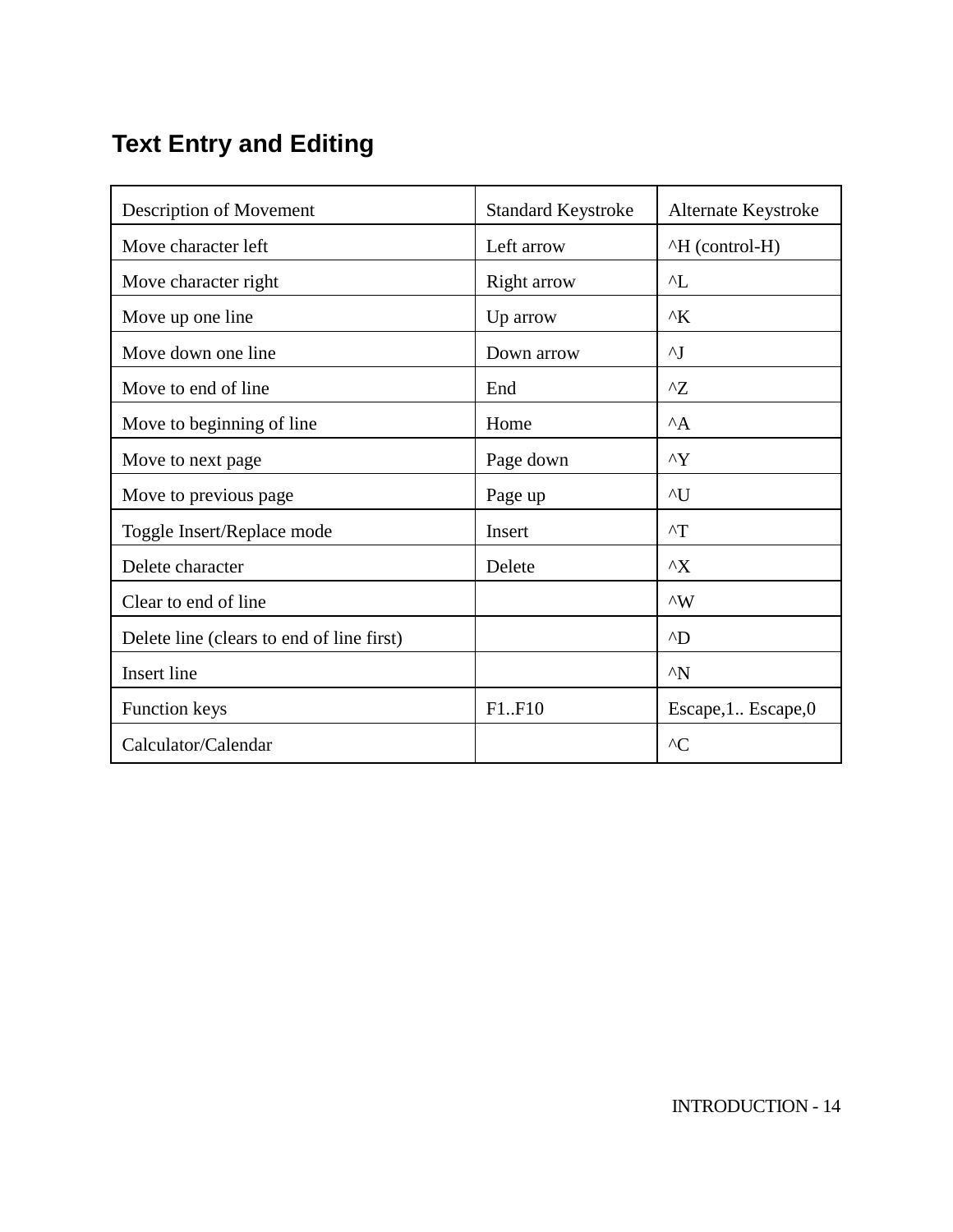# <span id="page-14-0"></span>**Keystroke Editing**

At any entry point in GENERAL, keystroke editing is available for the entry of text. In some cases, such as in LIST command entry, additional keystrokes like the insert-line and delete-line functions are available. As keyboards vary from one terminal type to another, standard PC-style keyboards are not always available, and GENERAL provides alternate keystrokes to perform the functions noted above.

The alternate keystrokes identified above are the defaults supplied with GENERAL. They can be modified if necessary, to suit the requirements of a particular site. One common modification is to re-map the "Delete Character" keystroke to the Delete key. This is not GENERAL's default because on many systems the Delete key is the system interrupt key, and is unusable as an editing keystroke. However, many system administrators change the interrupt key to something else, leaving the Delete key as an option to use as the Delete Character key. See the Appendix for more information about keystroke mapping.

Note that for the most part, only the "Standard" keystrokes work in ProvideX. If these keys don't work on your terminal, you need to run the keyboard mapping utility \*uck.

The calculator/calendar option can be used at most entry points. If the cursor is in a numeric field, the calculator may be used to insert a numeric value; in a date field, the calendar can insert a date.

# **Non-printable Characters**

Enter non-printable characters into a command, such as a  $\langle \text{tab} \rangle$  or  $\langle \text{bell} \rangle$ , by using GENERAL's ASCII notation. ASCII notation is a 4-character code, starting with a tilde  $(\sim)$ , followed by three digits.

**~009** is ASCII value 9 (a <tab> character). **~013** is ASCII value 13 (a carriage return).

# **Quoting**

Literal values in reports must be quoted. By quoting, GENERAL is told to ignore spaces and other special characters, and treat the quoted value as a whole. Quoted text simply is surrounded by quotes: **"This is quoted text"**.

If the text to be quoted contains quotes, then use single quotes: **'This text contains "quotes inside"'**.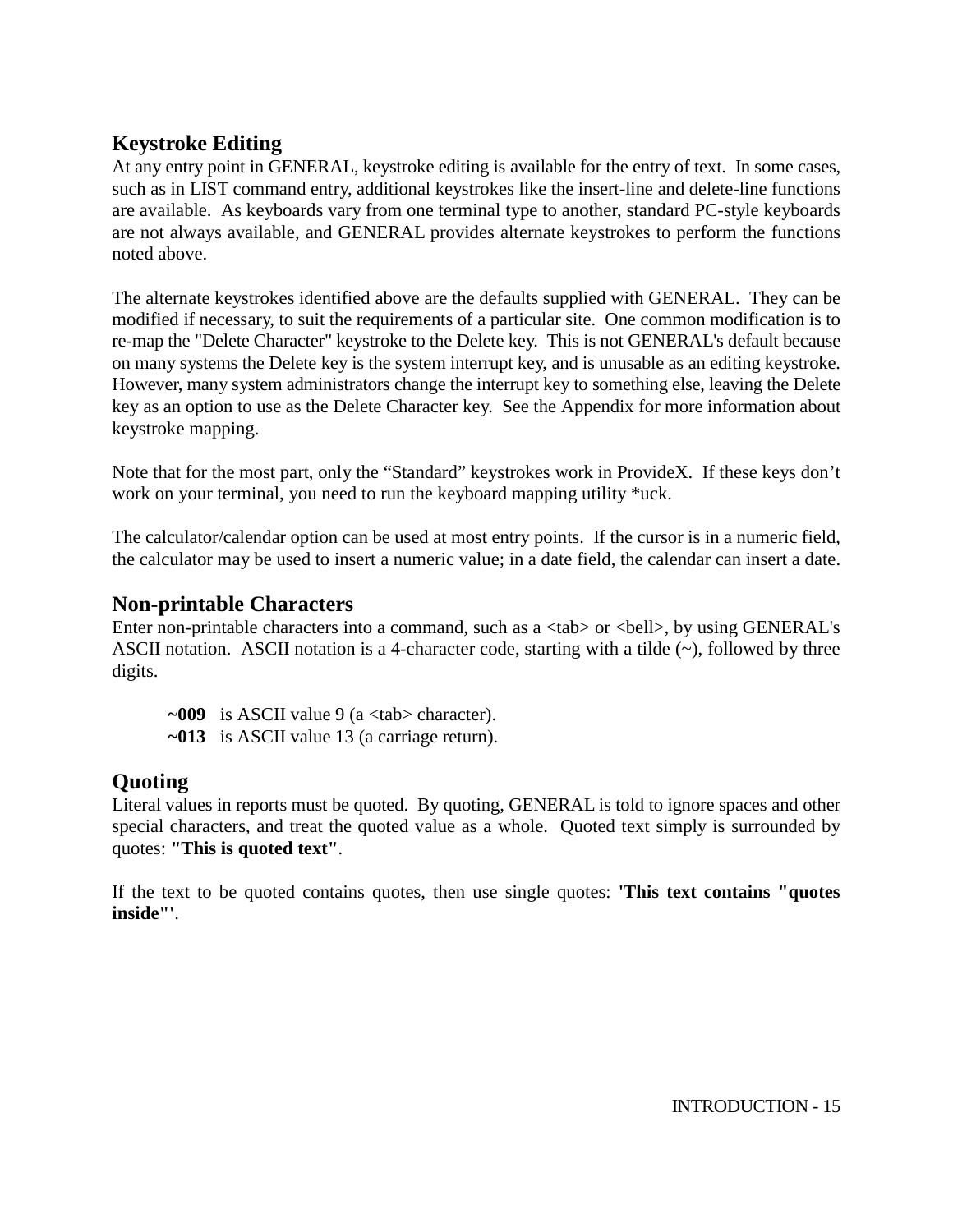# <span id="page-15-0"></span>**On-line Help**

GENERAL provides on-line help at almost any entry point. This is accessed from the **F1-help** key. This keystroke invokes a display of help for that particular entry. In addition, from the help ring menu, both keyboard help and additional topics can be displayed.

Help displays can occupy more than one screen. In those cases, the Page option (or page-up and down keystrokes) can be used to scroll through the screens.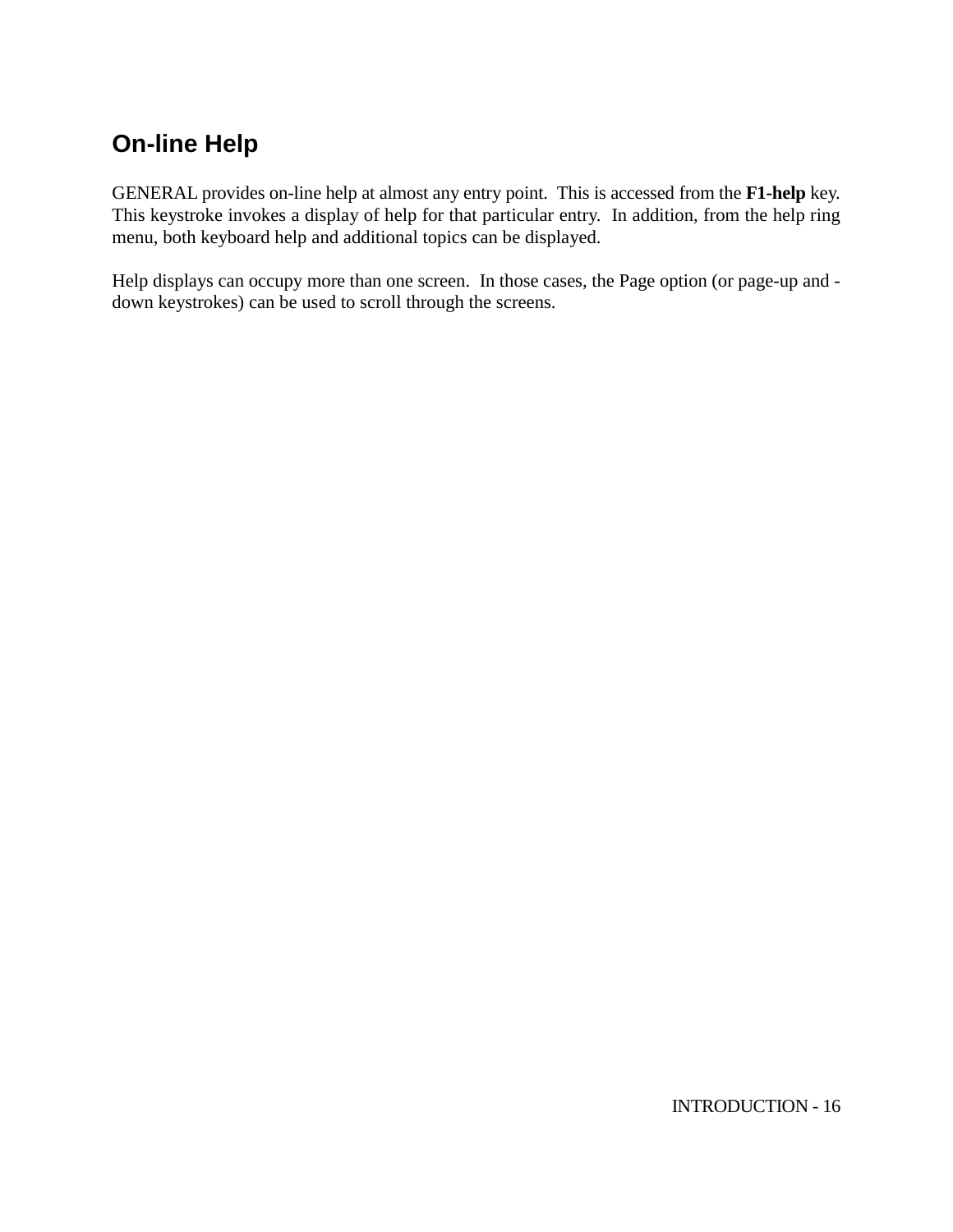# <span id="page-16-0"></span>**REPORT GENERATION**

# **Prompt Mode**

# **What is PROMPT Mode?**

One of the two methods GENERAL offers to create reports is the PROMPT mode. This mode provides a full screen, interactive method of selecting files and fields, choosing sort criteria and break points, and establishing filtering criteria to print just selected records on the report.

PROMPT mode differs significantly from the LIST mode in its user interface, but both modes ultimately can produce the same report. GENERAL will convert reports designed in the PROMPT mode into LIST commands.

The following pages describe how to use PROMPT mode and how each of the screen elements are used.

# **Initial Definition**

PROMPT mode is a maintenance program. Reports are identified by a name, and there are several options presented to maintain portions of the report definition.

A report definition is divided into the following elements, most of which are accessed by the ring menu at the bottom of the screen:

#### **Header**

The initial screen is used to maintain elements such as the report title, the file's name, column width, output device, and so on.

## **Field**

Data fields are specified in a table, or can be "painted" via a visual mode within this section. Data can represent fields defined in the file's dictionary, calculations, linkages to related files, and text. In the visual mode, text can be typed where desired, and data positions can be defined or moved with cursor motion keys and function keys.

#### **Break**

GENERAL can generate subtotals whenever the value of a field changes while printing the report. The specification of the field to test is called a *break point*. Up to nine break points can be specified per report, with subtotal calculations nested automatically.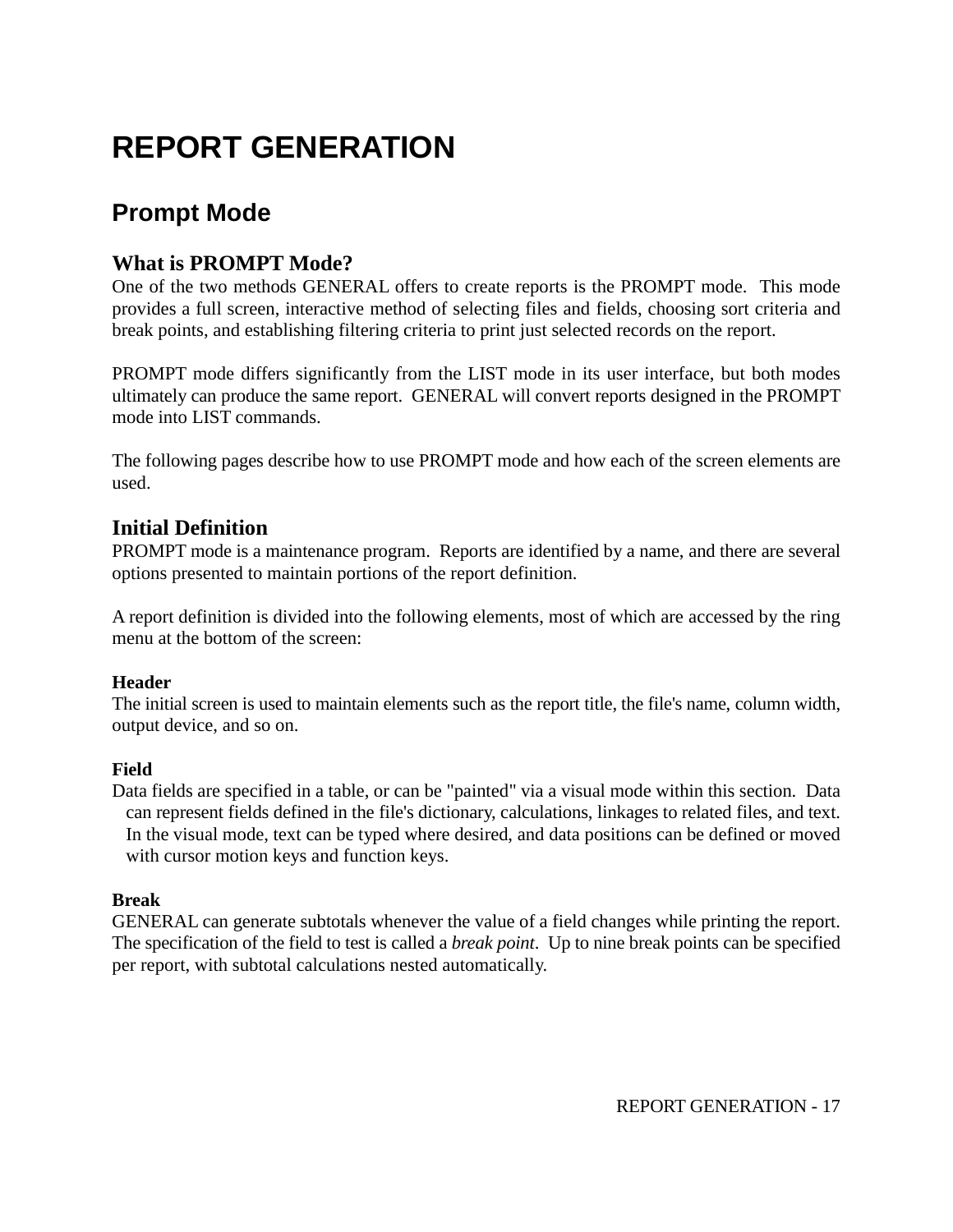#### <span id="page-17-0"></span>**Sort**

Normally, a report will be sorted by the natural order of the report file. The sort option allows the specification of one or more sort criteria, each nesting within the prior one. Each segment of the sort criteria can be ascending or descending.

#### **Criteria**

Records can be selectively printed in GENERAL. By imposing selection criteria based on simple relational expressions, such as  $YTD.SLS > 0$ , a report can filter the data before printing it. Filtering based on several criteria is also possible, with each expression connected with an AND or an OR.

#### **Hdr/Ftr**

GENERAL automatically creates logical headers and footers for each report. If the automatic headers or footers are not what is desired, then they can be customized. Both report-level and breaklevel headers and footers are supported. Any headers or footers that are not customized, or are set to null, revert to the defaults.

#### **Run**

This option compiles and executes the report, after first prompting for an execute option. The execute options available are:

- The report, as generated, can be executed.
- The LIST command generated can be edited. Once edited, the options are again presented, so that the edited version may be executed or saved, using the next option.
- The LIST command generated/edited can be saved as a RUN command, just like a command saved from the command history stack.

#### **Delete**

This option will delete the report definition, after verification.

#### **Print**

This option will print a hard copy of the report definition.

# **Definition Header**

Each definition header element is described below.

#### **Name**

A report name can be from 1 to 20 letters, digits, and underscores. It cannot contain spaces. If the name entered isn't found, GENERAL will ask you if it is a new report definition, and offer an option to copy the definition of an existing report.

If you don't know the name, **F2-list** will present a list of previously defined reports and their descriptions.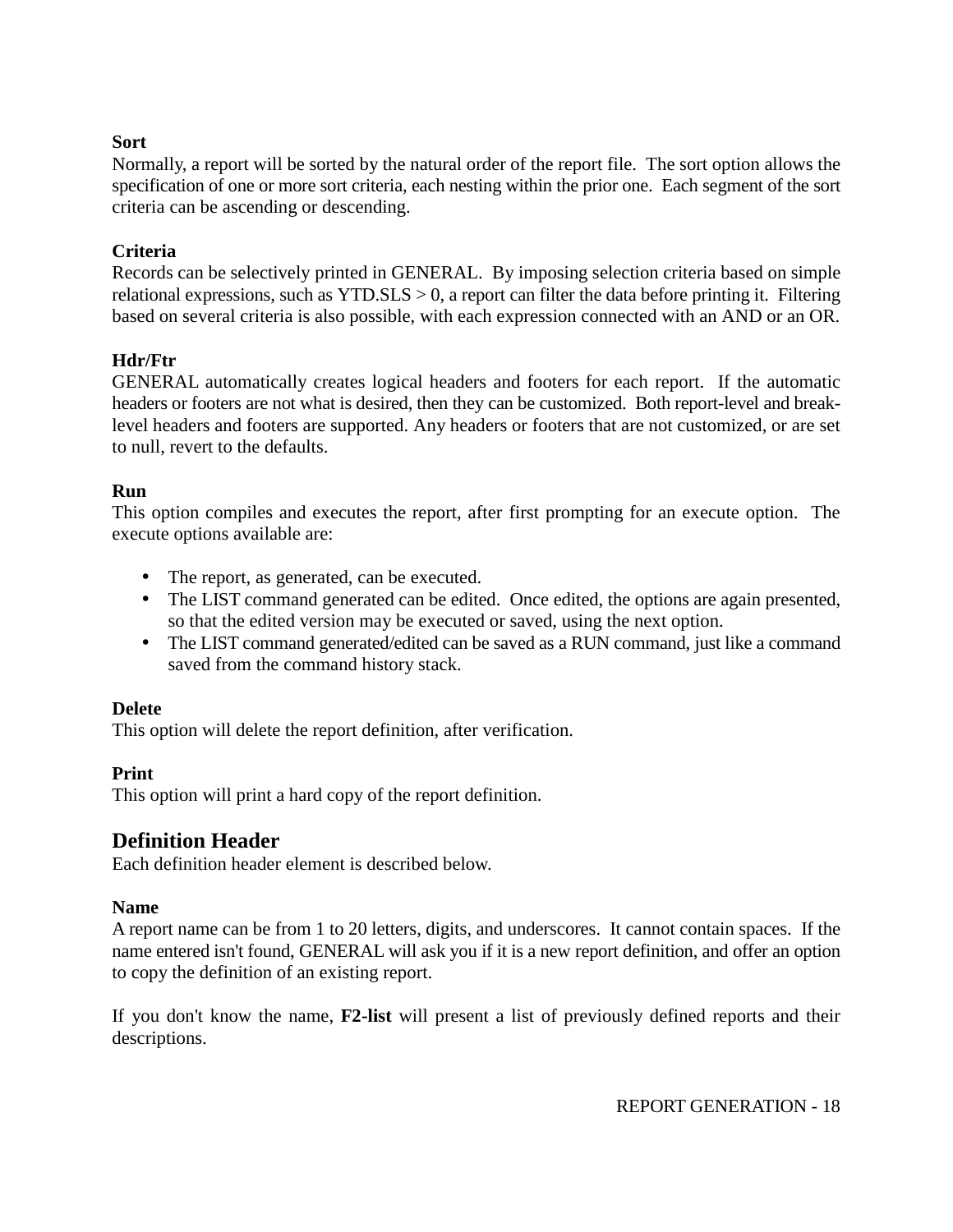Press **F10-exit** to return to the main menu.

#### **Title/Description**

Enter a description for this report. GENERAL uses this as a title, if the report-level header is not customized.

#### **File**

Enter a file for this report to print from. The file must have been defined in GENERAL's dictionary, or in a supported external dictionary.

If you aren't sure of the name, enter a wildcard, such as AR\*, or press the **F2-list files** key.

The file entered here is called the *primary file* for the report. If the dictionary specifies linkages from this file to other files, then data presented on the report can include data from those related files.

#### **Report/Export**

Enter the format of this definition.

**1** if this is a report, with columnar formatting

- **2** for a delimited ASCII export
- **3** for a fixed position ASCII export
- **4** for a Data Interchange Format (DIF) export
- **5** for a WordPerfect merge format export.
- **6** for a delimited ASCII export with column headers.

7 for an Excel export using sdOffice (sdOffice is a separate product) or DDE (Windows platforms, or WindX, only). The mode is detected automatically in most environments, though an sdOffice server machine may need to be identified by specifying an environment variable "SDHOST" or STBL or GBL table value "\$sdhost" before General is started.

#### **Delimiter**

Enter the delimiter to use for a delimited export. The default delimiter is a comma ",". Use ASCII designation for non-printable characters like ~009 for a tab.

#### **Width**

For a report (as opposed to an export), enter the number of columns for the report. This value defaults to 132.

If you are creating labels, with multiple labels across the page, then this should specify the width for each label.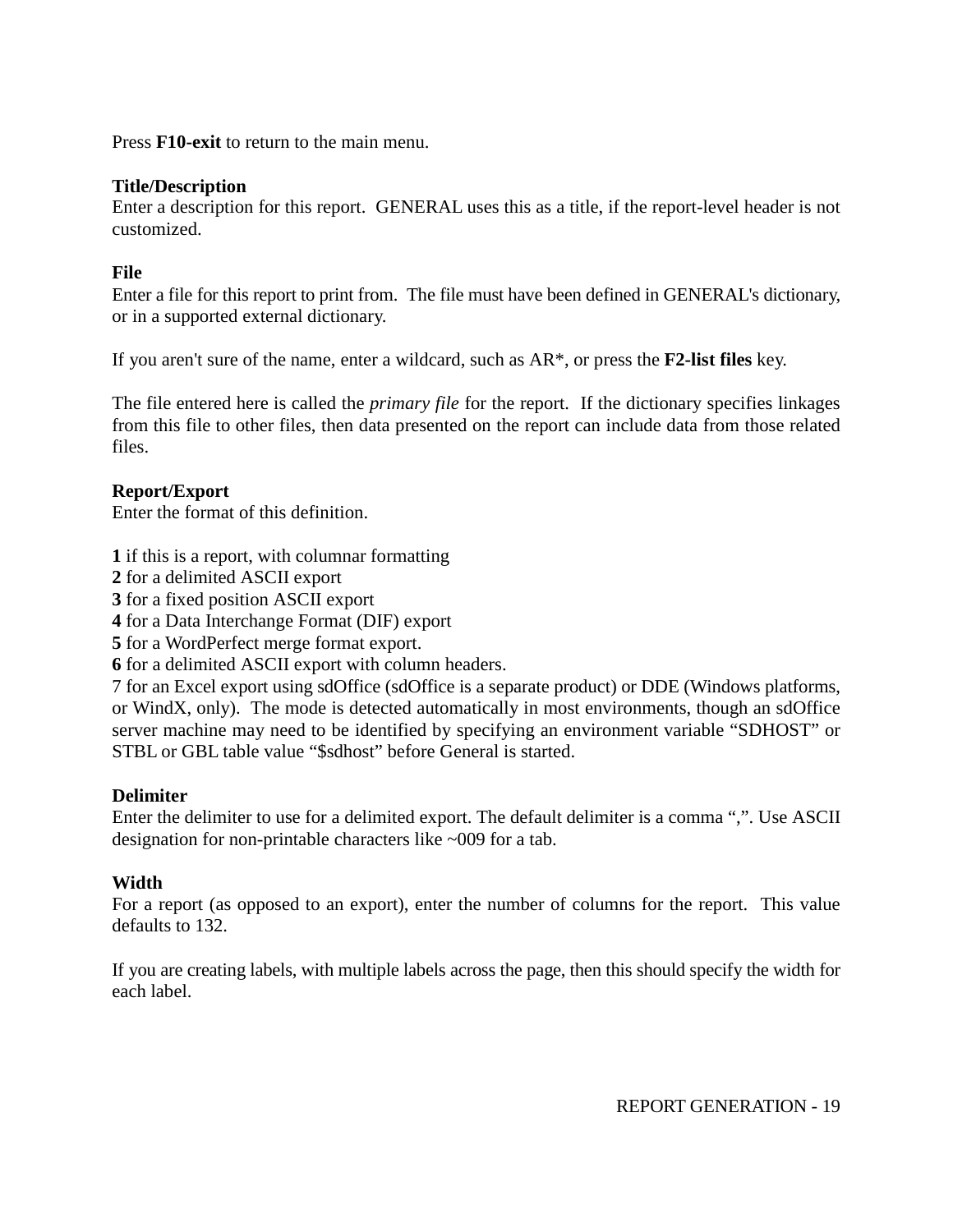#### **Height**

If the report data fields are to be stacked, as in a mailing label, you can specify a fixed number of lines that GENERAL should *always* print, regardless of how many lines are actually filled with values. If this setting is left blank, or is set to 0, then GENERAL will base lines printed on the data itself at run time.

#### **Across**

To print more than one record across a page on a line, specify the number of records to spread across the page here. This is useful for labels, when the number of labels per line is more than one. Take care to properly set the Width value for each element going across the page. GENERAL will figure out how many total columns are required by multiplying the Across value and the Width value.

#### **Output**

Enter the standard output device for this report. If not specified, then the report will print to the VDT.

To prompt for a printer, a VDT, or a file name at run-time, enter the word **PRINTER**. For an export, if only a file name should be prompted for, enter the word **FILE**. To print to a work file first, display the report then optionally print the report, just enter the word **PREVIEW**.

#### **Length**

Enter a specific number of lines to print per page, or 0 (Any) for a value that is determined by the system at run-time.

#### **Modify**

Enter the minimum user access level required to modify this report design. A value of 0 allows any GENERAL user to modify the design.

#### **Run**

Enter the minimum user access level required to run this report design. If a user has an access level of 5, and a report design has a Run level of 6, the user could not view, run, or modify the report.

#### **Alternate Sort**

If the file specified has Sorts defined in its dictionary, then any of those sorts can be specified to alter the natural order of processing for the report. When a sort is specified, the Start With and End With range specifications apply to the Sort order rather than the file's default sort order.

If you don't know the name of a sort, then press the **F2-list alternate sort** key to choose from a list.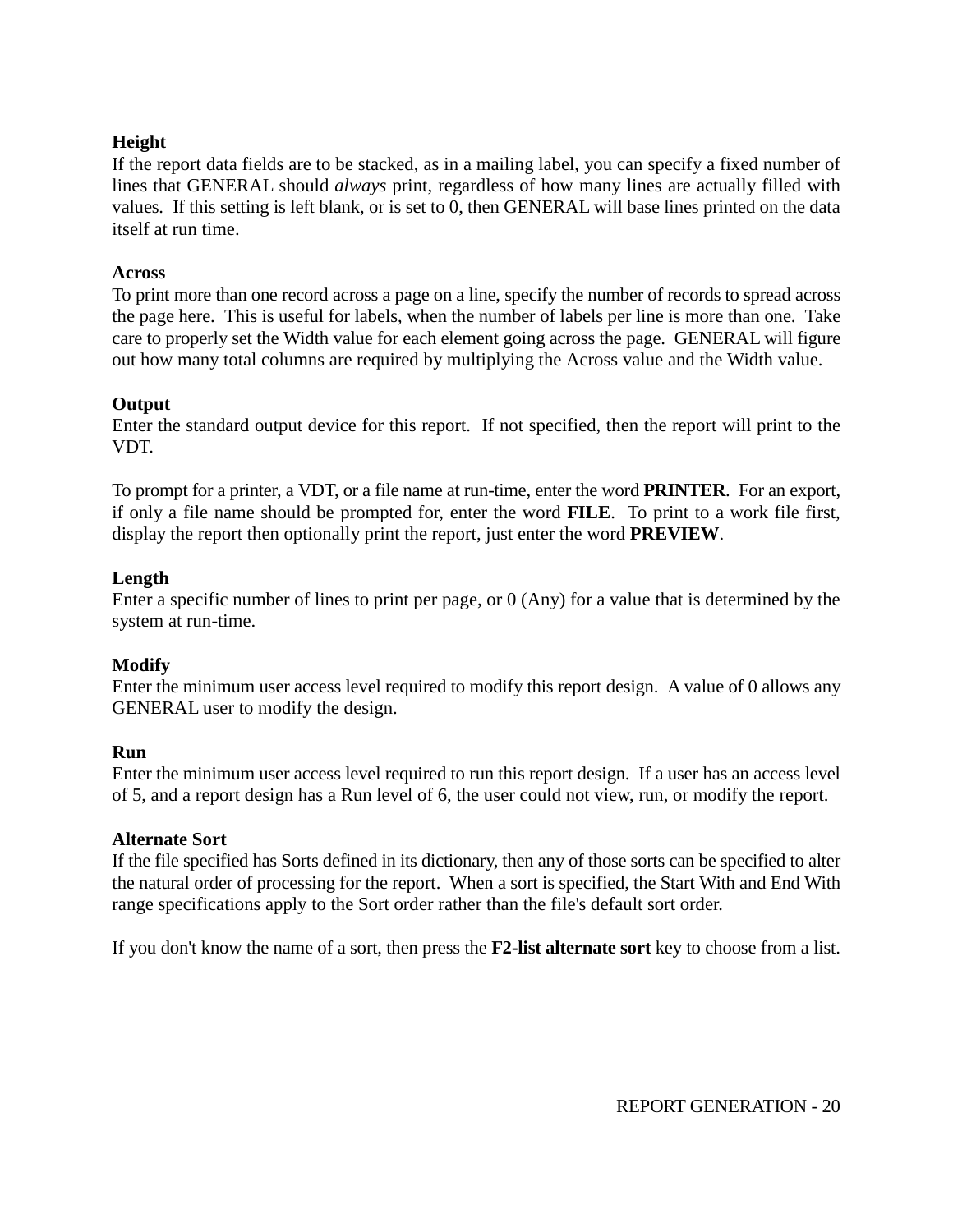#### **Start with**

To process just a range of records, rather than the whole file, enter a starting point here. This starting point relates to either the natural order for the file, or to the Alternate Sort, if specified, above. The report will begin processing records at the first record after (or matching) this entry. Press the **F2- Expand window** key to expand the size of the entry from 40 characters to 900 characters. To use an expression rather than a literal value, start and end the field with a single quote (').

#### **End with**

Enter the ending point of the range. Press the **F2-Expand window** key to expand the size of the entry from 40 characters to 900 characters. To use an expression rather than a literal value, start and end the field with a single quote (').

If either the Start with or End with element is left blank, then the report will process from beginning or through the end of the file, respectively.

Examples of Start with or End with values:

| A literal value:  | $^{01}$                              |
|-------------------|--------------------------------------|
| A prompted value: | [[Enter starting company code]]      |
| An expression:    | $'$ "01"+HTA(BIN(JUL(12,1,2001)),3)' |

#### **Line Break**

To generate a blank line every *n* lines, enter the number, from 2 to 99.

#### **Stop**

To stop the report after a certain number of lines have printed, enter that number here.

Enter **1-No** or **2-Yes** to each of these toggles. They each do the following:

**Double Space** will add a blank line after each record printed.

**Vertical Totals** will force any footer to format total presentations in a vertical, table oriented structure.

**Print Blanks** will print all lines specified, even if they contain no data. For example, if a name and several lines of address are stacked, setting Print Blanks to No will suppress printing of empty address lines.

**Paginate** controls whether or not page headers are printed. If it is set to No, then data is printed in a stream. Normally, this would be set to Yes.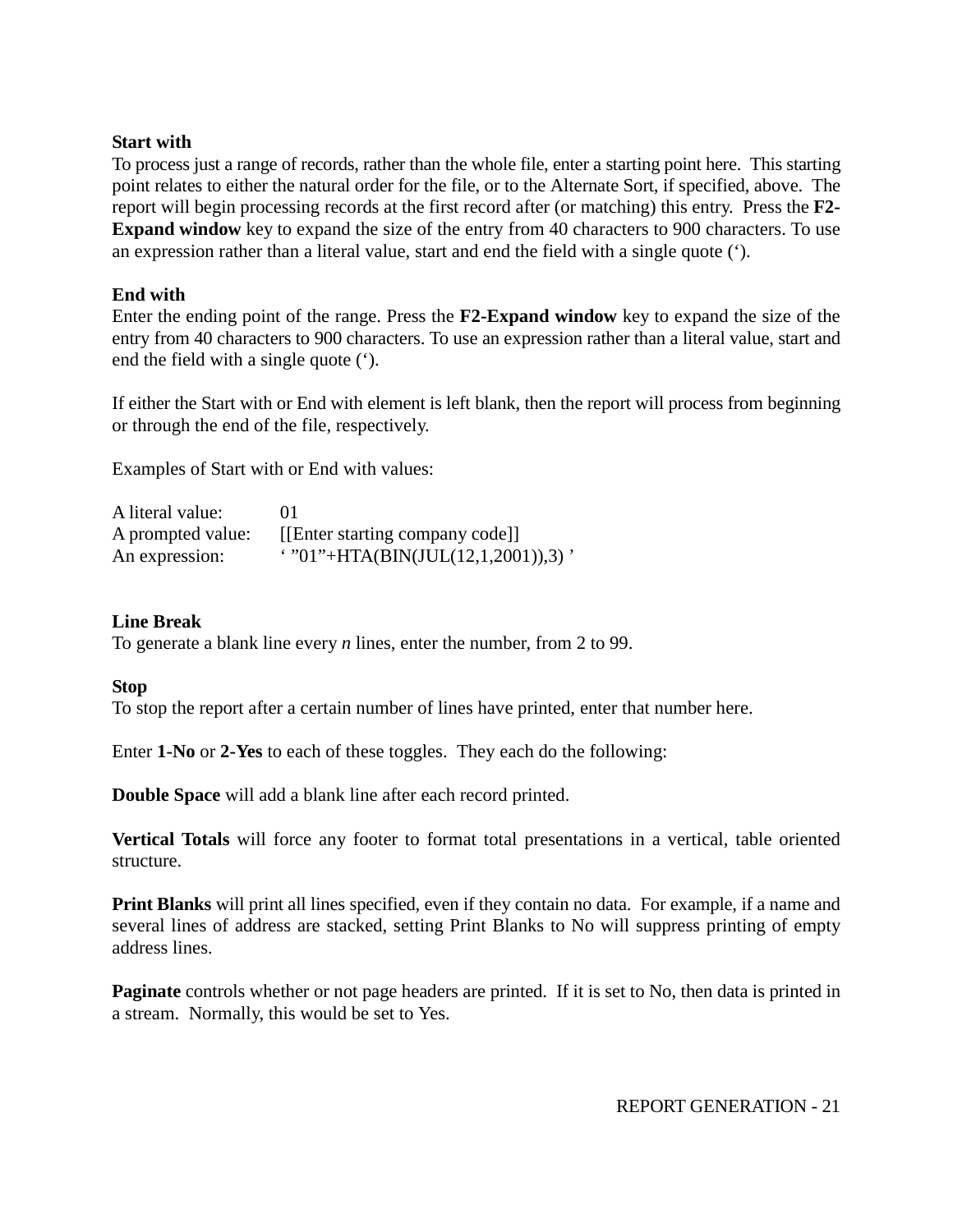<span id="page-21-0"></span>**Recap Page**, if set to No, will suppress the printing of the recap page. The recap page is a summary of the report, printed after the report is complete.

**Print Detail** indicates that each record should be printed on the report. If it is set to No, then only subtotals and report totals are printed.

**Col Heading** indicates that default page headings should include column headings. If it is set to No, then only the title is printed. If the report heading is customized, this option has no effect.

# **Label Printing**

To establish parameters for labels in Prompt mode, determine the number of columns and rows each label uses in the mode your printer will print. A typical 3.5" by 1" label will allow 35 columns and 6 lines per label when the printer is printing a 10 CPI. When there is more than one label per line calculate the columns from left label edge to the next left label edge, as opposed to just the exact dimensions of a single label.

The **Width** element should be set to the number of columns from label to label, and the **Height** element should be set to the number of lines from label to label. Finally, the **Across** value can be set to the number of labels per line.

To keep GENERAL from producing a page heading and form feeds between "pages", set **Paginate** to No.

To cause GENERAL to shrink up any blank lines on the label, set **Print Blanks** to No. As long as the Height element has a value, the labels will print with the proper number of lines.

# **Field Specifications**

The data for a report is specified through the Data Specification table. Field names, calculations, linkages (fields from related files), and text, can all be specified in any row of the table.

Moving across the table, GENERAL prompts for optional information, based on the type of data specified in any given row. Pressing the **F9-exit** or **F10-exit** key will invoke the verification prompt.

From the verification prompt for the table, Visual mode can be accessed, which formats an image of the report lines and allows editing of that image to add text or new fields, or to modify existing ones. Changes made in visual mode are reflected in the data specification table, and vice versa.

#### **Field/@CALC**

Enter a field name to place on the report, or choose one of the function key options.

**F2-list fields** will present a selection list of fields defined in the dictionary for the report file. **F3-insert** will insert a blank row into the table.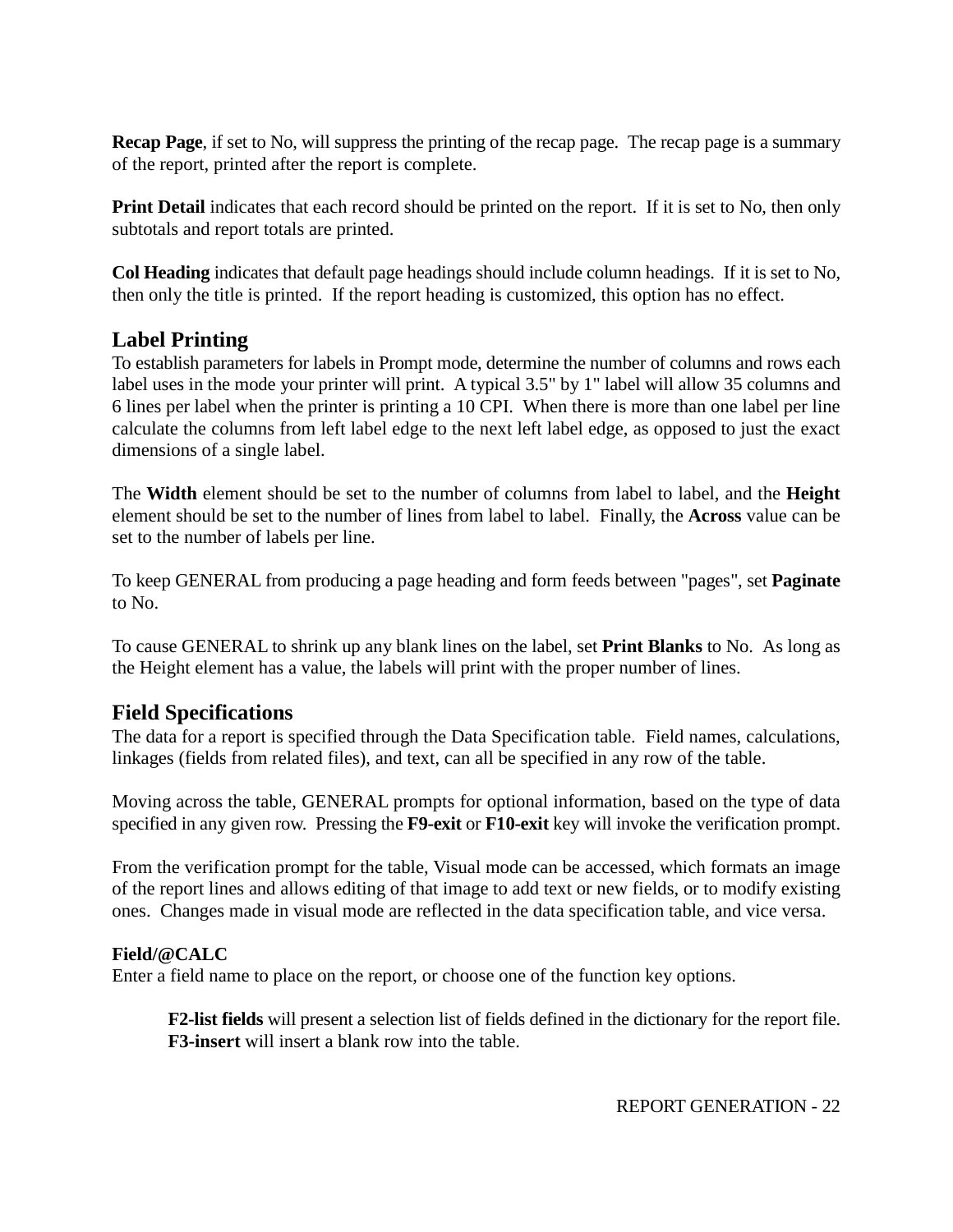**F4-delete** will delete the current row. If there is a field specified in the row, GENERAL will verify the deletion.

**F5-link** will issue prompts to generate a link field definition. A link field definition instructs GENERAL to get data from a related file for this report. More information on link field definitions is presented later.

**F6-calc** will issue prompts to generate a calculation field definition. More information on calculation fields is presented later.

**F7-text** will issue prompts to place literal text on the report. Note that the Visual option also allows placement of text on the report.

Pressing the **F9-done** or **F10-done** key will exit table maintenance and present the verification prompt.

#### **Column Specifications**

**Type** is not maintained. It indicates the date type (Text, Number, or Date) and the columns for the data on that row.

**Col** and **Row** specify the position for the data. GENERAL maintains this information for you, or it can be overridden.

As new data is inserted, column and row positions will "float" as long as GENERAL keeps track of column and row positions. Once the column or row position is manually changed, it becomes "fixed", and GENERAL will not attempt to change the position.

If the position has been fixed, it is possible to force it back to a floating position calculation by pressing the **F2-float position** key, or by entering 0 as the column position.

**Note:** once Visual mode is used to maintain the format of the report, all data positions become fixed, unless Visual mode is exited with the **F10-exit** key or no data is changed while in Visual mode.

If a position conflict is detected, GENERAL will place an asterisk (\*) between the column and row position fields of the rows that would overlay other data.

**Tot**, for numeric fields only, may be set to yes to generate automatic calculations for subtotals and report totals for the data.

**Avg.**, for numeric fields only, may be set to yes to generate average calculations.

**Max**, for numeric or date fields, may be set to yes to print the column maximum at subtotal and report total levels.

**Min**, for numeric or date fields, may be set to yes to print the column minimum.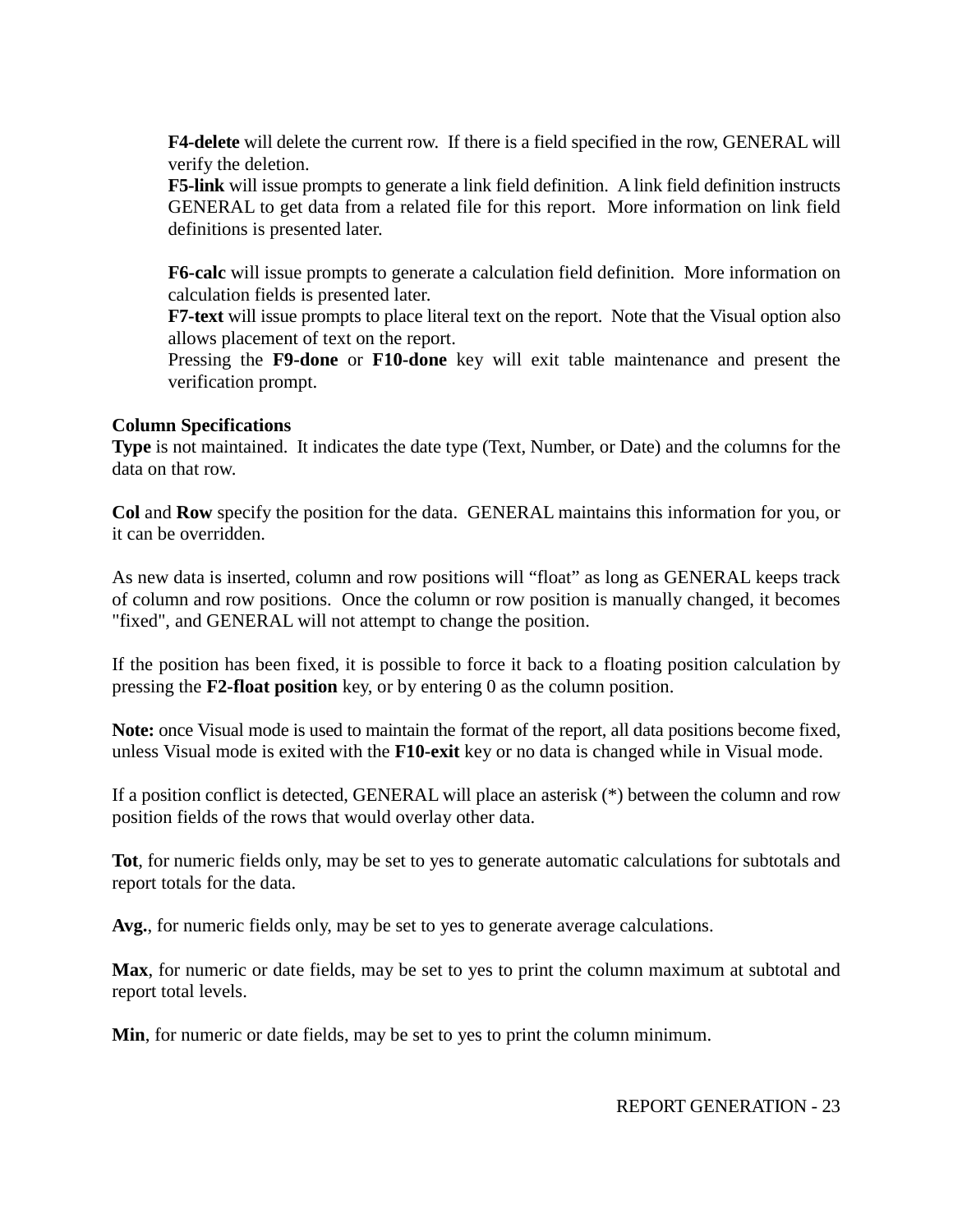<span id="page-23-0"></span>**Pct**, for numeric fields only, may be set to yes to print a calculated percent of total for each line, including subtotal lines.

**Cnt**, for any field type, may be set to yes to print the number of records printed at subtotal and report total points.

**Case**, for text fields only, may be used to override the default case for the field:

- **1** No case conversion
- **2** Force to upper case
- **3** Force to lower case
- **4** Force to proper case (This option will slow report printing.)

**Date**, for date fields only, may be used to override the default format and precision of date fields:

| 1 | Jan/2002 |
|---|----------|
| 2 | 01/2002  |
| 3 | 01/02    |
| 4 | Jan/02   |
| 5 | 2002     |
| 6 | 2002/01  |
| 7 | 02/01    |

**NDP**, for text or date fields, if it is set to Yes will suppress the printing of duplicate sequential values in the column.

## **Link Field Definitions**

Pressing the F5-link key for a field name accesses the link field definitions. GENERAL will then:

- Prompt for a 1 to 15 character link definition name
- Present a window of related files to choose from
- Present a window of fields from the target file.

Once each of these elements has been selected, GENERAL creates a link definition field in the table, and continues prompting for other table elements.

To modify the definition of an existing Link, press the **F5-link** key while the cursor is on the link field name.

Note that you can also enter Link Field Definition mode by entering a unique @LINK*name* in a new row. GENERAL detects the @LINK and begins the prompts for the definitions.

To abort the definition at any time while in the prompts, press the **F10-exit** key.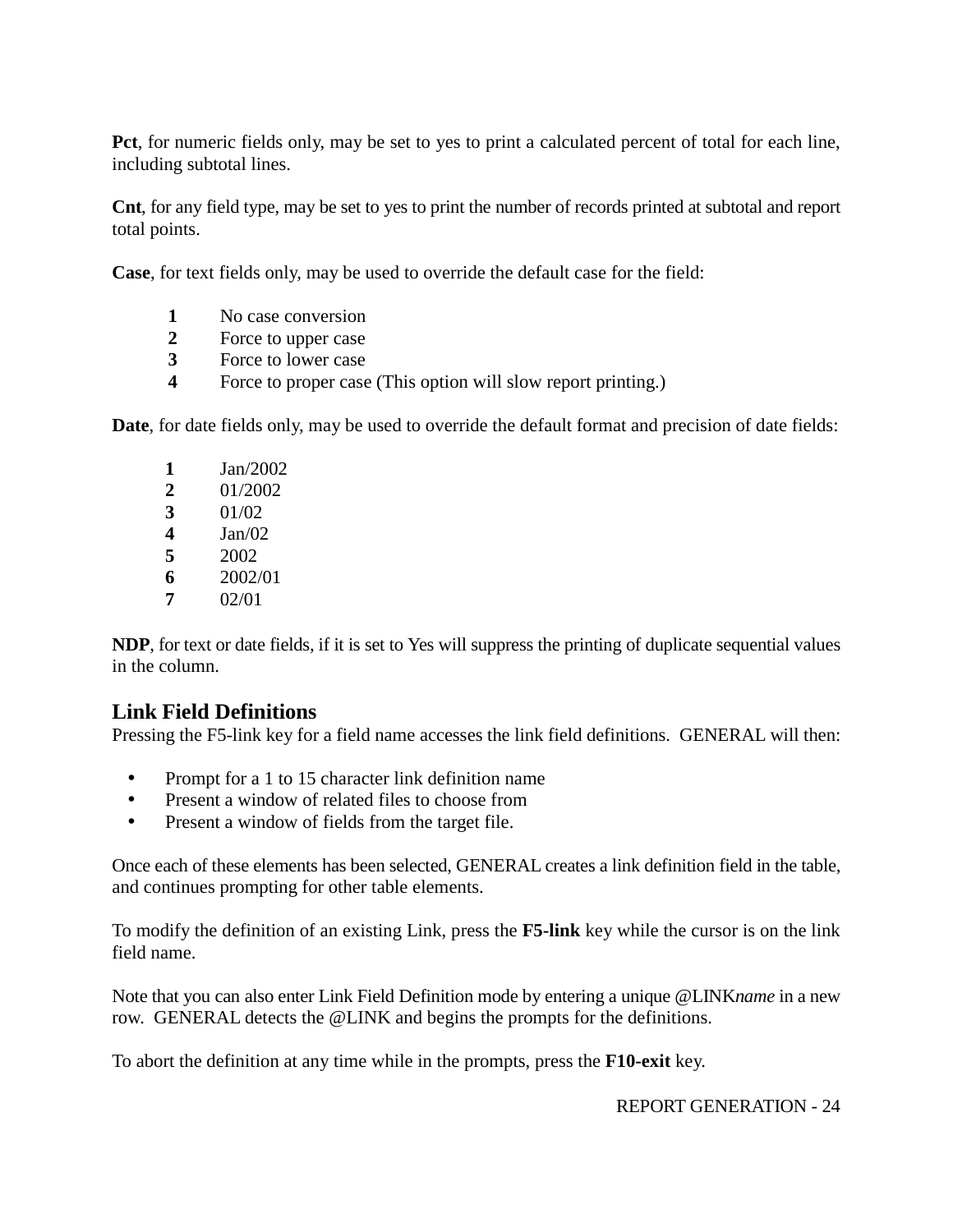# <span id="page-24-0"></span>**Calculation Field Definitions**

Calculations are defined with the F6-calc key. GENERAL will prompt for:

- A calculation name (1-15 characters)
- Type codes
- A column heading
- An expression

The name uniquely identifies this calculation, and in later calculation definitions (defined after this one), the calculation can be referred to by its name.

The type codes, column heading, and expression instruct GENERAL how to derive and format the calculation. These elements are described in detail in the Dictionary chapter, in the Fields section, and also in the Keyword Reference, under @CALC.

Briefly, type codes always contain a data type and length:

**T,L30** defines a 30 character text field. **N,L12** defines a 12 character numeric field. **D,L10** defines a 10 character date field.

Additional codes can be used to define justification, line depth, numeric precision and formatting, and time precision.

When defining an expression press **F2-list fields** to choose a field from the current file, **F3-link expression** to choose a field from another file, or **F4-expand window** to increase the size of the expression field.

# **Visual Mode**

#### **Editing the Report**

PROMPT's visual mode provides an on-screen view of how the report columns will look when the report is generated. Visual mode is a simple text editor, with the fields from the Field Specification table placed at the row and column positions indicated. Fields are indicated by a two-character code, with the balance of the field length filled with tilde  $(\sim)$  characters.

Within this mode, fields can be moved or modified, new fields can be defined, and text can be added, all through use of the function keys, cursor motion keys, and typing.

Once editing is complete, GENERAL scans the text and updates the Field Specification table.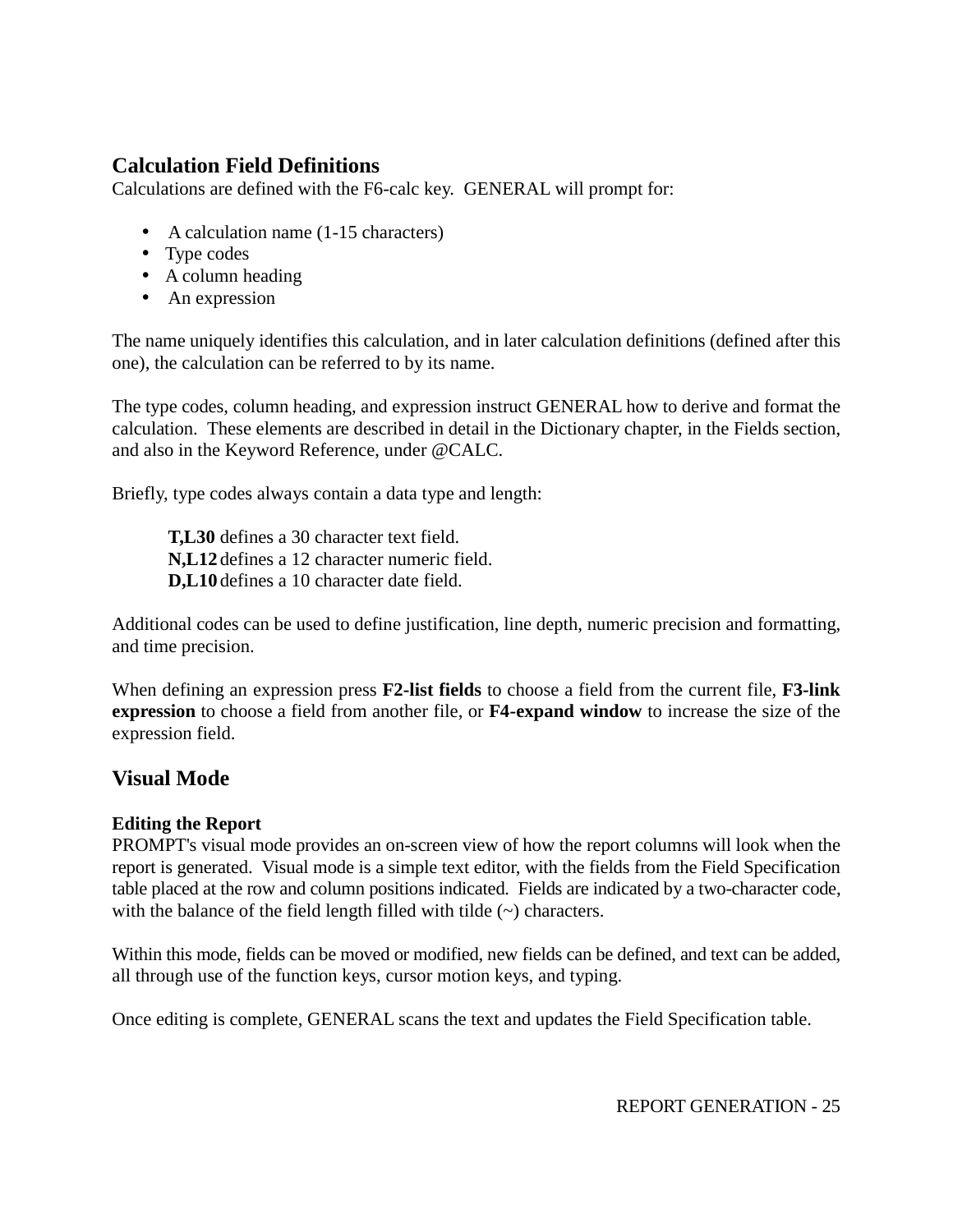**Take care, when editing the visual image, that the field identifier codes don't get changed. Also, ensure that there is always a space in front of the code.** It is possible, for example, to type a new version of a code and tilde sequence, and then erase the old one, but if you make a mistake, or exit the image prematurely, you may lose the field specification. The preferred method is to use the **F3-move** function key.

Note that changing the length of a field by erasing tildes doesn't modify the field definition length. GENERAL will reinstate the defined length once visual mode is exited.

#### **Editing data fields**

Press the **F2-data** key at any point. If the cursor is on an existing field, then that field definition is placed in a definition window. The definition window provides maintenance to each table column (Tot, Avg., NDP, etc.) for the field specified only.

If the cursor is on blank space, the field definition window is opened, and you can enter or search for the field you wish to place at the cursor point.

GENERAL will verify that the length of the field chosen will fit where the cursor places it, so be sure you allow space after the cursor for the field you intend to place there.

#### **Moving fields or text**

To move any word in the text, including fields, place the cursor on the word and press the **F3-move** key. GENERAL will block out the field and present a "move to" edit screen. Move the cursor to the point where you want the left edge of the word to be placed, and press the **F3-move** key again. If the word will fit in the space chosen, it is moved there. If it is a field definition, the column and row positions are updated immediately.

To abort the move, and restore the word to its original position, press the **F10-exit** key before completing the move.

#### **Saving or Aborting**

When visual editing is complete, press the **F9-exit** or **F10-exit** key. GENERAL will issue verification prompt.

- **Yes** saves the image and updates the field definition table for any changes made.
- **No** re-invokes text editing.

Press the **F10-exit** key to abort any changes made while editing the image. The original field definition table will be restored.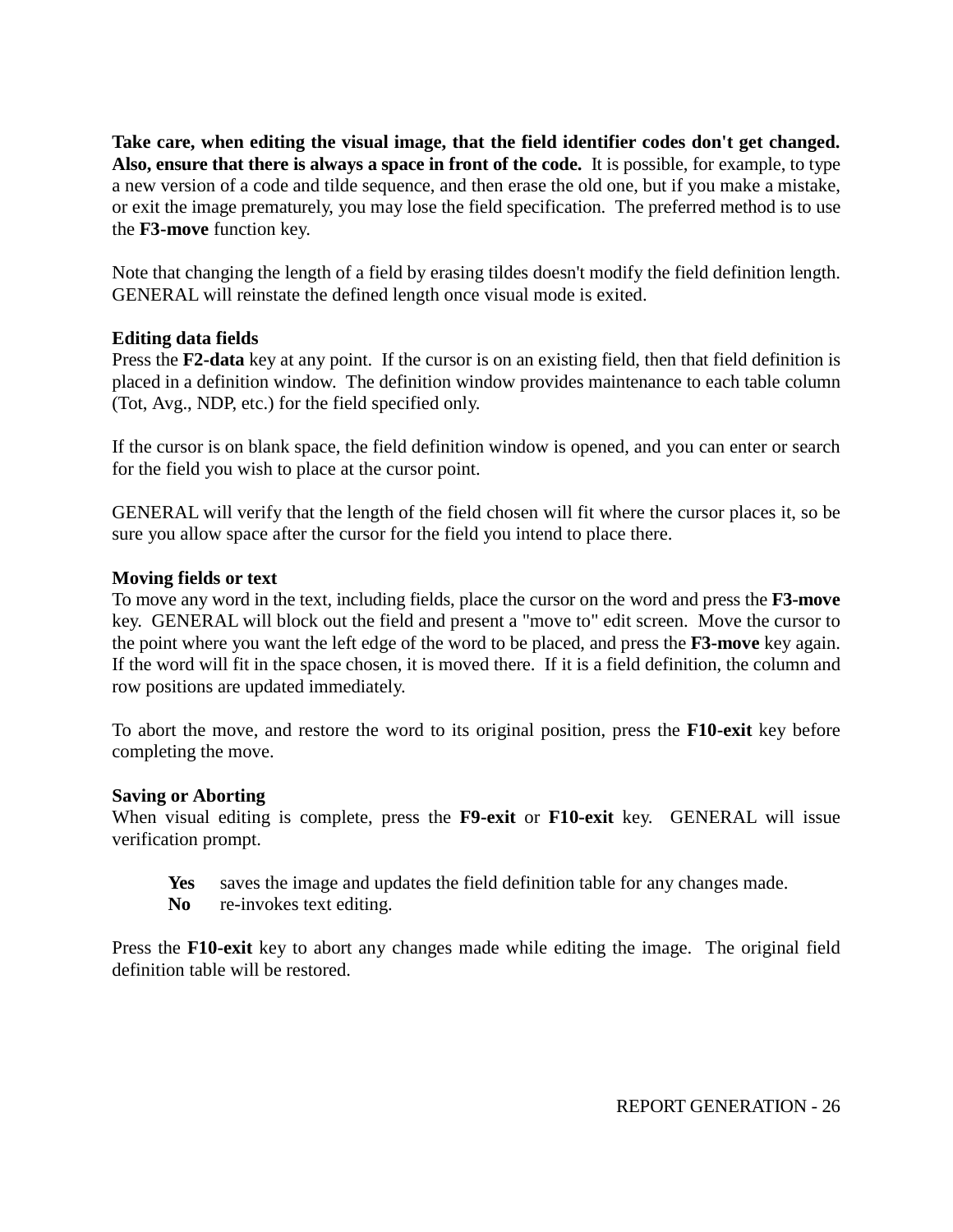## <span id="page-26-0"></span>**Break Specifications**

Break points tell GENERAL how to group data on a report for subtotal calculations. Normally, a break point will be associated with the sorting order for a report, but GENERAL doesn't force a relationship. It is therefore the report designer's responsibility to ensure that break point definitions are logical with regard to the order in which records are printed on the report.

A break point can be based on any field or calculation, and the data specified can be further modified when GENERAL calculates its value for testing whether or not to generate a break. For example, a date can be modified so that a break will only be generated when the year changes.

Break points can cause either a line break or a page break. A line break simply prints a break level footer, then skips a line, then continues, and either with the next group's header, or the records associated with the next group. A page break prints the footer, but then skips to the next page before continuing.

GENERAL supports up to nine break levels. The break point definition table provides nine rows. The order in which breaks are defined determines how GENERAL calculates any associated subtotals. The calculations are nested, so that a break in level 2 will trigger breaks in levels 3 through 9, with subtotals printed and initialized.

#### **Break Control**

If the break to be generated isn't to be based on the full value of the field specified, then specify a "control" value. Control values convert the data value for purposes of reducing the detail level of the break.

For a **text field**, you can modify the number of characters on which to base the break. If the number of characters were set to 1, then a break point would be generated for each letter of the alphabet and each digit.

For a **numeric field**, you can to group values together in even amounts. For example, entering 5000 would group all values 0-4999 as "0", 5000-9999 as "5000", 10000-14999 as "10000", and so on.

For a **date field**, GENERAL will normally break when the date changes, however, you can adjust the break to a month or year precision, and specify a format for the break value:

**MMMYYYY** Jan/2002 **MMYYYY** 01/2002 **MMYY** 01/02 **MMMYY** Jan/02 **YYYY** 2002 **YYYYMM** 2002/01 **YYMM** 02/01

REPORT GENERATION - 27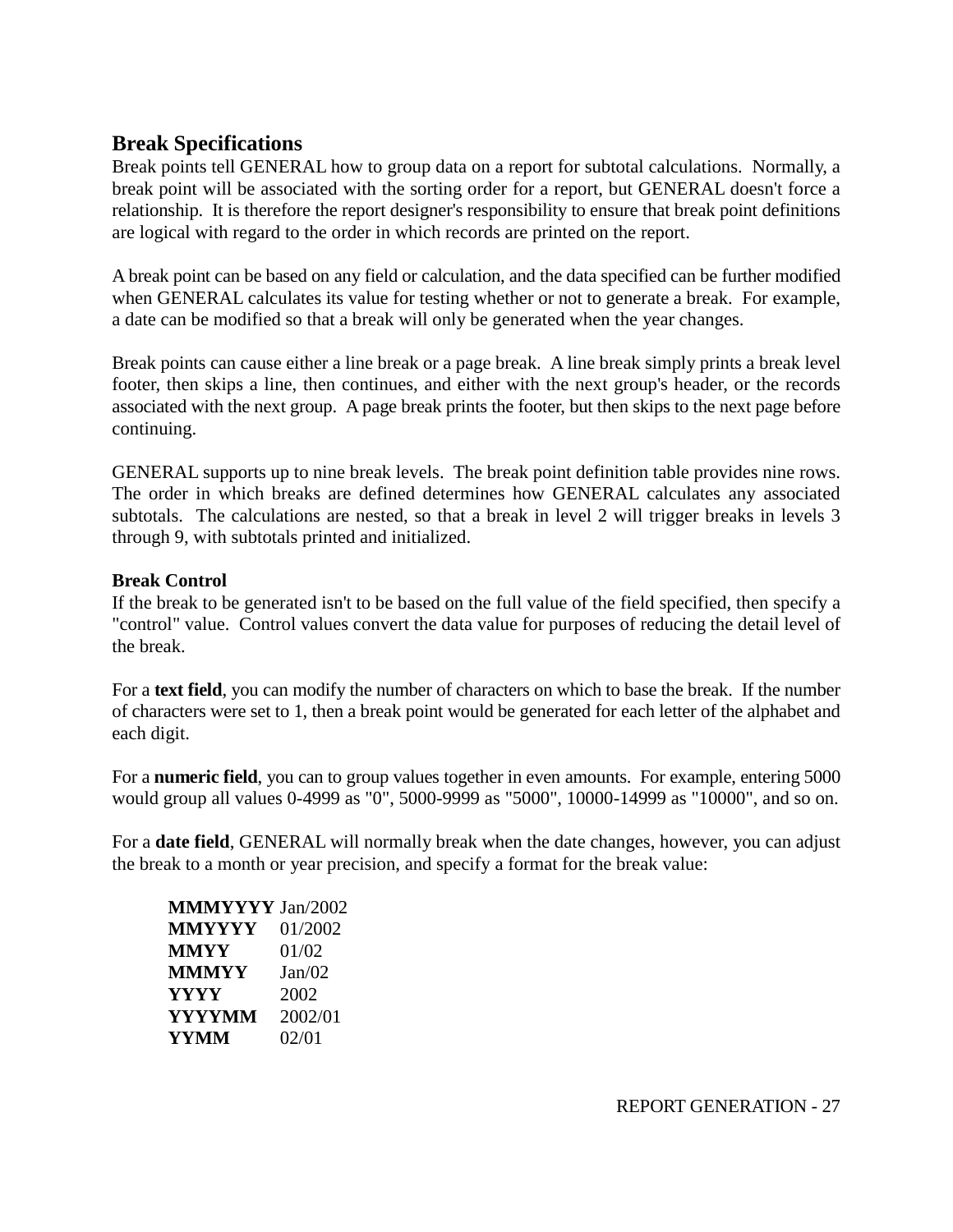# <span id="page-27-0"></span>**Sort Specifications**

Reports in GENERAL may be sorted on any number of fields, so long as the number of characters used by all sort fields, plus GENERAL's 2-character overhead, doesn't exceed the underlying language's key size limit. When calculating field lengths, note that numeric and date fields always use 10 characters in a sort. If the fields specified do exceed the key size limit, GENERAL will truncate automatically to that limit.

The PROMPT mode sort table can handle up to 9 sort field levels, which should accommodate any report. If more sort levels are required, then the report must be generated through List Mode entry. The sort levels specified sort the report in hierarchical fashion. The second level sorts within the first, the third within the second, and so on. Each level can be sorted in either ascending or descending sequence, specified in the Order column.

# **Criteria Specifications**

In GENERAL, the method used to impose filtering criteria on the data to be placed on a report is the *select phrase*. A select phrase is made up of one or more *relational expressions* that compare two fields, or a field and a constant, to determine if the criteria of the expression is true or false. If multiple expressions are required, they may be connected by the keywords AND or OR. The AND connector indicates that the two expressions so connected must each be true, while an OR indicates that either may be true.

For still more control, GENERAL supports the use of parentheses. Normally, AND takes precedence over OR, so that: *expr-1* **OR** *expr-2* **AND** *expr-3* evaluates as *expr-2 AND expr-3* first, then if both expressions are true, or *expr-1* is true, the selection passes. What if the desired evaluation is actually to test *expr-1* and *expr-2* first, then if either passes, and *expr-3* passes, the selection passes? To do this, parenthetical control is necessary:**(expr***-1* **OR** *expr-2***) AND** *expr-3*.

In PROMPT mode, GENERAL supports both AND and OR connectors, and one level of parenthetical control through the "Group AND" and "Group OR" functions. In especially complex selection phrases, sometimes a greater level of parenthetical control is required. In such cases, List Mode entry of the report will be required.

## **Expression elements**

The criteria specification table provides a row for each relational expression, and the connector to the next relational expression, if required.

The **Field/@CALC** column can be any field from the file being LISTed, or any calculation or link name defined in the Data section of the report definition.

If you aren't sure of the names, use the **F2-list field's** key. Other function key actions available in the Field/@CALC column are: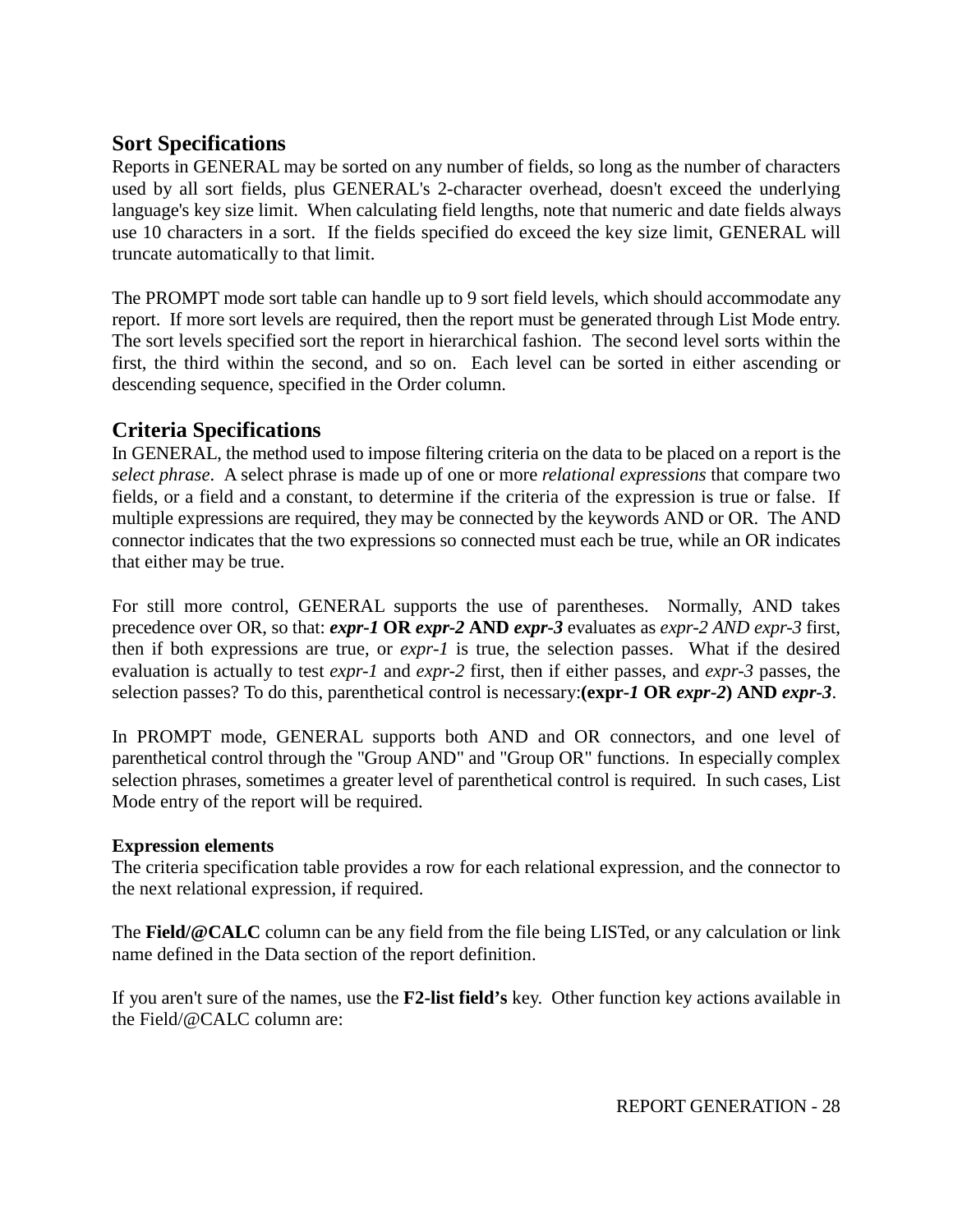#### **F3-insert** inserts a blank row.

**F4-delete**

deletes the current row.

# **F5-group AND**

denotes a new parenthetical level, connected to the prior level with an AND.

# **F6-group OR**

denotes a new parenthetical level connected with an OR.

# **F9/F10-done**

exits selection criteria maintenance.

The **Oper** column (operators) provides for specification of how the relational expression elements are to be compared. The operator is a Boolean math symbol from this list:

- **=** Equal to
- **>** Greater than
- **>=** Greater than or equal to
- **<** Less than
- **<=** Less than or equal to
- **<>** Not equal to.

If the Field/@CALC column specifies a text value, as opposed to a numeric or a date, then the following operators are also available:

- **==** Contains
- **+=** Contains at position 1 ("starts with")
- **-=** Does not contain
- **~=** Approximately equal to (may vary by implementation; on BBx this implements regular expression matching).

The **Expressions** column allows entry of a comparison expression. This can be a simple field, calculation, or link name, a constant, or a mathematical expression involving field names, constants, and simple math symbols  $(+ - * /).$ 

The expression must evaluate to the same data type as the Field/@CALC data. For example, numeric fields must be compared with a numeric expression, text fields with a text expression. Examples, in each case, might look like this: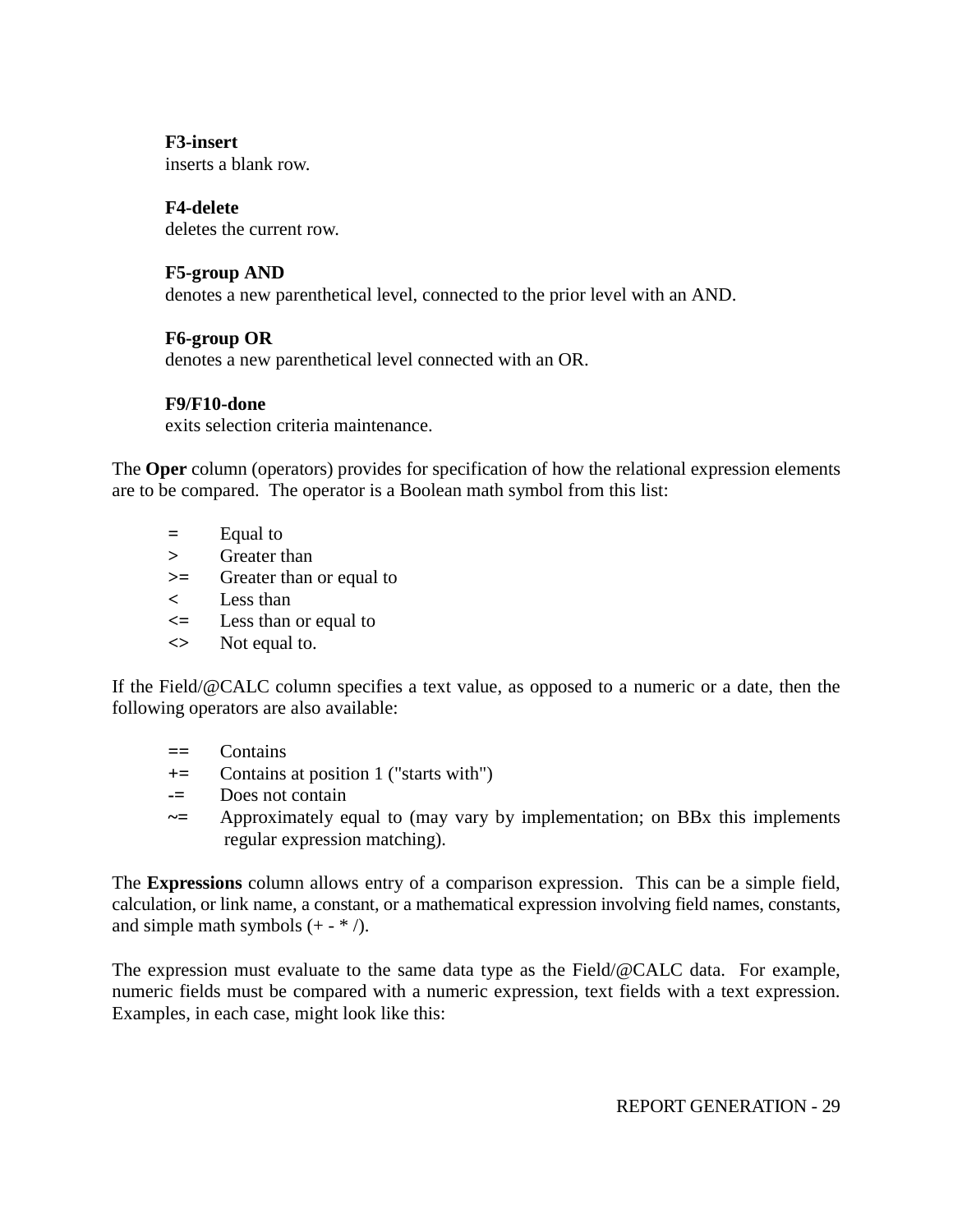<span id="page-29-0"></span>

| Numeric: | o<br><b>1000</b><br>$YTD.SLS + 9500$                                                                                                 |
|----------|--------------------------------------------------------------------------------------------------------------------------------------|
| Text:    | ,,,,<br>"92701"<br><b>STATE+ZIP</b>                                                                                                  |
| Date:    | <b>CND "123101"</b> (uses CONVERT-DATE keyword)<br>"12/31/01" implicit date conversion in select phrase<br>$\textbf{DATE}$ .DUE + 30 |

The first three columns make up an entire relational expression, and the last column can be filled in if required, to connect two relational expressions.

If the field or @CALC value is a text field, and the expression entered doesn't appear to be a field name or an expression, it will be quoted automatically.

#### **Headers/Footers**

GENERAL supports the definition of custom headers and footers; in the LIST mode through the HEADERn and FOOTERn keywords; in PROMPT mode through the Hdr/Ftr section.

Hdr/Ftr first issues a selection window for the header or footer to customize. All reports have a Report Page Header and Footer. The page header is printed on every page, while the footer is only printed once, at the end of the report.

Break levels also have headers and footers. By default, GENERAL will produce break point footers, but not a break point header. Therefore, to produce such a header, customization is required.

#### **Text Editing**

Headers and footers are maintained in a text editor. Data and text can be placed anywhere in the edit region. The following function keys are active in the text editor:

#### **F2-data**

Add or maintain a data element in the header or footer. Data elements can include simple field or break value references, or can be calculation expressions.

#### **F3-move**

Move a word to another position in the text. If the word is a data position, then the definition is updated to reflect the new position.

#### **F4-re-display**

Re-displays the edit window.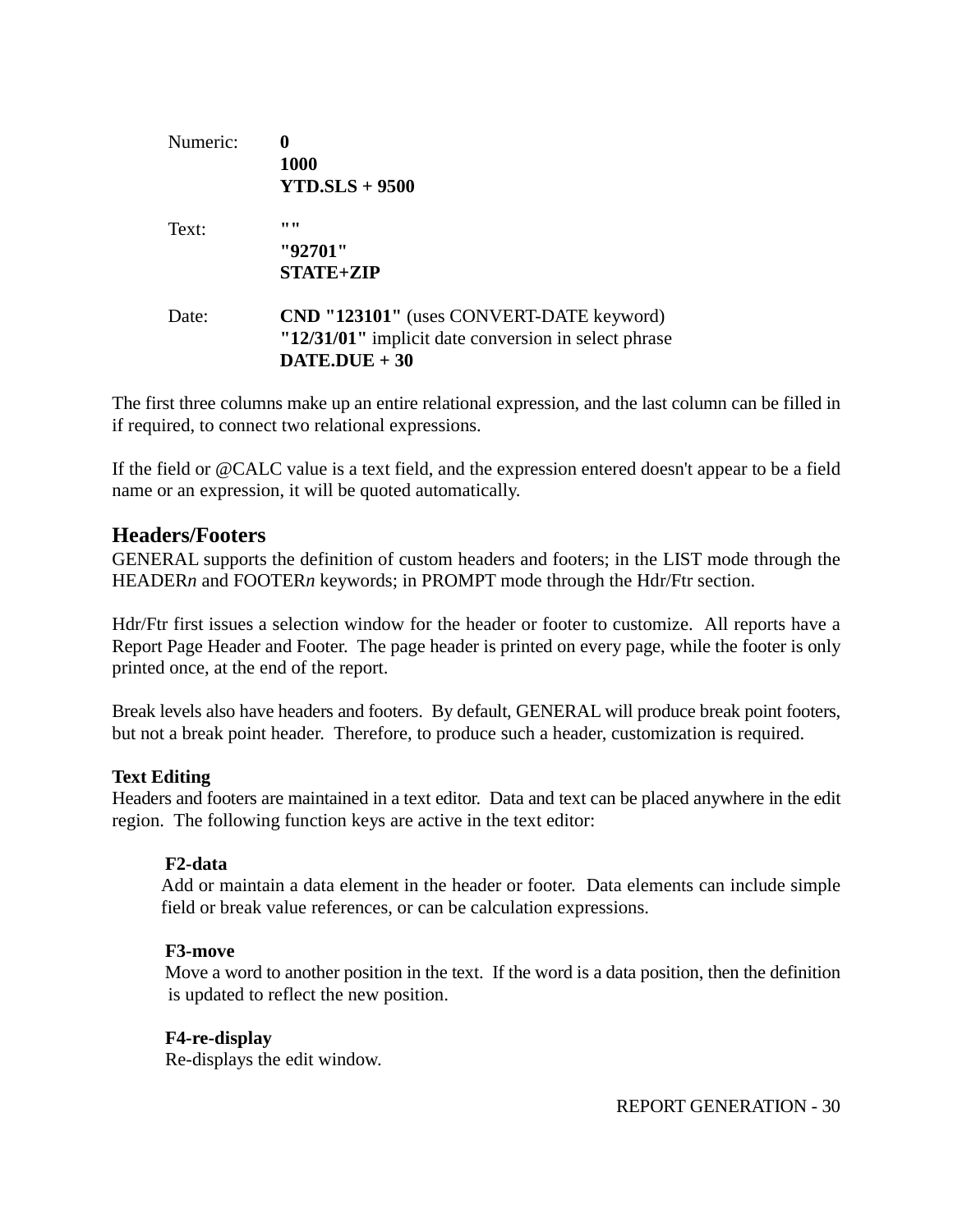#### **F5-copy defaults**

Overlays the text with the default header or footer that GENERAL would normally generate. If there is already text, GENERAL will verify the replacement before the old text is lost.

#### **F6-copy from**

Prompts for another footer or header level, and copies the custom footer or header to the current level being maintained. Any calculations that reference @BREAK*n*, or any group or report summary functions, such as GSUM(), will be modified to reflect the current level.

#### **Data Definition**

To add a new data element to a header or footer, move the cursor to the point where the data is to be placed, and press the **F2-data** key. To modify an existing data reference, place the cursor on the definition label, and press the same key.

Data elements are defined by type codes and an expression. The type codes are identical to those described in the Dictionary chapter for Field definitions.

Briefly, type codes always contain a data type and length:

**T,L30** defines a 30-character text field. **N,L12** defines a 12-character numeric field. **D,L10** defines a 10-character date field.

Additional codes can be used to define justification, line depth, numeric precision and formatting, and time precision.

The expression can be a simple data element or break value reference, or can be a more complex expression. Use **F2-list fields** or **F3-expand** window to help create expressions. Some examples might be:

**@BREAK1**, which prints the value of the first break point level.

**100\*DIVIDE(GSUM(YTD.SLS,1),RSUM(YTD.SLS))** to calculate the group level 1 percent of the report total for the field YTD.SLS.

#### **Moving text**

To move a word from one point to another, use the **F3-move** key. Move the cursor to the word, and press the key. Then move the cursor to the new position and press the key again.

#### **Blank lines**

Add blank lines to a heading by placing a dot (.) or the word @LINE by itself at the left margin of the line.

REPORT GENERATION - 31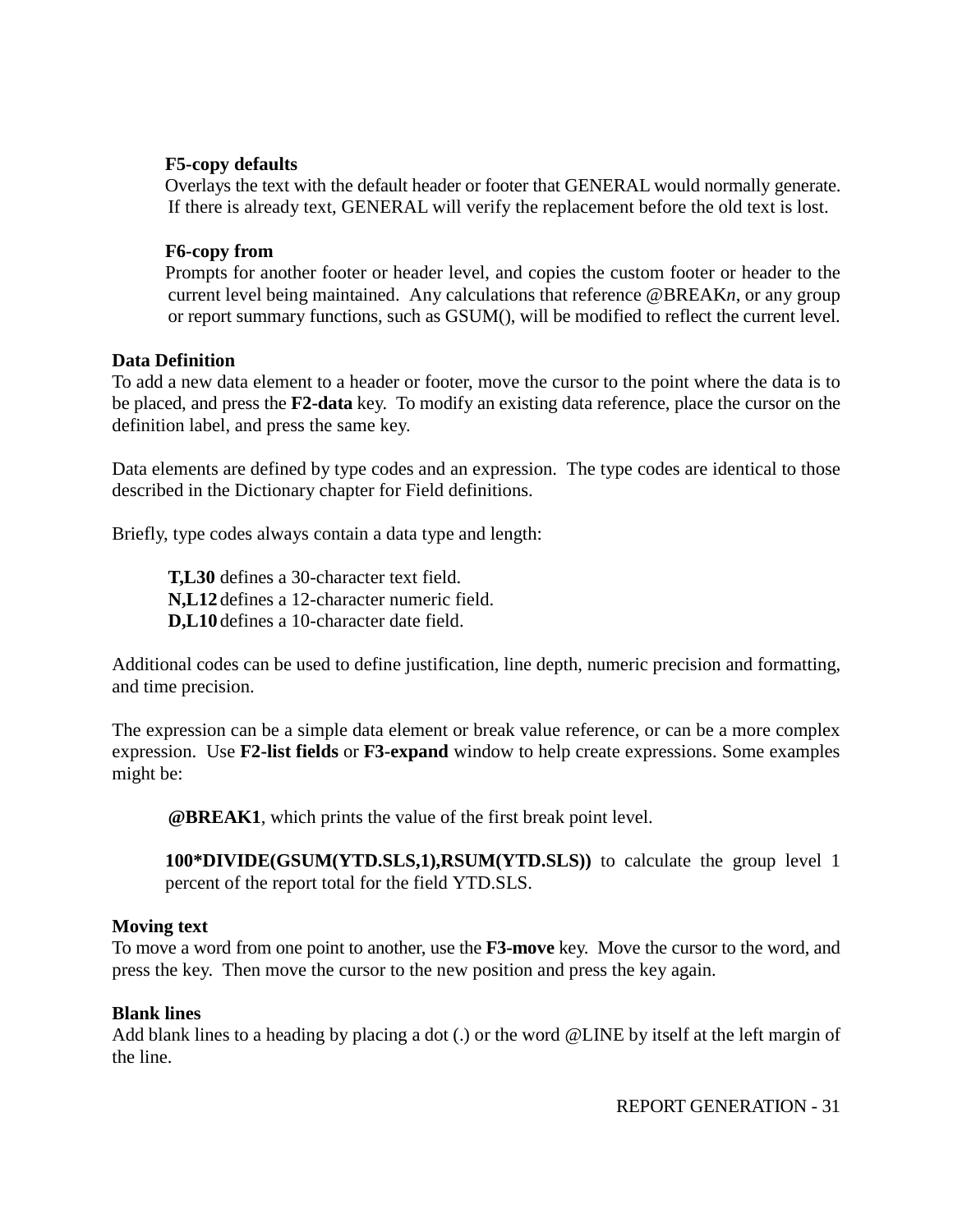# <span id="page-31-0"></span>**LIST command**

#### **What is List Mode?**

GENERAL's List mode is an "English-like" report writing language designed to make the process of creating reports both fast and intuitive. All reports in GENERAL are ultimately created by the report writing language, though in other modes the command is generated through some means other than direct entry. This mode is called "List Mode" because the command used to generate reports is called the "LIST" command.

List mode is comprised of a text editor, for direct entry of a LIST command, and also an *assist mode*, for point-and-shoot assistance with the creation of a LIST command.

Users of early versions of GENERAL will be pleased to see that the new command editor features multi-screen formatting of commands, with a special "execute" keystroke, rather than the basic onescreen, <Return> execution. The assist mode will likewise please users of older versions.

#### **Executing a LIST command**

To execute a LIST command:

- 1. Type the command (or use the assist mode).
- 2. Press the **F9-execute** key.

The elements of the command can be entered all together, or can be spaced across several lines or pages. After pressing the execute key, GENERAL examines the command, builds the appropriate run-time code, and produces the report.

While in the command editor, you can enter assist mode by pressing the **F2-assist** key, or copy a command from the command history stack by pressing the **F3-history** key.

To abort the command, and return to the main menu, press the **F10-exit** key.

#### **What is a LIST command?**

A LIST command is made up of five elements. Three of these elements are required; the other two, optional:

#### **LIST**

starts the command.

#### *File-name* is the second word. The file must be in GENERAL's dictionary or in a supported external dictionary. This element is called the *primary file* or the *LIST file*.

*Field-phrase*

REPORT GENERATION - 32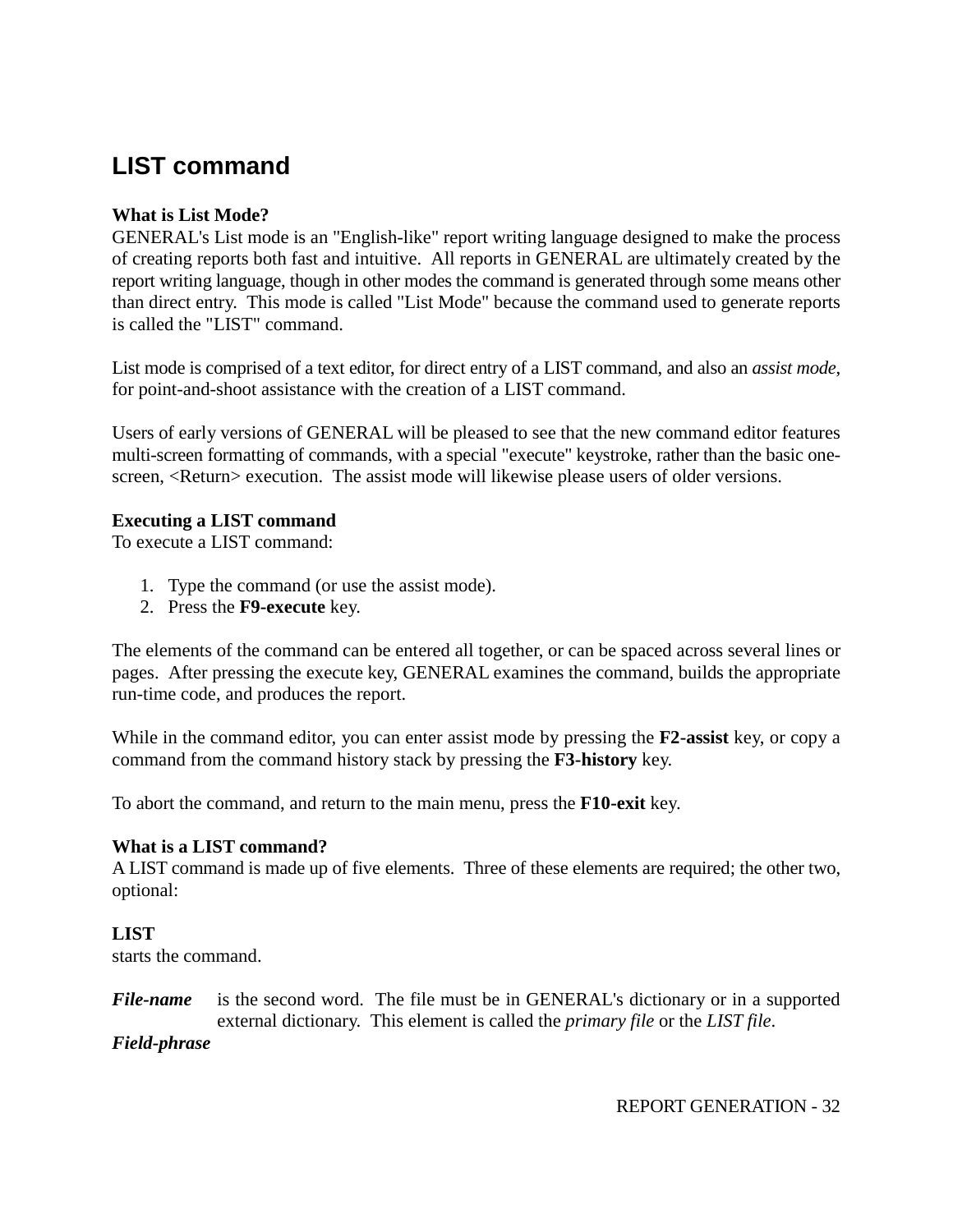consists of field names, calculations, links, text, header and footer sub-phrases, and interspersed keywords. The field phrase controls both what will print on the report, and how it will look.

#### *Sort-phrase*

is one of the optional elements. The sort phrase instructs GENERAL how to sort the records before the report is produced. Sort phrases can consist of field names, calculations, links, and the DESCENDING keyword, which can precede any data element to change the sort order for that particular item. If the default case-insensitive sort is not desired, so that "Smith" would sort differently from "SMITH", then the FULLCASE keyword can be used before any field.

#### *Select-phrase*

is the other optional element of the LIST command. A select phrase filters the data to be placed on the report. Instructing GENERAL to only print records that meet the selection criteria imposed by the select phrase performs the filtering. The selection criteria is made up of one or more relational expressions, Boolean (AND/OR) connectors, and parentheses where required.

An example of a complete LIST command might be:

| <b>LIST</b>                  | (LIST command)       |
|------------------------------|----------------------|
| <b>DEMO.CUST</b>             | $(\text{file-name})$ |
| <b>ID NAME TOTAL YTD.SLS</b> | (field-phrase)       |
| <b>SORT DSND YTD.SLS</b>     | $(sort-phrase)$      |
| <b>SELECT YTD.SLS &gt; 0</b> | (select-phrase)      |

#### **Run-time Replacements**

At any point in the LIST command, a *run-time replacement* can be used rather than text. The most common run-time replacement is a user-prompt for selection criteria.

Run-time replacements can take one of two similar forms. The first one simply encloses a prompt in double brackets:

#### **LIST DEMO.CUST ID NAME TOTAL YTD.SLS SELECT YTD.SLS > [[Minimum YTD Sales]]**

This will issue the prompt **Minimum YTD Sales** at run-time, and use whatever value the user enters as the value for the report.

The second form provides more control. If the text prompt is enclosed in quotes, GENERAL looks for a type parameter, and an optional default value. The type can be T, N, or D, to require text, numeric, or date input, respectively. A type of N can be immediately followed with a digit, indicating the decimal precision.

**[["Minimum YTD Sales","N2",1000]]** will prompt for a precision 2 number, defaulting to 1000.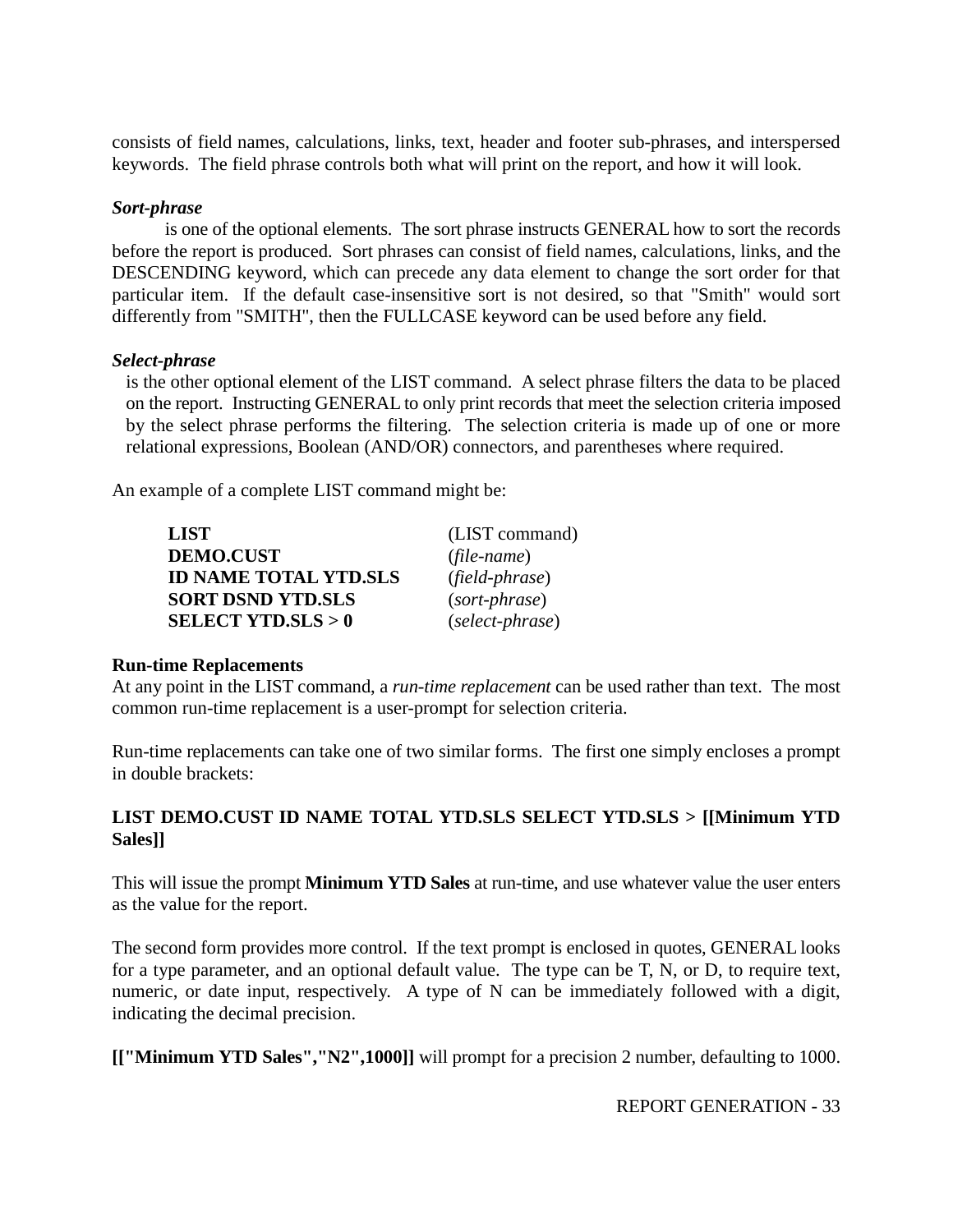**[["Enter start date","D","123101"]]** will prompt for a date, defaulting to December 31, 2001. Note that when prompting for a date, the value that will replace the prompt at run-time will be an internal date "number", not a date formatted in readable form. It would be useful in a select phrase, but not in a page header, for instance.

When a report is executed, all prompts are issued together at the end of the parsing process. Once all have been answered, the report can be executed by pressing the F9 key.

#### **Sub-stringing**

Data fields can be sub-stringed on the command line to print just a portion of the field. For example, **ITEM\_CODE(1,3)** would display, sort, or select on just the first 3 characters of the ITEM\_CODE field. GENERAL makes no attempt to verify the validity of the sub-string. If a field is defined in the dictionary as 15 characters, and the sub-string reference is *field-name*(5,20), an error will occur when the report begins to print.

This feature is a shortcut method for performing a simple command line calculation, and can be useful in sort phrases and select phrases. For instance, if a product code is in the first three characters of an inventory item, you could sort a report by product code and description like this:

#### **SORT ITEM\_CODE(1,3) DESCRIPTION**

#### **Compound LIST commands**

Separating them with a double semi-colon can chain several LIST commands together. Each command will be produced as a complete report in sequence.

The following example will run three reports. The last report is a stored command name.

## **LIST DEMO.CUST ID NAME TOTAL YTD.SLS ON LP ;; LIST DEMO.CUST BREAK SLSP ID NAME TOTAL YTD.SLS ON LP ;; REPORT\_1**

#### **Comments**

Comments can be added to a LIST command by enclosing them between exclamation points (!). For example:

#### **LIST DEMO.CUST ID NAME TOTAL YTD.SLS !Prompt user for selection criteria! SELECT YTD.SLS > [["Enter cutoff",N,0]]**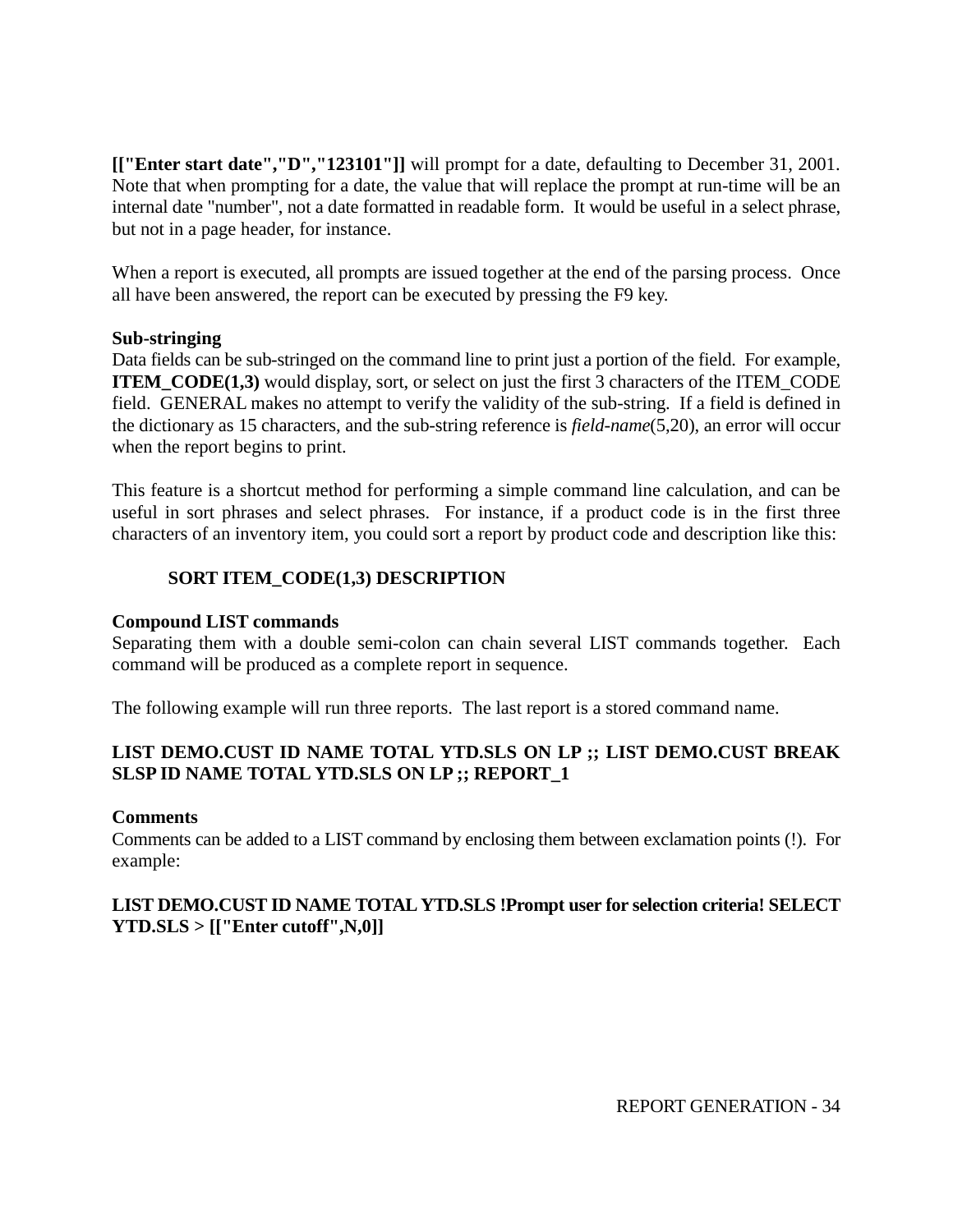# <span id="page-34-0"></span>**Direct Entry**

#### **LIST DEMO.CUST ID NAME TOTAL YTD.SLS TOTAL YTD.COST**

This example is a simple list command, used to generate a four-column report from the demonstration file, DEMO.CUST. This command has the three required elements of a LIST command:

- The command itself: **LIST**
- A file name: **DEMO.CUST**
- And a field phrase: **ID NAME TOTAL YTD.SLS TOTAL YTD.COST**

The field phrase contains four field names from the dictionary of DEMO.CUST, used by GENERAL to create the four-column report. The field names are ID, NAME, YTD.SLS, and YTD.COST. The command also contains the keyword TOTAL in two places, used to tell GENERAL to calculate a total for the two columns that the keyword precedes, YTD.SLS and YTD.COST.

#### **Aggregate keywords**

In addition to TOTAL, GENERAL has several other keywords used to calculate column aggregate values. They are AVERAGE, COUNT, MAXIMUM, MINIMUM, and PCT-TOTAL.

Each of these keywords can be used in front of a field on the report. AVERAGE, PCT-TOTAL, and TOTAL are valid for numeric fields, MAXIMUM and MINIMUM for either date fields or numeric fields, and COUNT for any type of field.

With the exception of PCT-TOTAL, more than one aggregate keyword can precede a field. GENERAL will do its best to line up the column calculations under the column, or it may switch to a vertical format if all the column calculations can't be made to fit under their respective columns.

#### **Sorting**

This next example introduces some new concepts. Only one additional column has been introduced, SLSP, but more control has been taken over the presentation of the report.

#### **LIST DEMO.CUST BREAL SLSP ID NAME TOTAL YTD.SLS TOTAL YTD.COST SORT SLSP DESCENDING YTD.SLS**

First, there is a sort phrase in this report. The sort phrase begins with the keyword SORT, and contains two fields, SLSP and YTD.SLS. The report is sorted by SLSP, then within SLSP, it is sorted by YTD.SLS. The keyword DESCENDING precedes the YTD.SLS field, so that segment of the sort is in descending order.

Sorting by SLSP causes all the records from each salesperson code to be grouped together, which leads to the next enhancement to the report: break points.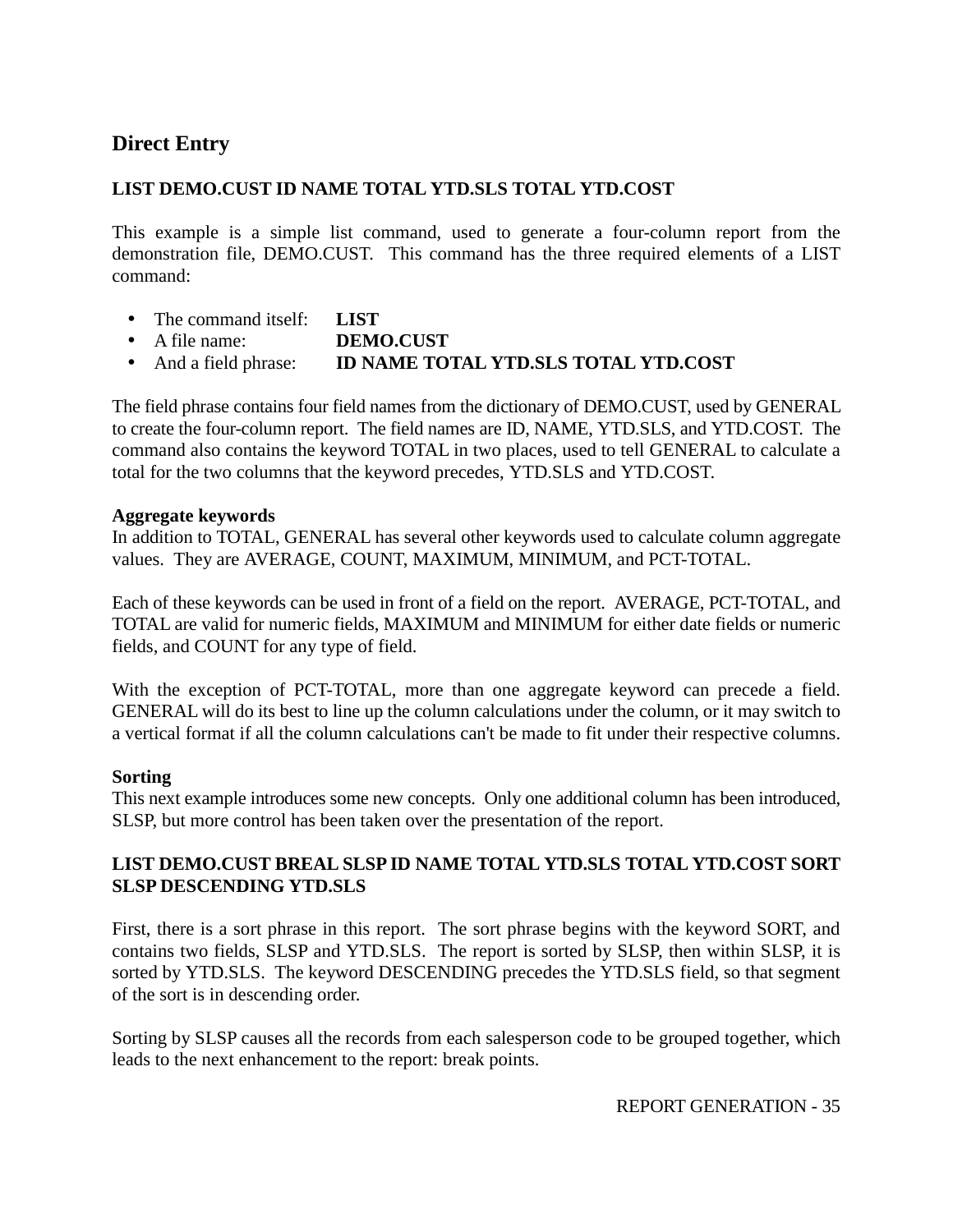#### **Break points and Subtotals**

GENERAL supports the generation of report break points with the BREAK keyword. When the BREAK keyword is used, GENERAL watches the value of the next field while the report is printing, and when it changes, generates a break point. A break point causes the report to skip a line, normally to print subtotals for the group of records just printed. When a break point is generated, GENERAL prints a *break level footer*, then a *break level header* for the start of the next group.

The *level* indicates which break point is generated. GENERAL supports up to nine nested break points in a report. The first one encountered in the LIST command is the highest level, level 1; the second is considered level 2; and so on. Imagine a report of invoices, sorted by salesperson and date. A report could issue break points whenever either the salesperson or the month changed, by including BREAK SLSP ... BREAK MMYY DATE.... Whenever the month changed, a level 2 footer would be printed, and initialize any subtotals for the monthly calculations. There could be many month breaks for each salesperson, and there would be many footer/initialization cycles before finally a level 1 break is generated, which triggers both the final level 2 break, and the level 1 break.

GENERAL by default will generate footers for each break point. The footer will contain data for the break point value and any column calculations, and also some formatting text. GENERAL will not, by default, create a header for each break point. The only default header is the page header.

To generate a break level header, or to customize footers, the LIST command can contain HEADER*n* or FOOTER*n* keywords and associated sub-phrases.

There are several types of breaks. The example above shows a *visible line break*. That means that the field used to generate the break is visible on the report, and the break will skip a line before continuing on with the report. A page break can also be generated, with the BREAK-PG keyword. In this case, the break will skip to the next page before continuing the report. There are also *silent* versions of the line and page breaks SBREAK and SBREAK-PG. A silent break doesn't print a column for the break point value. Instead, the break value is only displayed in the footer. Break points generated by the PROMPT mode are always silent breaks.

#### **Column Positioning**

GENERAL supports multi-row reports, so that the data from each record can span several rows. Normally, when fields are simply entered into the LIST command, GENERAL will place them from left to right, one space apart, and will move to the beginning of the next line and continue if a field will cross over the right margin.

If that default positioning isn't what is desired, there are several keywords that can be used to override it. The most precise of these is the TAB keyword.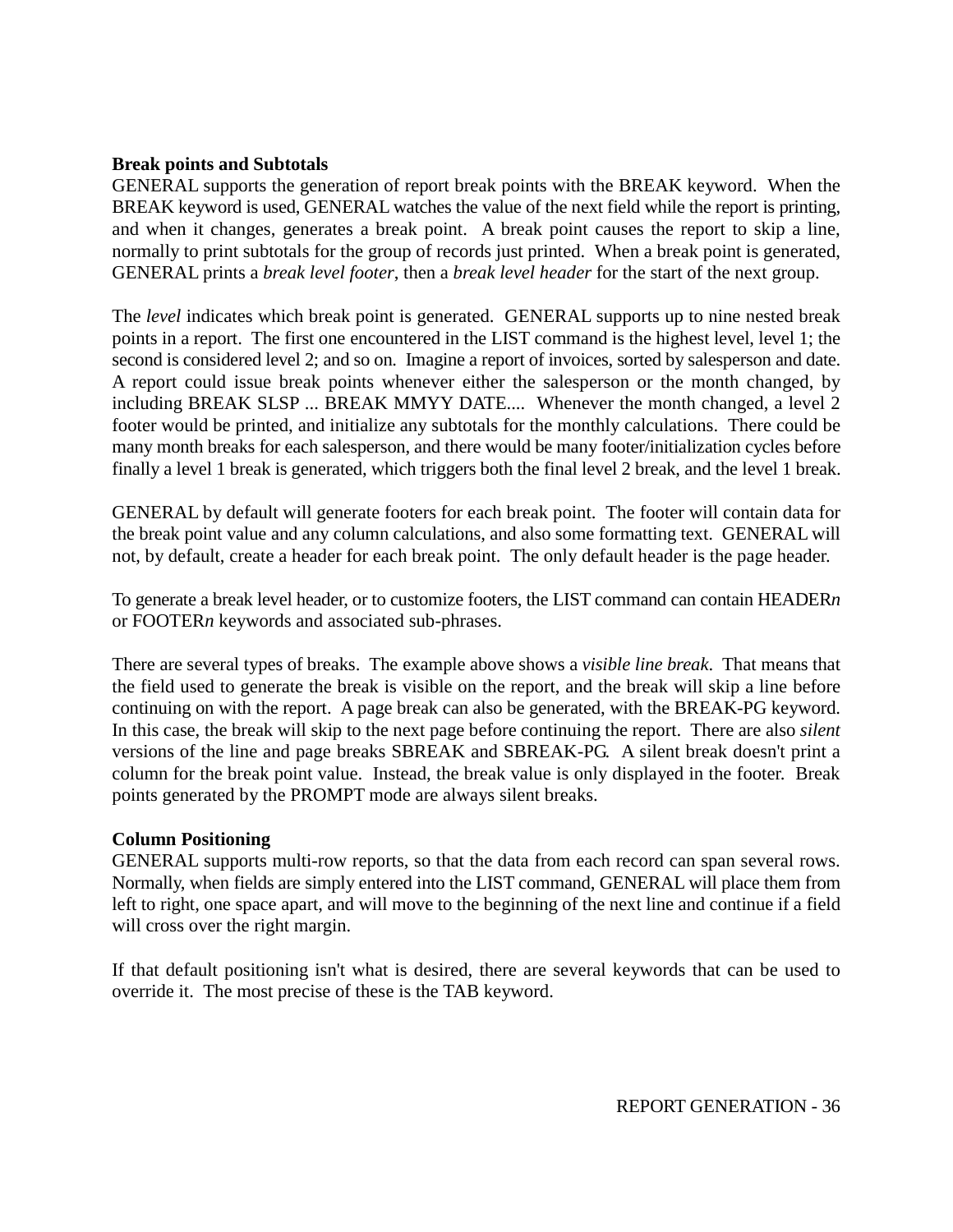The TAB keyword accepts one or two numeric parameters. If there are two, then a period must separate them (and there can be no spaces). The first number is the column number for the next field. The second number, if present, is the row number. GENERAL remembers where the field would normally be placed, relative to the prior one, and if the row number isn't specified, the default row will be used. TAB 60.2 means "place the next field at column 60, row 2".

Other keywords used in formatting are NEWLINE and SPACE. NEWLINE causes the next field to be placed at the beginning of the next line, relative to the prior field. SPACE takes a simple numeric parameter, which defines how much space to place between the end of the last field and the start of the next field. The default is one space; SPACE 20 would use twenty spaces instead of one.

## **Link Field Definitions**

GENERAL provides several ways of looking up data in files related to the LIST file. One of those methods is called a *link field definition*. A link field definition uses a pre-existing link specification between the LIST file and some target file. These specifications are defined in the dictionary. For example, there is a link specification between the DEMO.CUST file and the DEMO.SLSP file. The link field definition DEMO.SLSP:NAME uses it to look up the salesperson name from the salesperson file, and place the name on the report.

GENERAL recognizes the ":" as a link field definition operator. Immediately preceding the ":" is a file name. GENERAL will look for a link specification between the LIST file and that file. Immediately after the ":" is a field name. GENERAL looks in the target file for that field. Assuming that all the information is found, a cross-reference calculation is built to retrieve the desired data.

Link field definitions can be more complex than this. For example, if there is a partial key (one-tomany) relationship to the target file, then the file name can be preceded with an aggregate operator: @SUM:, @AVG:, or @CNT:. These instruct GENERAL to total, average, or count all the related records in the target file. The definition @SUM:DEMO.INVOICES:AMOUNT will total the AMOUNT field from all records in the DEMO.INVOICES file that are related to a given customer.

Also, link field definitions can be nested, so long as there is no more than one partial key relationship in the chain. The link field definition DEMO.CUST:DEMO.SLSP:NAME would chain from whatever the LIST file is, to the DEMO.CUST file, then from there to the DEMO.SLSP file, finally retrieving the NAME field.

## **Literals**

You can place literal text anywhere in a LIST command, by enclosing the text in quotes.

## **Run-time calculations**

GENERAL's dictionary provides the ability to pre-define calculations, so that a user creating a report can simply reference the calculation as any other field. The fields CITY\_ST\_ZIP and MTD.PROFIT in the demonstration customer file are examples of pre-defined calculations.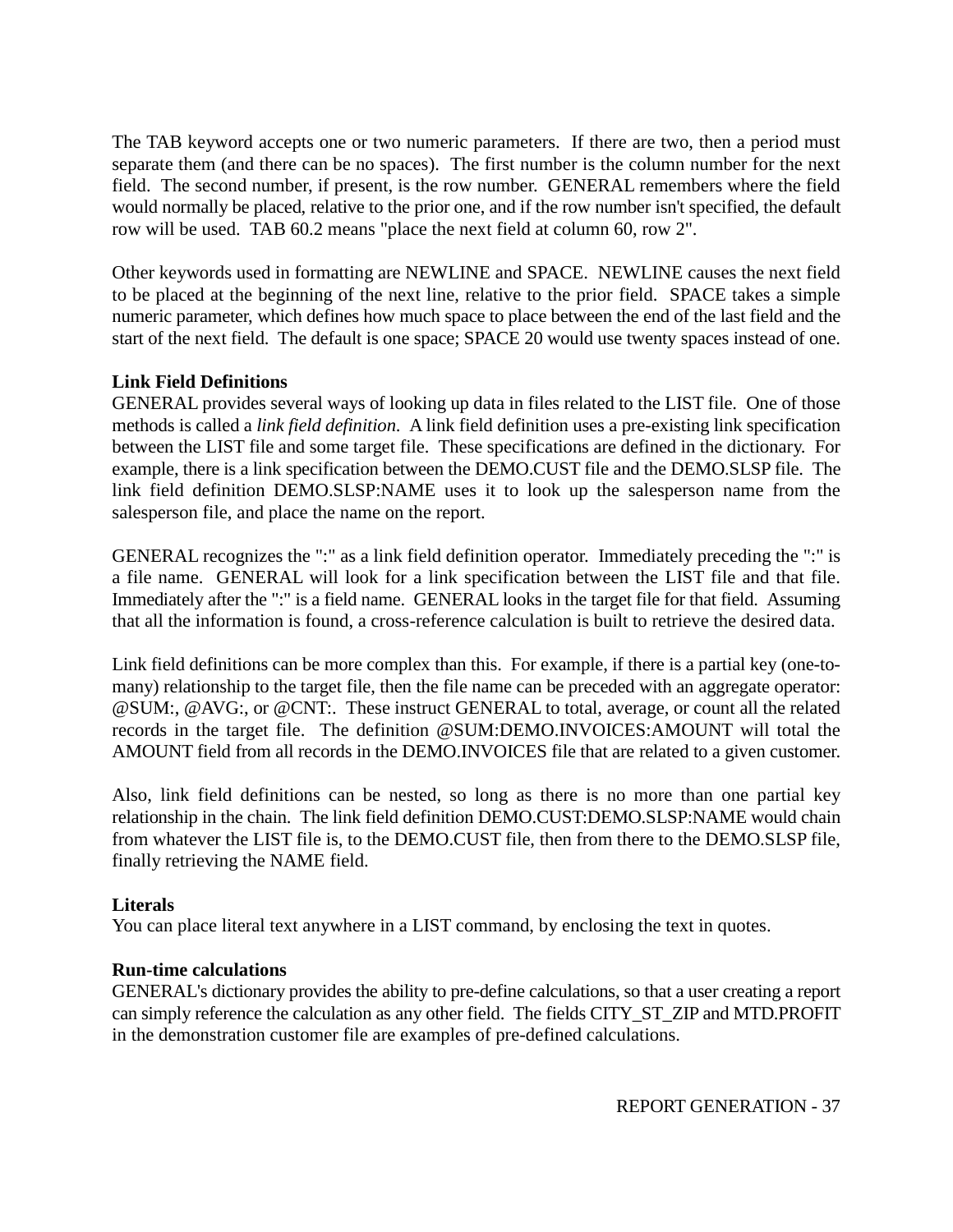Sometimes, however, a calculation may not be defined ahead of time. At those times, rather than adding the calculation to the dictionary, the calculation can be defined at run-time with the @CALC keyword.

@CALC is a function keyword, so that its parameters must be surrounded by parentheses. The parameters are:

- Type codes, which define the data type, length, and optional formatting information. The type codes must be enclosed in quotes.
- A heading also enclosed in quotes, to be used by the default page header.
- An expression from which the data to be printed is derived.

Each of these items is described in detail in the Dictionary chapter, under Field specifications.

Once defined in the LIST command, the calculation can be referred to by name in other calculations, or as a standard field.

#### **Sorting by calculations**

Reports can be sorted by a run-time calculation, just as if it were a normal data field. Like data fields, if the calculation results in multiple records in a partial key cross-reference, then the sort is invalid. However, any calculation that resolves to a single value is valid in a sort phrase.

One benefit of this is the ability to sort on a summary calculation, using the GSUM() and related functions. Here's an example:

## **LIST DEMO.CUST BREAK SLSP TAB 40 TOTAL YTD.SLS NO-DETAIL SORT @CALCSUM("N,L10,2","",GSUM(YTD.SLS,1)) DEMO.SLSP:NAME**

The above report will produce a summary report of total year-to-date sales (YTD.SLS) by salesperson. The report will be sorted by the total YTD.SLS value calculated for each salesperson. This is accomplished by the GSUM() function, which summarizes a numeric field based on a break level.

The second sort level may be required due to the way GENERAL resolves ties in sort levels. Without the additional level, if two salespersons have the same subtotal, the detail for both salespersons will be processed in customer order, resulting in mixed up subtotals. The second level (DEMO.SLSP:NAME) will keep records associated with a particular salesperson together, after they have been sorted by the summary value first.

## **Other controls**

The DOUBLE-SPC keyword turns on double spacing. The STOP keyword requires a numeric argument, and tells GENERAL to stop the report after that many records have been printed.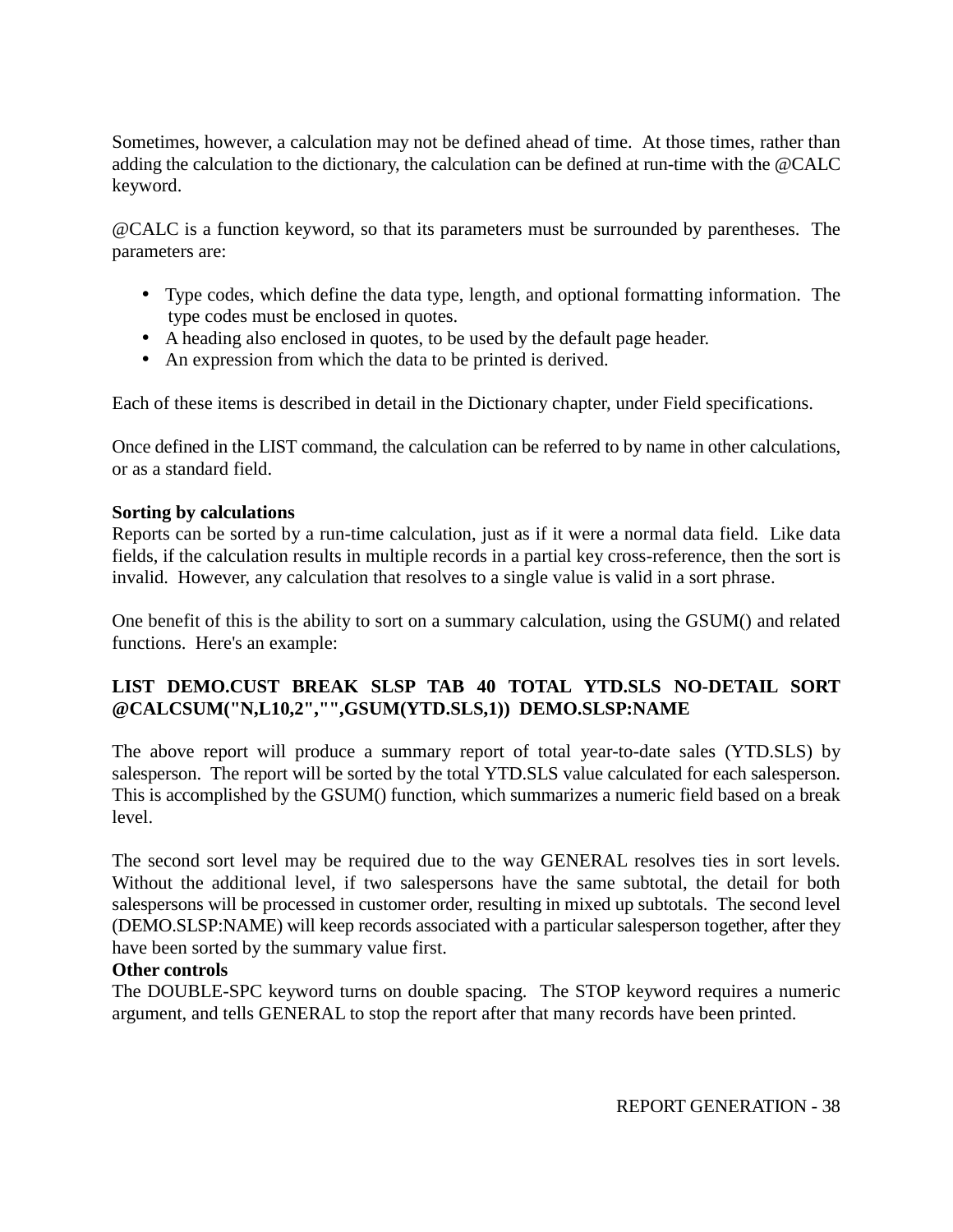There are many keywords that execute various controls over the report. A whole series of switch keywords (NO-BLANK, NO-DETAIL, etc.) turn off various features. A glance through the Keyword Reference chapter provides a great deal of information.

#### **Custom Headers and Footers**

Custom headers and footers may be defined in the command with the HEADER*n* and FOOTER*n* keywords. These are described in detail in the Keywords chapter.

#### **Printing the output**

By default, when GENERAL produces a report, it is printed to the screen. To send the report to another output device, the ON keyword is used.

ON requires one parameter. That parameter is usually a printer name, such as LP or P1, or a filename, in quotes, such as "/usr/allen/export.dif". There are also four special names recognized by GENERAL:

**VDT** forces output to the VDT.

- **PRINTER** prompts the user for a printer device, the VDT, or a file. This is the most flexible printer "name".
- FILE prompts the user for a file name.
- **PREVIEW** prints the report to a work file, in any dimension (WIDTH and LENGTH can be specified), then presents a scrolling window view of the report on screen. If the report looks good, it can be sent to a printer.

#### **Label Printing**

Label printing with the LIST command is a simple matter of determining the number of columns and rows each label uses. A typical 3.5" by 1" label will allow 35 columns and 6 lines per label when the printer is printing a 10 CPI. When there is more than one label per line calculate the columns from the left label edge to the next left label edge, as opposed to just the exact dimensions of a single label. The keywords typically used for labels are:

- **WIDTH** sets the number of columns for each label, from edge to edge.
- **HEIGHT** sets the number of lines per label. This is required if the NO-BLANK keyword is used.
- **ACROSS** sets the number of labels across the page. ACROSS \* WIDTH is the number of columns used by the report.

**TESTPRINT** is used to specify a number of pattern labels that print before the actual labels begin.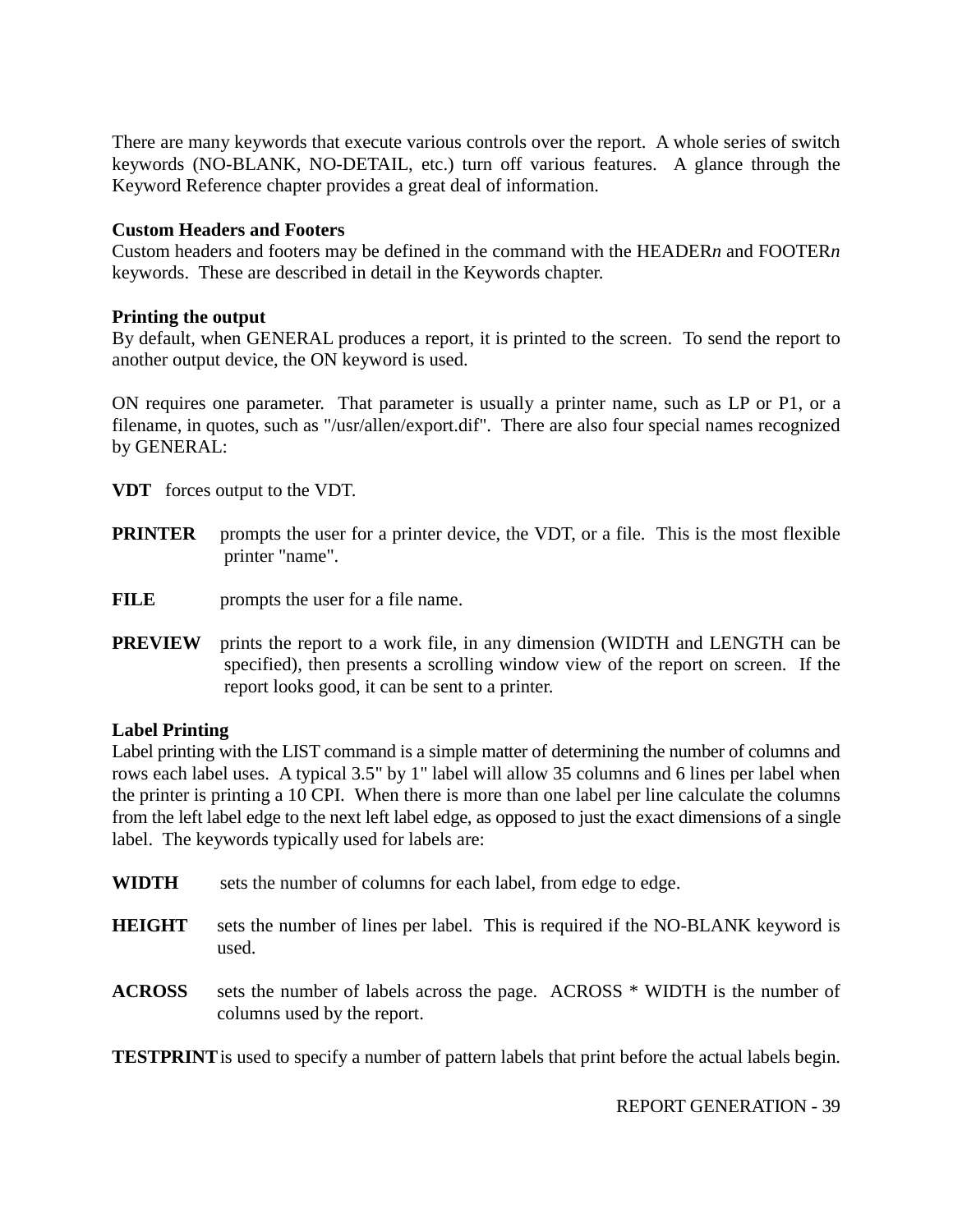- **NO-PAGE** turns off pagination. When printing labels, normally there should be no page headers or form feeds between pages. The NO-PAGE keyword turns them off. If form feeds are needed, then don't use NO-PAGE, but instead set HEADER0 to a blank value or one or more blank lines.
- **NO-BLANK** suppresses printing of blank lines. If the labels include multi-line addresses, where certain lines may be blank, the text of the label can be printed on sequential lines in all cases by using this keyword. Be sure, however, to use the HEIGHT keyword to ensure that the labels will be of the proper height.

NO-BLANK will also eliminate blank lines from the top of the label. If a blank line is required at the top of each label, and the labels can't be physically aligned to accommodate this, then place a literal dot "." by itself on the line. TAB 1.1 "." TAB 1.2 NAME, for example.

#### **Select Phrase**

If there is no select phrase, then GENERAL will produce a report from all the records in a file. The only exception is if the dictionary has been defined to include an *auto-select phrase* or a *skip keys definition*.

When there is a select phrase in a LIST command, then the criteria indicated by the select phrase expressions are tested before a record is printed on the report.

Select phrases can be refined to include any number of relational expressions, separated by the Boolean connectors AND or OR, and grouped with parentheses, if necessary.

#### **Evaluation Order**

Parenthetical grouping may be required to control the order of evaluation. **A>B AND C>D OR E>F** would group the first two expressions together, so that either: **A>B AND C>D** or **E>F** would pass the selection criteria.

If the desired selection is to test the second two expressions together, then parentheses are required: **A>B AND (C>D OR E>F)**.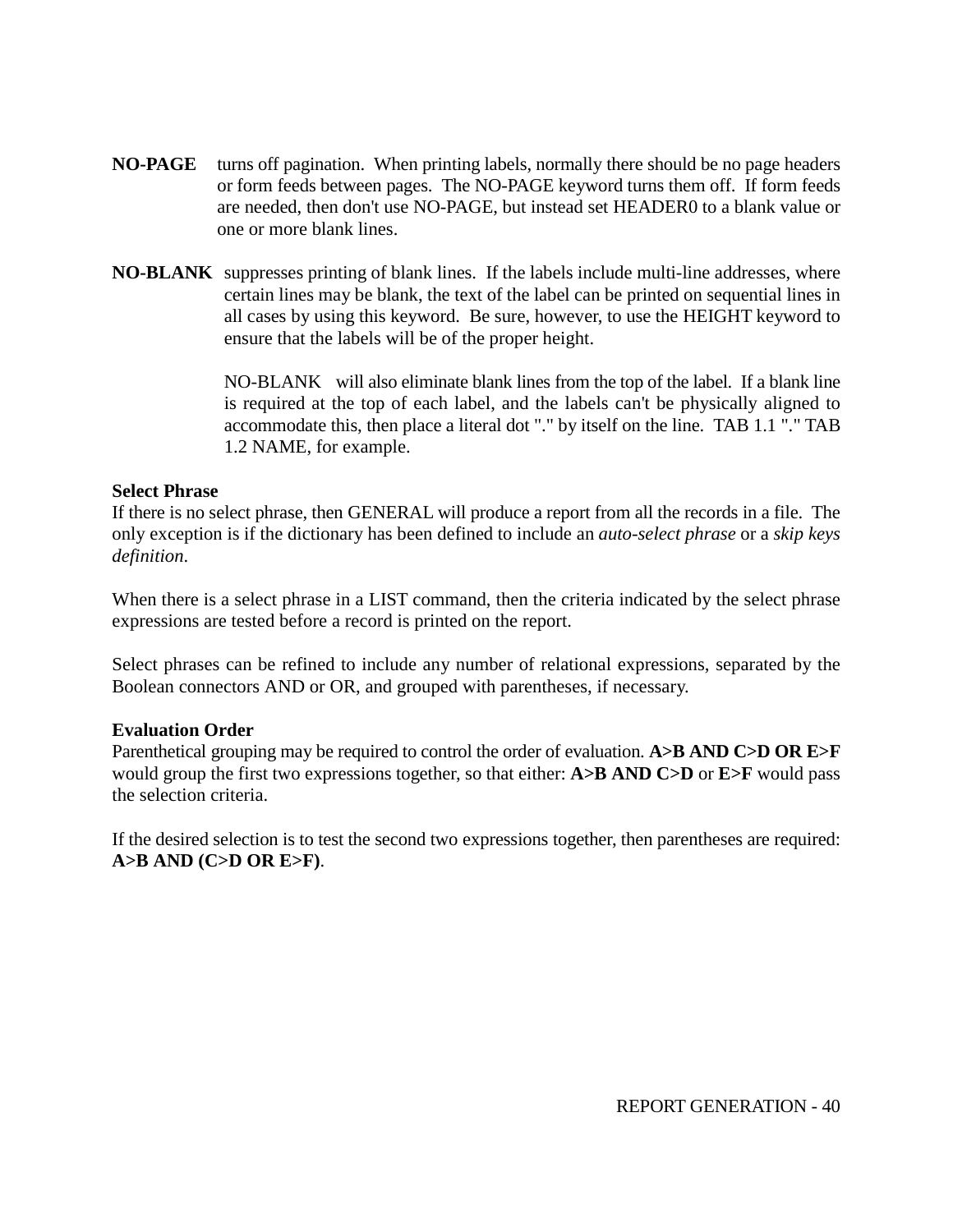#### **Numbers, Text, Dates**

The different data types used by GENERAL each must be referenced properly in a select phrase. Of course, when comparing two fields, then the fields must be of the same type. When comparing fields to constants then the constants must be properly formatted.

For text fields, constants must be quoted text. The phrase fragment **SLSP = "100"** is an example of this.

Numeric fields must be compared with unpunctuated numeric values. The fragment **YTD.SLS > 5000** shows 5,000 as an unpunctuated number. Negative numbers should be entered with a leading minus sign: **-5000**.

Date fields must be compared to an internal date value, as defined by the host Business Basic language. GENERAL can detect if a select phrase expression requires a date field if the first field reference is a date data type. For example, in the expression **DATE > "011501"**, the text value "011501" will be automatically converted to a date, because the DATE field has indicated to GENERAL that a date value is required. The literal date can also be entered with delimiters, such as "1/15/01 ", as long as the order of the month, day, and year segments matches the date entry convention established for the system.

If a literal date value is required before a date field is encountered in the expression, then the CONVERT-DATE keyword may be used. **CONVERT-DATE "1/15/01"<DATE + 30** would force the literal date value to be converted to a date.

## **Expressions**

Either side of a select phrase relational expression can contain simple math features, by using the operators +, -, \*, and / to perform addition, subtraction, multiplication, and division, respectively.

For example, to select just sales figures at least as high as the cost times 1.5, enter this:

## **YTD.SLS > YTD.COST \* 1.5**

## **Assist Mode**

When in List Mode, GENERAL provides a function key option to invoke Assist Mode. This mode provides a split-screen "pick and point" method of generating a LIST command.

The first thing Assist does is check to see if there is a file name specified in the LIST command. If not, it will prompt for one. Upon selection of a file, GENERAL will load the file's dictionary and begin the pick and point session to add fields and keywords to the command.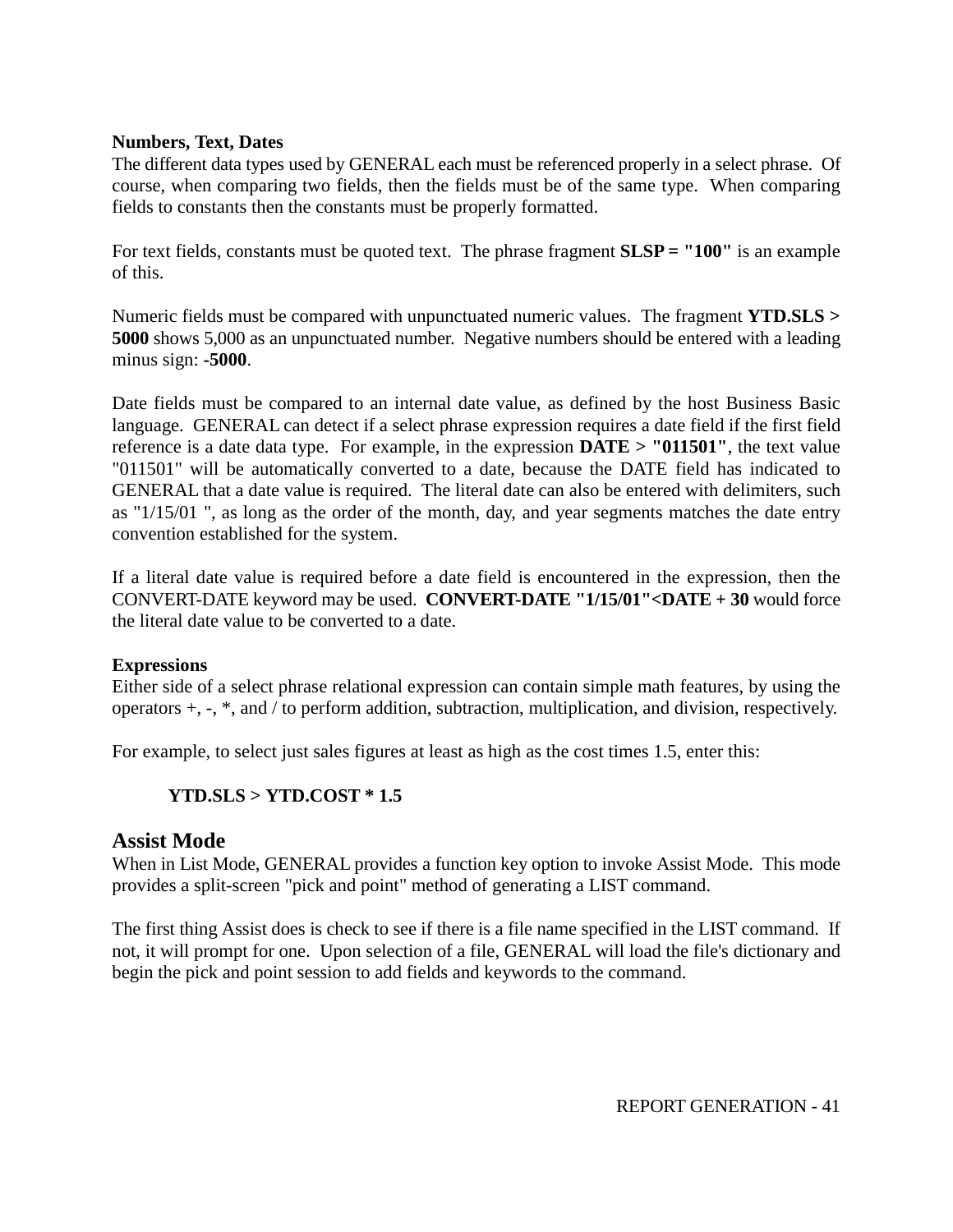#### **Assist Screen**

Assist splits the screen into three regions:

- A command window in the upper half of the screen
- A field window in the lower left quarter
- And a keyword window in the lower right quarter

In the command window is a reverse video block to indicate where the next selection will be placed. Normally, it is placed at the end of the command.

Initially, the cursor is placed in the field selection window on the first field. By moving the cursor around with the cursor motion keys, pressing the page up or page down keys, or by pressing the first letter of the field desired, you can highlight the desired field and press <Return> to put the field into the LIST command.

To choose a keyword, move the cursor to the right, out of the field window. Then the same cursor motion keys can be used, to choose the desired keyword. Pressing <Return> on a keyword may place the keyword into the command, or it may cause GENERAL to issue secondary prompts to get parameter information.

For example, if you highlight the TAB keyword and press <Return>, GENERAL will prompt for a column and/or row position.

#### **Assist Options**

Assist allows toggling between the command window and the field and keyword windows, by pressing **F2-toggle window**. You can edit the command while in the command window. The insert point will be placed where the cursor was left, when returning to the field or keyword window.

As fields and keywords are added to the LIST command, GENERAL maintains an "undo" buffer, so that the character delete keystroke (typically Ctrl-X on Unix, Delete on MS-DOS) will remove elements, most recent first.

#### **Related files**

Assist mode can develop link field definitions with the **F3-related file** key.

GENERAL will prompt first for a file to link to. The dictionary of the LIST file determines the files available. Upon selection of a file, the field window changes to show the new set of fields from the currently selected file.

GENERAL remembers what file was originally chosen, so pressing the related files key again will place the original file first on the list, and restore the original field list if it is chosen.

When in a related file, choosing a field places a link field definition in the LIST command.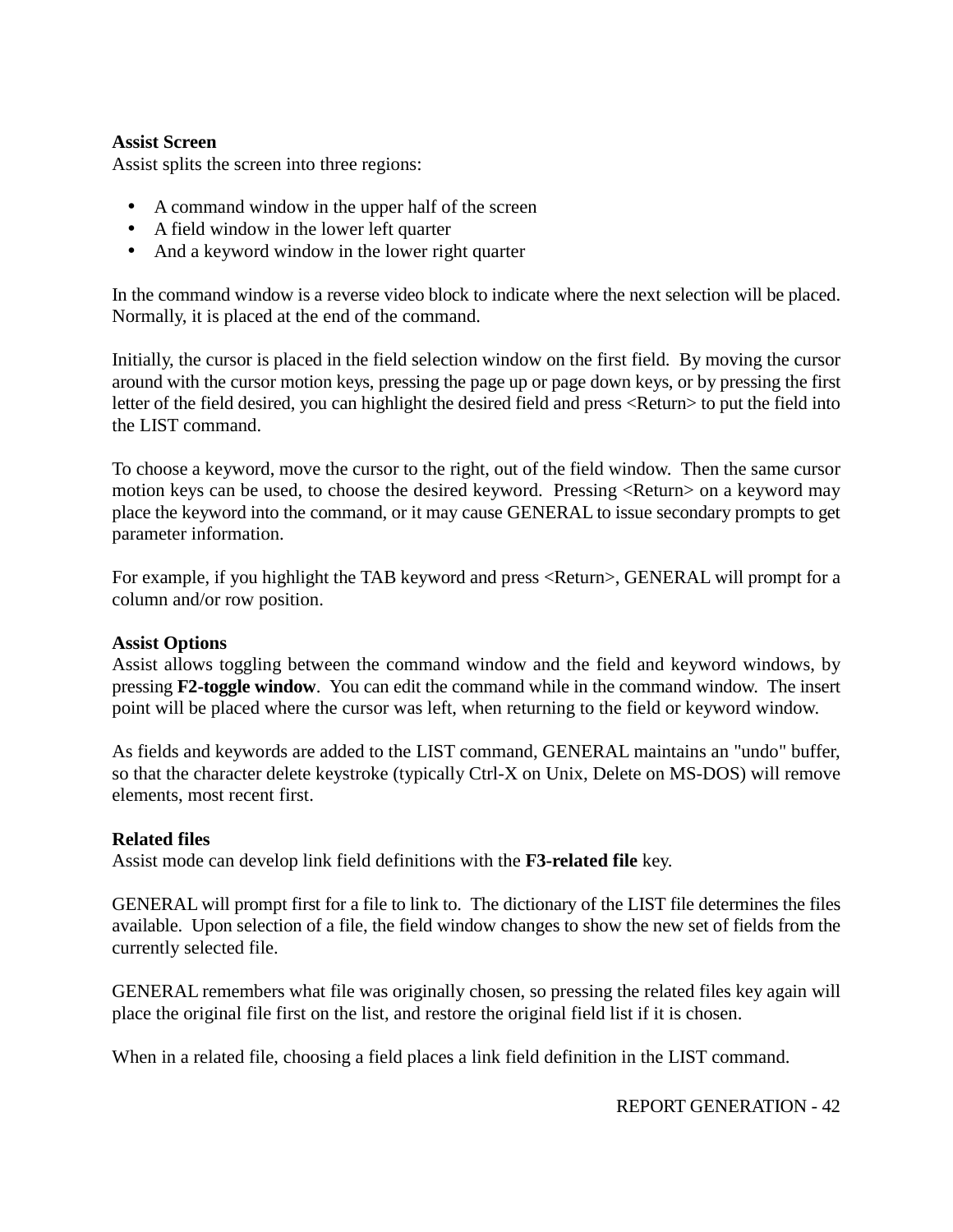#### **Executing the report**

When the command is complete, press the **F9-execute** key to start the report. GENERAL will invoke the command processor to generate the proper report code, and also place the LIST command in the command history.

To quit assist mode, and return to full-screen command entry, with the command created thus far, press the **F10-quit assist** key. From there, regular command text editing is possible, or another press of the **F10-exit** key will abort the command and return to the main menu.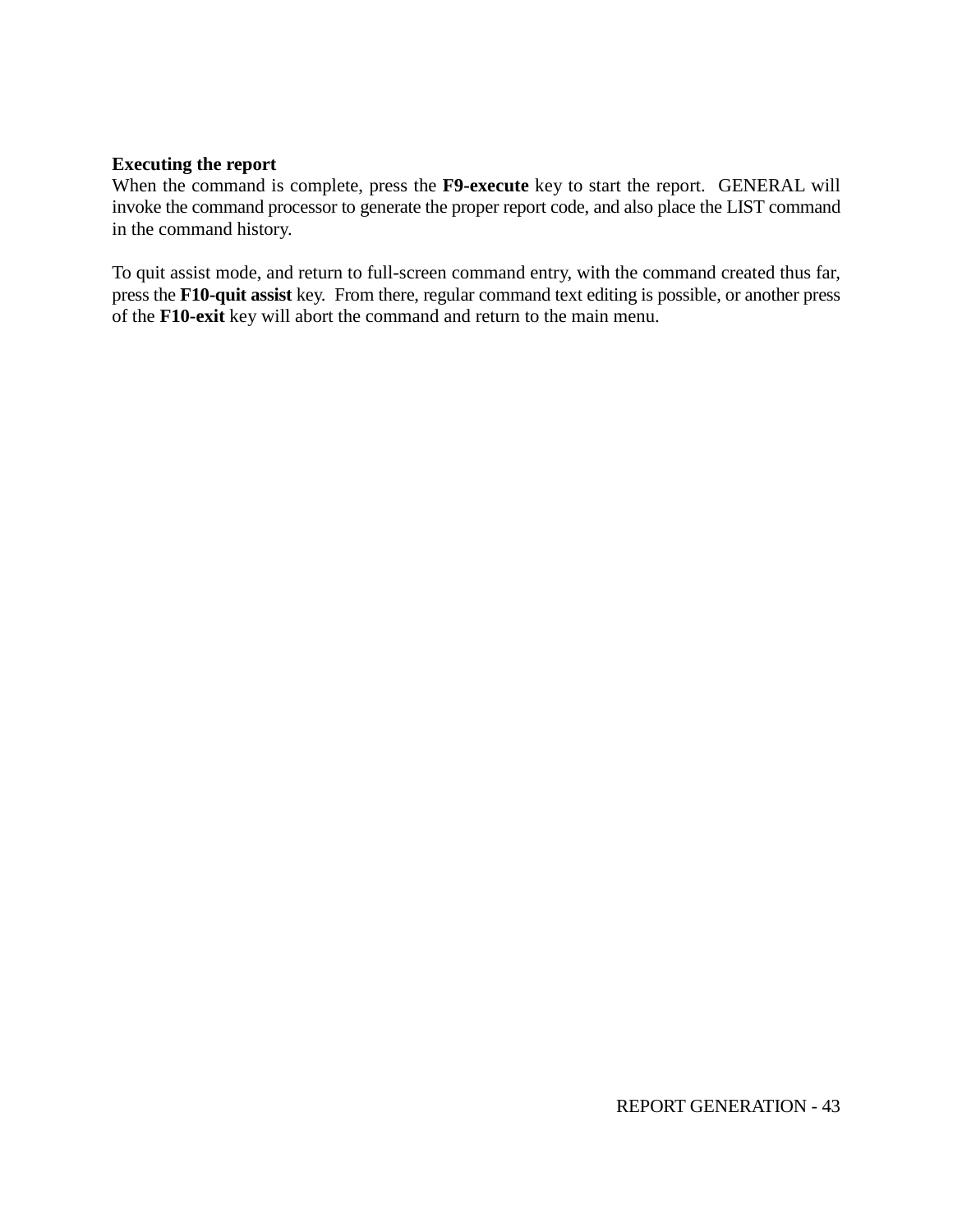## **VDT Output Control**

## **Buffered Output**

When GENERAL prints to the VDT (by default, or when the ON keyword specifies the VDT device), pages are stored on disk as they are printed, so that the user can easily page up and down through the report using the PgUp and PgDn keystrokes. GENERAL knows when a particular page has been already printed, and quickly re-displays those that have.

Other options available when a report is being buffered to disk are:

#### **F2-first page**

displays the first page of the report, setting the next page pointer to Page 2.

#### **F3-last page**

completes the report to disk, then displays the last report page, excluding the recap page. Note that this option can take a lot of time if the report is large. At any time, pressing the <Interrupt> key will stop the search for the last page, and print the page being produced at the time the interrupt is requested.

#### **F4-search**

issues a prompt for search text, and processes report pages, starting with the next page, until a page containing that text is found. Like the "last page" search, pressing the <Interrupt> key can stop the text search.

## **No buffering**

As the disk file used to save a large report as it is being displayed can get quite large, the NO-WKFL keyword can be used to turn off buffering. When the keyword is used, the user can only proceed forward through the report, one page at a time.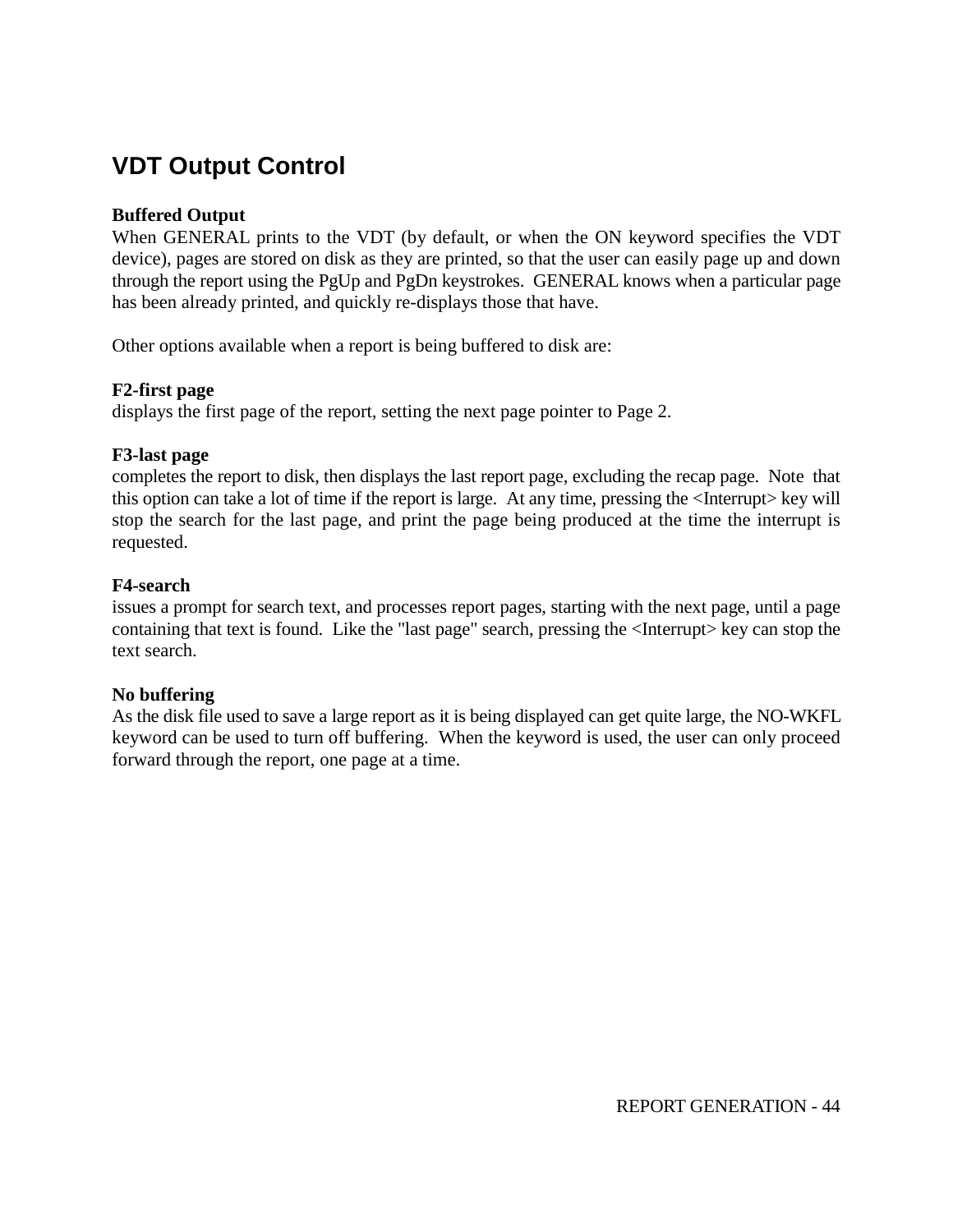## **STACK - Run-time Command History**

### **What is the Stack?**

While in GENERAL and executing LIST commands, the commands are being saved in a history list, available for immediate recall.

The commands are placed on the top of the list each time they are executed, and the last item on the list drops off. In memory, it looks like a stack, hence the name:

*command-1 command-2 command-3 ... command-max##*

When exiting GENERAL, the stack is saved under the user ID logged in with, so that the next time that user ID logs into GENERAL, the stack is restored. Note that this can cause confusion if several people use the same ID.

#### **Stack Options**

The stack is displayed in a selection window, on one or two pages. The item desired is chosen by moving the highlight with the cursor motion keys, the page up/down keys, or by pressing the desired number. Commands longer than 70 characters display with "..." at the end of the line. Such truncated commands are fully displayed once selected for an operation (see Command Verification, later in this chapter).

Once the desired command is highlighted, choose the desired option:

**<Return>** runs the command.

## **F2-edit**

invokes the command text editor, so the command can be modified. When you exit the editor, the modified command is placed back on the stack.

## **F3-save**

prompts for "saved command" information, and permanently stores the command under a name. That command is then available for processing by the RUN command described later in this chapter.

## **F10-exit**

returns to the main menu.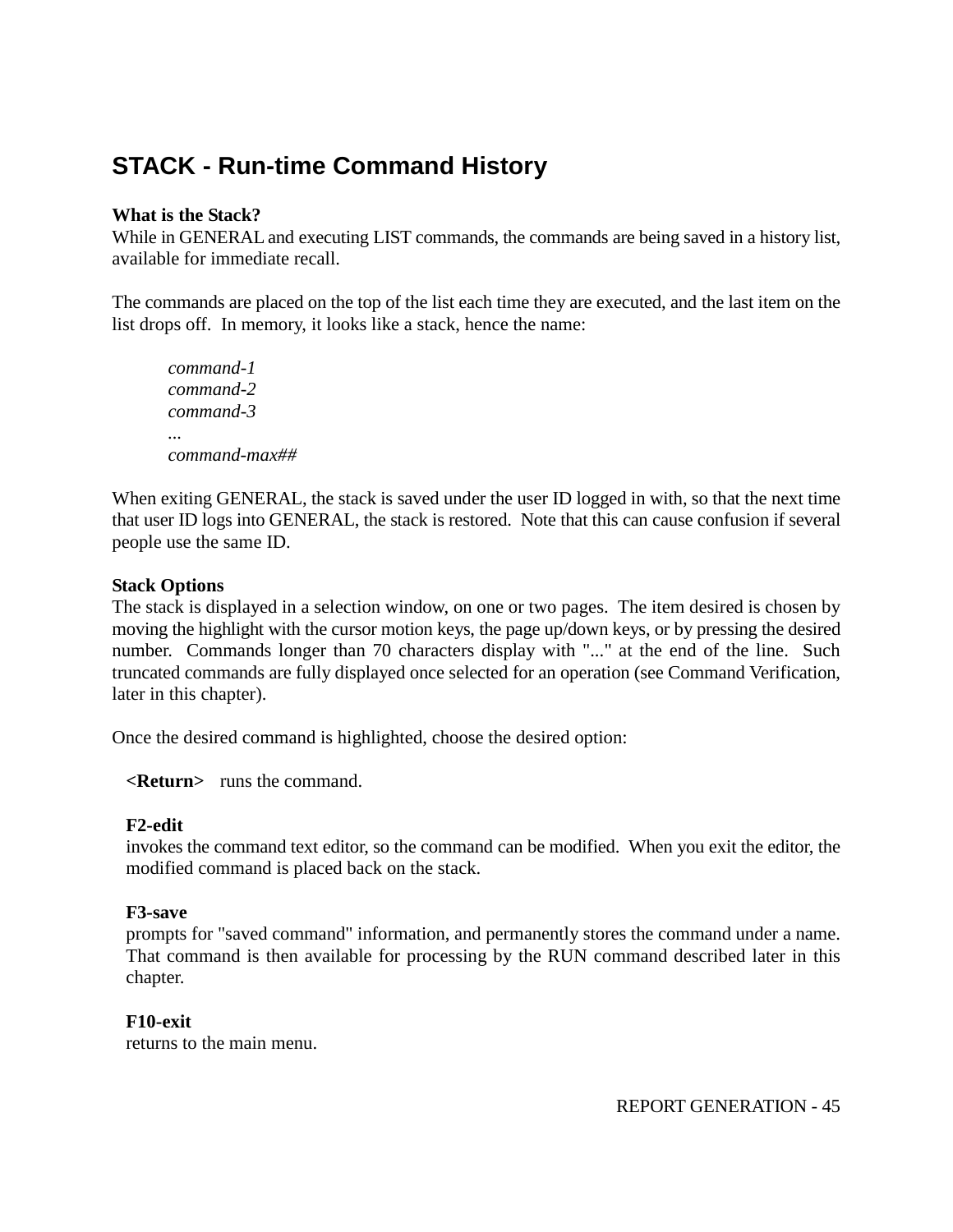#### **Command Verification**

If the command is too long to display in the selection window, then GENERAL displays it in a full screen window before continuing with the selection option for processing. Additional pages of the command can be viewed by pressing cursor motion keys at the verification prompt. Choosing No will re-display the stack selection list. Choosing Edit will invoke the LIST command editor.

#### **Saving Commands**

If the Save option is used from the stack command selection window, GENERAL prompts for information about the command, so that it can be stored under a name and recalled later by the RUN command.

#### **Name**

is used to identify the command. It can contain from 1 to 20 letters, digits, and underscores. Spaces are not valid.

#### **Description**

is used when listing saved reports in the RUN command.

#### **Open/Private**

Open means any user can execute the saved command from the RUN menu, so long as that user has an access level appropriate for the files used by the report.

Private means that only the user who saved the command can execute it from the RUN menu. The user is identified by the login ID used to access GENERAL.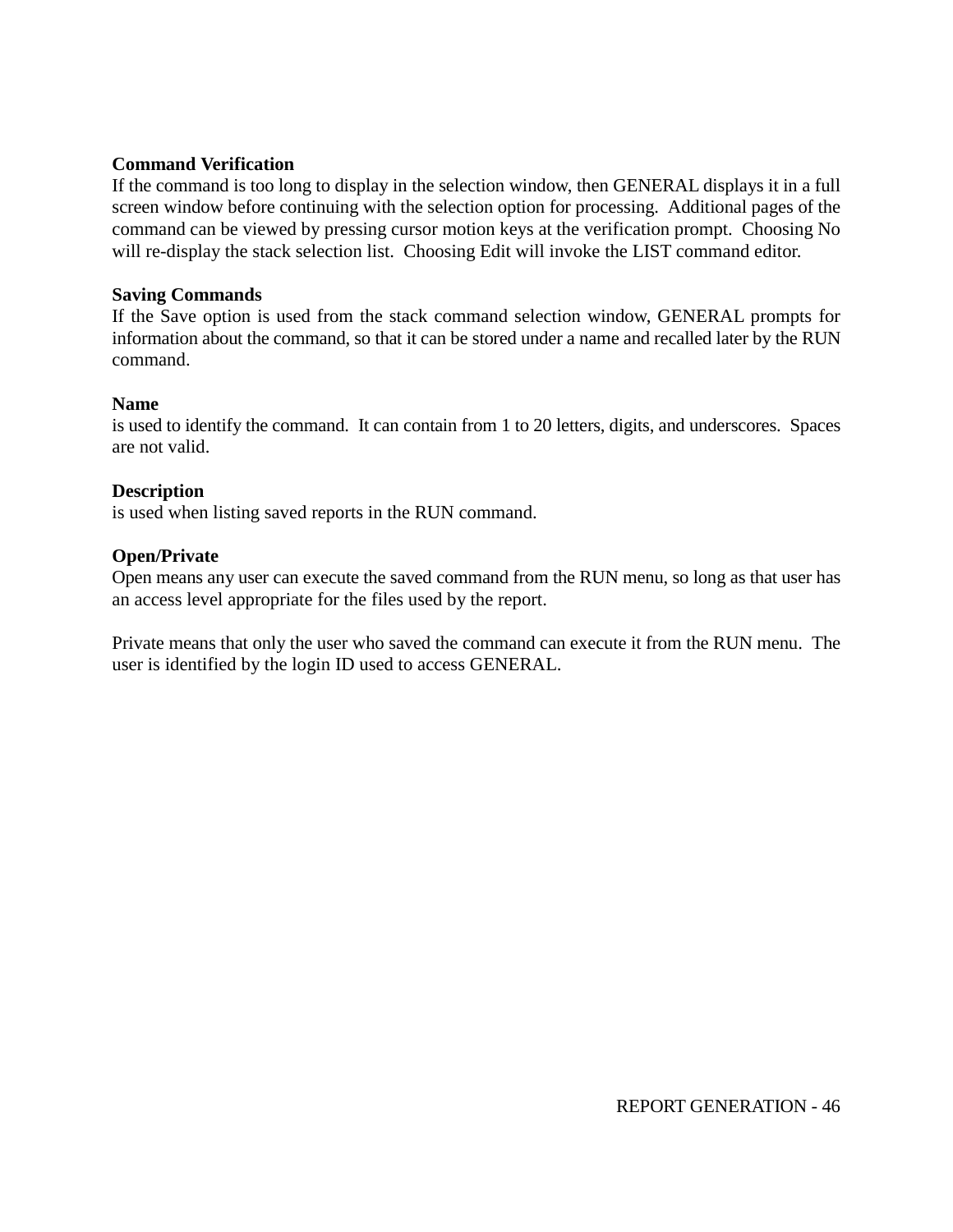## **RUN**

#### **What are Saved Commands?**

A saved command is a permanently stored LIST command, available for re-execution or editing with the RUN command. Generally, the commands are saved from the command stack, using the Save option of the STACK command. However, since RUN is a standard maintenance program, it is possible to create new LIST commands directly within the RUN maintenance screen.

Saved commands can be especially useful when used with run-time replacements. For example, a report that processes a specific range of invoice dates could be modified to prompt the user for the dates. Then, when executed from the RUN command, a different date range could be specified from the same report definition.

Note that saved commands are not the same as PROMPT defined reports. A saved command is a stored LIST command, while a PROMPT report is a stored report definition used to generate a LIST command.

## **Saved Command Maintenance**

#### **Name**

Enter the name of the saved command. The name can be from 1 to 20 letters, digits, and underscores. If the name doesn't exist, GENERAL will prompt for verification that it is a new name, and allow the copying of an existing saved command.

To choose the command from a selection window, press the **F2-list** key.

To return to the main menu, press the **F9-exit** or **F10-exit** key.

#### **Description**

Enter a description for this command. This is used in the selection list window to help identify the saved command.

#### **Last run**

Is a display-only field, indicating the last time this command was run, and who ran it. In this case, the "who" is the operating system login name.

#### **Modify**

Enter the minimum user access level required to modify this report design. A value of 0 allows any GENERAL user to modify the design.

REPORT GENERATION - 47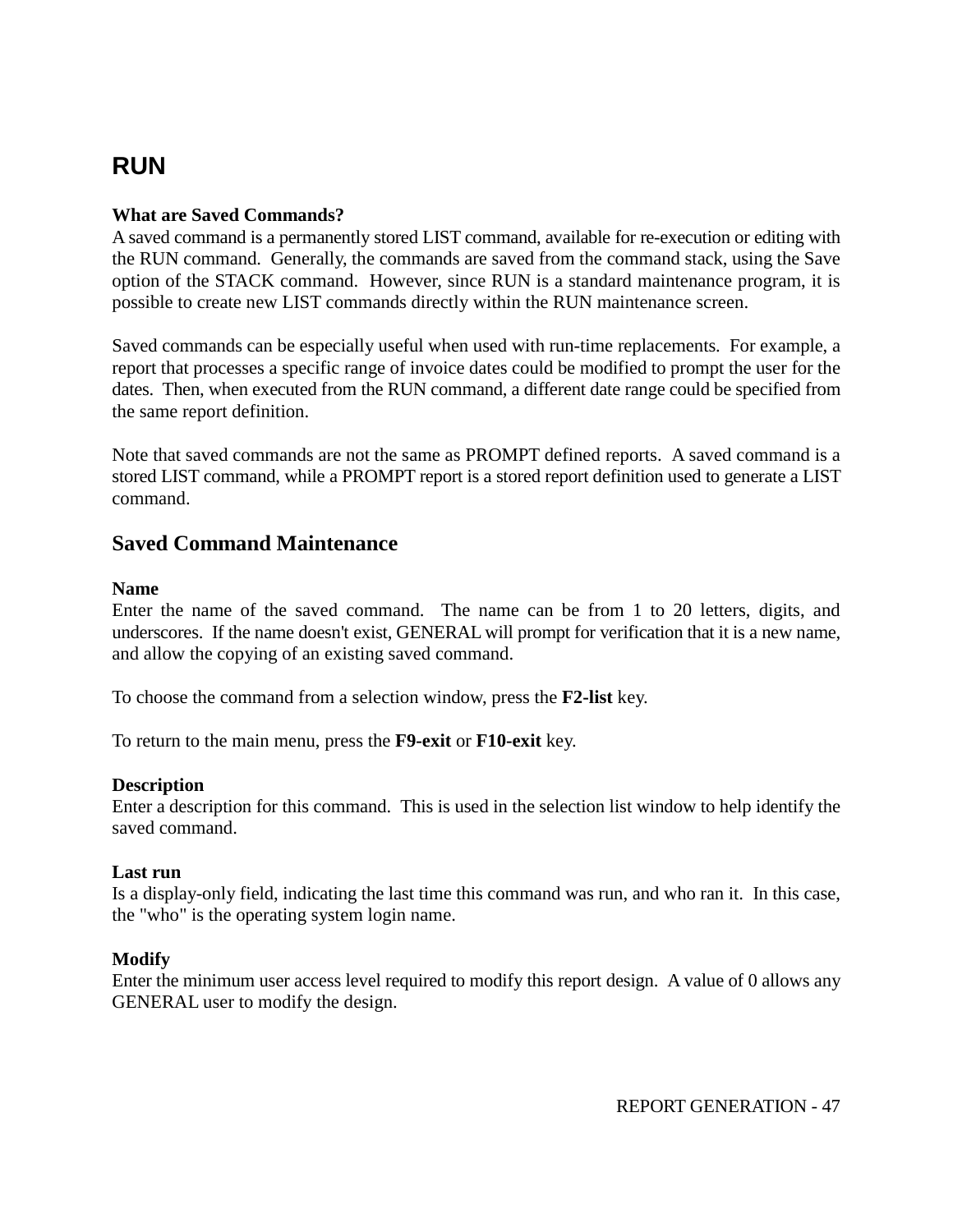#### **Run**

Enter the minimum user access level required to run this report design. If a user has an access level of 5, and a report design has a Run level of 6, the user could not view, run, or modify the report.

#### **Command text**

This is a text-editing window that will allow editing of the LIST command text.

### **Verification Options**

| <b>Yes</b>    | File the saved command as displayed.                                                  |  |  |
|---------------|---------------------------------------------------------------------------------------|--|--|
| No            | Modify the description or the command text.                                           |  |  |
| Run           | Run the LIST command associated with the saved command.                               |  |  |
| Edit          | Invokes the full screen LIST command editor that offers assist mode, making it easier |  |  |
|               | to modify the LIST commands from the RUN screen.                                      |  |  |
| <b>Delete</b> | Delete this saved command. GENERAL will verify the deletion before actually           |  |  |
|               | performing it.                                                                        |  |  |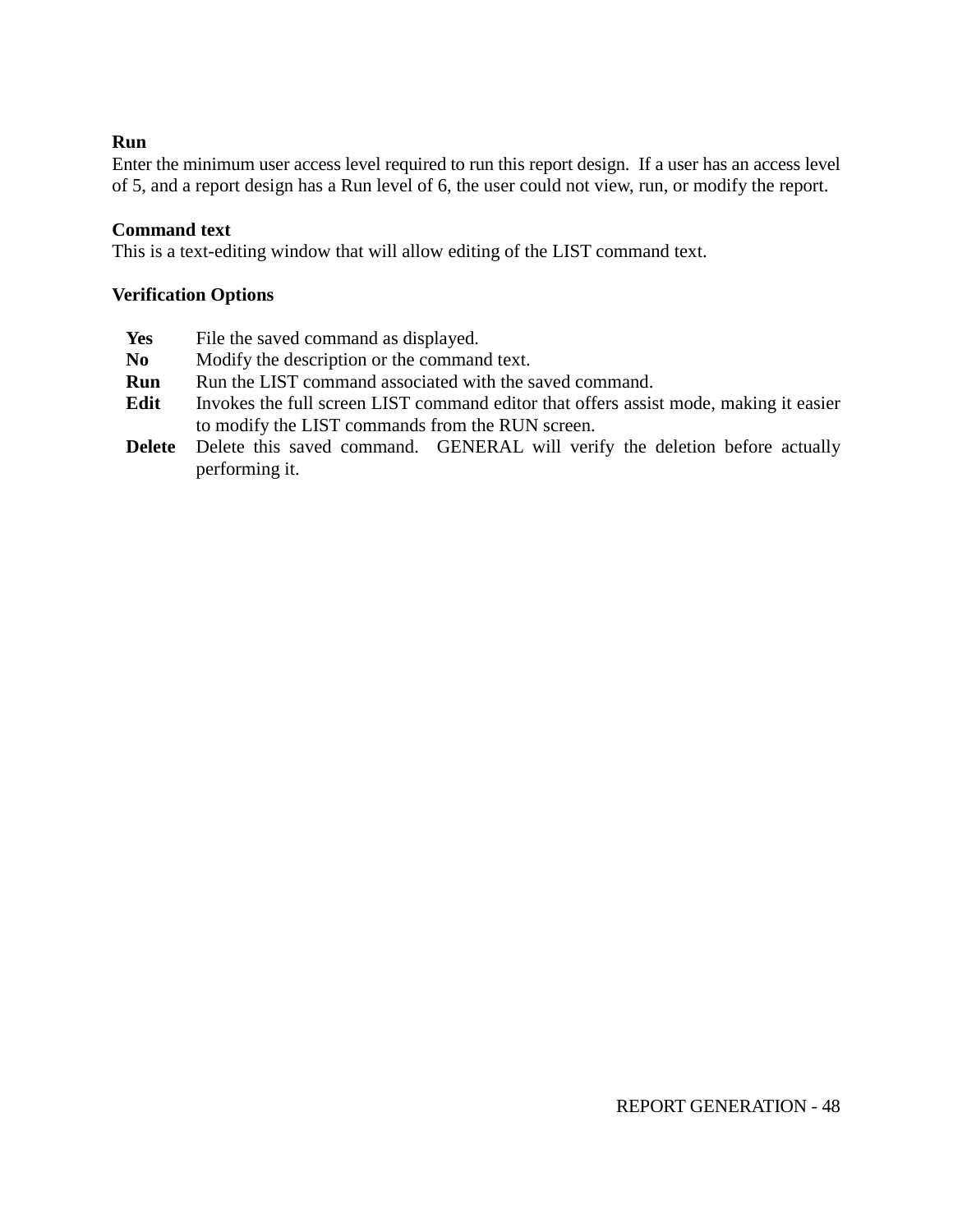# **DICTIONARY**

## **What is the Dictionary?**

## **The Link to Your Data**

The GENERAL dictionary module provides the link between the report writing tools and the data files created and maintained by the application software with which GENERAL is installed. The dictionary describes the characteristics and locations of each element of data that GENERAL may use.

In addition, the dictionary can be used to define calculations and inter-file relationships in order to make report generation easier. By placing a calculation or lookup in the dictionary, there is no need to recreate the coding required to generate information, each time it is needed.

## **External Dictionaries**

Note: if you define a file in the GENERAL dictionary, it will NOT be recognized in the external dictionary.

**Taos:** Files that have been defined in the Taos dictionary (from Basis International) do not need to be defined in the GENERAL dictionary. In order for GENERAL to use these definitions, the extended utility **\_acu.utl** must have been CALLed prior to execution of GENERAL. This utility establishes several global string table elements that are looked for by GENERAL upon execution, which if set will point to the Taos dictionary.

Once the Taos dictionary is active for GENERAL, any report generation jobs requiring a file will automatically look in the Taos dictionary if the GENERAL dictionary for the file isn't present. The Taos definitions are interpreted at run-time without any additional action required on the part of the user.

**Filix:** Like Taos files, GENERAL can detect and properly report from Filix data files. In order to detect a Filix file and find its dictionary, GENERAL must be executed from within Filix, as a PROGRAMS menu option or the Filix data files and program directory must be in the prefix.

**MAS90:** State of the Art's MAS90 dictionary is supported, if the SY0DCT.SOA file in the MAS90 "SOA" directory can be found.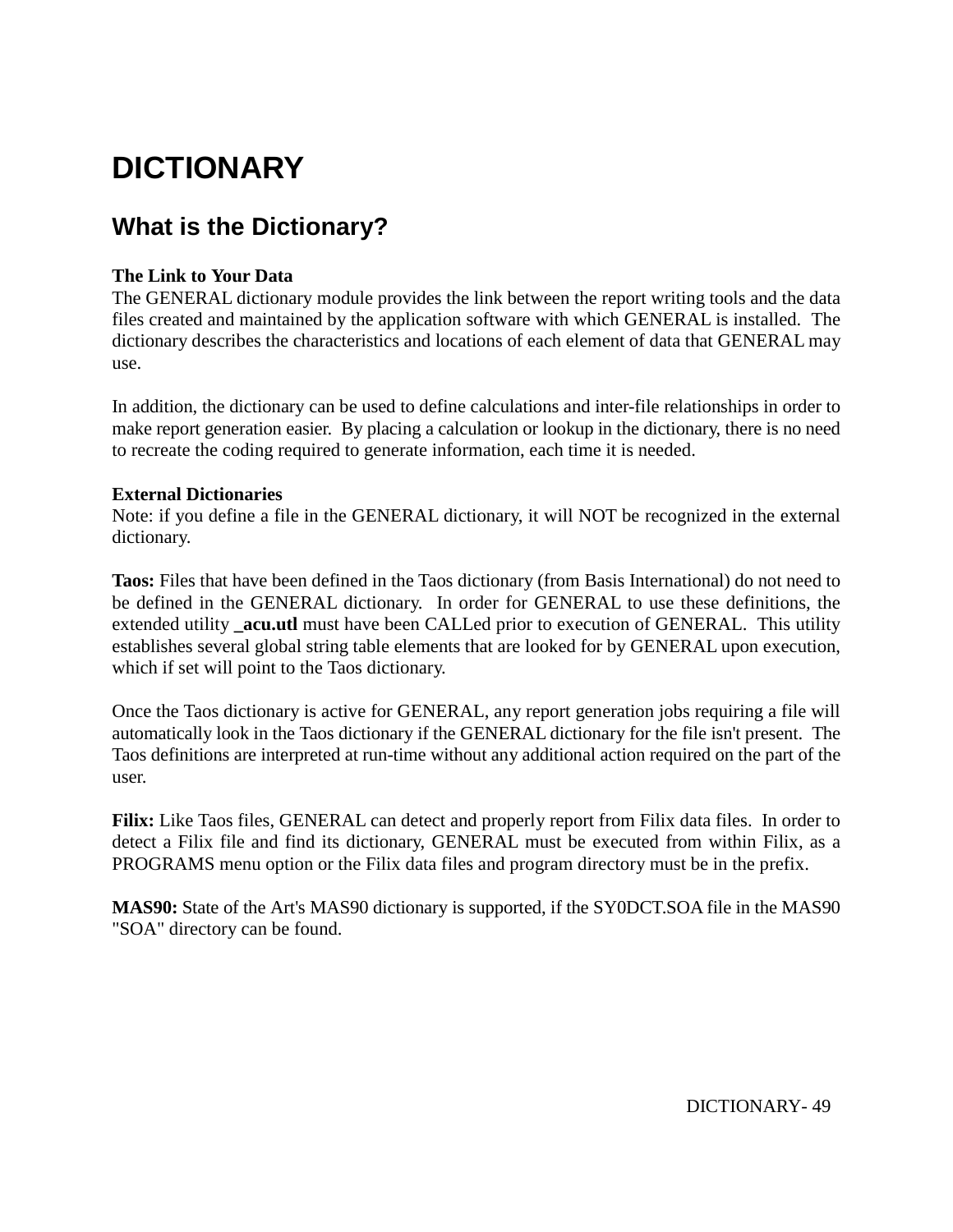## **Header Definition**

## **File Name**

Enter the name of the file to maintain. To create a new file definition, just enter a new name. File names in GENERAL may be from 1 to 20 letters, digits, periods, or underscores. The name should start with a letter, and no two periods or underscores may be adjacent.

## **AR.CUSTOMERS** is a valid name.

AR CUSTOMERS is invalid, since there are two underscores in a row.

Note that the GENERAL file name is just a synonym for a physical file. It does not need to match the name of a disk file. In fact, any number of GENERAL file definitions can reference the same physical disk file, and a single GENERAL file can reference several disk files.

When a file is defined in a supported external dictionary, such as Taos or Filix, it **should not** be defined in GENERAL's dictionary. If it is, then a complete definition for the file must be established, with all fields defined. The external definition will be ignored.

## **Select from list**

In order to choose the file from a list window of files, press the **F2-list files** key, or enter a wildcard or the first few letters of the name you are searching for.

Wildcards can consist of letters and digits, and special search characters:  $*, ?$ , and [x-y]. The  $*$ character matches any number of characters (including no characters), the ? Matches any single character, and [x-y] matches a single character that falls in the range x..y. Note that the bracket notation may not be available in all implementations.

**AR\*SLS** will find files starting with AR and ending with SLS.

**AR??SLS** will find files starting with AR, followed by any two characters, and ending with SLS.

**AR[0-9][ABCD]SLS** will match files starting with AR, followed by a digit, then followed by a letter A,B,C, or D, and ending with SLS.

These wildcard schemes match the Unix shell wildcards, and closely match the MS-DOS wildcards, except for the [x-y] ranges.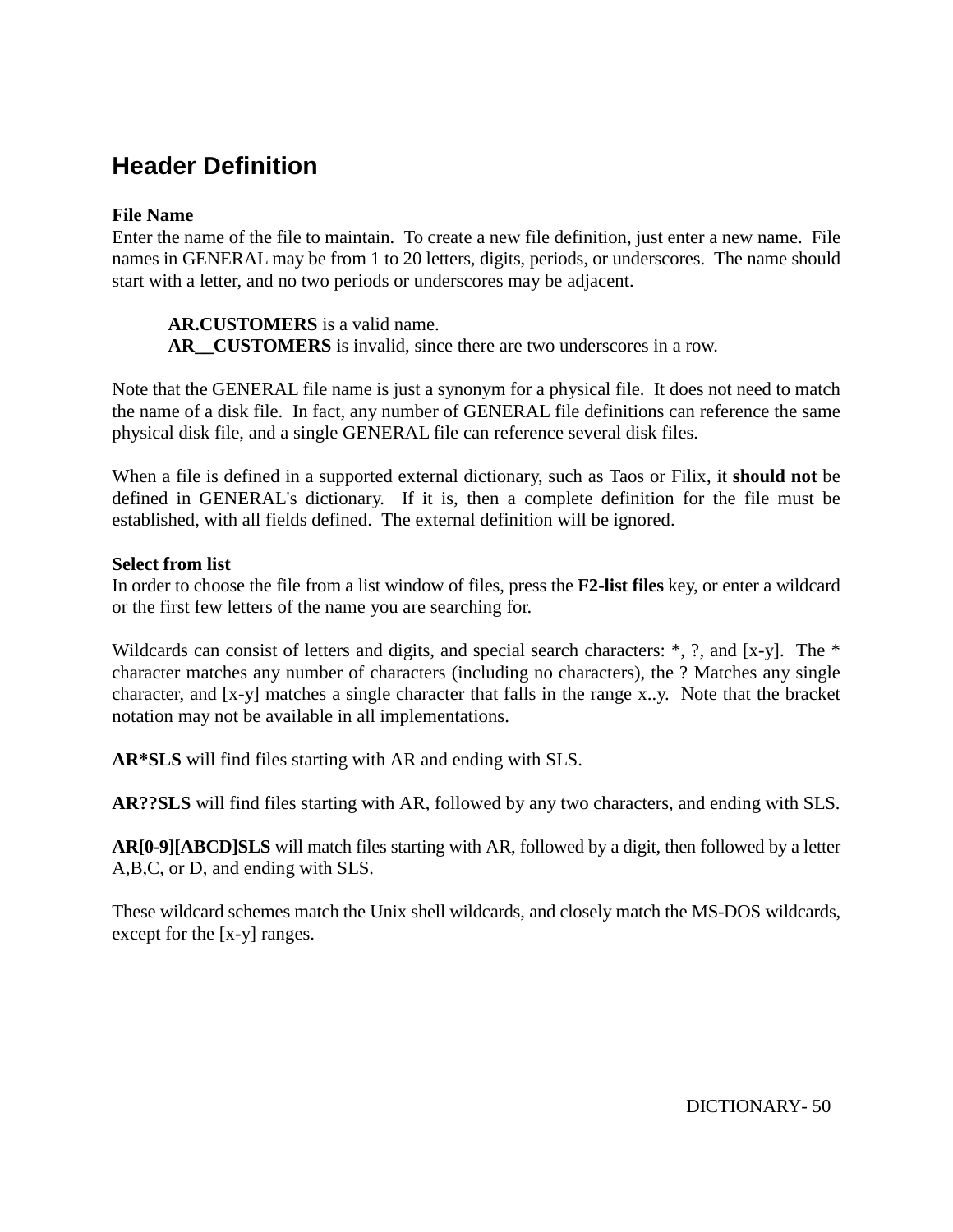#### **Hard copy of Dictionary**

To print the dictionary, for one or a range of files, press the **F3-print files** key. GENERAL will prompt for various options, including a file name range, detail level, error checking, and printer, and produce a hard copy dictionary listing.

Note that the error checking option attempts to compile each field expression, so a hard copy listing may run a great deal slower than if simple print options are selected.

## **Exit to menu**

To exit back to the main menu, press the **F10-exit** key.

## **Header Elements**

#### **Description**

The description of the file is used for only for list mode windows, to assist in identifying the file.

#### **Access Level**

The file access level is used for security purposes, to restrict access to this file to users with an access level at least this high. A GENERAL administrator defines user access levels with the USER command.

Valid values are numbers from 0 through 9. A level of 0 allows any user to report from this file, while a 9 would only allow level 9 users (administrators).

#### **Disk File**

The disk file indicates to GENERAL what file(s) to open and read when producing a report for this file.

Valid formats include:

| File name only        | <b>AR1CST</b>                         |
|-----------------------|---------------------------------------|
| Full path name        | /usr/data/AR1CST                      |
| Multiple files        | <b>ORDLIVE;ORDHIST</b>                |
| Run-time replacements | /u/AR[[Enter Company Code]]/CUSTOMERS |

If a full path name is entered, then just that specific file is opened. This may make a dictionary sitespecific. If a simple file name is entered, GENERAL will allow the Basic file search methods, such as a search prefix, to be implemented.

If multiple files are entered, they must be entered as a file chain delimited with semi-colons. When GENERAL produces a report from a file chain, it uses the same field definitions for each physical file opened, so the files should have the same structure, although some conditional control can be used with the @FILECHAIN variable in expressions.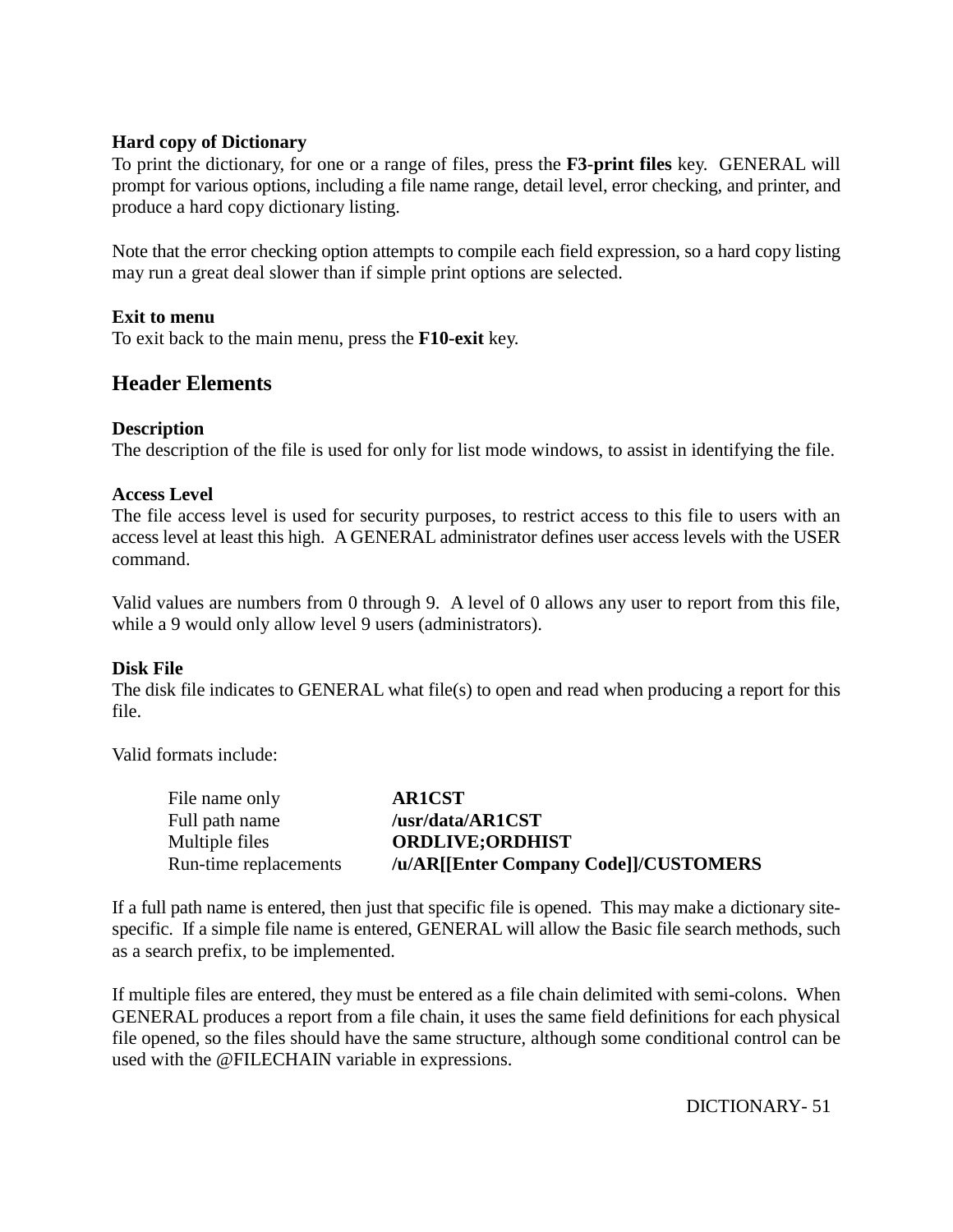When file chains are targets in a full-key cross reference calculation (an XREF() function), then each file in the chain is read *only until* a record matching the XREF key specification is found. When they are targets of a partial-key cross reference (MREF(), TREF(), AREF(), and CREF() functions), then each file is read in series until all files have been scanned for records matching the partial key specification of the function.

File types supported by GENERAL include the intrinsic keyed types of the host Business Basic (DIRECT, SORT, MKEYED, etc.), INDEXED, and ASCII text. ASCII text files can contain either line-feed terminated records with delimited or fixed-position fields, or fixed length (blocked) records with fixed-position fields.

#### **Skip Keys**

The skip keys entry is used to identify specific keys that should not be included in a report from this file. Some application software uses special key values to store odd information, such as the "next order number", or the "last run date". This field can be used to tell GENERAL what specific keys in a file should be ignored.

The format of this field is:

*delimiter*key-1*delimiter*key-2*delimiter*

For example:

#### **~01~02~03~**

uses the tilde as the delimiter, and tells GENERAL to skip the keys "01", "02", and "03".

#### **!~001! !**

uses the exclamation point as a delimiter, in order to allow the use of GENERAL's ASCII notation to skip an ASCII value 1 key, as well as a space key.

Note that skip keys do not provide the same flexibility as an auto select phrase would (such as partial matches or ranges, or data references), but they involve less overhead, so should be used when possible.

#### **Auto Select**

The auto select phrase allows the specification of a select phrase fragment that will be implemented each time a report uses this file. This feature provides the means to logically segregate specific record sets from a file that contains multiple record formats.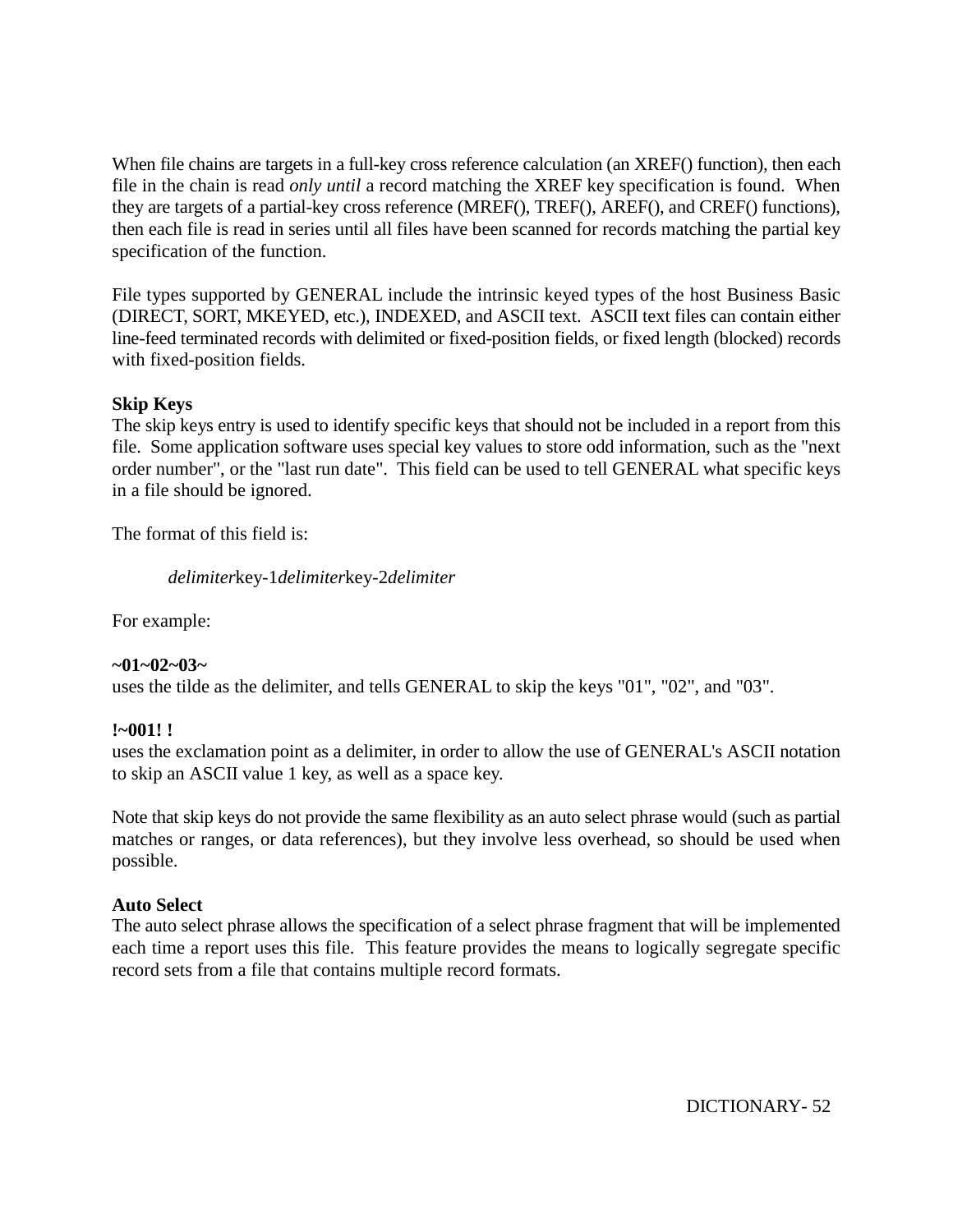For example, if a file contains both order heading and order line information, a GENERAL file definition could be set up for each: one called ORD\_HEAD and the other called ORD\_LINE. Often, the application creating the orders will indicate a header record with a line number of 0, while the order lines will have line numbers from 1 to 999. A field called LINE\_NO could be defined in each file, and the ORD HEAD file would have an auto select phrase:

## $LINE_NO = 0$ ,

While the ORD\_LINE file's auto select phrase would be:

## **LINE**  $NO > 0$ .

When an auto select phrase is present and the user enters criteria in a select phrase, then the two phrases are implemented so that records must pass both selection criteria.

The auto select criteria is also used when the file is the target of a partial-key cross reference expression (such as a TREF() function).

## **Auto Begin/Auto End**

The auto begin and auto end phrases define a key range to always process when this file is used as the primary file for a report. A common use for these fields is to segregate data that has a company code as a prefix to each key in the file. An auto key range that specifies a run-time prompt or runtime variable can be used to specify a specific company range to process.

If the user also enters a BEGIN or END criteria for a report, then GENERAL appends the user's criteria to the auto range, so that the user specification works within the range established here in the dictionary.

## **Type**

If the file(s) specified, as disk files are text files, rather than Business Basic files, then the type of text file must be specified.

- **1. Blocked** files are files with no record delimiters. Instead, a record is determined by reading a specific number of characters from the file. The number of characters is specified by the block size element. All field definitions must use the @REC data reference, as there are no field delimiters.
- **2. Delimited** files have records terminated by line-feed characters (on MS-DOS, the record terminator is a carriage-return/line-feed sequence). In a delimited file, there can be fields defined within the record by delimiter characters, or all the data can be stored in a single "field". In the latter case, the primary difference between a blocked and delimited text file is the use of a record terminator rather than a block size. References to delimited fields can be by the @PF*n* physical field variable, or the @REC record variable.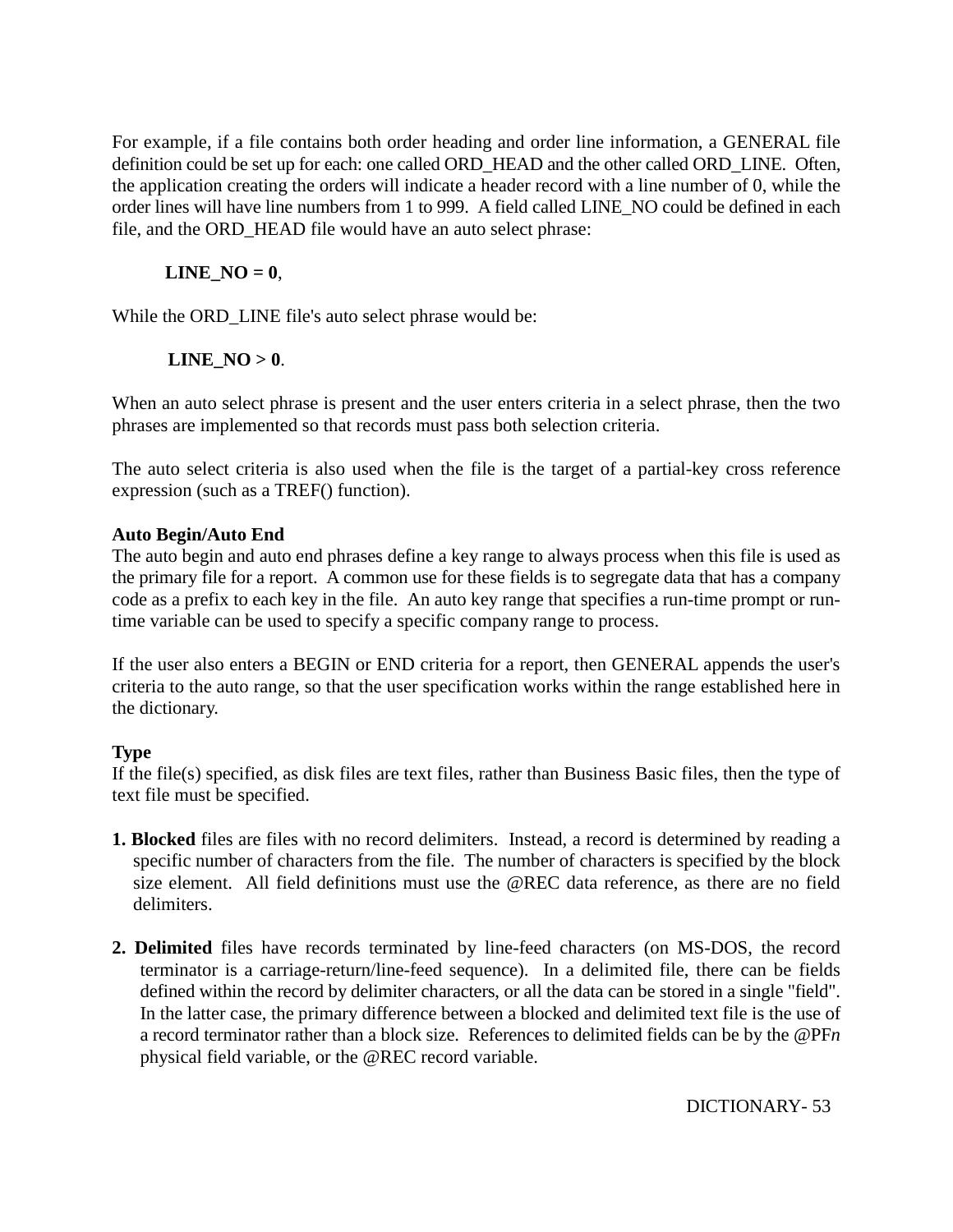#### **Block size**

For an ASCII text file defined as "blocked", above, enter the size of each logical record within the file. Each record is read as a fixed block of data within the file.

#### **Delimiter**

For an ASCII text file defined as "delimited", above, enter the character to be used as a field delimiter. If, for example, the file contains commas between fields within each record, enter ",". If a non-printable ASCII character is used as a delimiter, it can be entered using GENERAL's ASCII notation ~nnn. For example, enter **~009** to indicate a <tab> delimiter character.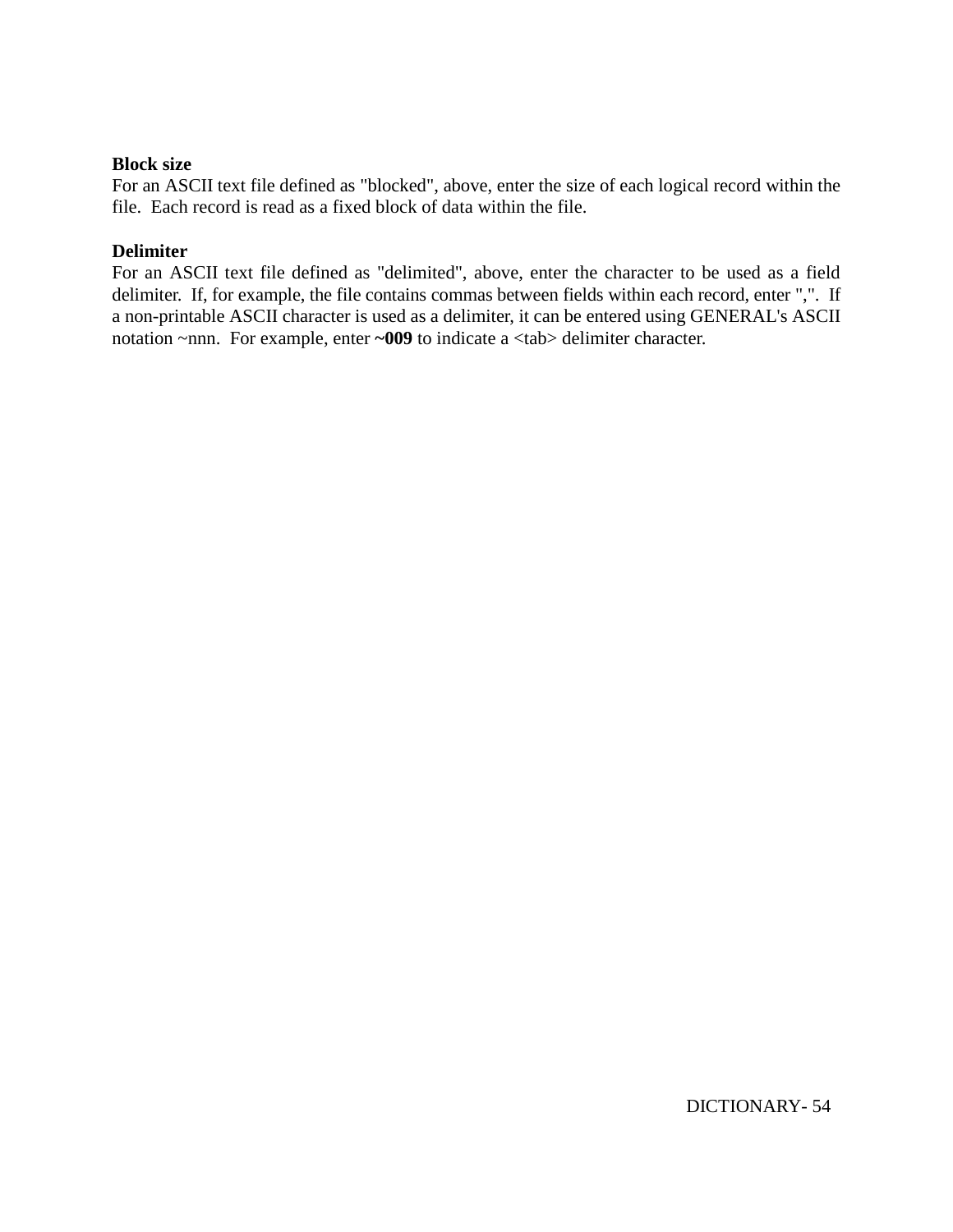## **Field Definitions**

### **Data Field Specification**

Data fields are defined in GENERAL's dictionary with type codes and expressions. The type codes indicate what type of data this element contains, and information about how to display or format the data. The expression indicates where the data is in each record, or defines a calculation or manipulation of one or more data elements.

In addition to the type codes and the expression, a field definition also contains a heading specification, which GENERAL uses to produce default column headings for a report.

#### **Field names**

Field names in GENERAL may be from 1 to 20 characters long, and may include letters, digits, underscores, and periods. Underscores and periods must be individual characters. Spaces are not allowed.

**INV** CODE is a valid name. **ADDRESS1** is a valid name.

**PROD..CODE** is invalid. **CUSTOMER NAME** is invalid.

#### **Description**

The description of a field can be any text. It is used in field selection windows to help identify the field.

#### **Type codes**

Enter a valid *base* type code, followed by a length code, followed by one or more optional format codes separated by commas. Valid base type codes include:

- **T** text data
- **N** numeric data
- **D** date data, in the host language internal date format

#### **Column width**

A length code is simply an **L** followed by a number.

- **T,L30** indicates a 30 character wide text field.
- **N,L14** indicates a 14 character wide numeric field.

Length can also be specified with a run-time replacement, such as **L[[@CUSTLEN@VDT]]**.

DICTIONARY- 55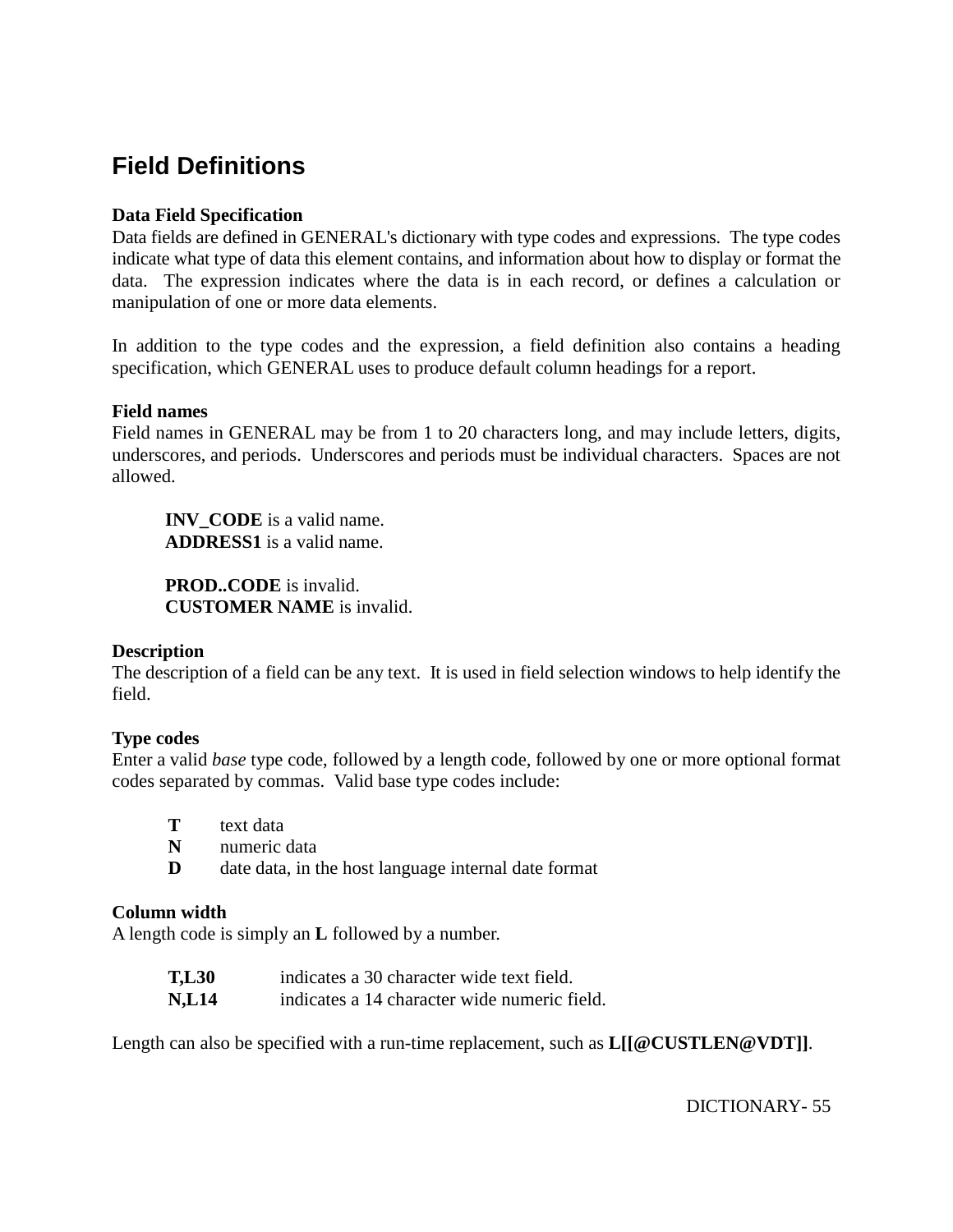## **Additional codes**

Each base type supports additional format codes.

| Text<br>Format | Description                                                     |
|----------------|-----------------------------------------------------------------|
| n              | The number of lines this field should occupy. The default is 1. |
|                | The maximum is 99.                                              |
| JL, JR         | Justification for this field. The default is left.              |

| Numeric<br>Format | Description                                                   |
|-------------------|---------------------------------------------------------------|
| n                 | The decimal precision for this field. The default is 0        |
|                   | (resulting in integers), the maximum is 9.                    |
| P                 | Punctuate this number. This results in a thousand's separator |
|                   | being used: 1,500 instead of 1500.                            |
| $-. (CR, $$       | Mask options: "-" for trailing minus sign, "(" for negative   |
|                   | parenthesis, "CR" for negative CR, "\$" for currency format.  |
|                   | These options are mutually exclusive.                         |
| Sn                | Scale factor of n, meaning that GENERAL should shift the      |
|                   | decimal point automatically by this amount.                   |
| JL. JR            | Justification for this field. The default is right.           |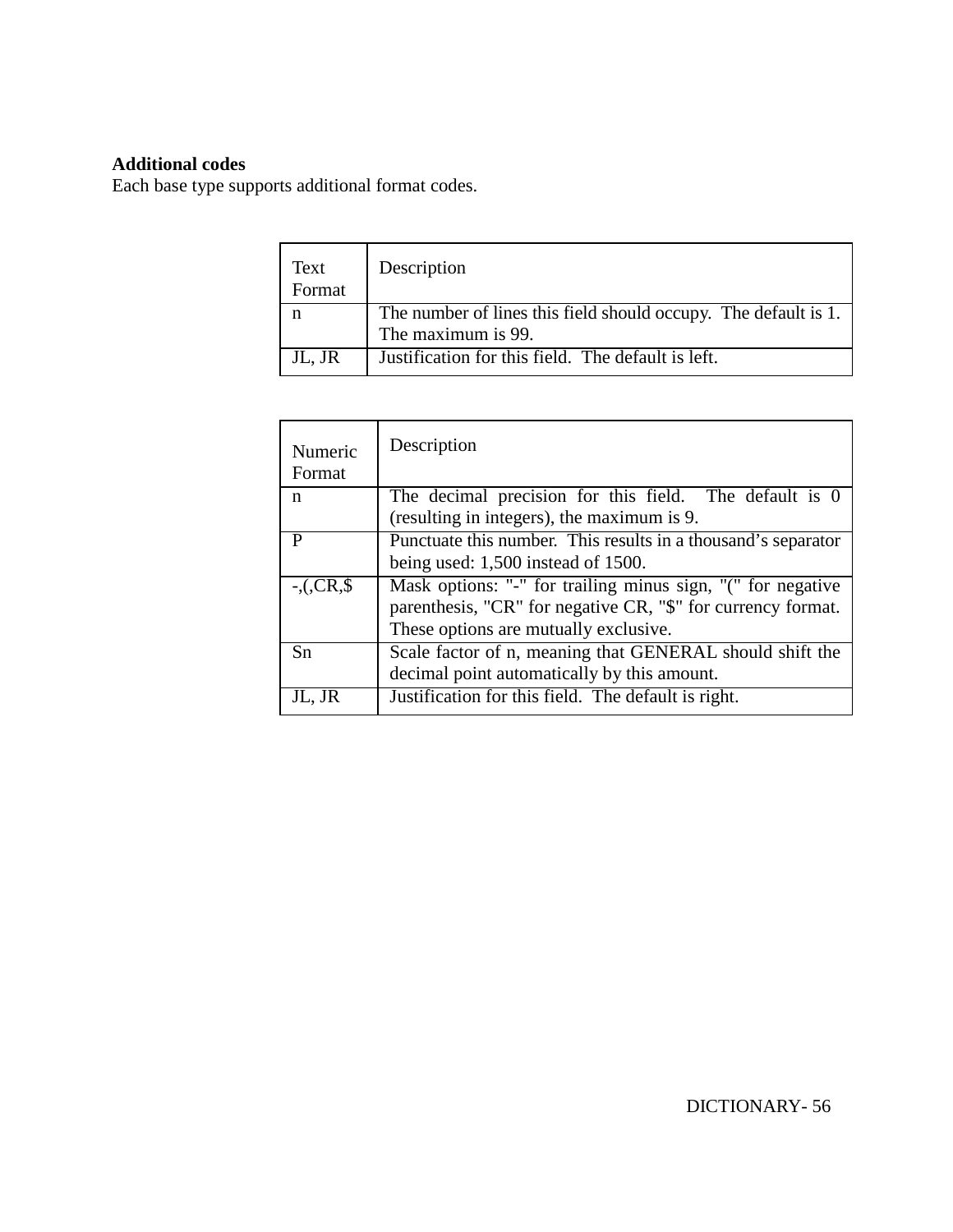| Date<br>Format | Description                                                                                                                            |
|----------------|----------------------------------------------------------------------------------------------------------------------------------------|
| T              | Display with time. Assumes internal date number is a<br>minimum precision 4 number, with time stored as a decimal<br>portion of a day. |
| JL, JR         | Justification for this field. The default is left.                                                                                     |

## **Type Code Examples**

| <b>Text fields</b>    | <b>T,L30</b>                         | A simple 30-column wide text field.                                                                                                                                                                   |
|-----------------------|--------------------------------------|-------------------------------------------------------------------------------------------------------------------------------------------------------------------------------------------------------|
|                       | <b>T,L30,3</b>                       | A 30-column, 3-line text field.                                                                                                                                                                       |
|                       | <b>T,L10,JL</b>                      | A 10 column text field, force left justification.                                                                                                                                                     |
| <b>Numeric fields</b> | N, L14<br>(right) justification.     | A simple numeric integer, 14 columns, using default                                                                                                                                                   |
|                       | N,L14,P,2                            | A precision 2 number, 14 columns, right justified<br>by default, punctuated. The format will be like this: -99,999,999.00.                                                                            |
|                       |                                      | N,L12,P,2,S2,JL A precision 2 number, 12 columns, punctuated, left<br>justified, with the decimal point shifted left 2 positions. A number<br>stored on a disk as 100005 would be output as 1,000.05. |
| N, L12, P, 2, (       |                                      | A precision 2 number, 12 columns, punctuated. If<br>negative, the number will be surrounded by parenthesis.                                                                                           |
|                       | N, L9, P, \$<br>currency formatting. | A numeric field to be output with currency<br>symbols (a "money" field). The configuration module controls                                                                                            |
| Date fields           | D,L10                                | A date field, left justified in 10 columns. The data<br>provided by the expression must be a Julian number, based on the<br>internal date format specified by the underlying language.                |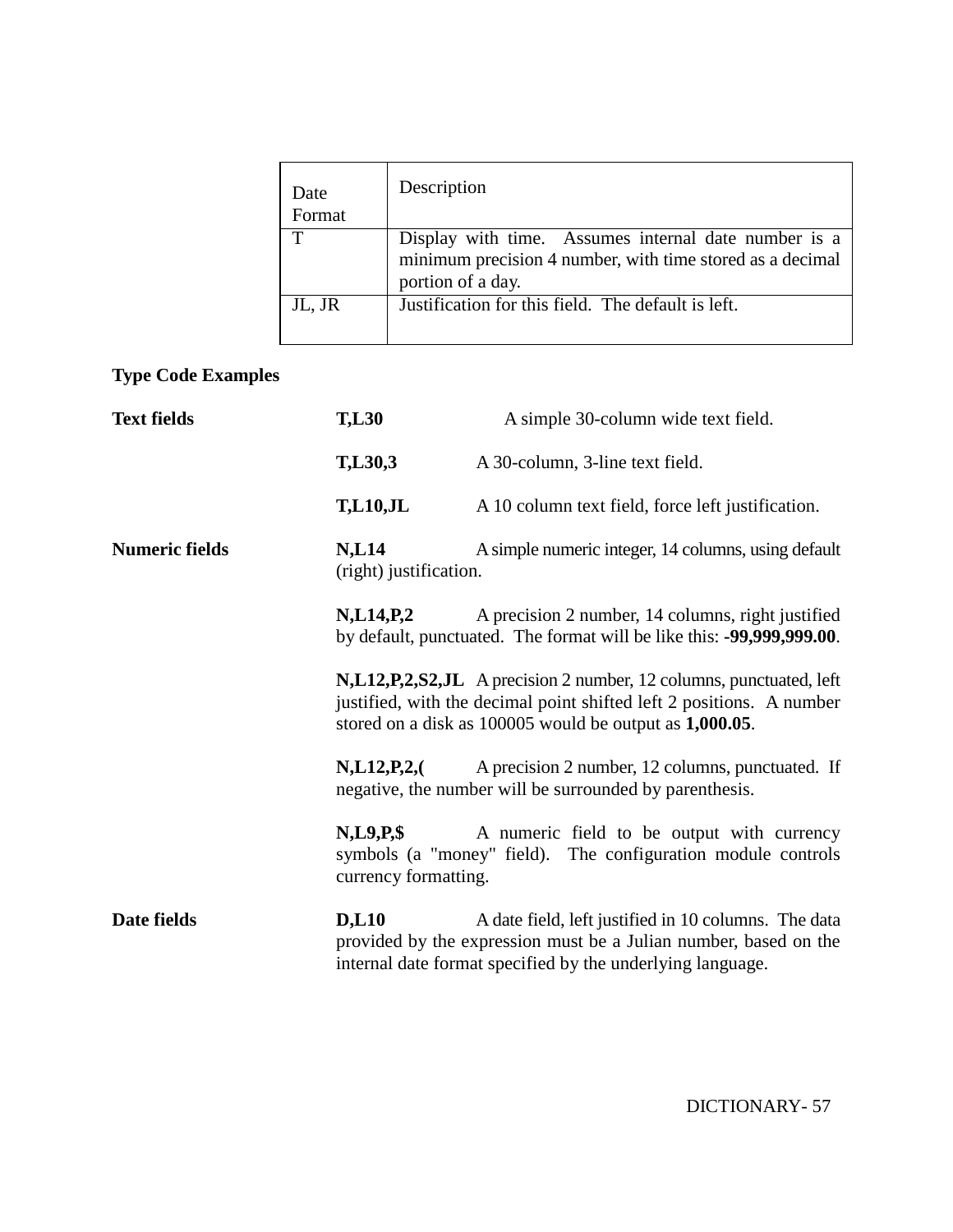Any Business Basic that provides "date" number types has functions to produce Julian numbers from standard values. In BBx, the function is JUL(year,month,day), for example. The expression for a date field must create a Julian number in order for GENERAL to properly display the value.

**D,L18,T,JR** A right justified date, 18 columns, with the time printed after the date. The format of the time is controlled by the configuration module, and defaults to **HH:MM PM**.

GENERAL treats time as a decimal fraction of a day. The fraction .5 is 12:00 noon; .75 is 6:00 PM. If a number is stored in precision 4, then the time can be resolved to the minute accurately.

#### **Guessing the Definition**

You can have GENERAL guess what the data definition should be, including both type codes and the expression, by pressing **F2-guess from data**. GENERAL will invoke the data assist window, so that data from the record can be selected and marked. Once selected, GENERAL attempts to determine if it is text, number, or date.

- If it is non-numeric, it is assumed to be text.
- If it is numeric, and 6 or 8 digits, GENERAL tries to create a date out of it, first in MMDDYY[YY] order, then in YY[YY]MMDD order. If not successful, GENERAL treats it as an integer. Otherwise, GENERAL creates a date field, with an expression modifier that converts the digits into an internal date value.
- If it is an integer, and the value of the integer is within 365 days of the current Julian date, GENERAL assumes that it is a Julian number, and creates a date field.
- Any number not converted to a date is converted to a number, with precision and length based on the number itself.

Obviously, if you request GENERAL to guess at the data, you should select data that is as representative as possible of the data in the file. Also note that when GENERAL guesses a data definition, the heading element is set to the field name automatically.

## **Column Heading**

The column heading specification is used to define the default column headings used when reports reference this field. This will normally be some descriptive text or abbreviation.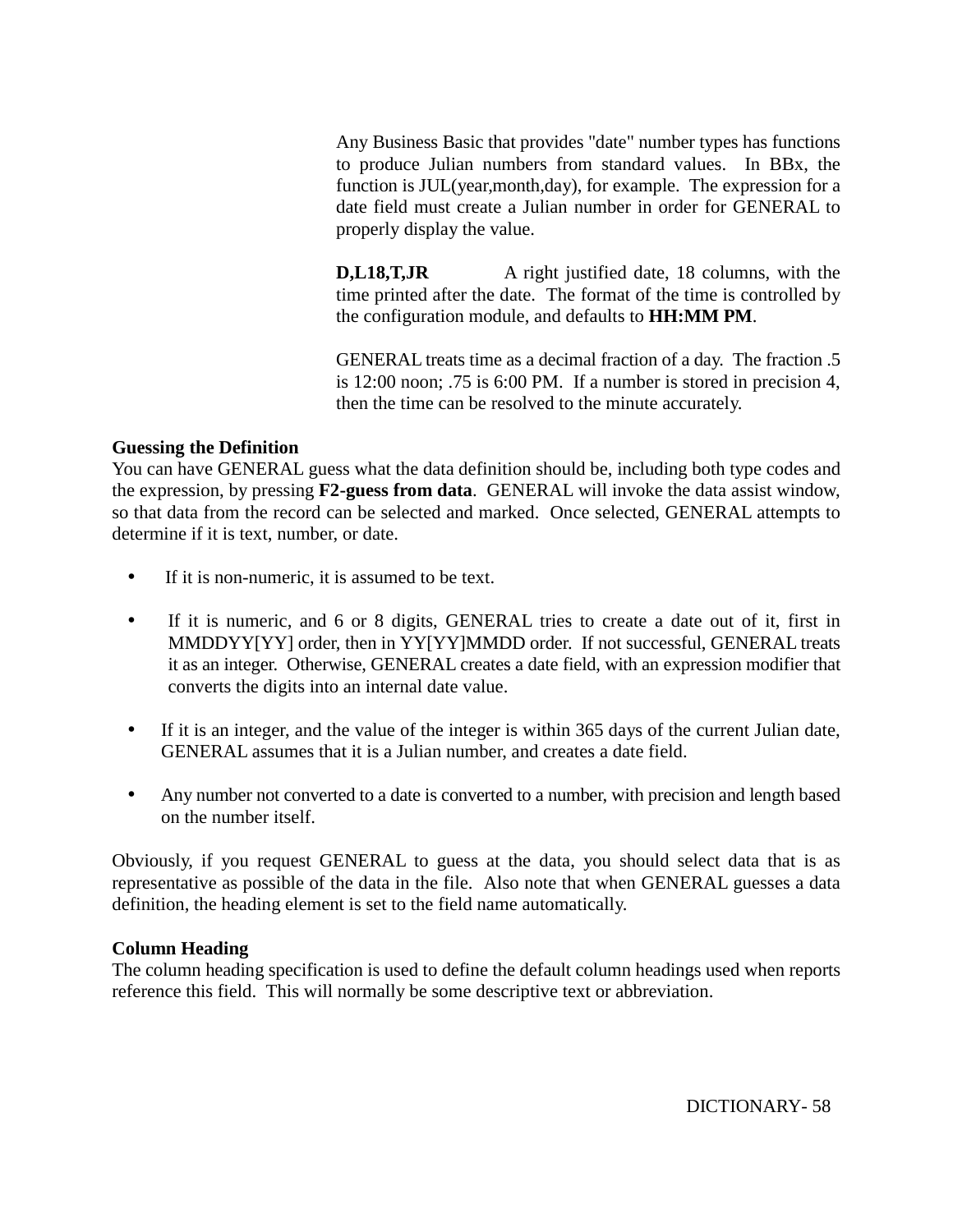The width of the column heading may override the display width used by GENERAL when producing a report. If the length type code is **L2**, but the heading is **STATE**, the field will occupy 5 columns rather than 2.

To create a stacked heading, use the vertical bar (|) to delimit the heading portions. **CUSTOMER|NAME** will produce a column heading like this:

### **CUSTOMER NAME**

In a stacked heading, the longest segment is used to determine if the column width needs to be adjusted. Also, in a right justified field, each segment is right justified.

## **Expression**

The expression is used to describe to GENERAL where the data for this field is located within a record, and if necessary, how to manipulate it to produce the desired output.

Data from the record can be referenced in two ways. If the record is stored with *field separators*, then GENERAL interprets the separators as physical field delimiters. To reference a physical field, use **@PF***n*, where *n* is the field number, starting with 1 and going up to 255.

In a record structure like this:

## **00100**<sep>**JOHN SMITH & COMPANY**<sep>**123 1ST STREET**<sep> **LOS ANGELES**<sep>...

The physical fields would be as follows:

**@PF1** 00100 **@PF2** JOHN SMITH & COMPANY **@PF3** 123 1ST STREET **@PF4**LOS ANGELES

The second method to access data in a record is to treat the entire record as one element. In this case, use **@REC**, and use Business Basic sub-stringing to access the desired portions of the record.

For example, **@REC(11,30)** would reference data beginning at position 11, for 30 characters.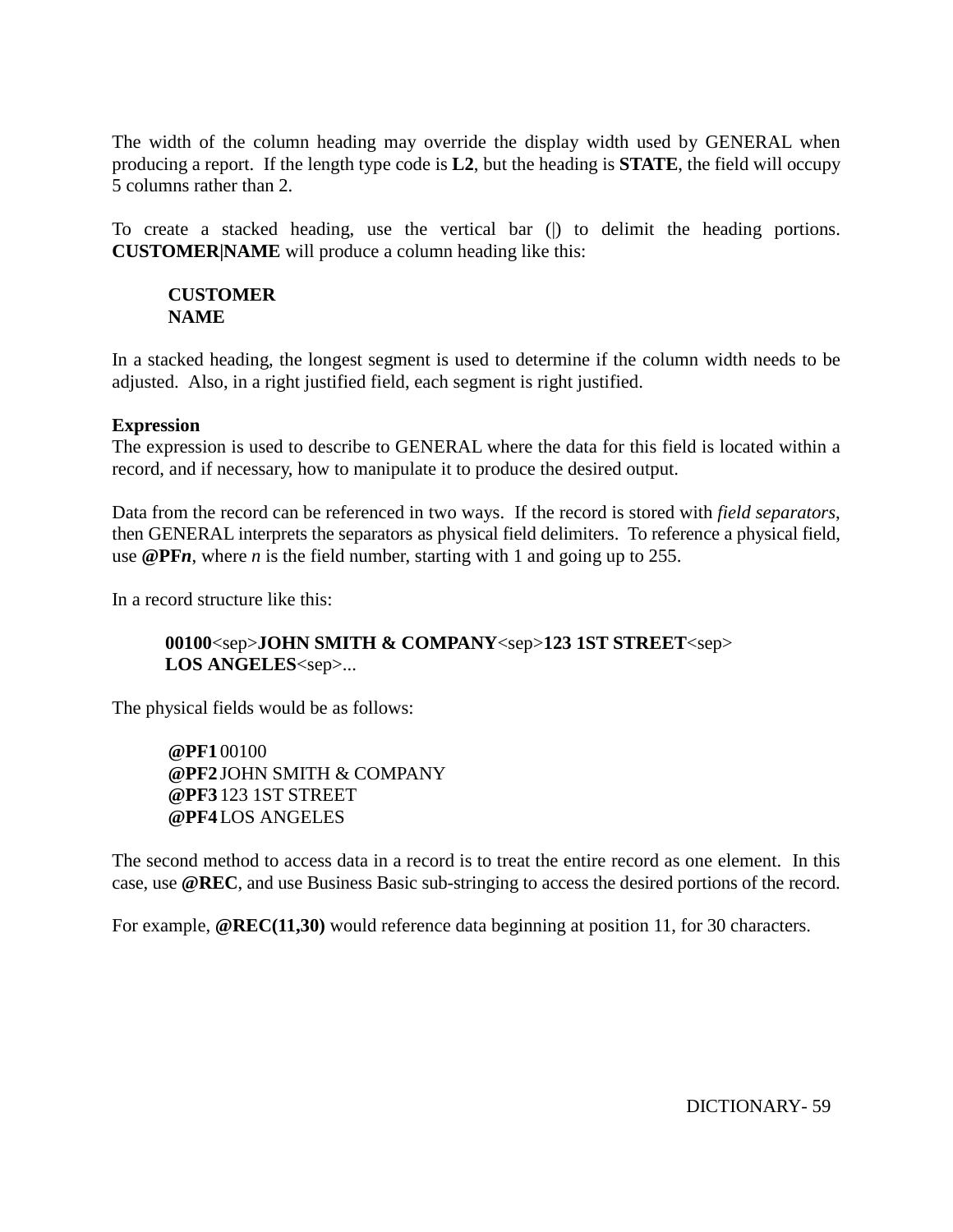Often times, an application will use *logical fields* as well as physical fields. For example, there may be a physical field used to store several codes, or a series of dates. To reference the data in those logical fields, sub-stringing is again necessary. **@PF2(7,6)** would be used to reference data beginning at position 7 of physical field 2, for 6 characters. When both position and length values are given, GENERAL can ensure that the data will always be padded to accommodate the full length required, so sub-string errors (normally error 47's) won't occur.

The expression field provides some function key options that can be of assistance when creating expressions.

**F2-paste** Search for and insert the following data:

- Fields already defined in the current file.
- Other file names (quoted, for inclusion in cross-reference functions).
- Fields in other files (not quoted, but again for inclusion in cross-reference functions).
- User defined functions.

#### **F3-data assist**

provides a data view and selection window, where records from the file being defined can be displayed, and fields and portions of fields can be selected and pasted into the expression.

Data assist mode will also offer an option to see what data field definitions each physical field uses.

## **F4-expand**

opens a larger window for entry of expressions longer than 300 characters. In this window, expressions can be as long as 900 characters.

#### **Converting data types**

Both the @PF*n* and @REC functions reference data as text. For text fields, this is proper, but for numeric or date fields, the data must be converted to a numeric type. In simple cases, where the function stands by itself, or has only simple sub-stringing, GENERAL can implicitly convert the functions to numeric, by automatically using a NUM() function. If, however, the expression is more complex, then functions to convert the data to a numeric type must be explicitly entered.

Sometimes, the data can't be converted to numeric using the NUM() function. For example, if an application writes a record position with the BIN() function, which converts a number to a binary text representation, the DEC() function must be used to extract the data. The expression for this might look like this: **DEC(@REC(200,4))**.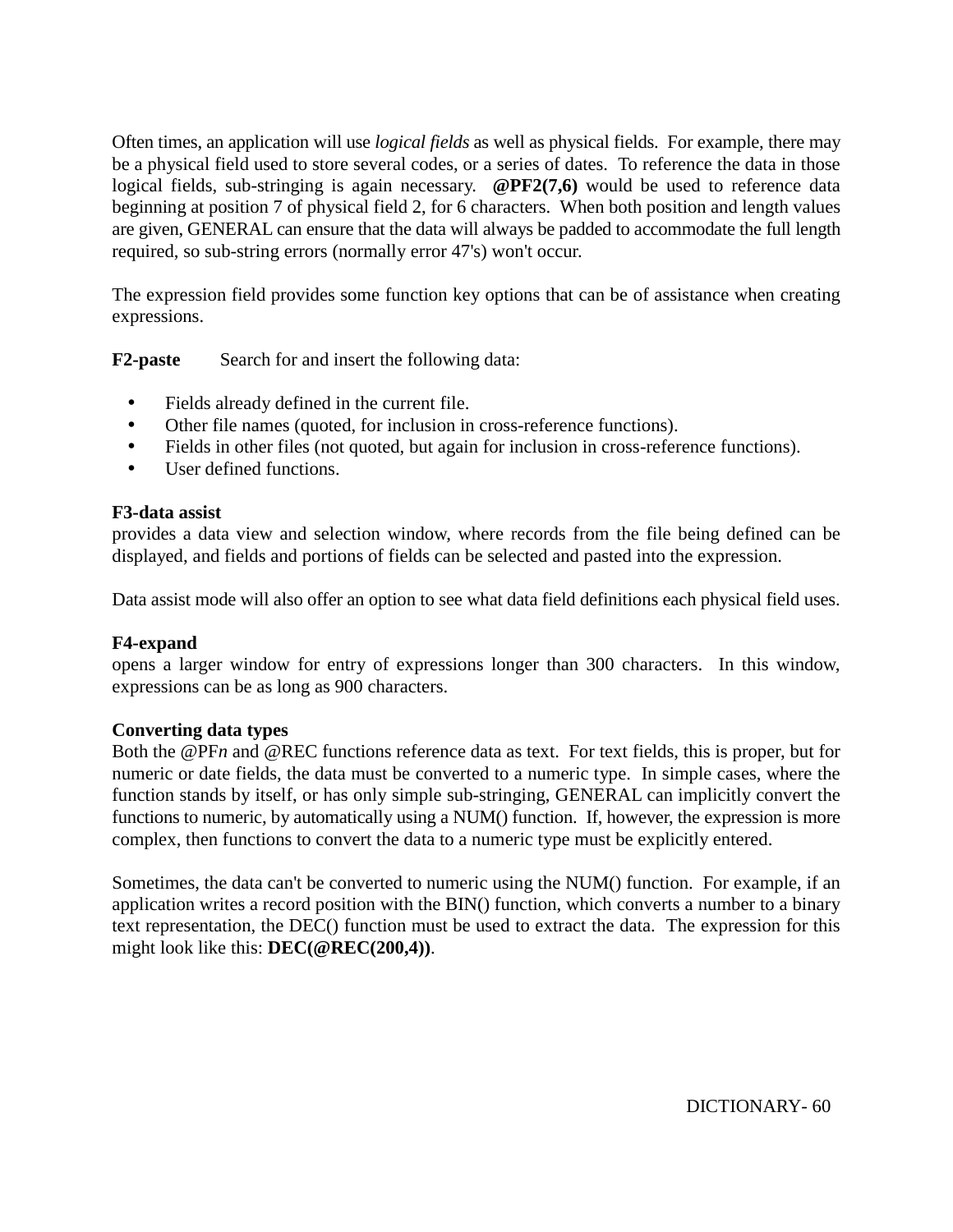A date field might be stored in a physical field as text formatted in MMDDYY format. In order for GENERAL to recognize it as a date, it must be converted to a Julian number. In BBx, the function to convert regular data to a date is the JUL function. That function requires numeric arguments for the year, month, and day, in order. To convert from the MMDDYY to a date, this BBx expression would work: **JUL(NUM(@PF2(5,2)),NUM(@PF2(1,2)),NUM(@PF2(3,2)))**. Frequently used expressions taking similar arguments can be established as user-defined functions, which are described in more detail later.

## **Constants**

Fixed values can also be referenced in expressions. Where a numeric is required, the value can be an unpunctuated number, such as **1.5**, or **1000**. If text is required, then it must be quoted, like **"Amount: "**, or **", "**.

In the date example, to add 30 days to the date, the expression would be: **JUL(NUM(@PF2(5,2)), NUM(@PF2(1,2)),NUM(@PF2(3,2)) ) + 30**.

#### **Other fields/Internal functions**

Other field definitions in the file can be referenced by their names. When referenced by name, a field takes on the data type of its definition, so numeric fields can be referenced as numeric values, text as text values, and dates as Julian numbers.

For example, to define a gross profit calculation, where two other fields in the file are **SALES** and **COST**, the expression would be: **SALES - COST**. To define a gross profit percent calculation, which is just a little more complex, the expression would be **100\* (SALES - COST)/SALES**. To avoid a division by zero error, further steps could be taken, using a constant, or using GENERAL's internal function to divide numbers without an error, like this: **100 \* DIVIDE(SALES-COST,SALES)**. DIVIDE() is an internal GENERAL function that can be used by field expressions just like an internal Business Basic function.

GENERAL functions can make an expression more readable, or can perform some feature that may not be available in an intrinsic Basic function. However, there are some differences between a GENERAL function and an intrinsic function:

- A GENERAL function may perform more slowly than a Basic function. For example, the GENERAL DT() function is much slower than the BBx JUL() function, although both can produce the same result.
- A GENERAL function isn't syntax tested until a report attempts to execute it, whereas a Basic function is syntax tested when the expression is entered in the dictionary.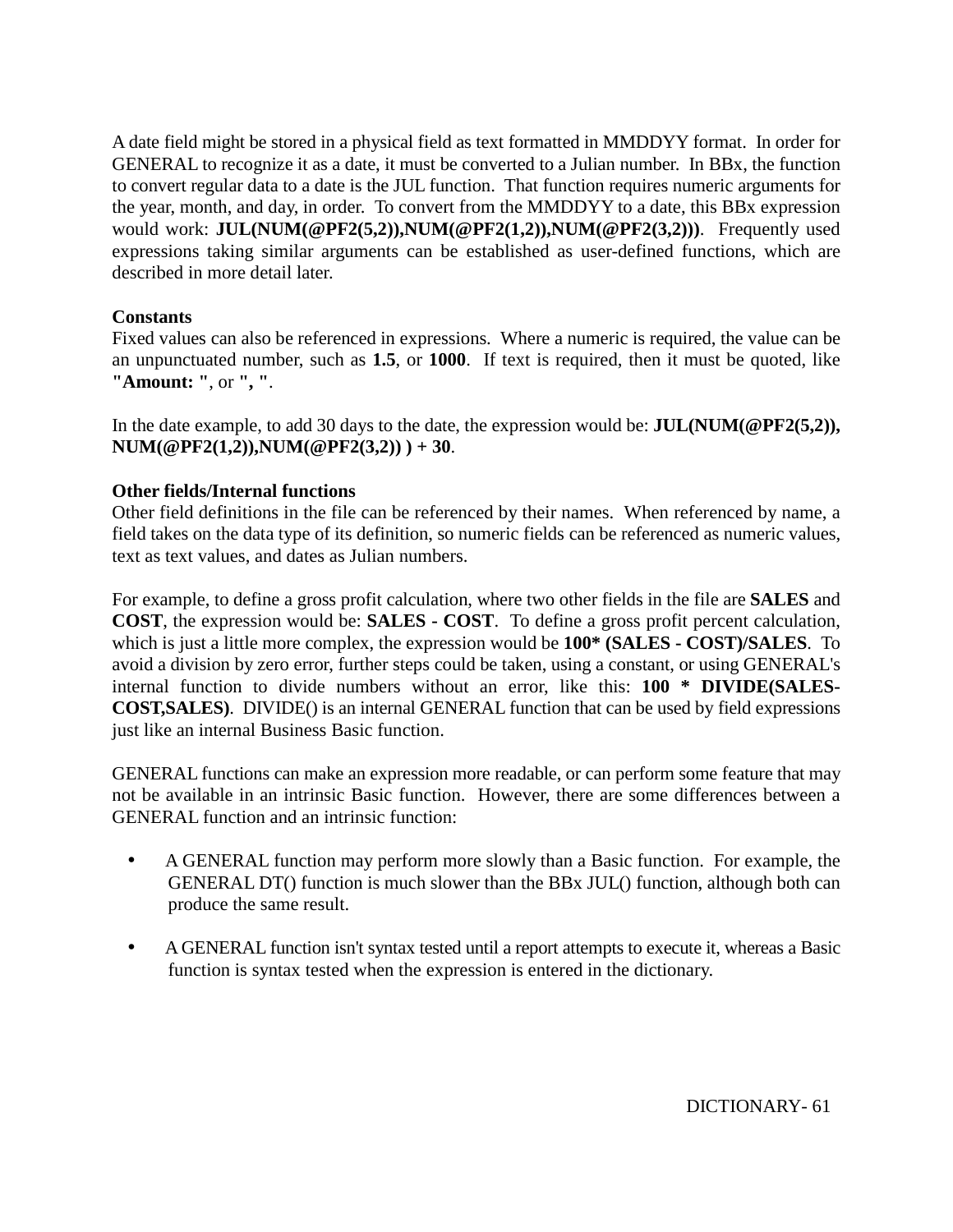Functions, like field references, are classified as either text or numeric. The DIVIDE() function is an example of a numeric function: it returns a numeric result. An example of a text function is the TRIM function, which trims spaces from data:

## **TRIM(CITY)+", "+STATE+" "+ZIP\_CODE**

A complete list of GENERAL functions is provided in a table, later in this chapter.

The current field can be referenced by its name or by the name **@FLD**. This can be a handy shorthand reference in compound expressions or conditional expressions, described later.

## **Conditional Expressions and Compound Expressions**

Conditional and compound expressions take on the look of true Business Basic statements. In fact, that is exactly what they are.

In the examples earlier in the chapter, where simple references are made to physical data and other fields, there is an implied assignment inserted in the expression at run-time: **@PF2(1,30)** implicitly becomes **@FLD=@PF2(1,30)**, so that the data reference gets assigned to the field being defined.

If more control is required, with several statements, or IF..THEN..ELSE logic, for example, then the Basic statements can be entered directly.

The following example shows both compound and conditional expressions to control the calculation of a gross profit percentage:

## **@FLD=0;IF SALES<>0 THEN @FLD=100\*(SALES - COST)/SALES; IF @FLD>=1000 THEN @FLD=999.9; IF @FLD <= -1000 THEN @FLD=-999.9**

The above expression performs the following steps:

- · The field is initialized to 0.
- · If SALES is not 0, then set the field to the gross profit percent.
- · If the resulting percentage is greater than or equal to 1,000 then set it to 999.9.
- If the resulting percentage is less than or equal to negative 1,000 then set it to -999.9.

**Compound statements are parsed differently in GENERAL than they are in Business Basic.**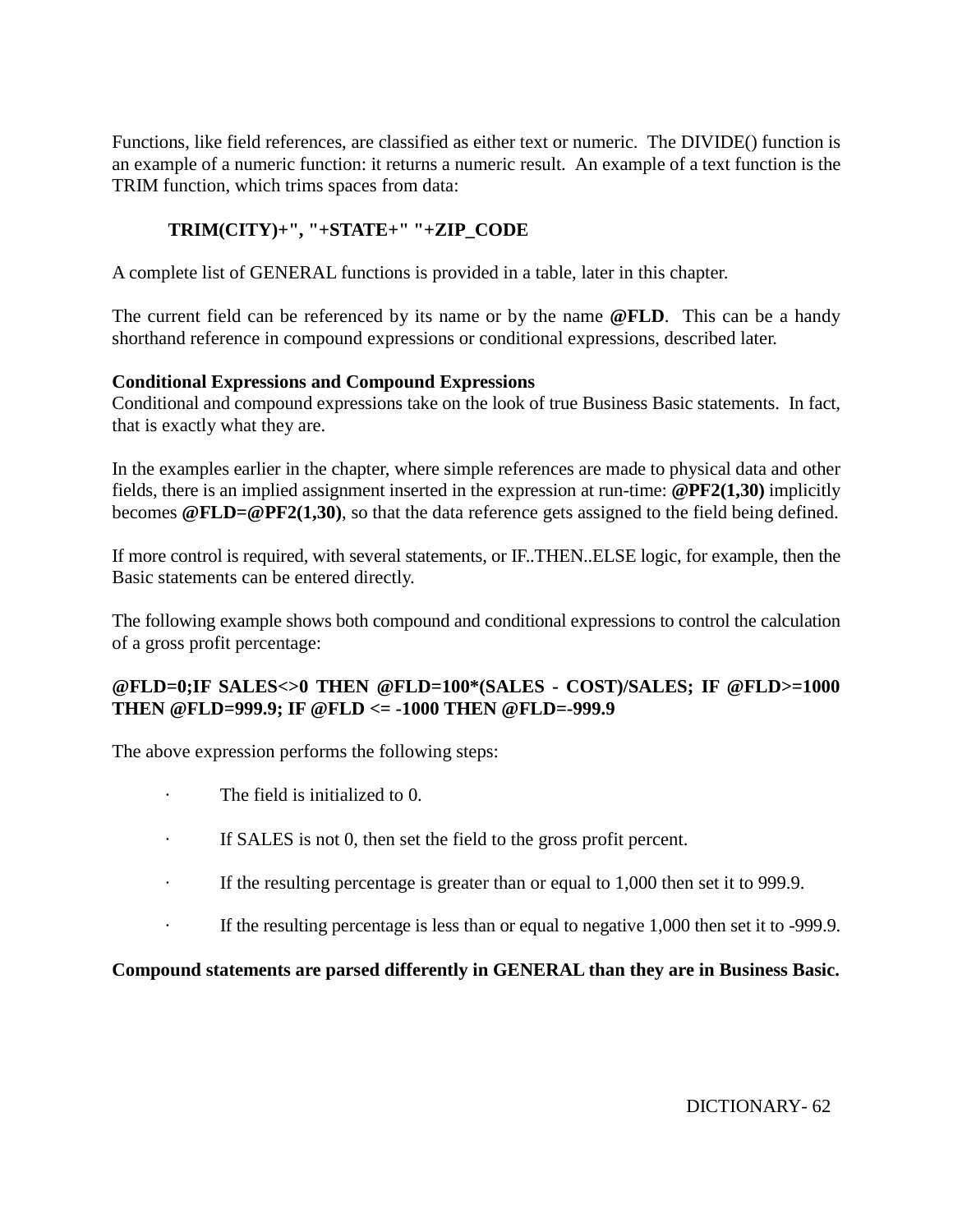There is a subtle difference between how GENERAL interprets the compound statements and how Business Basic does. In GENERAL, each statement delimited by semi-colons is treated as an individual statement, regardless of whether or not it follows a conditional statement. Consider the following:

## **IF @FLD>0 THEN @FLD=@FLD+1; SALES=SALES+1**

In Business Basic, SALES=SALES+1 would only be executed if @FLD>0. In GENERAL, both statements delimited by the semicolon get executed independently.

If GENERAL is supposed to execute multiple assignments conditionally, then the special-grouping *operators* must be used. The grouping operators are curly braces: {}. The statement could be modified in a GENERAL expression to this:

## **IF @FLD>0 THEN {@FLD=@FLD+1; SALES=SALES+1}**.

## **Other variable values**

References to variables other than dictionary field names, physical field or record references, or the current field variable @FLD, should be made as **@TEMP***name* references. @TEMP variables can contain up to 15 letters, digits, and underscores following the "@TEMP". They can be used either as string variables or numeric variables, but string variables need to end with a dollar sign.

| @TEMP AMOUNT | Numeric data storage. |
|--------------|-----------------------|
| @TEMPCSZ\$   | String data storage.  |

@TEMP variables can also be defined as arrays, as in Business Basic. The example below shows how an array of @TEMP values could be assigned from sequential positions within a record by using a FOR/NEXT loop.

## **DIM @TEMPMONTH[12]; FOR @TEMPX=0 TO 11; @TEMPMONTH[@TEMPX + 1] = NUM(@REC(1+@TEMPX\*10,10)); NEXT @TEMPX**

## **User defined functions**

In the GENERAL configuration, user-defined functions can be created that may be referenced in field expressions. User-defined functions can help streamline expressions, or make a dictionary easier to port from one Business Basic to another.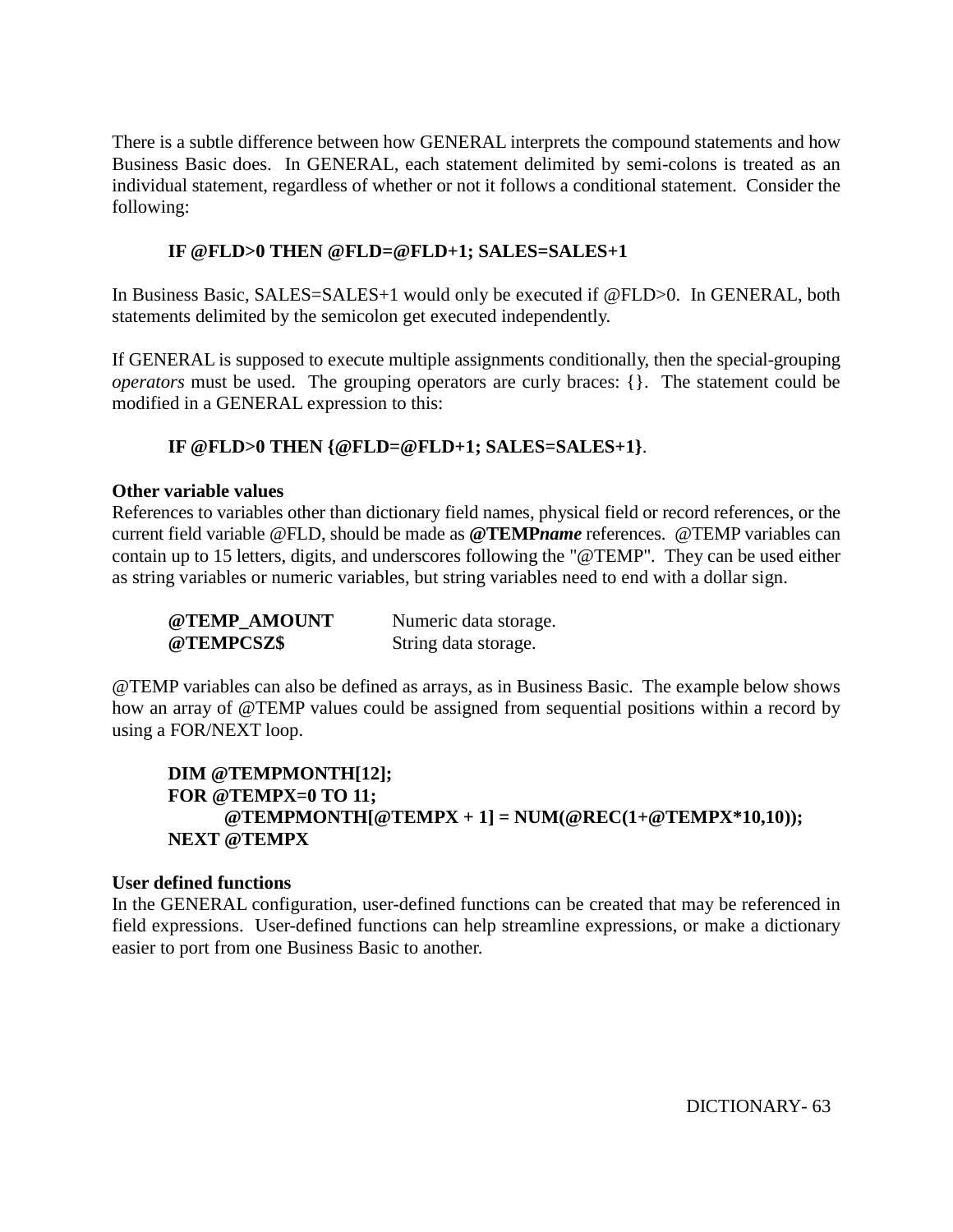A user-defined function can be referenced in an expression with the ampersand (&) operator. For example, if a user-defined function CONVERT\_DATE has been defined to convert a six-digit text field to a date, an expression using it might look like this:

## **&CONVERT\_DATE(@PF3(1,6))**

In the configuration, user-defined functions look just like Business Basic functions that have been defined with the DEF FNx statement. In fact, when a report is executed that references a userdefined function, GENERAL automatically creates the proper DEF FNx statements.

User-defined functions that return text must be defined and referenced with a dollar sign suffix, just as in Basic. **&MASK\$(SSN,"000-00-0000")**, for example, shows the function MASK\$, which returns a text value.

#### **Run-time replacements**

Run-time replacements can be used within an expression as if a constant had been used instead. The difference, of course, it that a run-time replacement's value isn't fixed, it is instead determined at runtime.

To include a run-time replacement in an expression, just surround it with double square brackets.

**@FLD=AMOUNT \* [[Enter amount factor]]** will prompt the user at run-time for an "amount factor", and use that factor in the expression.

**@PF1(1,[[@CUSTLEN@VDT]])** would reference the run-time replacement *variable* @CUSTLEN@VDT. This variable would be found on disk, normally maintained by the external application to which GENERAL is linked. This technique can be used to parameterize a dictionary, so that one site, or even one terminal, can use different values in the same dictionary.

More information on defining run-time replacements can be found in the configuration section of this manual.

## **Cross-referencing files**

One of the major changes between Version 3 of GENERAL and later versions is in how data from related files is retrieved and placed on a report.

**In Version 3**, GENERAL provided three field *definition types* for cross-references:

- **X** X-types were used when the full primary key to an external file was used.
- **M** M-types were used when only a portion of the key to the external file was available, and all the records in the range defined by the partial key were to be printed.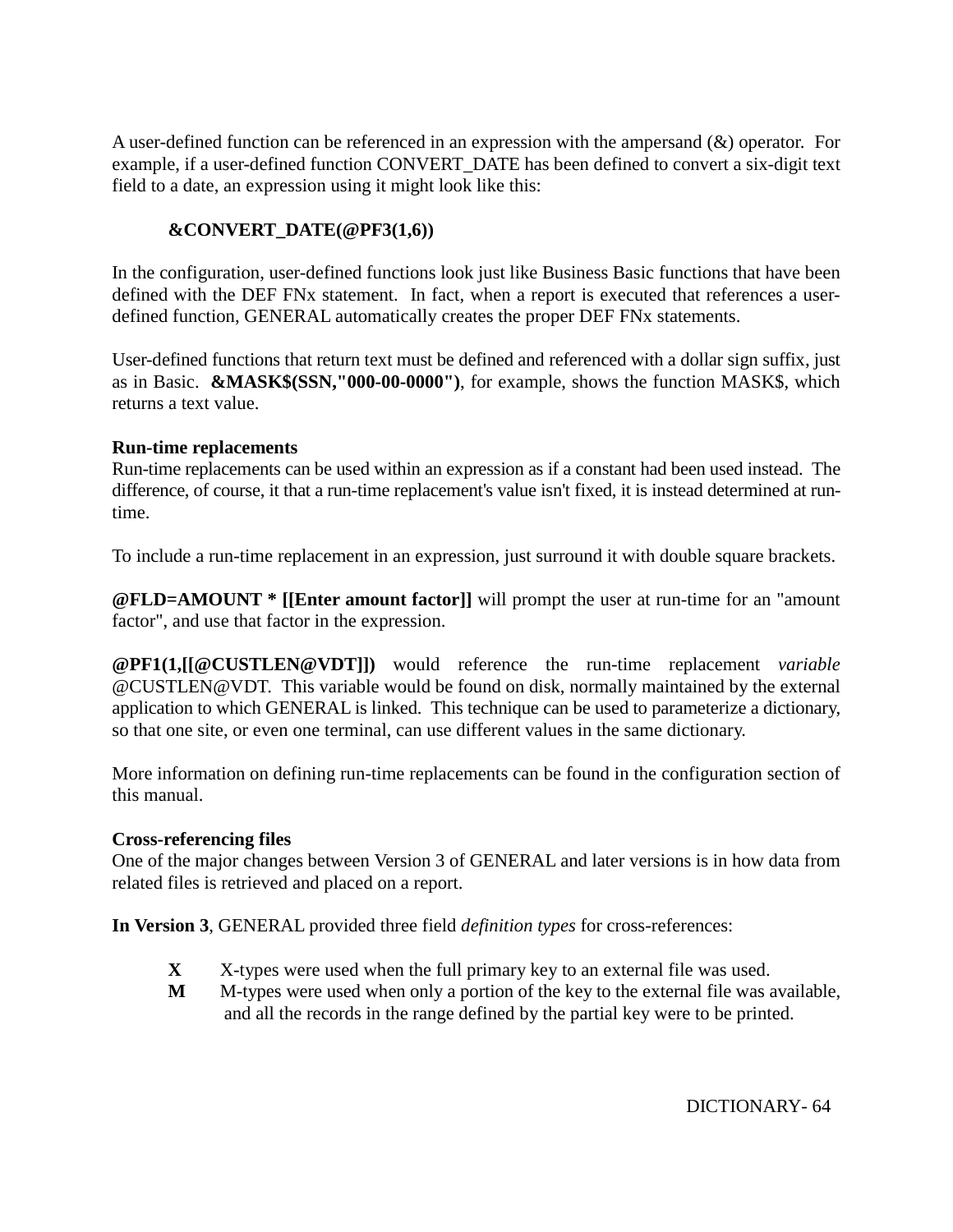**S** S-types were like M-types in that they scanned a range of records, but instead of printing each record in the range, a value was chosen to summarize. The summarization could be either a total of the values, an average of the values, or a count of the number of records.

**Beginning in version 4**, there is no concept of a definition type. Instead, the data is given a data type (with the type codes), and an expression describes how the data is constructed.

To create a cross reference, GENERAL provides 5 functions, each taking the same three parameters:

| <b>XREF</b> | returns a text value of an exact key match.                                                                    |
|-------------|----------------------------------------------------------------------------------------------------------------|
| <b>MREF</b> | returns a stream of text values from a partial key match.                                                      |
| <b>TREF</b> | returns a number derived from totaling the values of each record in a range<br>defined by a partial key match. |
|             |                                                                                                                |
| AREF        | returns a number, derived from averaging the values as in TREF.                                                |
| <b>CREF</b> | returns a number, derived from counting the records in the range.                                              |

An example of the syntax of a cross-reference function is this:

## **XREF("AR.CUST", COMPANY+CUSTOMER, NAME)**

The first parameter is a file name, in quotes. The file must be defined in GENERAL's dictionary (or in an external dictionary supported by GENERAL). This is the *target file*; that is, this file contains the data to be obtained by the function.

The second parameter is an expression defining the key to be used. This can be any simple expression, including functions, quoted constants, field names, @PF*n* references, and @REC references.

The third parameter is an expression used to derive the data from the external record. Again, the expression can be any combination of functions, constants, field names, and data references. However, this expression references data and fields from the target file. If the function is a TREF or AREF, then the data expression must evaluate to a numeric value.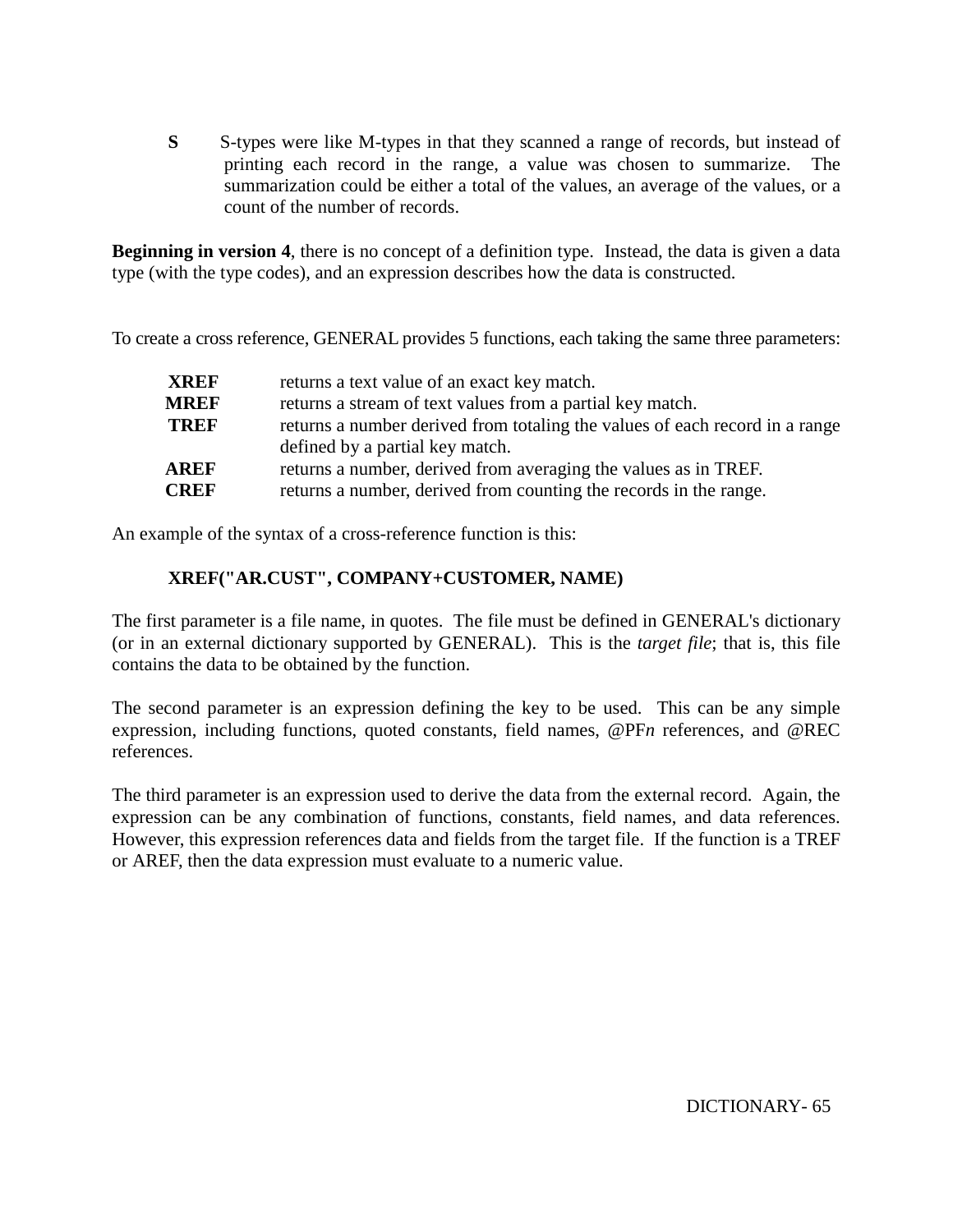#### **Using a target file's alternate sorts**

Another feature of the dictionary, described in more detail later in this chapter, is the Sort definitions for a file. A Sort definition can describe how a file's secondary keys are used, or how a related "sort file" is used by the application. When two files are related by a Sort definition, then that sort definition can be specified as part of the file name parameter with the **@** sort name operator. **ORD\_LINES@ORDER\_NUM** for example, would look for a Sort definition called ORDER\_NUM in the file ORD\_LINES. That sort may define a secondary key that sorts the order lines by order number. When GENERAL is searching for records for a TREF function, for example, it could process the records in the ORD\_LINES file by the ORDER\_NUM key, returning its result from just those records in a given order number.

#### **Iteration and key suffix ranges**

In the key parameter, a series of values can be used as either a prefix or a suffix. As a suffix, a range of values can be used. The iteration delimiters are curly braces within a literal portion of a key parameter, like this:

## **TREF("SLSHIST","{01,02,03}"+CUST\_NO,AMOUNT)**.

In the above example, a prefix iteration is used to cause GENERAL to search records first with "01"+CUST\_NO, then "02"+CUST\_NO, and finally, "03"+CUST\_NO. This can be useful to consolidate values across several companies, when a company code prefixes each record range.

An example of a suffix range might look like this:

## **MREF("ORDER\_LNS",ORDER\_NO+"{A..C}",DATE)**.

In this example, a suffix range is used to process all records in a range from ORDER\_NO+"A" through ORDER\_NO+"C".

Only one iteration operation can be used in any key parameter.

## **Links and Cross References**

GENERAL has an additional ability to process data from related files. While cross reference functions are useful for creating specific field definitions, the Link specification for a file can be used to reference any field in a related file at run-time, using special "link notation" for a field.

If an ORDER file has a link specified which provides the key required to access CUSTOMER file data, then in a report from the ORDER file, the data name "CUSTOMER:NAME" would implicitly generate a cross reference lookup to the CUSTOMER file to get the NAME. Links are defined in the Link option of the dictionary, which is described later in this chapter.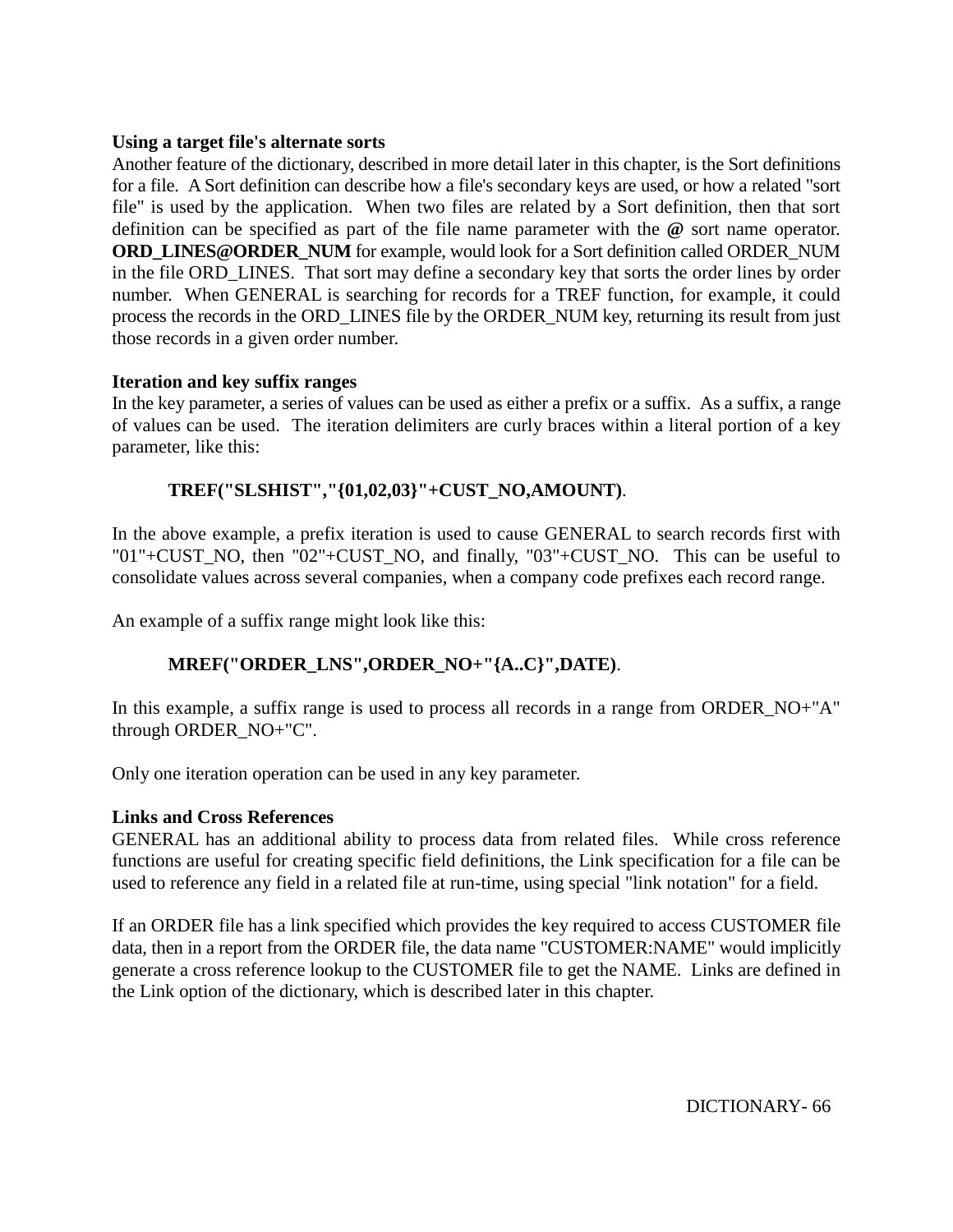#### **Direct reading of other files**

Expressions can include statements to open and read other files directly, so that the cross-reference functions don't need to be used. This feature can be used to save memory, as the target file's dictionary doesn't need to be parsed at run-time. It also can be used to access files that are not defined in the dictionary. The functions supported are:

- **OPEN** is just like the Business Basic OPEN statement. Use a @TEMP numeric variable as a channel number, which is typically set to the UNT (next available unit) if not previously set. If GENERAL has been CALLed, these open channels will not be closed automatically.
- **READ** Reads data into temporary variables. There are three read options, described below.

**READRECORD** reads a whole record into a single temporary variable.

- **,KEY** = specifies a key on a READ or READRECORD. Note there can be no spaces in the option.
- **,IND=** specifies an index on a READ or READRECORD.
- **,ERR=NEXT** drops through if an error occurs on a READ or READRECORD.

Here's an example:

**IF @TEMPUNT=0 THEN {@TEMPUNT=UNT; OPEN(@TEMPUNT)"/u/xyz/file" } ; @TEMPY\$=""; READ(@TEMPUNT ,KEY=CUST\_NO ,ERR=NEXT)@TEMPX\$,@TEMPY\$ ; @FLD=@TEMPY\$**

## **External CALLs**

External public programs can be CALLed from within an expression. Normally, the arguments would be data field names and temporary variables. Note that data field names are passed to the program by value, not by reference. This means that their values can't be directly modified by the public routine. Instead, the routine should modify a temporary variable, then assign the data field to that temporary value after the CALL.

#### **CALL "myprogram",CUST\_NAME,@TEMPNAME\$; CUST\_NAME=@TEMPNAME\$**

Function Tabl[e](mailto:/)

| <b>Internal Variable</b> | <b>Type</b> | <b>Description</b>                               |
|--------------------------|-------------|--------------------------------------------------|
| @BREAKn                  | Text        | The current value of the break point of level n. |
| @DATE                    | Date        | The current date, in internal (Julian) format.   |
| $@$ DAY                  | Text        | The current date, in MM/DD/YY format.            |

DICTIONARY- 67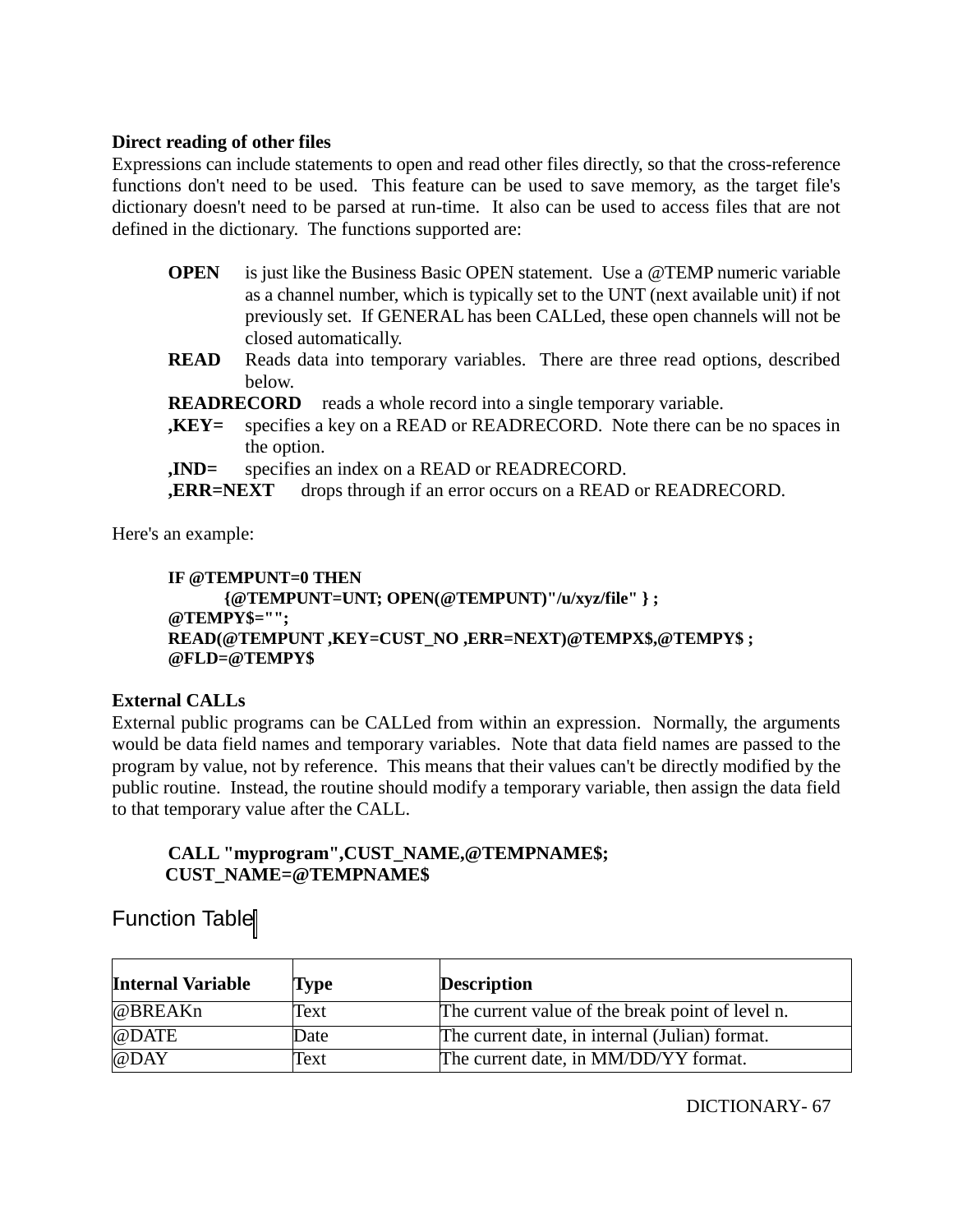| <b>Internal Variable</b> | Type   | <b>Description</b>                                                                                                                                             |
|--------------------------|--------|----------------------------------------------------------------------------------------------------------------------------------------------------------------|
| @DTM                     | Date   | The current date and time, in internal format.                                                                                                                 |
| @FILECHAIN               | Number | The current file chain number. File chains are sequential<br>disk files, delimited by semi-colons, in the dictionary.                                          |
| @FLD                     | Varies | The current field.                                                                                                                                             |
| @KEY                     | Text   | The key of the current record.                                                                                                                                 |
| $@$ PFn                  | Text   | Physical field number n. Equates to an IOLIST position, or in the<br>case of a delimited ASCII file, the field number in the record based<br>on the delimiter. |
| @PI                      | Number | 3.14159265358979                                                                                                                                               |
| @REC                     | Text   | file<br>The<br>complete<br>from<br>the<br>record<br>read<br>(READRECORD).                                                                                      |
| @TEMPname                | Number | A temporary numeric variable. May also hold dates.                                                                                                             |
| @TEMPname\$              | Text   | A temporary text variable.                                                                                                                                     |
| @TTY                     | Text   | The operating system tty device for the terminal.                                                                                                              |
| @USER                    | Text   | The operating system login name.                                                                                                                               |
| @VDT                     | Text   | The Business Basic terminal name $(FID(0))$ .                                                                                                                  |
| @YMD                     | Text   | The system date in YYMMDD format.                                                                                                                              |

| <b>Function</b>                   | Type   | <b>Description</b>                                                                                                                                                                                                                                                 |
|-----------------------------------|--------|--------------------------------------------------------------------------------------------------------------------------------------------------------------------------------------------------------------------------------------------------------------------|
| $\&$ function(arg-1,arg-2,)       | Number | A user defined numeric function. User defined functions<br>are defined through the system configuration.                                                                                                                                                           |
| &function $$(arg-1, arg-2,)$ Text |        | A user defined text function.                                                                                                                                                                                                                                      |
| ADPRDB(c,s,l,p,r)                 | Number | Calculates accumulated depreciation through period p,<br>using the declining balance method. The calculation is<br>based on cost c, salvage value s, life l, and an optional rate<br>r. The rate defaults to 2 (for double declining balance) if<br>not specified. |
| ADPRSL(c,s,l,p)                   | Number | Calculates accumulated depreciation through period p,<br>using the straight-line method. The calculation is based on<br>cost c, salvage s, and life 1.                                                                                                             |
| ADPRSY(c,s,l,p)                   | Number | Calculates accumulated depreciation through period p,<br>using the sum-of-years-digits method, using cost c, salvage<br>s, and life l.                                                                                                                             |
| $\overline{AGE}(x,y)$             | Number | The age in days from date x to date y.                                                                                                                                                                                                                             |
| AGED(x,y)                         |        |                                                                                                                                                                                                                                                                    |
| AGEHR(x,y)                        | Number | The age in hours from date/time x to date/time y.                                                                                                                                                                                                                  |
| AGEM(x,y)                         | Number | The age in months from date x to date y.                                                                                                                                                                                                                           |
| AGEMN(x,y)                        | Number | The age in minutes from date/time x to date/time y.                                                                                                                                                                                                                |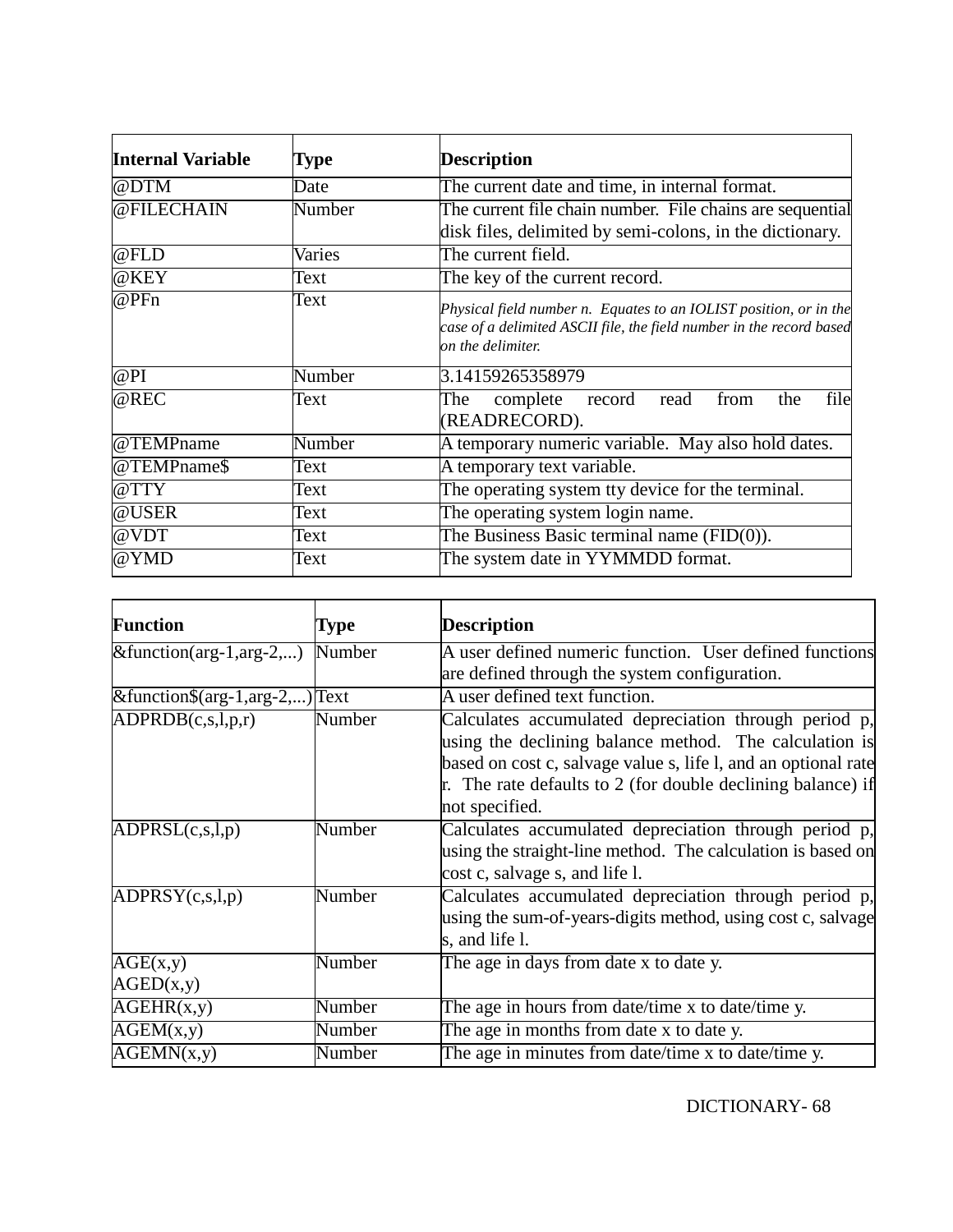| <b>Function</b>  | Type           | <b>Description</b>                                                                                                                                                                                                                                                                                                                                                                         |  |  |
|------------------|----------------|--------------------------------------------------------------------------------------------------------------------------------------------------------------------------------------------------------------------------------------------------------------------------------------------------------------------------------------------------------------------------------------------|--|--|
| AGEY(x,y)        | Number         | The age in years from date x to date y.                                                                                                                                                                                                                                                                                                                                                    |  |  |
| AREF("f",k,exp)  | Number         | The average of the numeric expression exp, across a series<br>of records in target file f (defined in the GENERAL<br>dictionary or a supported external dictionary), using key<br>expression k.                                                                                                                                                                                            |  |  |
|                  |                | The key expression defines the first portion of the key to<br>the target file. If the target file is specified with a sort (file-<br>name@sort-name) then the sort specified is used when<br>accessing the range of records indicated by the key<br>expression.                                                                                                                            |  |  |
| AVG(x,y,,z)      | Number         | Average of all numbers specified.                                                                                                                                                                                                                                                                                                                                                          |  |  |
| BLOCK(txt,size)  | Text           | Blocks the text stream txt, into word-wrapped lines of the<br>size specified.                                                                                                                                                                                                                                                                                                              |  |  |
| CDATE(txt,"map") | Date           | Converts the text string txt, into a date, using the format<br>specified by map. The map contains text and place<br>specifiers: DD, DDD, MM, MMM, YY, and YYYY. A date<br>of "03/15/01" would be mapped to "MM/DD/YY".<br>Optionally, the map strings MDY and YMD specify<br>variable length, delimited dates. The date "3-1-01" would<br>be converted to March 1, 2001 by a map of "MDY". |  |  |
| CNT(x,y,,z)      | Number         | Count of all elements specified.                                                                                                                                                                                                                                                                                                                                                           |  |  |
| CNUM(tx, x)      | Number         | Converts text string txt to a number, ignoring any<br>punctuation, such as currency formatting or thousands<br>separators. If the decimal character x is specified, then that<br>character, rather than a period (.), is used to denote the<br>decimal point.                                                                                                                              |  |  |
| CONTAINS(x,y)    | True/<br>False | True if text string x is contained in text string y; false if not.                                                                                                                                                                                                                                                                                                                         |  |  |
| CREF("f",k,exp)  | Number         | The count of the number of related records in target file f<br>(defined in the GENERAL dictionary or a supported<br>external dictionary), using key expression k.                                                                                                                                                                                                                          |  |  |
|                  |                | The key expression defines the first portion of the key to<br>the target file. If the target file is specified with a sort (file-<br>name@sort-name) then the sort specified is used when<br>accessing the range of records indicated by the key<br>expression.                                                                                                                            |  |  |
|                  |                | The expression exp may be any valid data expression.                                                                                                                                                                                                                                                                                                                                       |  |  |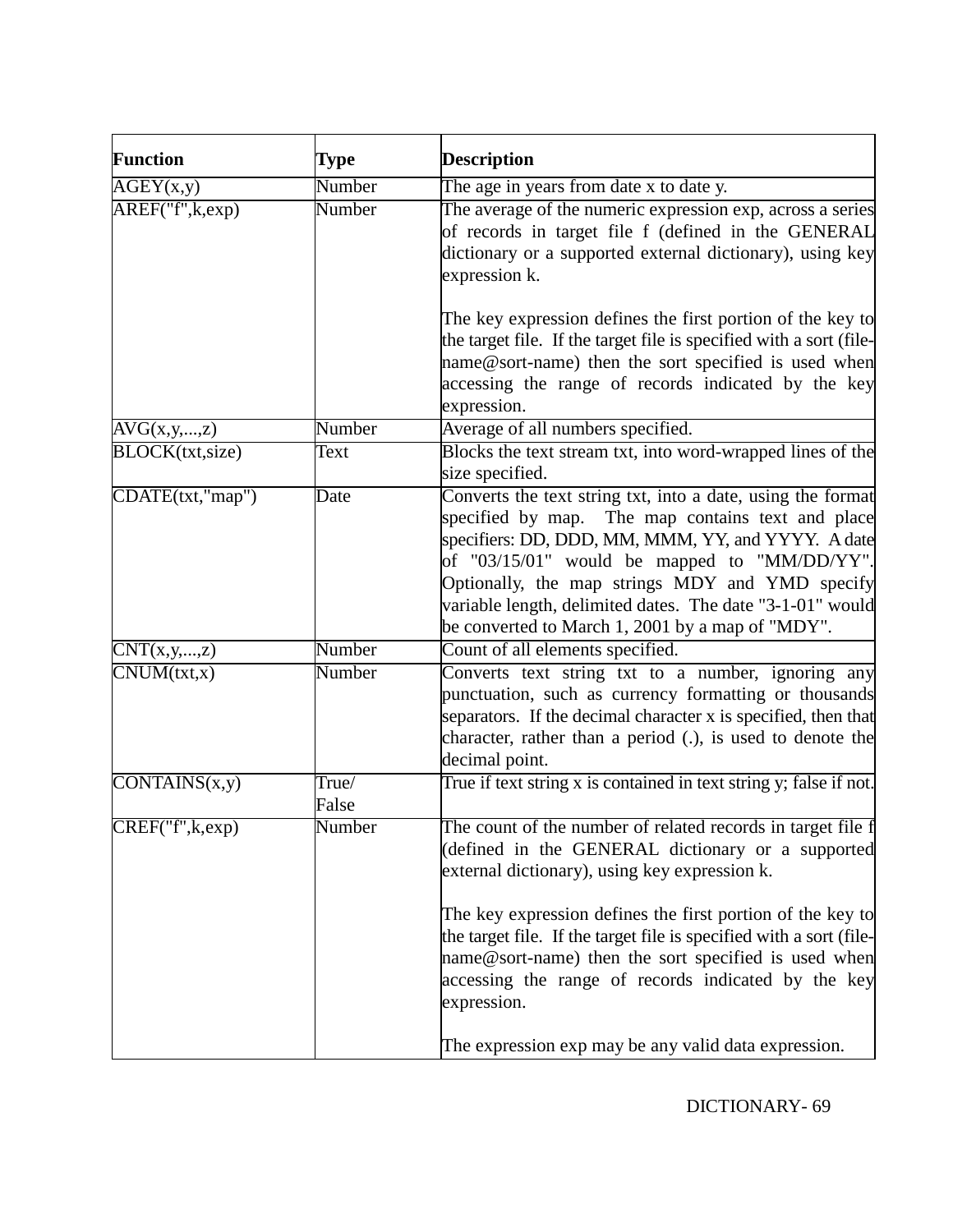| <b>Function</b>              | Type   | <b>Description</b>                                                                                                                                                                                                                                                                            |
|------------------------------|--------|-----------------------------------------------------------------------------------------------------------------------------------------------------------------------------------------------------------------------------------------------------------------------------------------------|
| DAY(x)                       | Text   | The text formatted date of the date value x. The format<br>used is defined in the system configuration, and defaults to<br>MM/DD/YYYY.                                                                                                                                                        |
| $\overline{\text{DAYTM}(x)}$ | Text   | The text formatted of the date/time value x. The format<br>used is defined in the system configuration, and defaults to<br>MM/DD/YYYY HH:MM PM.                                                                                                                                               |
| DD(x)                        | Text   | The day portion of the date x, as two digits.                                                                                                                                                                                                                                                 |
| DDD(x)                       | Text   | The day portion of the date x, as abbreviated (Mon., Tue,<br>Wed, etc.).                                                                                                                                                                                                                      |
| DEL(x,y,z)                   | Text   | The modified version of text value x, where the characters<br>beginning with character number y, for a length of z, are<br>deleted from the string.                                                                                                                                           |
| DIVIDE(x,y)                  | Number | The results of dividing number x by number y, or 0 if either<br>$x$ or $y$ is 0.                                                                                                                                                                                                              |
| DPRDB(c,s,l,p,r)             | Number | Calculates depreciation for the period p, using the declining<br>balance method. The calculation is based on cost c, salvage<br>value s, life l, and an optional rate r. The rate defaults to 2<br>(for double declining balance) if not specified.                                           |
| DPRSL(c,s,l,p)               | Number | Calculates depreciation for the period p, using the straight-<br>line method. The calculation is based on cost c, salvage s,<br>and life l. The period number is optional, as straight line<br>results in all periods being the same.                                                         |
| $\overline{DPRSY}(c,s,l,p)$  | Number | Calculates depreciation for the period p, using the sum-of-<br>years-digits method, using cost c, salvage s, and life l.                                                                                                                                                                      |
| DT(x)                        | Date   | The internal date format for the text x. x must be in the<br>date entry format as defined by the system configuration,<br>normally "MMDDYYYY". This function is useful to<br>compare an entered date with a fixed date.<br>The year<br>portion of the text may be in 0, 2, or 4-digit format. |
| DTM(x)                       | Date   | The internal date and time for the text x. x must be in date<br>and time entry format, normally MMDDYYYY HHMM.<br>This function is useful to compare an entered date and time<br>with a fixed date and time.                                                                                  |
| EXPAND(x,y,z)                | Text   | Looks for the occurrence of the text string x in the list of<br>values in y, and returns the corresponding element in the<br>list of values in z. If the value of x is not found in y, then<br>the function returns null.                                                                     |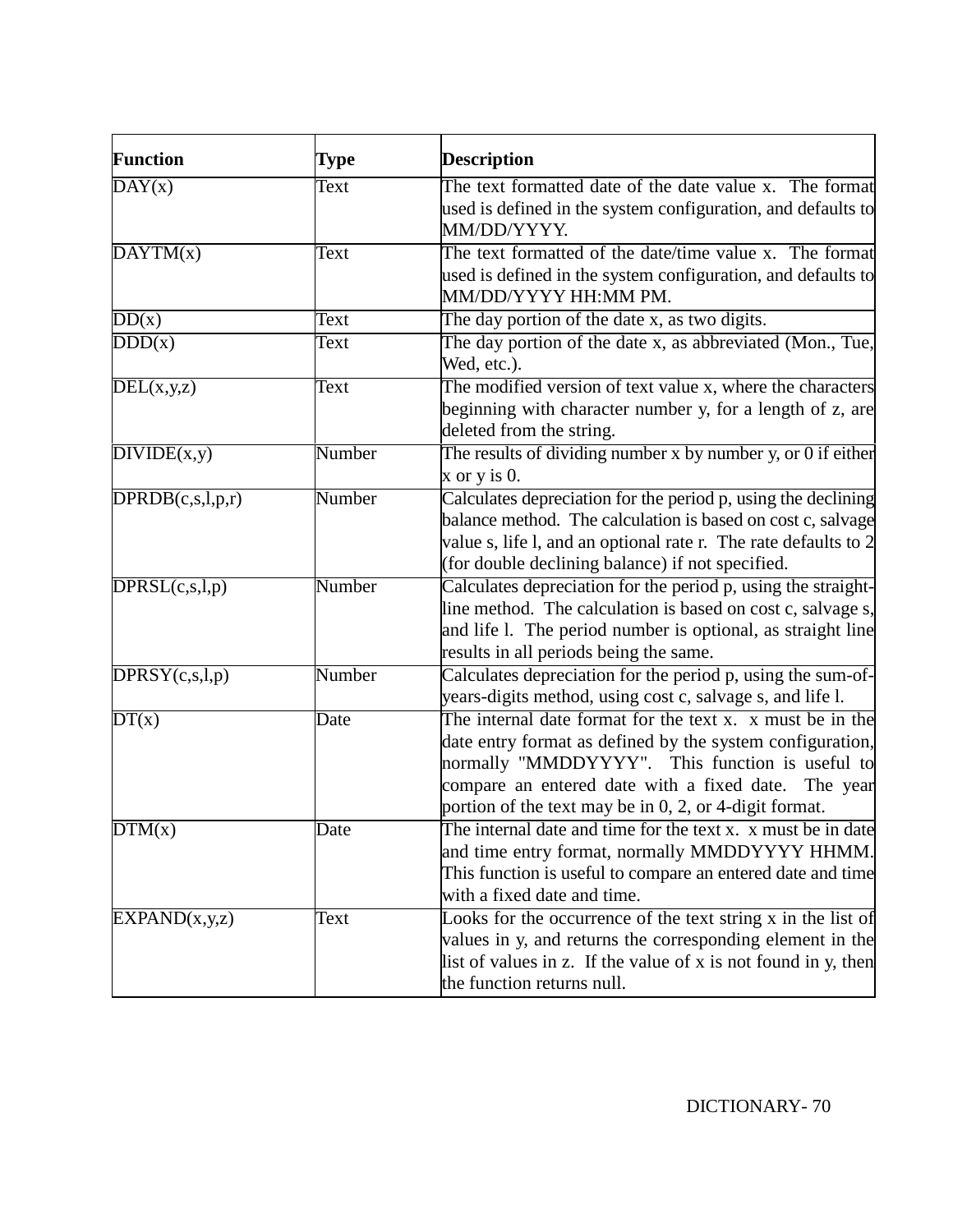| <b>Function</b>                 | <b>Type</b> | <b>Description</b>                                                                                          |
|---------------------------------|-------------|-------------------------------------------------------------------------------------------------------------|
| $\overline{FV(x,y,z)}$          | Number      | The future value of a string of payments, assuming x is the                                                 |
|                                 |             | payment amount, y is the interest rate per period, and z is                                                 |
|                                 |             | the number of periods.                                                                                      |
|                                 |             | The interest rate should be expressed as a fraction: .07 for                                                |
|                                 |             | 7%, and may need to be adjusted to match the rate per<br>period: .07/12 for monthly rate at 7% annual rate. |
| GAVG(x,y)                       | Number      | The group average, count, maximum, minimum, or sum                                                          |
| GCNT(x,y)                       |             | value of field x, at break level y. Break levels are                                                        |
| GMAX(x,y)                       |             | determined by the order of break points in a LIST                                                           |
| GMIN(x,y)                       |             | command. GSUM(YTD.SLS,1) would return the break                                                             |
| GSUM(x,y)                       |             | level 1 sum of the field YTD.SLS.                                                                           |
| IFF(x,y,z)                      | Text        | Tests the condition specified by a relational expression x,                                                 |
|                                 |             | and if true, returns text y, else returns text z.                                                           |
| $\overline{\text{ISNOTNUM}(x)}$ | True/       | True if text value x is NOT a valid number (suitable for                                                    |
|                                 | False       | processing by the NUM() function).                                                                          |
| ISNUM(x)                        | True/       | True if the text value x IS a valid number.                                                                 |
|                                 | False       |                                                                                                             |
| $\overline{\text{LEFT}(x,y)}$   | Text        | The leftmost y characters of text value x. If x is less than                                                |
|                                 |             | y characters in length, the value is padded to y characters.                                                |
| LENGTH(x)                       | Number      | The length of text string x, after leading and trailing spaces                                              |
|                                 |             | are removed.                                                                                                |
| LOWER(x)                        | Text        | The text string x, with all letters in lower case.                                                          |
| MATCH(x,y)                      | True/       | True if the text string x matches the regular expression in                                                 |
|                                 | False       | string y. This function only works in environments that<br>support regular expressions.                     |
| MID(x,y,z)                      | Text        | The middle z characters of text string x, starting at position                                              |
|                                 |             | y. If there are not enough characters in x to satisfy the                                                   |
|                                 |             | length, the value is padded with spaces.                                                                    |
| MM(d)                           | Text        | The 2-digit month number of date d.                                                                         |
| MMM(d)                          | Text        | The abbreviated month name of date d.                                                                       |
| MREF("f",k,exp)                 | Text        | The values of the expression exp across a series of records                                                 |
|                                 |             | in target file f (defined in the GENERAL dictionary or a                                                    |
|                                 |             |                                                                                                             |
|                                 |             | supported external dictionary), using key expression k.                                                     |
|                                 |             | The key expression defines the first portion of the key to                                                  |
|                                 |             | the target file. If the target file is specified with a sort (file-                                         |
|                                 |             | name@sort-name) then the sort specified is used when                                                        |
|                                 |             | accessing the range of records indicated by the key                                                         |
|                                 |             | expression.                                                                                                 |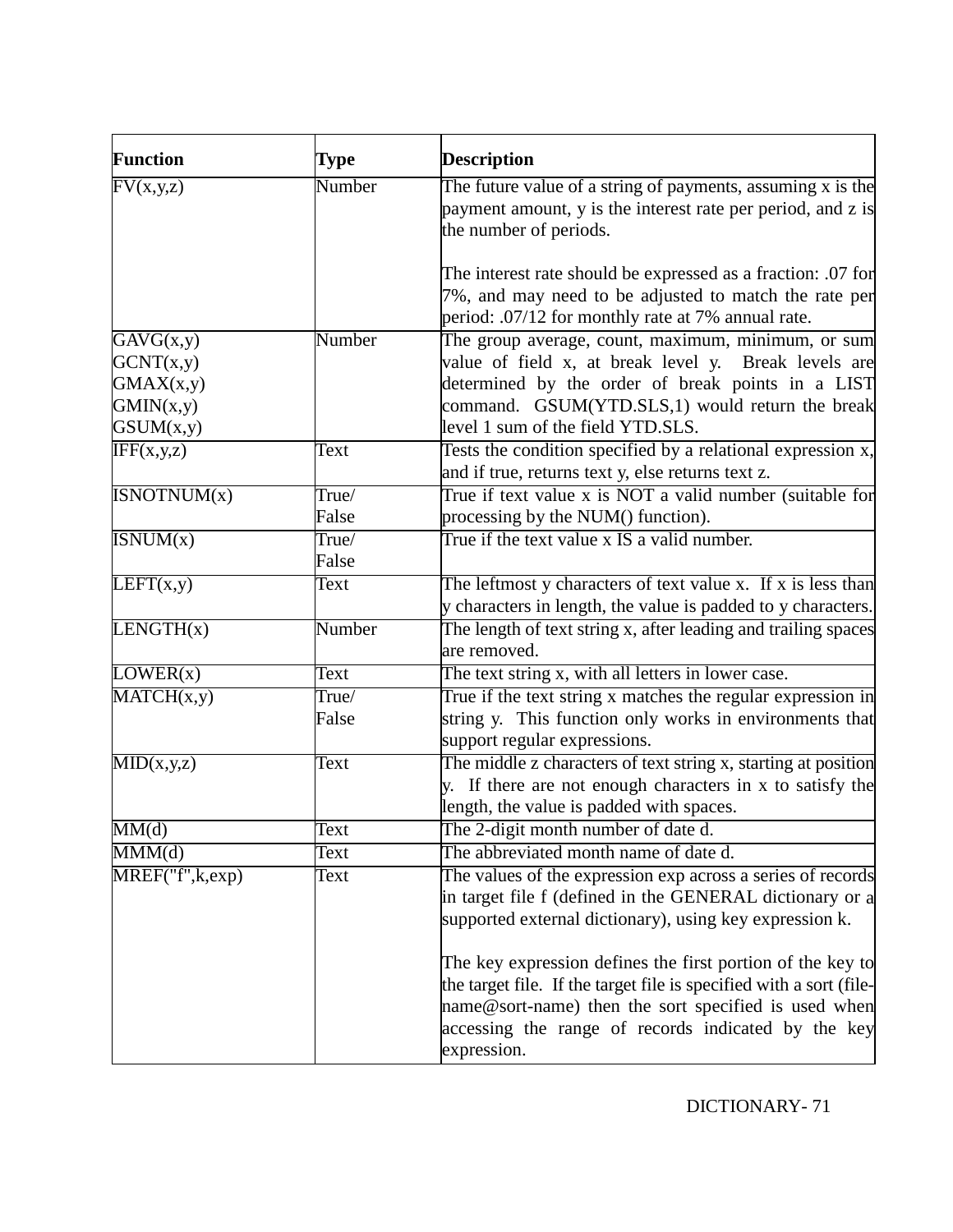| <b>Function</b>                                     | <b>Type</b> | <b>Description</b>                                                                                                                                                                                                                                                                                                                                                                                                                                           |
|-----------------------------------------------------|-------------|--------------------------------------------------------------------------------------------------------------------------------------------------------------------------------------------------------------------------------------------------------------------------------------------------------------------------------------------------------------------------------------------------------------------------------------------------------------|
| PMT(x,y,z)                                          | Number      | The payment amount of an amortization of principal x, at<br>interest rate y, paid over z periods. Interest should be<br>expressed as a fraction $(.07=7%)$ and may need to be<br>adjusted for periods: .07/12 for 7% per month.                                                                                                                                                                                                                              |
| PROPER(x)                                           | Text        | The text string x, after capitalizing the first letter after<br>spaces and punctuation.                                                                                                                                                                                                                                                                                                                                                                      |
| $\overline{PV}(x,y,z)$                              | Number      | The present value of a series of payments, where x is the<br>payment amount, y is the interest per period, and z is the<br>number of periods. Interest should be a fraction $(.07=7\%)$ ,<br>and may need to be adjusted for periods $(.07/12=7\%$ per<br>month).                                                                                                                                                                                            |
| RATE(x,y,z)                                         | Number      | The interest rate required to fully amortize future value x<br>and present value y over z periods.                                                                                                                                                                                                                                                                                                                                                           |
| RAVG(x)<br>RCNT(x)<br>RMAX(x)<br>RMIN(x)<br>RSUM(x) | Number      | The report summary value of field or calculation x. Which<br>function used determines how value is calculated. The<br>calculations are average, count, maximum, minimum, and<br>total, respectively.                                                                                                                                                                                                                                                         |
| $\overline{\text{RIGHT}(x,y)}$                      | Text        | The rightmost y characters of text string x. If x is not long<br>enough, the value is left padded to y characters.                                                                                                                                                                                                                                                                                                                                           |
| ROUND(x,y)                                          | Number      | The number x, rounded to y decimal places.                                                                                                                                                                                                                                                                                                                                                                                                                   |
| STD(x,y,,z)                                         | Number      | The standard deviation of the stream of numbers x                                                                                                                                                                                                                                                                                                                                                                                                            |
| SUBST(x,y,z)                                        | Text        | The text string x, after substituting all occurrences of text<br>string y with text string z.                                                                                                                                                                                                                                                                                                                                                                |
| SUM(x,y,,z)                                         | Number      | The sum of all numbers x.z.                                                                                                                                                                                                                                                                                                                                                                                                                                  |
| SYSVAR("x")                                         | Text        | The value of the operating system environment variable x,<br>or null if not found.                                                                                                                                                                                                                                                                                                                                                                           |
| TERM(x,y,z)                                         | Number      | The number of payments required to amortize future value<br>y and present value z, at interest rate x. Interest should be<br>expressed as a fraction $(.07=7\%)$ .                                                                                                                                                                                                                                                                                           |
| TIME(d)                                             | Text        | The display format of the time portion of date/time value d.                                                                                                                                                                                                                                                                                                                                                                                                 |
| TREF("f",k,exp)                                     | Number      | The total of the numeric expression exp across a series of<br>records in target file f (defined in the GENERAL dictionary<br>or a supported external dictionary), using key expression k.<br>The key expression defines the first portion of the key to<br>the target file. If the target file is specified with a sort (file-<br>name@sort-name) then the sort specified is used when<br>accessing the range of records indicated by the key<br>expression. |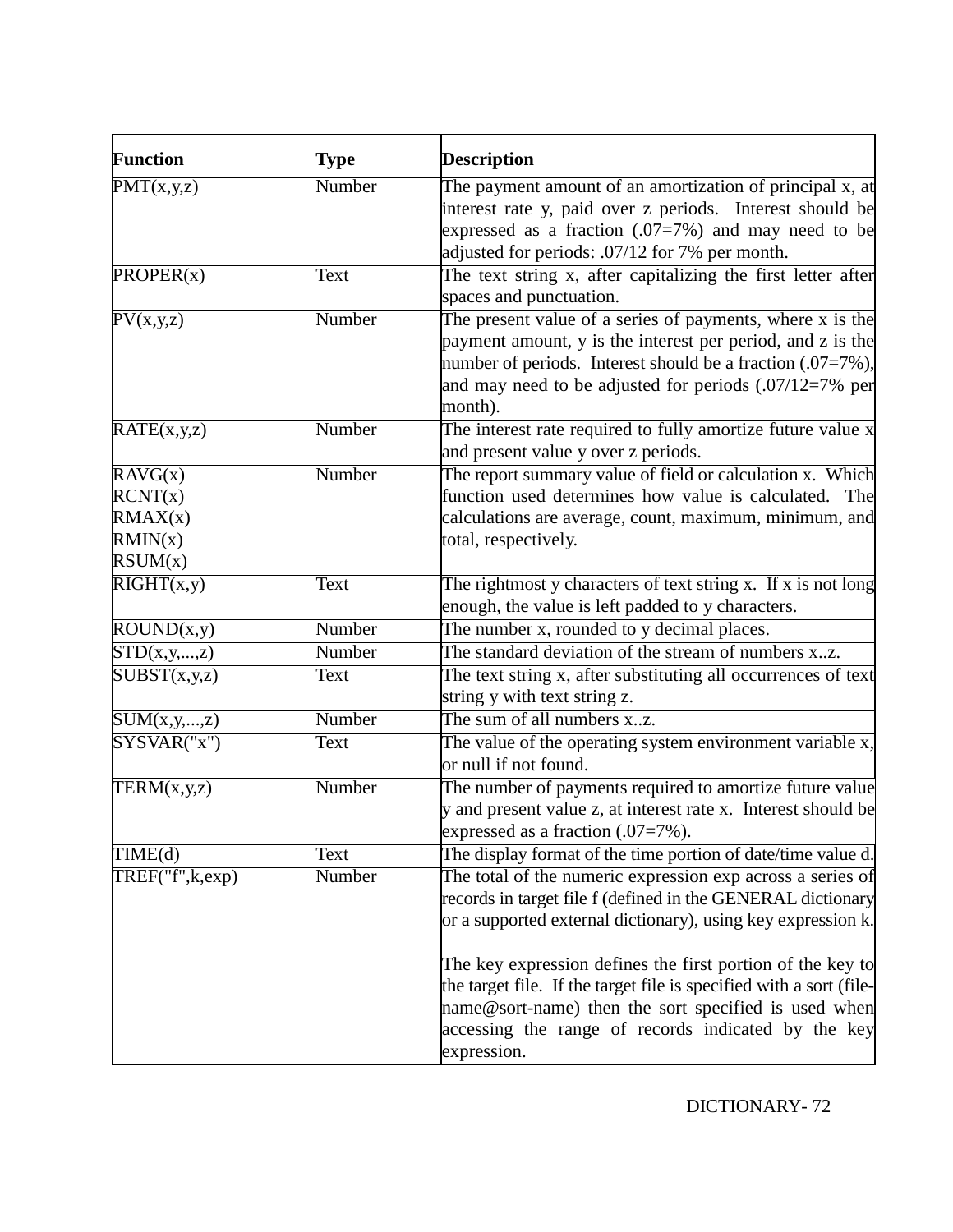| <b>Function</b>                      | Type   | <b>Description</b>                                                                                                                                                                                                                                      |
|--------------------------------------|--------|---------------------------------------------------------------------------------------------------------------------------------------------------------------------------------------------------------------------------------------------------------|
| TRIM(x)                              | Text   | The text value x, after leading and trailing spaces are<br>removed.                                                                                                                                                                                     |
| UPPER(x)                             | Text   | The text string x, after converting all letters to upper case.                                                                                                                                                                                          |
| VAR(x,y,,z)                          | Number | The statistical variance of the stream of numbers xz.                                                                                                                                                                                                   |
| $\overline{\text{XREF}}$ ("f",k,exp) | Text   | The value of the expression exp in the record in target file<br>f (defined in the GENERAL dictionary or a supported<br>external dictionary), found by using key expression k.<br>The key expression defines the full primary key to the<br>target file. |
| YY(d)                                | Text   | The 2-digit representation of the year portion of date d.                                                                                                                                                                                               |
| YYYY(d)                              | Text   | The 4-digit representation of the year portion of date d.                                                                                                                                                                                               |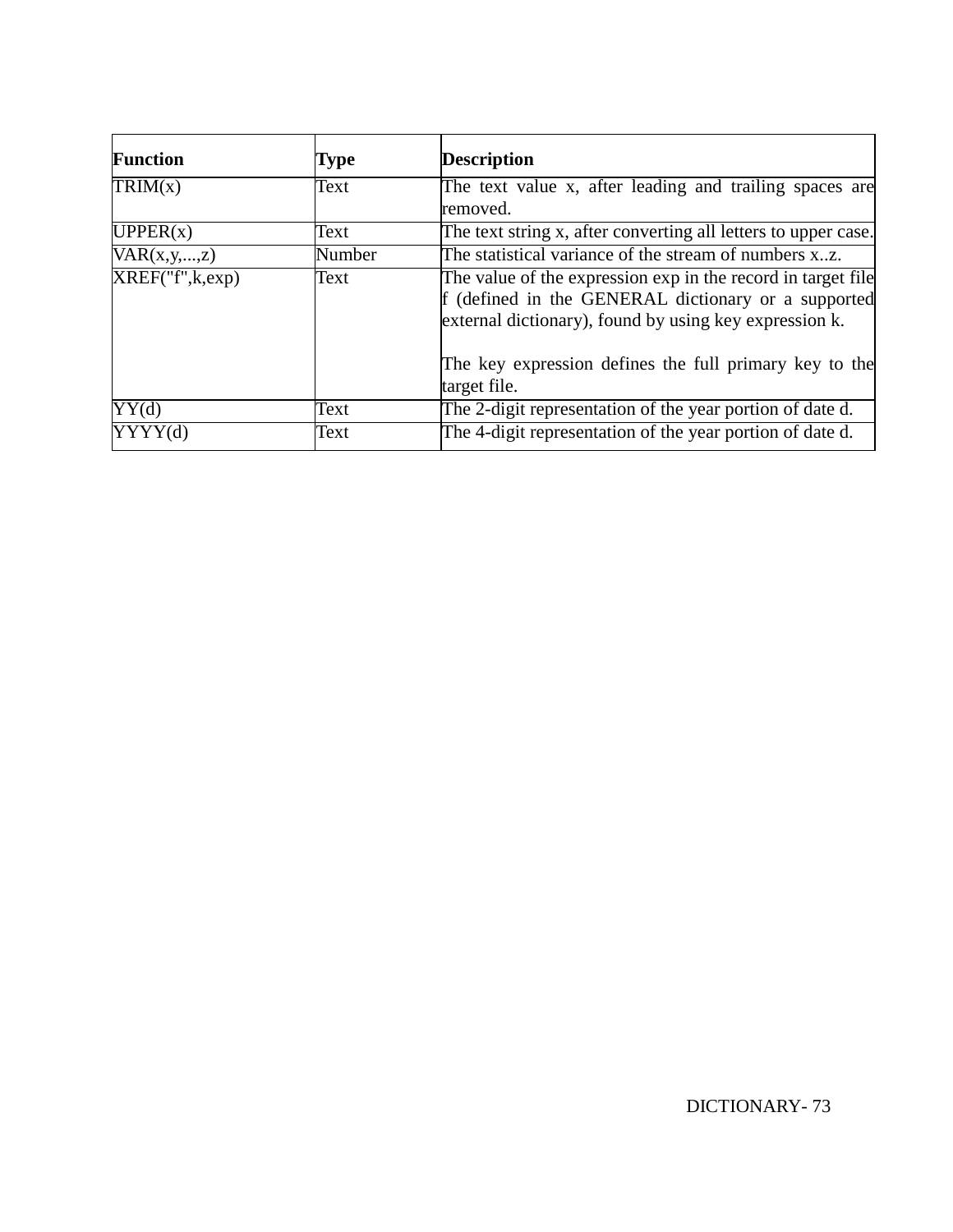# **Sort Definitions**

#### **Sort Definitions**

A sort definition for a GENERAL dictionary can serve two purposes.

First, when the LIST command is used to generate a report, the ALTSORT keyword can be used to reference one of the sort definitions for a file. When an ALTSORT keyword is used, GENERAL processes the file in a different order than by the file's primary key, which is the default. Instead, GENERAL will use either an alternate key or an alternate file. In addition, when an ALTSORT is used, the BEGIN and END keywords, which are used to process ranges of records, will apply to the alternate sort.

For example, if a LIST command for a customer file uses an ALTSORT STATE, and the STATE sort definition has been defined in this table to access the file by a secondary key sorted in state code order, then a BEGIN "CA" END "CA" would only process records for California.

The second use for a sort definition occurs when a Link definition is set up on a file to which the current file is related, or the current file is the target of a cross reference function. Note that this refers to how other files link to this file, not how this file links to others.

The link definition can be instructed to use the sort order specified here when accessing records in this file. Using the above example with a sort definition for state code, a state code report could reference a list of customers for each state through a cross-reference function like this:

#### **MREF("CUSTOMERS@STATE", ID, NAME)**

#### **Name**

The name of a sort definition can be from 1 to 15 letters, digits, and underscores. It can't contain spaces, and it should be unique among all the sort definition names for the file.

While in the name field, the following function keys are active:

**F3-insert** Inserts a blank row for a new definition.

#### **F4-delete**

Deletes the current row.

#### **F9/F10-done**

Exits sort definition maintenance and issues the verification prompt.

#### **Description**

DICTIONARY- 74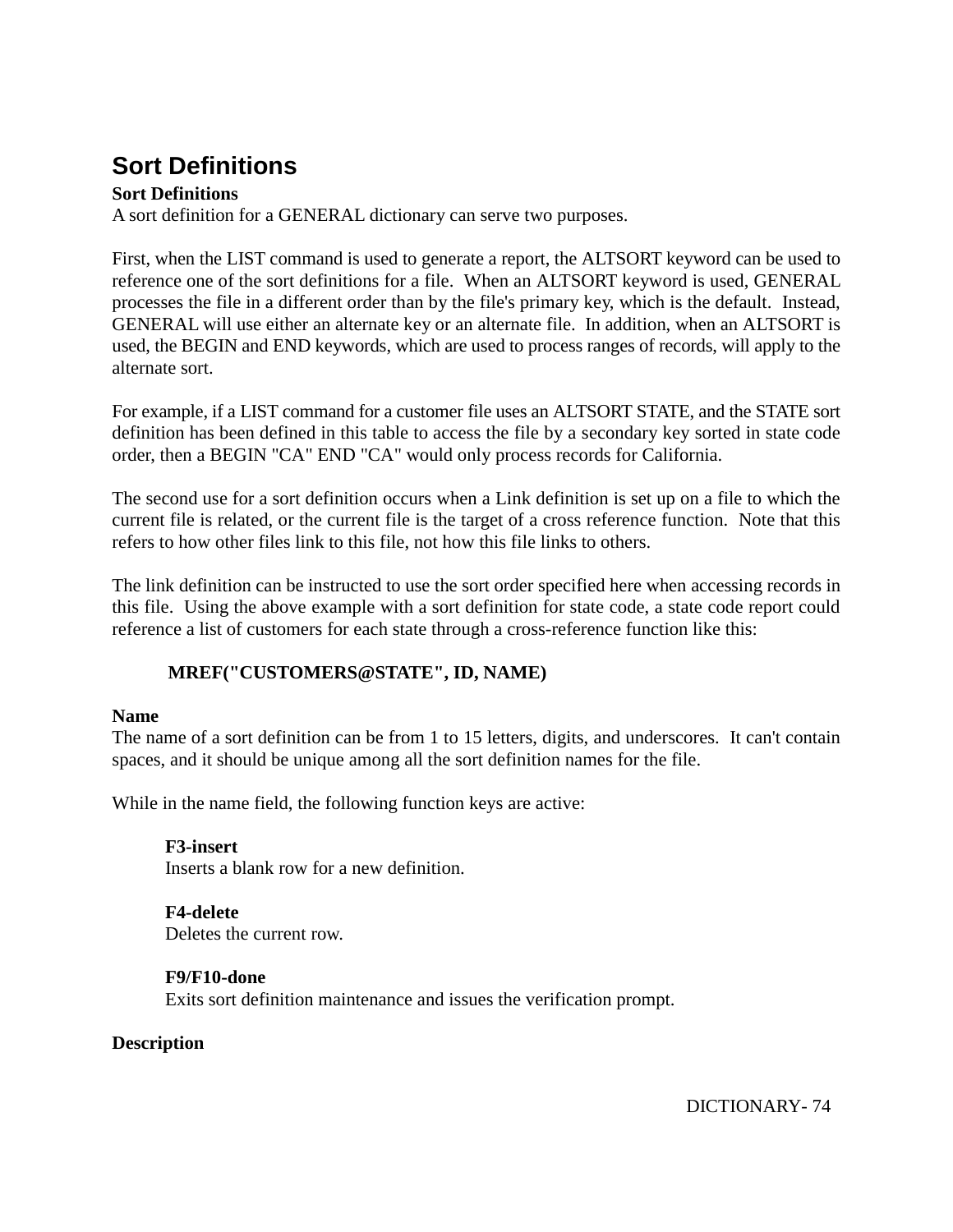The description of this sort definition is used when lists of alternate sorts are displayed in GENERAL (in assist mode, for example).

#### **ALTFILE or ALTKEY expression**

This is where the processing for this sort is defined. GENERAL supports two sort processing methods: ALTFILE and ALTKEY. Note that each of these methods is supported independently as a keyword.

ALTFILE is used to indicate the use of a sort file to drive the processing of the file. Following the ALTFILE keyword is a file name, which should be another file in GENERAL's dictionary or in a supported external dictionary. Following the file name is a specification of how to derive the primary file's key from the key of the alternate file's key. More detail about ALTFILE syntax can be found in the Keyword Reference chapter.

ALTKEY is used to indicate the use of a secondary key in a multi-keyed file. Following the ALTKEY keyword is a number indicating which key number to use.

Both ALTFILE and ALTKEY have abbreviations: AF and AK, respectively.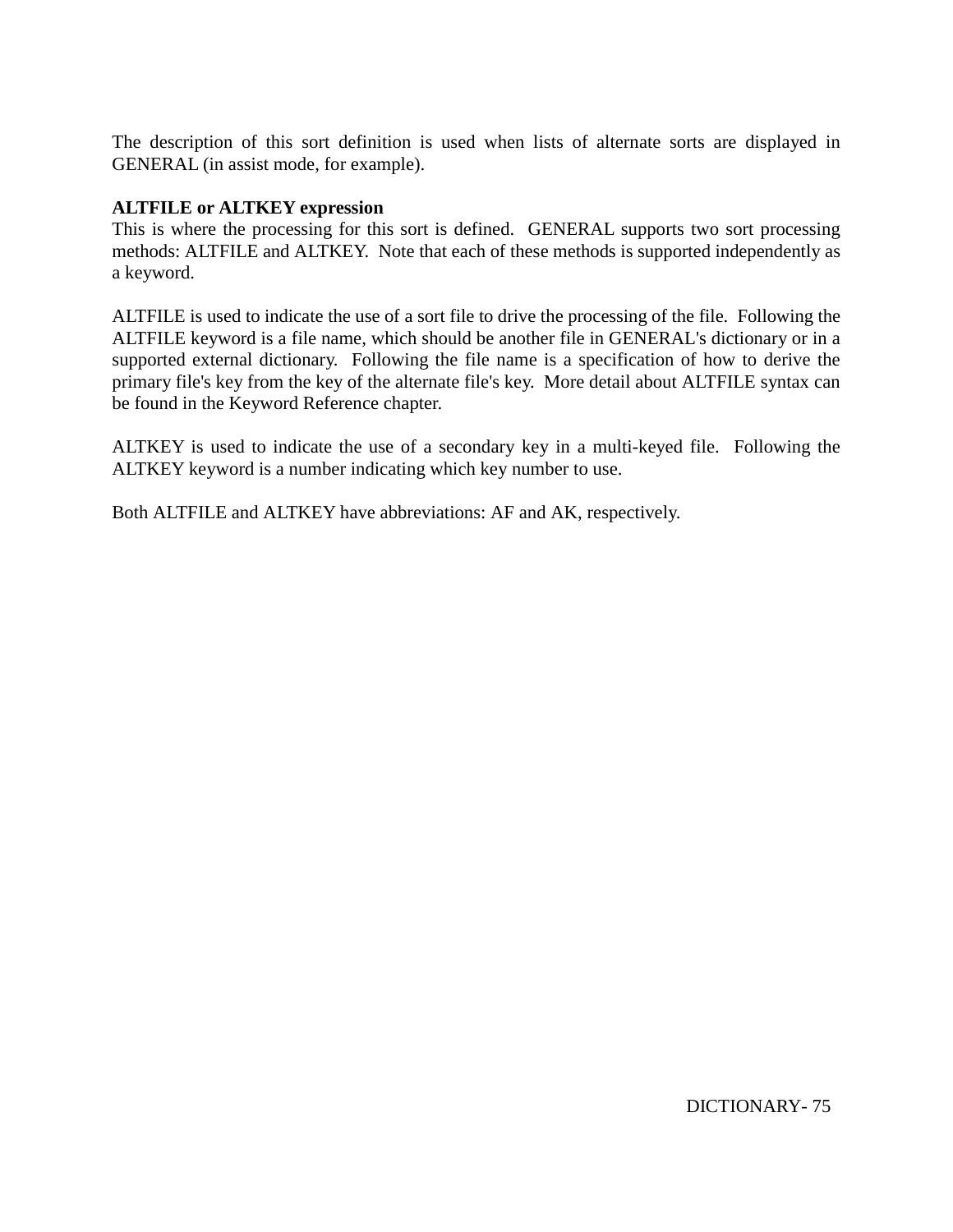## **Link Definitions**

#### **Link Definitions**

Link definitions are used by GENERAL to pre-define relationships between files, so that reports can reference data from related files with the link operator.

A link definition is basically a description of a key, derived from the current file, and used to read one or more records from a related file. Link definitions can use the related file's Sort definitions to access records via a secondary key or a sort file.

File relationships are supported in one-to-one and one-to-many form. The one-to-one form uses a full key to access data in another file. Note that a many-to-one relationship can also be termed a full key relationship, because for each record in the current file, there is just one record in the target file that can be found.

The full key to a customer master file, for example, might be a 2-digit company code plus a 6-digit customer number. If the current file contains the company code and the customer number, then a full key or one-to-one relationship exists between the current file and the customer master file.

The full key to an open order file might be a 2-digit company number plus a 6-digit customer number, plus a 6-digit order number. If the current file contains the company number and the customer number, but not the order number, then a partial key, or one-to-many, relationship exists between the files.

When partial key relationships exist, GENERAL can display each record matching the partial key, or can summarize the records in several ways: total, average, and count.

#### **Target File@Sort**

The target file is the name of the file that the current file is related to. The file must be defined in the GENERAL dictionary or in a supported external dictionary. If there is a Sort definition that defines the order in which to access the records in the target file for this relationship, then it can be referenced with the @*sort-name* at the end of the file name.

The target file **DEMO.INVOICES@SLSP** would reference data in the file DEMO.INVOICES, sorted by the Sort specification SLSP.

Function key options at this entry are:

#### **F2-list files**

List the files, and associated sort definitions, in a selection window.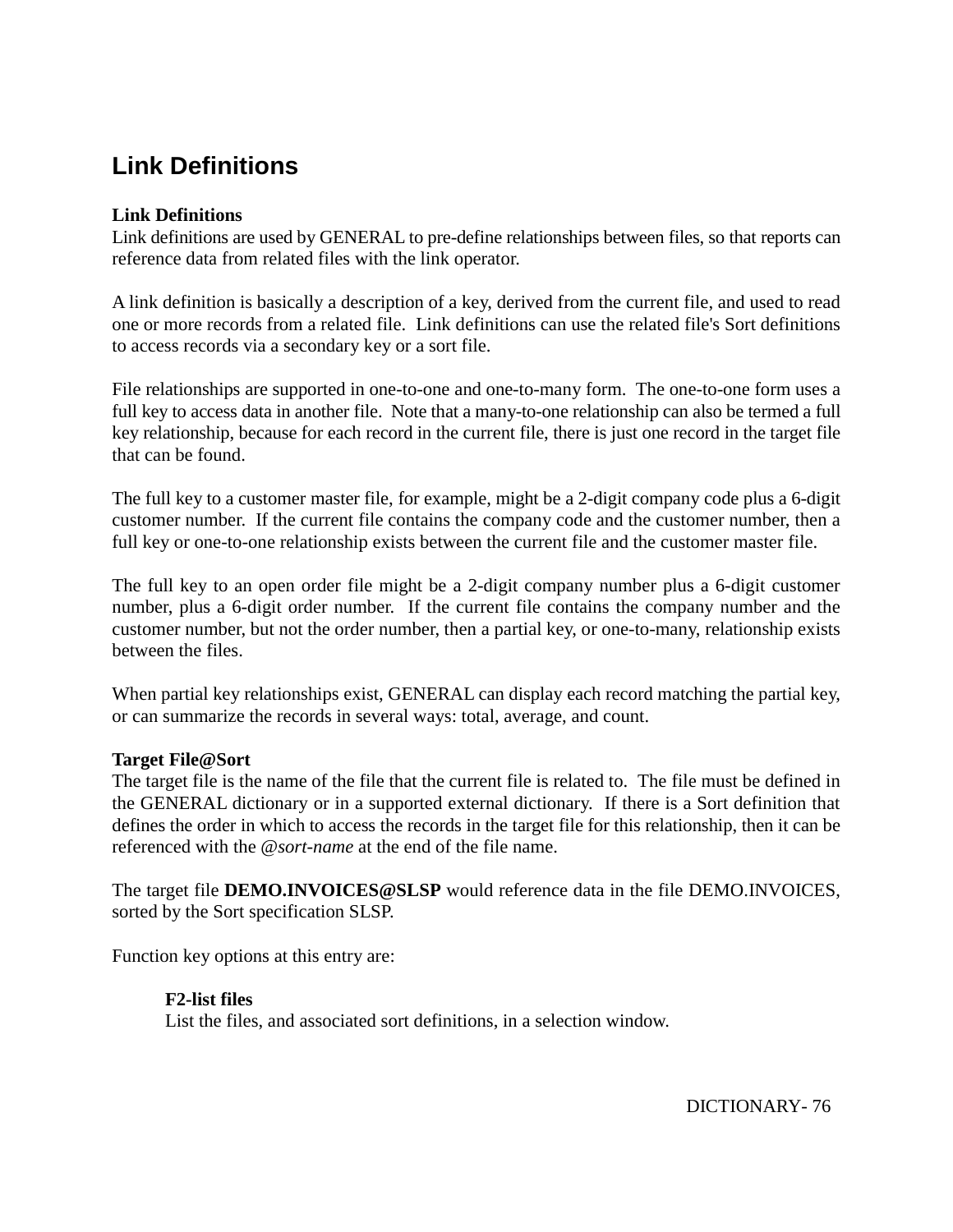#### **F3-insert**

Inserts a new row in the table.

#### **F4-delete**

Deletes the row.

#### **F9/F10-exit**

Exits maintenance and issues a verification prompt.

#### **Type**

This defines the type of link.

Use **1** to indicate a full key link, where there is a one-to-one or many-to-one relationship between the current file and the target file. The key defined in the Key Expression column will be the full key needed to access a record in the target file.

XREF() functions use a full key link, and a link operator reference, such as CUSTOMER:NAME, will generate an implicit XREF() function if the link defined to the target file CUSTOMER is a full key link.

Use **2** to indicate a partial key link. Partial key links are used by MREF(), TREF(), AREF(), and CREF() functions. The key defined in the Key Expression column will be a partial key that defines the range of records to process when this link is referenced.

#### **Key Expression**

This defines the key to be used when accessing records in the target file. Key expressions can range from as simple as the field SLSP to as complex as CUSTOMER+INVOICE, or @PF1(1,2)+"A"+PC\_CODE.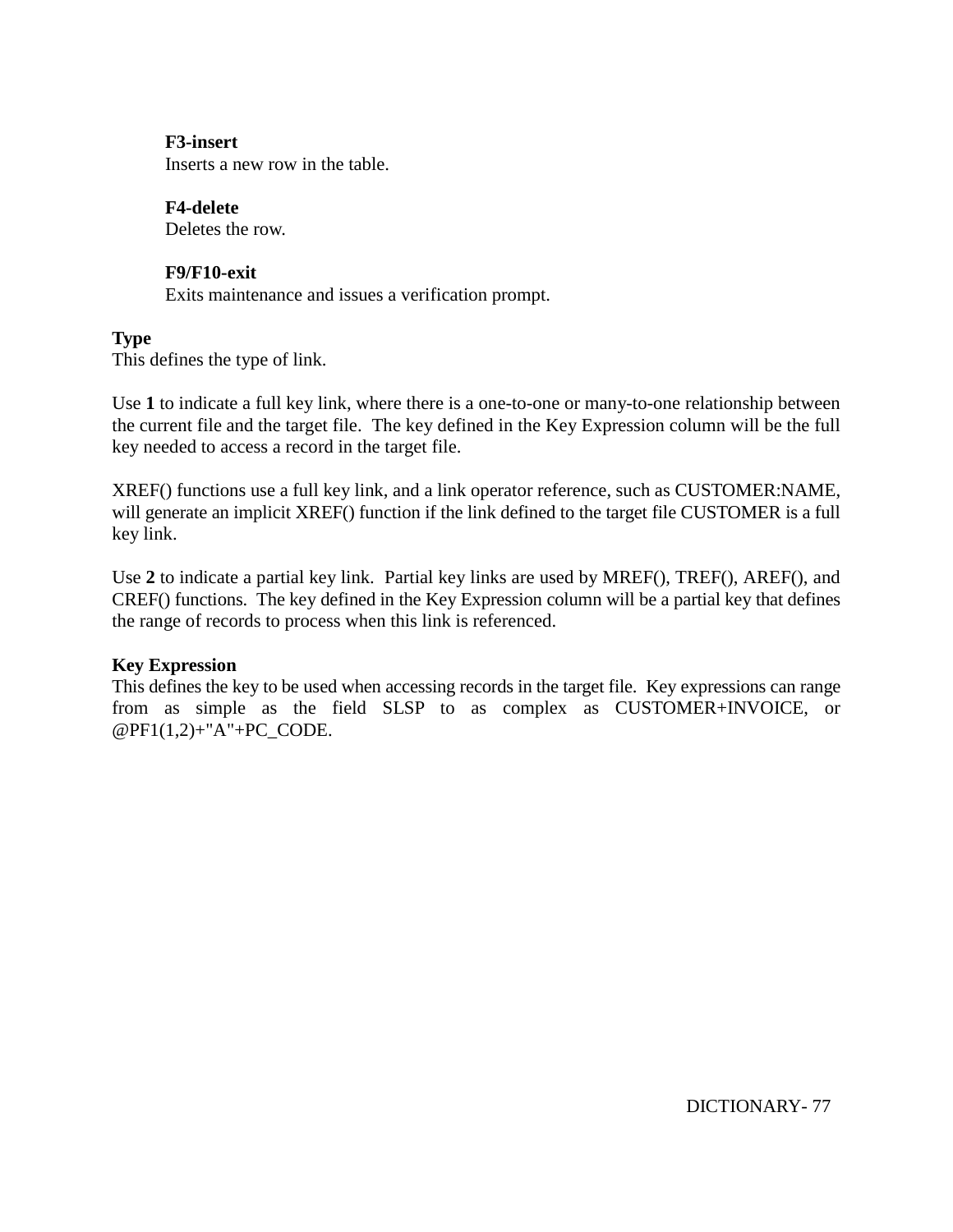# **KEYWORD REFERENCE**

### **:(Link Operator)**

**PURPOSE** To generate a cross reference to a related file at run-time, based on the Link definition established in the LISTed file's dictionary.

**FORMAT** LIST **...** *file-name***:***field-name* **...** LIST **...** *operator***:***file-name***:***field-name* **...**

#### **SYNONYMS** None

#### **USAGE**

The link operator is implemented by the LIST command in order to facilitate an easy run-time method of reporting from multiple files. The link operator is not the only means of relating files, but it is the most concise and easiest to use when existing field definitions don't include crossreference calculations. The combination of the file, link operator, and field is called a *link field definition*.

When GENERAL parses a link field definition, it looks for a link specification between the LIST file and the file-name specified in the link. A *link specification* is a definition of how two files are related, and is defined either in the "from" file's dictionary, or in the LIST command with the LINK keyword. If there is no link specification, the cross-reference cannot be created. If a link specification is defined with the LINK keyword, it must be defined before any link fields are specified that use that definition.

Link specifications describe either a "full-key" relationship, where there is just one record to access in the target file, or a "partial-key" relationship, where there may be multiple records in the target file that relate to the LIST file. If a partial key relationship exists, then GENERAL recognizes three *prefix operators*: @SUM, @AVG, and @CNT (@TOT is a synonym for @SUM). These indicate that the target field is to be totaled, averaged, or counted, respectively. If the link is a partial-key link, and no operator is specified, then all the related records are displayed sequentially on the report.

Internally, GENERAL converts link field definitions to run-time calculations using the crossreference functions: XREF(), MREF(), TREF(), AREF(), and CREF(). It is possible to enter such calculations manually, with the @CALC keyword, which saves parsing time, but makes for a more complex LIST command. There is no report performance penalty for using either method.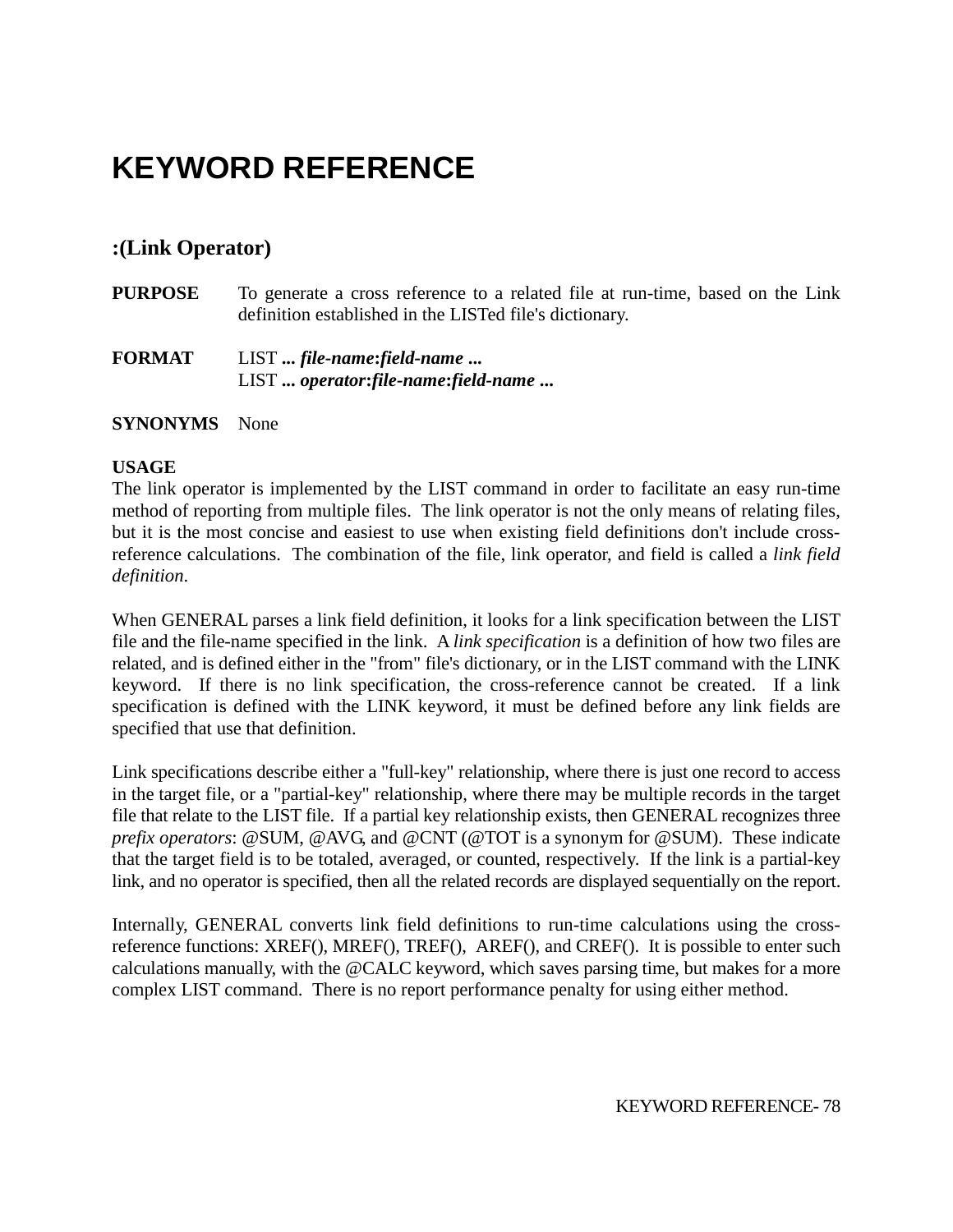Links can be nested; that is, they can be chained through several files. The only limitation to chaining is that only one "partial key" relationship can exist in any chain. The link field definition **HEADER:CUSTOMER:NAME** will look for link specifications from the current file to the HEADER file, and from there to the CUSTOMER file, to finally retrieve the NAME.

#### **EXAMPLES**

This example shows a link field definition to get the salesperson name from the salesperson master file. The link between DEMO.CUST and DEMO.SLSP is defined in DEMO.CUST's dictionary:

#### LIST DEMO.CUST ID NAME **DEMO.SLSP:NAME**

This example shows a summarized link that will add up the amounts from the invoice file:

#### LIST DEMO.CUST ID NAME TOTAL **@SUM:DEMO.INVOICES:AMOUNT**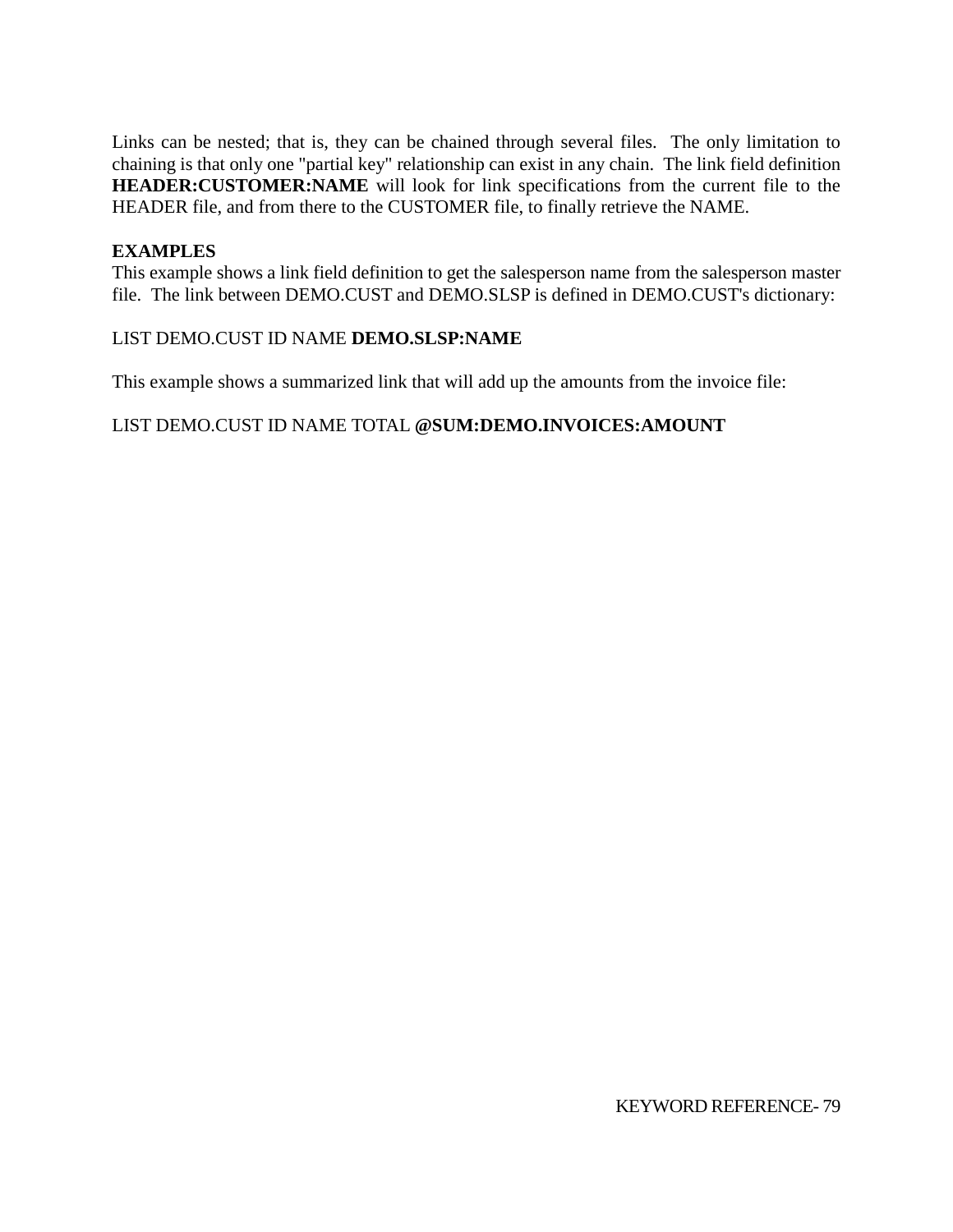### **@BREAK***n* **@DATE @DTM @LINE @PAGE @PAGEDSC @TIME @TTY @USER @VDT**

**PURPOSE** To print specific values on a report or in a header or footer.

**FORMAT** LIST **... @BREAK***n* **| @DATE | @DTM | @LINE | @PAGE | @PAGEDSC | @TIME | @TTY | @USER | @VDT...**

#### **SYNONYMS @VDT**: @FID

#### **USAGE**

These keywords can be used as regular data fields in the field phrase or header/footer sub-phrases. Some, such as @PAGE or @DTM, are obviously intended for page headers (defined with the HEADER0 keyword).

These keywords return the following values:

- **@BREAK***n* The break point value for level *n*. Break points are numbered as they occur in the LIST command. Up to 9 levels are supported.
- **@DATE** The system date, formatted as defined by the configuration. The default format is MM/DD/YYYY.
- **@DTM** The system date and time. The default format is MM/DD/YYYY HH:MM PM.
- **@LINE** In headers and footers, prints a blank line. In report lines, prints the line counter (useful for generating "ranking" reports).
- **@PAGE** The current page number, occupying 5 positions, right justified and space filled. The @PAGE variable is now valid in calculation expressions. An example of its use would be to reset the page number after a break point, in a custom footer calculation. Here is a sample report: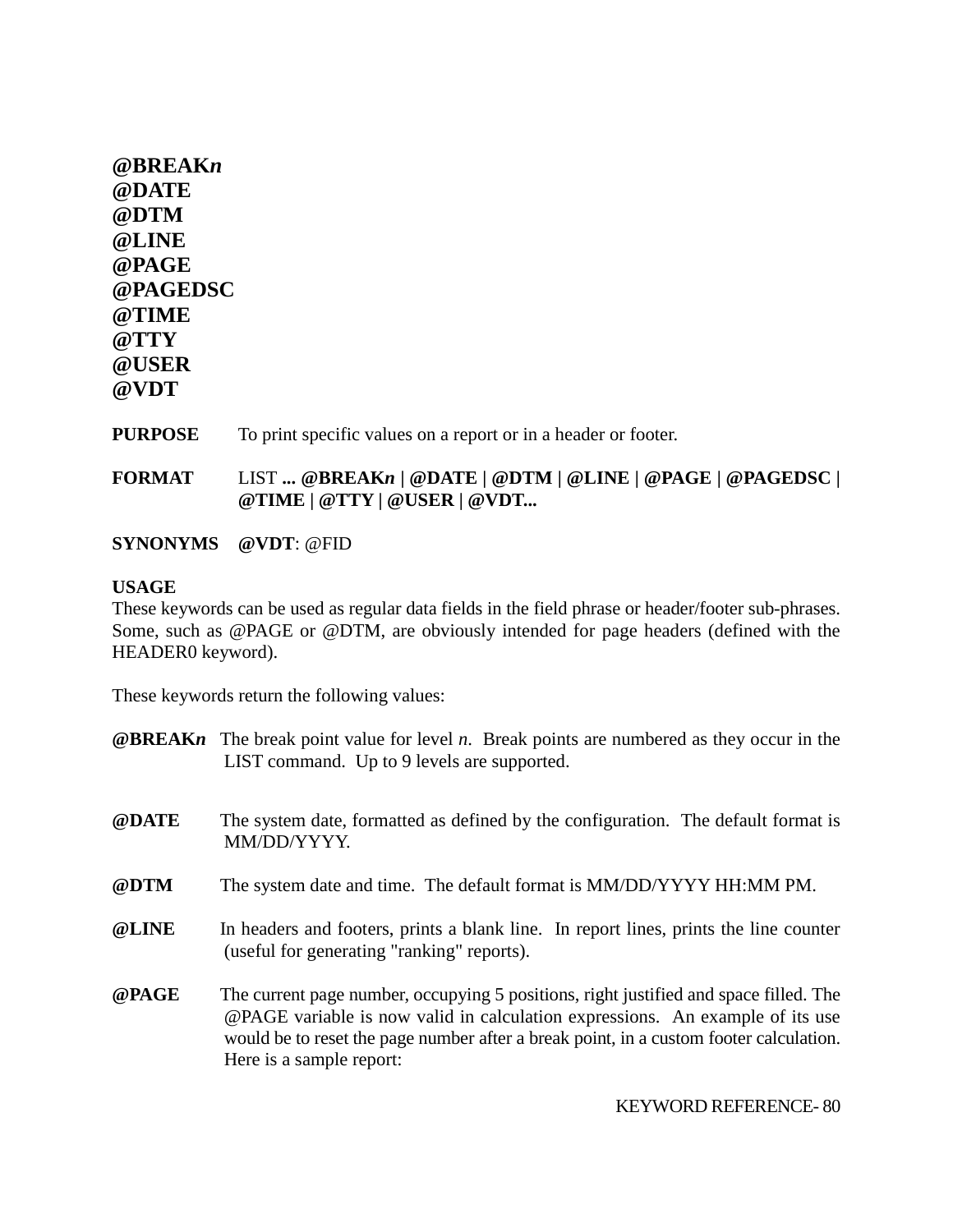#### LIST DEMO.CUST BREAK-PG SLSP NAME TAB 50.1 TOTAL YTD.SLS SORT SLSP FOOTER1 TAB 50.1 "------------" TAB 50.2 @CALC("N,L12,2", "", GSUM(YTD.SLS,1); **@PAGE=0** )

|       | <b>@PAGEDSC</b> The word "PAGE", followed by the current page number.                                                 |
|-------|-----------------------------------------------------------------------------------------------------------------------|
| @TIME | The system time. The default format is HH:MM PM.                                                                      |
| @TTY  | The system tty device for the terminal.                                                                               |
| @USER | The user's login name (from the operating system, not GENERAL).                                                       |
| @VDT  | The Business Basic name (or alias) for this terminal. This is the same as the $FID(0)$<br>function in Business Basic. |

#### **EXAMPLES**

This example shows the use of several keywords in a header sub-phrase:

LIST DEMO.CUST ID TAB 10 NAME TAB 55 YTD.SLS HEADER0 **@DTM** CENTER "CUSTOMER LIST" TAB 75 **@PAGE** LF **@USER** TAB 1.3 FILL "=" OFF

This example shows the @LINE keyword used to produce a ranking report:

LIST DEMO.CUST NAME **@LINE** DEMO.SLSP:NAME YTD.SLS SORT DSND YTD.SLS STOP 20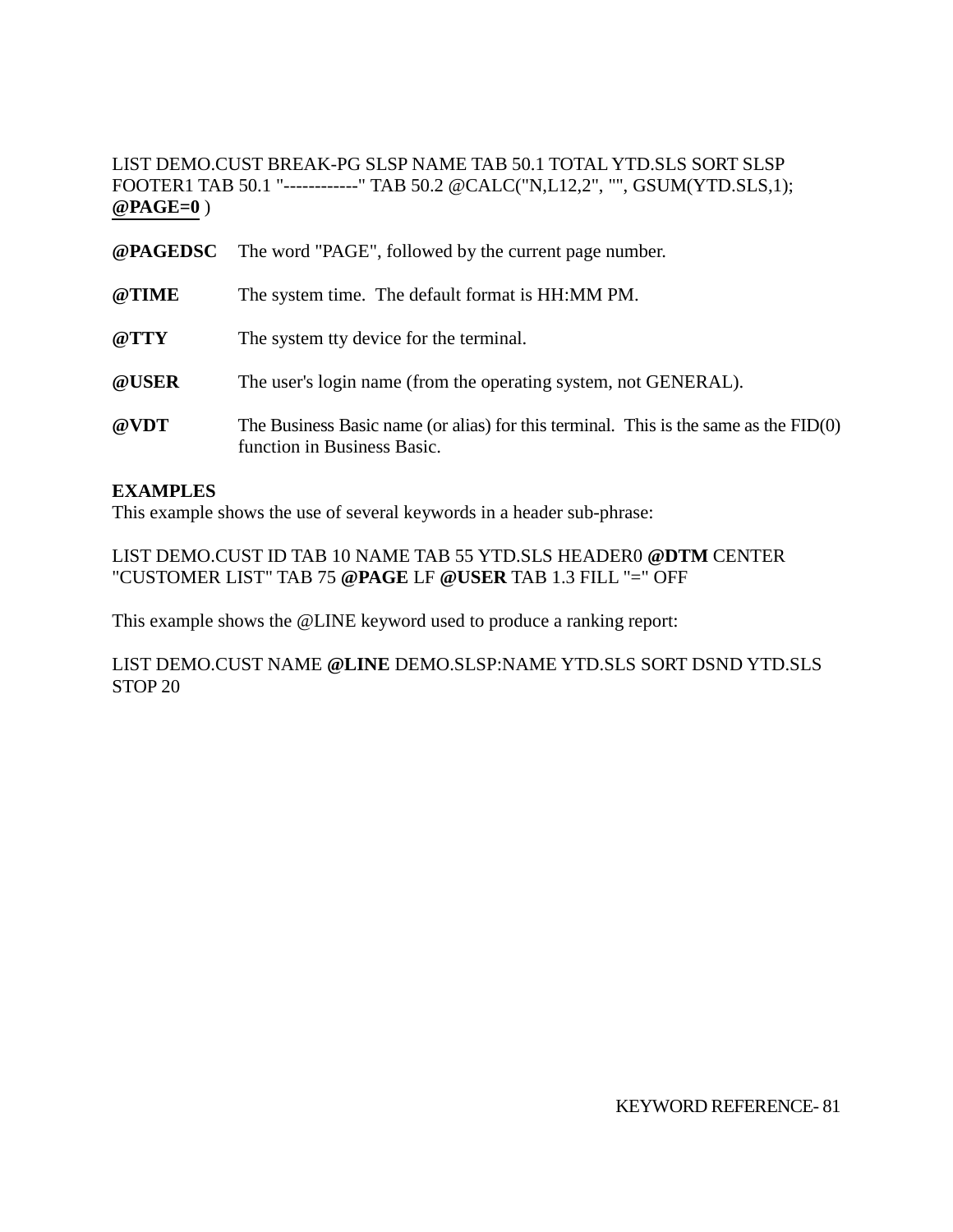### **@CALC**

**PURPOSE** To define a run-time calculation in a LIST command.

**FORMAT** LIST **... @CALC***name***(***"type-codes"***,***"heading"***,***expression***) ...**

#### **SYNONYMS** None

#### **USAGE**

Run-time calculations are functionally just like a data field from a file's dictionary. They may be placed anywhere in a LIST command that a regular field can be placed.

The calculation name can contain up to 15 letters, digits, and underscores (individual underscores only).

**@CALC\_NAME** is a valid name.

**@CALC1** 2 IN A ROW isn't valid because two underscores can't be next to each other.

The type-codes parameter is identical to the type codes used when defining a field in the dictionary. There must be a basic data type and length code, and may be additional formatting codes:

| <b>T,L30</b>   | 30 character text field.                 |
|----------------|------------------------------------------|
| <b>N,L12,2</b> | 12 character, precision 2, number field. |
| <b>D,L10</b>   | 10 character date field.                 |

See the Fields section of the Dictionary chapter for more information about type codes. Unlike fields in the dictionary, @CALC definitions can be zero-length fields, which disables the printing of any data. Typically, zero-length calculations are used as numeric values in later @CALC definitions within the LIST command.

The heading parameter defines the column heading for the calculation. It can be divided into stacked segments with vertical bars: **CUSTOMER|NAME** would be a two-line column heading. If any segment is longer than the defined length from the type-codes, then GENERAL expands the output to the width of the heading.

The expression parameter is a calculation expression that can reference physical data, other fields, constant values, other calculations (previously occurring in the LIST command), and functions. A detailed explanation of expressions can be found in the Fields section of the Dictionary chapter.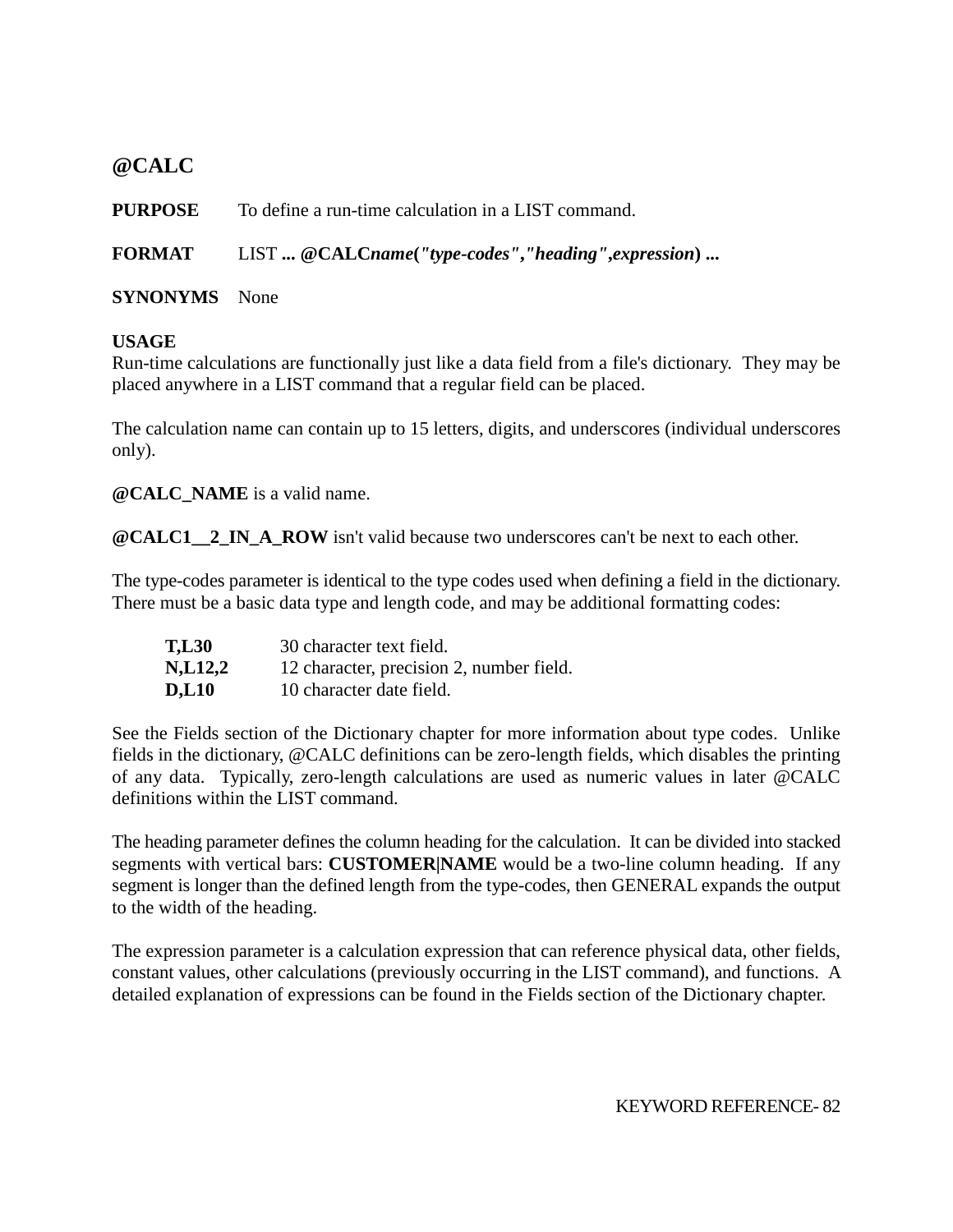#### **EXAMPLES**

This example shows a text calculation:

#### LIST DEMO.CUST ID TAB 10 NAME TAB 60 YTD.SLS LF TAB 10 C**ALC\_FULL\_ADDR("T,L50", "CUSTOMER'S ADDRESS", TRIM(ADDR1)+"/"+TRIM(ADDR2)+" "+CITY\_ST\_ZIP)**

This example shows two numeric calculations, with the second referencing the first:

LIST DEMO.CUST NAME YTD.SLS YTD.COST **@CALCPROFIT("N,L12,2","PROFIT",YTD.SLS-YTD.COST) @CALCPCT("N,L6,1","GP %",100\*DIVIDE(@CALCPROFIT,YTD.SLS))**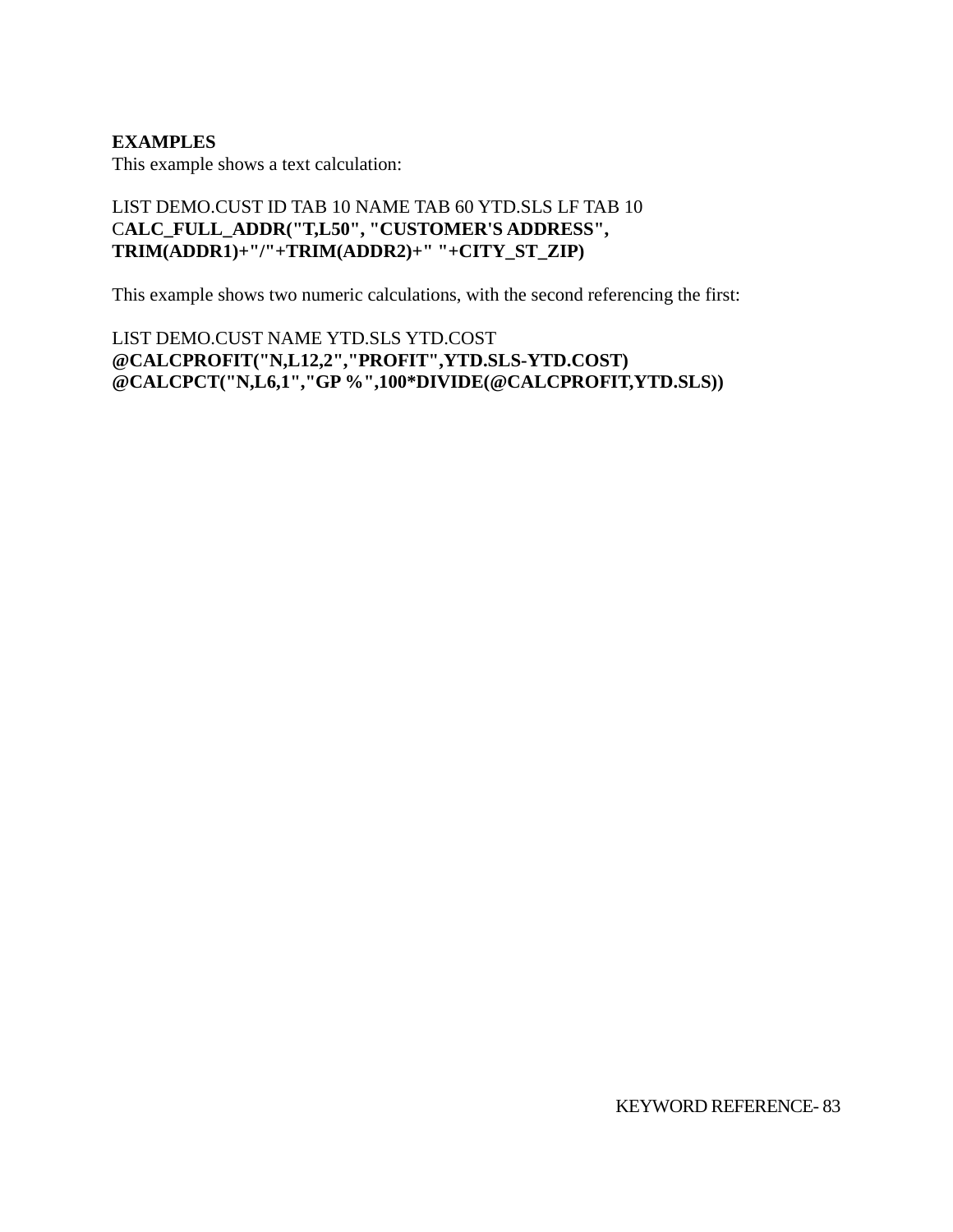### **ACROSS**

**PURPOSE** To print multiple records side by side, across the report.

**FORMAT** LIST **... ACROSS** *number...*

**SYNONYMS** None

#### **USAGE**

Often, when information is desired in columns on a report, there is enough room to place several records across the page. One obvious instance of this is mailing labels, where sheets can have 3 or 4 labels across. The ACROSS keyword instructs GENERAL to place records on WIDTH boundaries across the page. The total page width becomes *width* \* *number*, where *width* is specified with the WIDTH keyword. Also, each record will occupy the same number of lines, regardless of NO-BLANK settings.

When printing records across a page, and a break point is encountered, GENERAL will print however many records have been found, and perform the break. The footer will occupy the entire report width (not just the width of each record). Any default footers to be printed will be printed in vertical fashion, as if the VERT-TOTAL keyword is used.

Like footers, the report header will also occupy the full-page width. Column headings, which are built into the report header, however, are duplicated for each ACROSS column.

#### **EXAMPLES**

This example shows using the ACROSS keyword to produce 3-up mailing labels:

LIST DEMO.CUST TAB 2.2 NAME TAB 2.3 ADDR1 TAB 2.4 ADDR2 TAB 2.5 CITY\_ST\_ZIP TAB 2.6 "" **ACROSS 3** NO-PAGE ON PRINTER

Note the use of NO-PAGE to suppress pagination, and the TAB 2.6 "" to force 6 lines on the labels. Another method to force 6 lines per label would be to use the keyword HEIGHT 6.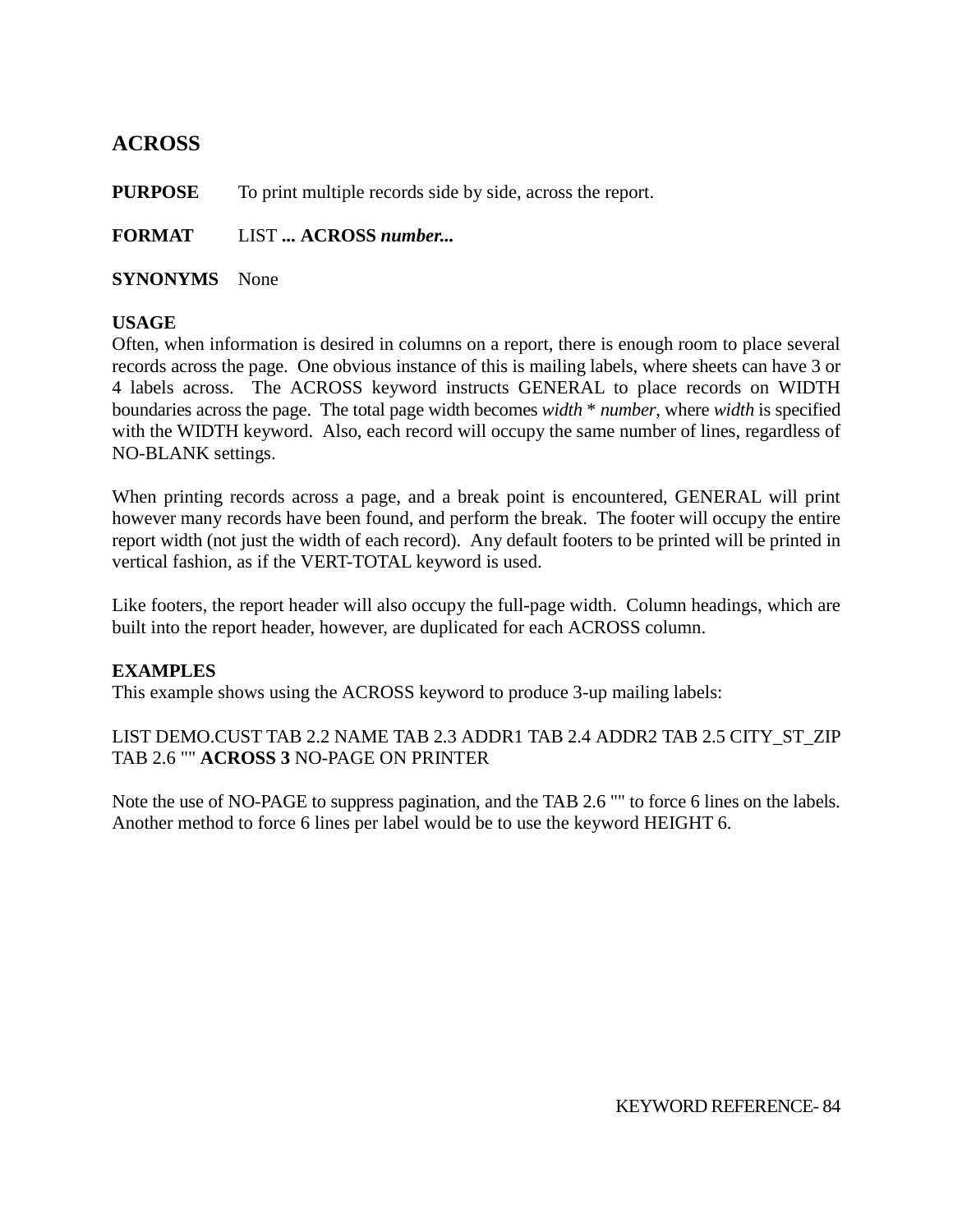### **ALTFILE**

**PURPOSE** To allow the use of an already existing sort file instead of using a sort-phrase, which requires GENERAL to sort the file being LISTed before the report can be produced.

#### **FORMAT** LIST **... ALTFILE** *file-name key-position...*

#### **SYNONYMS** AF, PRESORT

#### **USAGE**

Business Basic applications often use sort files to cross-reference to existing master files. Examples might be sort files for customers by name or employees by social security number and so on. GENERAL allows these files to be used, thereby saving sorting time during the compilation of a report.

The file-name must be predefined in the dictionary, and the disk file associated with it must be accessible to GENERAL. In addition, the user access level must be at least as high as the file's access level. The file can be any keyed type supported by GENERAL. However, only the key to the file is used by this keyword.

The key position parameter can be entered in one of two formats. The parameter must be quoted in each case (unlike prior versions), and if it contains quotes itself, then single quotes may be used.

**Format 1** is a numeric value, which defines, where in the key of the sort file the key to the master file is placed. It may optionally contain two numeric values separated by a comma ("12,6" for example). The second value represents the length of the key.

**Format 2** is as an executable string using the variable K\$ to represent the data, which allows multiple portions of the key to represent the primary file key.

When using ALTFILE, the BEGIN and END keywords define the ALTFILE key range rather than the master file key range. If, for example, a sort file by name is used, the BEGIN and END keywords would define a name range.

If a sort phrase is present in addition to the ALTFILE keyword, the phrase, rather than the ALTFILE keyword define the sort order. However, record ranges defined by the BEGIN and END keywords apply to the ALTFILE.

See also the ALTSORT keyword.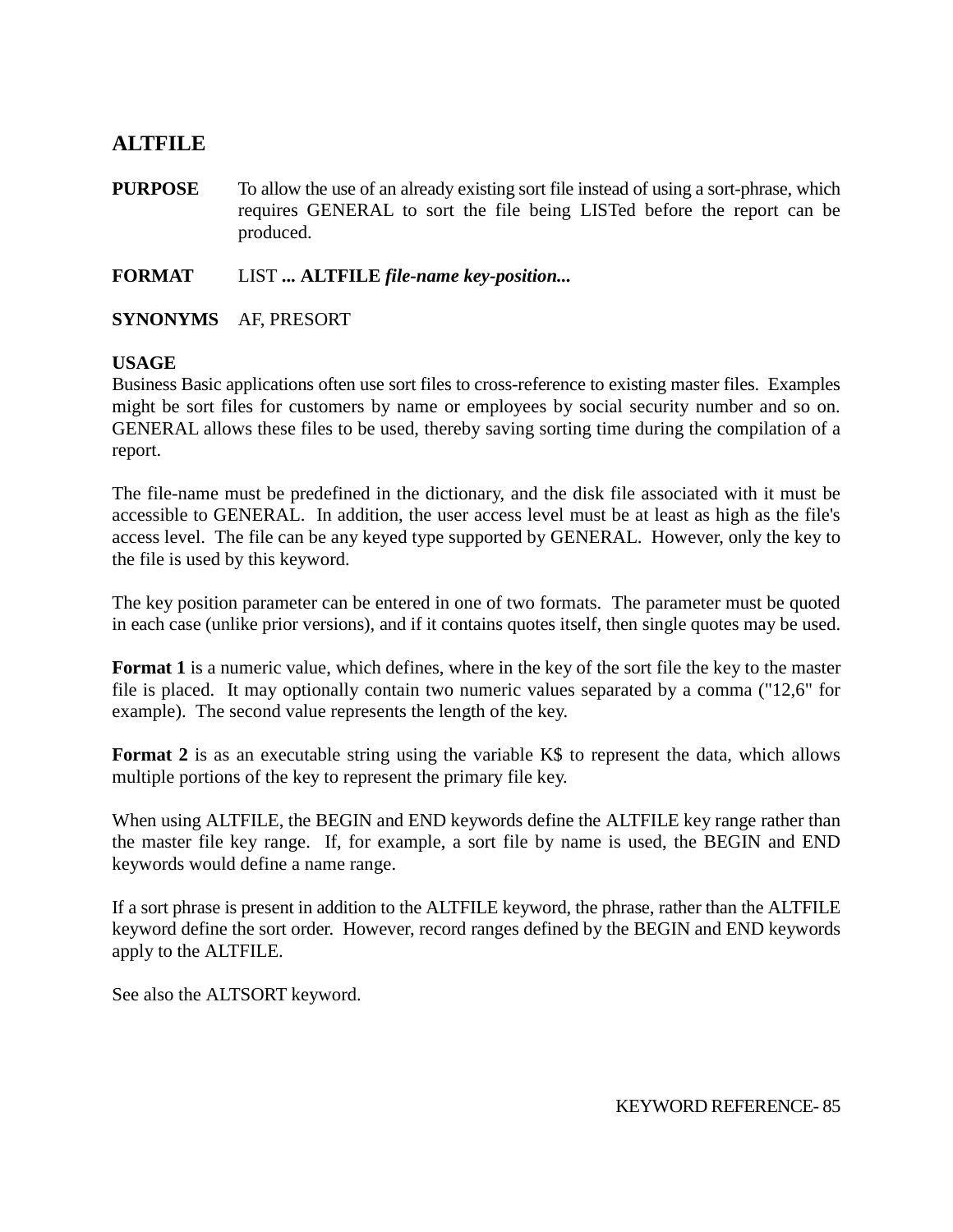#### **EXAMPLES**

The following example shows the use of an alternate sort file:

### LIST DEMO.CUST ID NAME **ALTFILE DEMO.CUST\_NAME "21,5"**

The next example shows an alternate form of key position definition:

### LIST DEMO.CUST ID NAME **ALTFILE DEMO.CUST\_NAME "K\$(16,5)**"

The last example shows how to use single quotes in cases where the key parameter contains quotes:

LIST *file field-1 field-2* **ALTFILE CUST-BY-NAME 'K\$(1,2)+"A"+K\$(3,5)'**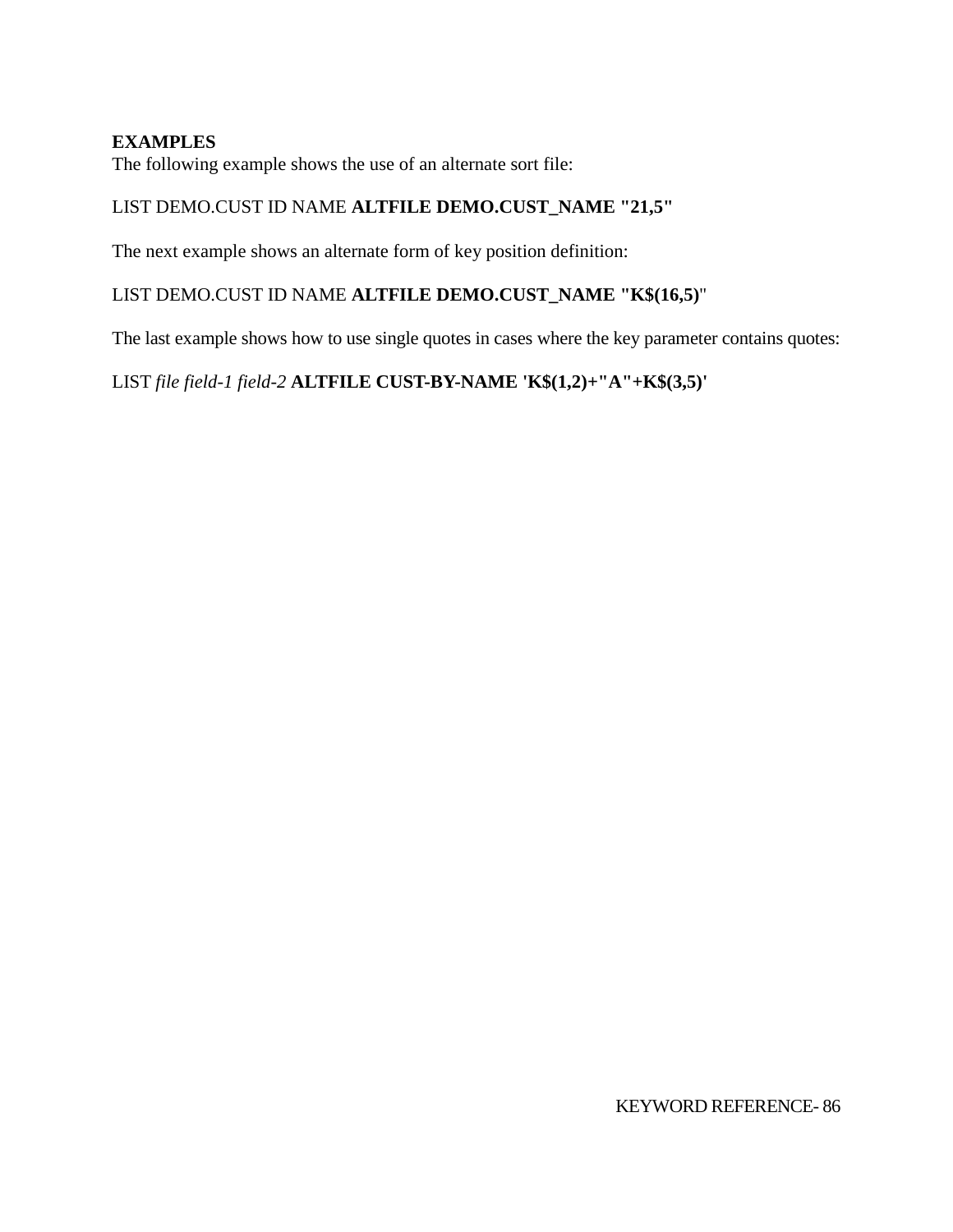### **ALTKEY**

**PURPOSE** To allow the use of an alternate key-number instead of using a sort-phrase, which requires GENERAL to sort the file being LISTed before the report can be produced.

**FORMAT** LIST **... ALTKEY** *key-number...* LIST **... ALTKEY?**

#### **SYNONYMS** AK

#### **USAGE**

Some implementations of Business Basic support the use of multi-keyed files. Such files allow one or more alternate keys to be defined in addition to the primary key to the file. GENERAL supports access to the alternate keys with the keyword ALTKEY.

The key-number is a number that identifies the alternate key-number desired. This is normally a number between 1 and 16. Key-number 0 is the primary key to the file. The key-number selected must be defined as an alternate key-number to the file. GENERAL does not verify the validity of the number, and entry of an invalid key-number may cause an error at run-time.

If a question mark is entered as the key-number, then GENERAL presents a selection list of valid alternate keys to the file being LISTed.

When using ALTKEY, the BEGIN and END keywords define the ALTKEY key range rather than the primary key range.

If a sort phrase is present, in addition to the ALTKEY keyword, the phrase, rather than the ALTKEY keyword define the sort order. However, record ranges defined by the BEGIN and END keywords apply to the ALTKEY.

See also the ALTSORT keyword.

**EXAMPLES** The following example shows the use of an alternate key:

#### LIST DEMO.CUST ID NAME **ALTKEY 1**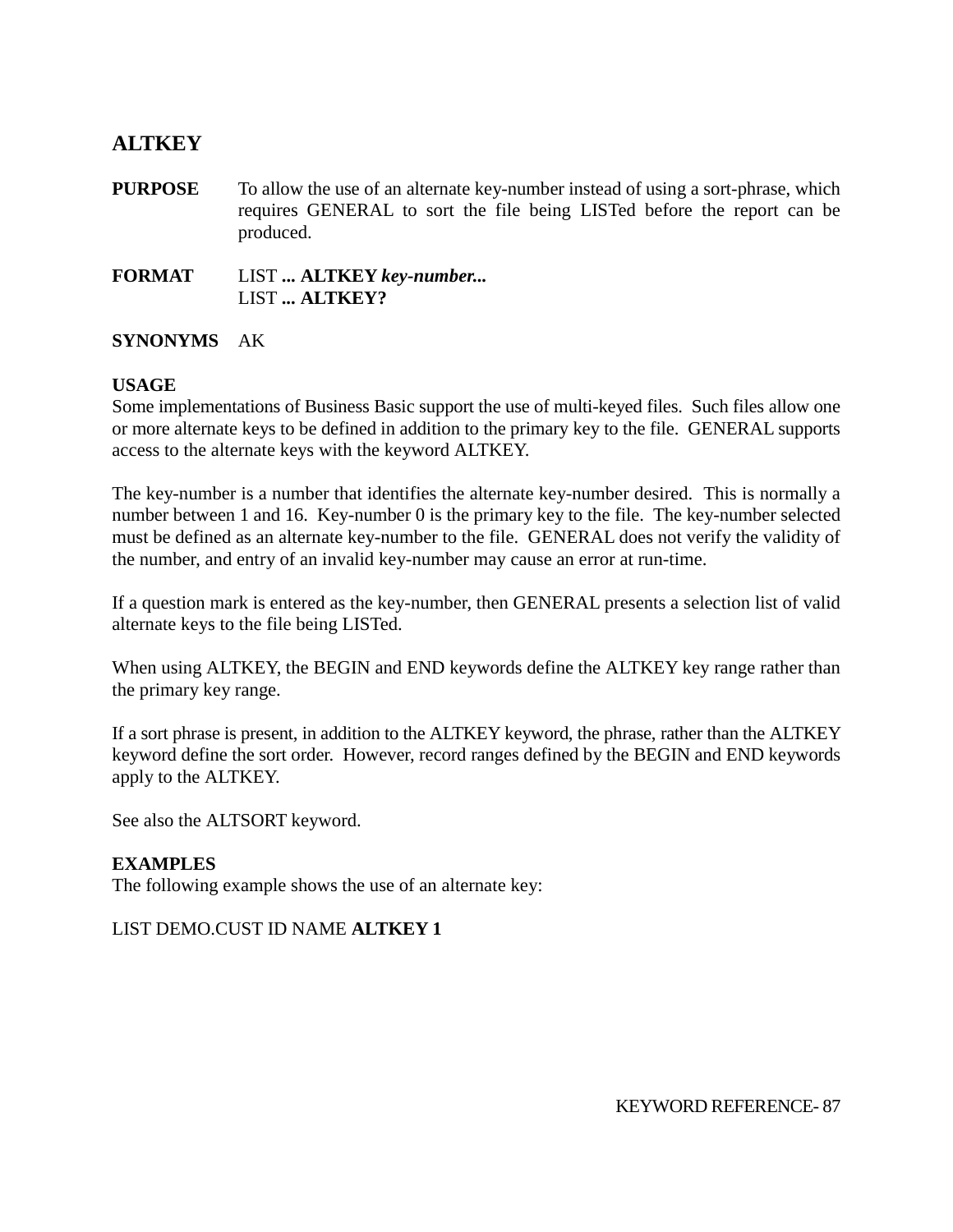### **ALTSORT**

**PURPOSE** To facilitate the use of both ALTFILE and ALTKEY parameters by name, rather than requiring knowledge of the required parameters of those keywords.

**FORMAT** LIST **... ALTSORT** *altsort-name...* LIST **... ALTSORT?**

#### **SYNONYMS** AS

#### **USAGE**

Most Business Basic applications support alternate sorting options to master files through either alternate sort files or, when the implementation supports multi-keyed files, through alternate keys. GENERAL supports the use of either method through the ALTFILE and ALTKEY keywords. However, those keywords require some technical knowledge, and are best suited to programmers.

Through ALTSORT definitions, maintaining a table of named equivalents can mask the technical nature of the ALTFILE and ALTKEY keywords. This table is maintained in the dictionary Sorts option. Each ALTFILE or ALTKEY definition desired for a particular file can be given a name and a description. Then the ALTSORT keyword can reference the name rather than the ALTFILE or ALTKEY definition.

Also, if the name of the ALTSORT definition is not known, a question mark may be entered, and GENERAL will provide a menu listing of all ALTSORTs defined for the file being LISTed.

#### **EXAMPLES**

The following example shows the use of an alternate sort definition:

#### LIST DEMO.CUST ID NAME **ALTSORT NAME**

This example will produce a menu of all ALTSORT definitions for the CUSTOMER file:

LIST DEMO.CUST ID NAME **ALTSORT ?**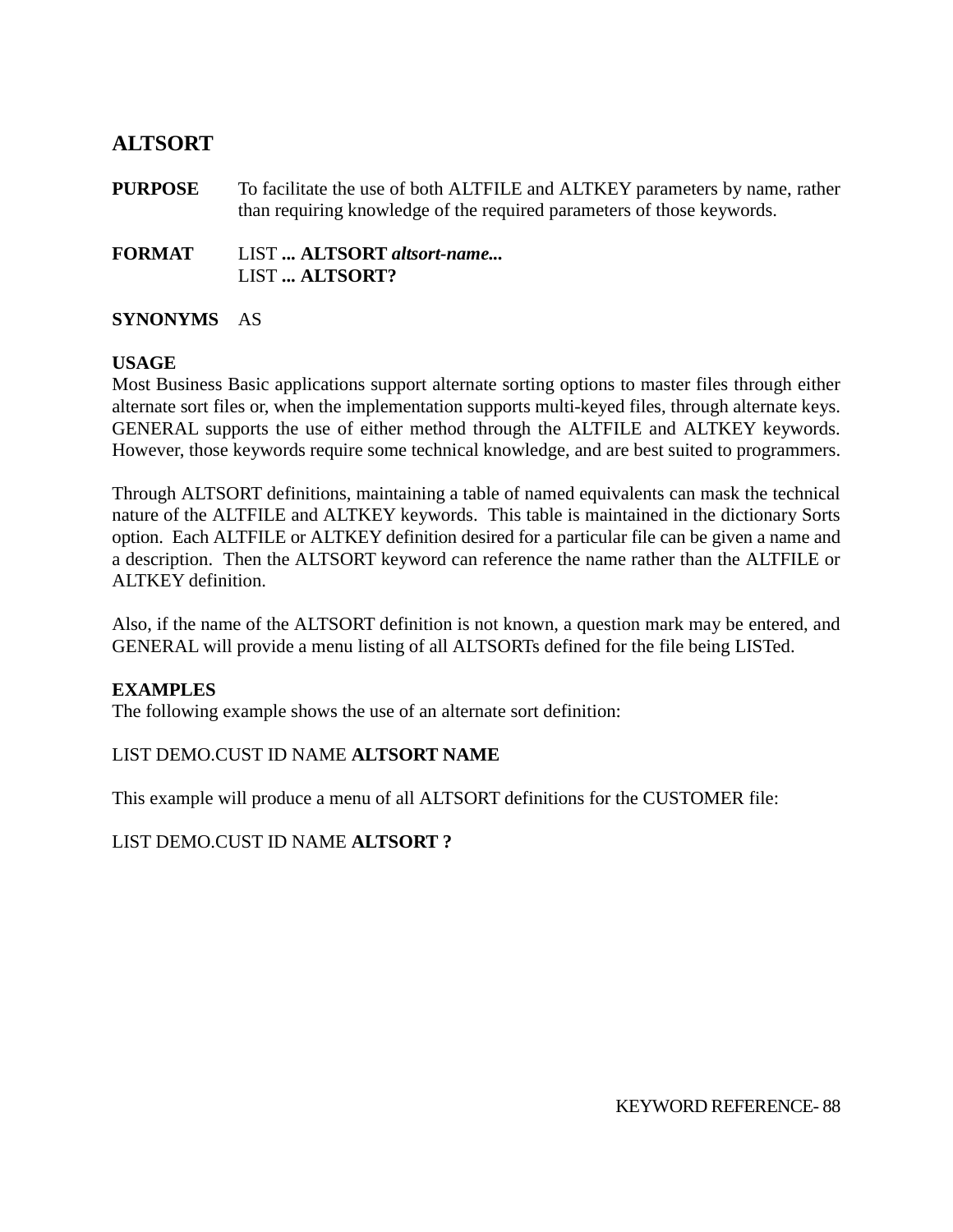### **ASCII EXPORT**

**PURPOSE** To facilitate exporting of data to another application, such as a spreadsheet or word processor. Several standard ASCII text-based formats are supported.

**FORMAT** LIST **... ASCII...** LIST **... EXPORT ? ...** LIST **... EXPORT DELIMITED** (or DELIM) LIST **…EXPORT DELIMITED-H** LIST **... EXPORT FIXED** LIST **... EXPORT DIF** LIST **... EXPORT WORDPERFECT** (or WP) LIST ... **EXPORT EXCEL**

**SYNONYMS** None

#### **USAGE**

The ASCII and EXPORT keywords are used to cause GENERAL to format the output in ASCII textfile format. If the ASCII keyword is used, or the EXPORT ? format, then GENERAL presents a list of valid export formats for selection. Each format is suitable for certain export package targets.

In all cases, GENERAL automatically turns off pagination (like the NO-PAGE keyword does), so the output will not contain any form-feed characters, or page headings. Also, GENERAL automatically adjusts the report width to accommodate all fields.

If an EXPORT format is specified in a NO-DETAIL report, GENERAL will format the sub-total and report-total footers into the export format selected for delimited, fixed position, and DIF formats.

**Delimited:** All alpha type data is enclosed in quotes, all numeric data is scaled and decimalformatted without commas, and commas are used to separate each field. Most spreadsheets and databases can import a delimited file. GENERAL can also report from a delimited file, if a dictionary is defined for it.

The delimited-h option is identical to delimited, but adds a single row of column headings to the export file. Many applications, such as Word and Excel, can use this first row to name fields during a merge or import operation.

The **DELIMITER**, **NO-QUOTE**, **PREFIX**, and **SUFFIX** keywords may be used to further customize how GENERAL creates the delimited file.

#### **Fixed**

Each field occupies a set position and length on a line. Numbers are formatted without punctuation.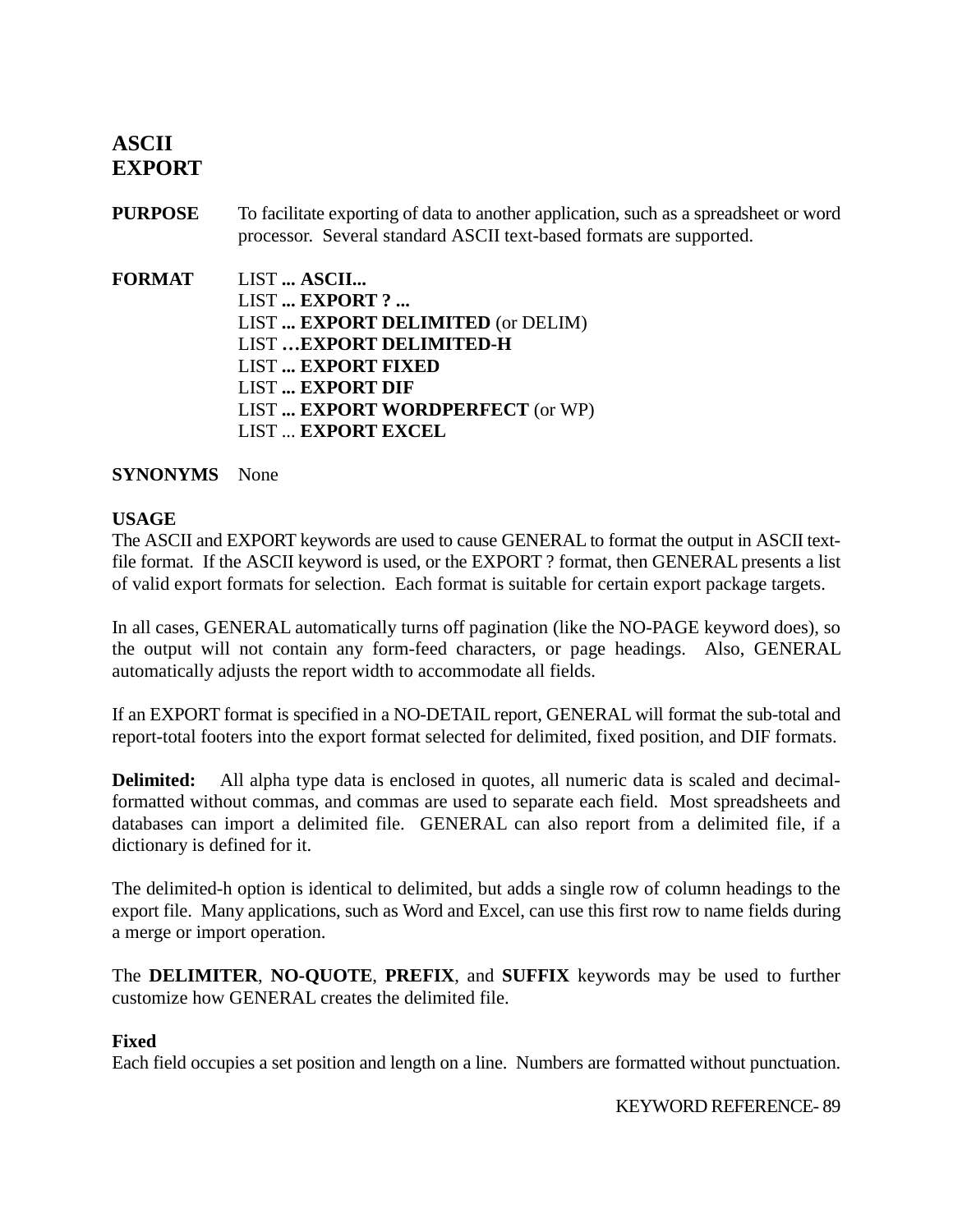#### **DIF**

This format (**D**ata **I**nterchange **F**ormat) is an old export standard. Many spreadsheets and databases can import a DIF file.

#### **WordPerfect:**

Use this format to create a file suitable for a WordPerfect merge operation. The file will contain the ^R and ^E terminators that WordPerfect recognizes as field and record terminators.

#### **Excel:**

Using either sdOffice (a separate product) or DDE, GENERAL exports data directly to Excel. The DDE version only works on Windows platforms (Visual PRO/5 and ProvideX or WindX on Windows). If you also specify ON *filename*, that file will be created or updated as an Excel workbook (*filename*.xls).

If you are using sdOffice, it may be necessary to specify the sdOffice server machine with an environment variable "SDHOST" or a STBL or GBL table value "\$sdhost". The sdOffice mode of the Excel export supports the Title keyword and retains column formatting.

Normally, use of this keyword would coincide with the use of the ON keyword in order to send the output to a file. That file could then be imported by applications, which support file importing.

#### **EXAMPLES**

The following example will prompt the user for an export format, then create an export file FILE.PRN.

LIST DEMO.CUST BREAK SLSP DEMO.SLSP:NAME NAME TOTAL YTD.SLS SORT SLSP DESCENDING YTD.SLS **ASCII** ON "FILE.PRN" SELECT YTD.SLS > 999.99

This example will product a WordPerfect merge format file:

#### LIST DEMO.CUST NAME ADDR1 ADDR2 CITY\_ST\_ZIP **EXPORT WORDPERFECT** ON FILE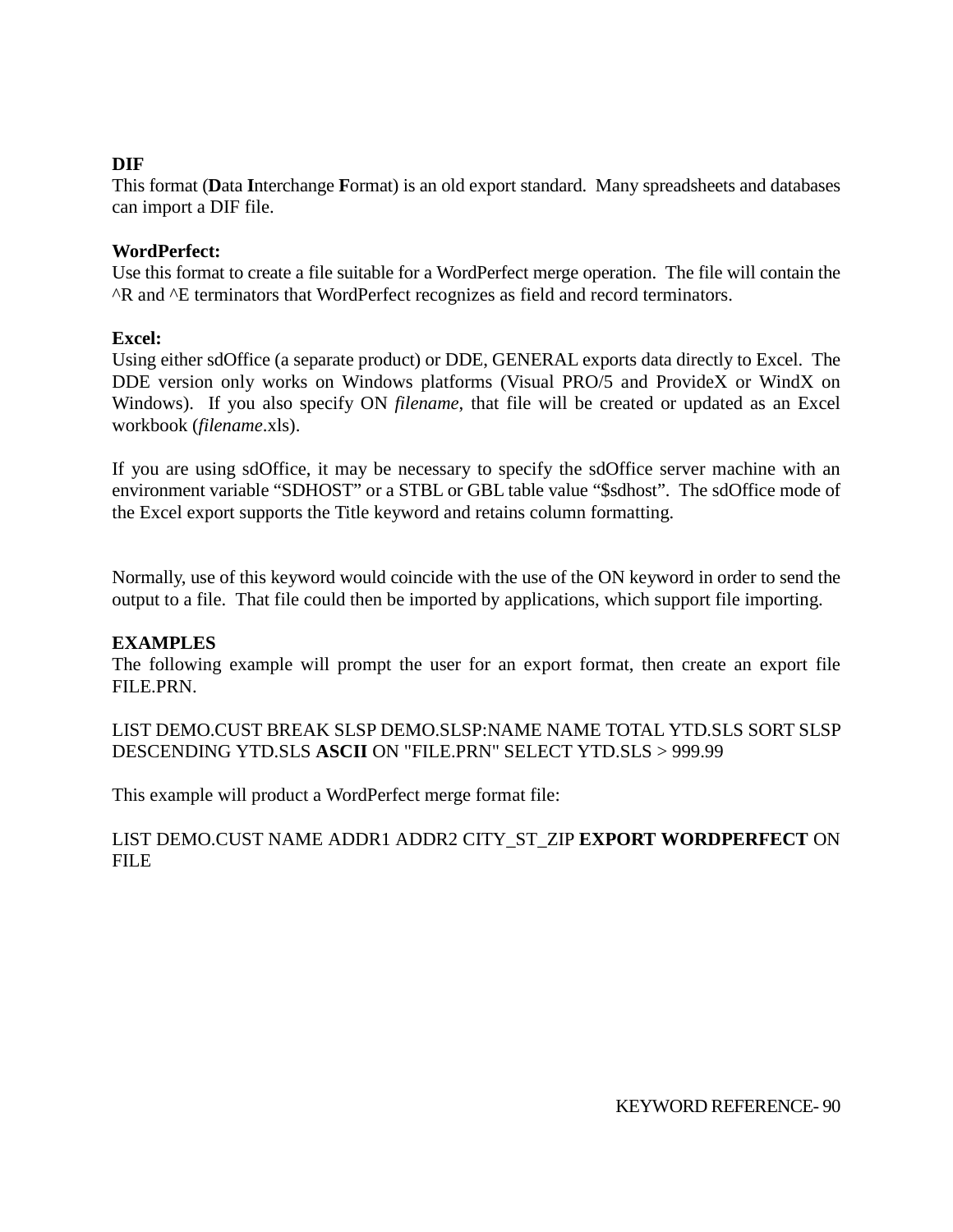### **AVERAGE**

**PURPOSE** To cause a numeric field to be averaged, with the average value output at the end of the report, and at break points if specified by the BREAK keyword.

**FORMAT** LIST **... AVERAGE** *field-name...*

**SYNONYMS** AVG

#### **USAGE**

The AVERAGE keyword is used to generate the average numeric value of a specified report column. The average generated will be printed at the end of the report and also at each subtotal break point if the BREAK keyword is used.

The field-name specified must be defined as a numeric type field.

#### **EXAMPLES**

The following example will produce an average of the extended value of each line on the report. It will print at the end of the report under the YTD.SLS column:

#### LIST DEMO.CUST ID NAME **AVERAGE YTD.SLS**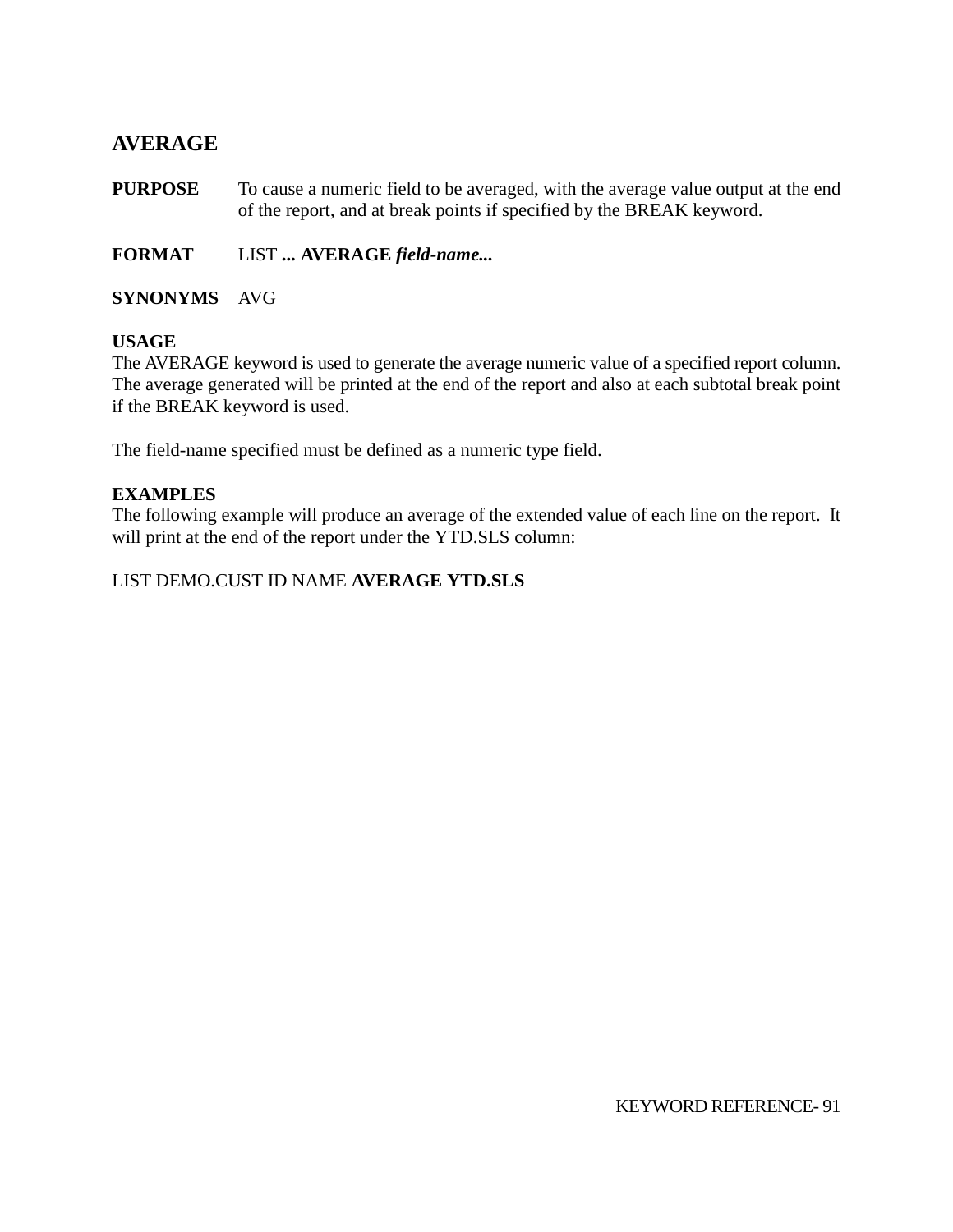### **BEGIN**

**PURPOSE** To specify the first key value when LISTing only a range of keys.

**FORMAT** LIST **... BEGIN** *start-key...*

**SYNONYMS** FIRST, START

#### **USAGE**

The BEGIN keyword is used to specify part of a key range for a report. The key range is the range of record keys in the primary file or ALTFILE or ALTKEY to process. When used in conjunction with the END keyword, a report can be specified which will only process a range of key values out of the primary file. Without this keyword, GENERAL processes keys starting with the first key in the file.

When a range is selected, records outside that range are not processed. This is different than when a select-phrase is used or when skip keys are defined for the file, since in those cases records are processed but not output.

The start-key may be any set of characters. If it includes spaces it must be enclosed in quotes, otherwise quotes are optional. The start-key does not have to exist in the file. If the primary file being LISTed is an indexed file rather than a key-oriented file, then you must specify a numeric constant rather than a start-key. The number represents the first index to process.

When used in conjunction with the ALTFILE keyword or the ALTKEY keyword, the key range is that of the alternate file or key, not the LISTed file or primary key.

You can precede the BEGIN parameter with one of the following keywords to adjust how the parameter is interpreted:

**CND** converts a literal date to a Julian integer. **CNDI** converts a literal date to a Julian integer, compressed into 4-byte binary form. **CNI** converts a literal number into a 4-byte binary form. These conversions coincide with BBx template sizes and uses.

For example, **BEGIN CND "3/15/95"** would convert 3/15/95 to a Julian number, and use the result (in BBx, 2,449,792) as the BEGIN value. **BEGIN CNDI "3/15/95** integer with the BIN function (BIN(2449792,4)). **BEGIN CNI 99995** would convert 99,995 to a 4-byte integer with the BIN function.

In addition, if the BEGIN parameter is enclosed in single-quotes ('), the parameter is interpreted as an expression.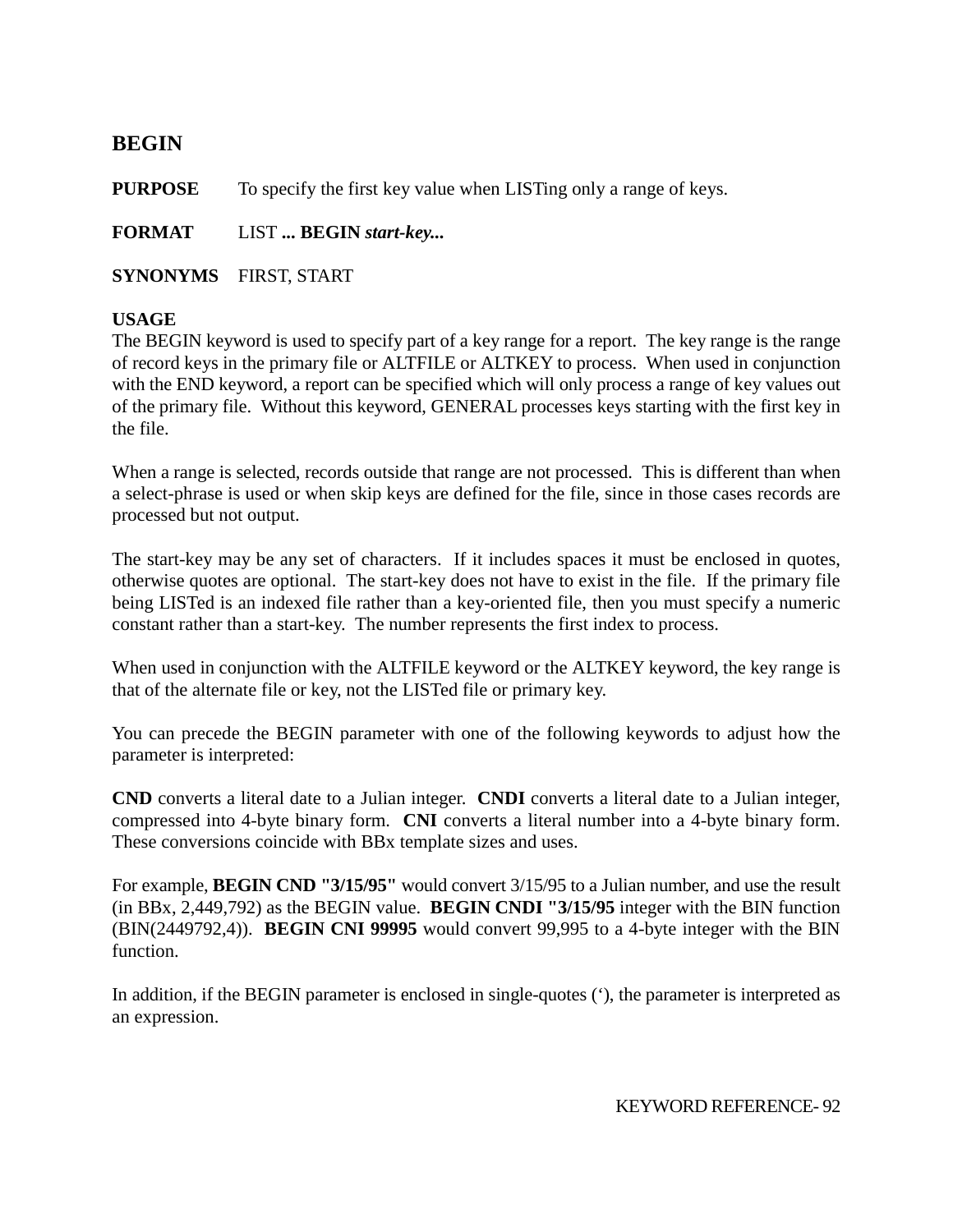#### **EXAMPLES**

The following example will process a key range beginning with "00001" and ending with "00099":

#### LIST DEMO.CUST ID NAME PHONE **BEGIN "00001"** END "00099"

This example shows how BEGIN affects a report when an ALTSORT is used:

#### LIST DEMO.CUST ID NAME PHONE ALTSORT NAME **BEGIN "GREEN"** END "GREEN"

This example show an expression:

LIST DEMO.CUST ID NAME BEGIN 'str([[Enter customer number]]:"00000")'

The expression can use functions defined in the file "userdefn.txt", if mult-line function capabilities are required.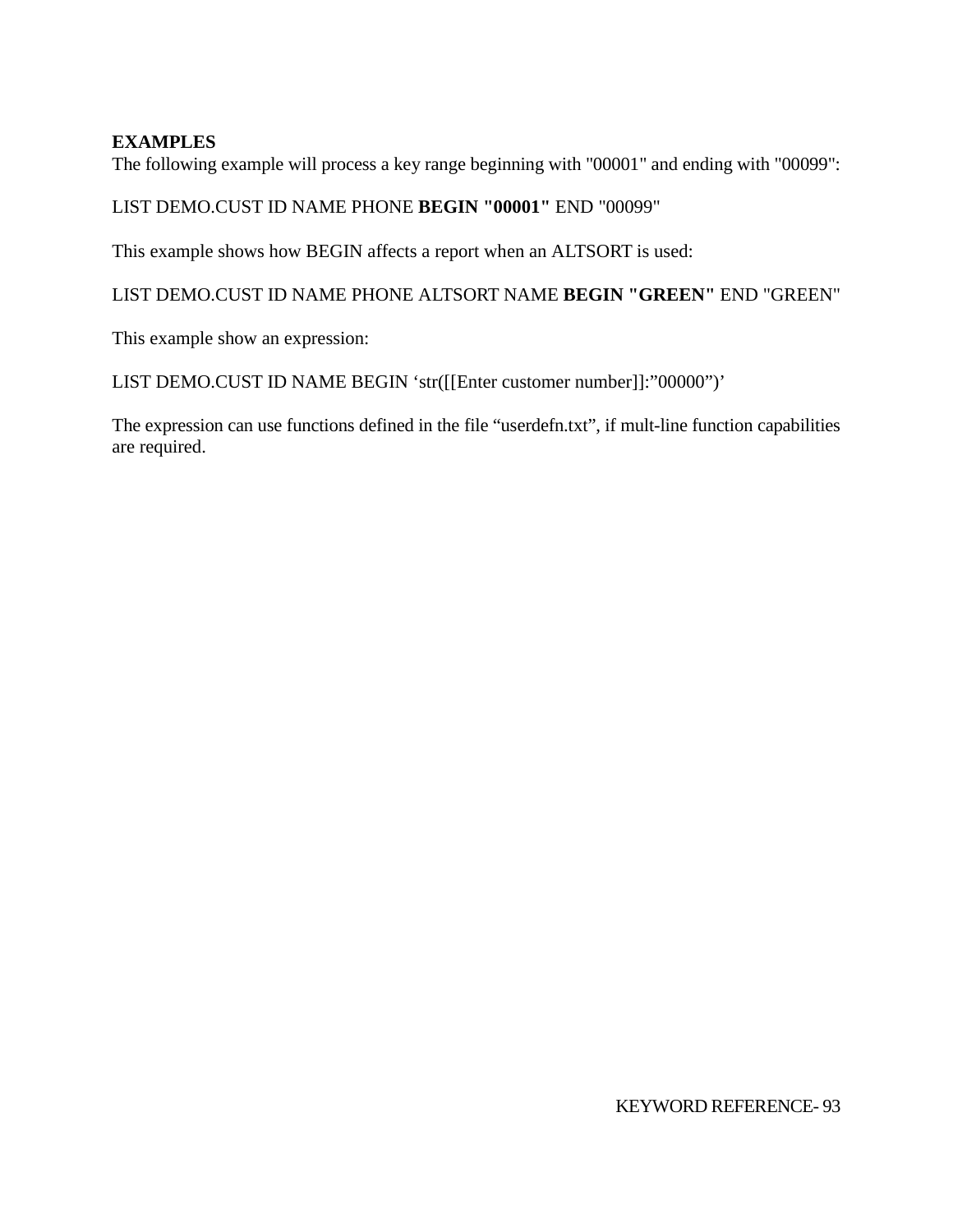### **BREAK, BREAK-PG SBREAK, SBREAK-PG**

- **PURPOSE** To create a report break based on a certain field, and to generate subtotals at that break point when the AVERAGE, COUNT, MAXIMUM, MINIMUM, PCT-TOTAL, or TOTAL keywords are used.
- **FORMAT** LIST **... BREAK** *field-name...* LIST ... **BREAK-PG** *field-name...*
- **SYNONYMS BREAK**: BRK **BREAK-PG**: BRK-PG, BRKP **SBREAK**: SBRK **SBREAK-PG**: SBRK-PG, SBRKP

#### **USAGE**

The BREAK keywords are used to denote a break point for a report, where lines are skipped and subtotals are printed. The field-name specified for the break may be a text type field, and usually should be associated with the sorted order of the report. It may also be a date or numeric field, generally prefixed by a conversion keyword such as MMYY or EVEN 1000. Breaks on text fields can be defined to occur when only the first *n* characters change with the CUT keyword.

The field-name specified is considered part of the field-phrase, and will appear on the report, unless the silent (SBREAK) format is used. Whenever the value of the field changes, the report output will break for subtotals, and then will continue. If the BREAK-PG or SBREAK-PG keyword is used, then a page is skipped before the next report line after the break point is printed.

Multiple breaks may be specified for the report. Subtotals will be nested, with the nesting levels defined by the left to right position of the break fields in the LIST command. GENERAL supports up to 9 break levels.

The value of the break point can be printed using the @BREAK*n* keyword. This is typically used in custom group level headers or footers, and in fact is what GENERAL inserts in default footers.

When GENERAL creates default footers, it will first attempt to place all aggregate column calculations directly below their respective column headings. The break point value and descriptions will be to the left of the column calculations. If there are any position conflicts, GENERAL converts the footer to a vertical format, as if the VERT-TOTAL keyword had been used.

To avoid the vertical format, it is sometimes necessary to specifically position aggregate fields further to the right in the report, using the TAB keyword.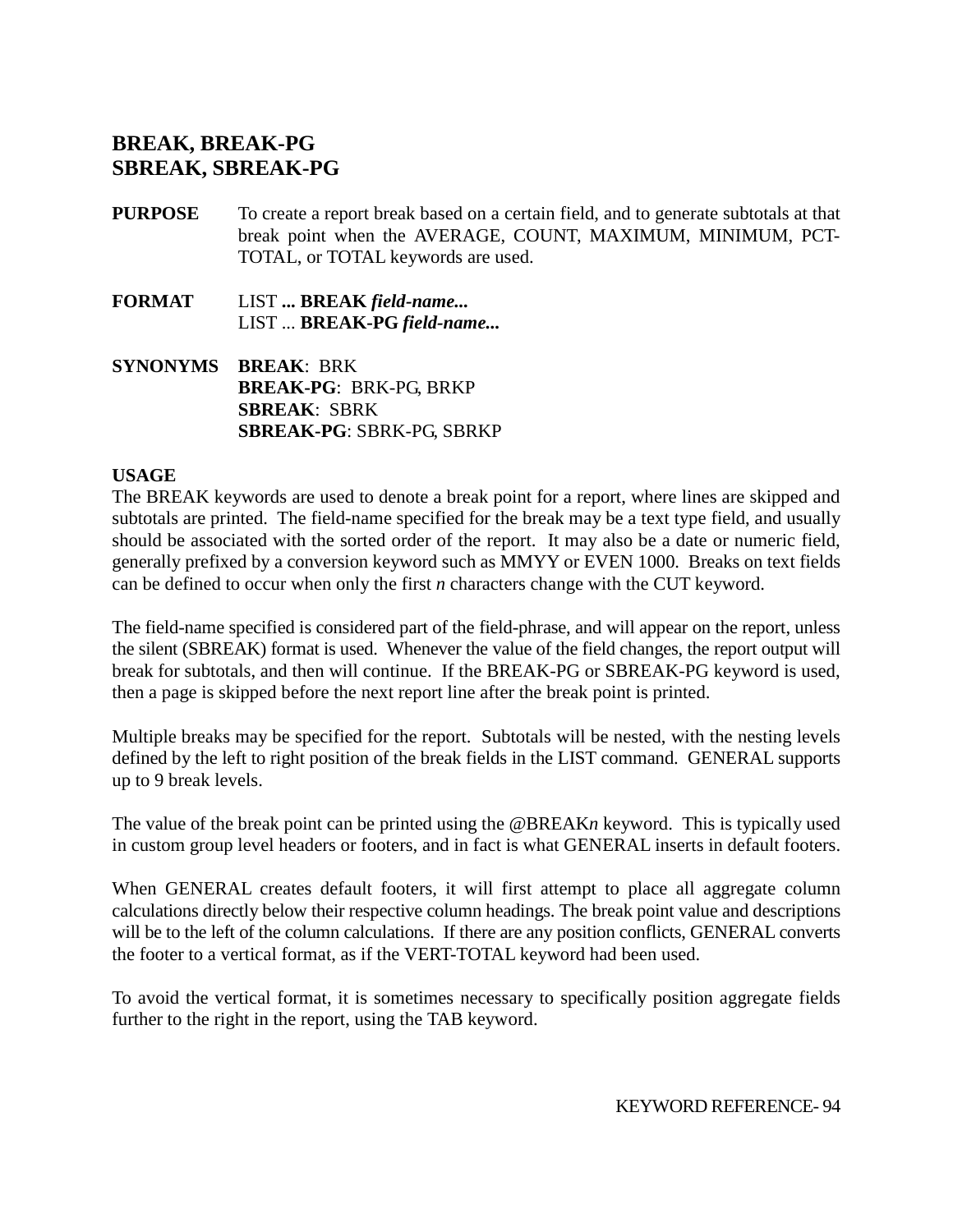Note that if the VERT-TOTAL keyword is used, then all footers are formatted vertically regardless of where column positions are placed.

#### **EXAMPLES**

This example will produce a report with subtotals by salesperson:

#### LIST DEMO.CUST **BREAK SLSP** ID NAME TOTAL YTD.SLS SORT SLSP

This example will produce the same report, but without printing the salesperson on each report line:

#### LIST DEMO.CUST **SBREAK SLSP** ID NAME TOTAL YTD.SLS SORT SLSP

The last example will produce a page break by salesperson, and a line break in even 5000 increments on the sales value:

#### LIST DEMO.CUST **SBREAK-PG SLSP** DEMO.SLSP:NAME ID NAME **BREAK EVEN 5000** TOTAL YTD.SLS BY SLSP DSND YTD.SLS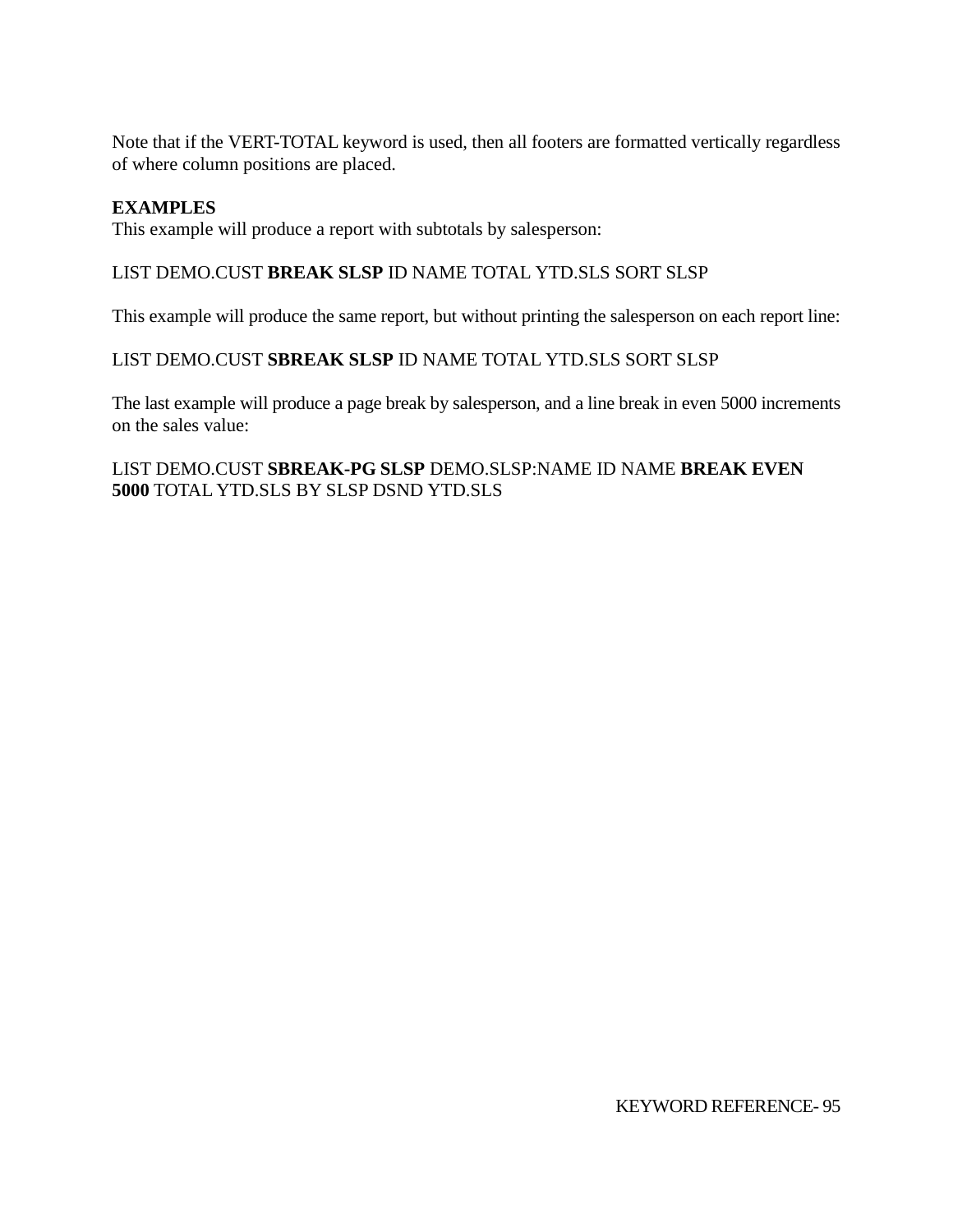### **CENTER**

**PURPOSE** To place the next field on the report at the center of the report line. This overrides any tab positioning or automatic positioning of the data.

**FORMAT** LIST **... CENTER** *field-name...*

**SYNONYMS** CTR

#### **USAGE**

The CENTER keyword can be placed in front of any data field in a field phrase or header/footer subphrase. The position of the field is calculated based on the width of the report and the number of columns the field occupies.

Note that the centering is not calculated based on the actual text length, but instead based on column length, so centering may be only approximate for any given field.

#### **EXAMPLES**

The following example will center the sales and cost fields on two rows:

#### LIST DEMO.CUST ID NAME **CENTER YTD.SLS** LF **CENTER YTD.COST**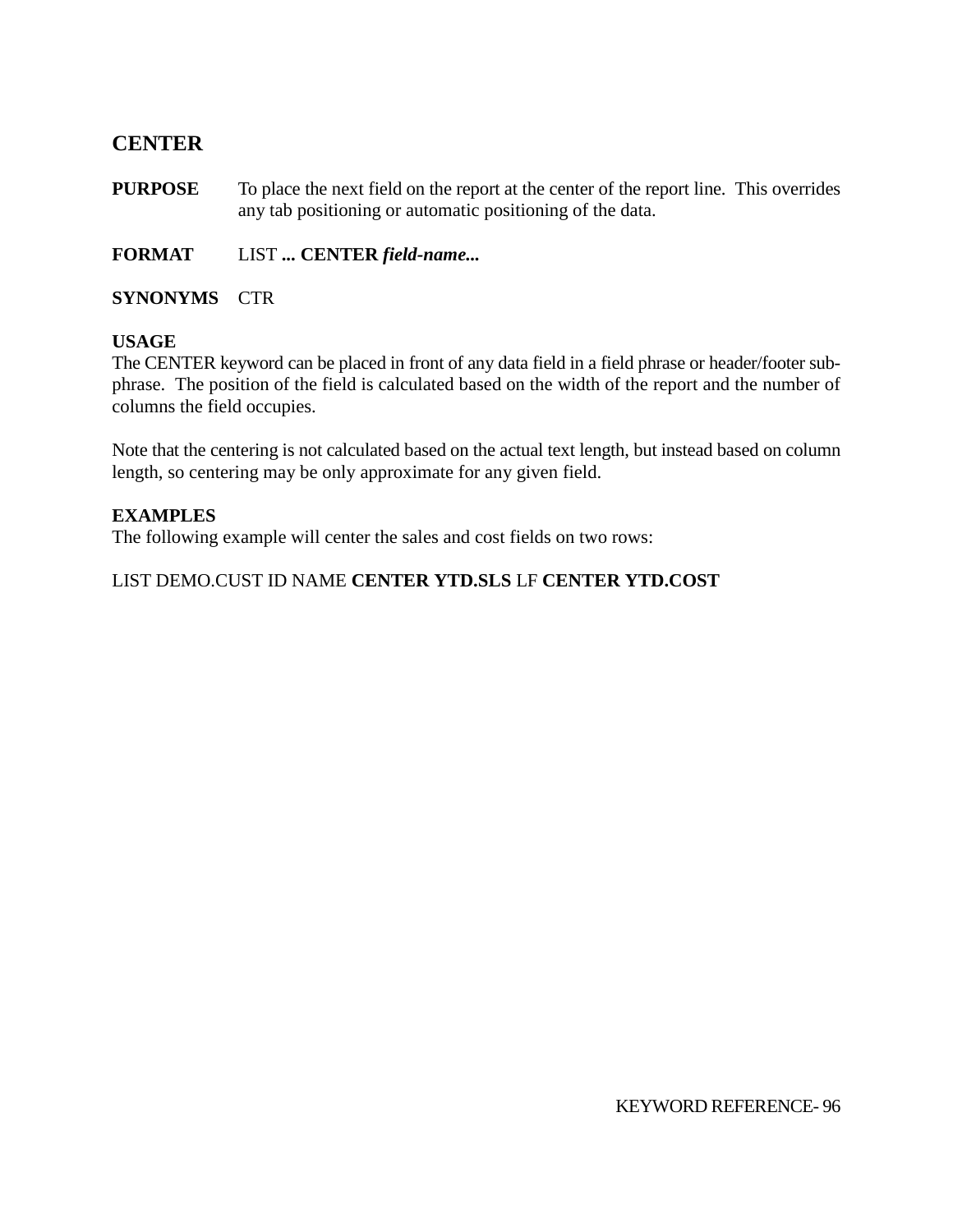### **CONVERT-DATE**

**PURPOSE** To convert a text version of date to an internal date, suitable for use as a GENERAL date type field.

**FORMAT** LIST **... CONVERT-DATE** *field-name | "text date"...*

#### **SYNONYMS** CND

#### **USAGE**

Many older Business Basic applications do not utilize the internal Julian date features of recent versions of the language. Often, dates are stored as text in MMDDYY or YYMMDD format. The CONVERT-DATE keyword provides an ability to convert those fields to date values on the command line.

The CONVERT-DATE keyword converts the text element on the report to a date. It relies on the system date entry format, from the system configuration, when interpreting the field or text. The date entry format defaults to MMDDYYYY (the YYYY portion can be entered as 2 or 4 digits), so data or text such as "031501" would be converted to an internal date for March 15, 2001. If desired, dates can also be entered with delimiters, with the month, day, and year elements placed in the same order as the date entry format. "3/15/01" would be converted the same way as "031501".

If a field-name is used as a parameter, it must be a text field whose display value is the same as the date entry convention.

#### **EXAMPLES**

This example converts the literal date entry into an internal date, for proper comparison to the DATE field. Note that if the DATE field were on the left side of the expression, the CONVERT-DATE keyword would be unnecessary, as GENERAL would know to convert the literal text automatically.

LIST DEMO.INVOICES CUSTOMER INVOICE DATE AMOUNT SELECT **CONVERT-DATE** "8/1/01" < DATE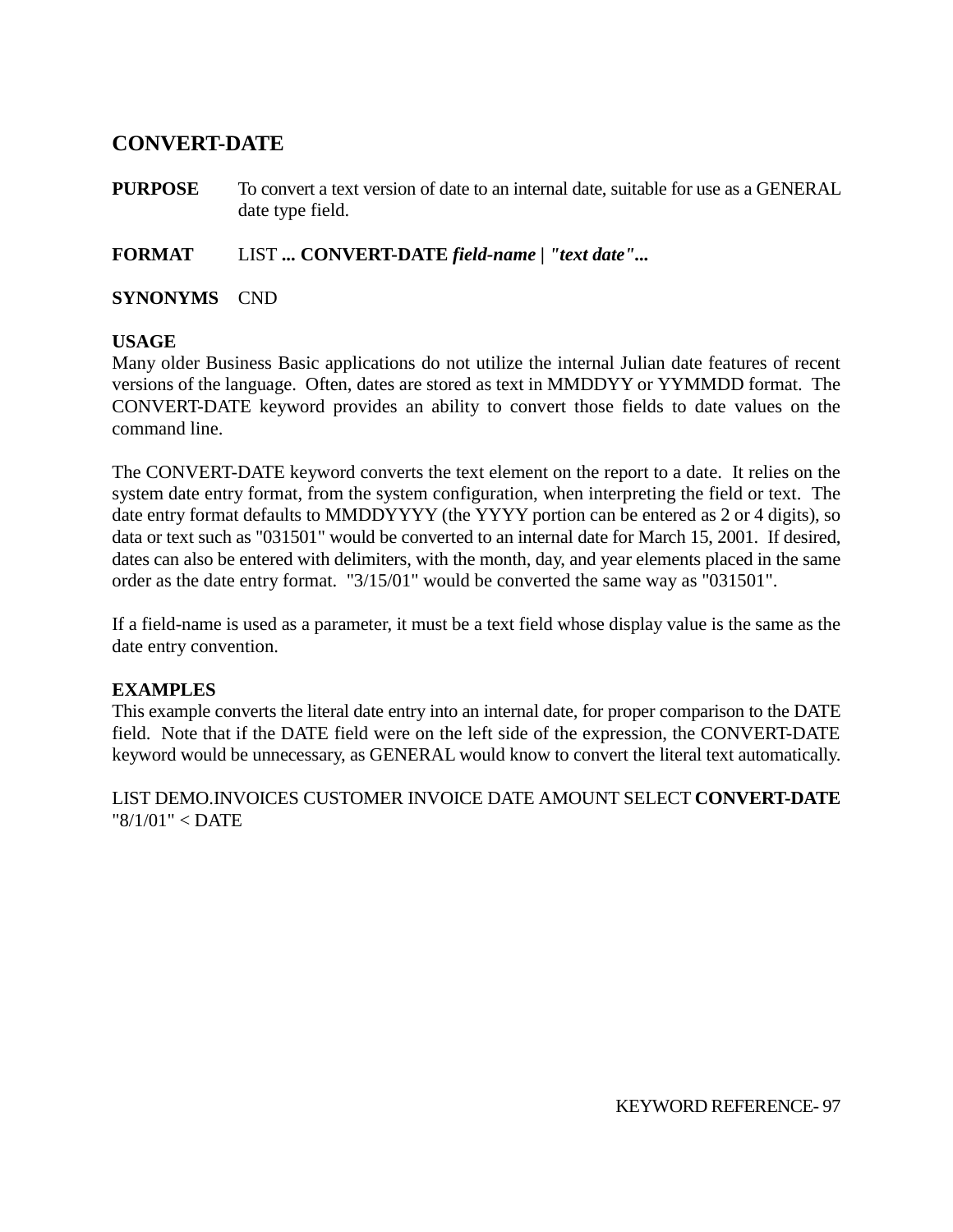### **COPIES**

**PURPOSE** To cause a specified number of copies of a report to be output.

**FORMAT** LIST **... COPIES n...**

**SYNONYMS** None

#### **USAGE**

In GENERAL 4.1 the keyword, COPIES, has been added, which cause GENERAL to send extra copies of a report to the printer or a file. If COPIES is set to a value less than 2, then one report is printed. If COPIES is set to 2 or more, then GENERAL will print copies 2 through *n*, with a page eject between each.

Copies are executed by storing an image of the report to a file, then reading from that file to produce the second and additional copies. This is much faster than re-executing the report multiple times.

GENERAL ignores this keyword if the report is sent to the VDT or PREVIEW device.

#### **EXAMPLES**

The following example will print a customer list and provide a count of the number of customers printed:

LIST DEMO.CUST NAME SLSP PHONE **COPIES 3**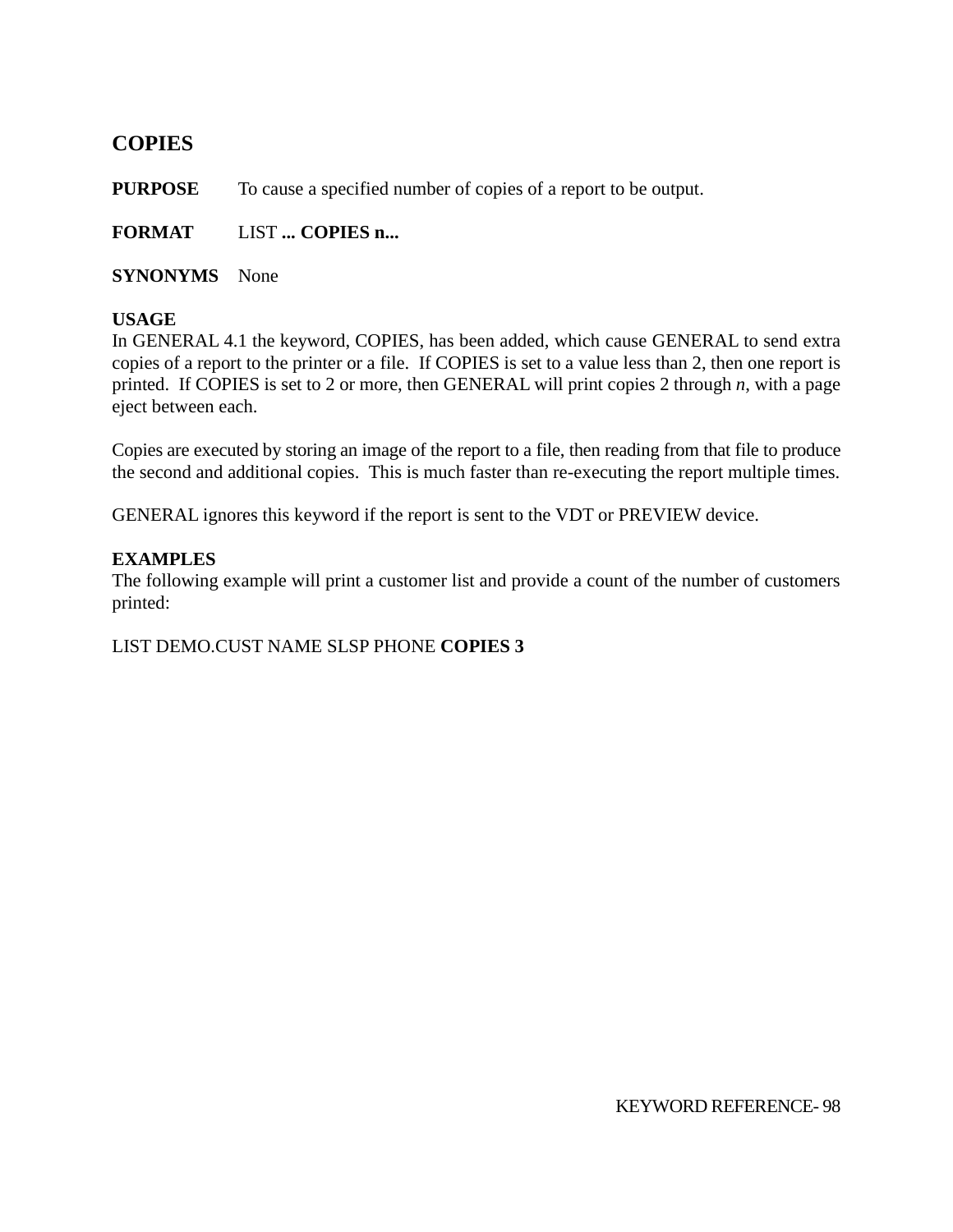### **COUNT**

- **PURPOSE** To cause a count of the lines printed to be output at the end of the report, and at break points if specified by the BREAK keyword.
- **FORMAT** LIST **... COUNT** *field-name...*

**SYNONYMS** CNT

#### **USAGE**

The COUNT keyword is used to count of the number of report lines printed. The tally will appear at the end of the report and at break points.

The field-name specified is considered part of the field-phrase, and will appear on the report. There is no restriction on field type. However, there must be enough space allocated by the field length to accommodate the count value. Count values are always formatted with thousands separators.

#### **EXAMPLES**

The following example will print a customer list and provide a count of the number of customers printed:

LIST DEMO.CUST **COUNT ID** NAME SLSP PHONE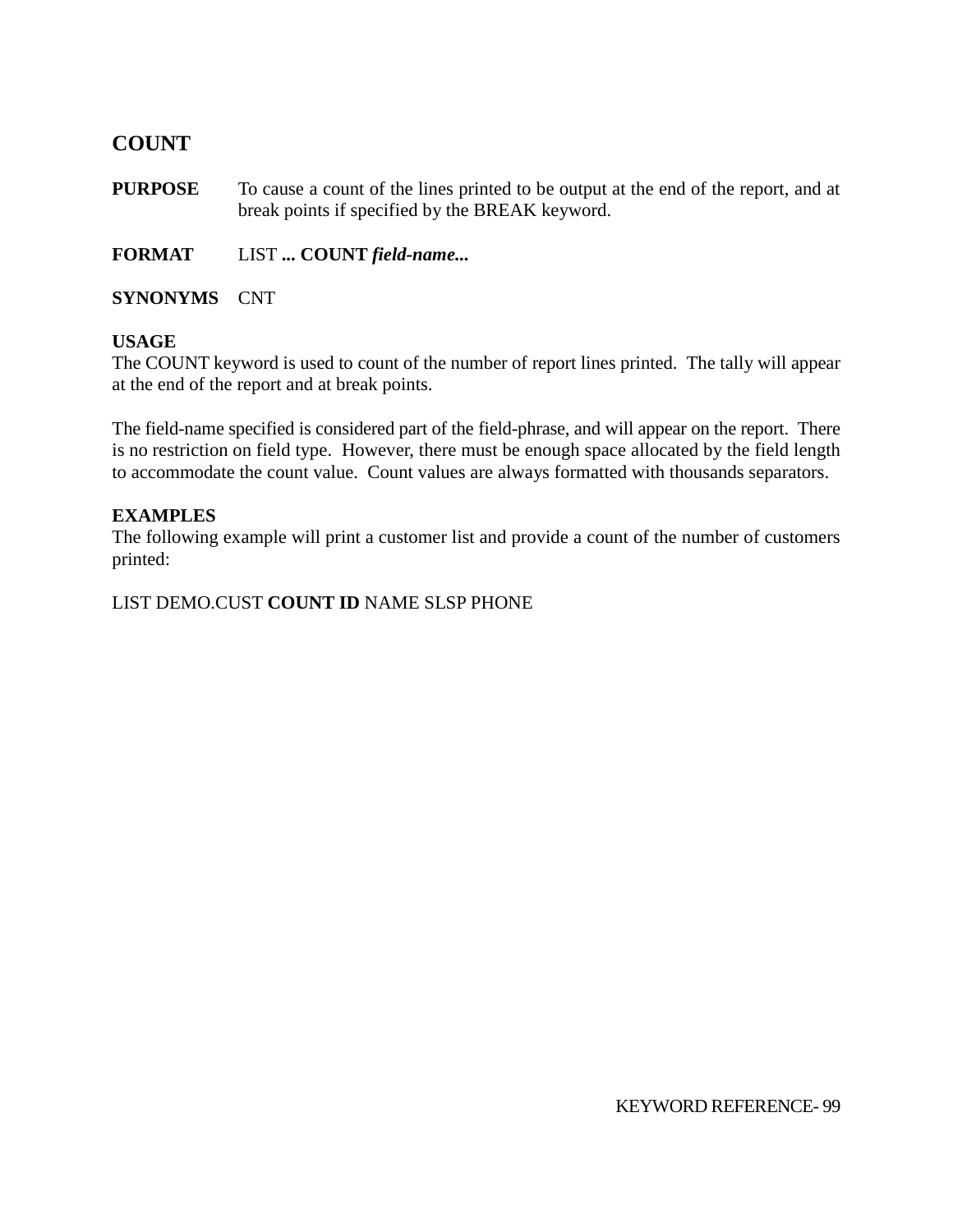### **CUT**

**PURPOSE** To trim a text value to the first *n* characters for purposes of generating break points on just a portion of the text value.

**FORMAT** LIST **... BREAK CUT** *length field-name...*

#### **SYNONYMS** 1ST

#### **USAGE**

The CUT keyword is used as part of a BREAK specification, when a text field break should only reference a beginning portion of the text field.

For example, if an inventory code contains a three-character product group at the beginning of the code, a break point could be generated on just the product group portion with BREAK CUT 3 INVENTORY\_CODE.

#### **EXAMPLES**

In the example below, a customer list is sorted by name, with a break point for each letter of the alphabet:

LIST DEMO.CUST ID NAME CITY\_ST\_ZIP PHONE SORT NAME SBREAK **CUT 1** NAME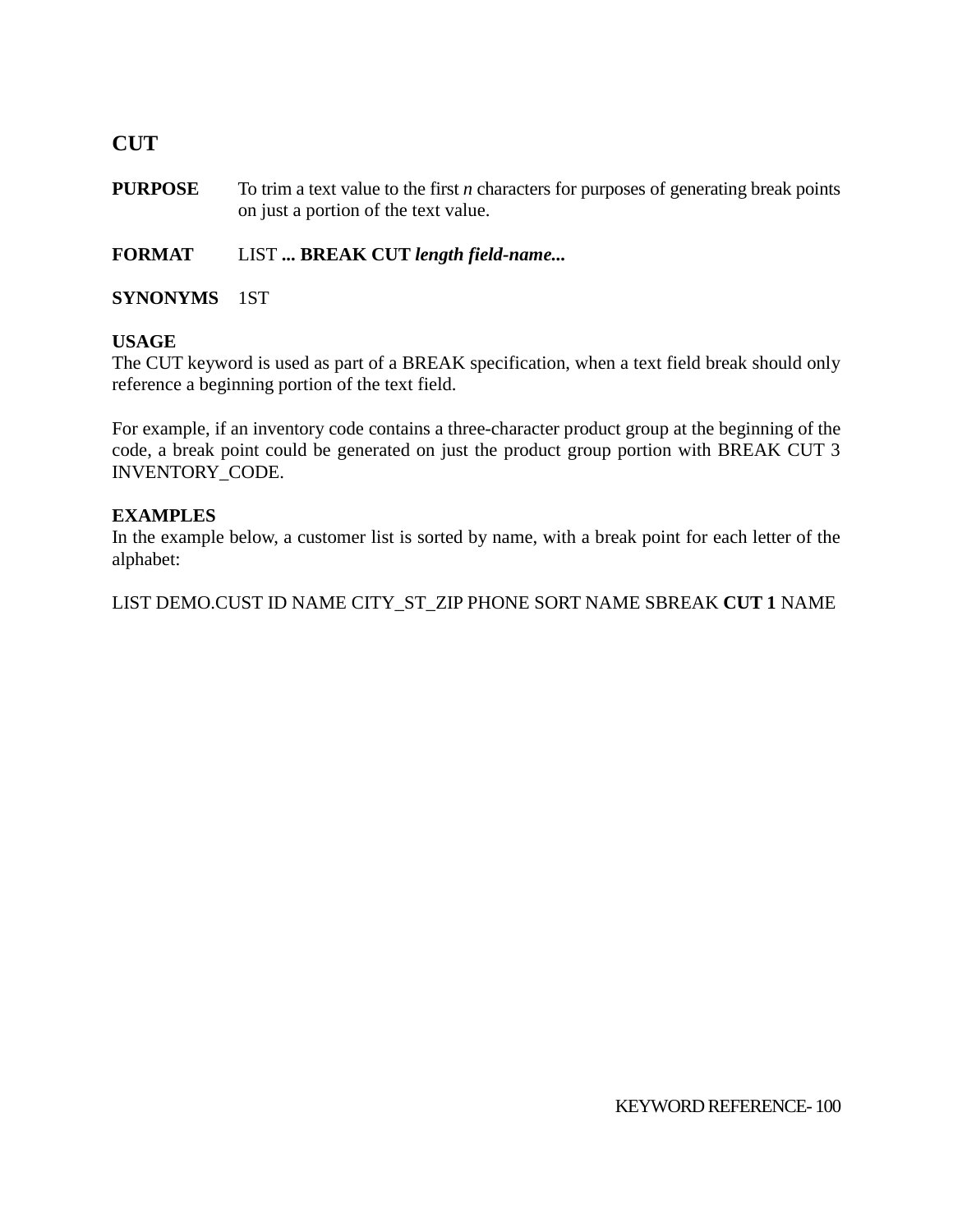### **DELIMITER**

**PURPOSE** To specify a delimiter other than a comma in a delimited export.

**FORMAT** LIST ... EXPORT DELIMITED **... DELIMITER** *"char"...*

**SYNONYMS** DELIM

#### **USAGE**

Normally, GENERAL will create delimited export files with a comma separating each field. With the DELIMITER keyword, the delimiter can be changed to any other character.

If a non-printable character is required, such as a <tab> character, then GENERAL's ASCII notation can be used inside the quotes, like this: "~009" for ASCII value 9.

#### **EXAMPLES**

This example shows how to perform an export with a colon as a delimiter:

LIST DEMO.CUST ID NAME ADDR1 ADDR2 CITY STATE ZIP EXPORT DELIMITED **DELIMITER ":"** ON "/usr/exports/addresses"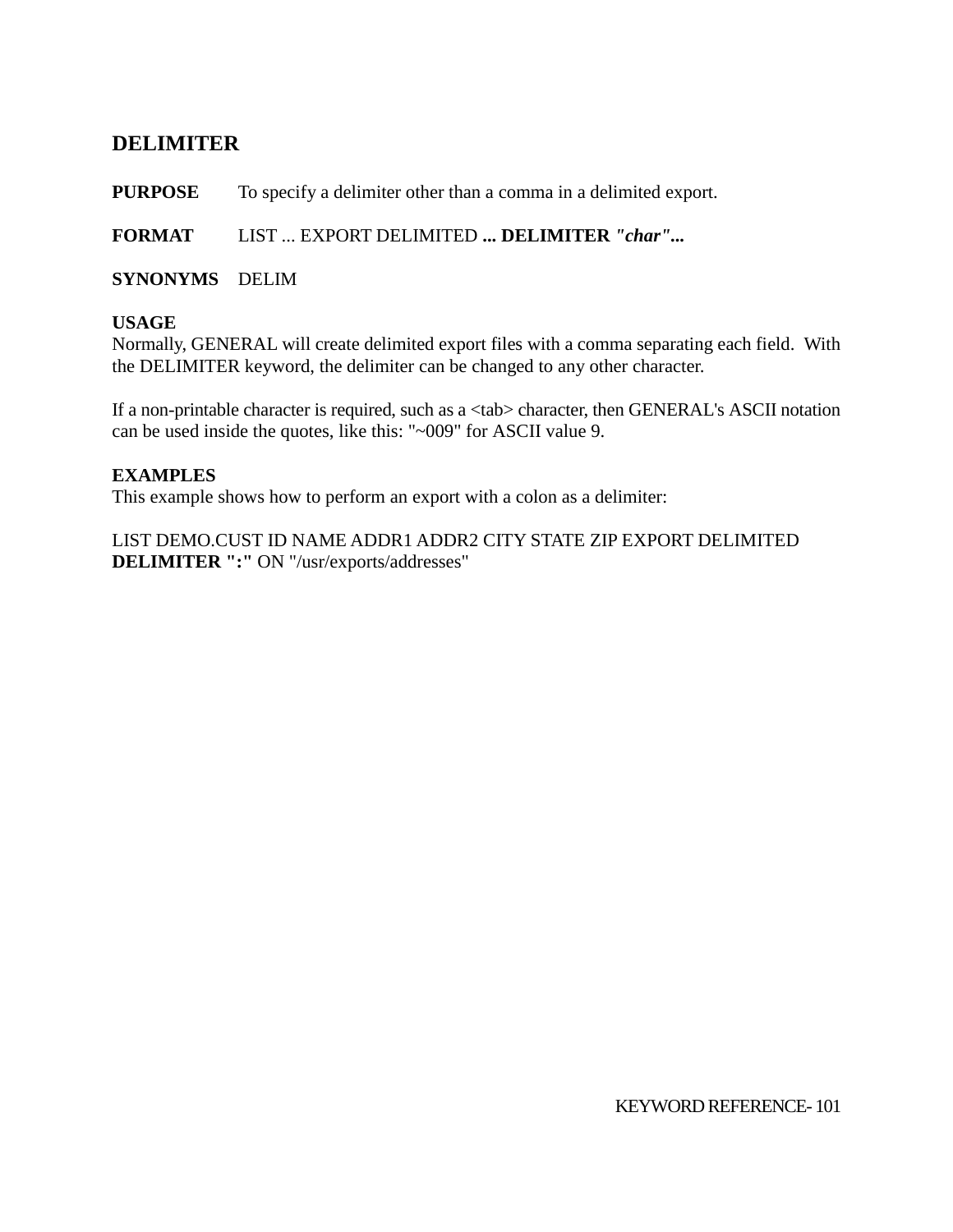### **DESCENDING**

**PURPOSE** To cause sorting on a field to be in descending sequence.

**FORMAT** LIST ... SORT **... DESCENDING** *field-name...*

**SYNONYMS** DSND

#### **USAGE**

This keyword is used to modify the default sorting order for fields specified in a sort-phrase. Normally, fields are sorted in ascending sequence, either by their ASCII values, or their numeric value, depending on the field type. When this keyword precedes a field in a sort-phrase, that field is sorted in descending sequence.

#### **EXAMPLES**

The following example will sort first by salesperson, then from highest to lowest monthly sales within salesperson:

LIST DEMO.CUST ID NAME PHONE OPEN.BAL SORT SLSP **DESCENDING MTD.SLS** SELECT MTD.SLS  $>= 100$  ON LP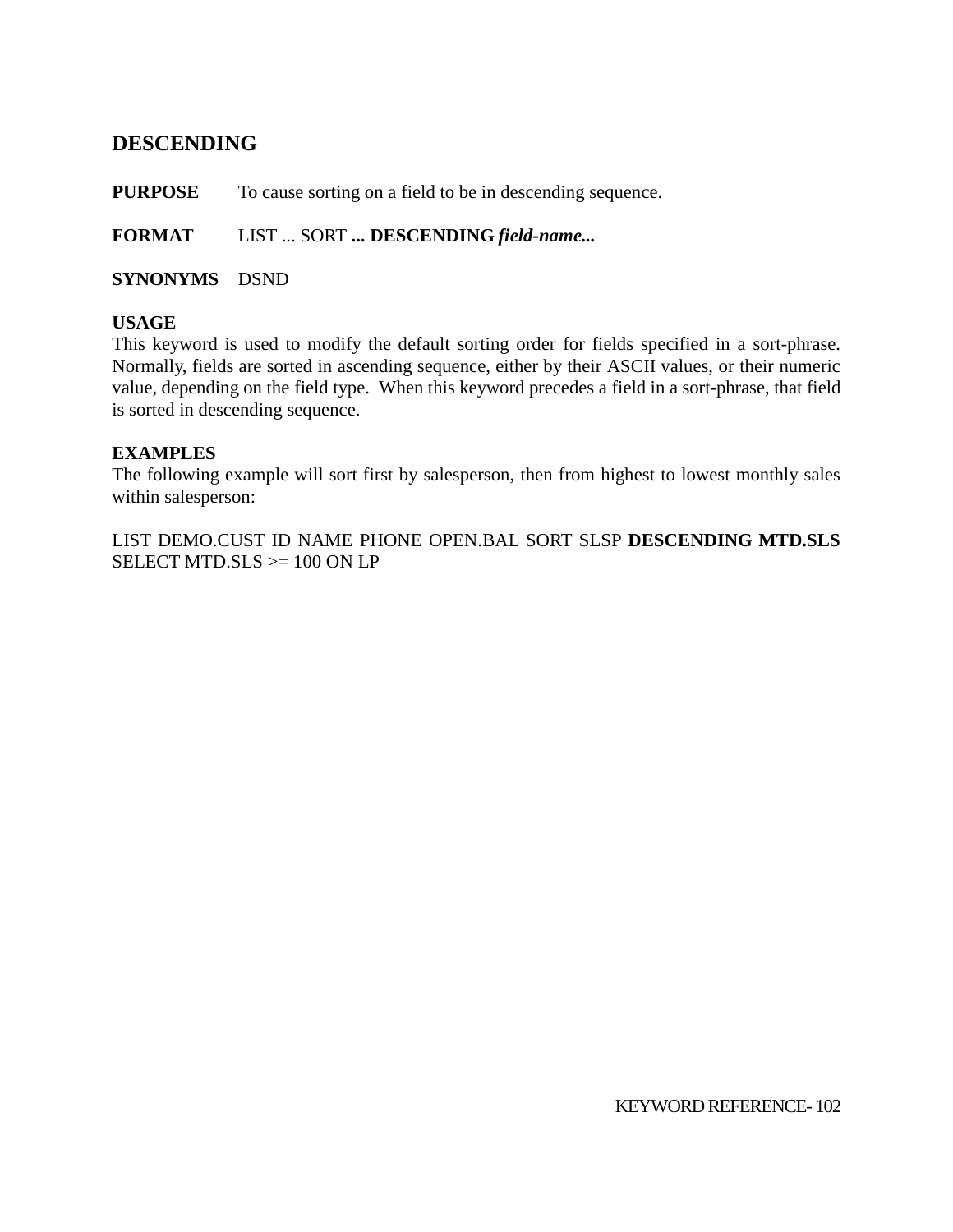### **DOUBLE-SPC**

**PURPOSE** To force double spacing of a report.

**FORMAT** LIST **... DOUBLE-SPC...**

**SYNONYMS** DBLSPC, DSP

#### **USAGE**

The DOUBLE-SPC keyword can be used to cause GENERAL to place a blank line between each record on a report, even if a NO-BLANK keyword has been used as well.

A trailing NEWLINE keyword may also be used to double-space a report.

#### **EXAMPLES**

This example shows a double spaced report:

LIST DEMO.CUST ID TAB 10.1 NAME TAB 10.2 ADDR1 TAB 10.3 ADDR2 TAB 10.4 CITY STATE ZIP NO-BLANK DOUBLE-SPC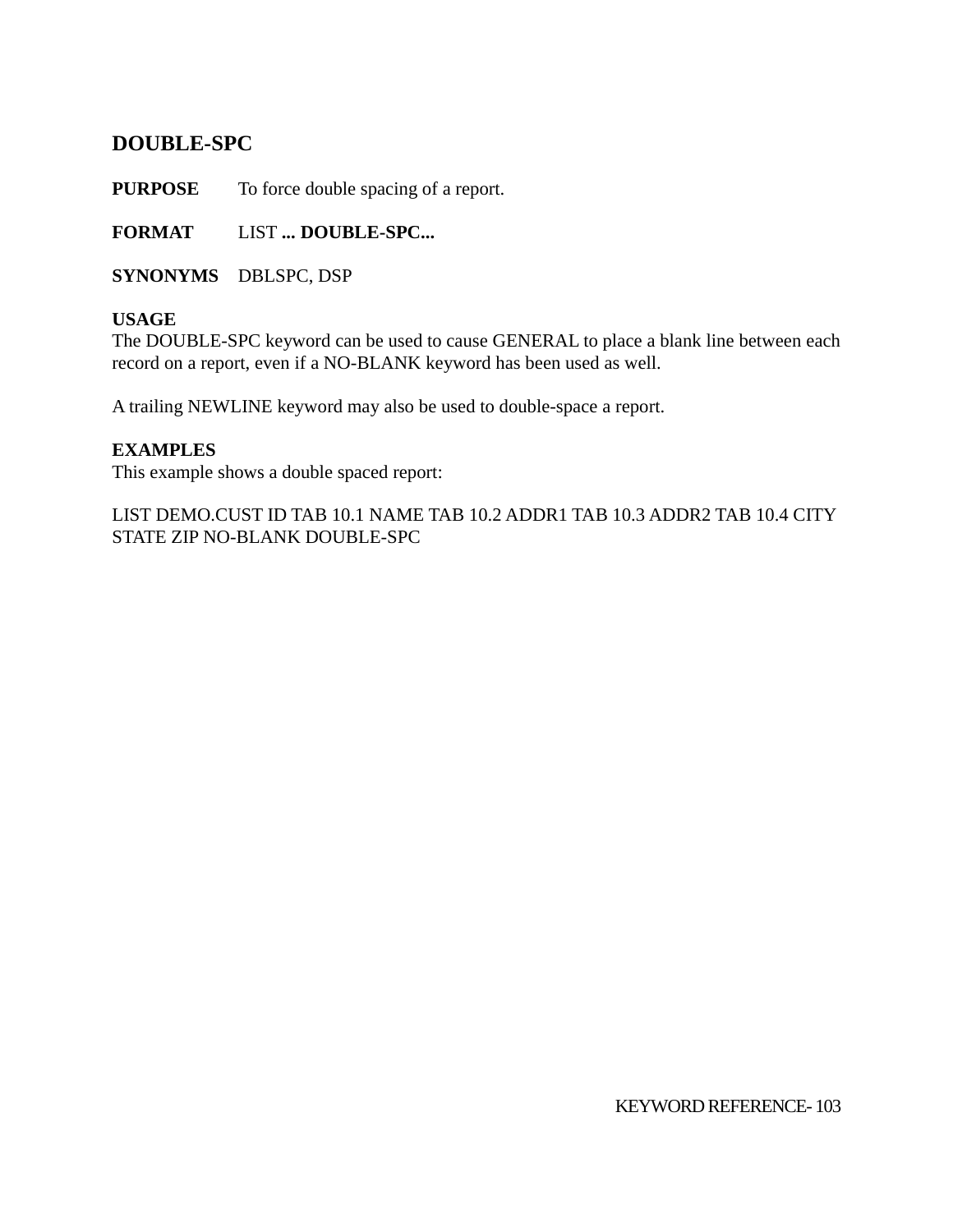### **END**

**PURPOSE** To specify the last key value when LISTing only a range of keys.

**FORMAT** LIST **... END** *end-key...*

**SYNONYMS** LAST, FINISH

#### **USAGE**

This keyword is used to specify part of a key range for the report. The key range is the range of record keys in the primary file or alternate sort to process. If an inventory file includes product group as the first three digits of the item keys, then using END in conjunction with BEGIN would allow a range of product groups to be specified for the report.

When a range is selected, records outside that range are not processed. This is different than when a select-phrase is used or when skip keys are defined for the file, since in those cases records are processed but not output.

The end-key may be any set of characters. If it includes spaces, it must be enclosed in quotes. If it does not, the quotes are optional. It does not need to be an actual key contained in the file. If the file being LISTed is an indexed file rather than a key oriented file, the end-key must be a numeric constant, representing the last index to process in the file.

When used in conjunction with the ALTFILE keyword or the ALTKEY keyword, the key range defined should be for the sort file or alternate key, rather than the primary file or key.

The END parameter can be prefixed by one of the following modifiers to convert the value:

**CND** converts a literal date to a Julian integer. **CNDI** converts a literal date to a Julian integer, compressed into 4-byte binary form. **CNI** converts a literal number into a 4-byte binary form. These conversions coincide with BBx template sizes and uses.

For example, **END CND "3/15/95"** would convert 3/15/95 to a Julian number, and use the result (in BBx, 2449792) as the BEGIN value. **END CNDI "3/15/95"** would perform the same date conversion, but the value would be further converted to a 4-byte integer with the BIN function (BIN(2449792,4)). **END CNI 99995** would convert 99,995 to a 4-byte integer with the BIN function.

In addition, if the END parameter is enclosed in single-quotes ('), the parameter is interpreted as an expression.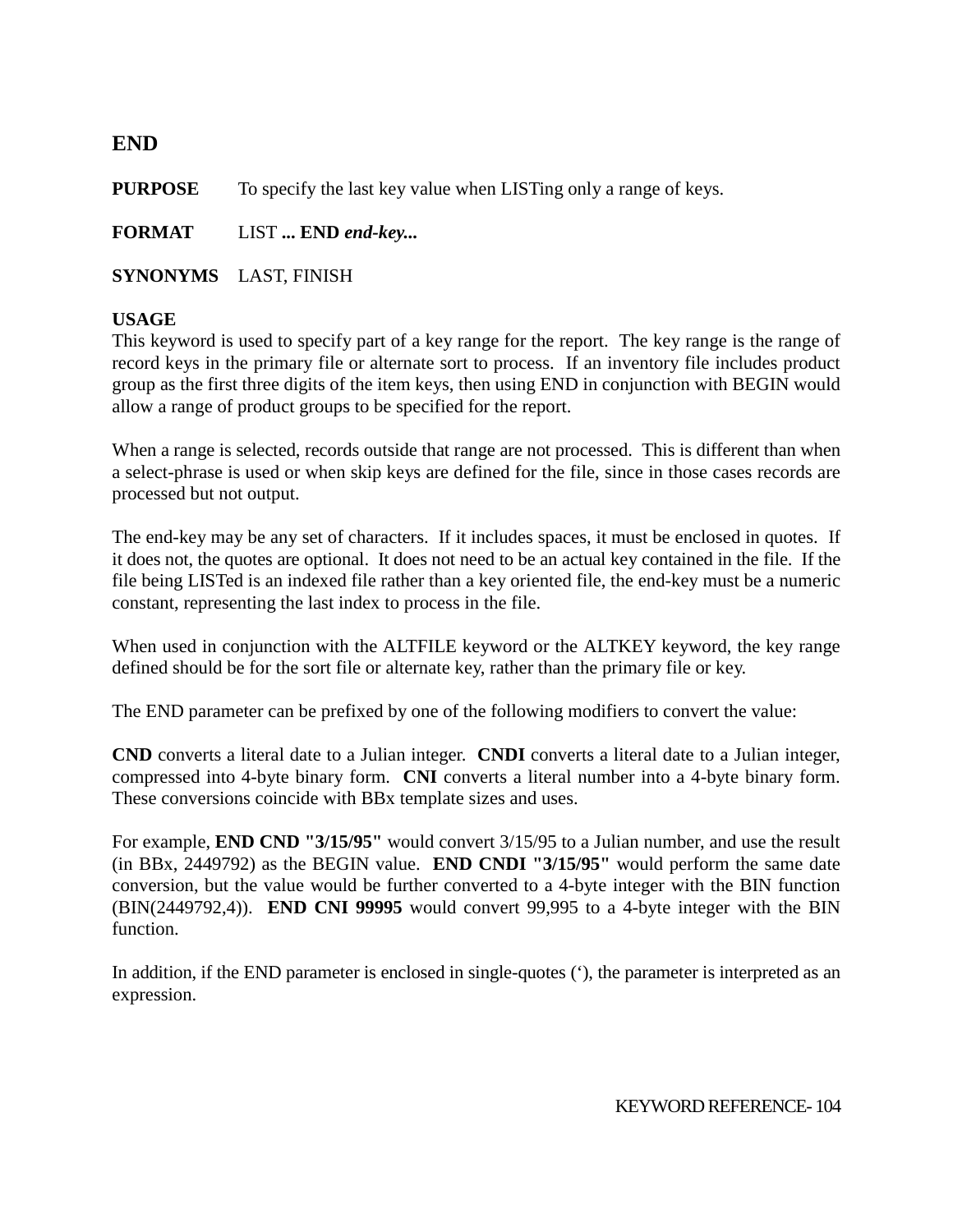This example show an expression: LIST DEMO.CUST ID NAME BEGIN 'str([[Enter customer number]]:"00000")'

The expression can use functions defined in the file "userdefn.txt", if mult-line function capabilities are required.

#### **EXAMPLES**

The following example will process records from the beginning of the file until the record keys become greater than "001" ("00100", "00101", etc.):

#### LIST DEMO.CUST ID NAME PHONE **END 001**

This example show an expression:

LIST DEMO.CUST ID NAME END 'str([[Enter ending customer number]]:"00000")'

The expression can use functions defined in the file "userdefn.txt", if multi-line function capabilities are required.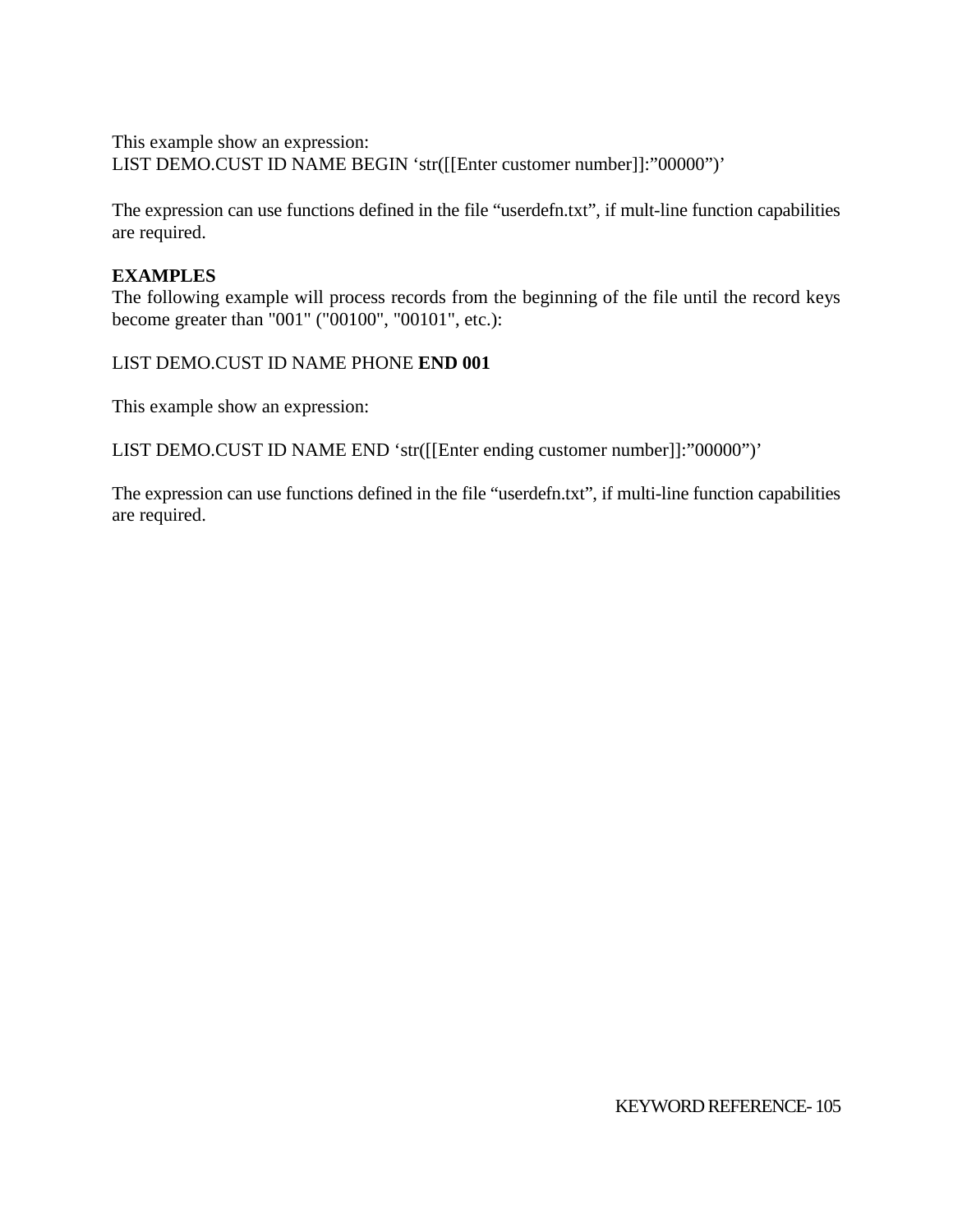### **EVEN**

**PURPOSE** To generate an even numeric value, suitable for a break point to group numbers in the same range together.

#### **FORMAT** LIST **... BREAK EVEN** *number field-name...*

#### **SYNONYMS** None

#### **USAGE**

The EVEN keyword is used to formulate a number into an even increment value. EVEN requires a *number* parameter, that can be any positive integer value from 1 to 99,999,999 (entered without commas). Each number in the column following the number is then formulated to an even value based on this formula:

*number* \* INT(*value/number*)

For example, if EVEN 1000 were used, any number from 0 to 999.99 would be converted to 0; from 1000 to 1999.99, converted to 1000; from 2000 to 2999.99, converted to 2000, and so on. In a report sorted by a numeric field, a break point could be specified based on even values, to cause a break each time the numeric field reached a certain threshold.

#### **EXAMPLES**

This example will produce a report sorted by sales, with breakpoints each 5,000.

#### LIST DEMO.CUST ID NAME TOTAL YTD.SLS SBREAK **EVEN 5000** YTD.SLS SORT DSND YTD.SLS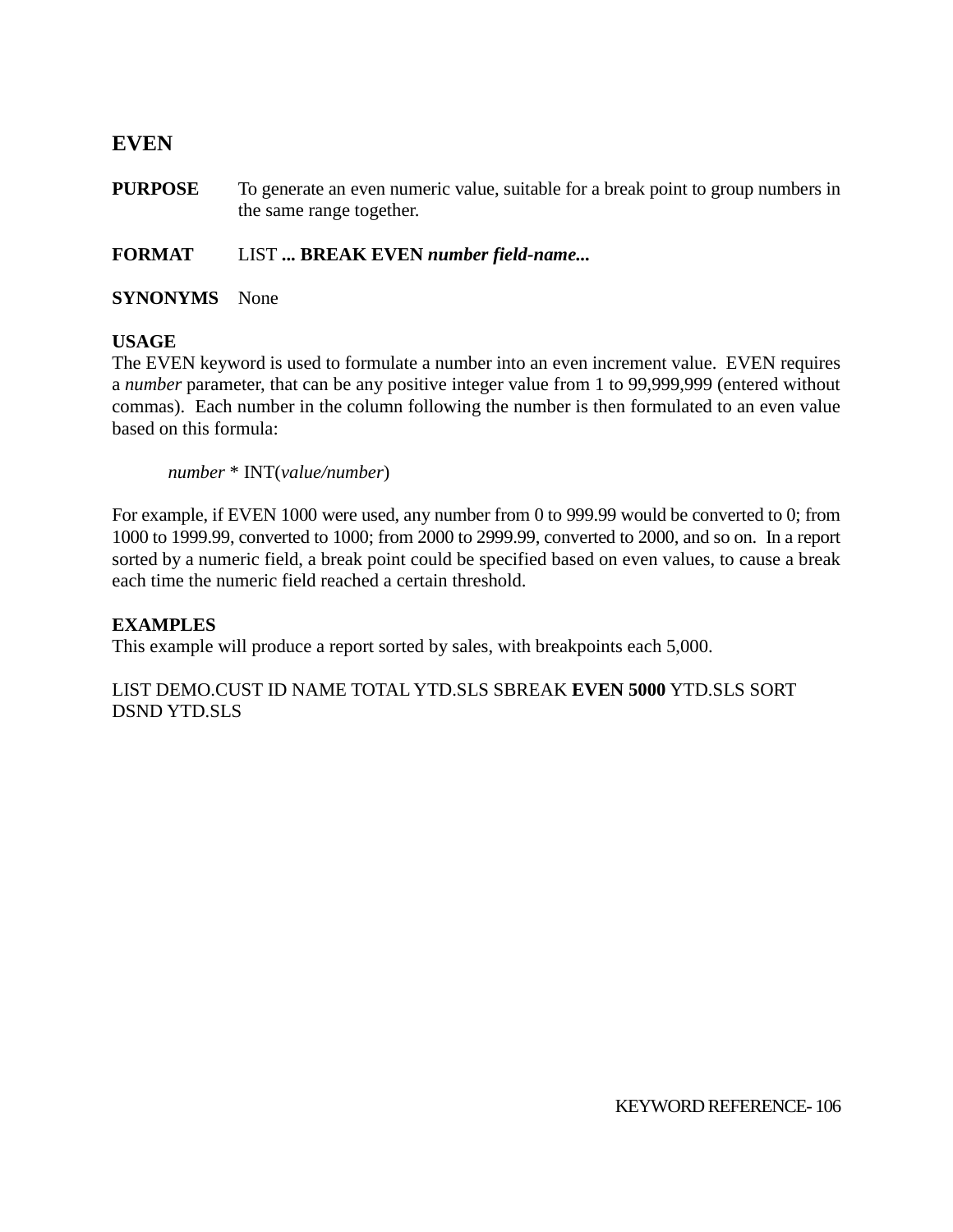### **EXPORT**

See ASCII in this chapter.

KEYWORD REFERENCE- 107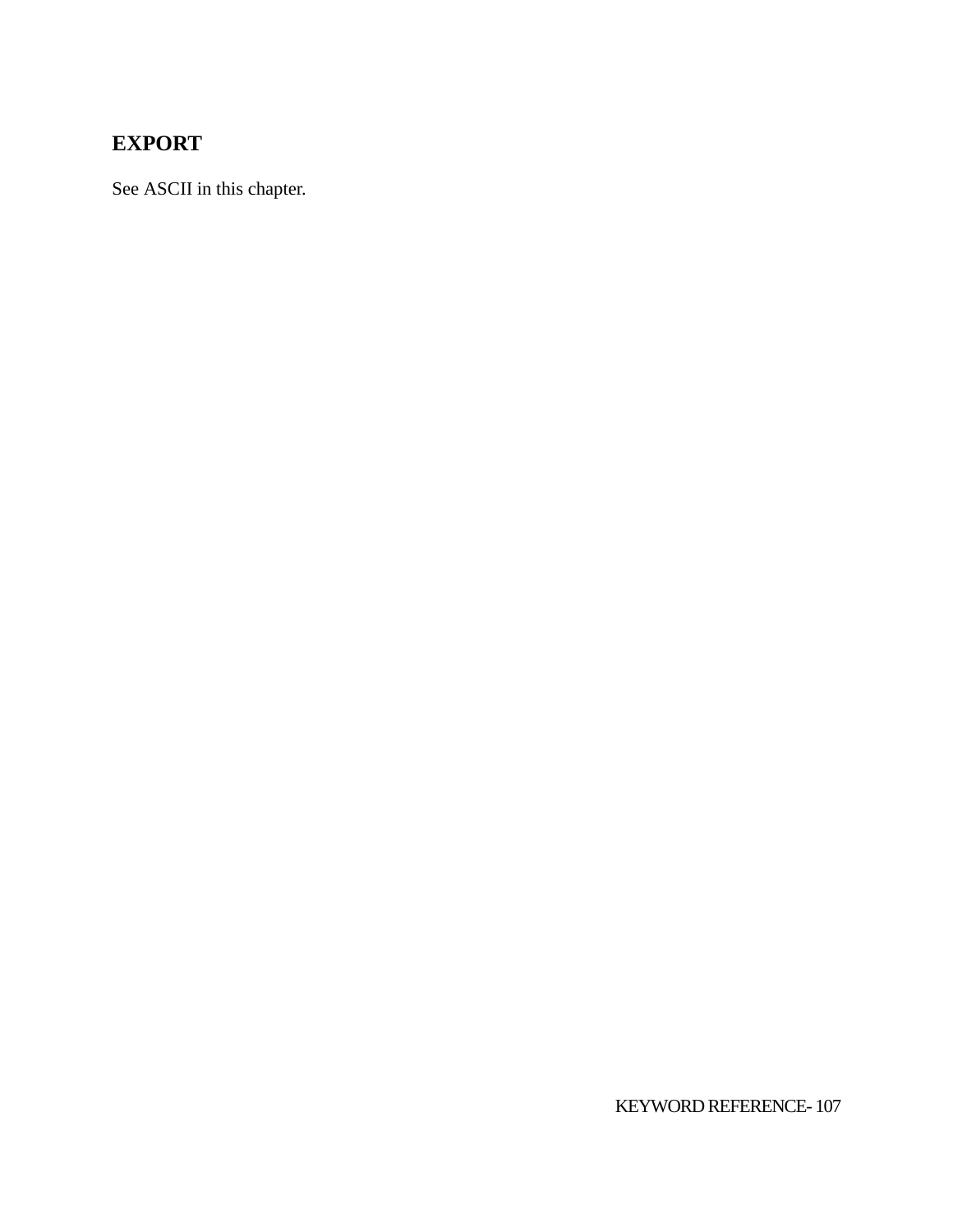### **FIELD**

- **PURPOSE** To indicate that more report fields are to be specified after a sort- or select-phrase has been entered.
- **FORMAT** LIST ... sort- or select-phrase **... FIELD** *field-phrase...*

#### **SYNONYMS** FLD, SHOW

#### **USAGE**

The FIELD keyword allows more flexibility in the placement of data elements in the command line. With it field elements may be entered after a sort- or select-phrase and not be interpreted as being included.

#### **EXAMPLES**

The following example shows a sort-phrase followed by the FIELD keyword to allow specification of data fields:

LIST DEMO.CUST ID NAME SORT NAME **FIELD** SLSP PHONE YTD.SLS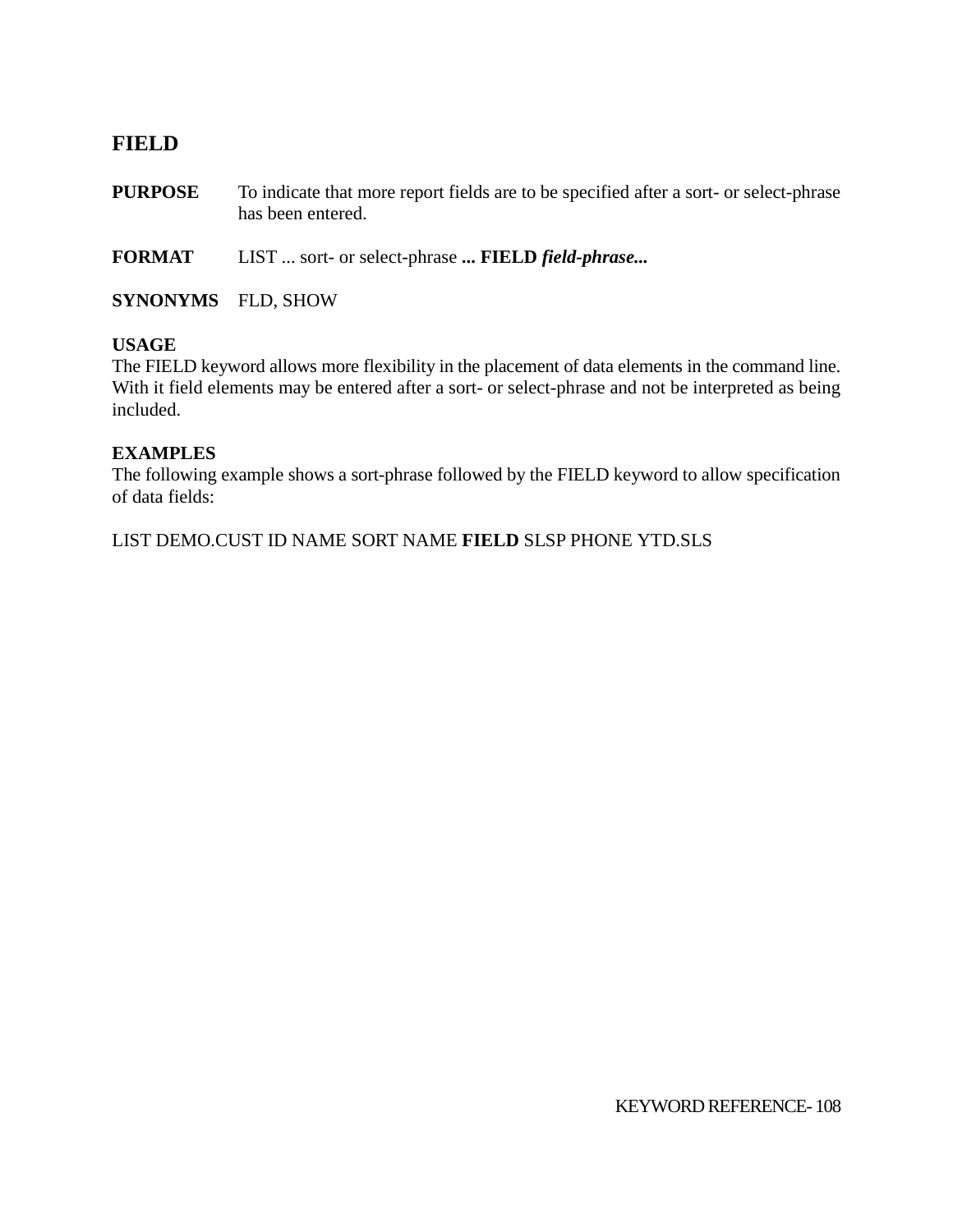### **FILL**

**PURPOSE** To fill the balance of any line with a specified character.

**FORMAT** LIST **... FILL "***character***"...**

**SYNONYMS** None

### **USAGE**

The FILL keyword can be used anywhere in a field phrase (including a header or footer sub-phrase), to print a line of characters from the current column to the right margin.

The TAB keyword can be used to place the start of the line.

The *character* can be any single, printable character, including a space.

### **EXAMPLES**

This example shows two subsequent fills, first dashes starting at column 20, then spaces starting at column 60, to draw a 40 character line centered in an 80 column report:

LIST DEMO.CUST WIDTH 80 ON PRINTER TAB 20 ID NAME PHONE TAB 20.2 **FILL "-"** TAB 60.2 **FILL " "** TAB 25.3 YTD.SLS TAB 40.3 YTD.COST DBLSPC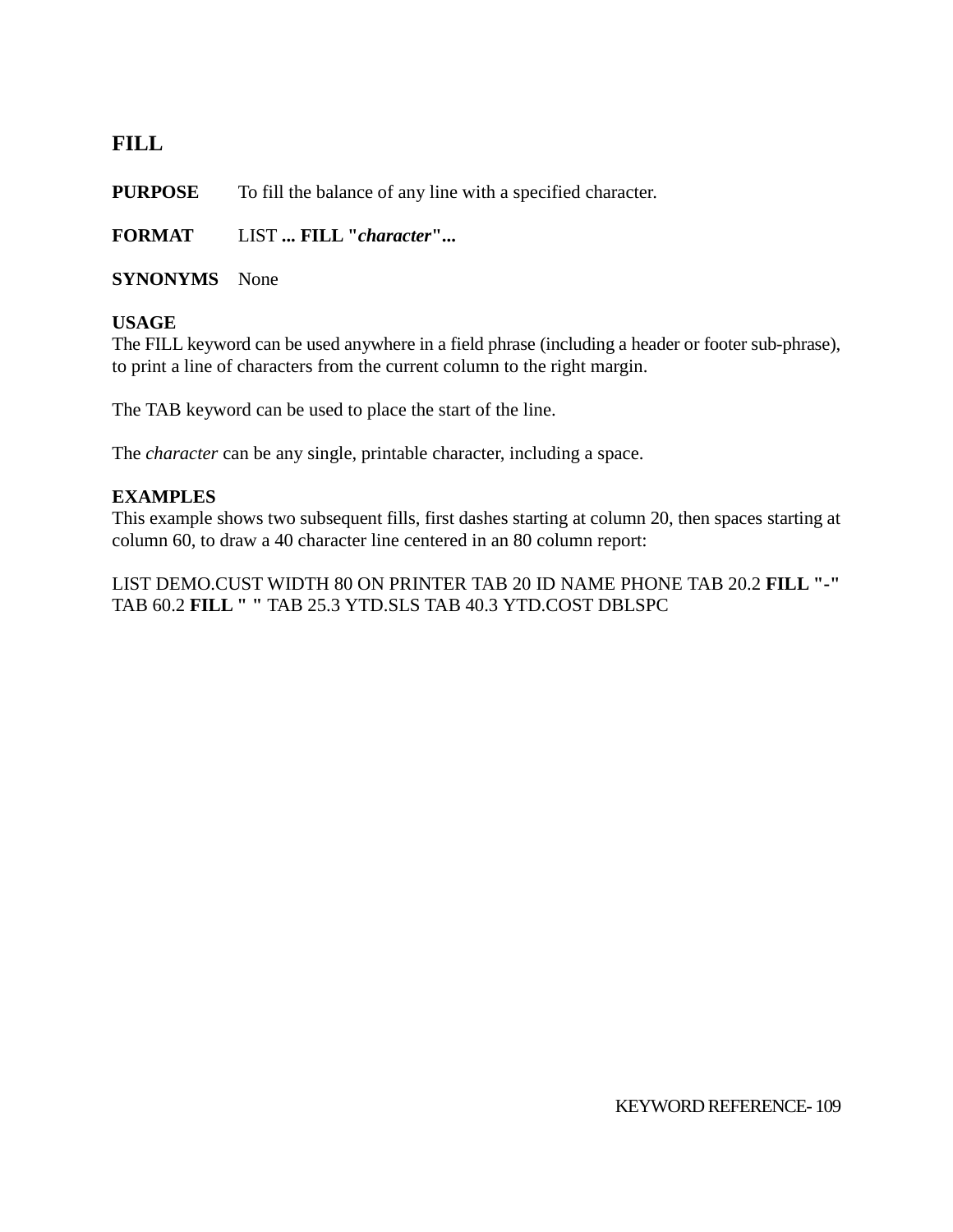## **FOOTER***n*

See HEADER*n* in this chapter.

KEYWORD REFERENCE- 110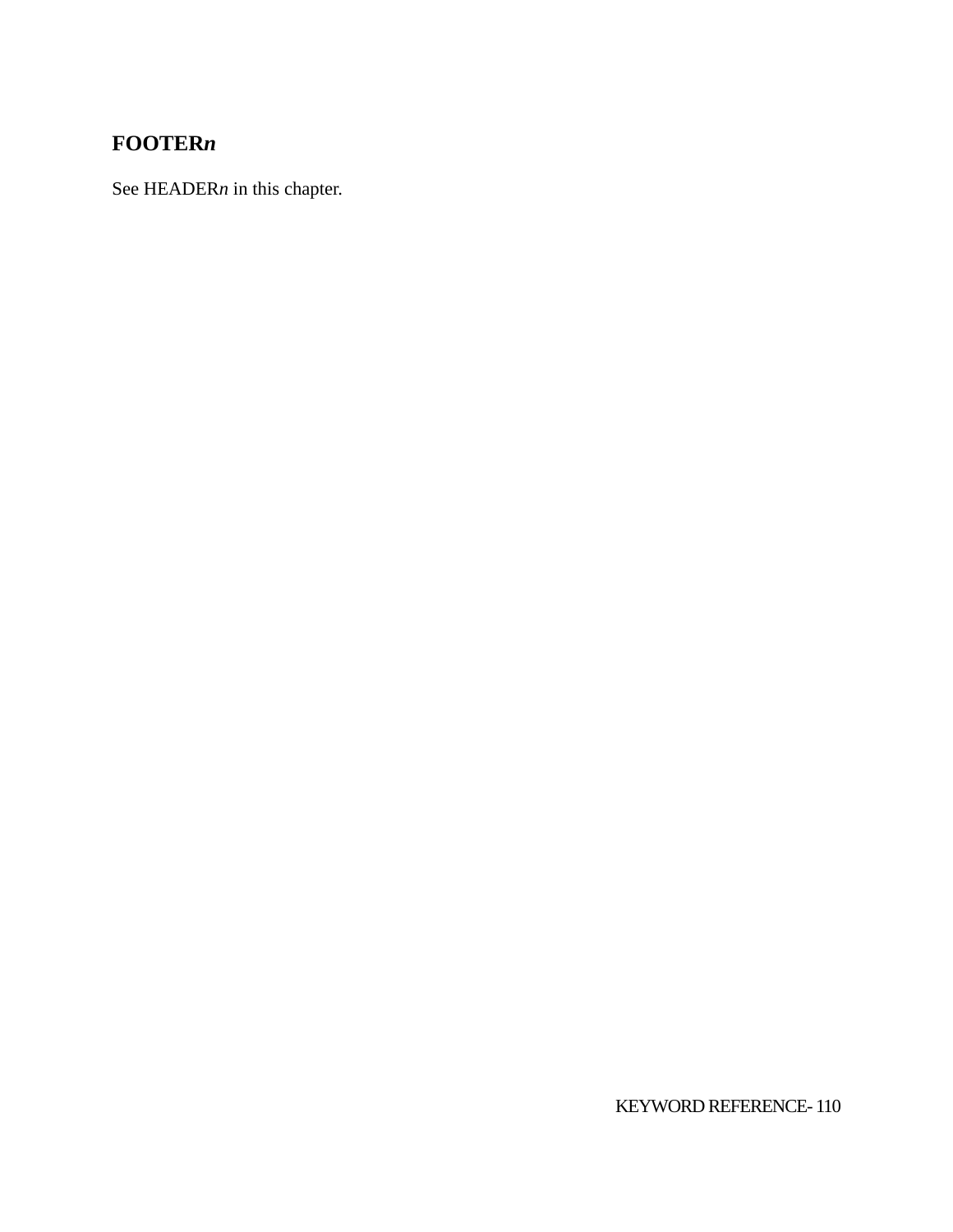### **FULLCASE**

**PURPOSE** To cause a sort phrase field to be sorted in a case-sensitive manner.

**FORMAT** LIST **... SORT ... FULLCASE** *field-name***...**

**SYNONYMS** FCASE

### **USAGE**

When GENERAL sorts a file, it normally converts all text fields to upper case, so that multiple spellings of the same value will be printed together. For instance, values of "SMITH" and "Smith" would be sorted together. If the sort order needs to take upper- and lower-case into account, then the FULLCASE keyword can precede the affected field in the sort phrase.

### **EXAMPLES**

This example shows the full case keyword:

LIST DEMO.CUST ID NAME TOTAL YTD.SLS SORT STATE **FULLCASE** CITY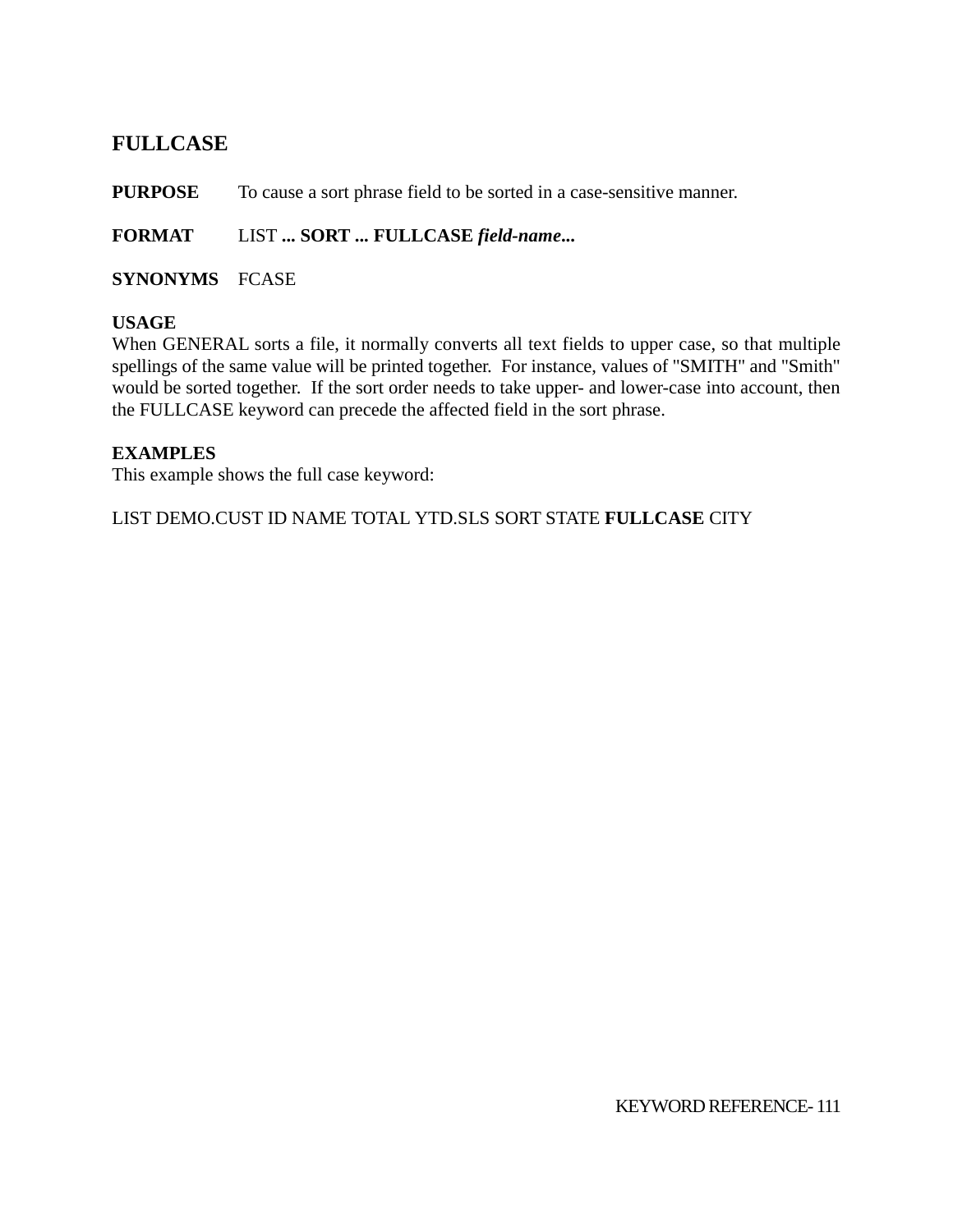### **HEADER**

**PURPOSE** To define a column header other than the default, which utilizes the column headings defined for the fields specified.

**FORMAT** LIST **... HEADER** *"header-text"...*

**SYNONYMS** HEAD, HEADING

### **USAGE**

Normally, the column headings are generated from the Heading element of the field definition for each data element on the report. The heading elements are formatted in the same manner as the data fields, including spacing, tabs, and new lines. If this column heading is not desired the HEADER keyword may be used to set the column headings to some specified text.

The header-text entered must be enclosed in quotes.

Column headings may be turned off with the NO-HEAD keyword. A complete page header, including titles and column headings, may be described with the PAGE-HDR or HEADER0 keywords.

### **EXAMPLES**

The following example will produce the heading specified:

### LIST CUSTOMERS ID NAME SLM.NAME PHONE SORT SLM **HEADER "CUSTOMER INFORMATION:"**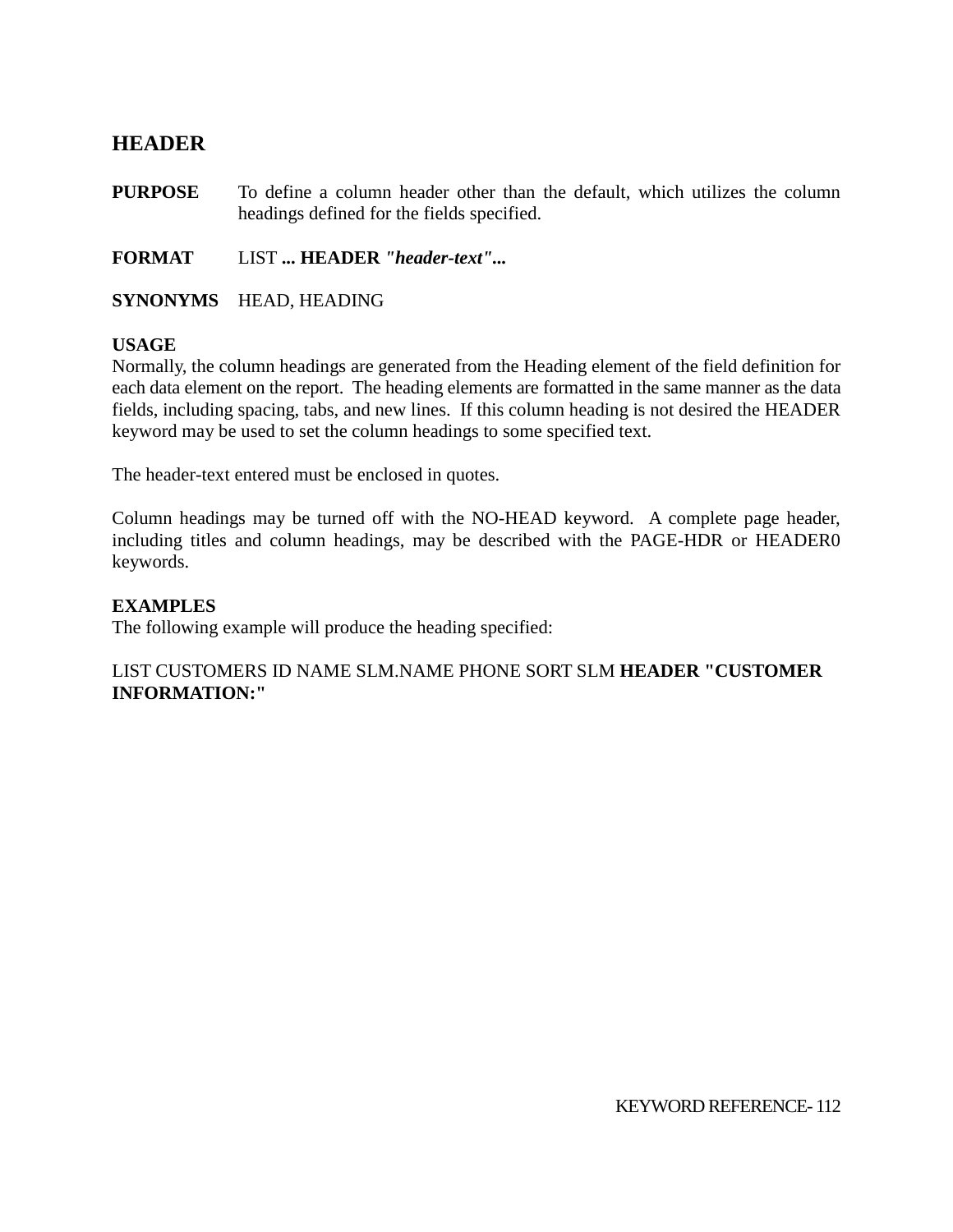### **HEADER***n* **FOOTER***n* **OFF**

**PURPOSE** To specify custom page and group headers, or custom group or report footers.

**FORMAT** LIST **... HEADER***n header-phrase* **OFF**... LIST **... FOOTER***n footer-phrase* **OFF**...

Note there are no spaces between the HEADER/FOOTER words and the *n* level indicator.

### **SYNONYMS** None

### **USAGE**

The custom header and footer keywords are toggles that turn on a custom header or footer phrase. In these phrases, any text, data field, calculation, or positioning keyword is legal, and applies to that particular header or footer.

The header or footer level, *n*, applies to the break point level, as defined by the order of BREAK keywords in the report. Report breaks are nested as they are encountered in the LIST command, so the first BREAK becomes level 1, the second is level 2, and so on. Up to 9 levels may be specified.

Level 0 is defined as the "report level". A header of level 0 is considered a definition of the page heading, while a footer of level 0 is considered the report footer, which prints only at the end of the report.

Note that HEADER0 can be used as a replacement for the PAGE-HDR keyword, and in fact, GENERAL internally translates a PAGE-HDR definition into a HEADER0 header phrase.

Header and footer phrases are active until explicitly turned off. They are turned off by:

- Another HEADER*n* or FOOTER*n* phrase.
- The OFF keyword
- The end of the LIST command

### **EXAMPLES**

This example shows a custom report header:

LIST DEMO.CUST TAB 10.1 ID TAB 10.2 NAME TAB 30.1 PHONE TAB 30.2 DEMO.SLSP:NAME

KEYWORD REFERENCE- 113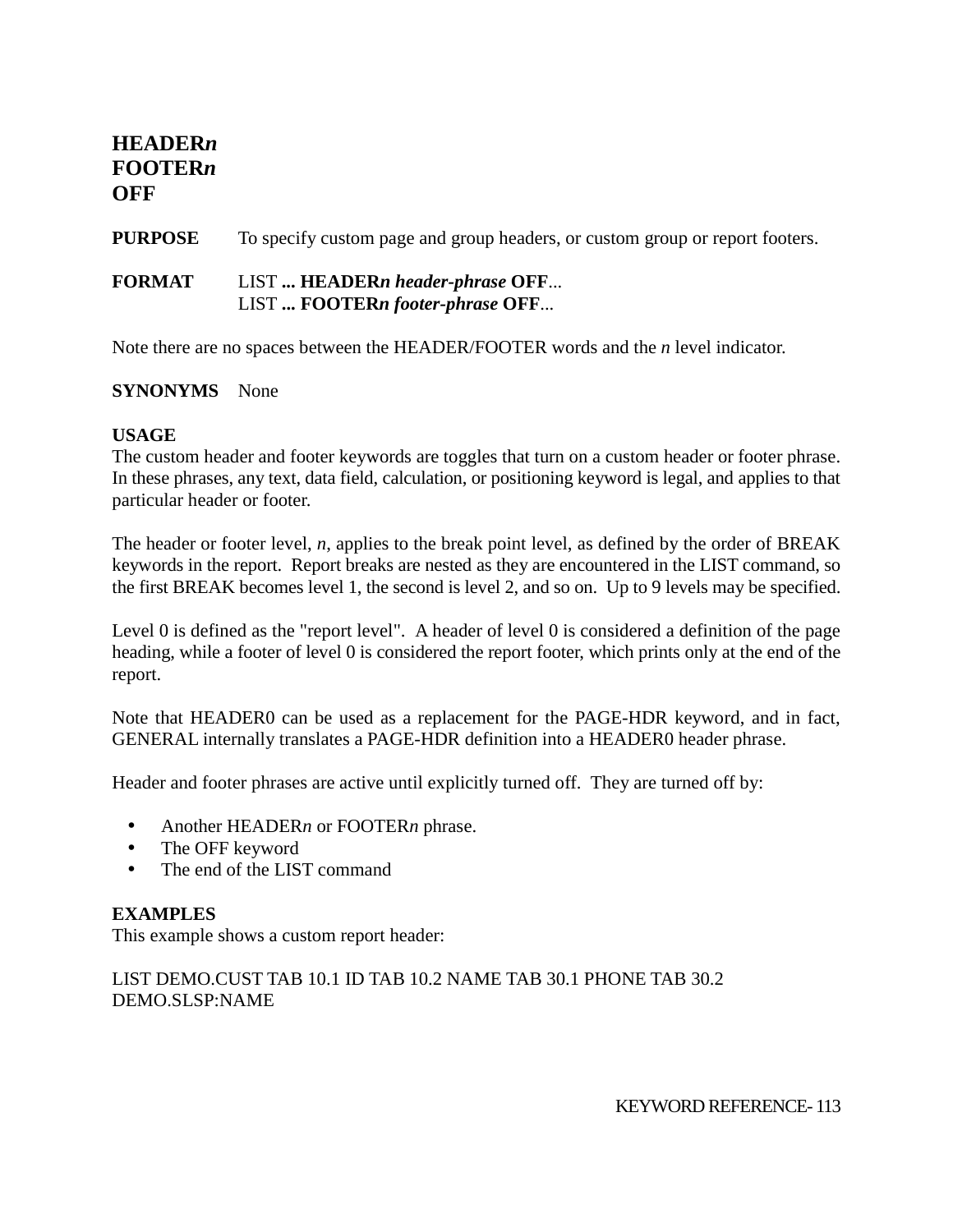### **HEADER0 TAB 1.1 @DATE TAB 1.2 "PAGE" @PAGE CENTER "CUSTOMER PHONE LIST" TAB 1.3 FILL "-" TAB 10.4 "CUSTOMER ID/NAME" TAB 30.4 "PHONE/SALESPERSON" LF FILL "=" OFF**

This example shows a custom footer for break level 1, calculating a group level value. Note the use of the group summary function GSUM() to derive level 1 totals for YTD.SLS and YTD.COST.

LIST DEMO.CUST SBREAK SLSP ID NAME TAB 55 TOTAL YTD.SLS **FOOTER1 TAB 55.1 "--------------" TAB 10.2 "SALESPERSON:" @BREAK1 TAB 55.2 @CALC1("N,L14,2,P","",GSUM(YTD.SLS,1)) TAB 10.3 "(PROFIT)" TAB 55.3 @CALC2("N,L14,2,P","",@CALC1-GSUM(YTD.COST,1)) OFF**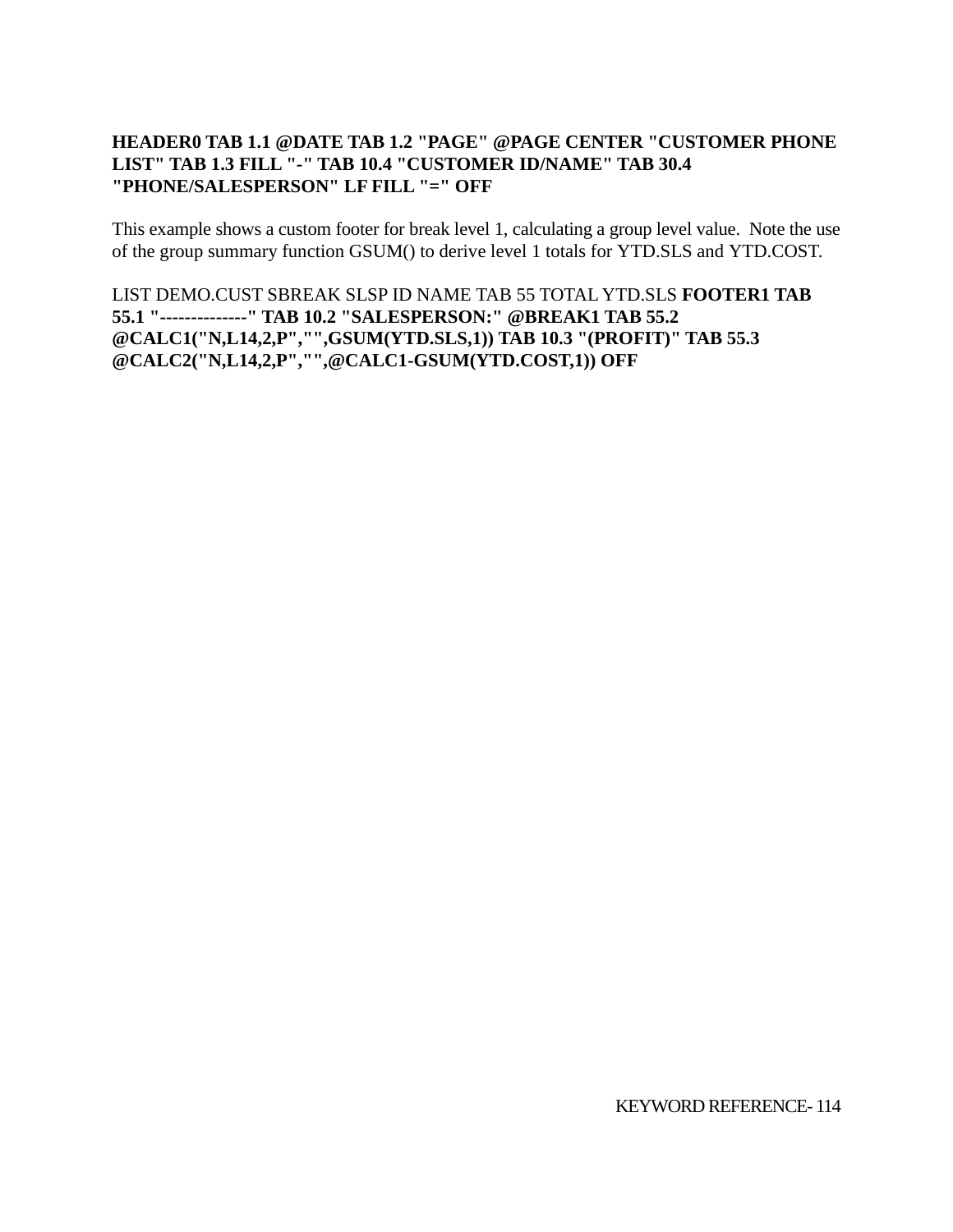### **HEIGHT**

**PURPOSE** To force the number of lines each record occupies on the report, regardless of data positions and the NO-BLANK keyword.

**FORMAT** LIST **... HEIGHT** *lines...*

### **SYNONYMS** None

### **USAGE**

When GENERAL produces a report, the number of lines each record occupies is determined by the positions defined in the report. If the last field is placed on line 3, as with a TAB 10.3 keyword, then GENERAL will allocate 3 lines per record. If the NO-BLANK keyword is used, and one of the lines is empty, then that record will only use 2 lines.

If a report requires a fixed number of lines to be allocated, regardless of how many are used, then the HEIGHT keyword can be used.

### **EXAMPLES**

The following example shows how to use the HEIGHT keyword in producing fixed length labels while suppressing blank lines:

LIST DEMO.CUST TAB 2.2 NAME TAB 2.3 ADDR1 TAB 2.4 ADDR2 TAB 2.5 CITY\_ST\_ZIP NO-BLANK NO-PAGE **HEIGHT 6** ON PRINTER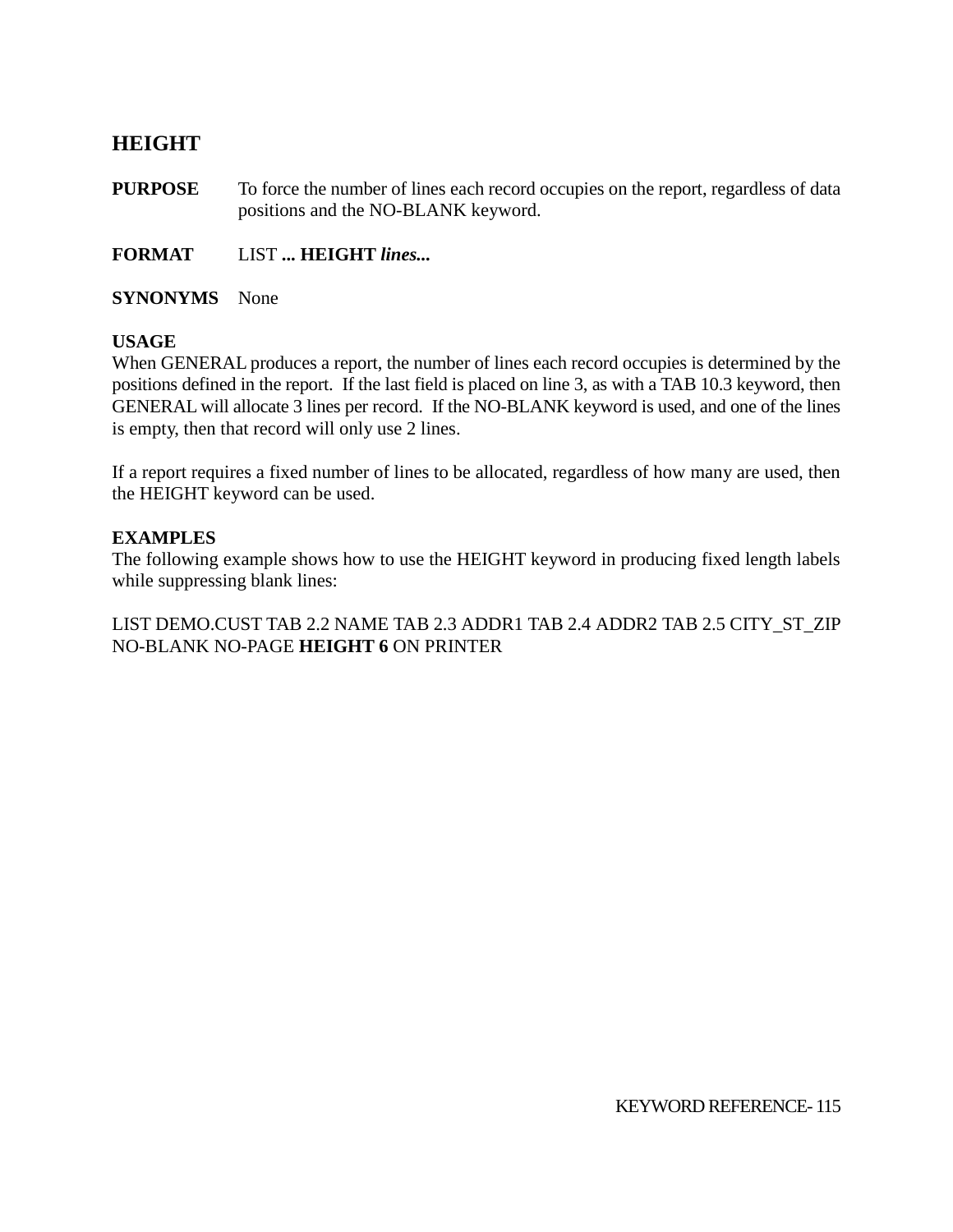### **LBREAK**

- **PURPOSE** To generate a line break every *n* lines of a report, so that a blank line is printed between even groups of records.
- **FORMAT** LIST **... LBREAK** *n*...

### **SYNONYMS** LBRK

### **USAGE**

The LBREAK keyword is used to generate a blank line every time the specified number of lines has printed without any breaks.

The line break counter is reset at the top of each page and after any break point as defined by a BREAK keyword.

Note that the line count is based on records printed, even if each record prints on multiple physical lines of output.

### **EXAMPLES**

This example will generate a line break every five lines:

### LIST DEMO.CUST ID NAME SLSP PHONE **LBREAK 5**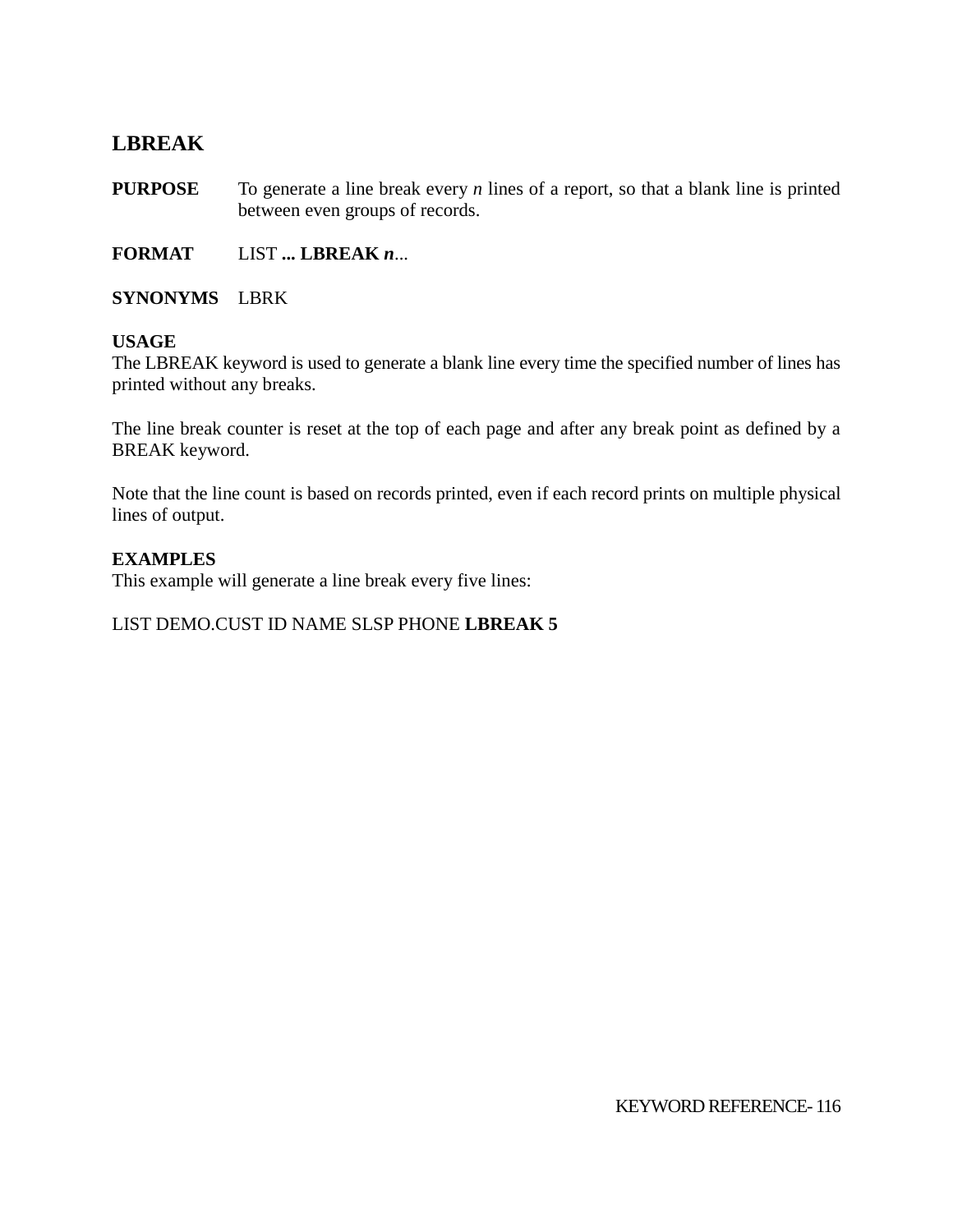### **LENGTH**

**PURPOSE** To set the number of printed lines per page.

**FORMAT** LIST **... LENGTH** *#-lines...*

**SYNONYMS** LINES, LEN

### **USAGE**

The LENGTH keyword is used for page formatting, allowing specification of the number of printed lines per page. This keyword is only required if the default settings used by GENERAL are incorrect. The default settings are based on the Business Basic knowledge of the device dimensions, typically 66 lines for printers and 24 or 25 lines for VDTs. For VDTs, GENERAL deducts 4 lines for a bottom margin; for printers and files, GENERAL deducts 6 lines.

#-Lines must be an integer and must be greater than 1. Note that this specifies the number of *printed* lines, not the number of *physical* lines.

### **EXAMPLES**

The following example shows the use of the LENGTH keyword for an 88-line page, with a 1" allocation for margins:

LIST DEMO.CUST ON LP ID TAB 10.1 NAME TAB 10.2 ADDR1 TAB 10.3 ADDR2 TAB 10.4 CITY\_ST\_ZIP DBL-SPC **LENGTH 80**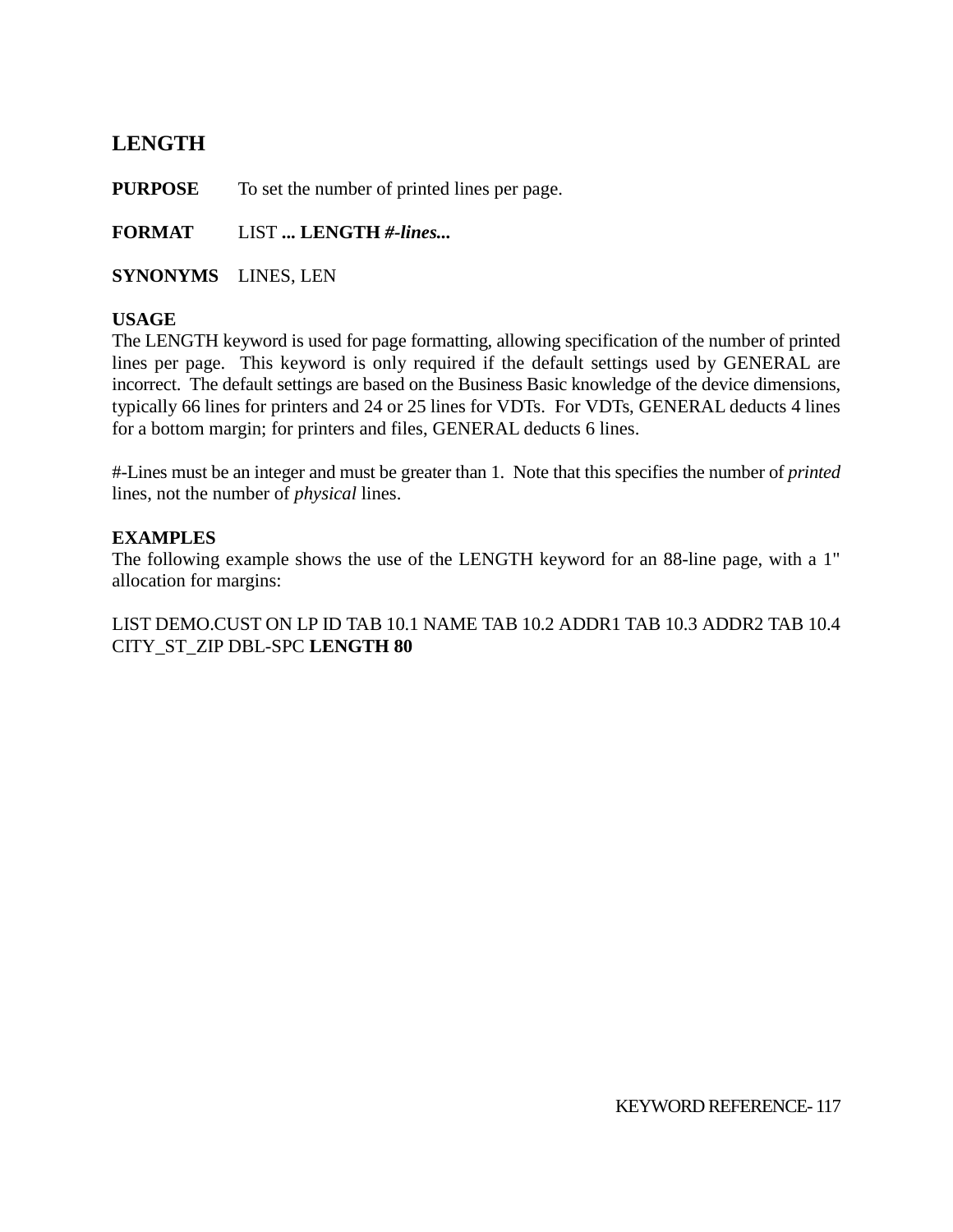### **LINK**

**PURPOSE** To define a new link specification, or override an existing link specification for the LIST file, for use by a link field definition.

### **FORMAT** LIST **... LINK FROM** *file-name* **TO** *file-name* **FULL** *key-expression* **OFF...** LIST **... LINK FROM** *file-name* **TO** *file-name* **PART** *key-expression* **OFF...**

### **SYNONYMS** None

### **USAGE**

The LINK keyword defines a *link specification* within a LIST command. Following the link specification, link field definitions referencing the files will use the key-expression and full- or partial-key indicator.

The FROM file specifier is optional. If it is not present, then the FROM file will default to the LIST file. If specified, the file must be defined in GENERAL's dictionary or in a supported external dictionary.

The TO file specifier is required, and indicates what file is to be read from. The file-name here can contain a sort specifier @*sort-name* to process the records in the TO file in a non-primary key order. Sort specifications are defined in the TO file's dictionary.

The parameter FULL or PART (or FULLKEY or PARTKEY) is required, and indicates whether the link is a full- or partial-key type of link. Partial-key links produce from 0 to many records, while a full-key link produces one record.

The key-expression parameter is an expression using fields and data in the FROM file to derive the key or partial key needed to access records in the TO file.

The OFF parameter is required, and indicates the end of the key expression, and a return to the field phrase.

More information about link specifications can be found in the Dictionary chapter.

### **EXAMPLES**

This example shows a run-time link definition:

### LIST DEMO.INVOICES **LINK TO DEMO.PAYMENTS PART CUSTOMER+INVOICE OFF** CUSTOMER INVOICE TOTAL AMOUNT TOTAL @SUM:PAYMENTS:PAYMENT

If there is already a link defined to DEMO.PAYMENTS in the DEMO.INVOICES dictionary, then the link specified in the LIST command will override the link in the dictionary.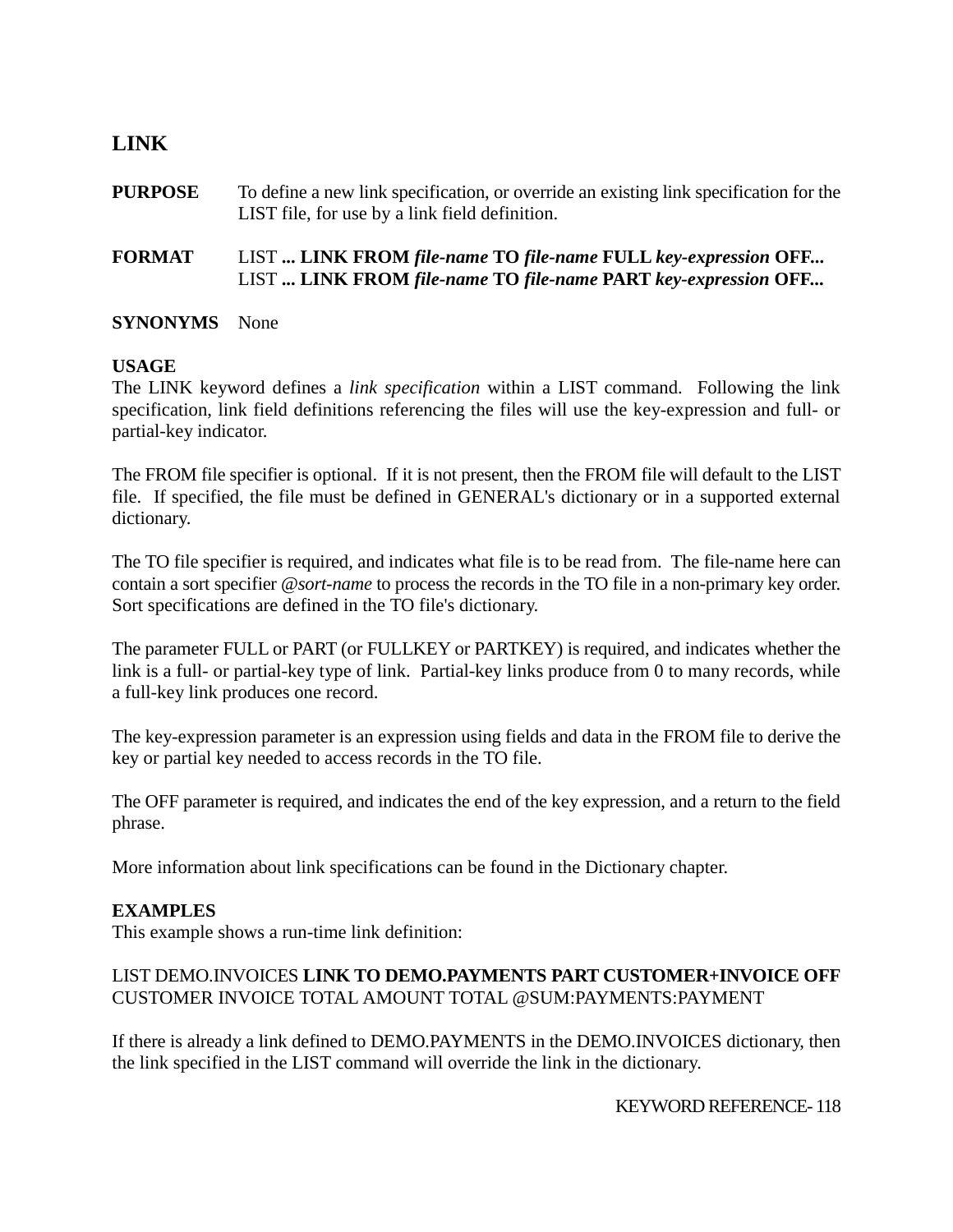## **LOWER**

See PROPER in this chapter.

KEYWORD REFERENCE- 119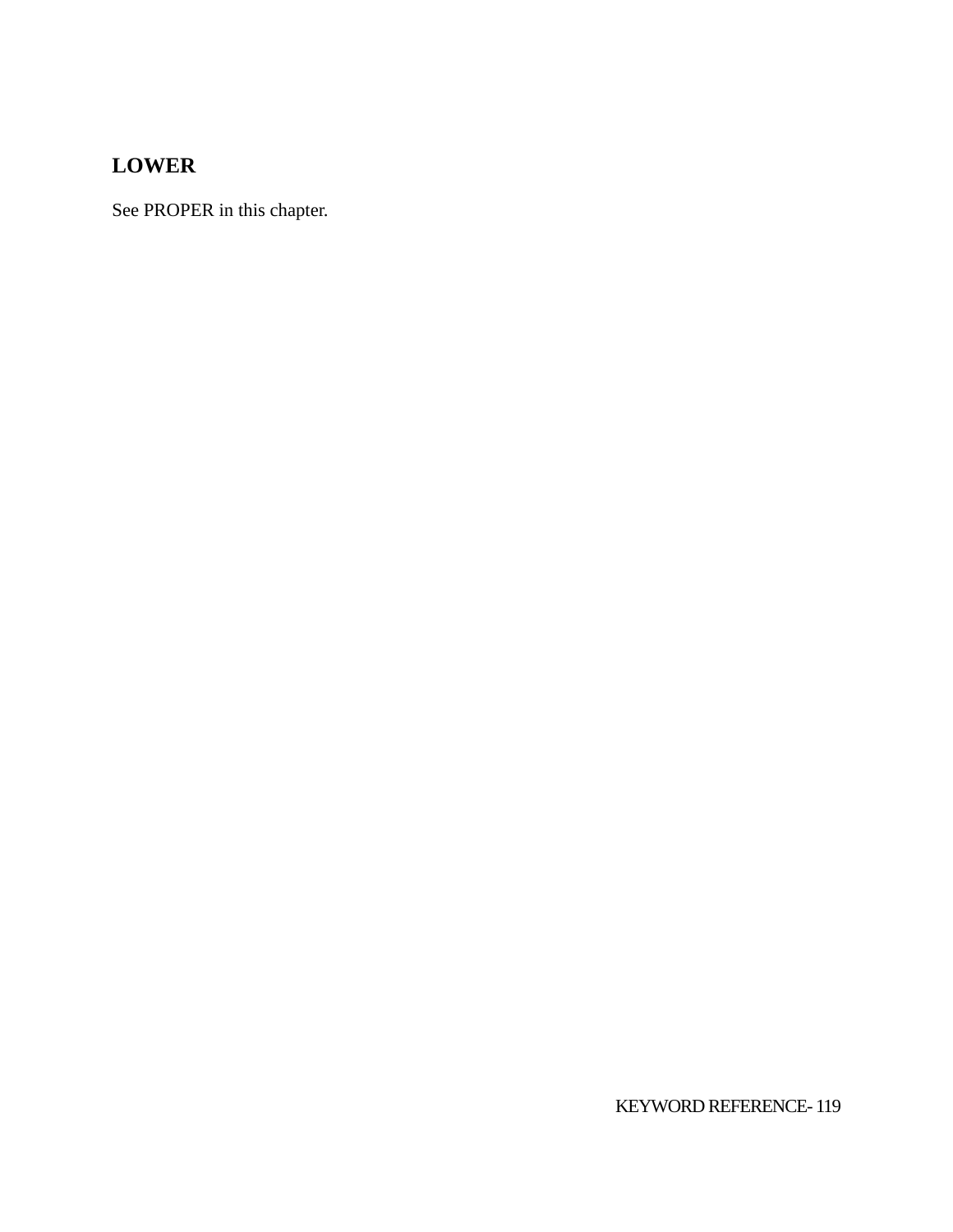### **MAXIMUM**

**PURPOSE** To cause a numeric or date maximum to be calculated, with the value output at the end of the report, and at break points if specified by the BREAK keyword.

**FORMAT** LIST **... MAXIMUM** *field-name...*

**SYNONYMS** MAX

### **USAGE**

The MAXIMUM keyword is used to calculate the highest numeric or date value of a specified report column. The value so calculated will be printed at the end of the report and also at each subtotal break point if the BREAK keyword is used.

The field-name specified must be defined for the file being LISTed. It also must be defined as a numeric or date type field.

### **EXAMPLES**

The following example will print the highest sales value of each line on the report:

### LIST DEMO.CUST ID NAME SLSP **MAXIMUM YTD.SLS**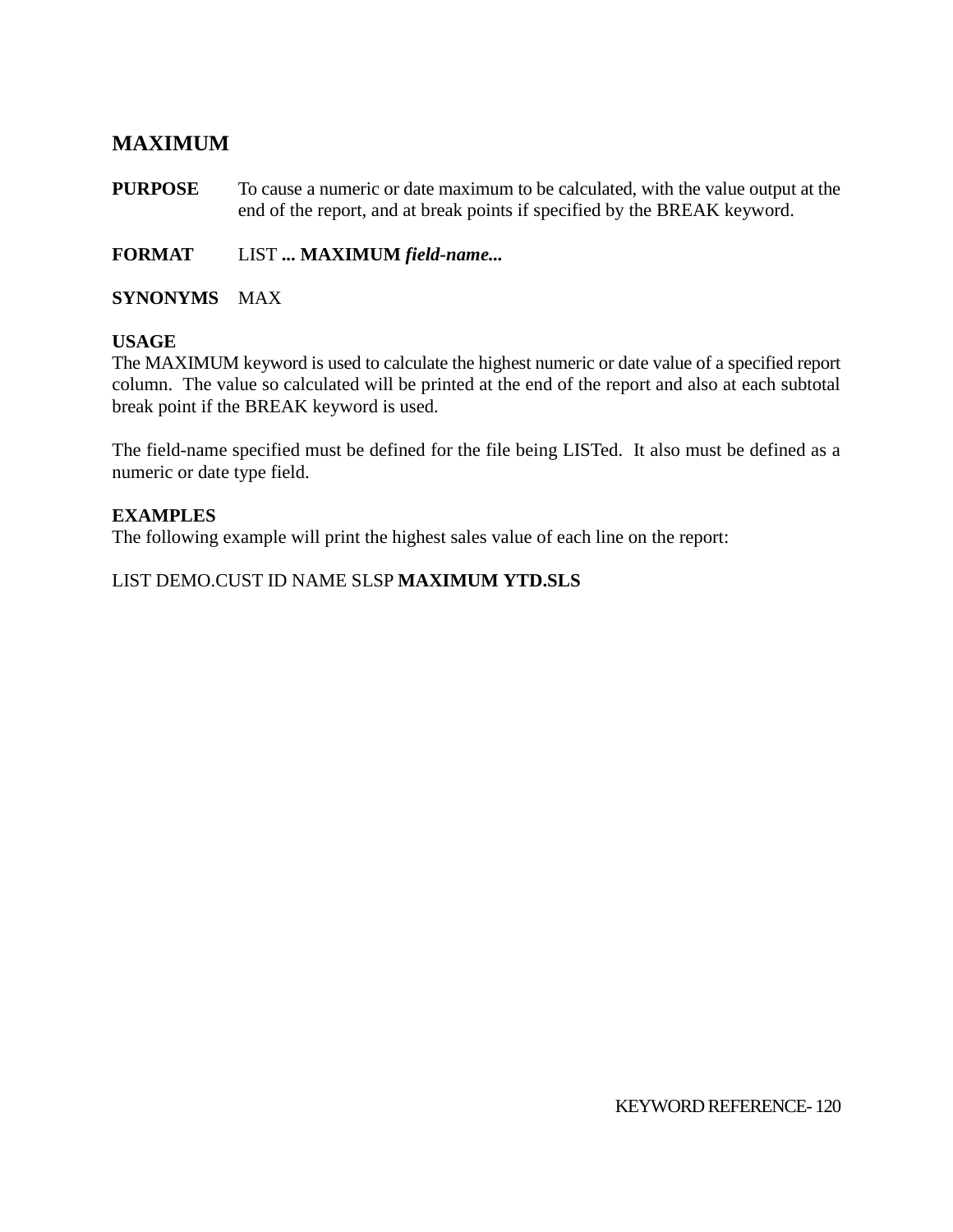### **MINIMUM**

**PURPOSE** To cause a numeric or date minimum to be calculated, with the value output at the end of the report, and at break points if specified by the BREAK keyword.

**FORMAT** LIST **... MINIMUM** *field-name...*

### **SYNONYMS** MIN

### **USAGE**

The MINIMUM keyword is used to calculate the lowest numeric or date value of a specified report column. The value so calculated will be printed at the end of the report and also at each subtotal break point if the BREAK keyword is used.

The field-name specified must be defined for the file being LISTed. It also must be defined as a numeric or date type field.

#### **EXAMPLES**

The following example will print the smallest sales value of each line on the report:

### LIST DEMO.CUST ID NAME SLSP **MINIMUM YTD.SLS**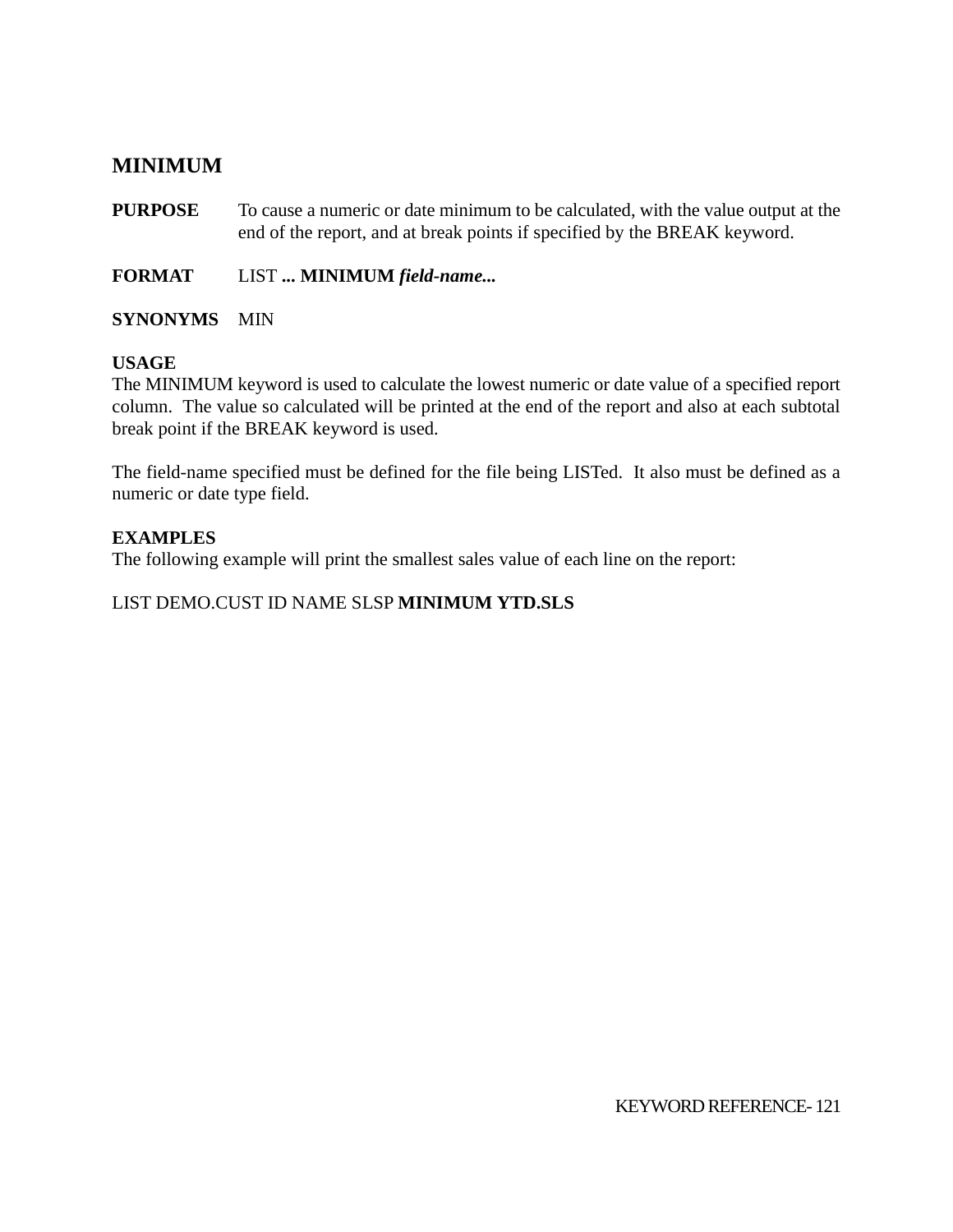### **MONTH MMMYYYY MMMYY MMYY MMYYYY YYYYMM YYMM**

**PURPOSE** To convert the precision of output for a date field to a month and year, rather than a month, day, and year.

**FORMAT** LIST **... MONTH** *field-name...*

**SYNONYMS** None

### **USAGE**

The date conversion keywords are used to convert a date field to display in a month and year format. Which particular keyword is used determines the format.

| <b>MONTH, MMMYYYY</b> | Jan/2002 |
|-----------------------|----------|
| <b>MMMYY</b>          | Jan/02   |
| <b>MMYY</b>           | 01/02    |
| <b>MMYYYY</b>         | 01/2002  |
| <b>YYYYMM</b>         | 2002/01  |
| <b>YYMM</b>           | 02/01    |

Date conversion can be useful when a break point by month is desired. See also the YYYY keyword.

### **EXAMPLES**

The following example shows the generation of a date sorted report, with subtotals by month:

LIST DEMO.INVOICES CUSTOMER INVOICE DATE TOTAL AMOUNT SBREAK **MMMYY DATE** SORT DATE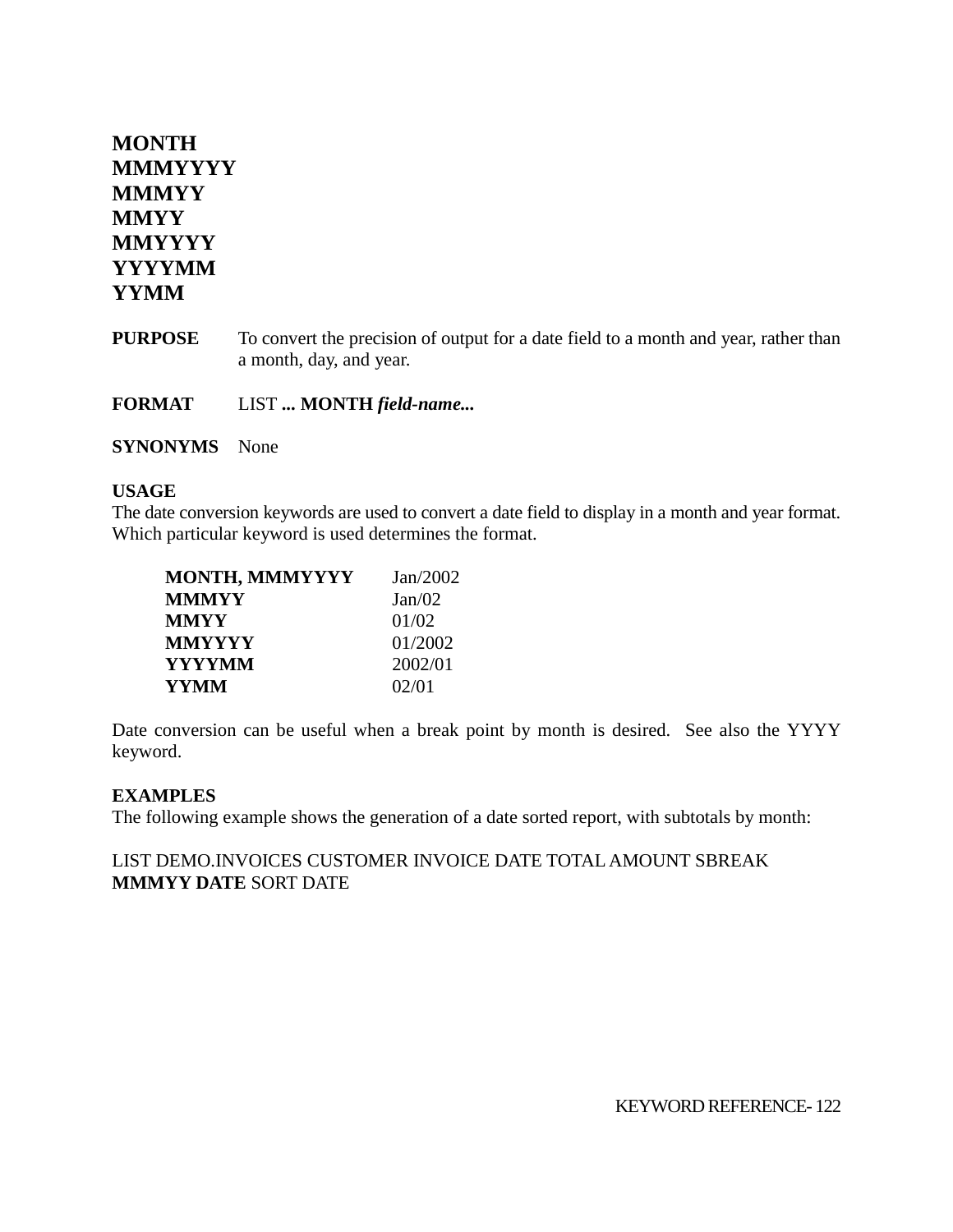### **NEWLINE**

- **PURPOSE** To cause the report output to skip to the next line.
- **FORMAT** LIST ... field-name **NEWLINE** field-name...

### **SYNONYMS** LF

### **USAGE**

NEWLINE is a formatting keyword used to force the report output to the left margin of the next line. This feature is useful, especially in combination with the TAB keyword, for formatting stacked lines of output on the report.

Note that the TAB keyword provides both column and row positioning, so the NEWLINE keyword isn't always necessary to formulate multi-line reports.

### **EXAMPLES**

This example shows using NEWLINE to format mailing labels.

LIST DEMO.CUST **NEWLINE** NAME **NEWLINE** ADDR1 **NEWLINE** ADDR2 **NEWLINE** CITY\_ST\_ZIP **NEWLINE** NO-PAGE ON LP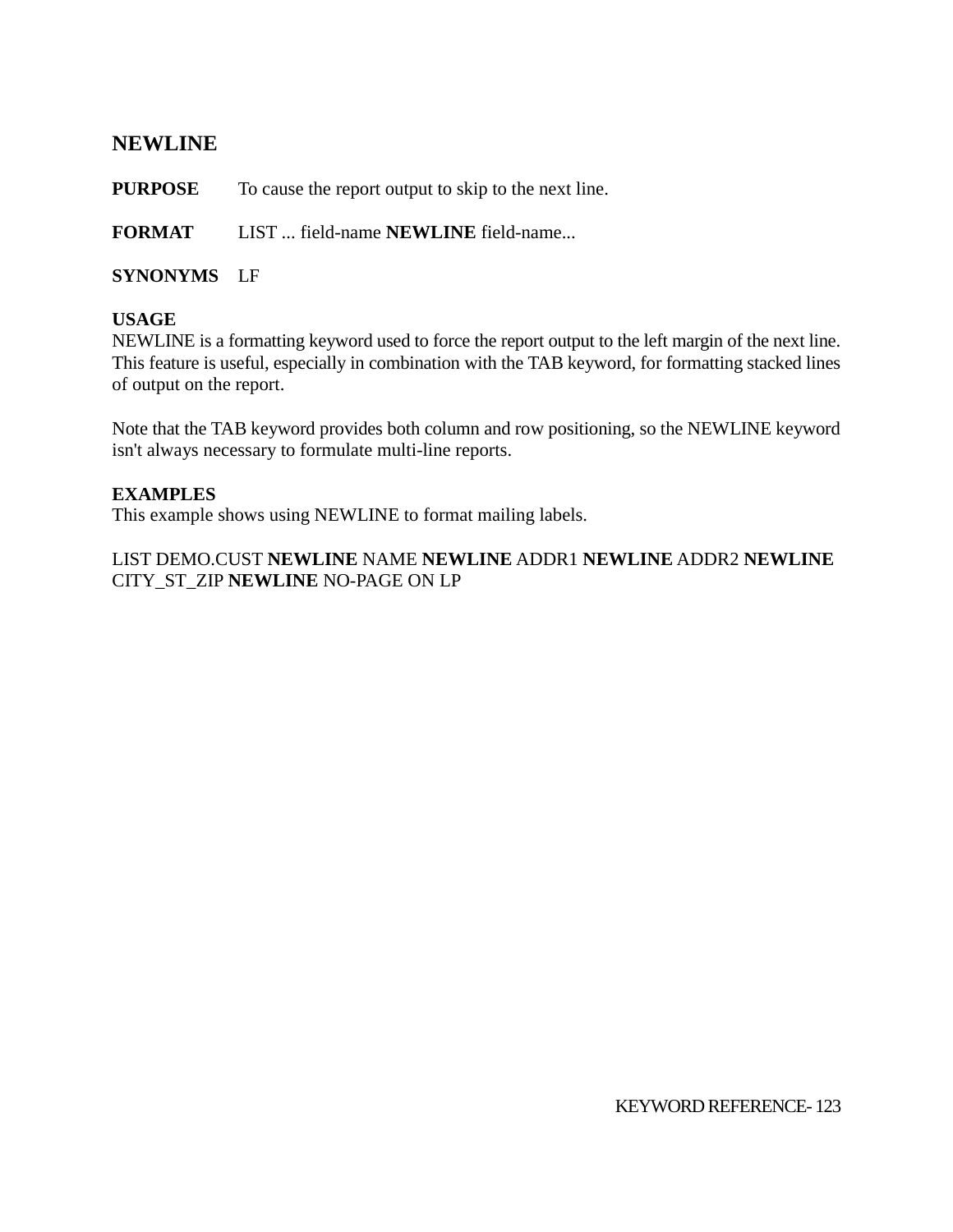### **NO-BLANK**

**PURPOSE** To suppress the printing of blank lines on a report.

**FORMAT** LIST **... NO-BLANK...**

**SYNONYMS** NB

### **USAGE**

This keyword is used to suppress the printing of blank lines of output. This can be useful when you are stacking many fields on a report, some of which may be blank.

Note that the DOUBLE-SPC keyword forces a blank line between records, even if the NO-BLANK keyword is used.

### **EXAMPLES**

This example shows the use of the NO-BLANK keyword:

LIST DEMO.CUST ID TAB 10 NAME LF TAB 10 ADDR1 LF TAB 10 ADDR2 LF TAB 10 CITY STATE ZIP DOUBLE-SPC **NO-BLANK**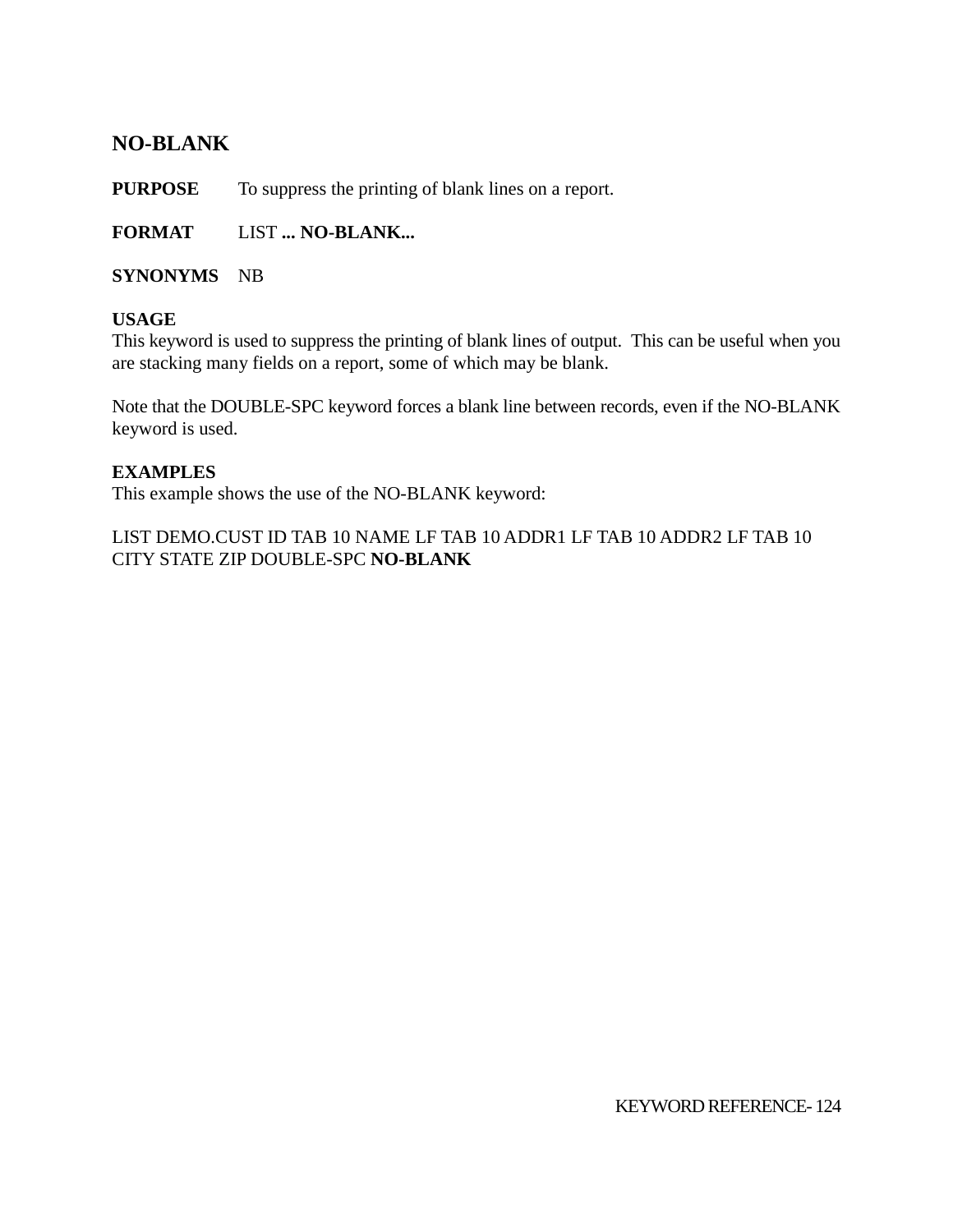### **NO-DETAIL**

**PURPOSE** To cause the printing of a "totals only" report.

**FORMAT** LIST **... NO-DETAIL...**

**SYNONYMS** ND

### **USAGE**

This keyword is used to suppress the printing of report detail. Instead, only totals and subtotals are printed.

When the totals are printed, the only fields that will print are those denoted by AVERAGE, BREAK, COUNT, MAXIMUM, MINIMUM, PCT-TOTAL, and TOTAL keywords. All other fields are suppressed.

When this keyword is used, output may be slow and sporadic. This is because the detail is still being processed.

If totals are not printed vertically, then line spacing and underlines are eliminated from the highest break level.

### **EXAMPLES**

This example shows the use of the NO-DETAIL keyword to create a report to count the number of customers per salesperson:

LIST DEMO.CUST BREAK DEMO.SLSP:NAME COUNT ID **NO-DETAIL** SORT DEMO.SLSP:NAME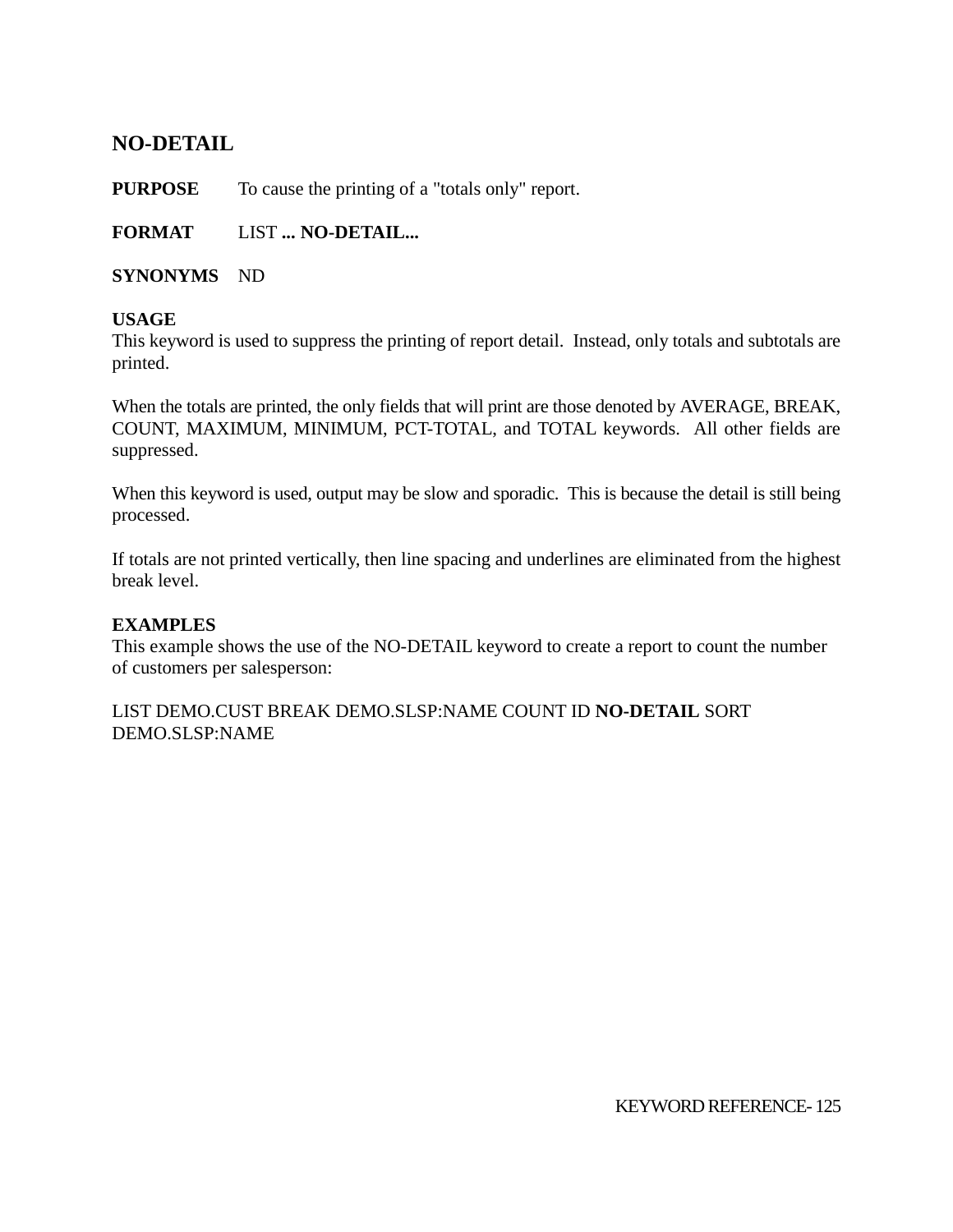### **NO-DUPLICATES**

**PURPOSE** To suppress the printing of duplicate subsequent values in a report column.

**FORMAT** LIST **... NO-DUPLICATES** *field-name...*

**SYNONYMS** NO-DUPS, NO-DUP, NDP, NDU

### **USAGE**

The NO-DUPLICATES keyword provides the ability to enhance the appearance of reports that include repetitive elements.

A typical use of this might involve a transaction file that contains or links to master file information. When LISTing the transaction file, master file information will be repetitive, and the NO-DUPLICATES keyword can precede any master file related columns to suppress the printing of the duplicate elements.

### **EXAMPLES**

The following example will suppress duplicate customer numbers and names in an invoice listing:

LIST DEMO.INVOICES BREAK-PG **NO-DUP CUSTOMER NO-DUP DEMO.CUST:NAME** DATE TOTAL AMOUNT ON PRINTER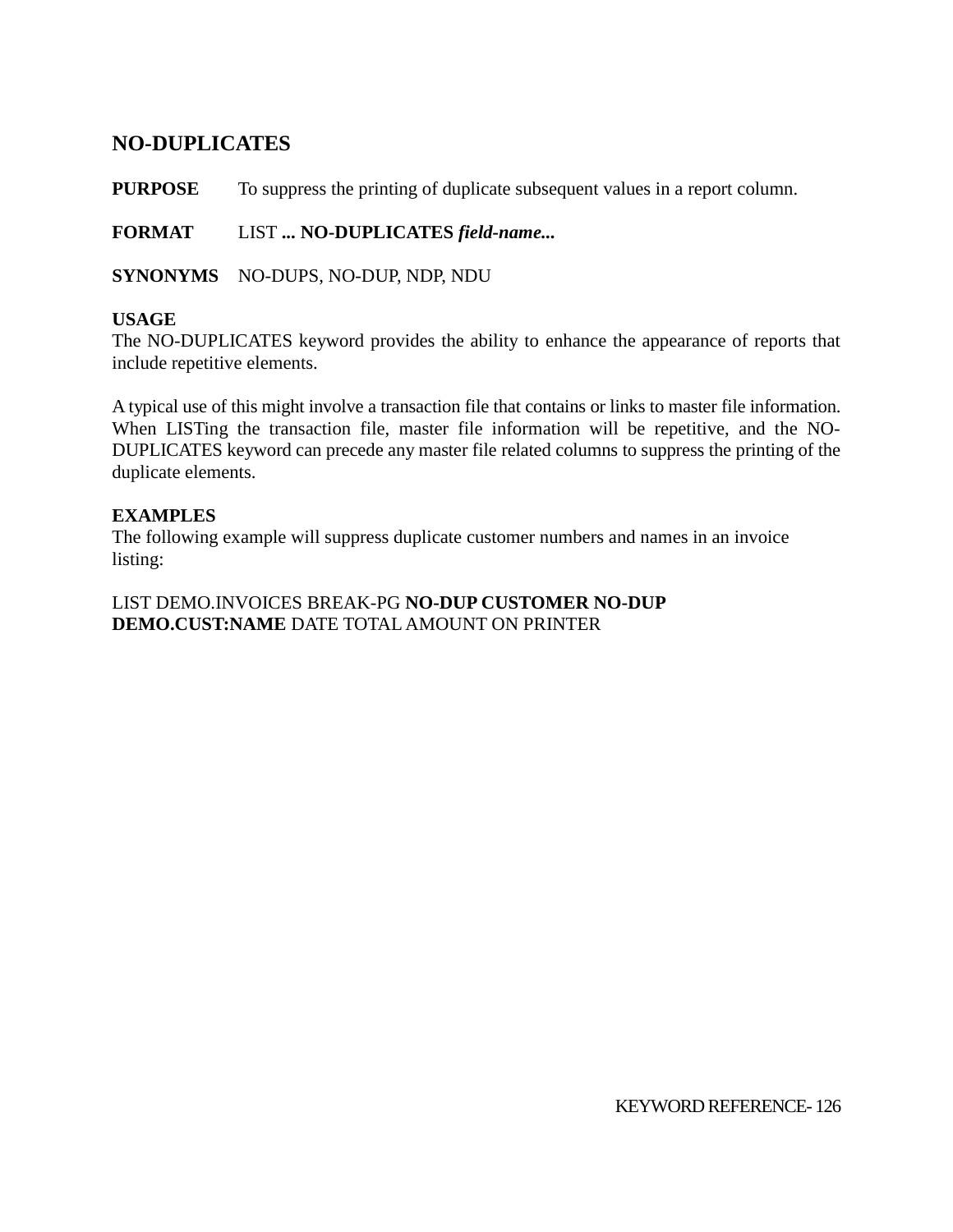### **NO-HEAD**

- **PURPOSE** To prevent the automatic generation of column headings.
- **FORMAT** LIST **... NO-HEAD...**

**SYNONYMS** NH

### **USAGE**

This keyword is used to suppress printing of column headings. GENERAL normally creates column headings automatically, or the HEADER, HEADER0, and PAGE-HDR keywords may override them. If they are not overridden and the NO-HEAD keyword appears on the command line, column headings are suppressed.

The report title will be printed and pagination still occurs. To eliminate page breaks and titles, use the NO-PAGE keyword.

### **EXAMPLES**

This example shows the use of the NO-HEAD keyword:

LIST DEMO.CUST ID NAME MAXIMUM MINIMUM YTD.SLS **NO-HEAD**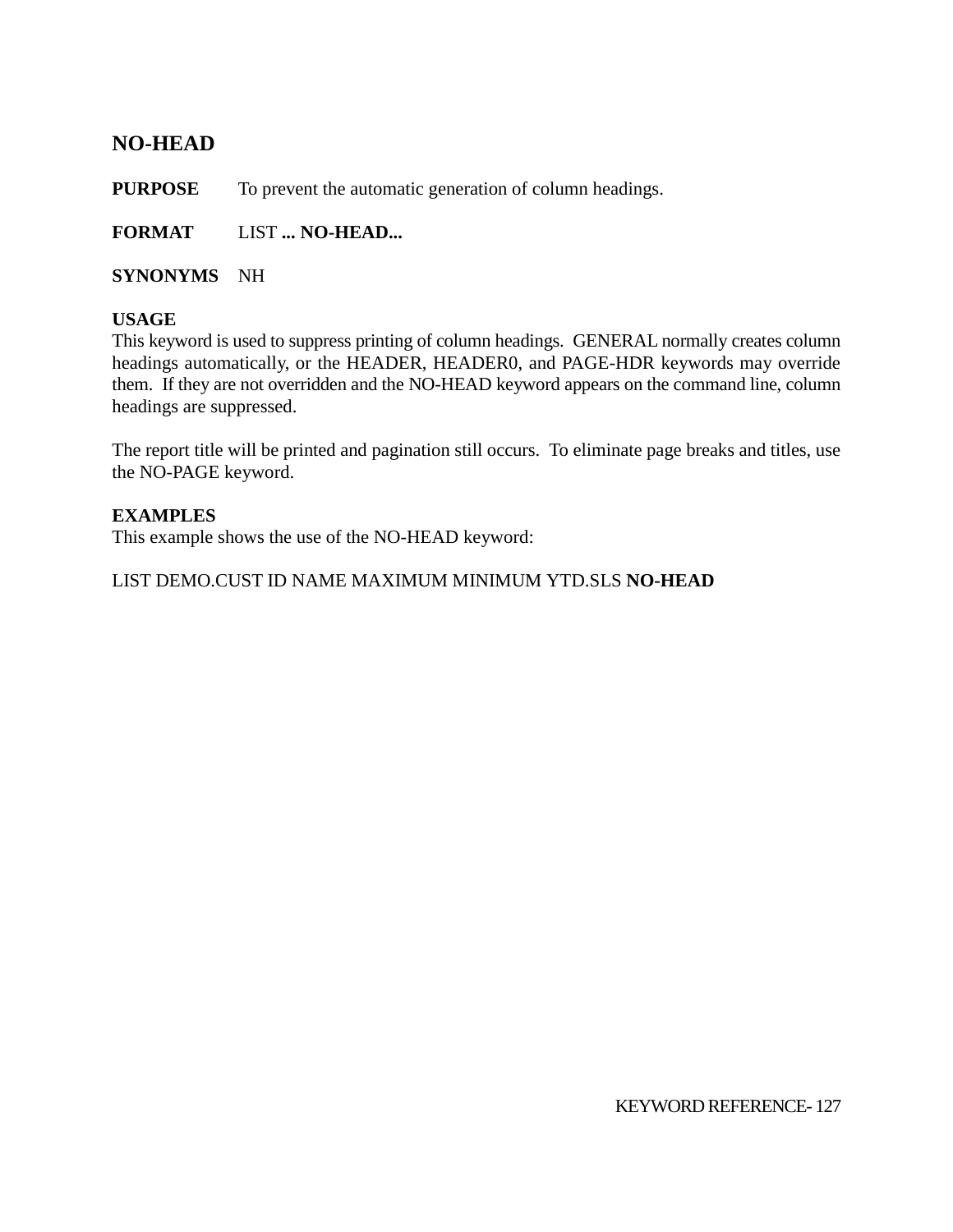### **NO-PAGE**

**PURPOSE** To prevent the automatic generation of page breaks and page headings.

**FORMAT** LIST **... NO-PAGE...**

### **SYNONYMS** NP

### **USAGE**

This keyword causes GENERAL to suppress the printing of page headings. Normally, page headings consist of the date, title, and page number followed by the column headings. The title and column headings may be created by GENERAL or may be defined by the HEADER and TITLE keywords. If NO-PAGE appears anywhere in the command line, the page headings are suppressed.

In addition to suppressing page headings, this keyword also suppresses pagination. Instead of issuing a page eject at the bottom of a printed page, the report will run continuously from start to finish. This can be useful when producing mailing labels or when producing a report to disk that will be loaded by another application, such as a word processor.

### **EXAMPLES**

This example shows the use of the NO-PAGE keyword:

### LIST DEMO.CUST NAME ADDR1 ADDR2 CITY STATE ZIP PHONE WIDTH 200 **NO-PAGE** ON FILE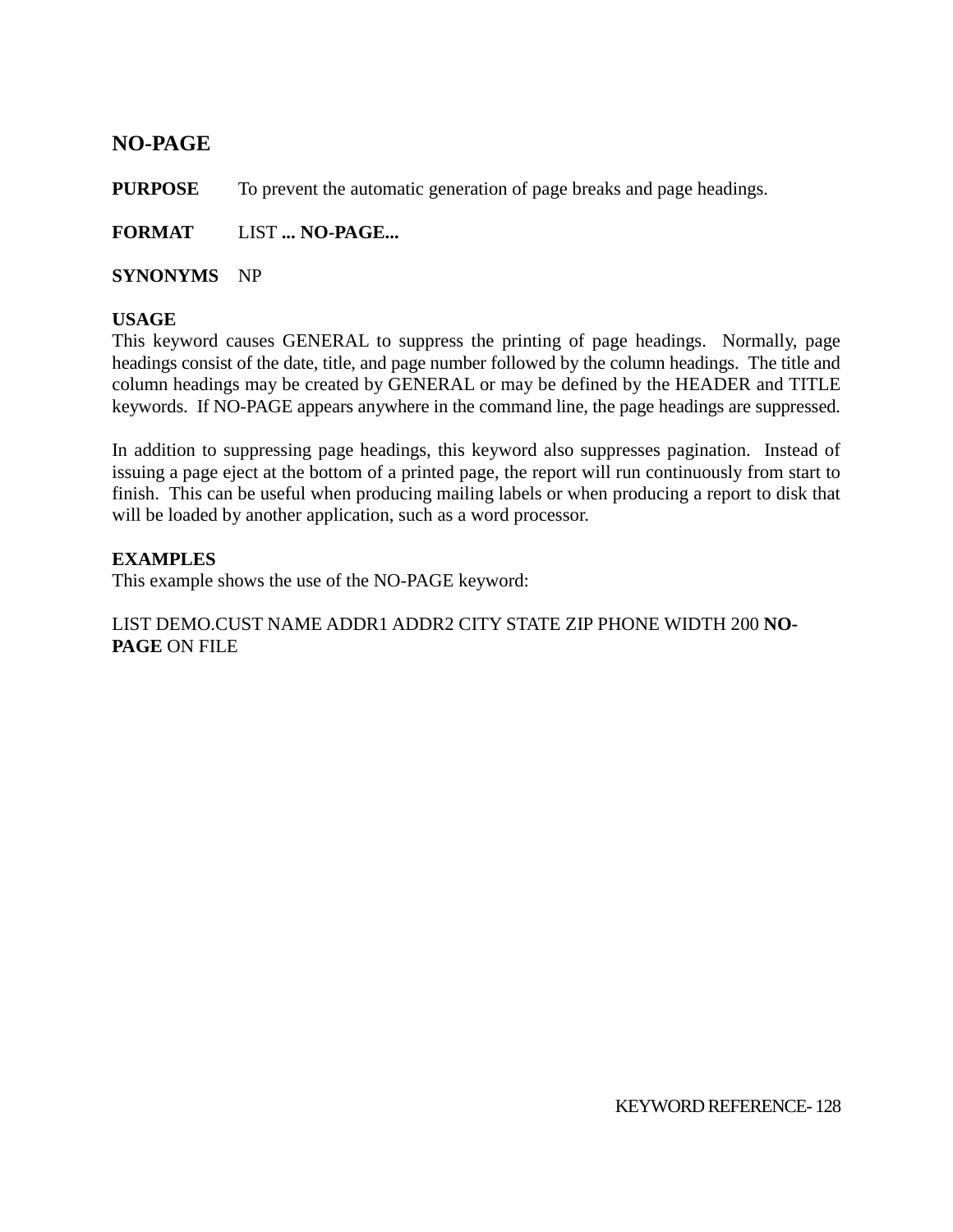### **NO-QUOTE**

**PURPOSE** To disable the normal quoting of text and date values in a delimited export.

**FORMAT** LIST ... EXPORT DELIMITED **... NO-QUOTE...**

**SYNONYMS** None

#### **USAGE**

The NO-QUOTE keyword suppresses the automatic quoting of certain fields in a delimited export. Normally, both text and date fields are quoted, while numeric fields are not. Each field is then separated by a delimiter, which defaults to a comma but which can be overridden by the DELIMITER keyword.

### **EXAMPLES**

This example shows an export with no quotes around text fields:

LIST DEMO.CUST NAME ADDR1 ADDR2 CITY STATE ZIP EXPORT DELIMITED DELIMITER "~009" **NO-QUOTE** ON FILE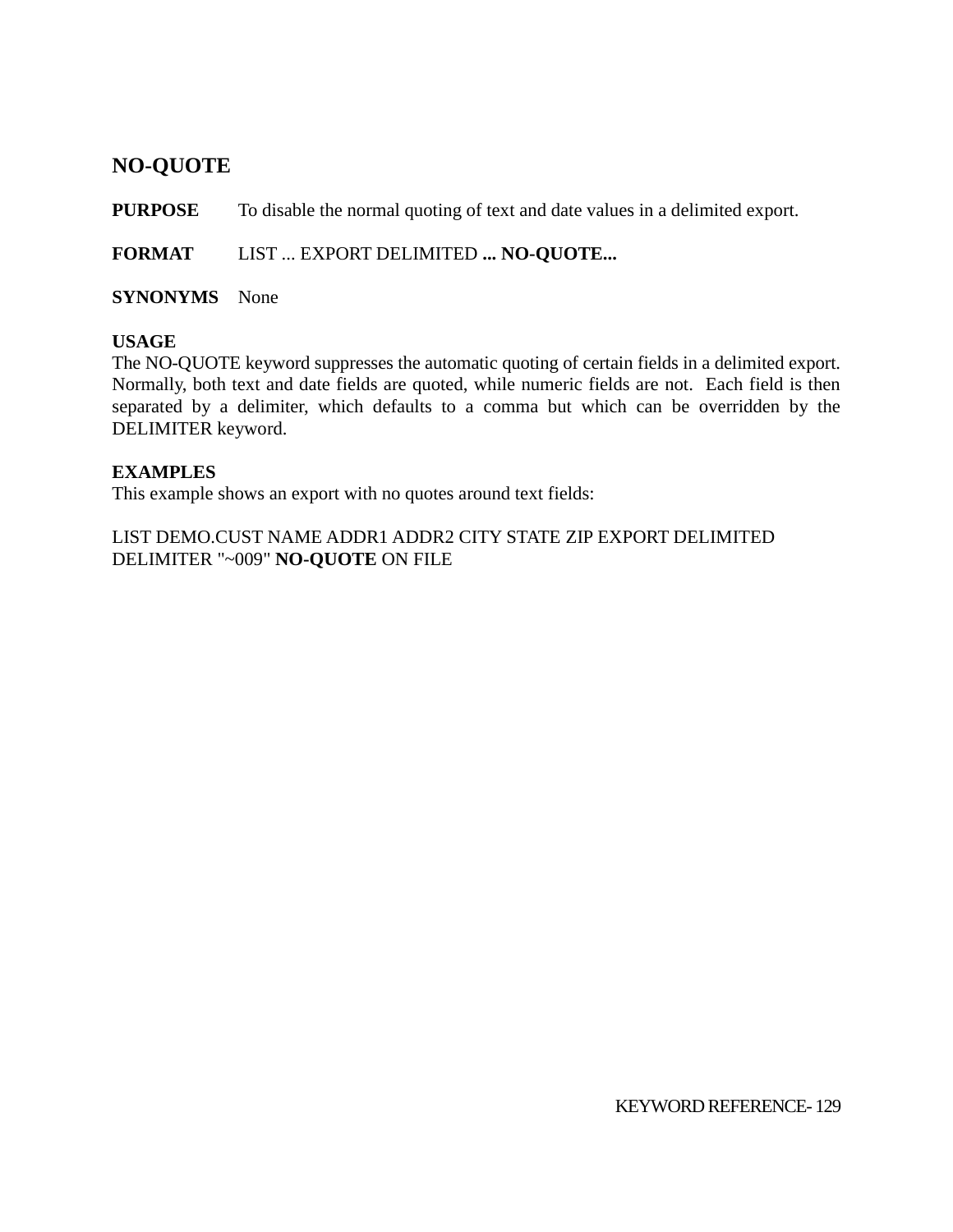### **NO-RECAP**

- **PURPOSE** To suppress the automatic printing of a recap page for any given report.
- **FORMAT** LIST **... NO-RECAP...**

**SYNONYMS** NRC

### **USAGE**

GENERAL normally prints a recap page after each report. The recap page displays the LIST command used to generate the report, time and file statistics, run-time replacement substitutions, and errors.

To suppress the printing of this information, include the NO-RECAP keyword in the field phrase of the command.

The NO-PAGE keyword also suppresses recap printing.

### **EXAMPLES**

This example shows the use of the NO-RECAP keyword:

LIST DEMO.CUST BREAK SLSP DEMO.SLSP:NAME COUNT ID **NO-RECAP** SORT DEMO.SLSP:NAME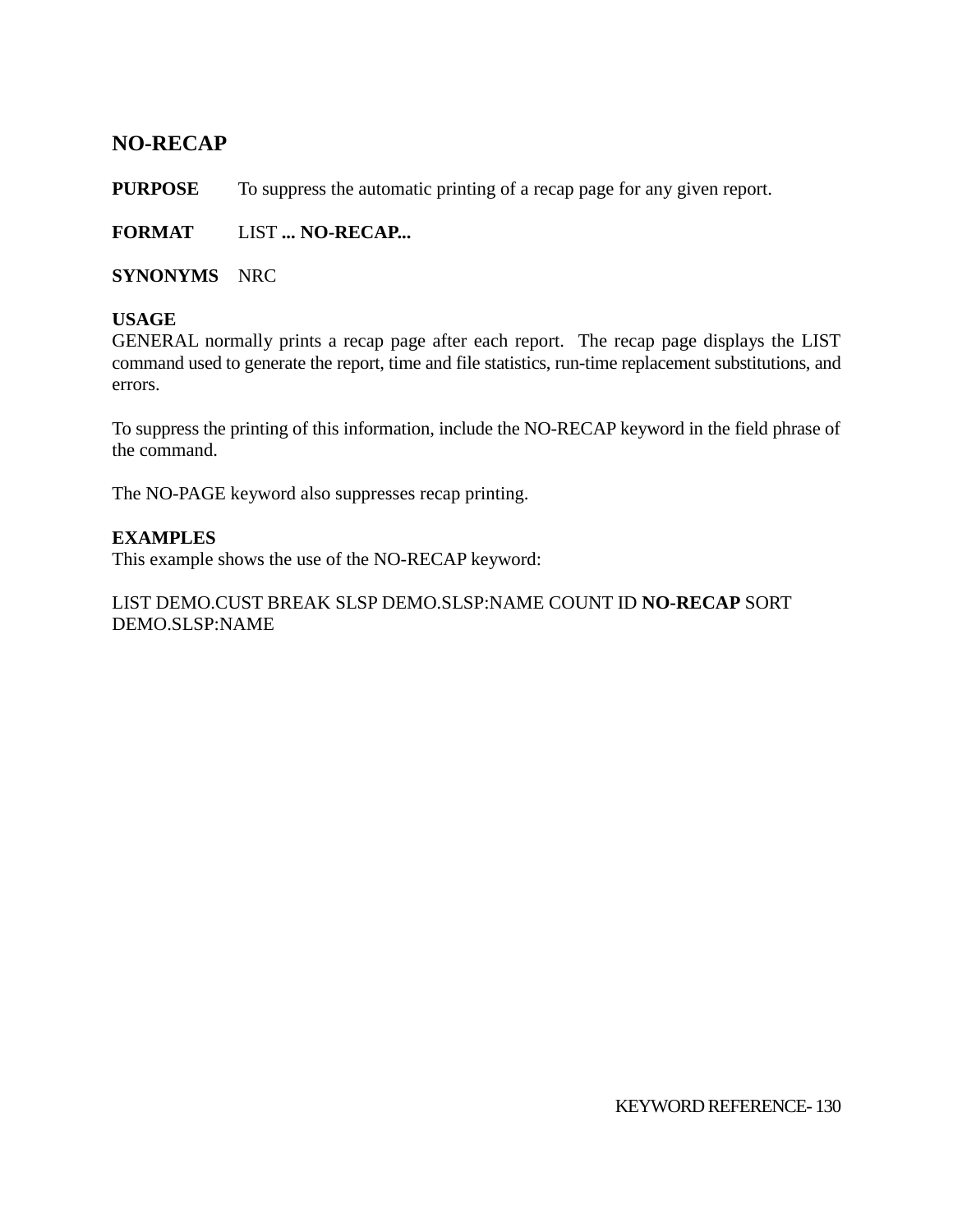### **NO-WKFL**

**PURPOSE** To disable report page buffering when a report is LISTed to the VDT. This differs from older versions of GENERAL.

**FORMAT** LIST **... NO-WKFL...**

**SYNONYMS** NW, SCAN

### **USAGE**

When a report is printed to the VDT, GENERAL will normally buffer the output to allow the user to scroll backwards and forwards through the report. This buffering can use a large amount of disk space if the report is large, so including this keyword in the LIST command can turn off buffering.

### **EXAMPLES**

The following example would print to the VDT, but disable page buffering:

### LIST DEMO.INVOICES BREAK CUSTOMER INVOICE DATE TOTAL BALANCE **NO-WKFL**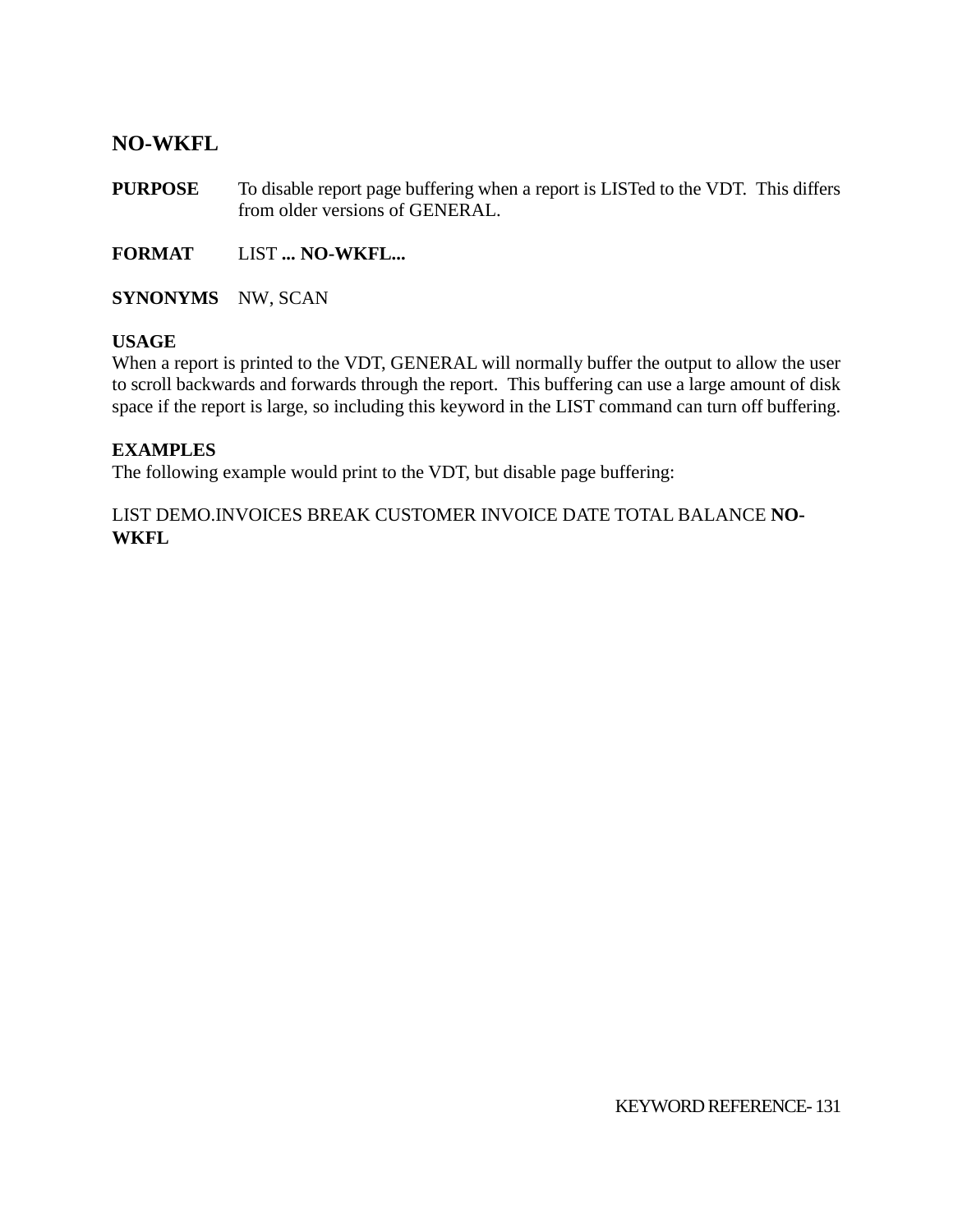# **OFF**

See HEADER*n* and LINK in this chapter.

KEYWORD REFERENCE- 132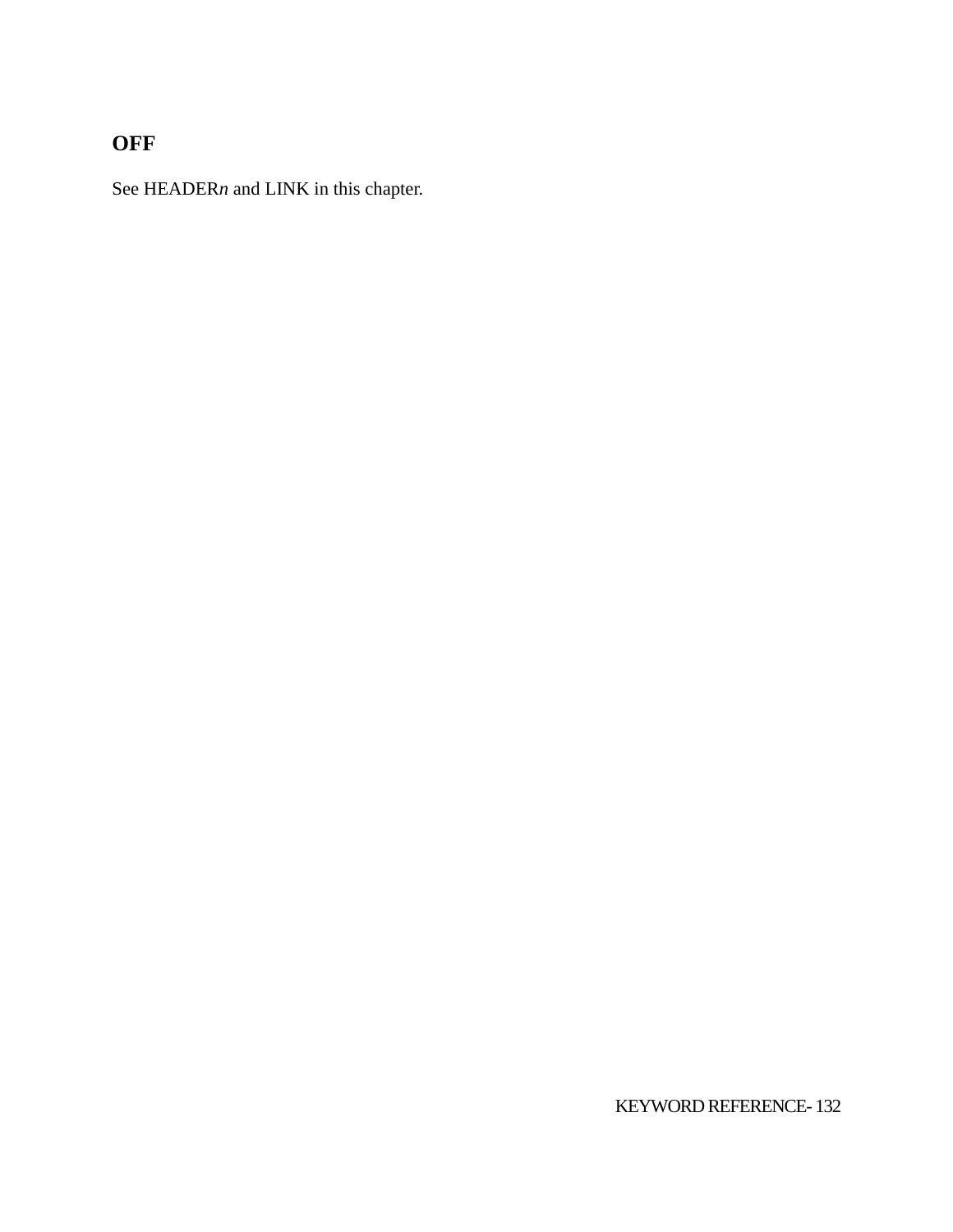### **ON**

- **PURPOSE** To cause output to go to a specified device, such as a printer, rather than to the VDT.
- **FORMAT** LIST **... ON** *printer-name***...** LIST **... ON "***file-name***"...** LIST **... ON VDT...** LIST **... ON PRINTER...** LIST **... ON FILE...** LIST **... ON PREVIEW...**

### **SYNONYMS** TO

### **USAGE**

This keyword allows reports to be submitted to printers or text files. Unless otherwise specified by this keyword, GENERAL produces all reports on the VDT. If the output is desired on a printer, or if a text file is desired for interface to a spreadsheet or word processing application, then this keyword must be used.

The printer-name may be any valid printer device name (such as LP or P1). The export-file must be a valid quoted file-name for your system, and if it exists, it must be an ASCII text file. Additionally, you may specify the reserved GENERAL device name VDT, which indicates the VDT.

If an export-file is specified, and the file does not exist, GENERAL will create it. If it does exist, GENERAL will prompt to ensure that you want to overwrite it.

**Warning:** *If the selected export-file exists, running your report will destroy any data in it. Be sure that any file you select does not contain valuable data that should be saved. Some files and/or directories are protected automatically by GENERAL, while others can be protected by site. See the Installation section of the Appendix for more detail.*

GENERAL interprets two special names at run-time to prompt the user for proper values:

**ON PRINTER** will provide a selection window of configured printers, the VDT, or a file. **ON FILE** will issue a prompt for a filename.

Another special name, **ON PREVIEW**, may be used to specify that the report should be printed to a file in the dimensions of the default printer (or a custom size if WIDTH and/or LENGTH is specified). When the report is complete, GENERAL displays it on screen, with full scrolling capabilities, and allows printing from that point to a printer or disk file.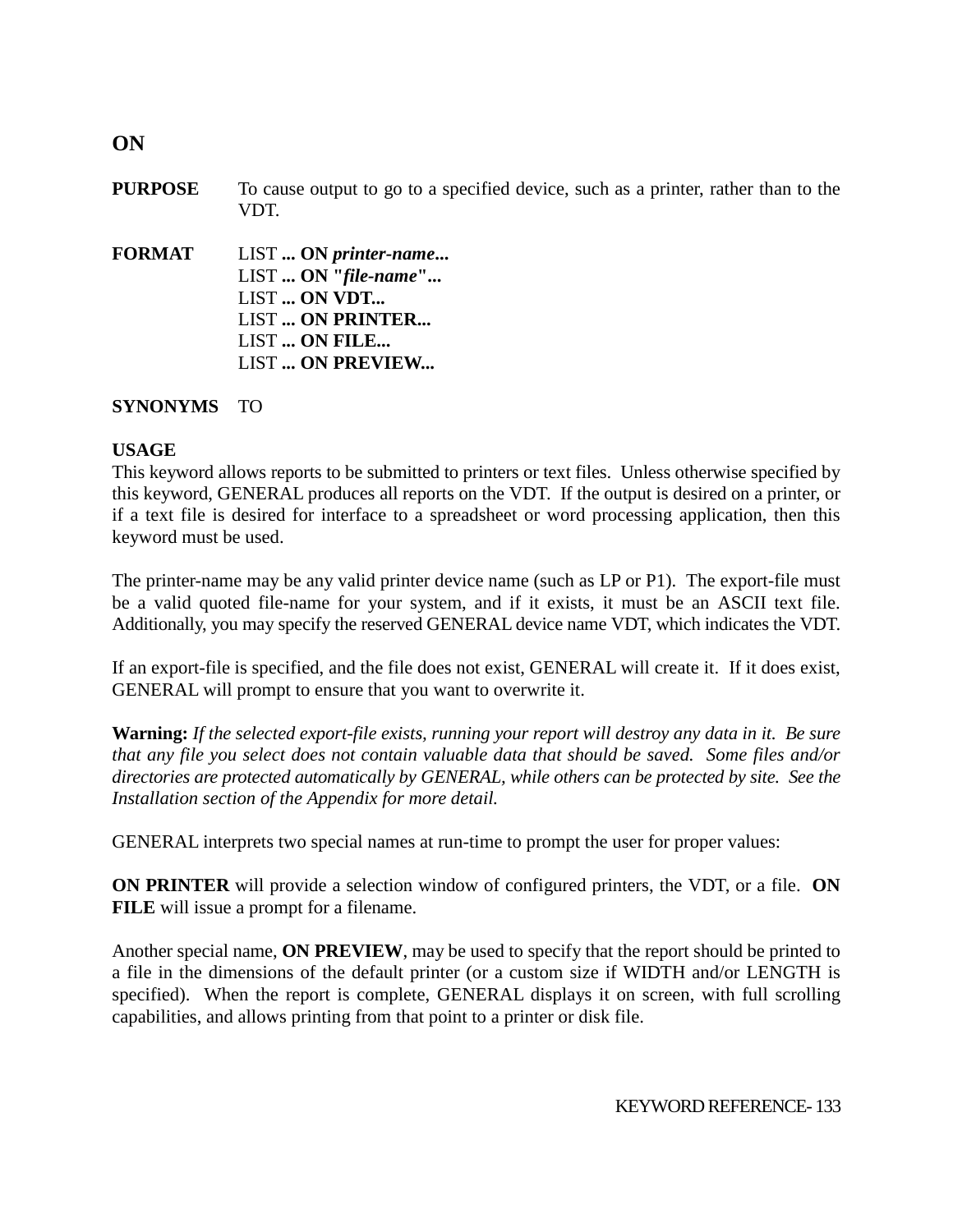### **EXAMPLES**

This example shows routing of output to the printer "LP":

### LIST DEMO.CUST **ON LP** ID NAME CLASS PHONE

This example shows how to generate a file for interface to a spreadsheet:

LIST DEMO.CUST ID NAME MTD.SLS YTD.SLS SLSP SORT DESCENDING YTD.SLS SELECT YTD.SLS > 500 EXPORT DELIMITED **ON TSFR.PRN**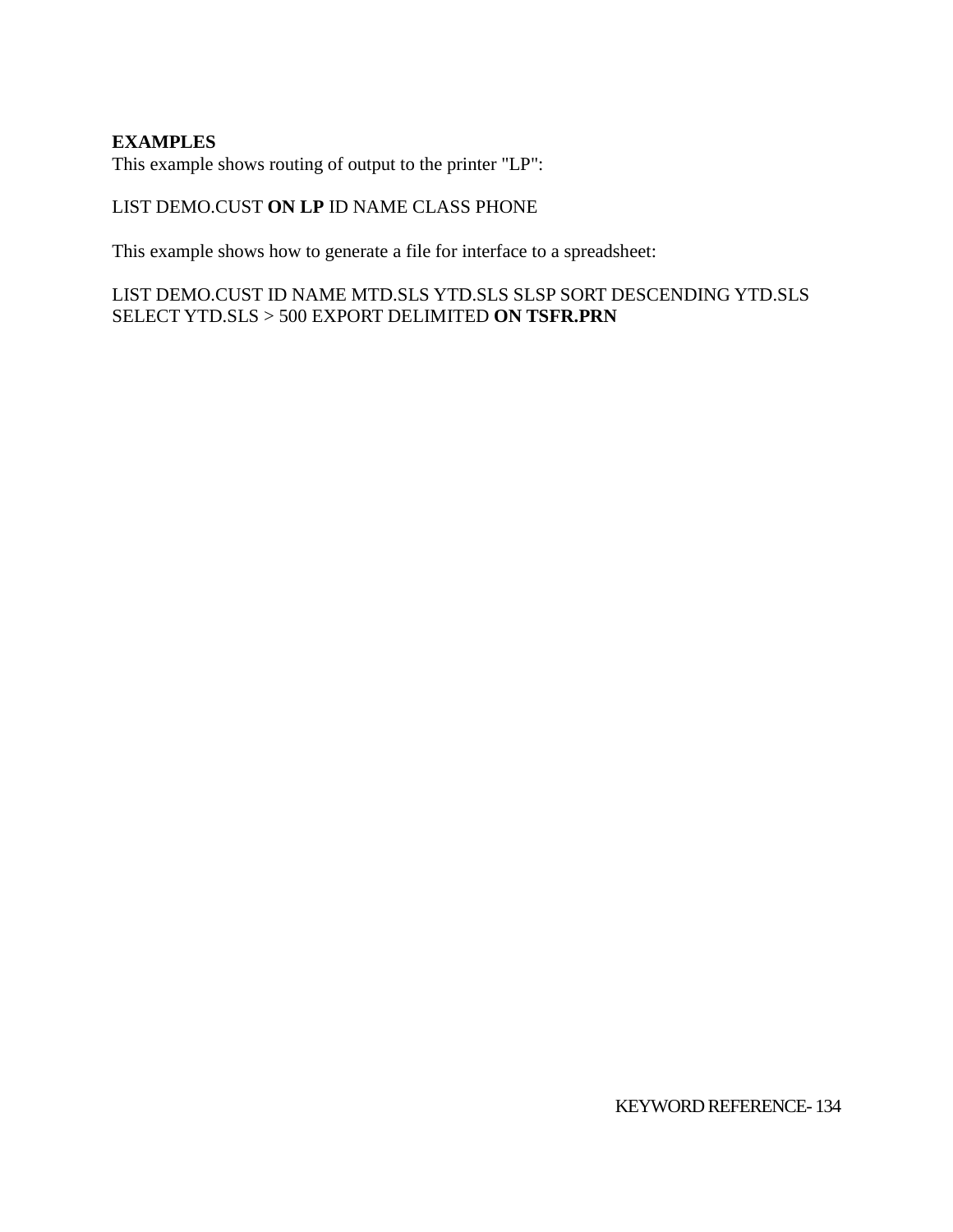### **PAGE-HDR**

**PURPOSE** To allow definition of a complete page heading for use by the LIST command.

**FORMAT** LIST **... PAGE-HDR** *"heading-definition"***...**

**SYNONYMS** PGHDR, PH See also HEADER*n*.

### **USAGE**

This keyword provides the ability to completely control the page headings of a report. Normally, GENERAL produces a page heading consisting of a date, title, page number, and column headings. The title and column headings can be controlled with the TITLE and HEADER keywords. The PAGE-HDR keyword supersedes these other items when used.

The heading definition, which must be enclosed in quotes, consists of text intermixed with mnemonic keywords, all of which are enclosed in single quotes ('). The text is presented on the page heading exactly as typed, while the keywords are replaced at run-time with values or formatting actions. Internally, GENERAL converts PAGE-HDR definitions to HEADER0 definitions at runtime.

### **MNEMONIC KEYWORDS**

| 'BREAK $n'$  | is replaced with the current level $n$ break point value. Levels are counted from the<br>left as BREAK keywords (or BREAK-PG) are found in the LIST command.    |
|--------------|-----------------------------------------------------------------------------------------------------------------------------------------------------------------|
|              | Synonym: 'BRK $n'$                                                                                                                                              |
| 'CENTER text | is replaced by the text defined, centered on the page. The text may be literal or may<br>incorporate any of these keywords: 'DATE', 'TIME', 'PAGE', or 'BREAK'. |
|              | Synonym: 'C text'                                                                                                                                               |
| 'DATE'       | is replaced by the date in $mm/dd/yy$ format.                                                                                                                   |
| 'LINE char'  | is replaced by a new line of <i>char</i> characters. If no character is specified, a dash (-)<br>is used. The line generated is the full width of the page.     |
| 'NEWLINE'    | causes the page heading information to skip to the next line, just as the NEWLINE<br>keyword does with report line formatting.                                  |
|              | Synonym: 'LF'                                                                                                                                                   |
| 'PAGE'       | is replaced by the page number in 5 digit format.                                                                                                               |

KEYWORD REFERENCE- 135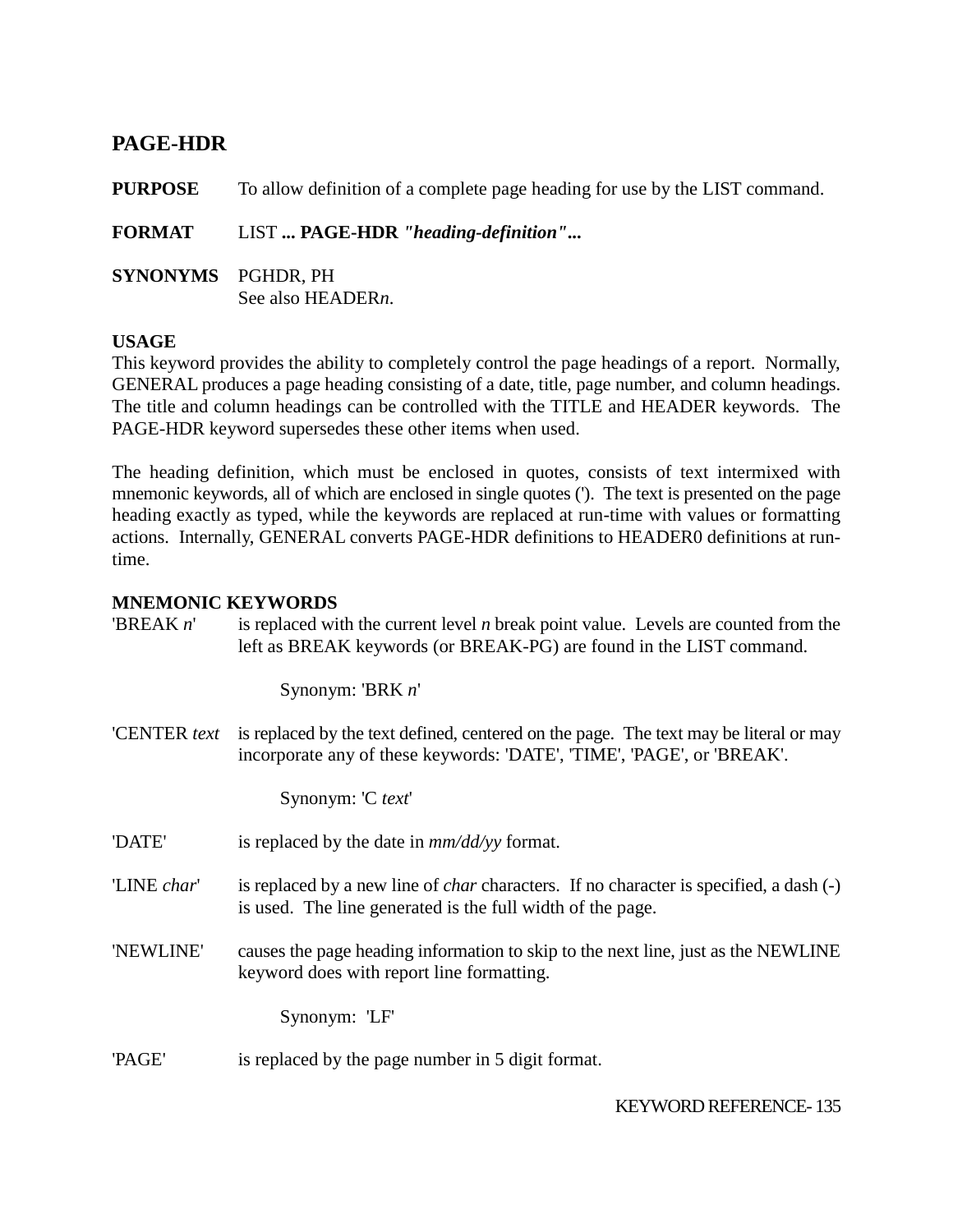| 'SPACE $n'$      | expands to <i>n</i> spaces, just as the SPACE keyword does in report line formatting.        |
|------------------|----------------------------------------------------------------------------------------------|
|                  | Synonyms: 'SPC $n'$                                                                          |
| $\text{TAB } n'$ | causes the next item immediately following the keyword to be printed at column<br><i>n</i> . |
| 'TIME'           | is replaced by the time in hh:mm am/pm format.                                               |

### **EXAMPLES**

An example of a PAGE-HDR definition:

### LIST DEMO.CUST ID TAB 10 NAME TAB 40 PHONE LF TAB 10 CITY STATE ZIP **PAGE-HDR "'DATE' 'CENTER CUSTOMER MASTER LISTING' 'TAB 70' PAGE 'PAGE''LF''TIME' 'CENTER COMPANY: 'BREAK 1'' 'LINE'CUST 'TAB 10'CUSTOMER 'LF'NO. 'TAB 10'NAME & CITY 'TAB 40'TELEPHONE 'LINE ='"**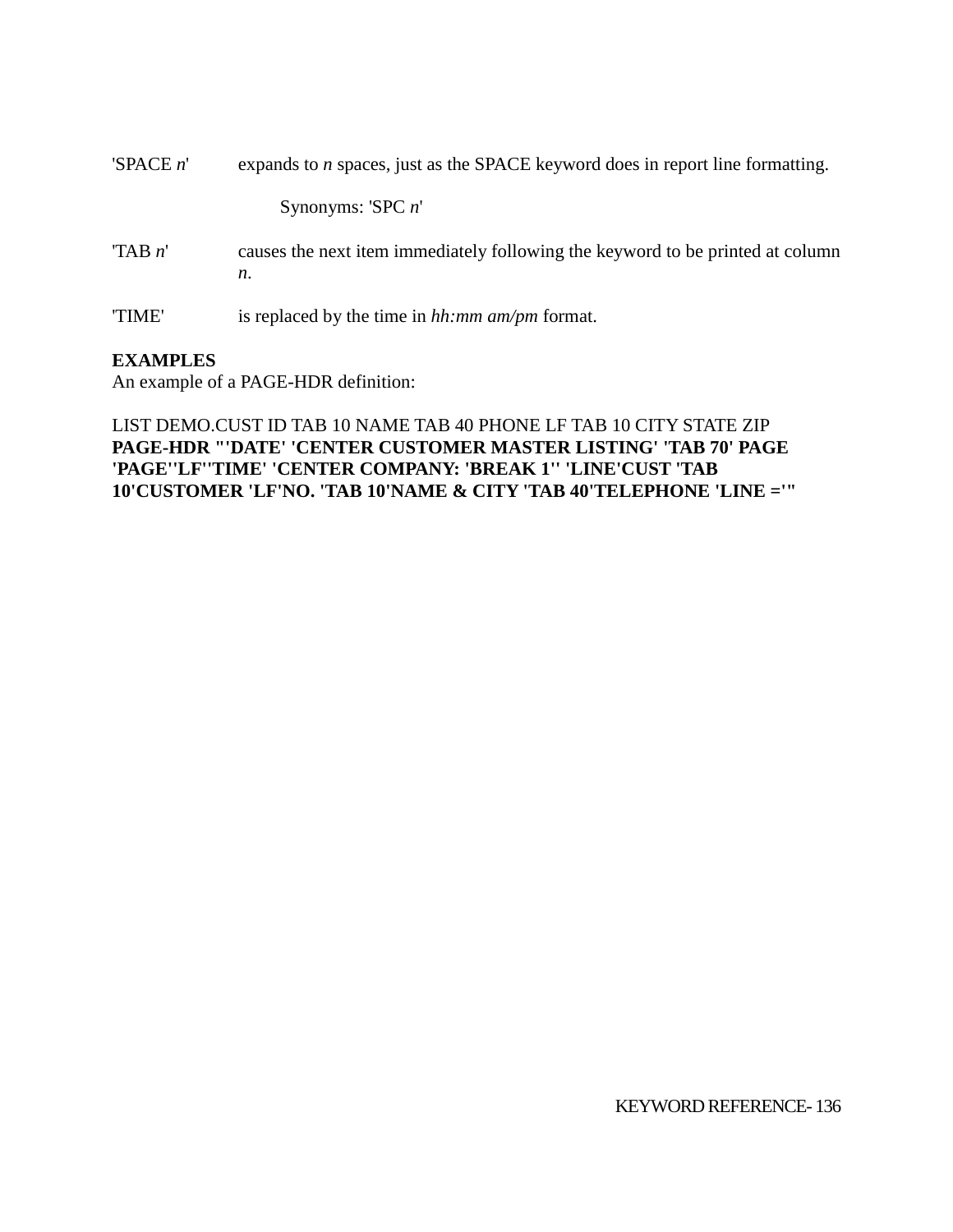### **PCT-TOTAL**

**PURPOSE** To cause a percent-of-total calculation to be performed on a numeric field, with the value(s) printed on each report line, as well as at subtotal break points and at the end of the report.

**FORMAT** LIST **... PCT-TOTAL** *field-name...*

**SYNONYMS** PCT-TOT, %TOTAL, %TOT

### **USAGE**

This keyword is a complement to the TOTAL keyword. Instead of printing the data and producing totals at the end of the report and at subtotal breaks, the PCT-TOTAL keyword causes the percentage of the grand total to be produced on each line at all total and subtotal break points.

GENERAL always uses two decimal points and a "%" in the output (i.e. 55.00%), so field definitions should be at least 7 columns wide to prevent truncation.

The field-name used must be a numeric field definition. In addition, if PCT-TOTAL is used, then AVERAGE, COUNT, MAXIMUM, MINIMUM, and TOTAL are automatically turned off if they are used for the field-name, as PCT-TOTAL renders those calculations meaningless.

**Note:** *To calculate the percentage, GENERAL must first scan all the records to produce a grand total. Sorting and selecting takes place concurrently if required. If the data used in the calculation changes before the report is output, the percent-of-total calculation may be incorrect.*

### **EXAMPLES**

This example will generate a percent of total column next to a standard total column:

### LIST DEMO.CUST ID NAME TOTAL YTD.SLS **PCT-TOTAL YTD.SLS**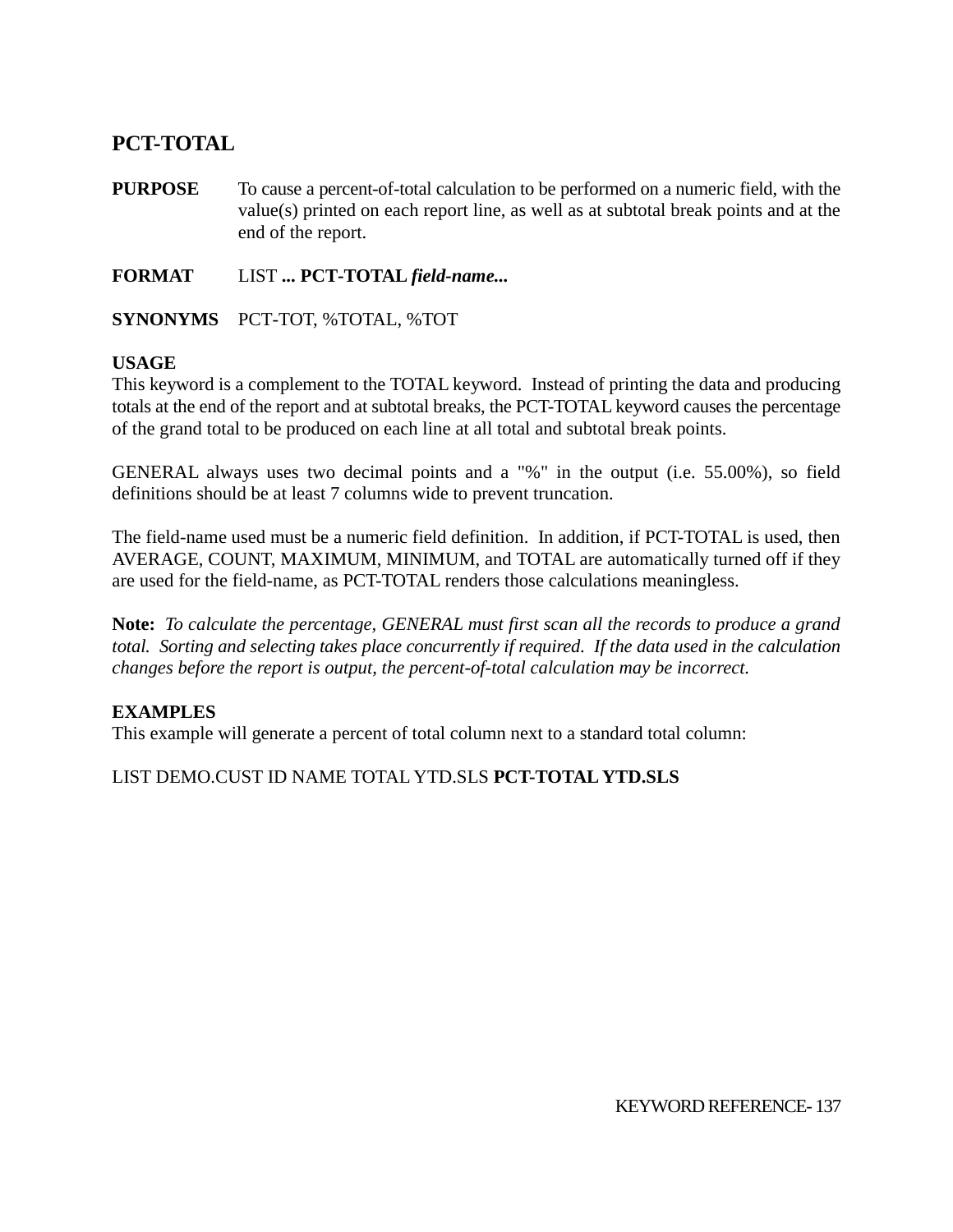### **PLOT**

**PURPOSE** To generate a cross-tabulation or summary report, which may be displayed, manipulated, printed, and plotted, if the appropriate plotting utilities and devices are available.

**FORMAT** LIST **... PLOT...**

**SYNONYMS** GRAPH, TABULATE

### **USAGE**

The PLOT keyword is used to generate a cross tabulation table rather than a report. Once the table is displayed, GENERAL allows manipulation of the results, and printing and/or charting of the results.

The BREAK keyword and any aggregate keywords, such as TOTAL or AVERAGE define the format of the cross tabulation table. Only the first aggregate keyword applied to any field is used in the calculation of values for the table (TOTAL AVERAGE YTD.SLS only uses TOTAL, for example).

If there is one BREAK keyword, then the table is produced as a summary table, with group break points listed down the left side of the table as row labels, and up to twenty aggregate field descriptions listed across the top, as column labels. The values for each aggregate field, calculated as subtotals for the break point, are displayed in the table body.

If there is more than one BREAK keyword, then GENERAL displays a cross tabulation, where the first BREAK value determines group break points for row labels, and the second BREAK keyword determines the value of the column labels. The first aggregate value in the LIST command is used to generate table values.

### **Manipulation**

Once the table is displayed, several function keys can be used to manipulate the table values.

**F2-sort cols** causes GENERAL to sort the columns in descending order, based on the total value of the columns.

**F3-rows** causes the sorting of rows based on the value of a specified column. If more than one column exists, GENERAL will present a selection window of the columns.

**F4-compress** is used to reduce the size of the table. There are three compress options: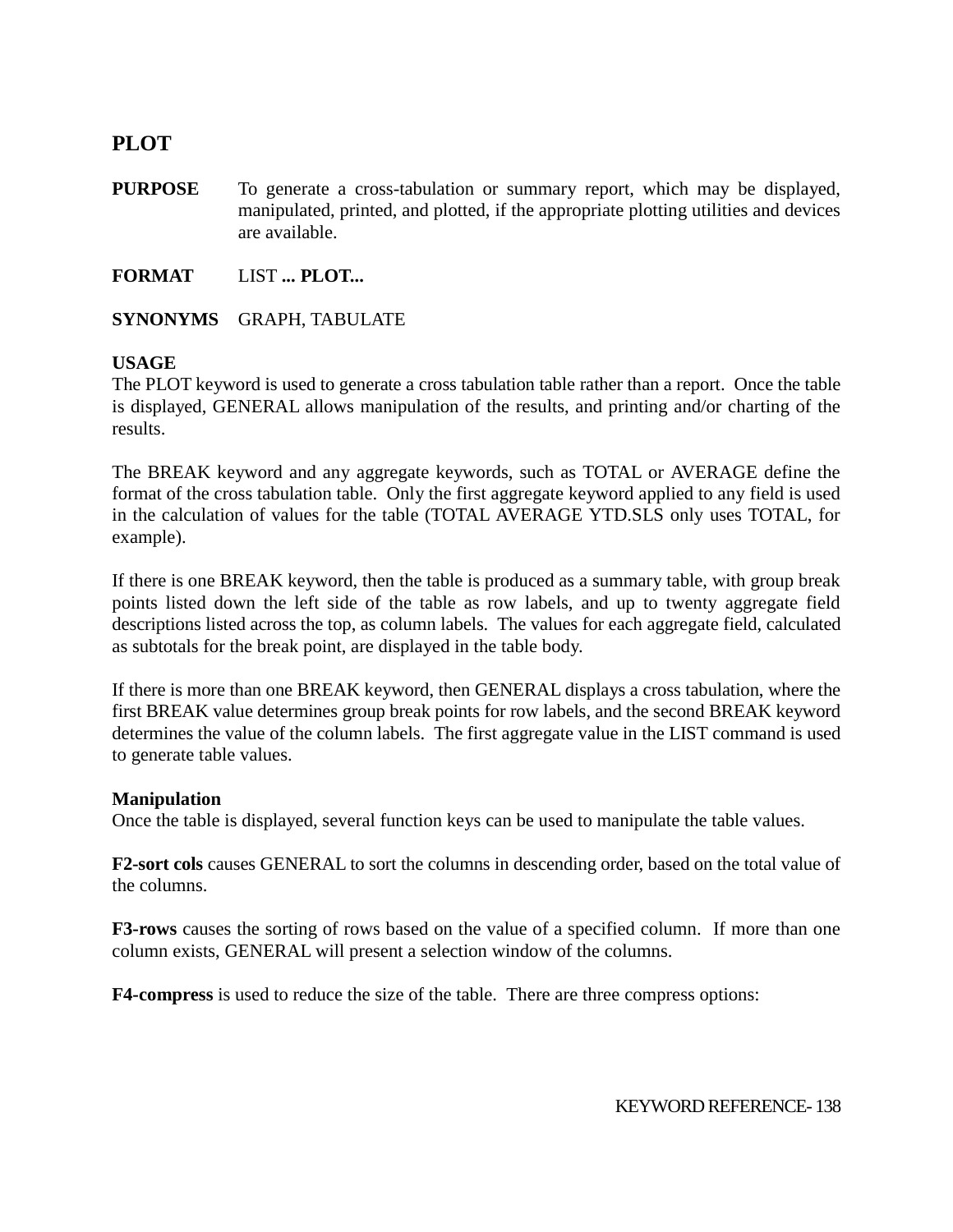**Compress Rows/Columns** prompts for the number of rows and/or columns that the table should contain. Any rows or columns over this limit are summarized into a value labeled OTHER, which becomes the last row or column in the table. It is often desirable to sort the rows and/or columns before compressing them.

**Delete Row** prompts for a specific row to delete from the table then redisplays the table without that row.

**Delete Column** prompts for a specific column to delete then redisplays the table.

**F5-reload** will recalculate the table based on the work file created by the LIST command.

**F6-print** will prompt for a printer or plotter, and print or chart the values in the table. For a chart to be produced, one of the following must be available:

Under BBx, the BBx graphics utilities "\_bar.pub", "\_pie.pub", and "\_line.pub" must be available, and the BBx configuration file contain properly defined graphics devices (aliases starting with "D").

### **EXAMPLES**

This example will produce a three column summary table:

### LIST DEMO.CUST **BREAK SLSP TOTAL YTD.SLS TOTAL YTD.COST TOTAL YTD.PROFIT PLOT**

This example will produce a cross tabulation, using the first two break points as row and column labels:

### LIST DEMO.CUST **BREAK SLSP BREAK STATE TOTAL YTD.SLS PLOT**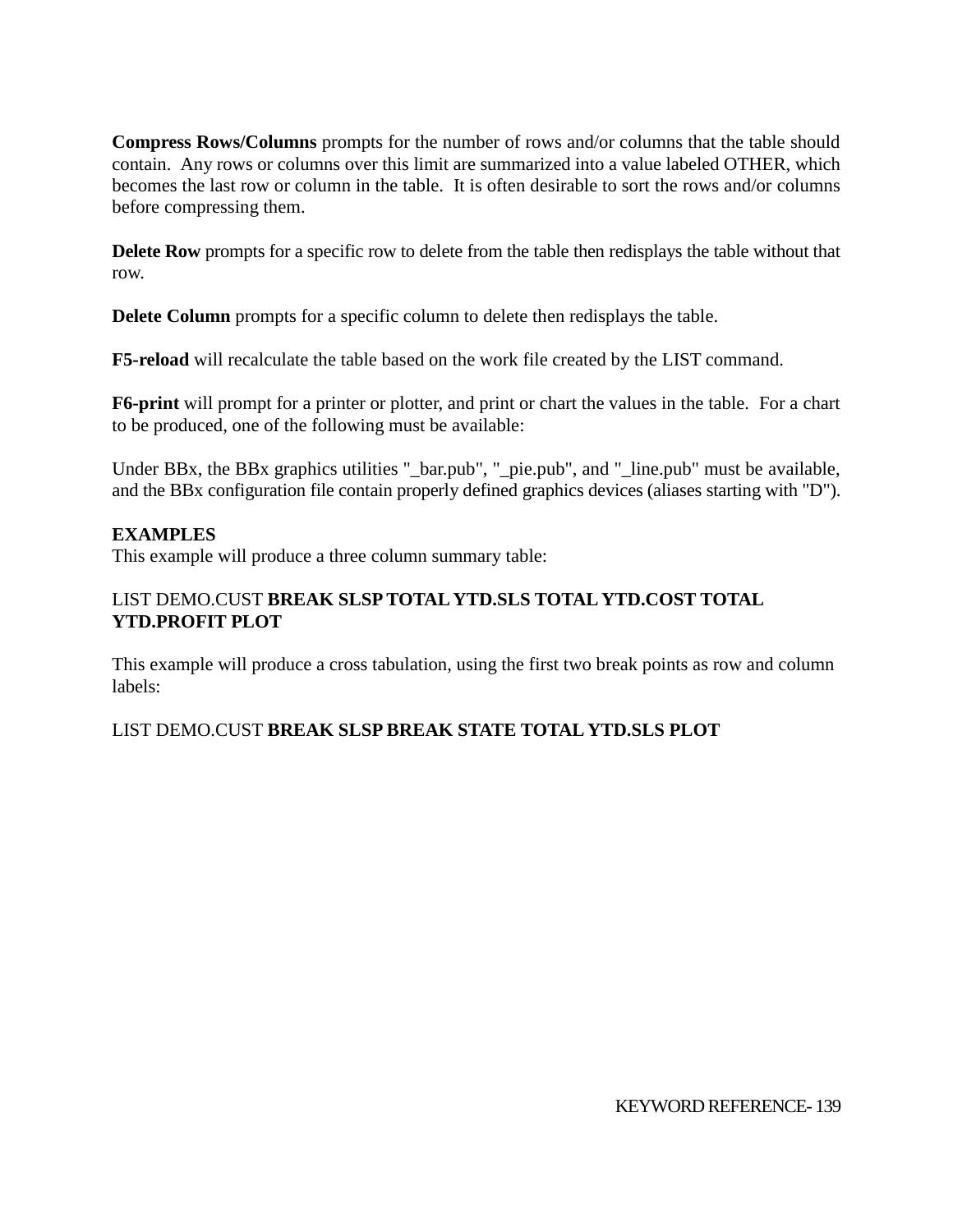### **PREFIX SUFFIX**

| <b>PURPOSE</b> To add a prefix and/or suffix to each line of a delimited export.                   |
|----------------------------------------------------------------------------------------------------|
| <b>FORMAT</b> LIST  EXPORT DELIMITED <b>PREFIX</b> "text"<br>LIST  EXPORT DELIMITED  SUFFIX "text" |

### **SYNONYMS** None

### **USAGE**

In an export, it is sometimes necessary to add characters before or after the records in the export text file. The PREFIX keyword is used to place one or more characters at the beginning of each line; SUFFIX at the end of each line.

To include non-printable characters in the text, use GENERAL's ASCII notation. A carriage return (ASCII 13) would be entered as "~013".

### **EXAMPLES**

The following export adds a <tab> character as both a prefix and a suffix:

LIST DEMO.CUST ID NAME YTD.SLS EXPORT DELIMITED DELIMITER "~009" **PREFIX "~009" SUFFIX "~009"** ON FILE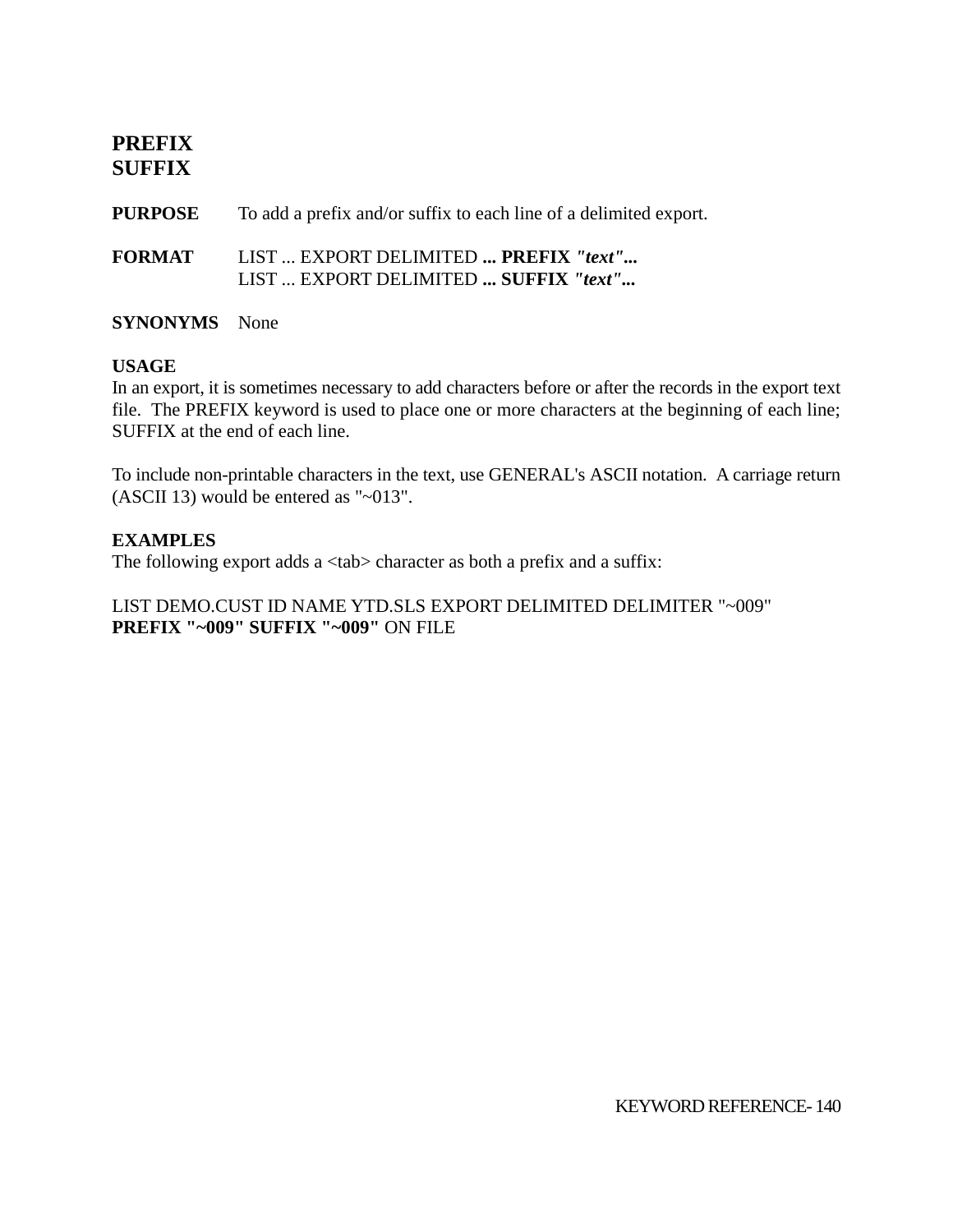### **PROPER UPPER LOWER**

**PURPOSE** To convert the case of a text field to proper (capitalized words), upper, or lower.

**FORMAT** LIST **... PROPER** *field-name...* LIST **... UPPER** *field-name...* LIST **... LOWER** *field-name...*

**SYNONYMS** None

### **USAGE**

These case conversion keywords can precede any text or date field on a report. GENERAL will apply the appropriate case conversion to the output.

PROPER conversions are based on an algorithm that looks for spaces and punctuation, and capitalizes the next subsequent letter. All other letters are forced to lower case. In some cases, this may not be what is intended: "JOHN SEYMOUR, MD", for example, would become "John Seymour, MD". The "MD would be properly handled if it was instead "M.D.".

PROPER case conversions will slow down report processing somewhat. UPPER and LOWER will have very little effect on performance.

### **EXAMPLES**

This example shows the use of the PROPER keyword to export converted names for a mail merge:

### LIST DEMO.CUST **PROPER NAME PROPER ADDR1 PROPER ADDR2 PROPER CITY STATE ZIP** EXPORT WORDPERFECT ON "/usr/wp/cust.mrg"

This example will print all upper case names:

### LIST DEMO.CUST ID **UPPER** NAME SLSP TYPE TOTAL YTD.SLS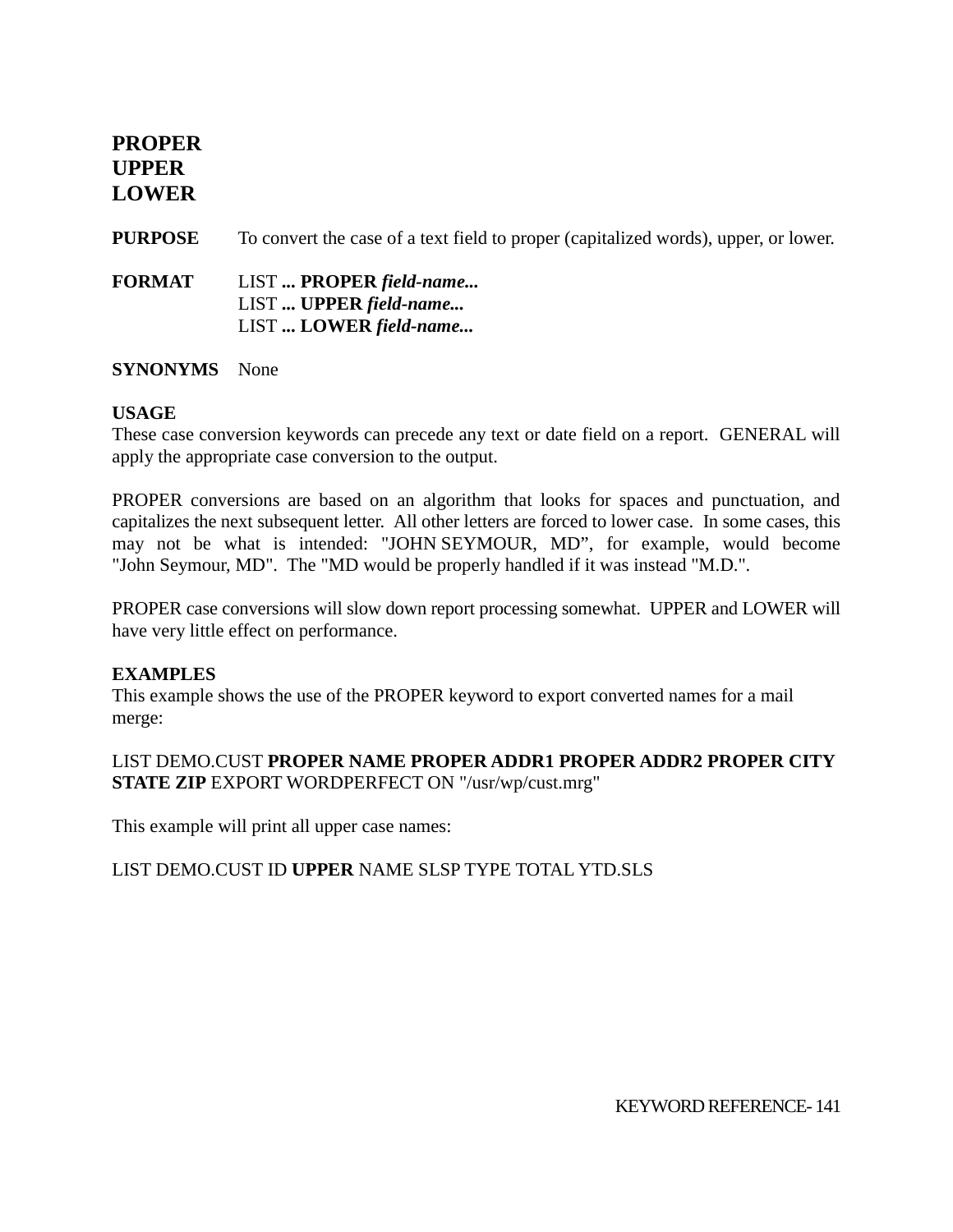### **RETAIN**

**PURPOSE** To save a work file on disk for possible use by another application. Normally, GENERAL erases work files when a report is complete.

**FORMAT** LIST **... RETAIN**

**SYNONYMS** None

#### **USAGE**

GENERAL normally erases the work file used when a sort- or select-phrase is present, once the LIST command, which generated it, is complete. However, some applications may require that the work file be retained on the disk for further processing, either by GENERAL or by another application. By including this keyword in the LIST command, the work file will be retained.

Note that the next time the current terminal uses a LIST command that requires the work file, it will be erased and redefined. Work files are terminal-dependent.

### **EXAMPLES**

This command uses the RETAIN keyword:

LIST DEMO.CUST ID NAME DEMO.SLSP:NAME YTD.SLS SORT SLSP **RETAIN**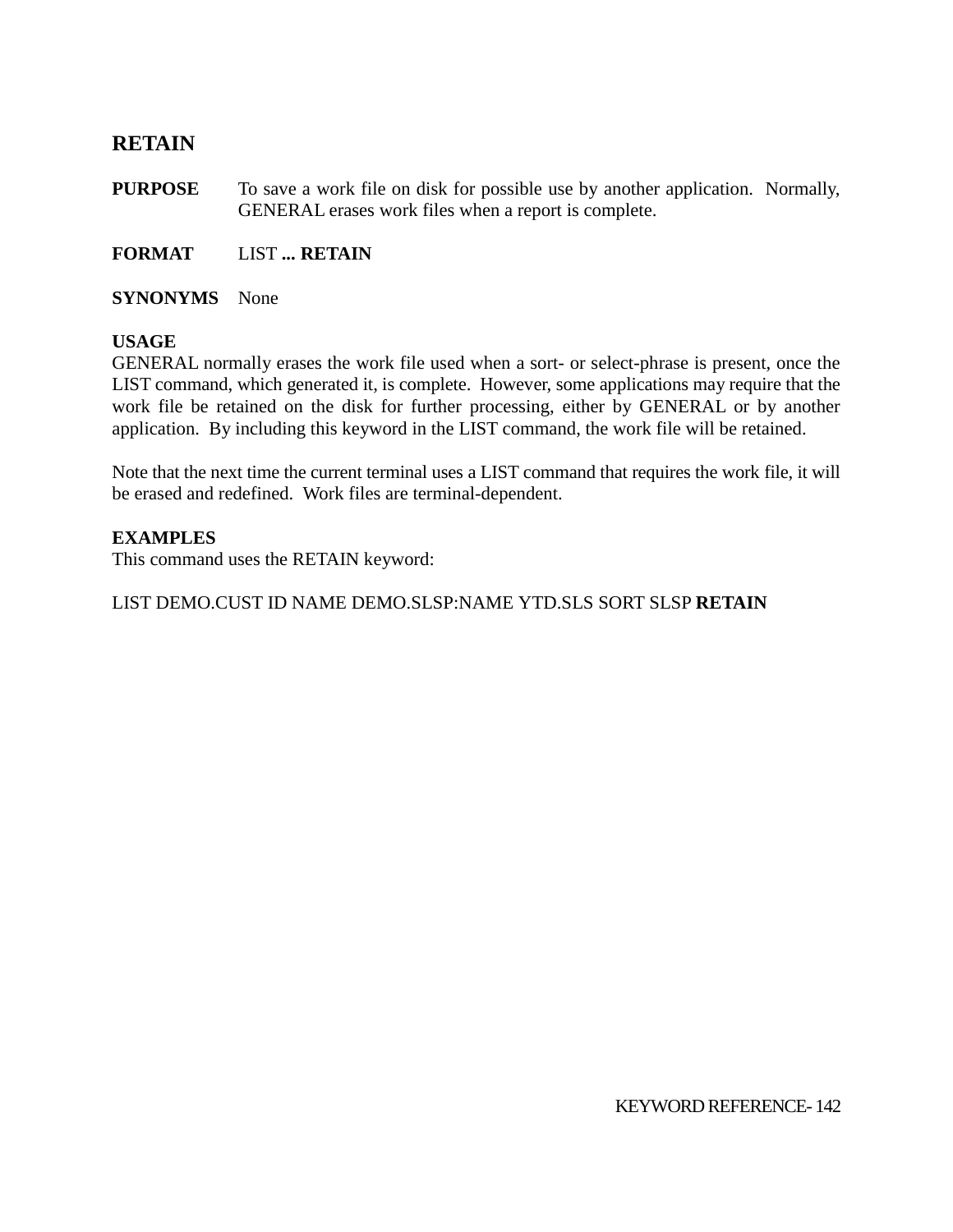# **SBREAK, SBREAK-PG**

See BREAK, BREAK-PG in this chapter.

KEYWORD REFERENCE- 143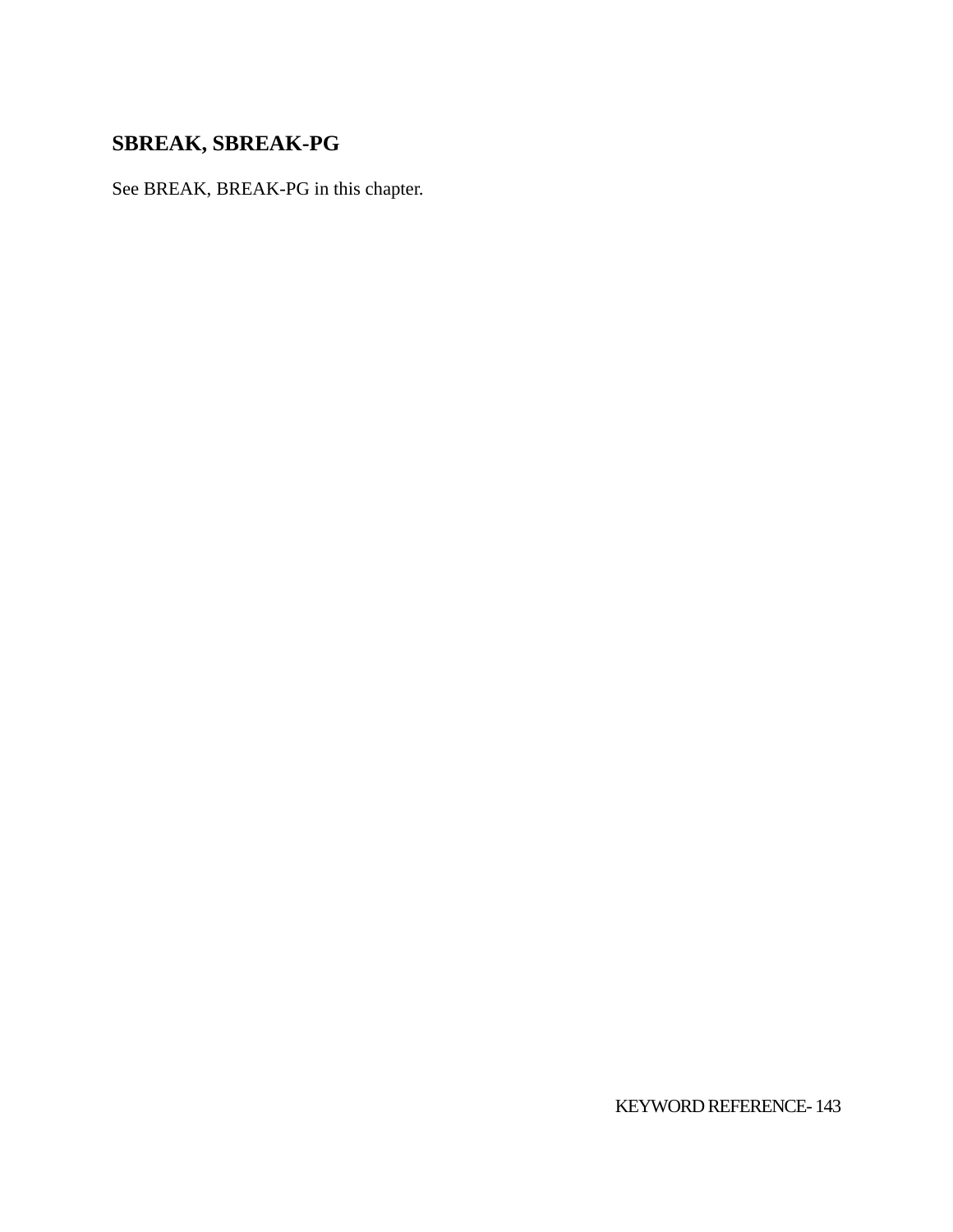### **SELECT**

**PURPOSE** To designate the start of a select-phrase.

**FORMAT** LIST **... SELECT** *select-phrase...* LIST ... **SELECT FROM** *Select-phrase*...

### **SYNONYMS** SEL, WITH

### **USAGE**

The SELECT keyword indicates the beginning of a select-phrase. A select-phrase is used to limit the records selected for output based on certain selection criteria. Selection criteria are defined by one or more relational expressions involving data fields, relational operators, and numeric or string constants.

The SELECT phrase also recognizes the four basic arithmetic operators, so relational expressions can utilize simple addition. Relational operators must be taken from this list:

| perator                | <b>Relation Implemented</b>              |
|------------------------|------------------------------------------|
|                        | Equal to                                 |
| $\langle$ or $\rangle$ | Not equal to                             |
| >                      | Greater than                             |
| $\,<\,$                | Less than                                |
| $>=$ or $=$            | Greater than or equal to                 |
| $\leq$ or $=\leq$      | Less than or equal to                    |
|                        | Contains                                 |
| $+=$                   | <b>Contains at Position 1</b>            |
| $=$                    | Does not contain                         |
| $\sim$ $-$             | Approximately equal (regular expression) |
|                        |                                          |

Multiple expressions may be connected with logical connectors AND and OR. In addition, multiple expressions may be nested: GENERAL may use parentheses to control the testing of the various expressions.

The "contains" operators are only valid for text fields.

### **SELECT FROM Usage**

The SELECT FROM keyword phrase indicates to GENERAL that the next word in the command is a file name, and all text following until another keyword is a select phrase to be applied to records in the file specified. Any SELECT FROM phrase is independent of any other, applying only to the file specified. If a SELECT FROM phrase specifies a file that isn't used by the report, it is ignored.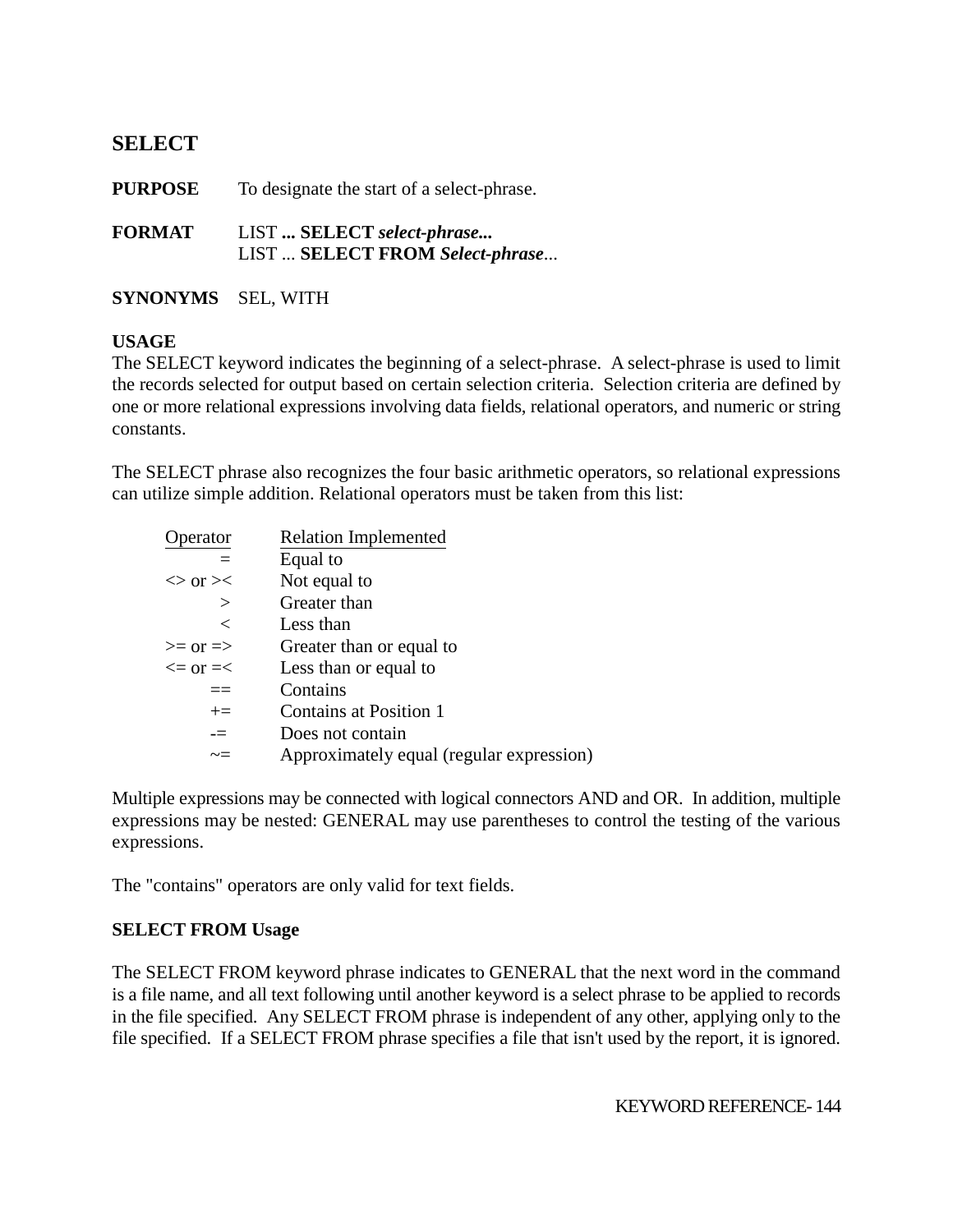#### **Auto Select Phrases**

Internally, the criteria are added to the target file's Auto Select phrase during report parsing. In cases where there is already an Auto Select phrase, then this criteria is added as a "group and". For example, if the DEMO.INVOICES file had an Auto Select phrase of SLSP="101", then the result of the above command would be an Auto Select phrase of ( SLSP="101" ) AND ( AMOUNT > 500 OR DATE  $>$  "1/1/92"). There is no permanent change made to the file's dictionary.

#### **PROMPT Mode Access to SELECT FROM**

A PROMPT mode option, called "Linksel", is available from the main PROMPT ring menu. Choosing Linksel will present a entry window where up to 40 files and associated SELECT FROM phrases can be entered.

In the FILE column, you can enter a file name, or choose from one of two lists. The F2-linked file list will present a selection of just those files linked in the dictionary to the primary file for the report. The links shown will only be partial key link types. The F5-all file list allows access to all the files in the data dictionary.

In the CRITERIA column, enter the select phrase you want to associate with the file. Use the F2-list fields key to paste fields from the chosen file into the criteria text.

#### **Parsing Considerations**

While SELECT FROM phrases are passed through the command line parser, they are not evaluated there, so keywords such as CONVERT-DATE will not work. Instead, they are evaluated by the expression parser as part of an IF..THEN statement. This means that the functions used in calculations will work, provided they are protected from the command line parser's manipulations by single quotes. Specifically, if a phrase contains functions (like DT(), STR(), JUL(), etc.), it needs to be single-quoted.

**SELECT FROM DEMO.INVOICES DATE**  $>= D T("9/1/92")$  will not be parsed correctly because the DT() function is manipulated by the command line parser before it gets to the expression parser. **SELECT FROM DEMO.INVOICES 'DATE >= DT("9/1/92")'** will work, because the single quotes protect the expression.

Note that the above example would also work without the DT() function, because the expression parser will automatically convert literal dates when found in a pattern of *date-field operator "literaldate"*.

#### **EXAMPLES**

The following example shows a command using the SELECT keyword:

#### LIST DEMO.CUST ID NAME YTD.SLS **SELECT SLSP="101" AND (YTD.SLS>1000 OR YTD.COST > 750)**

KEYWORD REFERENCE- 145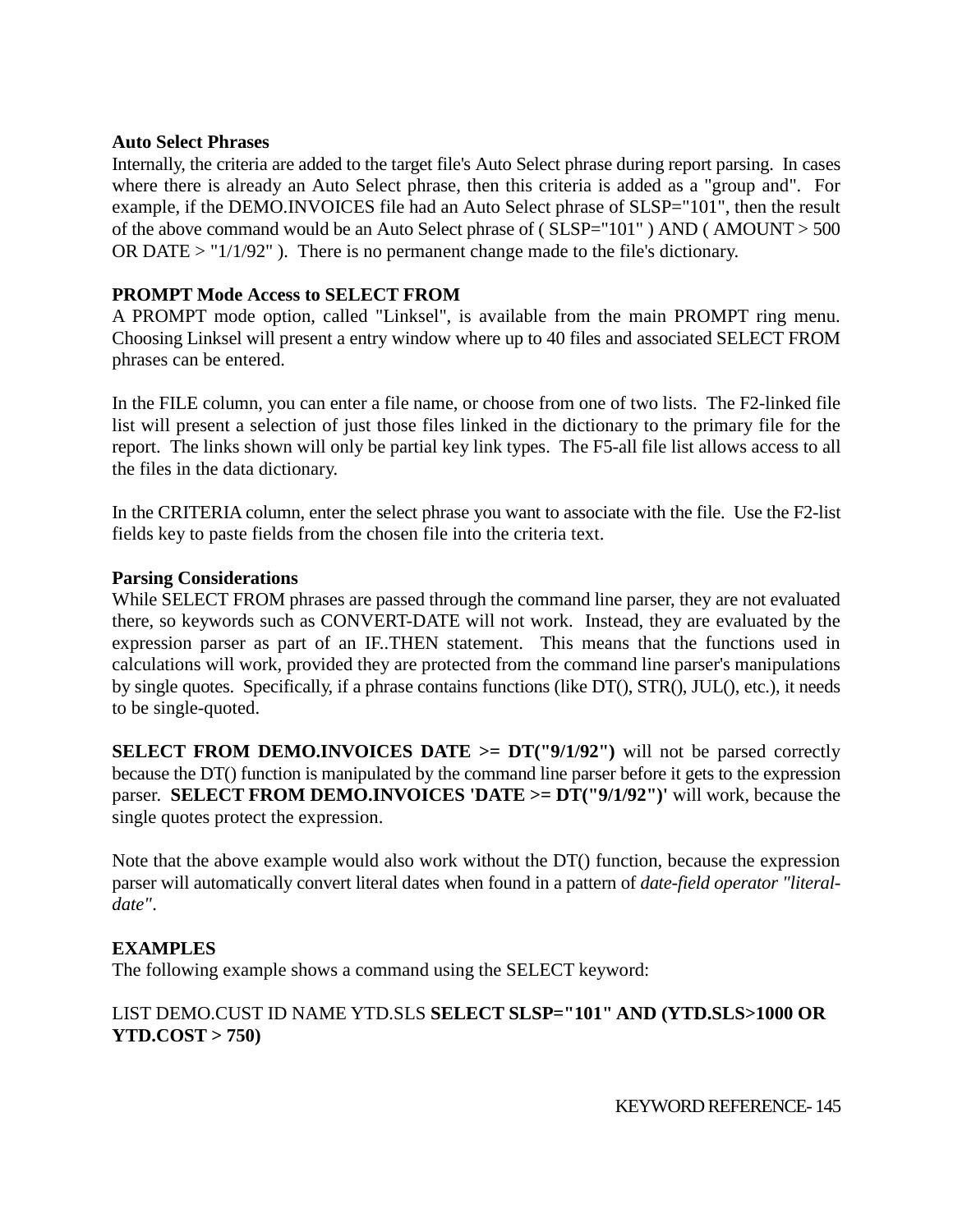This example shows a select phrase that prints invoices dated 30 days or more before a prompted date:

LIST DEMO.INVOICES CUSTOMER INVOICE BALANCE DATE SELECT DATE - 30 <= [["Enter date cutoff",D]]

Here is an example using the SELECT FROM syntax:

LIST DEMO.CUST ID NAME DEMO.INVOICES:INVOICE DEMO.INVOICES:AMOUNT **SELECT FROM DEMO.INVOICES AMOUNT > 500 OR DATE > "1/1/92"**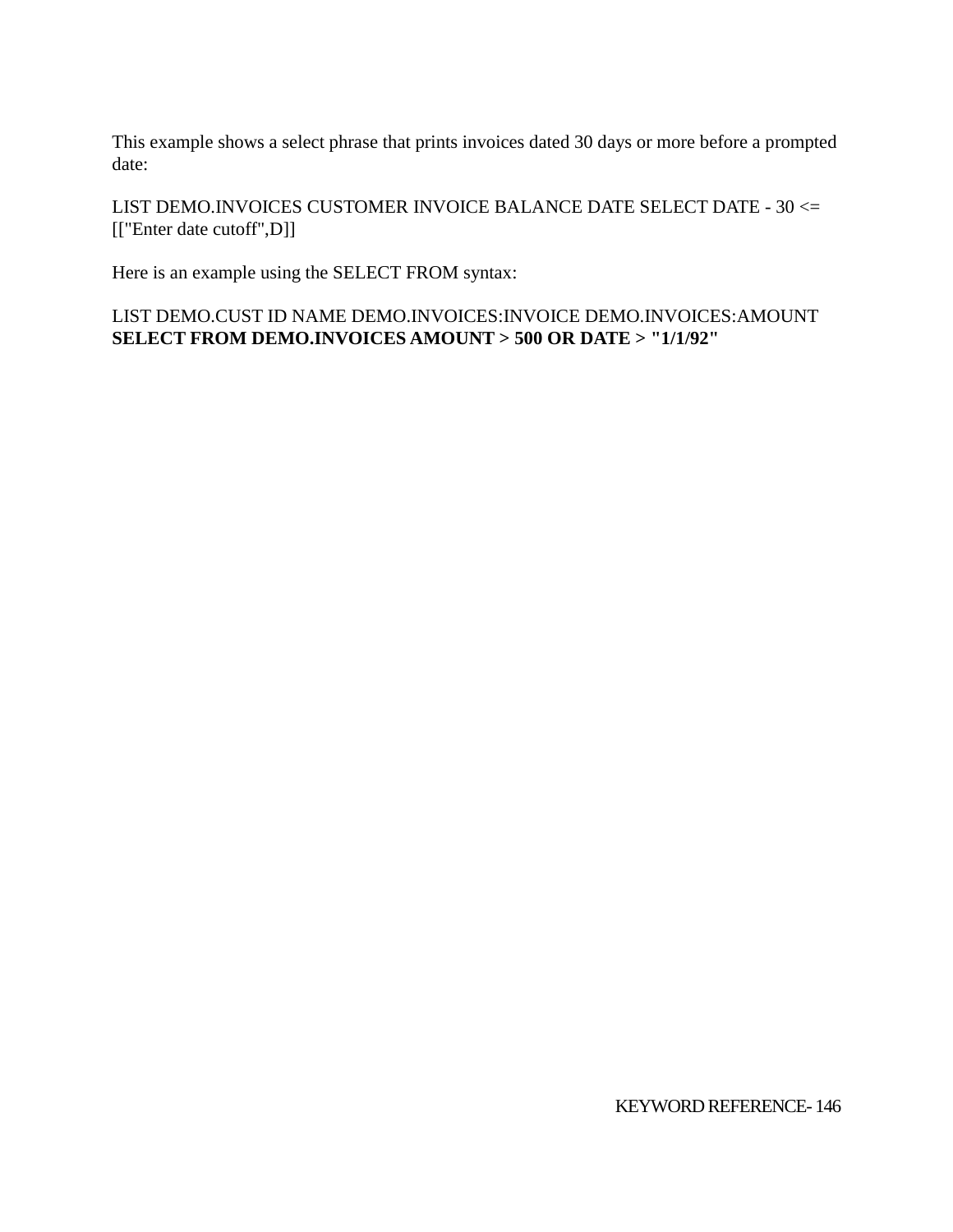### **SORT**

**PURPOSE** To designate the start of a sort-phrase.

**FORMAT** LIST **... SORT** *sort-phrase...*

**SYNONYMS** SRT, BY

#### **USAGE**

The SORT keyword indicates the start of a sort-phrase. A sort-phrase is used to control the sorting order of the report output. Typical examples might be sorting by name, product categories, descending dollar values, and so on. Without a sort-phrase, the record key of the file being LISTed sorts a report.

A sort-phrase consists of one or more field-names. The field-names must have been previously defined for the file being LISTed. Each field may optionally be preceded by the DESCENDING keyword to cause that field to be sorted in descending sequence.

Sorts, which resolve to the same value, are then sorted automatically on another level by the key of the List file. This can cause confusion if sorts and breaks are based on related, but not identical, values. Ties in the sort will be resolved by the file's primary key, possibly causing break points to occur out of order.

For a more detailed description of sort-phrases, see the LIST command.

Also see the ALTFILE, ALTKEY, and ALTSORT keywords, which may sometimes be used in place of a sort-phrase, and which allow faster processing of a report.

#### **EXAMPLES**

This example shows the use of a sort-phrase:

#### LIST DEMO.CUST ID NAME BREAK SLSP TOTAL YTD.SLS ON LP **SORT SLSP DESCENDING YTD.SALES**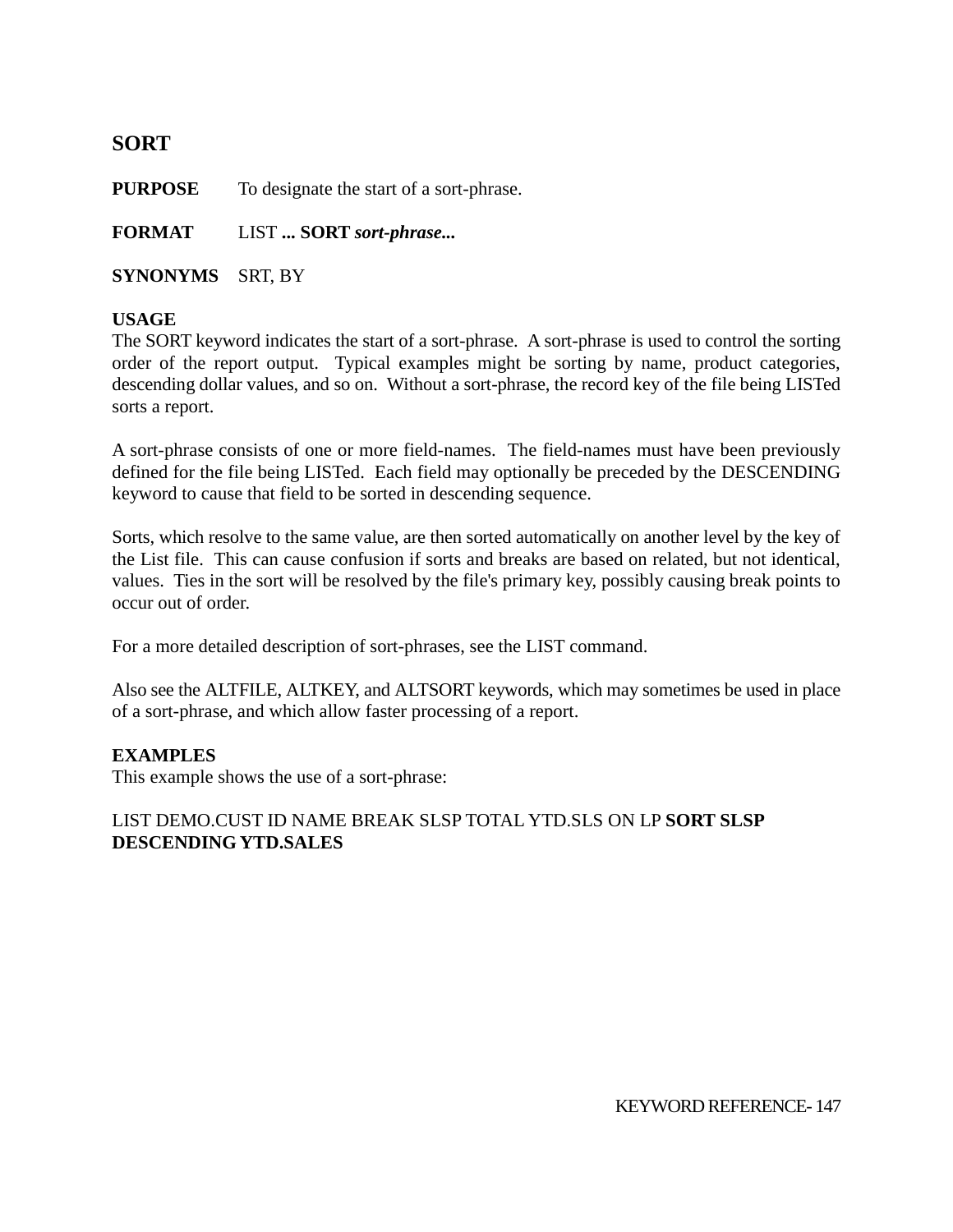### **SPACE**

- **PURPOSE** To specify spacing between two fields as other than the default of one space.
- **FORMAT** LIST ... field-name **SPACE** *spacing* field-name...

#### **SYNONYMS** SPC

#### **USAGE**

This keyword is used to specify the spacing between any two data fields on a report. GENERAL will automatically place one space between each fields except when the SPACE, TAB, and NEWLINE keywords are used.

Spacing may be any number from 2 to 999.

#### **EXAMPLES**

The following example shows the placement of 20 characters between two fields:

#### LIST DEMO.CUST ID NAME **SPACE 20** YTD.SLS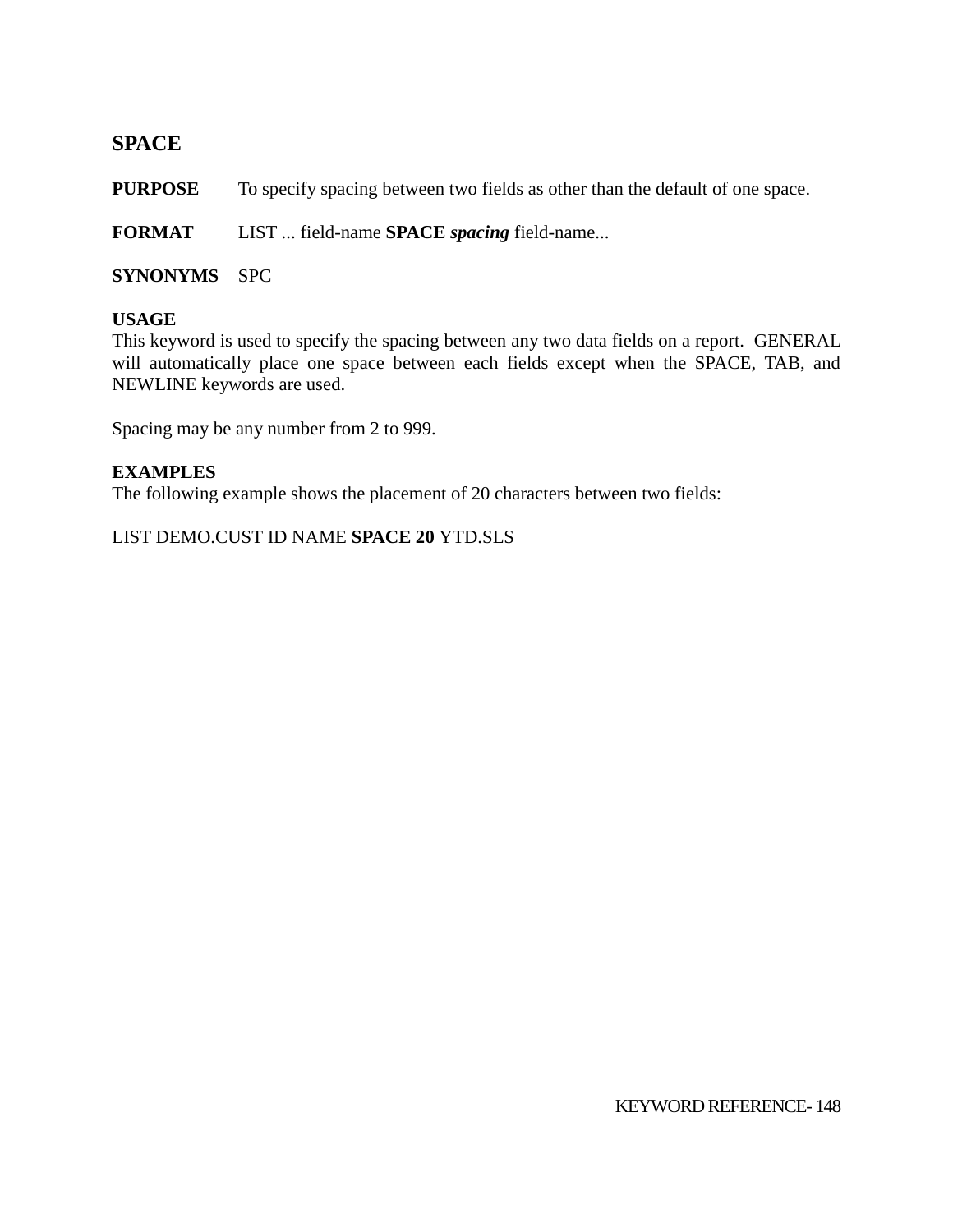### **STOP**

**PURPOSE** To stop a report printing after *n* lines.

**FORMAT** LIST **... STOP** *n...*

**SYNONYMS** None

#### **USAGE**

When printing a report, sometimes it is useful to only print a certain number of lines. An example might be to sort customers by descending sales, cutting off the report at the first 10 customers.

#### **EXAMPLES**

The following example will print the first 10 lines of a customer report:

#### LIST DEMO.CUST NAME PHONE CITY\_ST\_ZIP YTD.SLS **STOP 10** SORT DSND YTD.SLS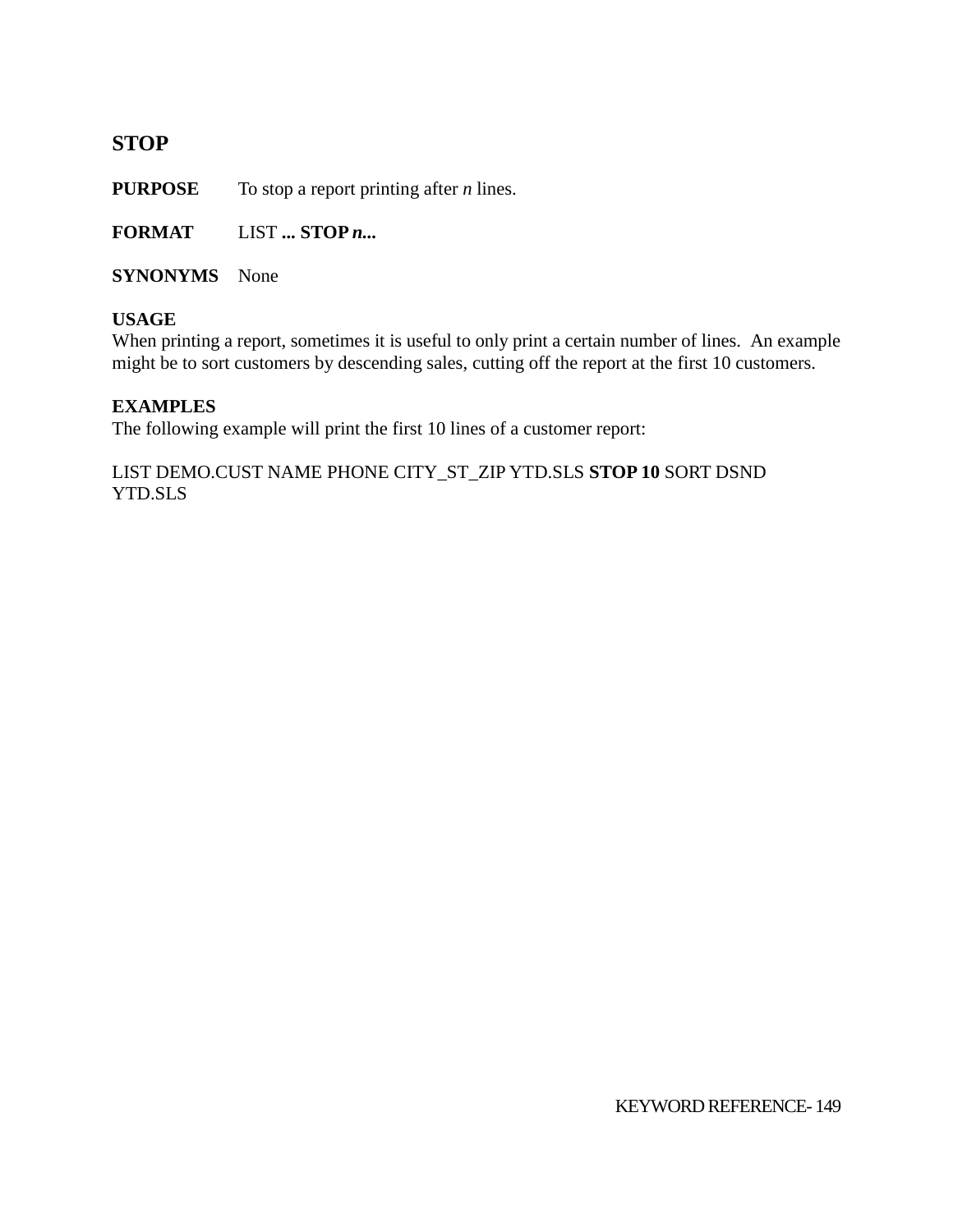### **SUFFIX**

See PREFIX in this chapter.

KEYWORD REFERENCE- 150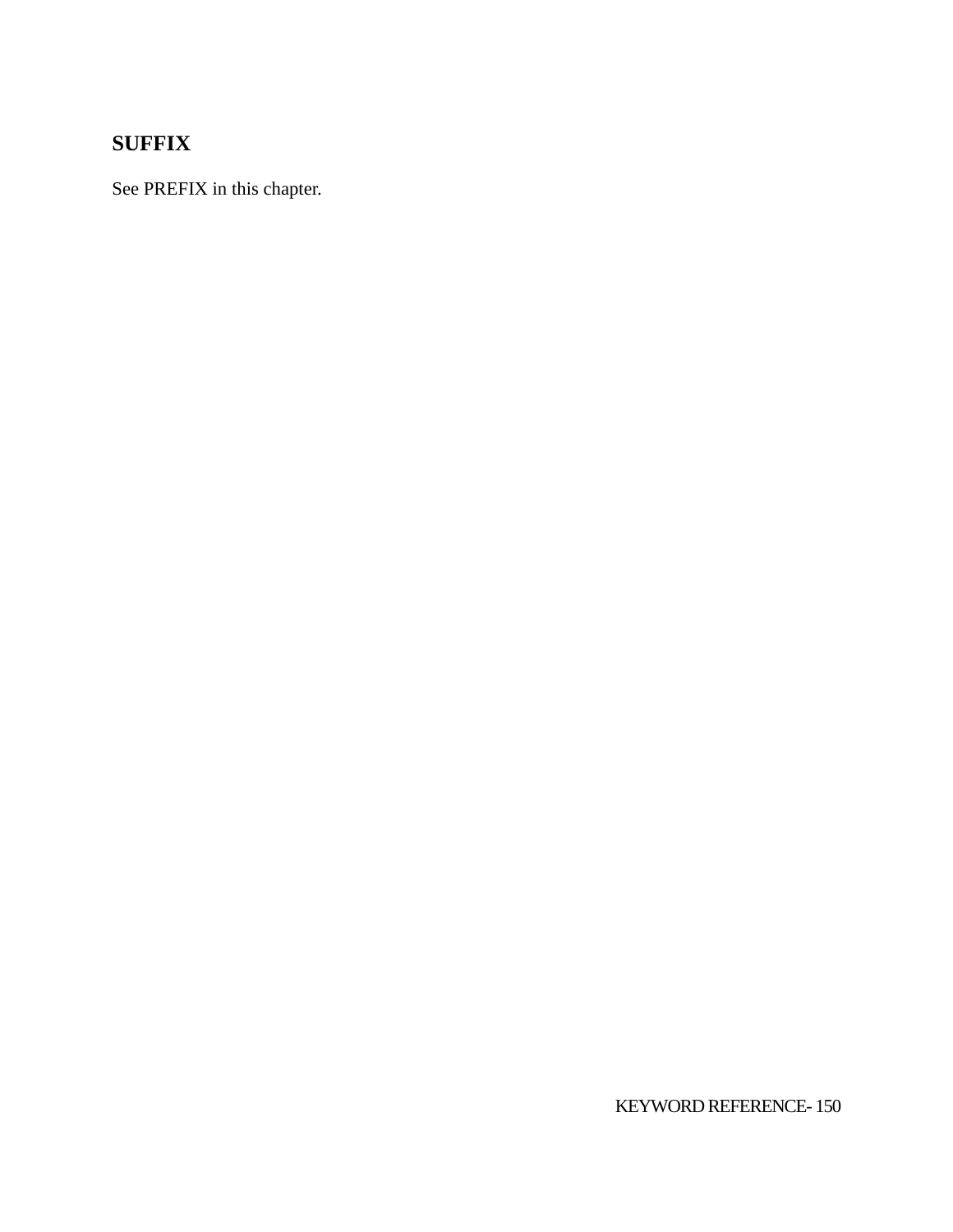### **SUMMARY**

- **PURPOSE** To produce a summary report after a normal report.
- **FORMAT** LIST **... SUMMARY...**

**SYNONYMS** None

#### **USAGE**

GENERAL provides a NO-DETAIL keyword to produce summary reports. When that keyword is used, only subtotal and report-total lines are printed. The SUMMARY keyword provides a means of printing such a totals-only report automatically after printing a detailed report.

#### **EXAMPLES**

The following example will print first a detailed customer listing by salesperson, then a summary of totals by salesperson:

LIST DEMO.CUST SLSP TAB 20 NAME TAB 60 TOTAL YTD.SLS **SUMMARY** SORT SLSP ON PRINTER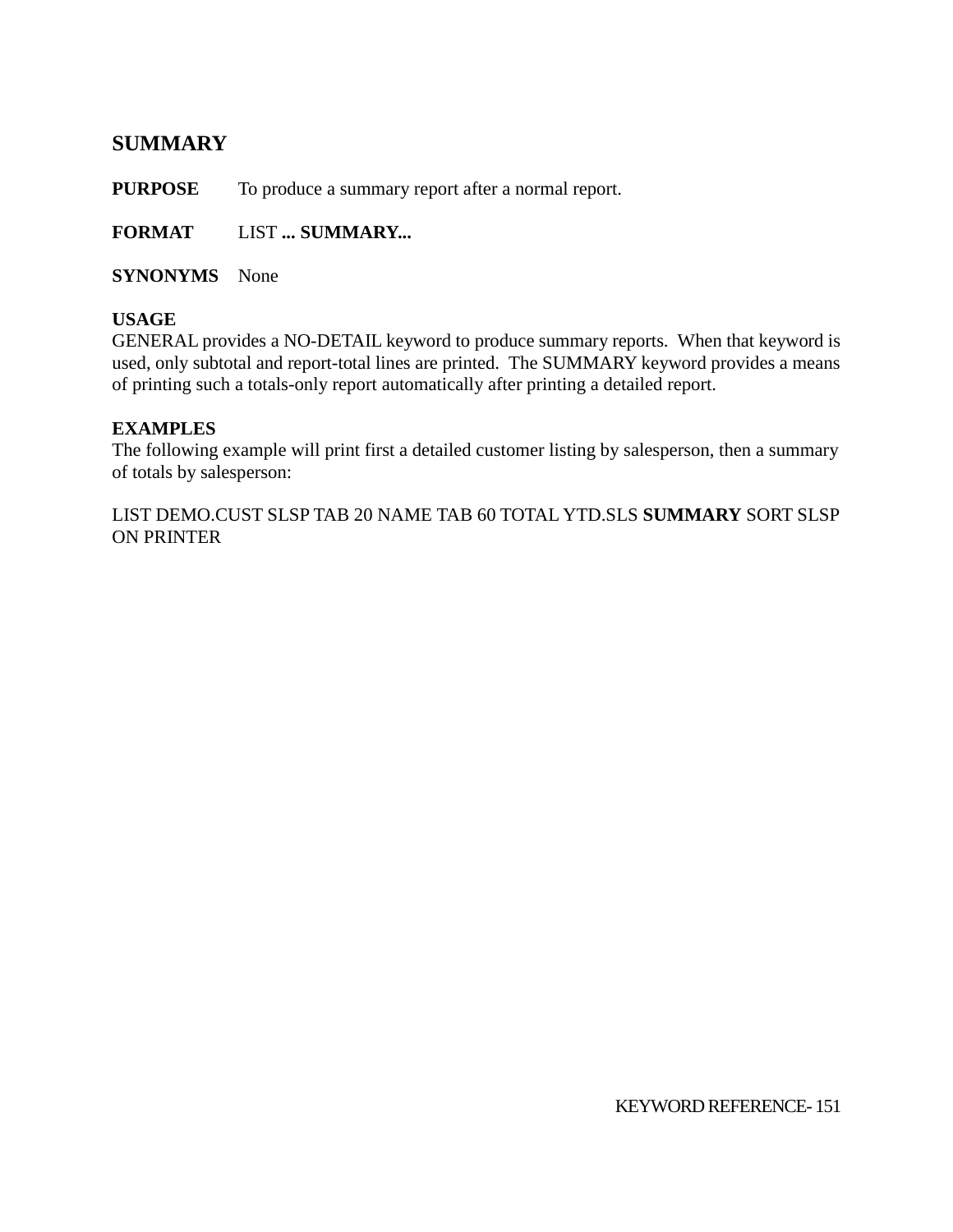### **TAB**

**PURPOSE** To specify the column position and optionally the row number of the next field on the report.

**FORMAT** LIST **... TAB** *column* field-name LIST ... **TAB** *column.row* field-name

#### **SYNONYMS** @

#### **USAGE**

The TAB keyword is used to align the next data field at a specific position. If just a column is specified, then the current row is used. If both column and row data is specified, then the next field is placed at that position, and the current row is updated.

The column should be an integer between the current report column and last column position on the report line (see the WIDTH keyword).

#### **EXAMPLES**

This example shows the TAB keyword used to produce a name and address list:

LIST DEMO.CUST ID **TAB 20** NAME **TAB 65** TOTAL YTD.SALES NEWLINE **TAB 20** ADDR1 NEWLINE **TAB 20** CITY\_ST\_ZIP DOUBLE-SPC

This example shows the tab with both column and row positioning to produce the same report:

LIST DEMO.CUST ID **TAB 20.1** NAME **TAB 20.2** ADDR1 **TAB 20.3** CITY\_ST\_ZIP **TAB 65.1** TOTAL YTD.SLS DOUBLE-SPC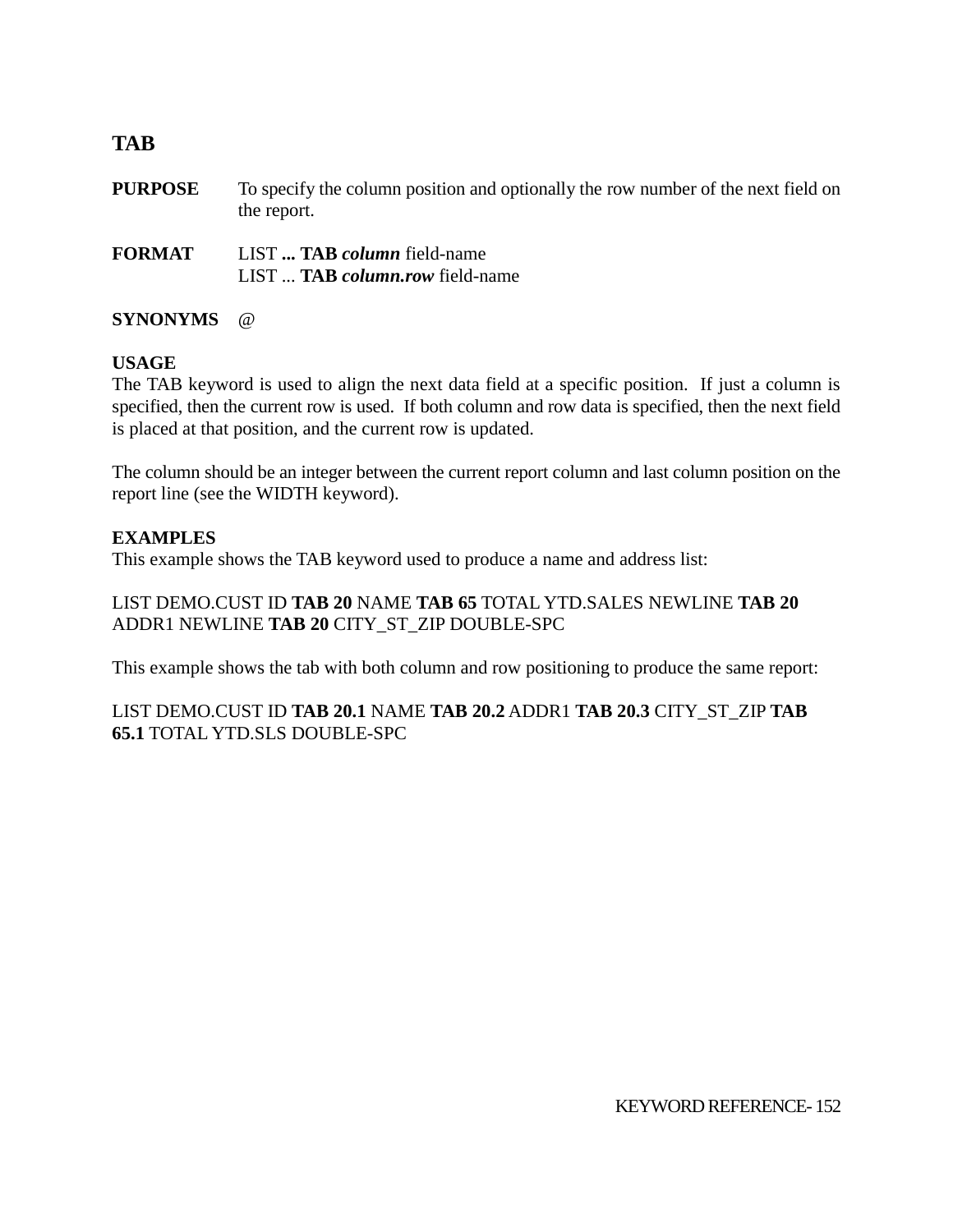### **TESTPRINT**

**PURPOSE** To print a specified number of test patterns before beginning to print actual data records on a report.

**FORMAT** LIST **... TESTPRINT** *number...*

**SYNONYMS** None

#### **USAGE**

When GENERAL is used to print labels, or to fill in pre-printed forms, it is useful to print several test pattern records at the beginning of a report in order to fine tune the paper alignment before valid data records begin printing. By specifying a TESTPRINT keyword, GENERAL will print the specified *number* of pattern records at the beginning of the report.

The test pattern records are derived from the first record found to print. All characters found in that record are replaced with asterisks, the specified number of patterns are printed, then the actual record is printed and the test pattern is discarded.

A special value for *number* of -1 indicates that a test row should print, and then GENERAL should prompt for another, or allow the report to begin. In order to allow each test row to print, GENERAL must close and re-open the printer. On systems using the print spooler, or with other automatic close logic, a page eject may occur which renders the test pattern useless. GENERAL can do nothing about this, so it is up to the site to provide printer definitions that will not eject the page when the printer is closed.

#### **EXAMPLES**

This example shows how to use the TESTPRINT keyword to print 3 test pattern rows of 3 records each:

LIST DEMO.CUST TAB 2.2 NAME TAB 2.3 ADDR1 TAB 2.4 ADDR2 TAB 2.5 CITY\_STATE\_ZIP(1,35) WIDTH 35 HEIGHT 6 ACROSS 3 NO-PAGE ON PRINTER **TESTPRINT 9**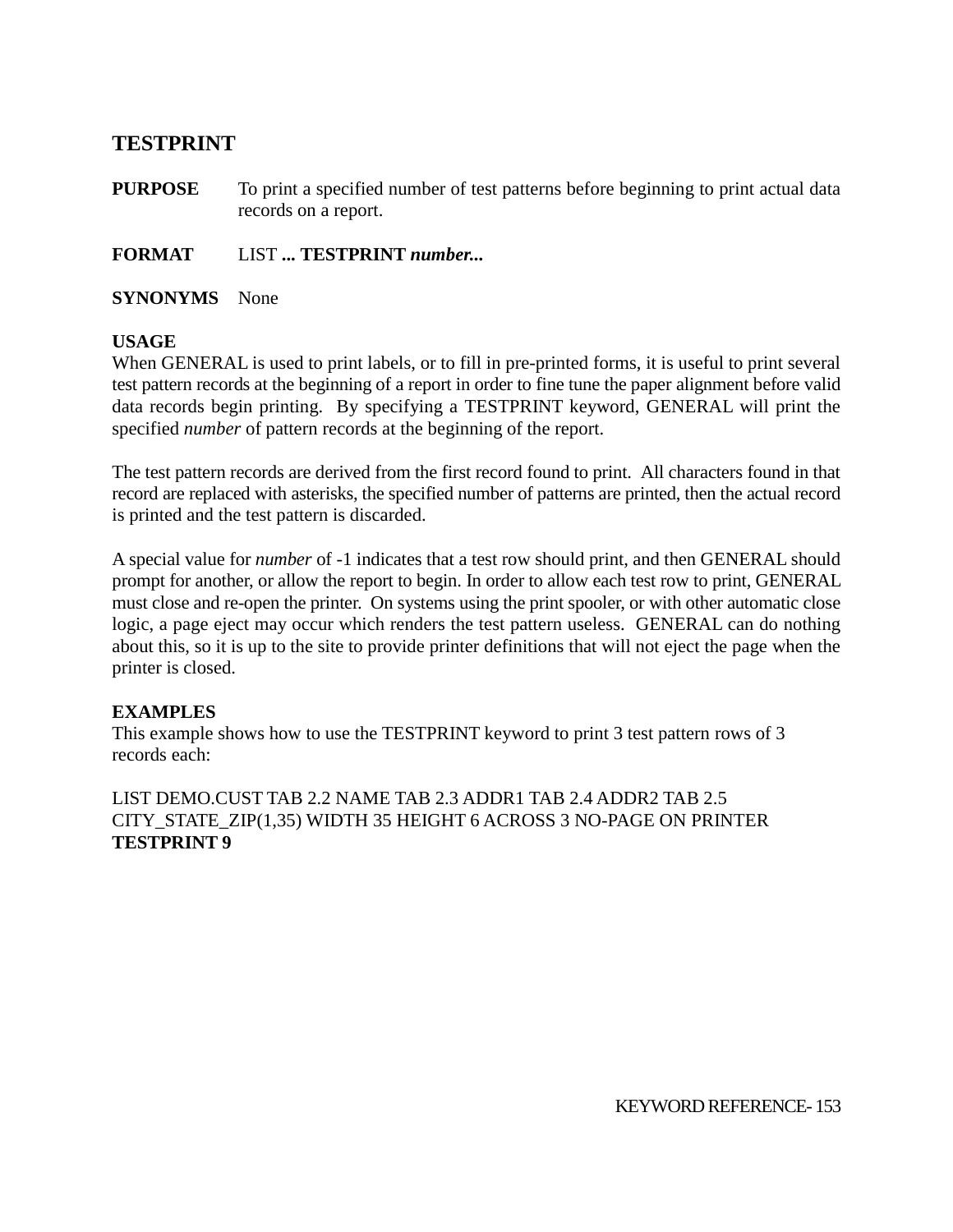### **TITLE**

**PURPOSE** To cause a title other than the default to be printed at the top of each page of output.

**FORMAT** LIST **... TITLE** *"title-text"*

**SYNONYMS** None

#### **USAGE**

This keyword is used to define a report title other than the default. GENERAL will automatically produce the title:

LIST 'file-name'

The title is placed between the date and the page number on the first line of each page of the report. If a specific title is desired, the TITLE keyword may be used.

The title-text must be enclosed in quotes. It may optionally contain the special character strings "<sup>^L"</sup> or "|" to indicate a line split, thereby allowing multiple line titles. Text is split off from the line split and centered. Note that the  $\Delta$  is a literal " $\Delta$ " and "L", not control-L.

#### **EXAMPLES**

The following example shows how to set up a two line title for a report:

#### LIST CUST.NAME ID NAME SLSP PHONE **TITLE "CUSTOMER PHONE LIST^LSORTED BY CUSTOMER ID"**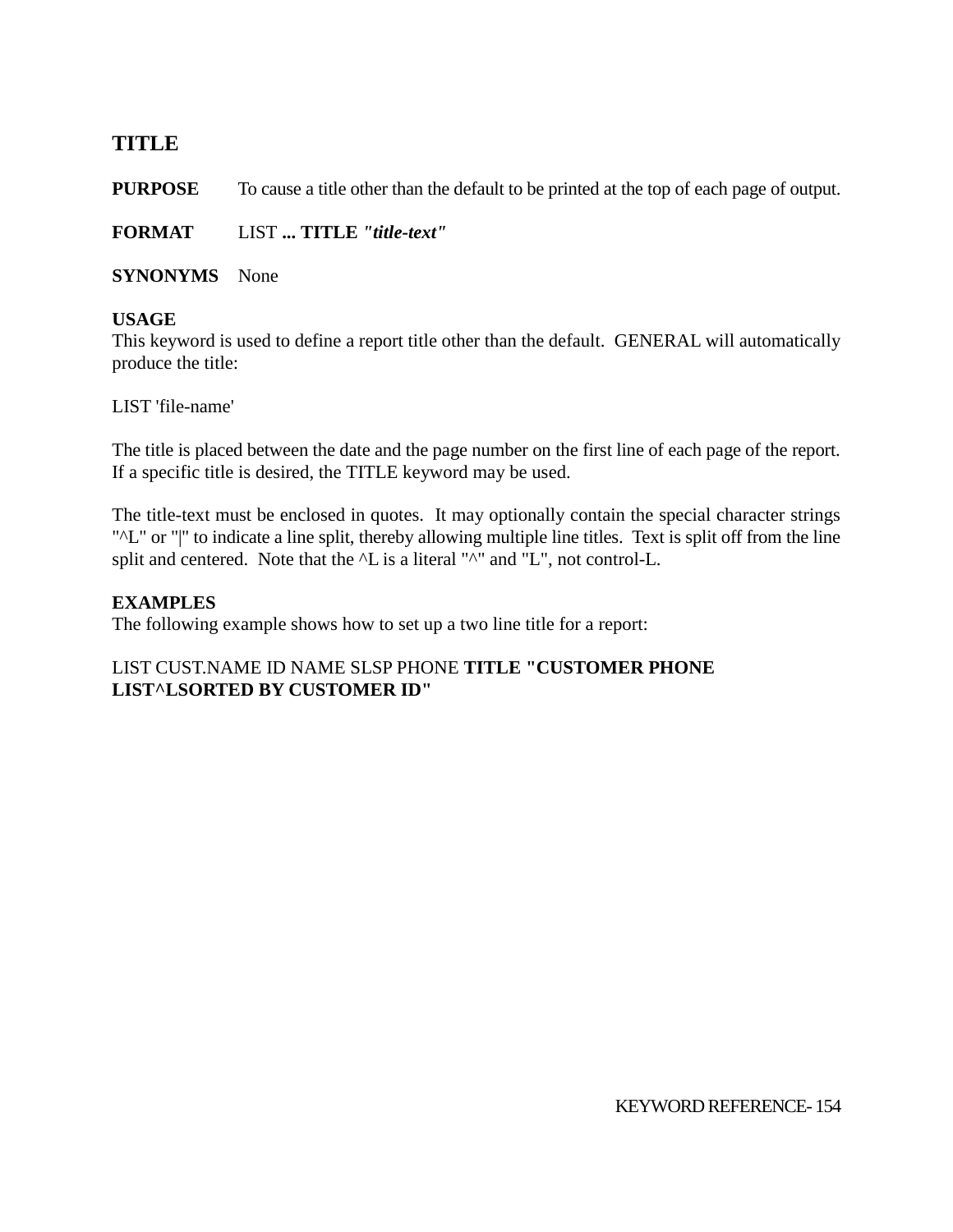### **TOTAL**

**PURPOSE** To cause a numeric field to be totaled, with the total value output at the end of the report, and at break points if specified by the BREAK keyword.

**FORMAT** LIST **... TOTAL** *field-name...*

**SYNONYMS** TOT

#### **USAGE**

The TOTAL keyword is used to generate the total numeric value of a specified report column. The total so generated will be printed at the end of the report and also at each subtotal break point if the BREAK keyword is used.

The field-name specified must be defined for the file being LISTed. It also must be defined as a Numeric type field.

#### **EXAMPLES**

The following example will produce the total sales value of each line on the report:

#### LIST DEMO.CUST ID NAME SLSP **TOTAL YTD.SLS**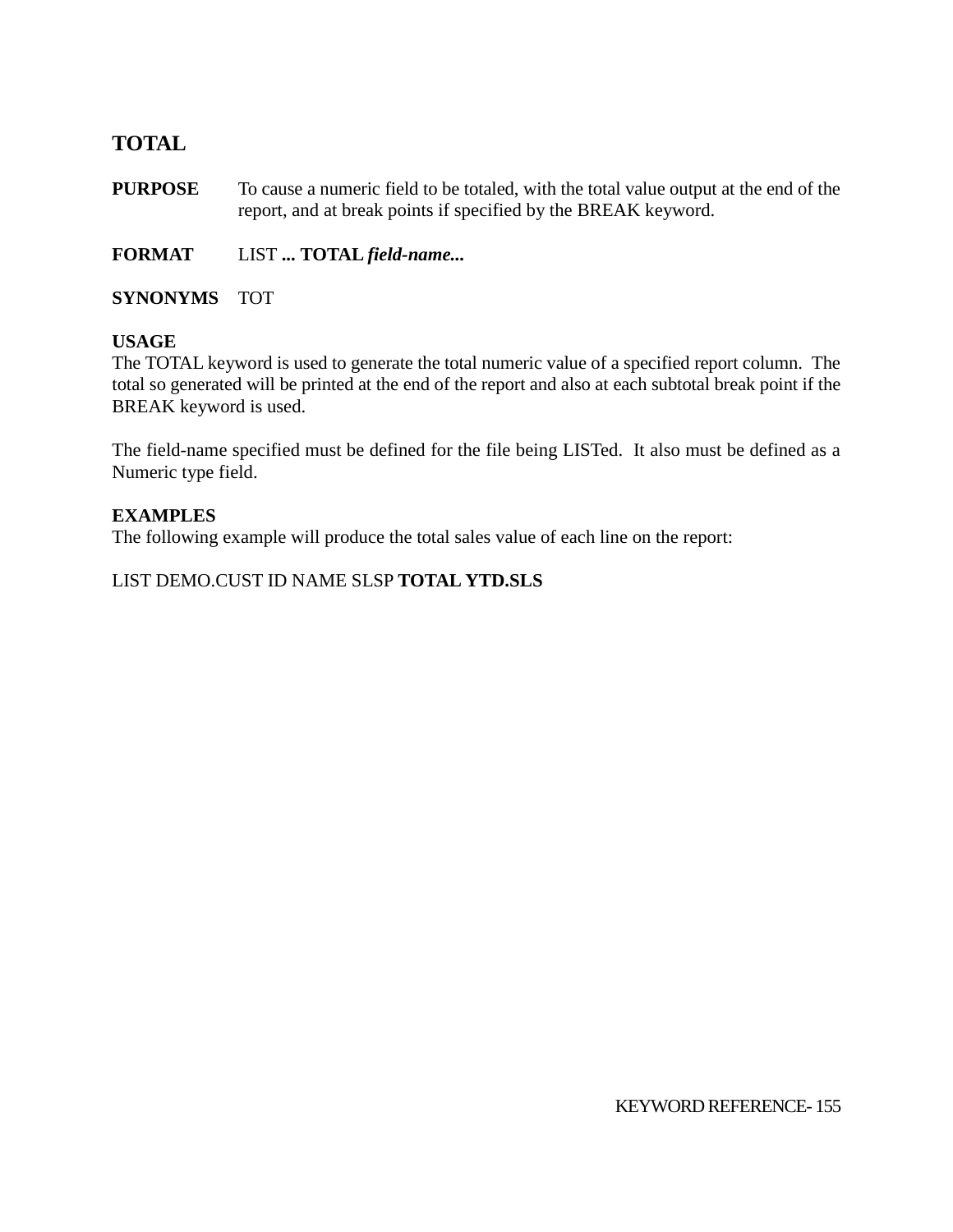### **UPPER**

See PROPER in this chapter.

KEYWORD REFERENCE- 156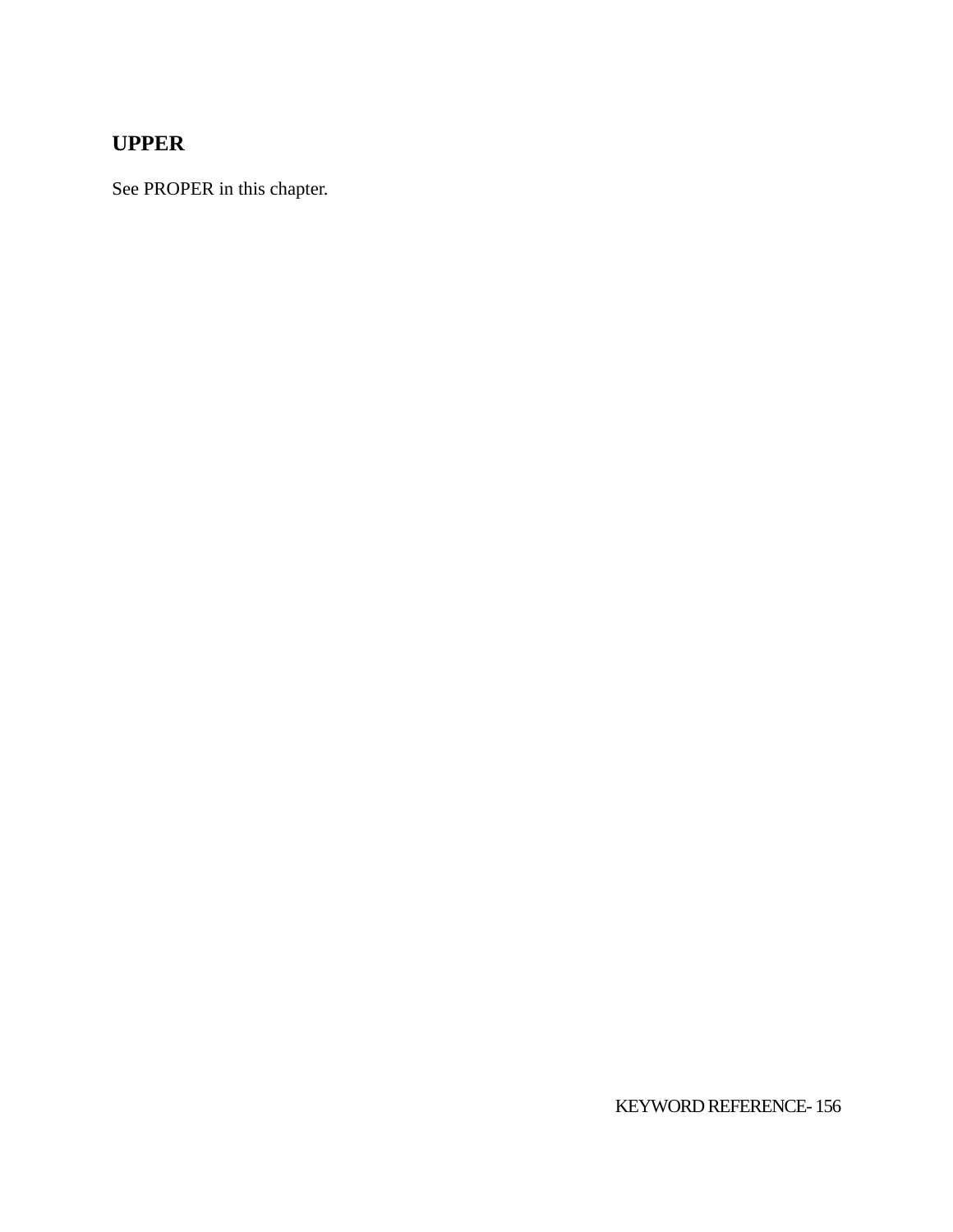### **VERT-TOTAL**

**PURPOSE** To cause subtotals and totals to print in vertical (table) format.

**FORMAT** LIST **... VERT-TOTAL...**

#### **SYNONYMS** VT

#### **USAGE**

The VERT-TOTAL keyword is used to cause GENERAL to format totals and subtotals in a table fashion. Each item in the field-phrase, preceded by a BREAK, AVERAGE, COUNT, MAXIMUM, MINIMUM, PCT-TOTAL, or TOTAL will be displayed, along with the heading name of the field affected.

Although this requires more lines of output, it is sometimes preferred over regular totals, since the descriptions help the user's understanding of the report.

If GENERAL can't format the default footers under columns, the VERT-TOTAL format is automatically used.

#### **EXAMPLES**

The following example will produce the total sales value of each line on the report:

LIST DEMO.CUST ID NAME BREAK SLSP TOTAL YTD.SLS SORT SLSP **VERT-TOTAL**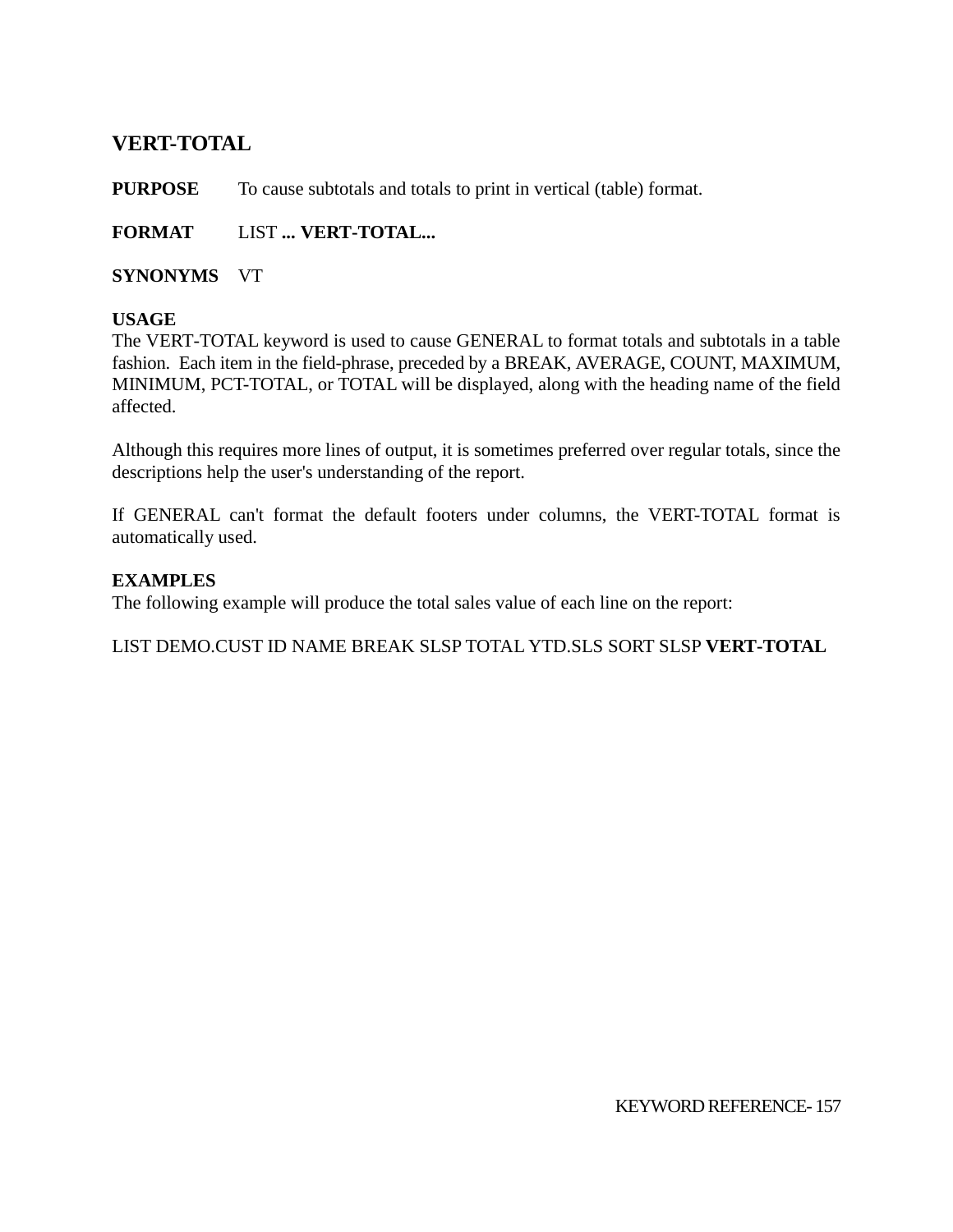### **WIDTH**

**PURPOSE** To set the number of printed columns per page, if other than the default of 79 for VDT output and 131 for other output.

**FORMAT** LIST **... WIDTH** *#-columns...*

**SYNONYMS** WIDE

#### **USAGE**

This is a formatting keyword used to override the default settings used by GENERAL for line width for a report. The line length determines the point at which GENERAL will "wrap-around" the output to the next line on the page.

#-Columns must be an integer from 30 to 1000.

#### **EXAMPLES**

This example shows adjusting a VDT report to 131 columns:

LIST DEMO.CUST ID NAME DEMO.SLSP:NAME TAB 100 TOTAL YTD.SLS TOTAL YTD.COST **WIDTH 131**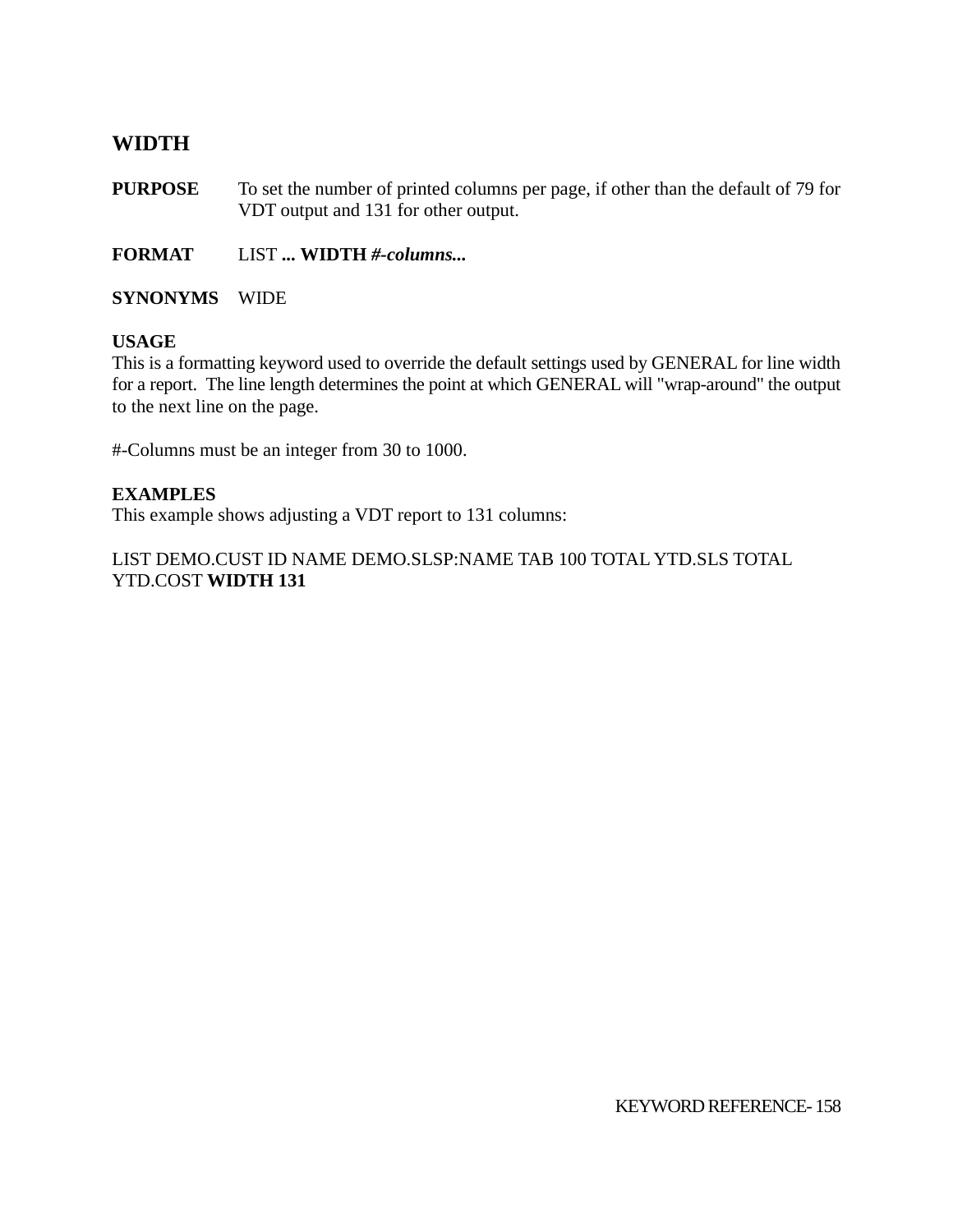### **YYYY**

- **PURPOSE** To convert the precision of output for a date field to a year, rather than a month, day, and year.
- **FORMAT** LIST **... YYYY** *field-name...*

#### **SYNONYMS** YY

#### **USAGE**

The YYYY date conversion keyword is used to convert a date field to display in year format. Years are always displayed as 4-digit values, such as "2001".

Date conversion can be useful when a break point by year is desired. See also the MONTH keyword.

#### **EXAMPLES**

The following example shows the generation of a date sorted report, with subtotals by year:

LIST DEMO.INVOICES CUSTOMER INVOICE DATE TOTAL AMOUNT SBREAK **YYYY DATE** SORT DATE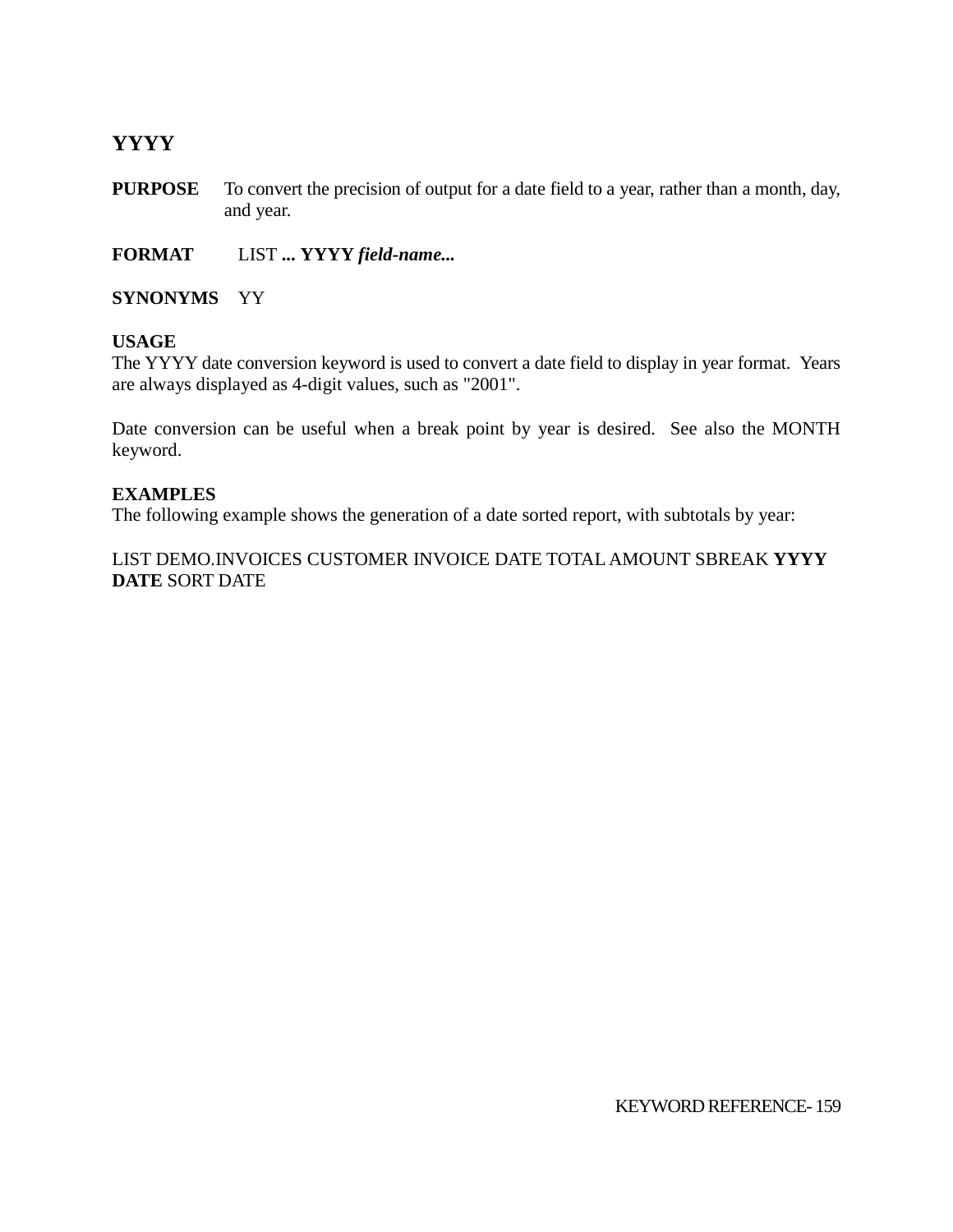### **YYYYMM YYMM**

See MONTH in this chapter.

KEYWORD REFERENCE- 160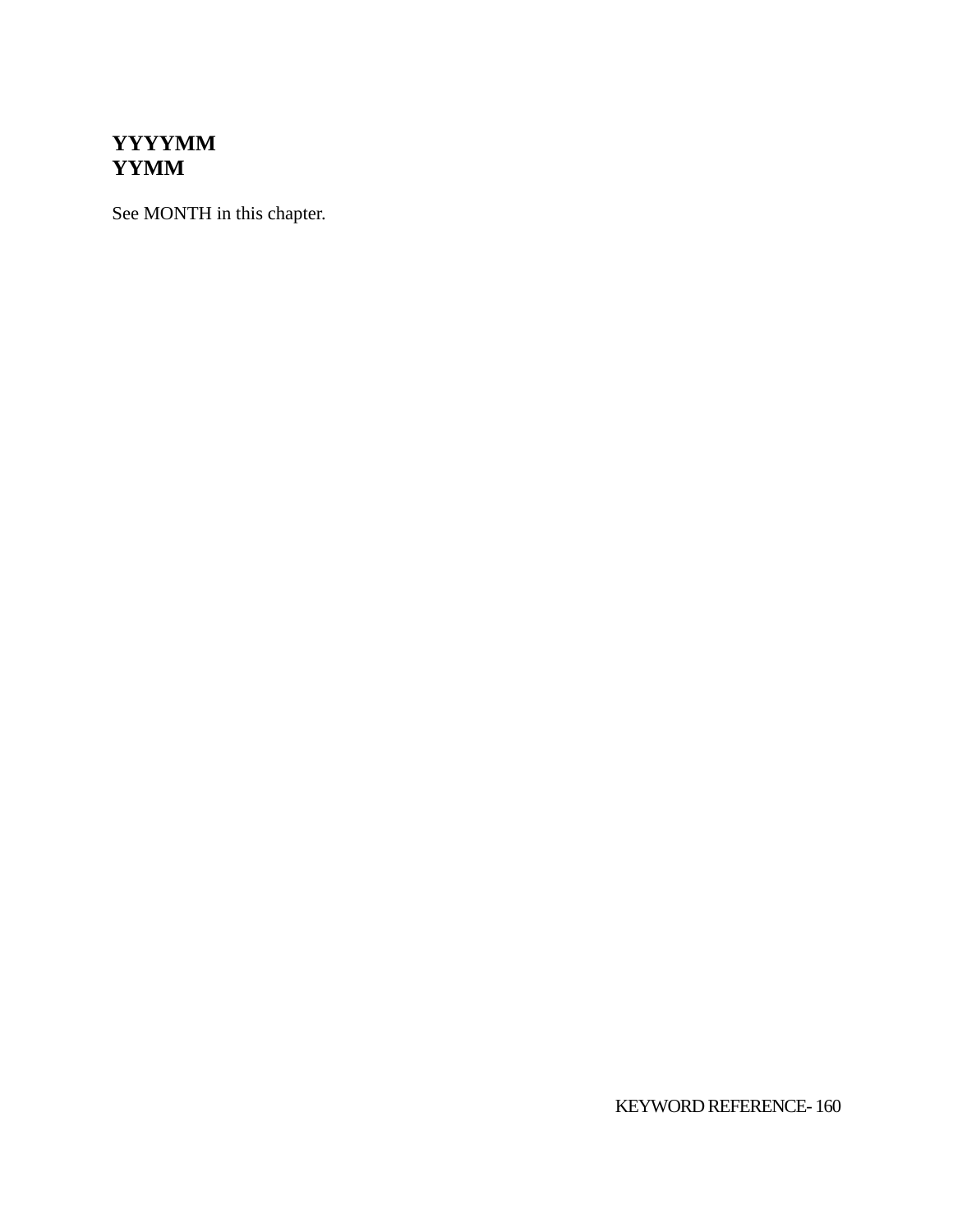# **ADMINISTRATION**

## **Configuration**

#### **Configuring GENERAL**

GENERAL may be configured for site preferences in several ways. Many aspects of configuration don't need to be modified from their defaults, so configuration need not be a difficult task. The following pages describe in detail what each configuration option does.

Here is a brief description:

**Display Formats** is used to establish system-wide parameters, such as date and currency formatting, and the "exit program", which tells GENERAL what external Basic program to run upon exit.

**Terminal Attributes** establishes system-wide defaults for terminal display characteristics. Color control, for example, is defined here.

**Printer Definitions** are used to establish printer drivers, if modes other than those provided by Basic are desired.

**Report Heading Defaults** allow the establishing of standard "site-specific" heading characteristics for any report that does not have a custom header defined.

**VDT Options** establish terminal attributes (colors, etc.) for this specific VDT, overriding the systemwide defaults established by the Terminal Attributes option.

**User Function Definition** is used to maintain user-defined functions that can be used by field definitions in the dictionary.

**User Replacement Definition** is used to maintain user-defined run-time replacement values. Quite often, these values are maintained automatically by an external application, but may be defined here.

### **Display Formats**

**Language Code** Defaults to **ENG** for English.

**Date Entry Convention** Defaults to **MDY** (month/day/year) for USA dates. Other formats supported are **DMY** and **YMD**.

#### **Date Display Format**

ADMINISTRATION- 161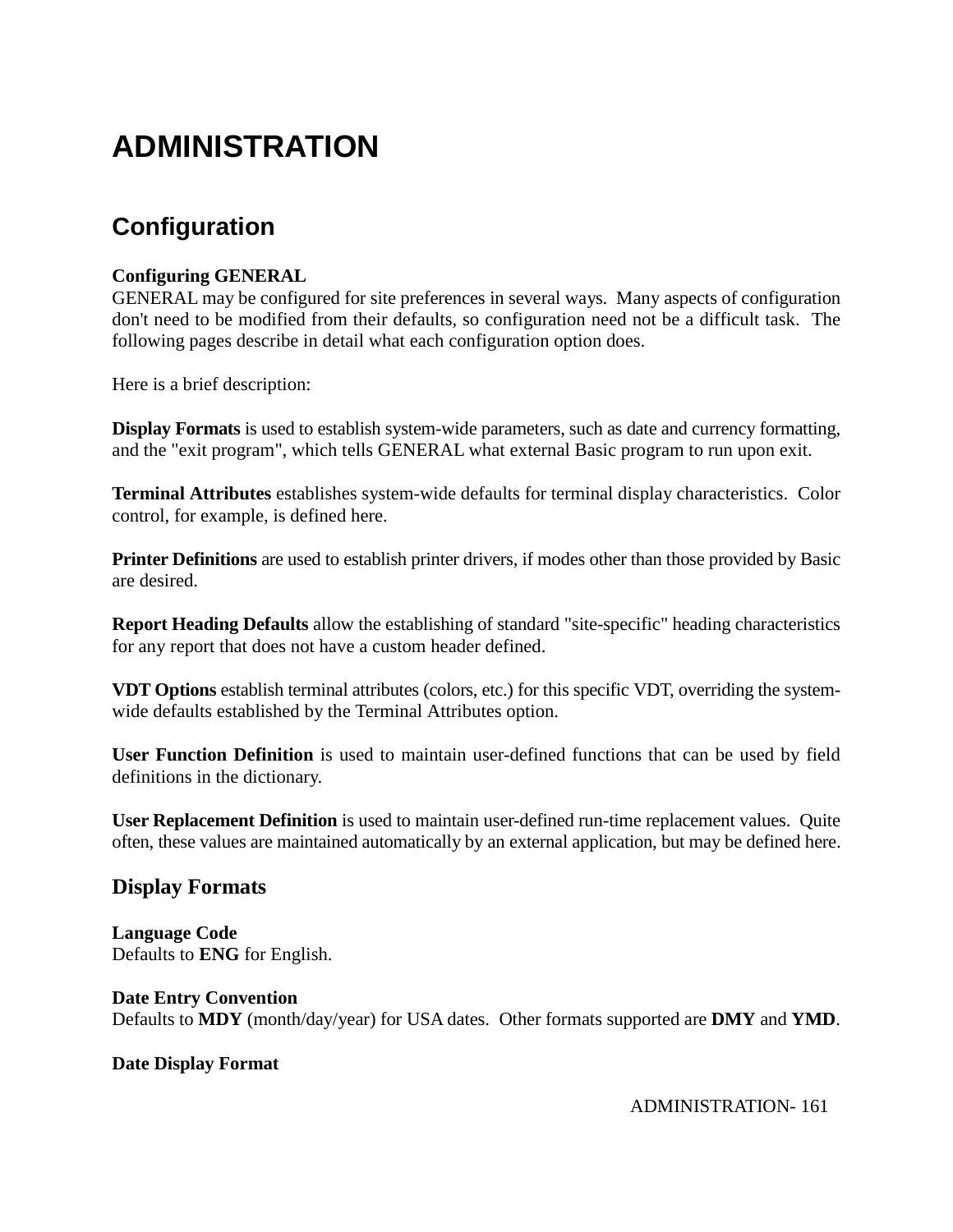Allows you to choose how dates are formatted by combining certain codes for month, day and year, as follows:

| <b>MM</b> - Month number | <b>MMM</b> - Month name |
|--------------------------|-------------------------|
| <b>DD</b> - Day number   | <b>DDD</b> - Day name   |
| $YY - Year$ , 2 digit    | YYYY - Year, 4 digit    |

You can combine these codes in any way to customize the date display, including spaces and commas (or any printable character), **up to a maximum of sixteen characters in the entry field**.

#### **Time Display Format**

Allows you to choose how time is displayed, by combining codes for hour, minutes, and "12 hour time".

**HH** – Hour **MM** – Minutes **PM** – 12 hour time

#### **Default Century**

Allows you to specify the default century for date entry using 2-digit years.

#### **Decimal Character**

The decimal character to use for number displays.

#### **Thousands Separator**

The character to use for separating thousands in number displays.

#### **Negative Indicator**

The character(s) to use for displaying negative numbers when currency format is used, either the **"-"** for a trailing minus sign, or parentheses **"("** to enclose the number in parentheses.

#### **Currency Symbol**

The character to use to indicate currency, with an optional underscore to indicate space fills to separate the symbol from the number.

#### **Right or Left Side**

Specify whether the currency symbol appears on the Left or Right side, **L** or **R**.

#### **Currency Precision**

Decimal precision for currency amounts. Default to **2**.

ADMINISTRATION- 162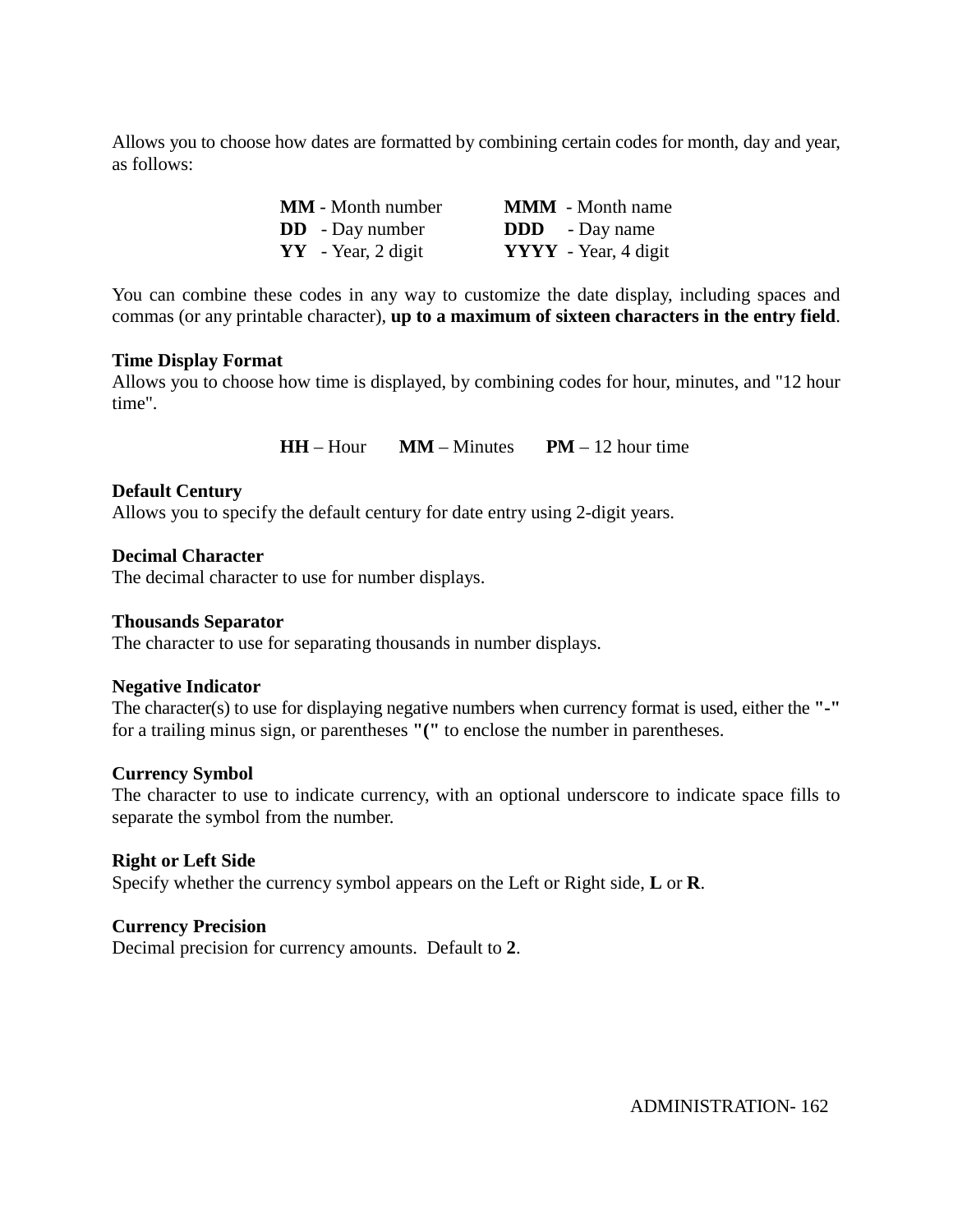#### **Exit Program**

The name of the program that GENERAL should RUN when exiting. If this is not defined, and GENERAL is accessed via the RUN command, then an exit will return to the operating system.

### **Terminal Attributes**

#### **Background Display**

Enter the attribute to use when maintenance screens paint "background" text. Normally, this would be just the "Text Only" attribute. Note that GENERAL always uses an 'SB' Basic attribute for background.

The attributes supported are:

- **0** Text only
- **1** Print text in underline
- **2** Print text in reverse video
- **3** Print both underline and reverse

#### **Data Display**

This attribute is used when foreground data is displayed.

#### **Data Entry**

This attribute is used when a field is being entered.

#### **Colors**

The color attributes are used when each type of menu or prompt situation is encountered. Each color specification is a color "pair", indicating the color of the characters themselves and the color for the background of each character. The digits that specify the colors are:

- **1** Black
- **2** Blue
- **3** Green
- **4** Cyan
- **5** Red
- 6 Magenta
- **7** Yellow
- **8** White

Note that the terminal attributes can also be defined for individual terminals, if these system-wide attributes are inappropriate for any given VDT.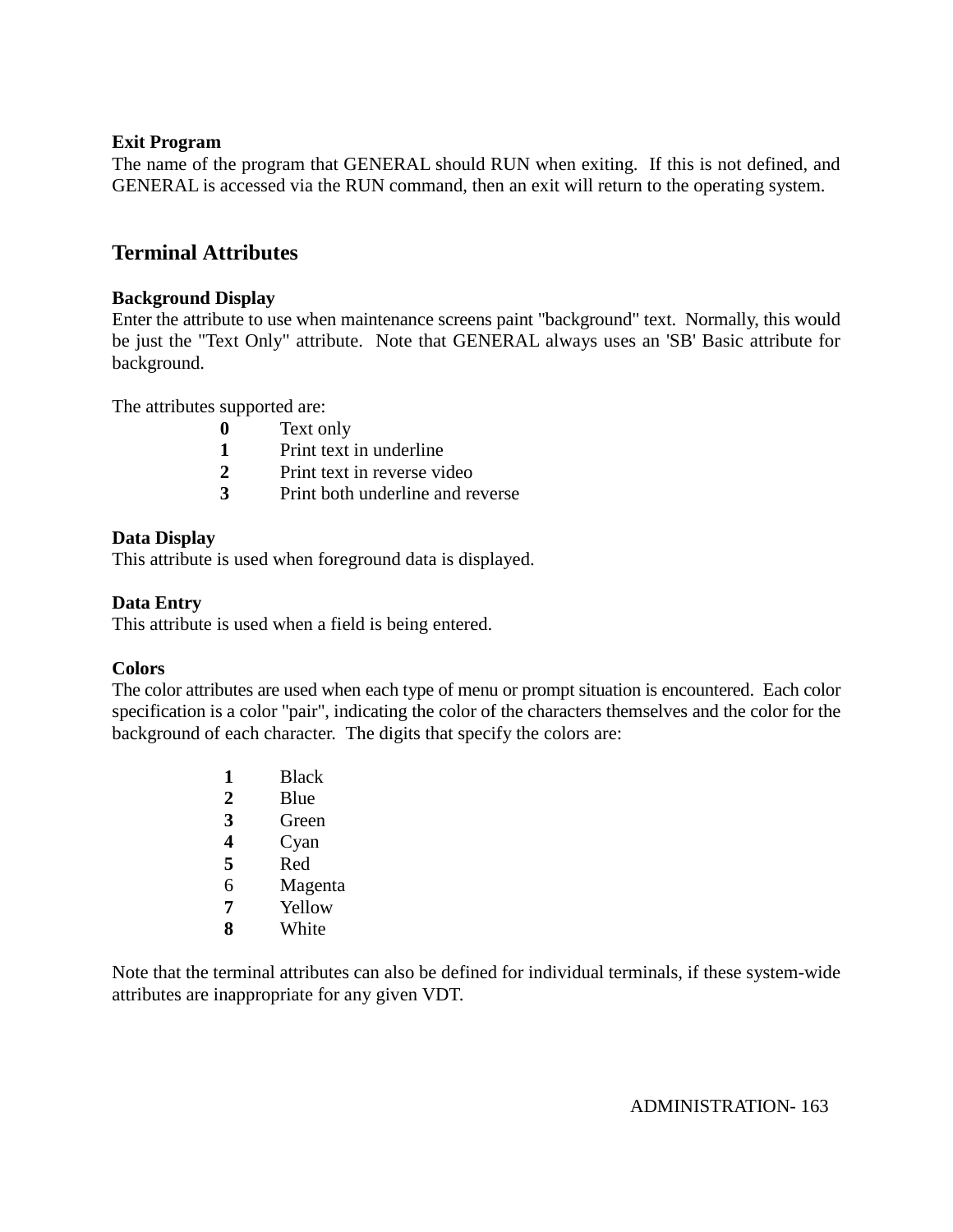### **Printer Definitions**

Printer definitions in GENERAL can be used to override and enhance the printing capabilities of a printer definition in Basic. Normally, printers in Basic provide a "standard" and "compressed" mode, and not much else. By defining a printer definition in GENERAL, more "modes" can be established for a given printer, and more than one definition can be established for any Basic printer.

When presenting a list of printers at report time, GENERAL looks in the printer definition table defined here. Then, for any printers that are available in Basic, but not defined here, an additional selection entry is provided.

#### **Printer**

Enter the name of the printer definition. The name can be up to 6 characters long, without spaces.

Press **F2-list printers** to choose the printer definition from a selection window, or **F10-exit** to return to the configuration menu.

#### **Description**

Enter a description of this printer. The description is used in selection lists.

#### **Alias**

Enter the name of the physical printer, as Basic knows it. Typically, this is LP or P0.

To choose the alias from a selection list, press **F2-list definitions**.

#### **Width**

Enter the default (standard) width in columns for this printer. This is the width assumed when the printer is first opened, and the initialization string is sent to it.

#### **Length**

Enter the default (standard) length, in rows, for this printer. This will typically be 66 lines (11 inches by 6 lines per inch).

#### **Form Feed**

Enter the desired method for GENERAL to control page ejects:

- **0** GENERAL doesn't issue form feeds before or after a report.
- **1** GENERAL issues a form feed before, but not after, each report.
- **2** GENERAL issues a form feed after, but not before each report.
- **3** GENERAL issues form feeds before and after each report.

#### **Initialization**

Enter a string to send to the printer before any printing takes place. The string can be entered as ASCII text and ASCII codes, or in hexadecimal codes.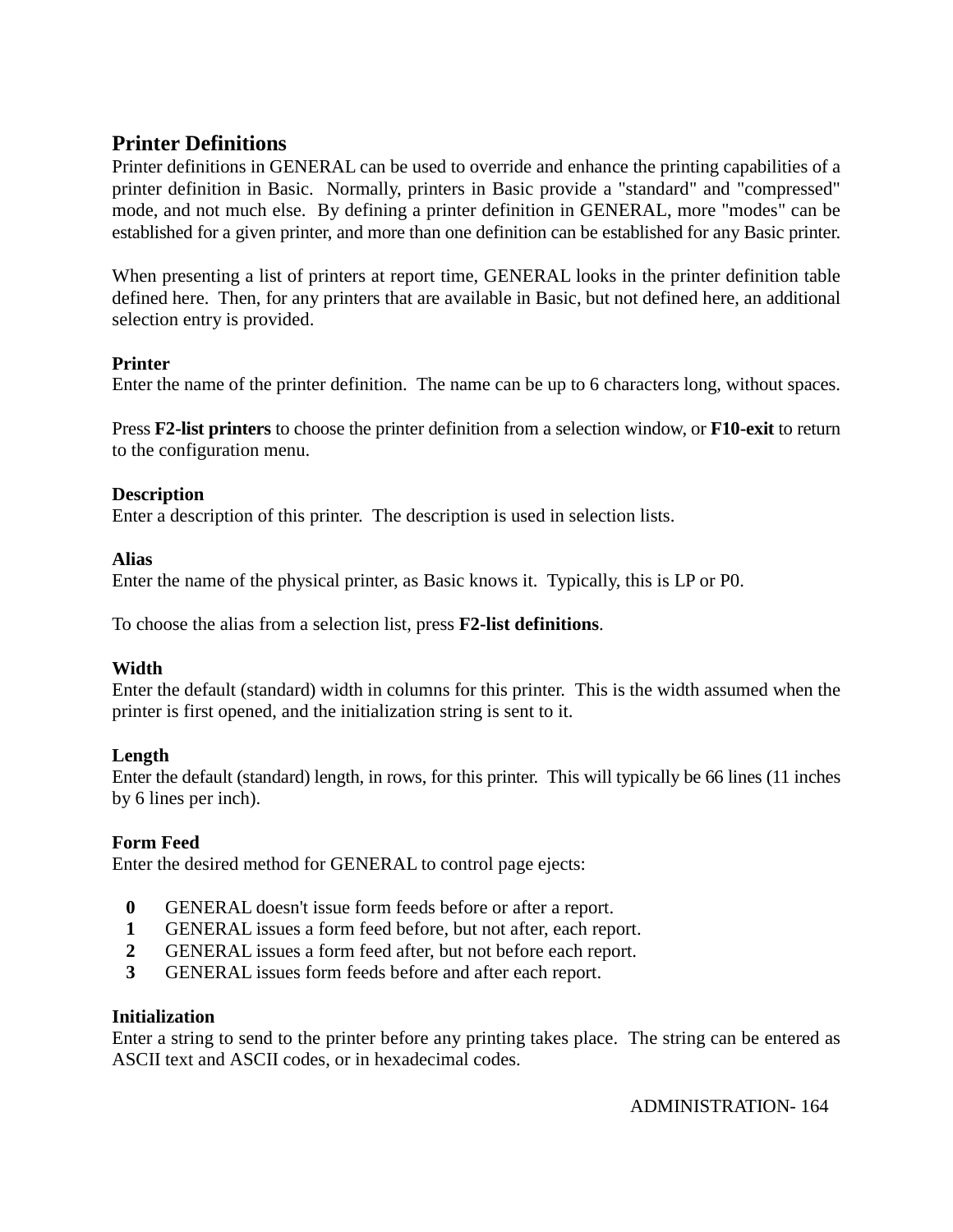To enter ASCII text, enter printable values as text, and non-printable (including spaces) values as ASCII decimal values in angle brackets. An ESCAPE, a letter "k", and a number 1, would be entered as **<27>k1**. Note that spaces are not significant, so **<27> k 1** would be the same. To enter an actual "space" character into the string, enter **<32>** for it.

To enter hexadecimal values, start strings with a dollar sign: **\$1B45** would be the entry for an ESCAPE followed by an "E". Spaces can't be used in a hexadecimal entry.

#### **Reset**

Enter a string to send to the printer when a report is complete, and the last form-feed, if any, is sent to the printer.

#### **Bold On**

Enter a string to turn on **bold** printing.

**Bold Off**

Enter a string to turn off bold printing.

**Underline On** Enter a string to turn on underline printing.

**Underline Off** Enter a string to turn off underline printing.

#### **Validation Prompt**

Choose the definition filing option, when the maintenance is complete:

**Yes** to file the definition as displayed. **No** to maintain the definition. **Delete** to delete the definition, after validation. **Modes** to maintain additional printer modes.

#### **What are "Modes"?**

Printers typically support many characteristics of output. Often, a printer that normally prints at 10 characters per inch (CPI), for about 80 columns on 8.5" paper, can also print at 12 CPI and at 17 CPI. Also, printers can print in varying quality modes, such as "draft" and "letter quality". In almost all cases, these modes can be turned on and off independently of each other, so that you can combine print characteristics together. GENERAL's print drivers let you create up to four modes under which to print (in addition to the "standard" mode defined by the main printer initialization string.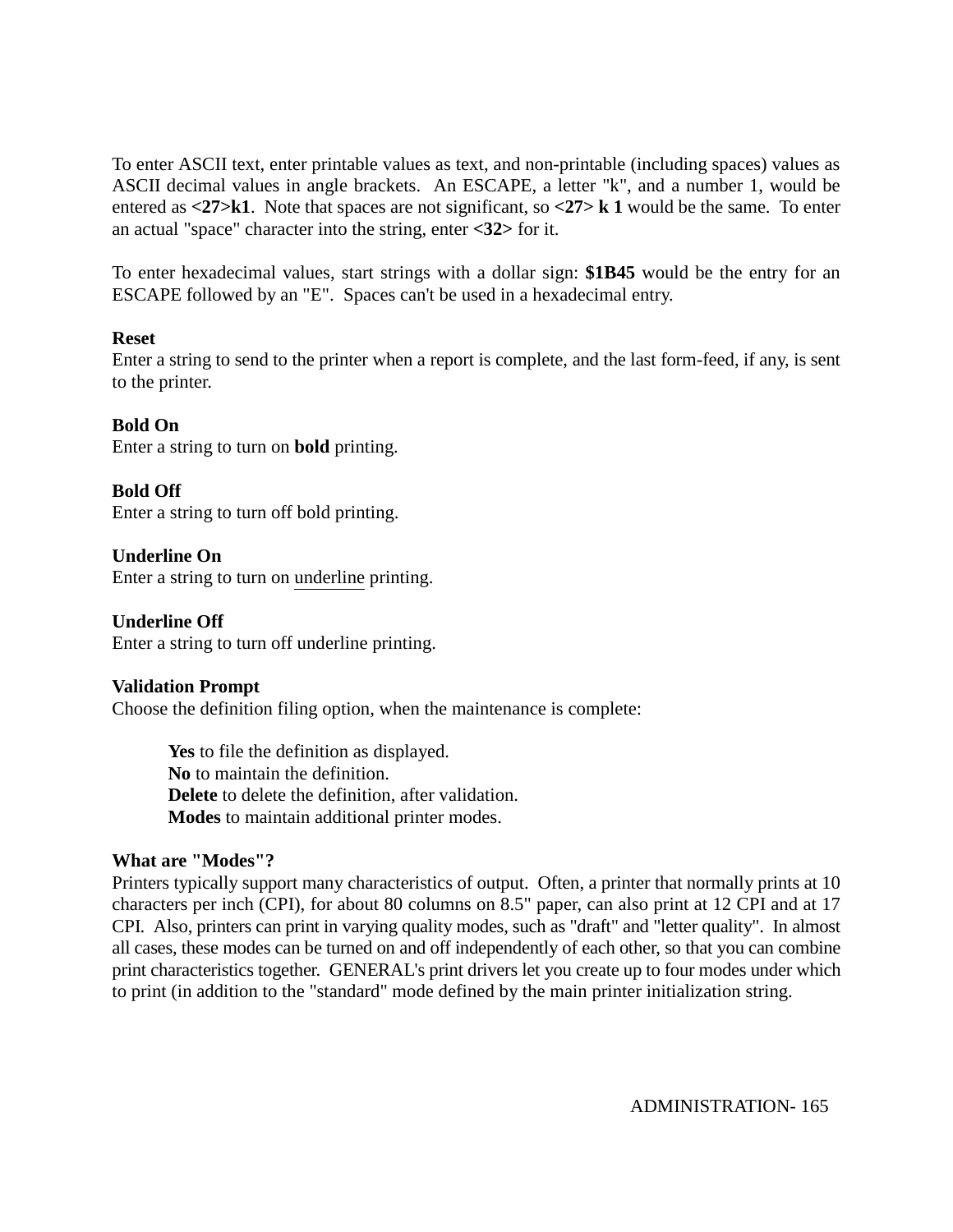#### **Name**

Enter the name of the mode being defined. Mode names can be up to 10 characters long. Each mode which has enough columns is selectable for any given report, when the ON PRINTER specification is used in the report command. The following function keys are active:

| <b>F3-insert</b> | Inserts a new mode line.                                           |
|------------------|--------------------------------------------------------------------|
| F4-delete        | Deletes the current mode line.                                     |
|                  | <b>F9/F10-exit</b> Pressing either key will exit mode maintenance. |

#### **Cols**

Enter the number of columns per line this mode provides.

#### **Rows**

Enter the number of rows per page this mode provides.

#### **Initialization**

Enter the string GENERAL should send to the printer to turn on the mode. This string is sent is sent to the printer after the base initialization string and before any printing will take place. The format of this string is the same as that described in the initialization element, above.

### **Report Heading Defaults**

#### **Report Headings**

Whenever a report is generated with the LIST command, a default page heading is created, consisting of a base heading and column heading. The base heading is made up of several information elements, placed at specific positions within a three-line base-heading template. By specifying the placement of these various elements, each site can customize the look of the each report's default heading.

Note that any given report can have a custom page heading, or the page heading can be suppressed.

#### **Placement of text**

Each element of text shown in the Report Heading Defaults screen can be turned on or off, and if turned on, can be placed on any of three lines, and positioned at the left, center, or right of the page.

The report title comes from the report itself, specified by the TITLE keyword, or defaulting to **LIST OF "***filename***"**.

The page number will have the word "Page" preceding it at report time.

Text 1 and Text 2 are site specified text elements that can be used for any desired purpose. One common purpose would be to place a company name in each report. If necessary, the text can be a run-time replacement, such as "[[@COMPANY\_NAME@VDT]]".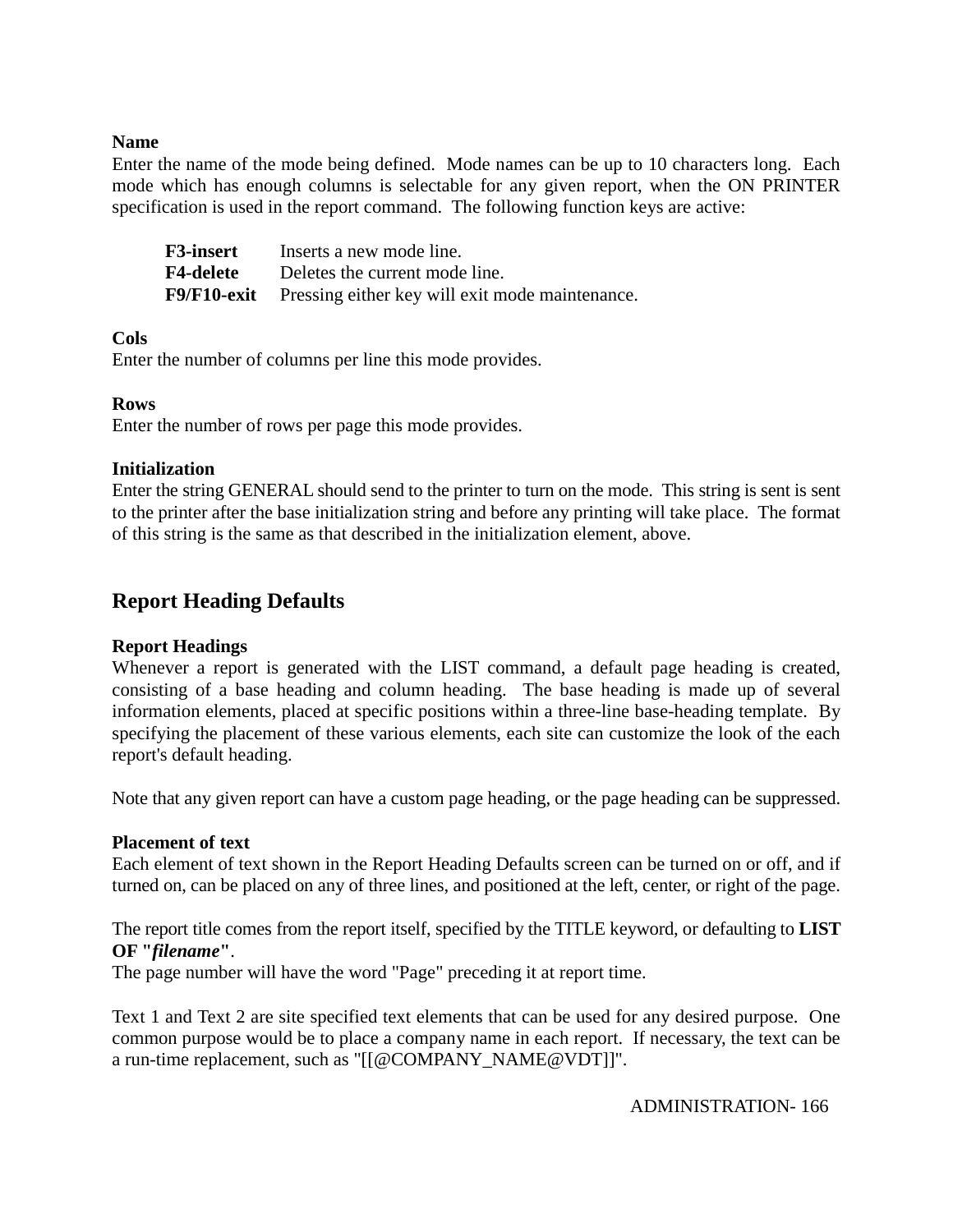### **VDT Options for the Current Work Station**

#### **Overriding Site Defaults**

The configuration elements for Display Formats and Terminal Attributes establish system-wide defaults for how GENERAL behaves. In addition, each terminal can have its own display formats and attributes, overriding the default specified.

There are two elements on the system-wide Display Formats screen that are not available or maintainable on a terminal by terminal basis:

The **Date entry convention** is a system-wide parameter, so that the CONVERT-DATE keyword will work the same for any report that has a literal date reference to convert.

The **Exit Program** is also a system-wide parameter. Every terminal will exit to the same program. If conditional returns are required, then a separate program will have to be created to perform the required returns, and that program made the Exit Program.

### **User Function Definition**

#### **User Defined Functions**

GENERAL's dictionary supports the use of user-defined functions that are provided in Business Basic. Function definitions are maintained here, and at run-time, GENERAL inserts them in the report as required.

#### **Name**

Enter the name of the function. Function names can be from 1 to 20 characters long, and may contain letters, digits, and underscores. If the function derives a string result, then it must end in a dollar sign.

To choose the function from a selection list, press the **F2-list** key.

To exit to the configuration menu, press the **F10-exit** key.

#### **Description**

Enter a description for this function. The description is used in function selection lists.

#### **Function**

Enter the arguments and Basic code for the function. This code follows the same conventions as defined in single-line DEF FNx() functions in Basic. Argument variables should not start with TEMP or GEN, as these may conflict with names used by GENERAL itself.

For more detail on user functions, consult a Business Basic manual.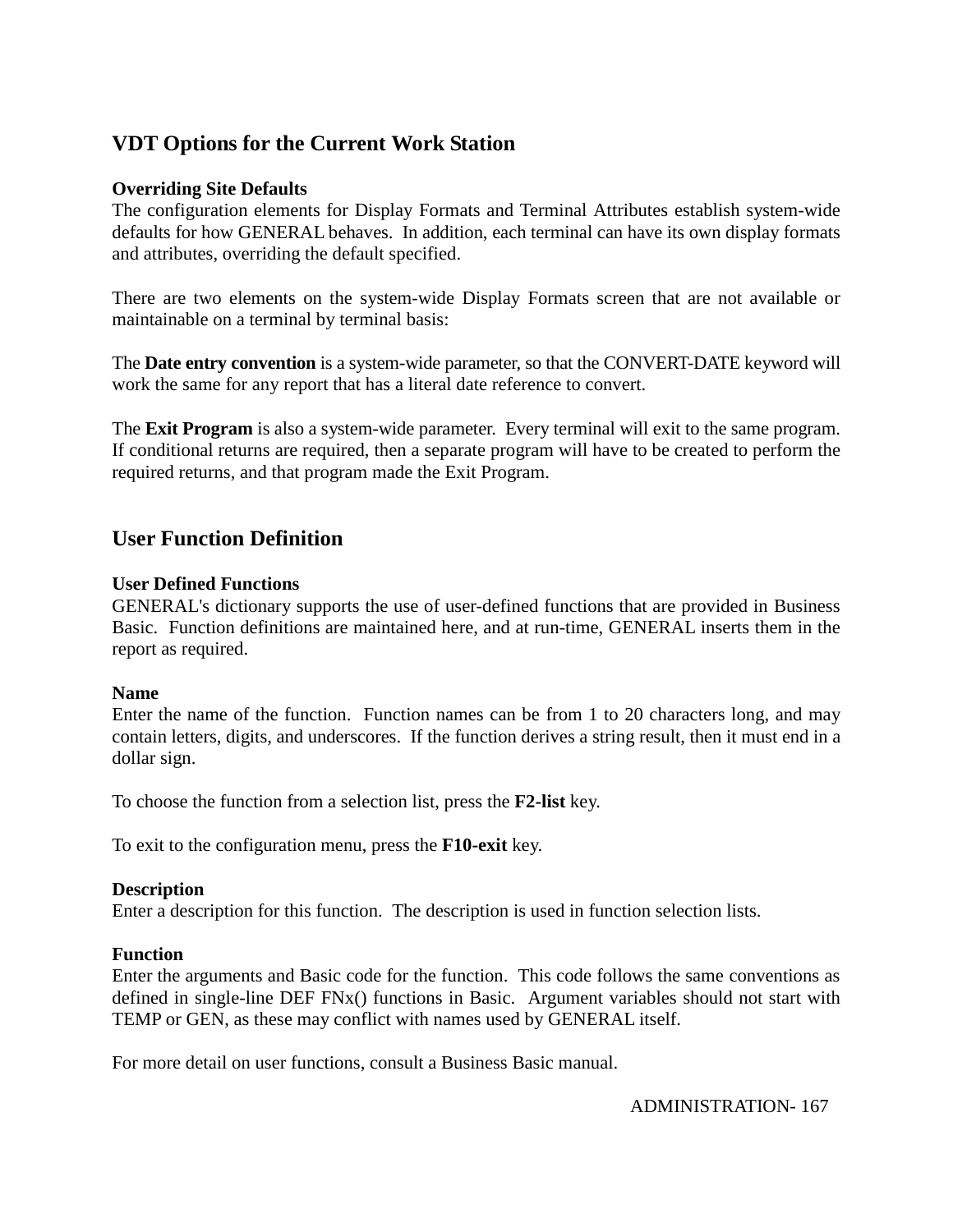#### **Verification Prompt**

At the verification prompt, you may choose:

**Yes** to file the definition as displayed. **No** to maintain the definition.

**Delete** to delete the function. Any dictionary expression or run-time calculation that references the function will fail.

To abort, without saving the definition, press the **F10-exit** key.

### **User Replacement Definition**

#### **Replacements**

Run-time replacements are a key feature of GENERAL that allow the dictionary or report definitions to be parameterized to operate under a variety of conditions. The most common use of replacements is to allow the same dictionary to support the parameters of different companies. For example, one company might have a customer code length of 6, while another might be 8. An expression for the customer code could be defined as:

#### **@PF1(1,[[@CUSTLEN@VDT]])**

So that the run-time replacement value defined for @CUSTLEN@VDT would be used for each report.

In the above example, there are several things to note.

- The replacement is delimited by double square brackets. Former versions of GENERAL only required single square brackets. While GENERAL parses the command, the double brackets are detected, and the text inside is evaluated.
- If the replacement text starts with a "@" character, then GENERAL looks in the run-time replacement table for a value. Otherwise, GENERAL issues the replacement text as a prompt to the user, and accepts the user's input as the replacement value.
- Note that another form of replacement is supported to force the entry to be text, numeric, or date data.
- If the keyword @VDT is included in the text, then GENERAL substitutes the terminal's alias in the replacement text before searching the run-time replacement table. This makes it possible to control replacement values on a terminal by terminal basis.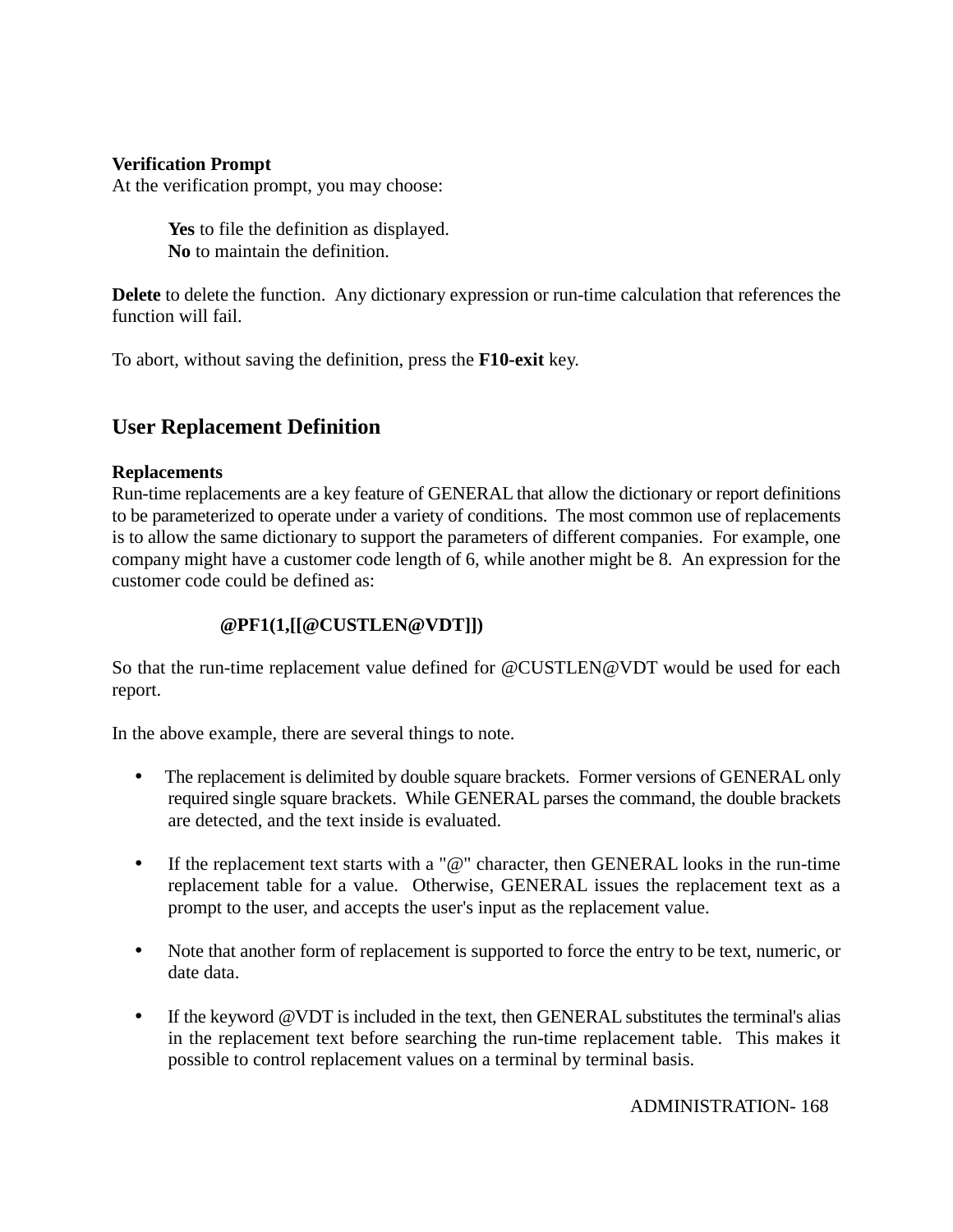Normally, an external program should maintain run-time replacements, since the parameters that are defined will come from the external application. See the Appendix, Integration Utilities, for more information about how an external application can maintain these.

#### **Name**

Enter the name of the run-time replacement. The name can contain from 1 to 30 characters. If it contains the word @VDT, GENERAL will substitute the current terminal alias.

To choose the replacement from a selection list, press the **F2-list** key. To return to the configuration menu, press the **F10-exit** key.

#### **Description**

Enter a description for this replacement, if desired. The description is used in selection lists.

#### **Value**

Enter the value to use as a replacement when this run-time replacement is referenced by a report.

### **Import/Export Secondary Dictionary**

These options are used to move report and dictionary definitions between systems. A source system can export definitions to a file, and a receiving system can import them from the file.

#### **Secondary dictionary**

This is the pathname of the file that stores the exported definitions. When exporting, the file can be created if it doesn't exist.

#### **Export Options**

Exporting offers the following options: Prompt, Run, Dictionary, and Clear.

- Prompt and Run provide a selection list of each type of report to export. Selecting one will export that file dictionary to the secondary dictionary file.
- Dictionary provides a selection list of file definitions. Selecting one will export that file dictionary to the secondary dictionary file.
- Clear will remove all records from the secondary dictionary, after a verification prompt.

After all desired report and dictionary definitions have been added to the secondary dictionary, the file can be transferred to another system and imported.

#### **Import Options**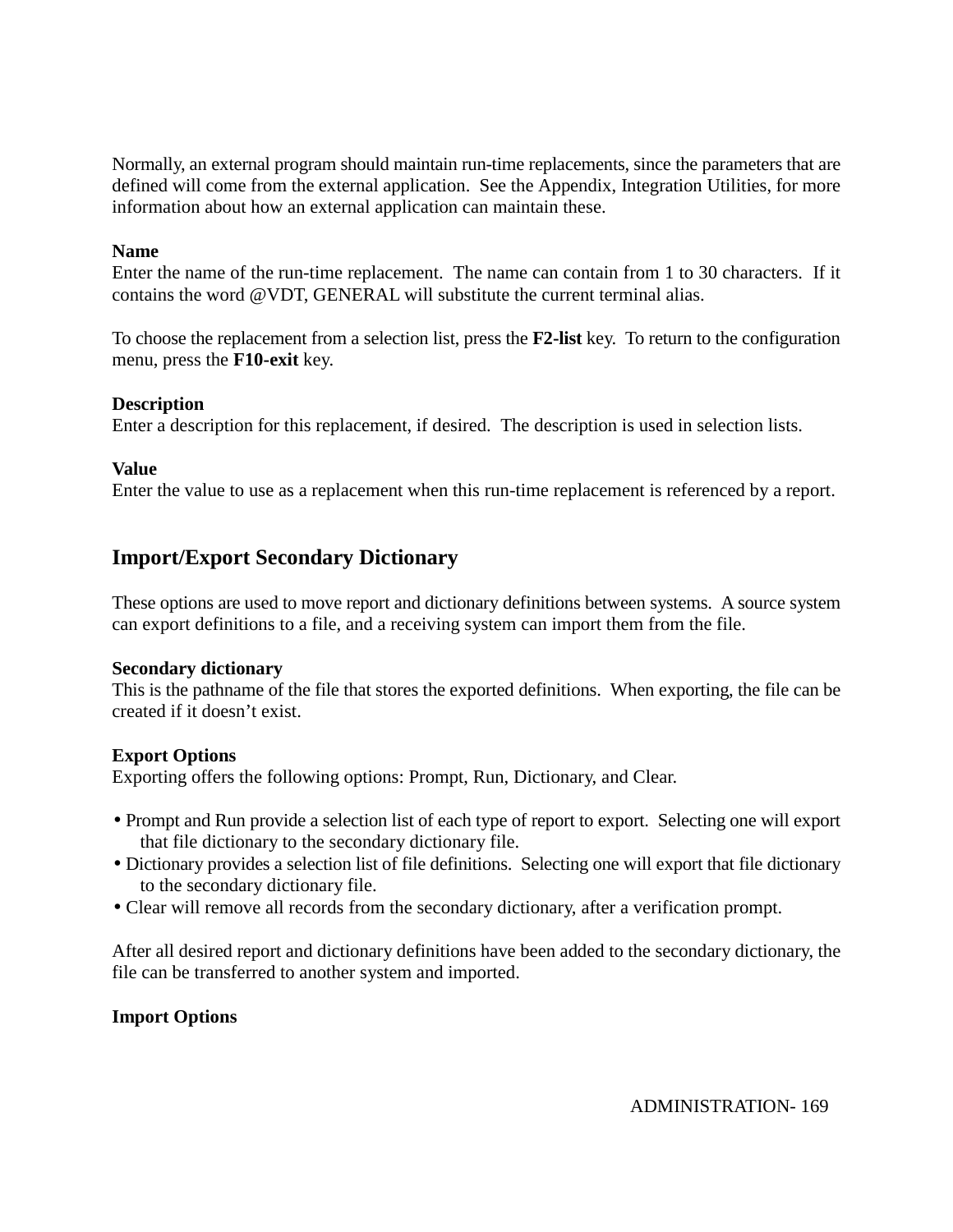The single import option is to control overwriting of dictionary field definitions. If the Overwrite fields prompt is set to Y, then all field names in a given secondary dictionary are imported. If it is set to N, then only new field names are added.

### **Maintain Report Menus**

User menus are defined with this option. There can be any number of menus, each of which can contain up to 36 links to reports (prompt or run) and other menus. There is one default top-level menu name, called "TOP"; the administrator can name all other menus. The TOP menu is available from General's main menu. Any menu, including TOP, can be specified as a user's menu, providing administrators a way of establishing "run-only" users who are only provided a list of valid reports to run. Users who have an associated menu will not have access to General's standard menu.

#### **Menu ID**

The menu ID identifies this menu definition. The special ID "TOP" is used to define a menu that can be accessed from General's main menu. Other names are user-defined.

#### **Title**

This is the title of the menu, and appears at the top of the menu window when displayed for a user.

#### **Type**

Each menu can have up to 36 items. Each item is given a type:

- 1 A report defined in PROMPT mode 2 A report defined in RUN mode
- 3 Another menu

#### **Name and Description**

For each type, you enter a name, or press F2 to select from a list of available names. The description of the report or menu is added automatically.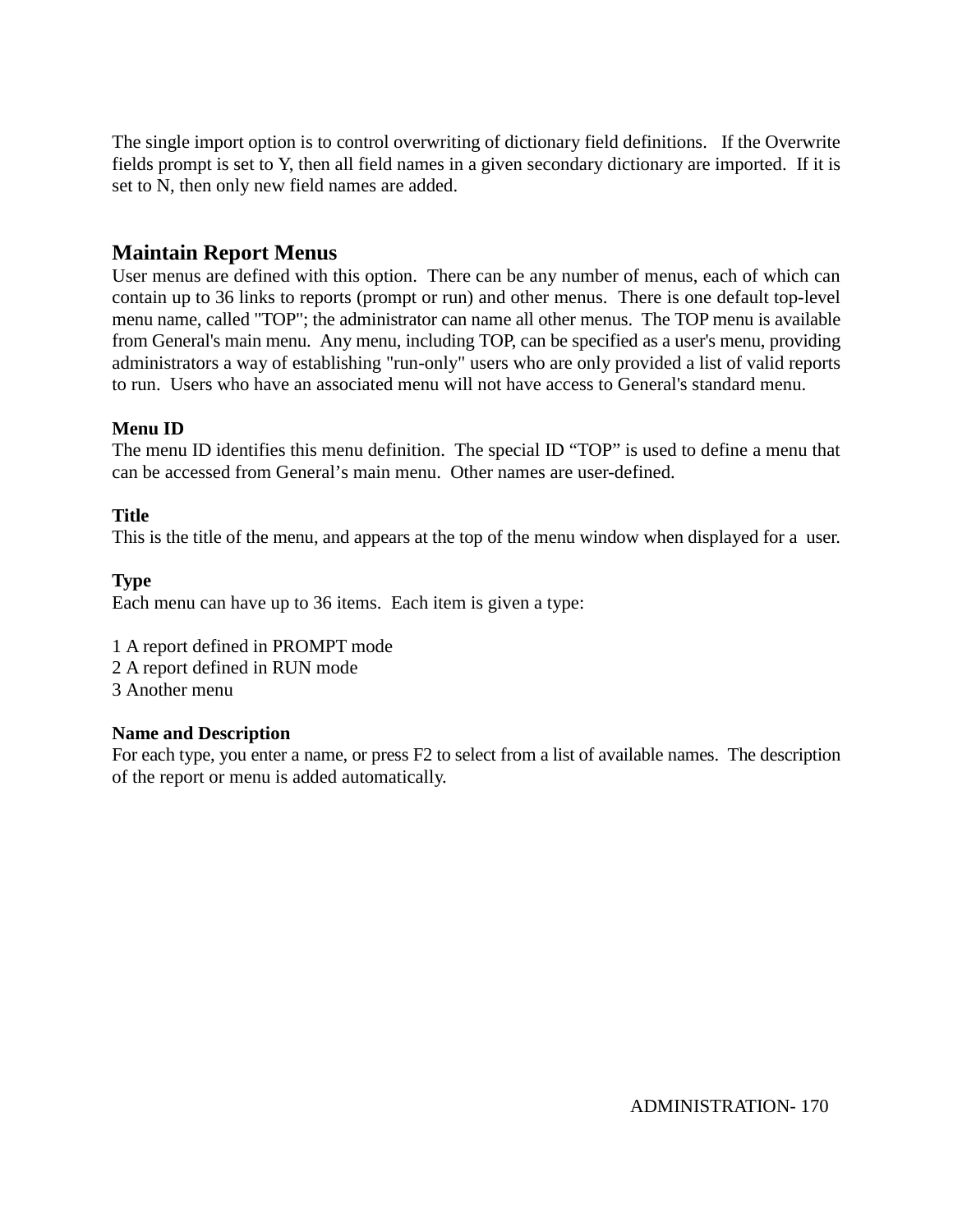# **USER MAINTENANCE**

#### **What are "Users" in GENERAL?**

GENERAL will usually require that a user *login* in order to create and execute a report (see Accessing GENERAL, in the Introduction). The login procedure verifies that the user code is valid, and assigns an access level to the user, so that GENERAL can enforce file security.

Each user code is established by the USER command, which is available from GENERAL's main menu to any user with an access level of 9. Such a user is known as an *administrative level user*. Each user code can also be assigned an associated password, which will also be required by the login procedure. Note that passwords are optional, and may be required by some users and not by others. It would not be uncommon to establish one or more user codes, with low access levels and no passwords, and a single administrative user code, with a password.

#### **System Logins**

GENERAL does not utilize operating system user names as user codes. It will test a Basic global string table (STBL() in BBx, for example) called "\*GENEXT\_USER" for a previously established login name, so that an external Basic menu system can pre-assign the GENERAL user code. That user code must have been established in the GENERAL user code list, so that GENERAL can determine the access level and whether or not to prompt for a password.

Therefore, if the user name is established as a GENERAL user code, without a password, then that code may be placed in the global string table noted above, and the login screen will be skipped.

#### **Code**

Enter the user code, which may be any character string, from 1 to 20 characters long, without spaces. If the code entered isn't currently on file, GENERAL verifies that the code is new, and provides an option to copy the new user definition from an existing one.

The **F2-list** key may be used to choose the user from a selection window of defined users.

Press the **F10-exit** key to return to the main menu.

#### **Name**

Enter the user name or description associated with this user code. This is used when presenting the user selection window.

#### **Access Level**

The access level is a number, from 0 to 9. The higher the number, the more files this user code is allowed to access. When processing a report, GENERAL checks the access level assigned to each file required by the report. The user's level must be at least as high as each file's level.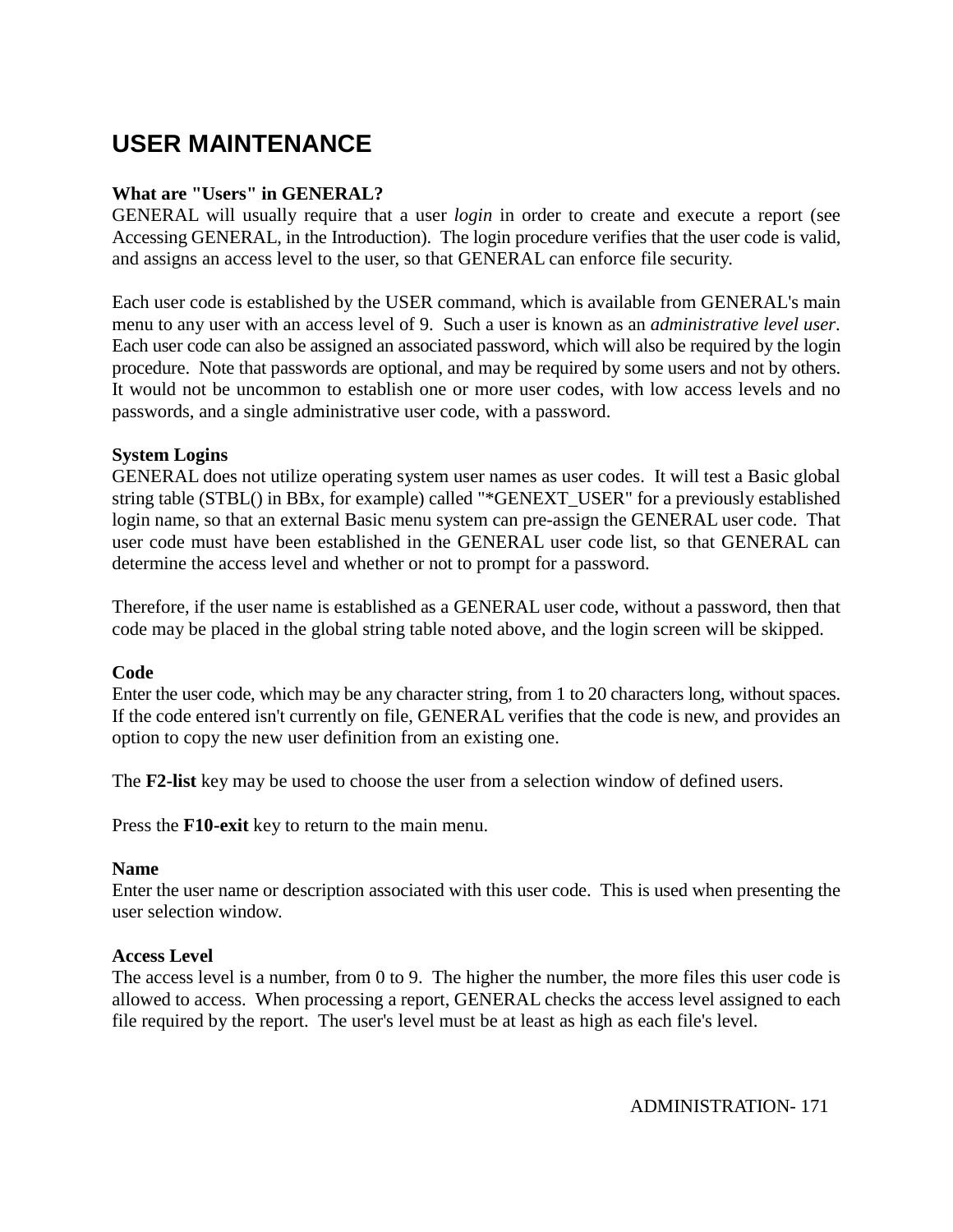A user with an access level of 9 is considered an administrative user. An administrative user has access to any file, and also to the CONFIG, DICTIONARY, and USER commands.

#### **First menu**

The top level menu that is displayed when the user logs in. User menus are defined in the Configuration section. If no menu is defined, then the standard General main menu is used.

#### **Password**

The password is an optional entry for a user code. If this field is blank, then there will be no password required when this user code is used in the GENERAL login screen.

The password is encrypted when the user record is filed at the verification prompt. Once encrypted, GENERAL no longer knows what the password was. For that reason, if a user has a password, and the record is maintained, then the password field will contain a single question mark. **For a user to keep the same password, it is essential that <Enter> is not pressed here.** If <Enter> is pressed, then GENERAL will re-encrypt the new data in the password field (even if it is the "?" shown to indicate that a password is present). Instead, press the **F10-exit** key, and the original encrypted password information will be retained.

#### **Verification Prompt**

**Yes** to file the record as displayed. **No** to maintain the record. **Delete** to delete the user code, after verification.

Press **F10-exit** to abort filing of the record. Any changes made will not be updated on the user code.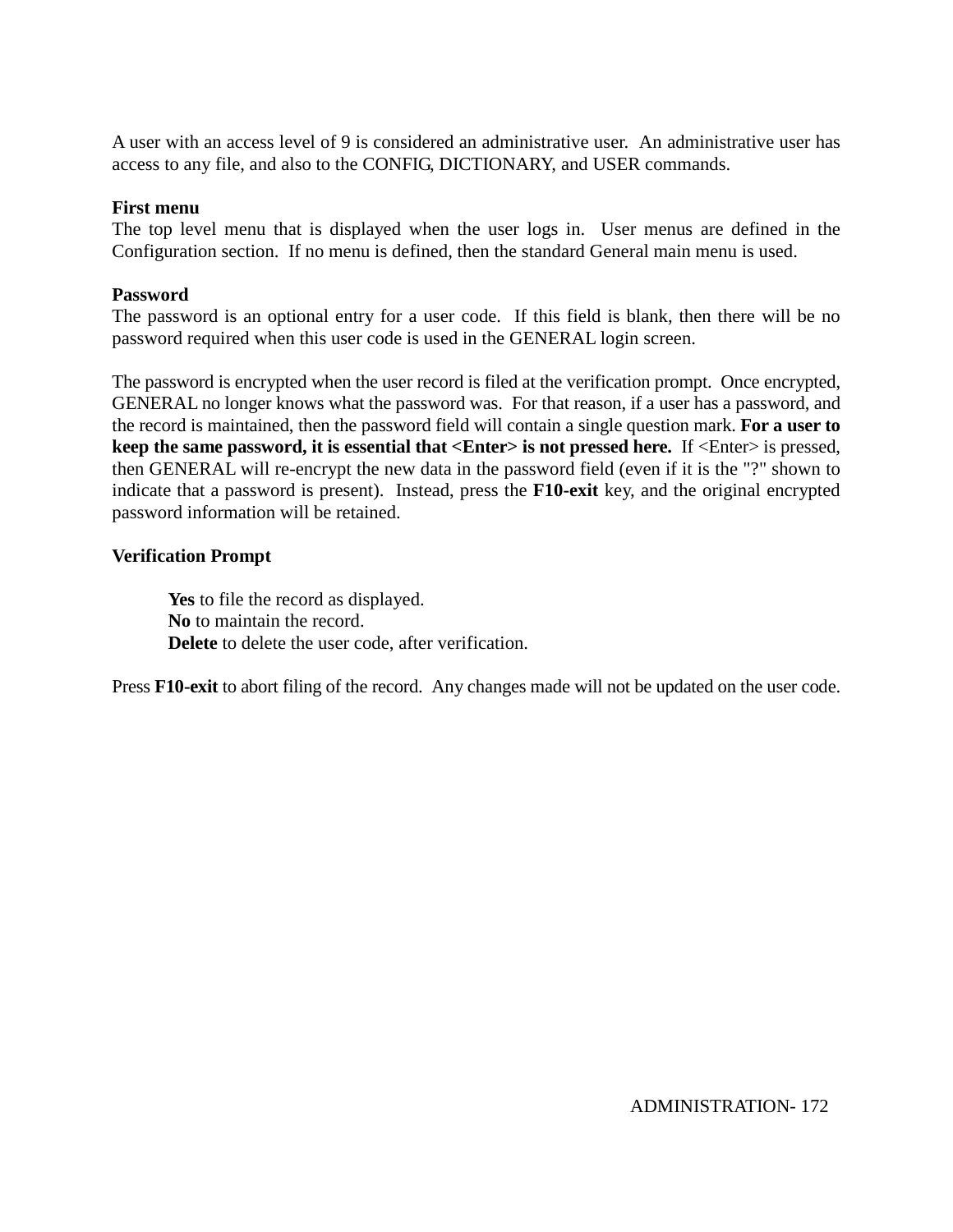# **APPENDIX**

# **Installation Guidelines**

#### **Requirements**

GENERAL must be installed with and run under a host Business Basic language. The languages that can run Version 5 include:

- BBx4 and above, from Basis International
- Providex 4.12 and above, from Sage ProvideX

GENERAL Version 5 is a set of files which all begin with the letters "gen". A basic rule of thumb is that all these files must be installed into a single directory, which is accessible to Business Basic via normal directory searching. When first executed, GENERAL will create the subdirectory "tmp" under the directory where it is installed. These is used for work files while reports are being created. Since GENERAL and the work files are in the same directory tree, it is necessary that GENERAL be installed on a file system or disk drive with adequate space. As the work files can get quite large, you should probably have at least 5MB of space available, and possibly more if your files are large or the number of users who will be producing reports is high.

The memory requirements for GENERAL vary based on how it is accessed (RUN or CALL) and on how large and complex file dictionaries are. At a minimum, a 512-page (128K) workspace must be provided.

If you are upgrading from General Version 4, please read the notes in the Version 5 supplement, later in this chapter, for information about transferring your dictionary.

#### **Minimum Permission Requirements**

Users who will use GENERAL must have read/write access to the main directory, and read/write/execute access to the tmp/ and lib/ subdirectories. In addition, users must have read/write access to the file gen5mst, and read access to all other gen\* files.

#### **Dictionary Management**

GENERAL's dictionary file is called gen5mst. It contains not only file dictionary definitions, but also stored commands and reports, and user command history. The media that SDSI ships contains a basic dictionary file, with definitions for the sample files included with the package. This dictionary file is named gen5mst.sds. Upon execution, GENERAL will see this ".sds" file, and will do one of two things: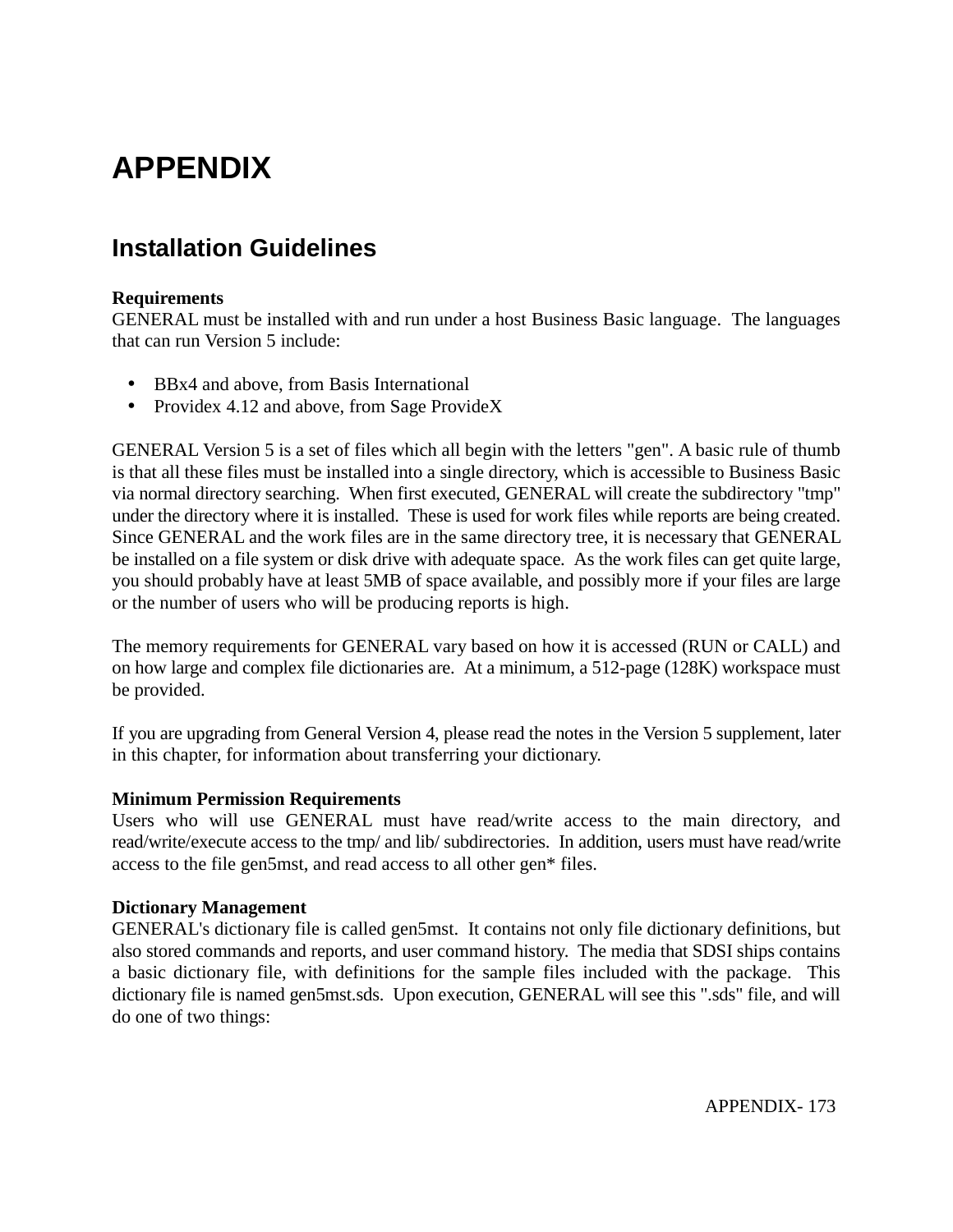- If a gen5mst file exists, the gen5mst.sds contents will be merged into the existing gen5mst file, via a simple READRECORD/WRITERECORD copy, with overwrite protection. The .sds file is then erased.
- If no gen5mst file exists, the gen5mst.sds file is renamed to gen5mst.

#### **Establishing a Dictionary**

Before GENERAL can produce reports from your files, a dictionary must be established to describe the contents of the files and relationships between them.

Often, the software vendor who provides GENERAL will also provide a data dictionary. Also, GENERAL supports several external dictionaries, which also may already be defined. If that is the case, then the GENERAL dictionary will probably not need to be maintained. For more information, see the Appendix section Integration with Applications.

#### **Converting an old dictionary**

If you are upgrading from Version 3 of GENERAL, your old dictionary can be converted. The old dictionary can't be used by Version 5 directly. You may contact either your dealer or SDSI about the conversion.

Version 4 and 5 dictionaries are identical in format. The name of the Version 5 dictionary was changed to "gen5mst".

Some products with which GENERAL is integrated will provide a new dictionary in Version 5 format along with the upgraded software. You may, however, still wish to convert your old dictionary if your company developed and saved many reports, or if you customized the old dictionary to an extent that the changes would be difficult to enter into the new dictionary.

#### **Printers**

GENERAL can use the print driver information supplied by the host Business Basic language. In a BBx environment, it is possible to configure print drivers in GENERAL that have extended capabilities not provided by the underlying language. For more information about custom print drivers, see the Printer Definitions section in the Administration chapter.

In ProvideX, since there is no central printer configuration file, a special file, is read for printer definitions. The file is called "genptrs.pvx", in the GENERAL directory. These printer names must coincide with actual ProvideX link file names, and the width support defined in genptrs.pvx must coincide with the highest ('CP'-enabled) number of columns that printer supports.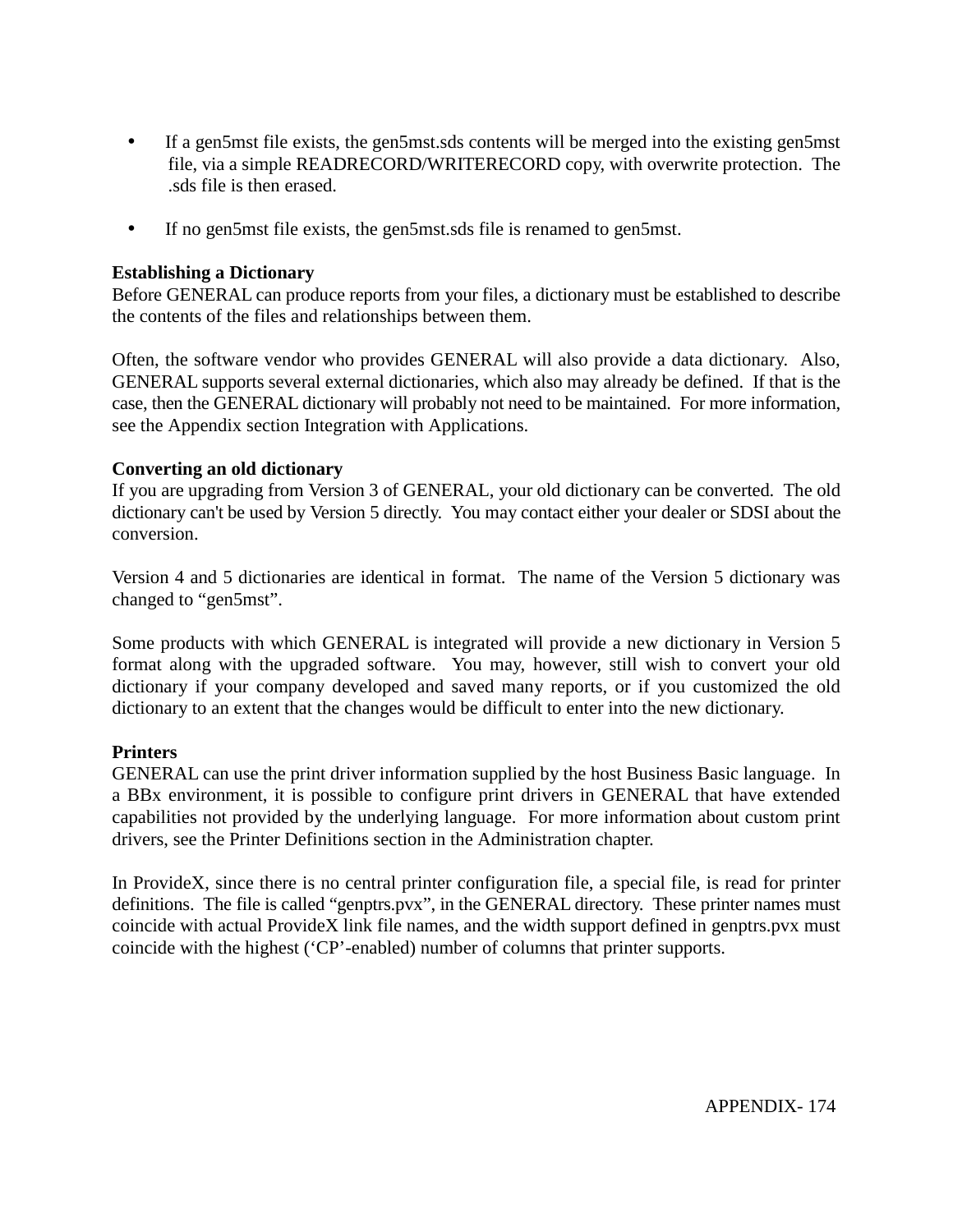#### **Configuration File**

There are some items that can be configured in the configuration file "gen5parm.fil", located in the directory where GENERAL is installed. Among the items are:

- Default form feed handling
- Protected directories
- Taos date field structures

The file provided by SDSI contains complete descriptions of the elements available.

Version 5 adds one new item to gen5parm.fil.

EXCEL\_PATH=c:\program files\microsoft office\office\excel.exe. This should be set to the full path of Excel.exe (the path supplied is the Microsoft default). This path is used in Windows environments when the Excel DDE export option is used.

#### **Existing Dictionaries**

If you wish to merge two Version 5 dictionaries, there is a utility provided in the Configuration area (CONFIG command) to do this. Note that there must be an existing dictionary file gen5mst, and a similarly structured secondary dictionary of any name. Typically, this will be a dictionary containing an update shipped from a dealer.

The utility will prompt for the secondary dictionary name, verify that it looks like a Version 5 dictionary, and prompt for an Overwrite parameter. If the overwrite option is set to Y, the merge will overwrite existing definitions in the master dictionary with like-named definitions in the secondary dictionary. Otherwise, only new elements will be added.

The merge operation scans the secondary file for dictionary entries, and updates, for each file definition found the header, field definitions, links, and alternate sorts.

When all file definitions have been read, the utility returns to the CONFIG menu.

Note that this is **not** a dictionary conversion utility. Dictionaries from older versions of GENERAL must be converted by SDSI in order to be used by Version 5.

The Export option allows you to create a secondary dictionary as any valid file name then prompts you for Prompt, Run, or Dictionary elements to add to that dictionary. To add an element to the secondary dictionary, choose which type, then pick the element from the selection list provided. To delete an element, choose it again and GENERAL will delete it from the secondary file. You can also clear all elements in the file by choosing the Clear option from the Prompt, Run, and Dictionary ring menu.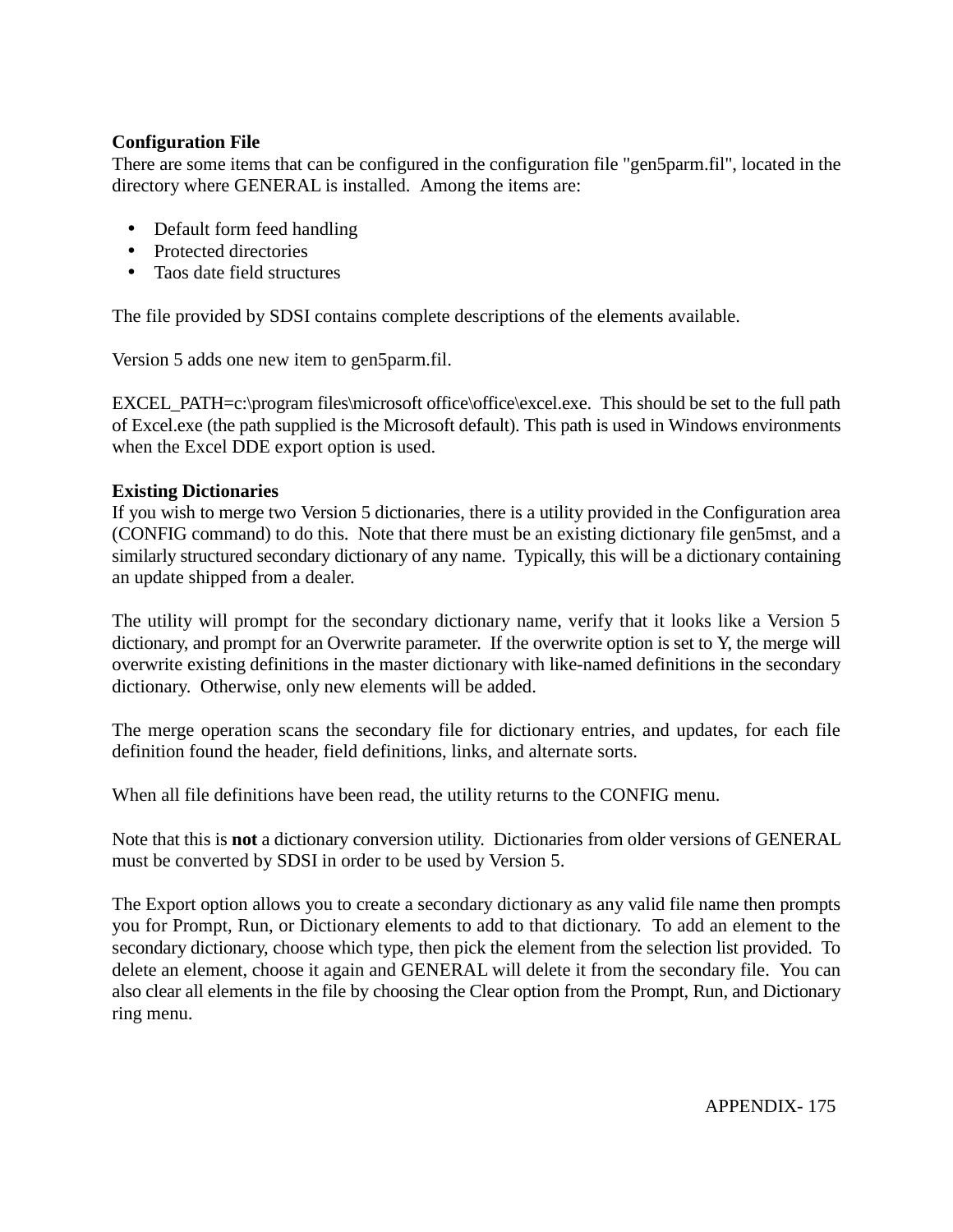The Import option prompts for a secondary file name, and for whether to overwrite fields. It then imports the dictionaries, prompt reports, and run reports found in that secondary file. If the overwrite flag is set to N, then fields in the dictionary are not merged if they have the same name as a field already in the site's dictionary. All reports imported replace any reports of the same name in the site's dictionary, so care should be exercised when exporting and importing reports.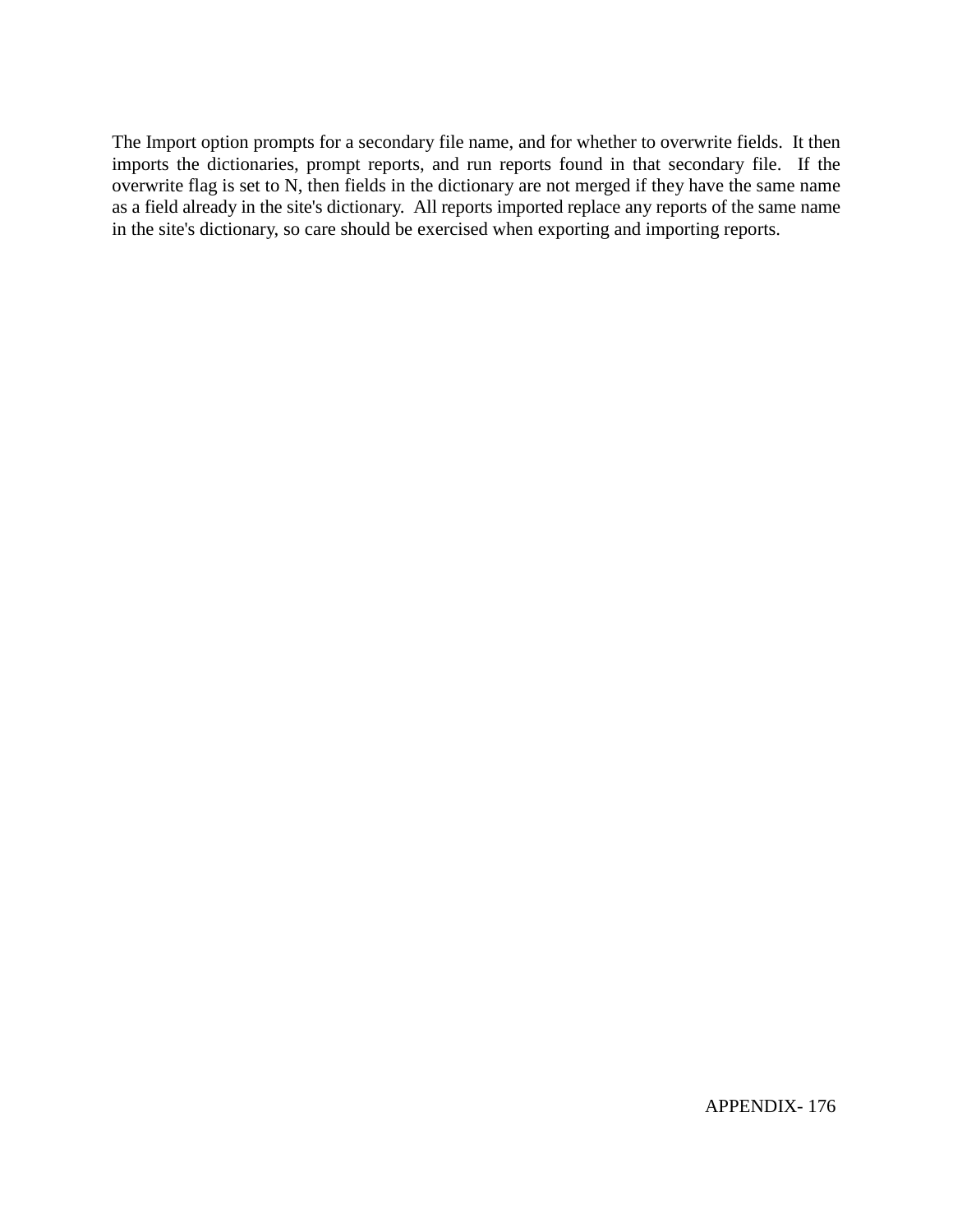## **Installation Procedures**

Before installing, if you are upgrading, make sure you have a backup of the current GENERAL directory, in case something goes wrong. If this is a new installation, then you should determine what directory GENERAL will reside in.

#### **From CD:**

Unix:

Mount the CD as a file system that supports lowercase file names. If you are unsure how to do this, check your man pages: **man mount**. The following table illustrates sample mount commands for various operating systems, assuming the mount directory, /mnt, is available, and standard CD device names. You may need to adjust these commands according to your configuration.

| SCO UNIX OS5    | mount $-\sigma$ lower /dev/cd0 /mnt           |
|-----------------|-----------------------------------------------|
| <b>SCO UNIX</b> | mount $-r - f$ HS, lower /dev/cd0 /mnt        |
| UNIXware        | mount $-F$ cdfs $-r$ /dev/cdrom/c1b03t10 /mnt |
| AIX             | mount $-vcdrfs - r/dev/cd0/mnt$               |
| Sun Solaris     | mount –rt hsfs /dev/sr0 /mnt                  |
| HP/UX           | mount $-r$ /dev/dsk/c1d0s2 /mnt               |

Change to the CD's gen5/unix directory: **cd /mnt/gen5/unix**

#### Run the install script: **sh install.sh**

You must acknowledge the license agreement, and then tell install.sh where to install GENERAL and what version (BBx or ProvideX) to install.

#### Windows:

Run the setup.exe program in the CD's gen5/win-bbx or gen5/win-pvx directory, depending on the language you plan to run GENERAL under.

#### **From Download:**

Unix:

Move the download file to the directory where GENERAL will be installed.

APPENDIX- 177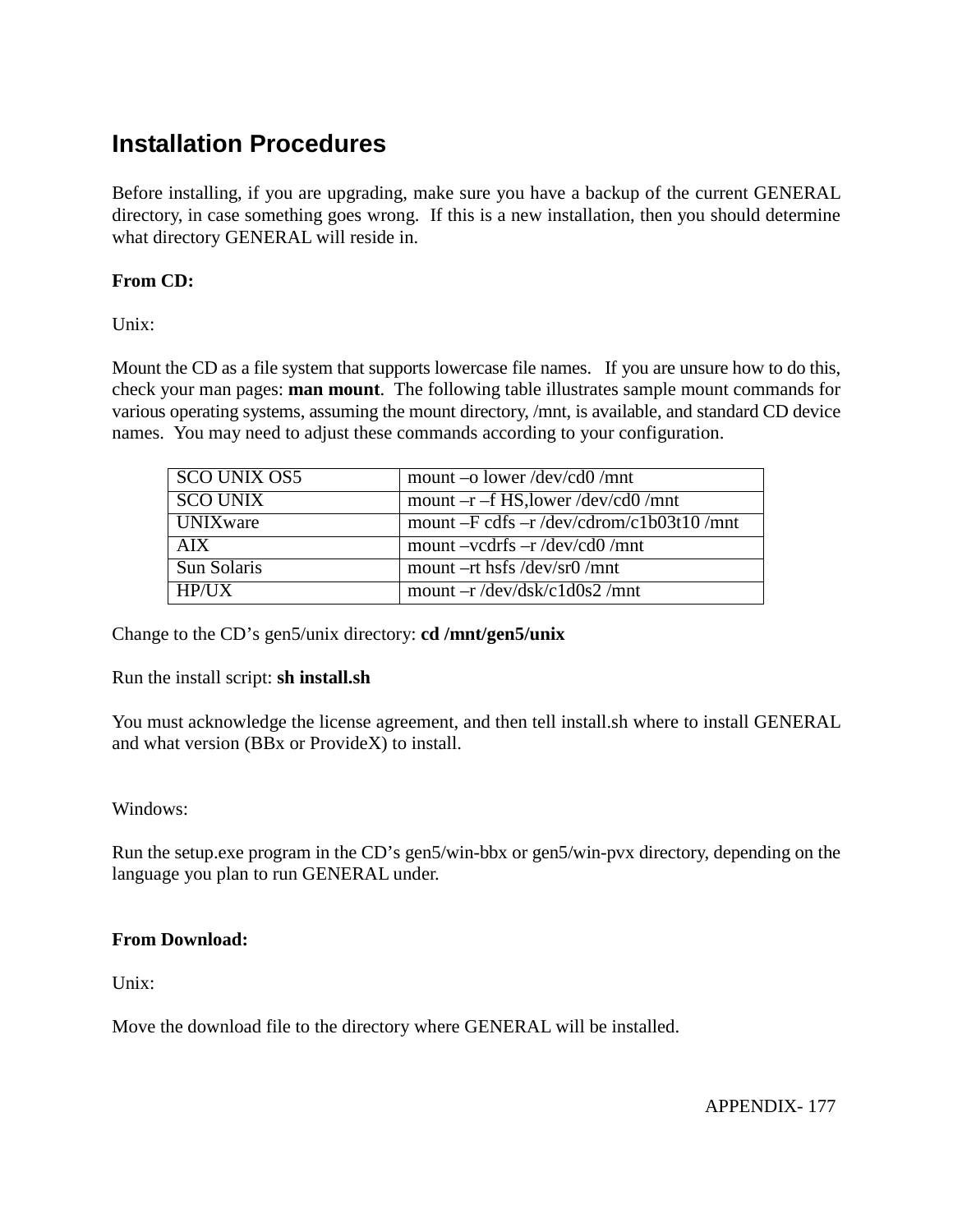#### **mv gen5bbx.tar.Z /***directory*

Uncompress and extract the file:

#### **uncompress gen5bbx.tar.Z tar xvf gen5bbx.tar**

Windows:

Just execute the self-installing executable you downloaded.

#### **After installation:**

Execute GENERAL as the only user:

Start Business Basic, with at least 512 pages. Make sure that the GENERAL directory is accessible.

#### **run "gen5"**

GENERAL will execute, performing any dictionary merge or rename, as described earlier, and prompt you for a serial number and activation key, which has been provided by SDSI.

Once activated, users can begin using GENERAL. The default user code is "GEN" (uppercase letters required).

Be sure to print out and review the readme.txt file.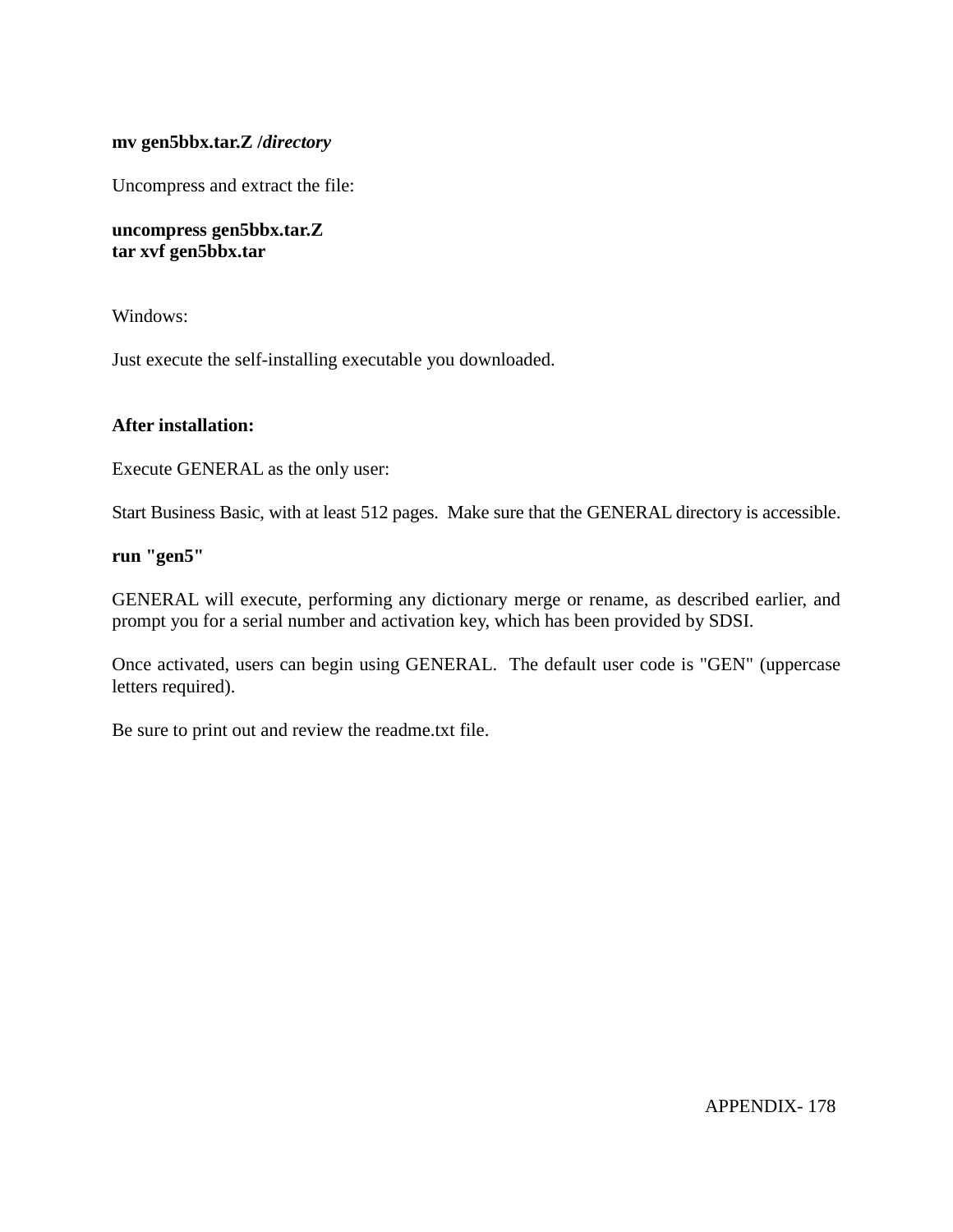# **GENERAL Version 5 Supplement**

GENERAL Version 5 is a major enhancement release of the GENERAL Report Writer. This release adds many features that have been requested over the last several years, while retaining full compatibility with Version 4 and 4.1 report and dictionary definitions.

The enhancements are documented below.

### **Installation Notes when Upgrading**

All GENERAL programs and files that started with "GEN4" have been renamed to start with "gen5" (lowercase.) Any external launching program or script that started GEN4 should be modified, or a new GEN4 program could be created that simply does RUN "gen5" to overlay to the correct startup program.

The Version 4 dictionary is fully compatible with Version 5, except for the name. If no gen5mst file is found when GENERAL starts, GENERAL will attempt to open GEN4MST. If successful, GEN4MST will be automatically renamed to gen5mst. For this reason, you should not install Version 5 into the same directory as Version 4 unless you are prepared to stop using Version 4, or you remember to copy GEN4MST to gen5mst manually before starting GENERAL.

The recommended installation procedure is this:

- Create a new directory and include it in your Business Basic PREFIX.
- Install GENERAL Version 5 in that directory.
- Copy your existing GEN4MST file to the new directory.
- Run "gen5", and activate the product when prompted. New activation keys are required. Special beta demo keys will be provided during the beta process.

**Important**: Under BBx or PRO/5, General Version 5 needs to be able to locate the compiler and lister executables included with the interpreter. Normally, this means the directory where bbx4 or pro5 is located needs to be included in the PREFIX.

### **User Defined Menus**

General Version 5 supports a menu structure that can be defined by a site administrator. There can be any number of menus, each of which can contain up to 36 links to reports (prompt or run) and other menus. There is one default top-level menu name, called "TOP"; the administrator can name all other menus. The TOP menu is available from General's main menu. Any menu, including TOP, can be specified as a user's menu, providing administrators a way of establishing "run-only" users who are only provided a list of valid reports to run. Users who have an associated menu will not have access to General's standard menu.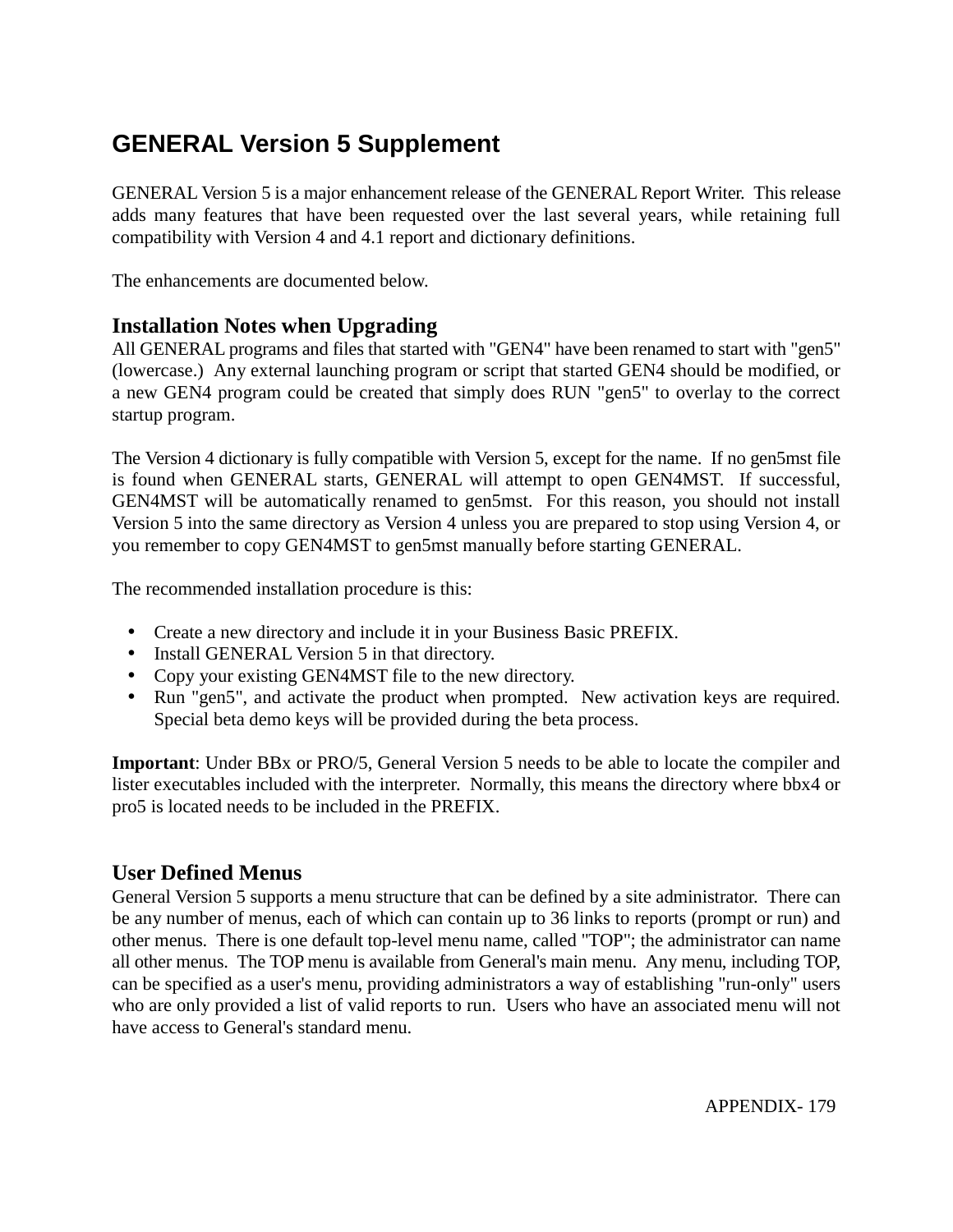To define a menu, use the Config option from General's main menu, selecting the Maintain Report Menus option (on page 2 of the selection list.) To associate a menu name with a user, use User Maintenance from General's main menu, and enter the desired menu name into the user's record.

### **Report Security**

General has always had file security based on user access levels, and would prevent a user from producing a report from a file with a higher access level than the user. In Version 5, both Prompt and Run reports now have Run-only and Modify access levels. This allows the administrator to grant "run or modify", "run only", or "no" access to a given report based on the user's access level.

### **Expanded Calculation Space**

New expanded windows are available in several calculation entry points. These include @CALC entry in Prompt mode, @CALC entry in assist mode (List command entry), and Header/Footer data calculations in Prompt mode. The expanded windows allow up to 900 characters to be entered. They are opened with a function key identified on the screen.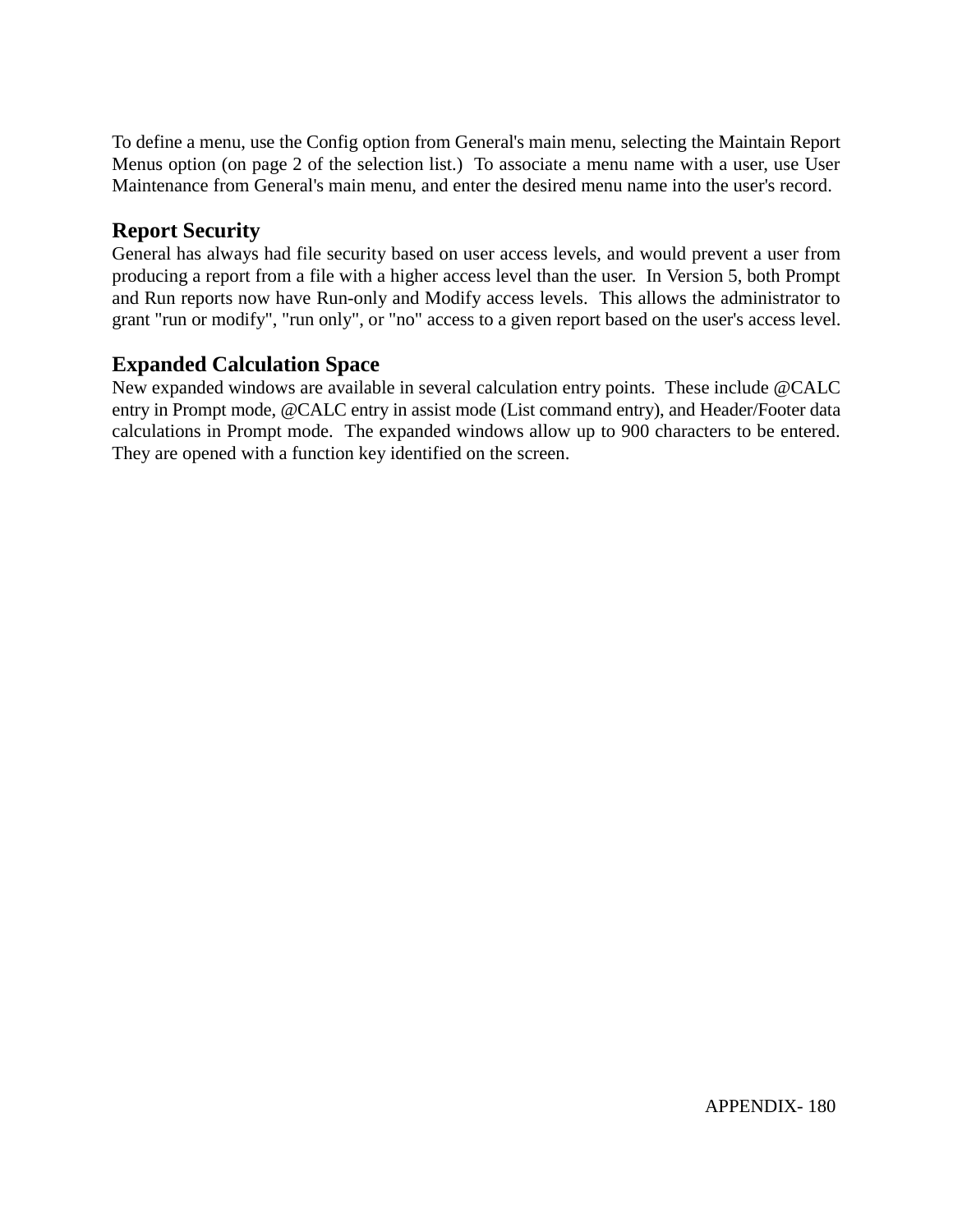# **Expanded Begin with/End with**

Like the above calculations, the Begin with and End with entries in Prompt mode also offer expanded space, up to 900 characters.

# **Begin/End Expressions**

On occasion, a file's key may contain non-printable or non-human readable data. This has become more common as software developers make changes to accommodate the year 2000 in dates. To respond to the need to place odd characters into report key ranges, General Version 5 supports the use of Business Basic expressions in the Begin and End keywords. To get General to interpret an entry as an expression, use single quotes around the value. For example:

BEGIN '"01"+HTA(BIN(JUL(12,1,2001),3))'

Run-time prompts can be embedded inside the single quoted expression.

# **Heading Row in Delimited Exports**

A new style of export, "delimited-h" is now available, which adds an initial line to the export file containing the column headings in the same delimited structure as the data. Many productivity tools, such as Microsoft Word or Excel, work better when provided this row of information. In Prompt mode, this option is option 6 (replacing the discontinued Gateway for Windows option.) In List commands, use the DELIMITED-H keyword.

# **Prompt Mode Delimiter Specification**

Older versions of General always assumed a comma-delimited format when a delimited export format was selected. Version 5 allows the delimiter to be changed. You can also specify a nonprintable character using General's tilde notation. For example, a "~009" would indicate a tabdelimited file.

## **Prompt Mode No-Detail Exports**

Version 4.1 offered the capability of exporting just totals by combining a NO-DETAIL keyword with the export format keyword(s). However, Prompt mode entry did not provide access to the aggregate value flags (total, average, etc.) when specifying fields, making it impossible to produce a no-detail export from Prompt Mode. In Version 5, this restriction has been removed, so the aggregate flags are accessible in export definitions. Note that for exports *with* detail, the aggregate flags are ignored.

## **Internal Session Number Tracking**

In prior releases, General has used the FID(0) or the operating system task number to create work files. On certain operating systems or combinations of workstations and servers, these values have caused problems with non-unique names or invalid work file names. With Version 5, session IDs are internally assigned and used for unique work file names.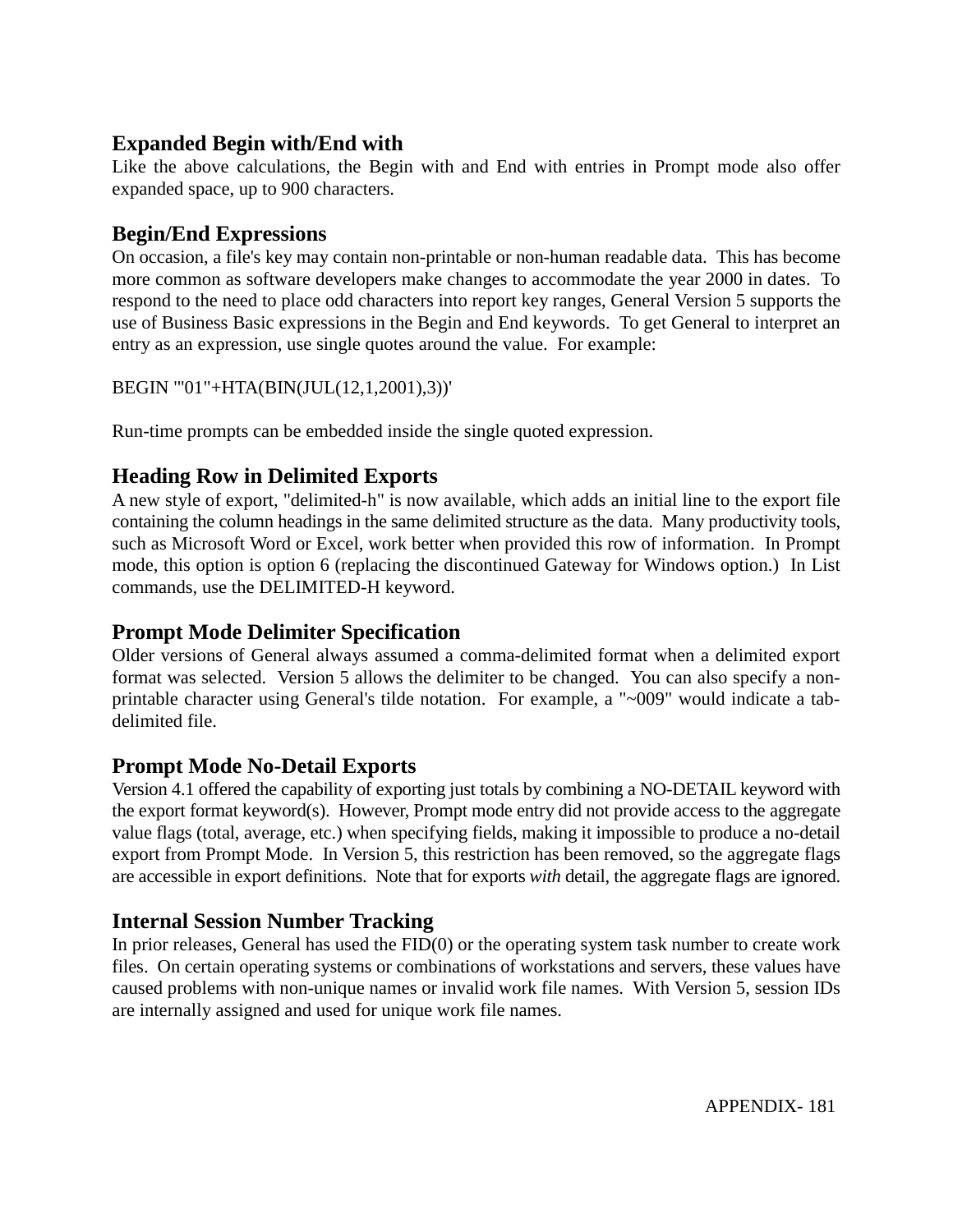# **Report Logging**

Some General users launch reports from scripts or batch files. A new feature in Version 5 allows the script to specify a log file. Simply specify an environment variable called GEN\_LOGFILE, and any errors, plus the report's recap page, will be printed to the file. Care should be exercised when choosing a log filename to avoid damaging programs or data. If no path information is specified (indicated by / or \ in the name), then General will place the file in its own TMP directory. To have General create a log file in its TMP directory, named as *session-ID*.log, set GEN\_LOGFILE to "\*create".

If you wish to turn on logging when launching General from the Business Basic environment, define a global string (STBL or GBL) "\*GEN\_LOGFILE" to the filename desired or "\*create".

As a debugging feature, a *session-ID*.log file will be created in General's TMP directory when the user presses Escape-Escape-9 (available in BBx only) from General's menu and many other entry points. The session number is displayed in the About General screen available from General's help screens.

## **Larger Report Designs**

Under BBx3, BBx4, and ProvideX, programs are limited to 64K, and complex reports could be designed that exceeded that limit. With the release of BASIS International's PRO/5 and Visual PRO/5 languages, which support program sizes up to 1MB, a barrier to very large report designs was removed. However, with even larger report designs now possible, a new barrier was encountered in the statement number ranges offered by General for certain elements of a report. For example, a limit of 2,000 lines of code could be generated by the field phrases of a report.

Version 5 increases the available number of code lines in many report sections. In addition, Version 5 will issue an error message if a range is exceeded, rather than continuing with unpredictable results. Below is a table indicating the old and new limits:

| <b>Code Section</b>        | <b>Version 4 limit</b> | <b>Version 5 limit</b> |
|----------------------------|------------------------|------------------------|
| <b>Field Phrase</b>        | 2,000                  | 10,000                 |
| <b>Select Phrase</b>       | 1,000                  | 3,000                  |
| <b>Cross References</b>    | 1,000                  | 2,000                  |
| <b>Header/Footer Calcs</b> | 2,000                  | 4,000                  |

In addition, tabulate reports using the "summary" style now support 20 column calculations, up from 6 in prior versions.

## **About General Screen**

A new screen is available from any General Help (F1-help) screen, which shows version, serial number, session ID, and additional information.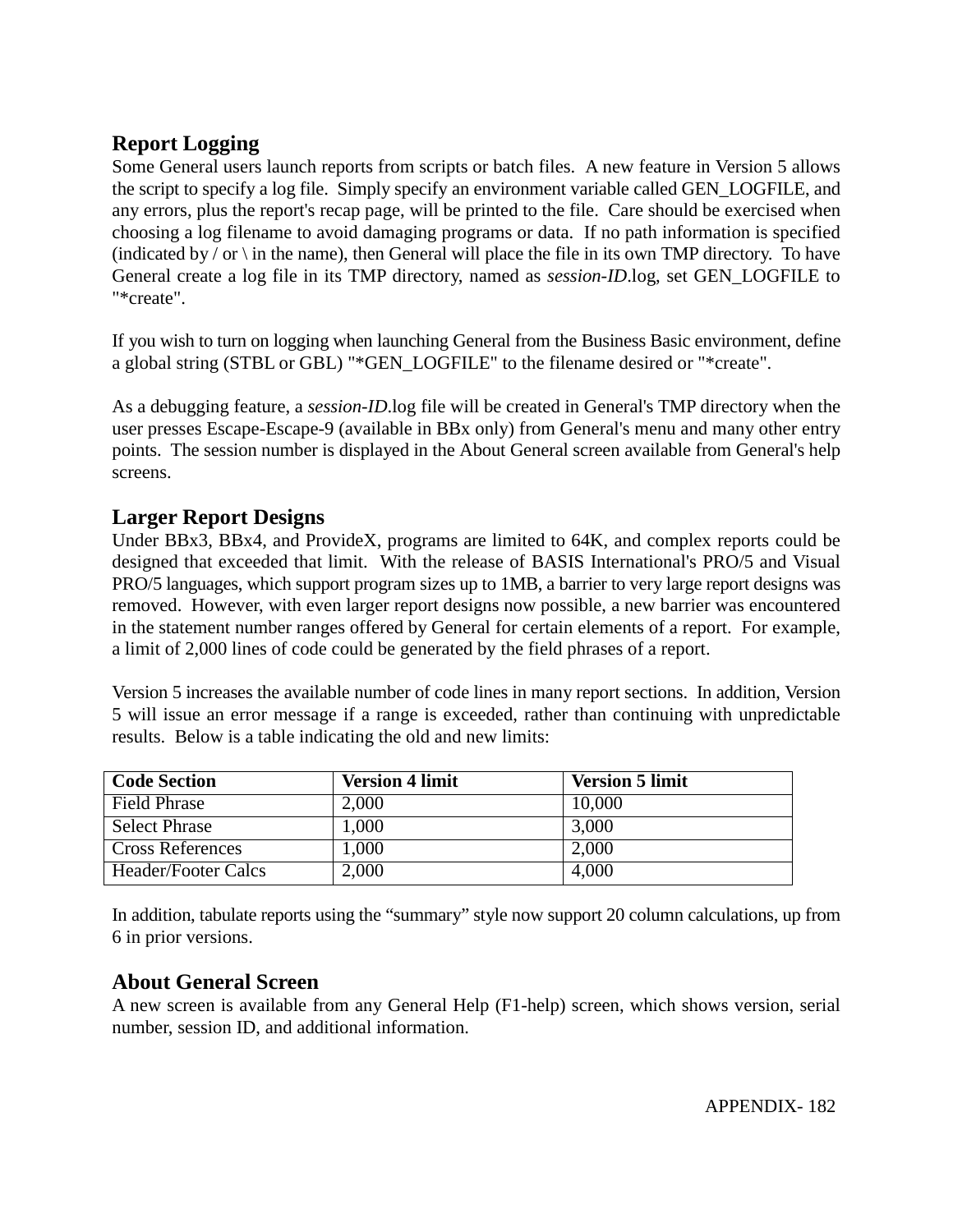## **Gateway for Windows Support Discontinued**

General 4.1 incorporated a special export format that drove Thoroughbred Software's Gateway for Windows product. This product was never used in production, and the provision for it only generated confusion among users who did not have the Gateway product installed on their system. We have removed support for the Gateway export format.

## **Excel Export for Windows Environments**

For Visual PRO/5 environments and Windows ProvideX or WindX, there is a new Excel export format that uses DDE to create an Excel worksheet. Simply choose the new Excel export format (Report type 7 in Prompt mode, or EXPORT EXCEL in a List command). If your environment supports it, and if the "excel\_path=" line in gen5parm.fil correctly defines the location of excel.exe, then the export is automatic.

When exporting to Excel, you can specify a file name for the workbook. In that workbook, Sheet1 will always be updated, and the workbook will be saved. If you don't want General to save a workbook, then specify VDT output, and an unnamed, unsaved workbook will be created.

When working in a WindX session, naming a workbook file is problematic. File paths must be identical between the host system and the client system. For example, you can specify a path of "/tmp/abc.xls" during the report execution. However, the path "\tmp" must also exist on the client workstation, as that name is passed to Excel unchanged except for conversion of "/" delimiters to  $\mathcal{L}$ ".

In addition, General can be used to drive sdOffice™, a platform- and language-independent product that automates Microsoft Office applications, from any platform. General will first attempt to use sdOffice when exporting to Excel. If it can do so, it will perform the export and add column formatting to match the field definitions from the dictionary. If it can't use sdOffice, and if it is running in a Windows environment (Visual PRO/5, ProvideX on Windows, or WindX), then it will attempt to use DDE to export the column headings and data.

## **Run-time Debugging**

General has always offered a way to turn on "debug mode" by setting a global string \*GENDEBUG before executing General. Debug mode causes General to escape to console mode when exiting the menu and also when a report has just been compiled and is ready to run. To enable easier support, debug mode can now be turned on and off from the menu by pressing Escape-Escape-0 in BBx, or with the command "debug on" and "debug off" executed from a LIST command window (available only for level 9 users).

## **External User-defined Functions**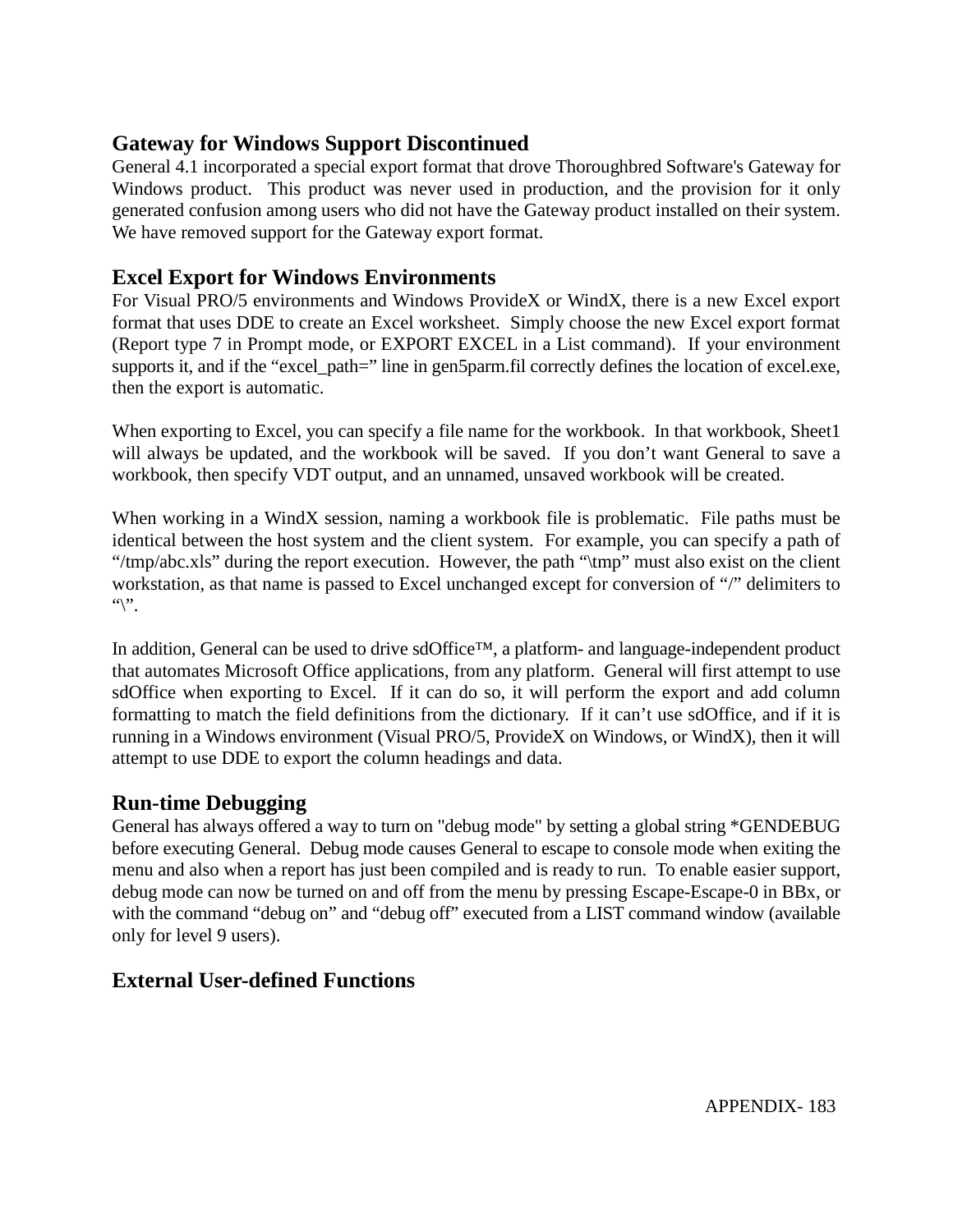General now supports multi-line user defined functions through the automatic import of two files, "userdefn.txt" and "userinit.txt". Code in userinit.txt is executed once just before any report executes. This can be used to initialize variables, most likely TEMPxxx variables, for use by reports or functions. Code in userdefn.txt is intended to contain user-defined functions in single- or multiline format. This code is inserted into every report and can be used by any dictionary expression, calculation expression, or begin/end expression.

The format of both files is plain text. There can be no line numbers. All line targets must be labels or symbolic labels. Any variables should start with the letters TEMP, and such variables may be referenced in dictionary or report calculation expressions as @TEMP*name*.

# **ProvideX genptrs.pvx File Enhanced**

The file genptrs.pvx, which stores printer names and maximum columns, can now also include a printer description as a third line element. This information will be displayed in printer selection windows that appear during General's operations, in particular when a report is define with output as ON PRINTER.

## **Other Enhancements**

When in debug mode in the BBx port, the backspace key will now work.

Error messages during reports now show the key of the record that caused the error.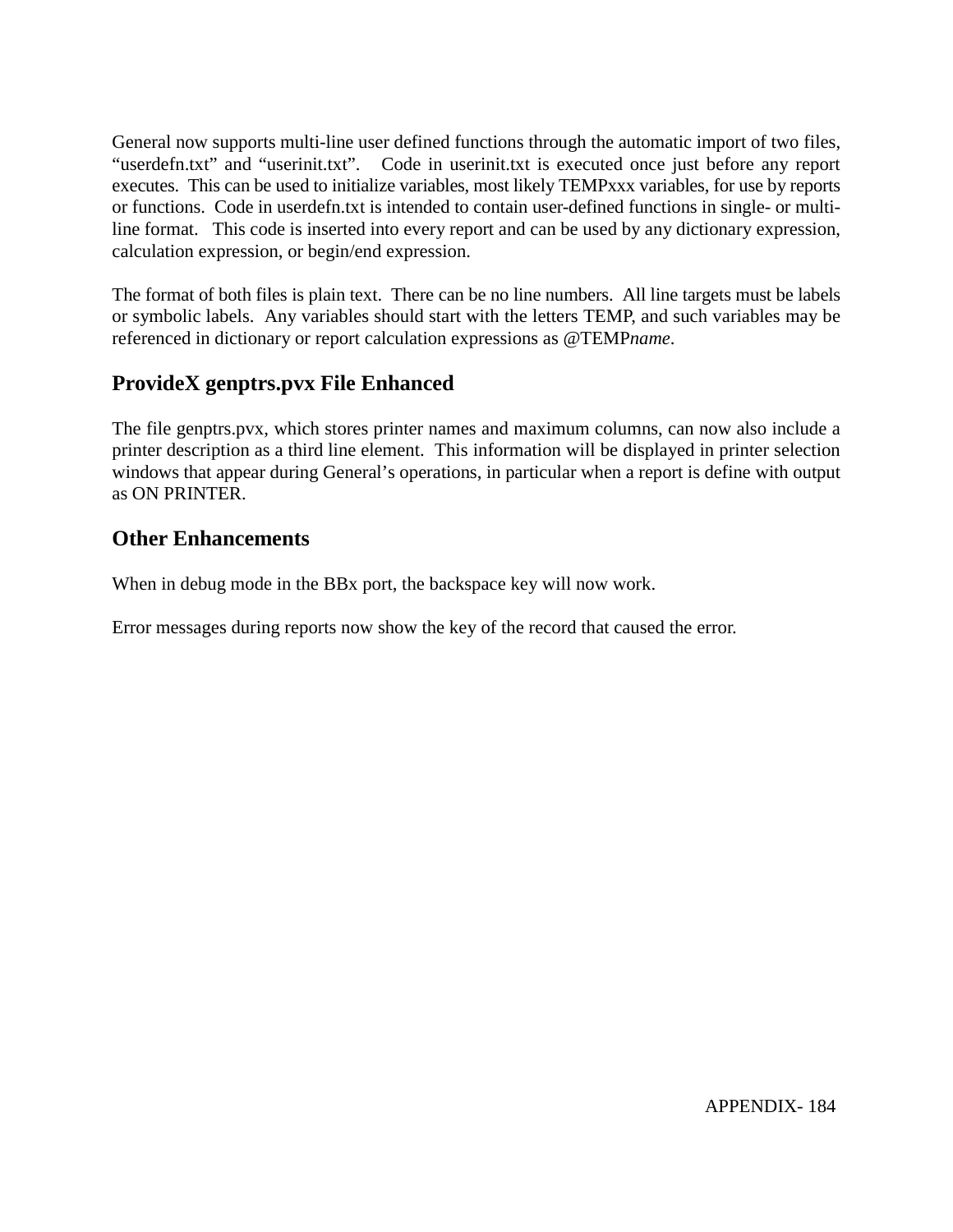# **Integration with Applications**

GENERAL is designed to work with existing data files, which are maintained by an existing application. GENERAL works with the other application via the data dictionary, which is described in detail in the Dictionary chapter of this manual. There are several external dictionary formats that GENERAL can use, so in many cases, a GENERAL dictionary will not need to be maintained. Several features of GENERAL also make it possible to develop a more seamless environment between GENERAL and the application with which it runs.

## **Executing GENERAL from the application**

To start GENERAL, the other application must use the RUN or CALL command. The startup program is "gen5":

**RUN "gen5"** will overlay to GENERAL. This conserves the most memory.

**CALL "gen5","***command***"** will call GENERAL, preserving the state of the calling application. This method does not conserve memory, so the calling application should have plenty to spare. The *command* is a required parameter, and may be either a complete LIST command, a save-command name, a PROMPT report name, or null ("").

In order to provide fast access to field selection lists, and to generally improve run-time performance of GENERAL, all elements of dictionaries are loaded into memory when accessed. This means, for instance, that when a file is chosen for a PROMPT report, all the field names and their associated descriptions, headers, and expressions are loaded into memory. This works very well except in cases where a large dictionary is loaded into a small memory workspace, which often results in an error 31 (out of workspace memory).

On BBx, GENERAL uses the BBx executables pro5cpl and pro5lst (on BBx4, bbx4cpl and bbx4lst). These executables must be accessible to GENERAL from the same path used to launch bbx. For example, if your application starts BBx as "/usr/lib/pro5/pro5", GENERAL will expect to find "/usr/lib/pro5/pro5lst".

#### **Returning to the application**

If GENERAL is started by the CALL verb, there is no need to worry about getting back to the CALLing application; if GENERAL is RUN, however, then it must be told how to get back to the application that started it. An "exit program" name is defined by the CONFIG command, under the Display Formats option. When this name is filled out with a valid program name, then GENERAL will RUN that program when exited.

#### **Automatic Report Execution**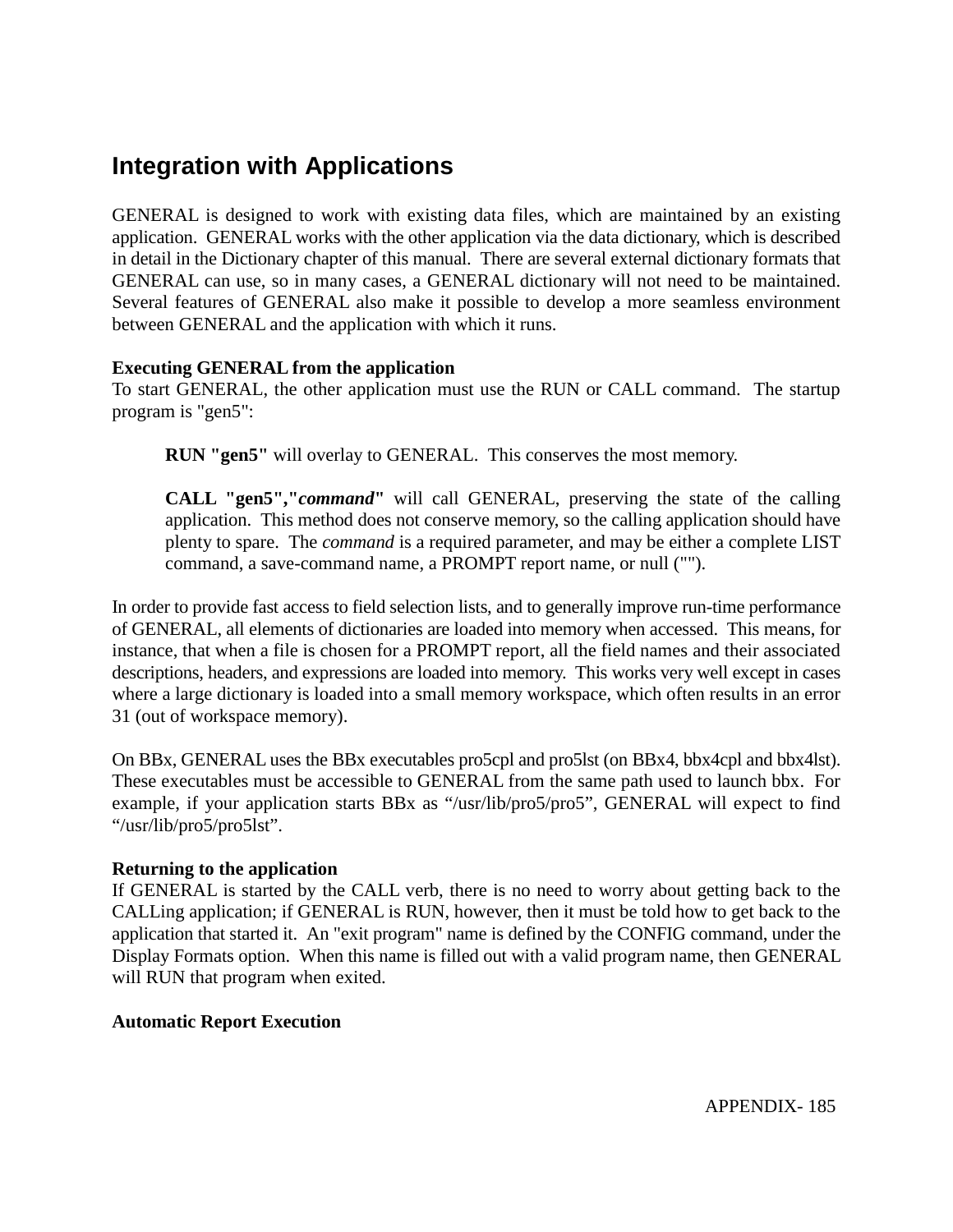GENERAL can be told to automatically execute a single command, and exit. The command can be any command that can be typed from the LIST command prompt, including complete LIST commands, saved command names, or PROMPT report definition names. Once the command is complete, GENERAL immediately exits.

There are two methods to accomplish this, depending on whether GENERAL is started with the RUN verb or the CALL verb.

When GENERAL is executed by a RUN verb, assign the variable O\$ to the word "EXECUTE", the variable X\$ to the command desired, and the variable Y\$ to the exit program name before RUNing gen5. Optionally, you can preset two global string tables: \*GEN\_GO to the command, and \*GEN\_GOEXIT to the exit program name.

When GENERAL is executed by a CALL verb, then the parameter that it is called with becomes the automatically executed command.

When commands are automatically executed, GENERAL will still prompt for a user login code unless it has been told the user code already, in the global string table \*GENEXT\_USER. If that element is set to a valid user login code, and that user code doesn't have an associated password, then the user login is bypassed. A passworded-login cannot be bypassed.

Additionally, if the GENERAL logo should be suppressed, when the login is also bypassed, then the global string table \*GEN\_QUIET may be set to "Y". GENERAL still runs in its own window, so the screen will be cleared on entry into GENERAL, but the logo will not be displayed.

## **Running GENERAL reports in background**

On Unix systems, GENERAL reports can be executed in background from the command line by setting up two environment variables, then starting Business Basic, in background, running the gen5 program. The Unix cron command makes it possible to execute GENERAL reports at specified times and/or on specified days, as well.

In the Unix shell, establish and export these variables:

GEN\_GO=*command-name* GEN\_USER=*user-login* export GEN\_GO GEN\_USER

The *command-name* should be the name of a saved report or a PROMPT name, or it can contain a complete LIST command, if desired. The *user-login* should be set to an unpassworded -login code that has an access level high enough to run the report desired.

Then to start the report in background, using a BBx command line as an example, enter: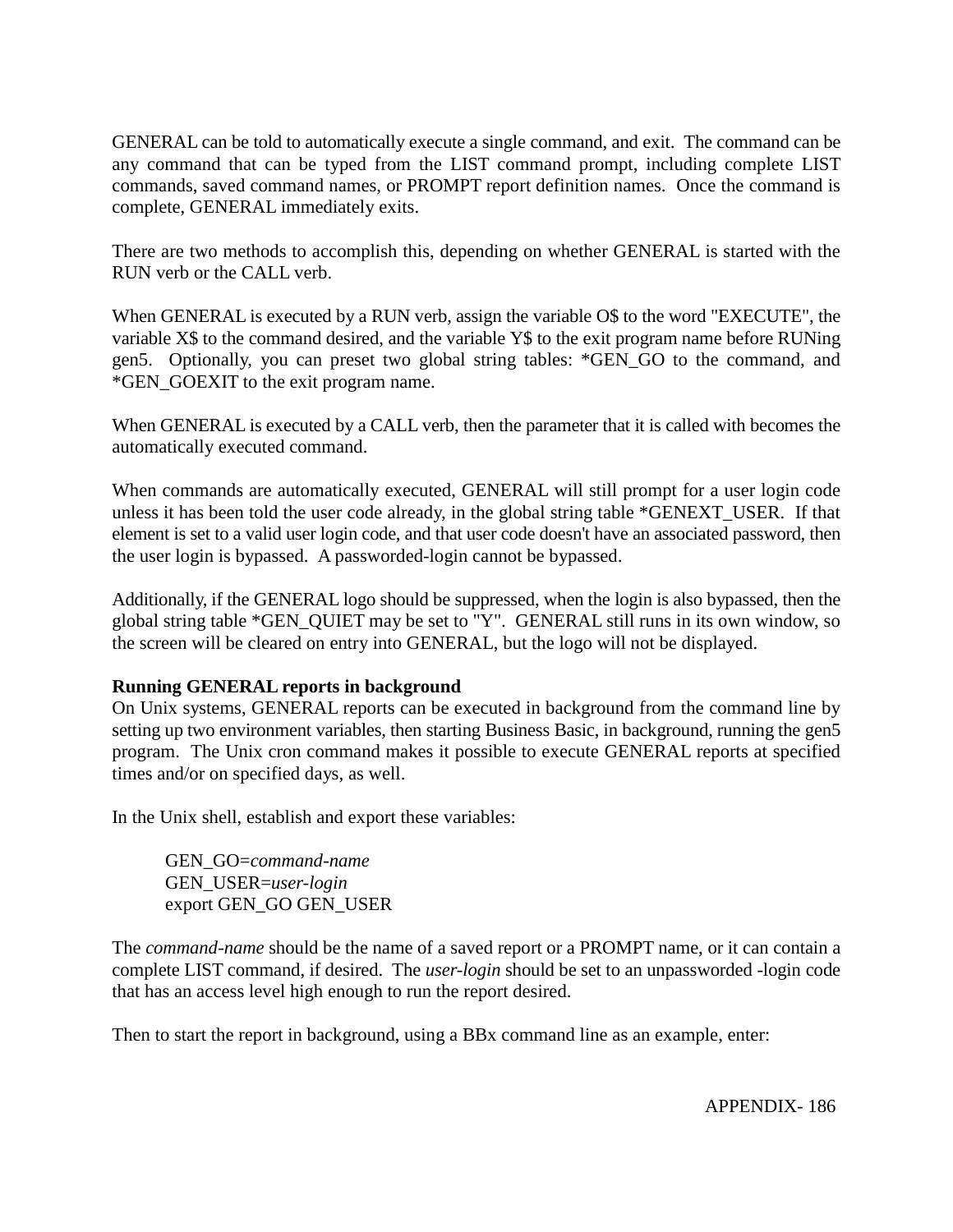nohup /usr/bbx/bbx4 -m512 -c/usr/bbx/config.bbx gen5 >/dev/null &

This command starts a BBx4 task in background, immune to hang-ups or quits (the initializing user can exit if nohup is used). The task will start gen5, which upon detecting that it is being run in background, will check the above environment variables to determine what to execute. Output that would normally go to the screen is redirected to the null device (in effect, it is thrown away).

Such commands should not require any user prompting and should output either to a file or a specific printer. ON PRINTER, for instance, wouldn't work, because it would cause GENERAL to prompt for a printer.

General 5 adds support for report logging, which can be helpful in background report execution. Set the environment variable GEN\_LOGFILE to a path, and errors and the recap page will be printed to that log file.

## **Filix integration**

The BBx version of GENERAL Version 5 can produce reports from Filix databases without a GENERAL dictionary definition for the files. Support for Filix files is determined when GENERAL is started, and requires that the Filix home directory and the directories where any Filix files are located be included in the BBx directory search prefix. Optionally, full pathnames may be used when specifying the Filix file, but the Filix home directory must still be in the prefix list, and any Filix files outside of the prefix path listing will not be identified in file name searches.

When a Filix file is LISTed, GENERAL performs the following conversions:

Money fields are displayed as numerics with currency formatting.

- Keyword and Formatted text fields are displayed as simple text fields. Note that keyword fields are not implicitly broken up into individual keyword segments, but that when the ALTSORT keyword is used with a keyword-based secondary key, the records are sorted by individual keywords.
- Long text fields (memos) are converted to text fields with a "lines" parameter matching the Filix form design for the field. There is, currently, no "variable lines" capability, so some memos will be truncated, others padded.
- If calc-only fields are included in the report, GENERAL performs the appropriate CALLs to calculate the values, but the report will run considerably slower than a similar report without calc-only values.

Note: Do **NOT** set up a GENERAL dictionary for a Filix file. Only those fields defined in GENERAL will be available, and if the Filix file design is updated, the physical layout of the data will probably change, making any field specifications setup in the GENERAL dictionary invalid.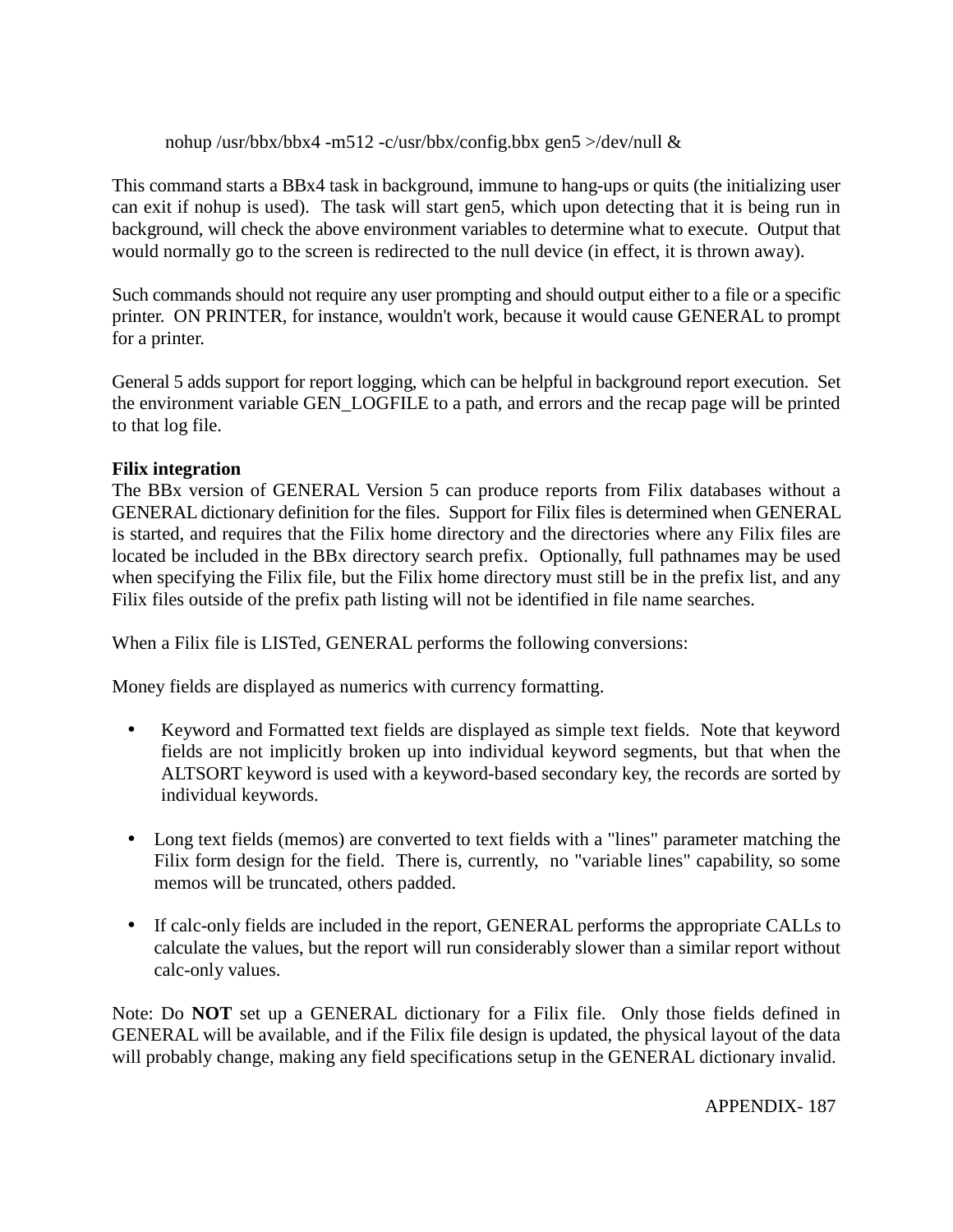#### **Taos Integration**

The BBx version of GENERAL Version 5 supports the Taos data dictionary, provided that the Taos environment has been initialized before starting GENERAL. Specifically, GENERAL looks for the extended utility set global, "BBEXT", and if found, will use the extended utility program "\_ddopen.utl" to determine where the Taos dictionary is located. Once found, the dictionary is read implicitly whenever a file is used that is not present in the GENERAL dictionary or is a Filix file. The Taos dictionary will also be searched when file listings are requested.

The Taos dictionary doesn't provide for calculations, so any calculations must be performed at runtime with the @CALC keyword. It does provide for file relationships, however, and GENERAL will build file links based on like-named indexes between files.

GENERAL will treat text and numeric fields properly based on their Taos field types. Date values are assumed when a field is numeric and the "expand" element in the Taos dictionary "expand" definition starts with one or more site-specified text values, such as "DATE(", or "@(BBEXT)\_undat". These values are defined in the parameter file GEN4PARM.FIL, with lines beginning with **taosdate=**. By default, GENERAL provides "taosdate=date(" in that file, so that expand elements such as DATE(%) are interpreted as dates.

In addition, if dates are stored as Julian numbers, but are defined with a numeric offset to reduce the size of the number, that offset value may be specified so that GENERAL will add a specified number of days to the value before considering it a true Julian number. The parameter **taosdateofs=** can be used to specify the offset. For example, **taosdateofs=2000000** would add 2,000,000 to numbers read from the file, like this: X\$=DATE(*date-number*+2000000).

Note: Do **NOT** set up a GENERAL dictionary for a Taos file, unless you are willing to define all desired fields and maintain it for future changes in the file. Once the GENERAL dictionary is defined, reports will only look only at that, not the Taos dictionary.

#### **Adding run-time replacement values**

The GENERAL dictionary supports the use of run-time replacements to help parameterize data elements, such as company codes, output masks, and field lengths. The dictionary can reference such information with the run-time replacement operators: [[@*name*]], where *name* is the name of a parameter, which can optionally contain the word @VDT to make the name terminal-specific. The values associated with a run-time parameter must be defined before the parameter is referenced in a report. Normally, these parameters are defined by the application that RUNs or CALLs GENERAL, via an intermediate program that is executed just before gen5 is executed. This intermediate program can add run-time parameters via a GENERAL utility: gen5-FRP.

Syntax: **CALL "gen5-frp",PARAM\$,"R",ACTION,NAME\$, DESC\$,VALUE\$,ERRMSG\$**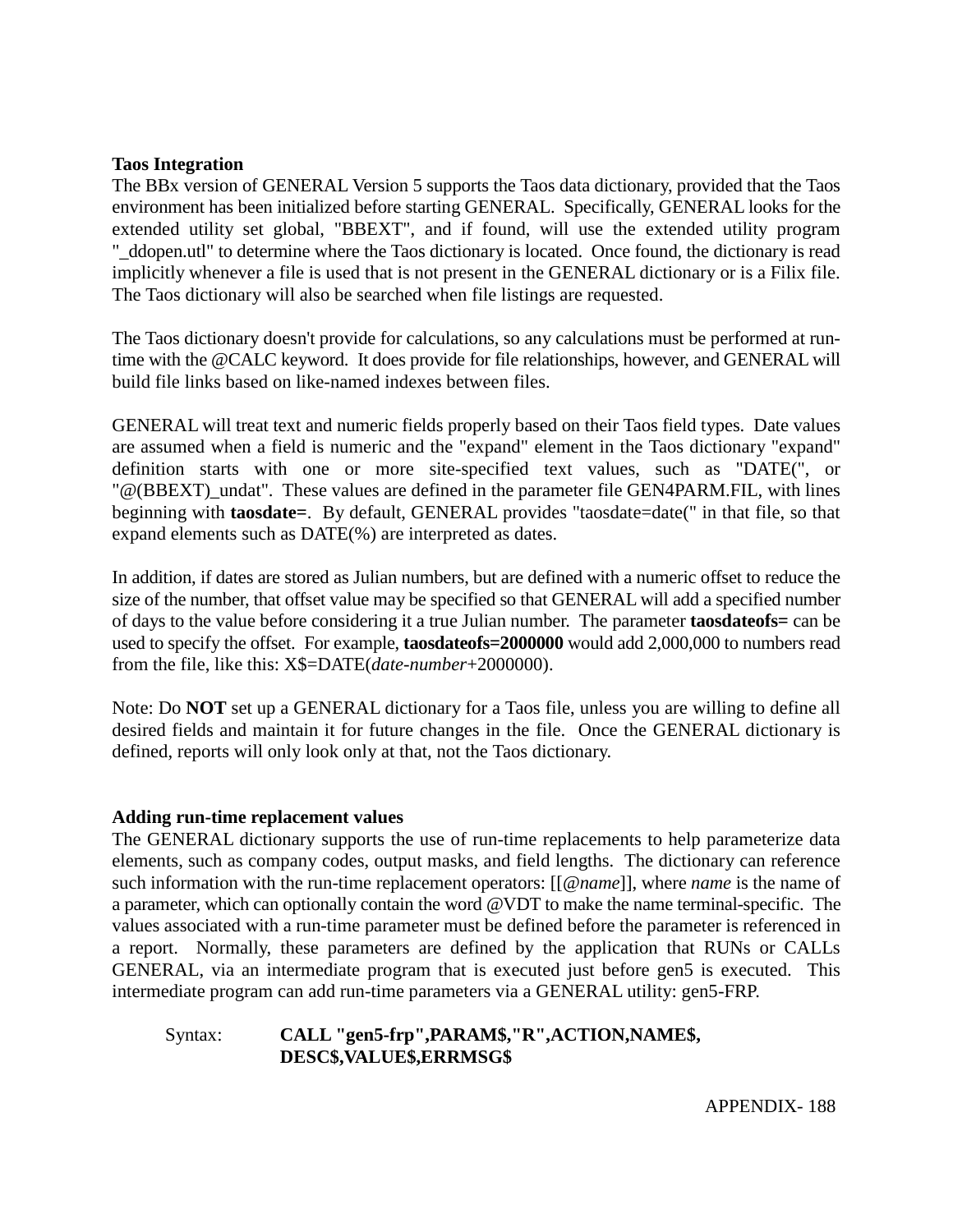For each run-time parameter, the gen5-FRP program should be called. The values and functions of the arguments are as follows:

| PARAM\$         | This value contains GENERAL parameter information. It should be set to<br>null ("") for the first CALL, then the value passed on subsequent CALLs.                                       |
|-----------------|------------------------------------------------------------------------------------------------------------------------------------------------------------------------------------------|
| "R"             | This is a flag that tells GENERAL to maintain replacement values.                                                                                                                        |
| <b>ACTION</b>   | This value should be 1 to add or update the value for the parameter, or 2 to<br>delete the parameter.                                                                                    |
| <b>NAME\$</b>   | This is the name of the parameter, without any $\omega$ references. It can be set to<br>a simple name, such as "FIRMID", or to a terminal-specific name, such as<br>"FIRMID"+FID $(0)$ . |
| <b>DESC\$</b>   | This is just a text description of the value. The CONFIG command will use<br>this when displaying lists of run-time replacement values.                                                  |
| <b>VALUE\$</b>  | This variable contains the replacement value to use.                                                                                                                                     |
| <b>ERRMSG\$</b> | Contains a message if there was a problem.                                                                                                                                               |

An example program fragment follows:

- 0010 PARAM\$=""
- 0020 NAME\$="FIRMID"+FID(0), DESC\$="COMPANY ID", VALUE\$="01"
- 0030 CALL "gen5-FRP",PARAM\$,"R",1,NAME\$,DESC\$,VALUE\$,ERRMSG\$; IF ERRMSG\$>"" GOTO DONE:
- 0040 NAME\$="FIRMNAME"+FID(0), DESC\$="COMPANY NAME", VALUE\$="SDSI"
- 0050 CALL "gen5-FRP",PARAM\$,"R",1,NAME\$,DESC\$,VALUE\$,ERRMSG\$; IF ERRMSG\$>"" GOTO DONE:

When GENERAL is exited, a program fragment to remove the same parameters could be:

- 0010 PARAM\$=""
- 0020 CALL "gen5-FRP",PARAM\$,"R",2,"FIRMID"+FID(0),"","",ERRMSG\$
- 0030 CALL "gen5-FRP",PARAM\$,"R",2,"FIRMNAME"+FID(0),"","",ERRMSG\$

#### **Adding file- and field-definitions from external programs**

The GENERAL dictionary is stored in packed format, so it is not possible to simply write new records to the dictionary as field definitions. In order to allow an application developer to add or update fields to a GENERAL dictionary, a utility has been provided.

There are three steps to updating a dictionary:

First, the dictionary must be opened: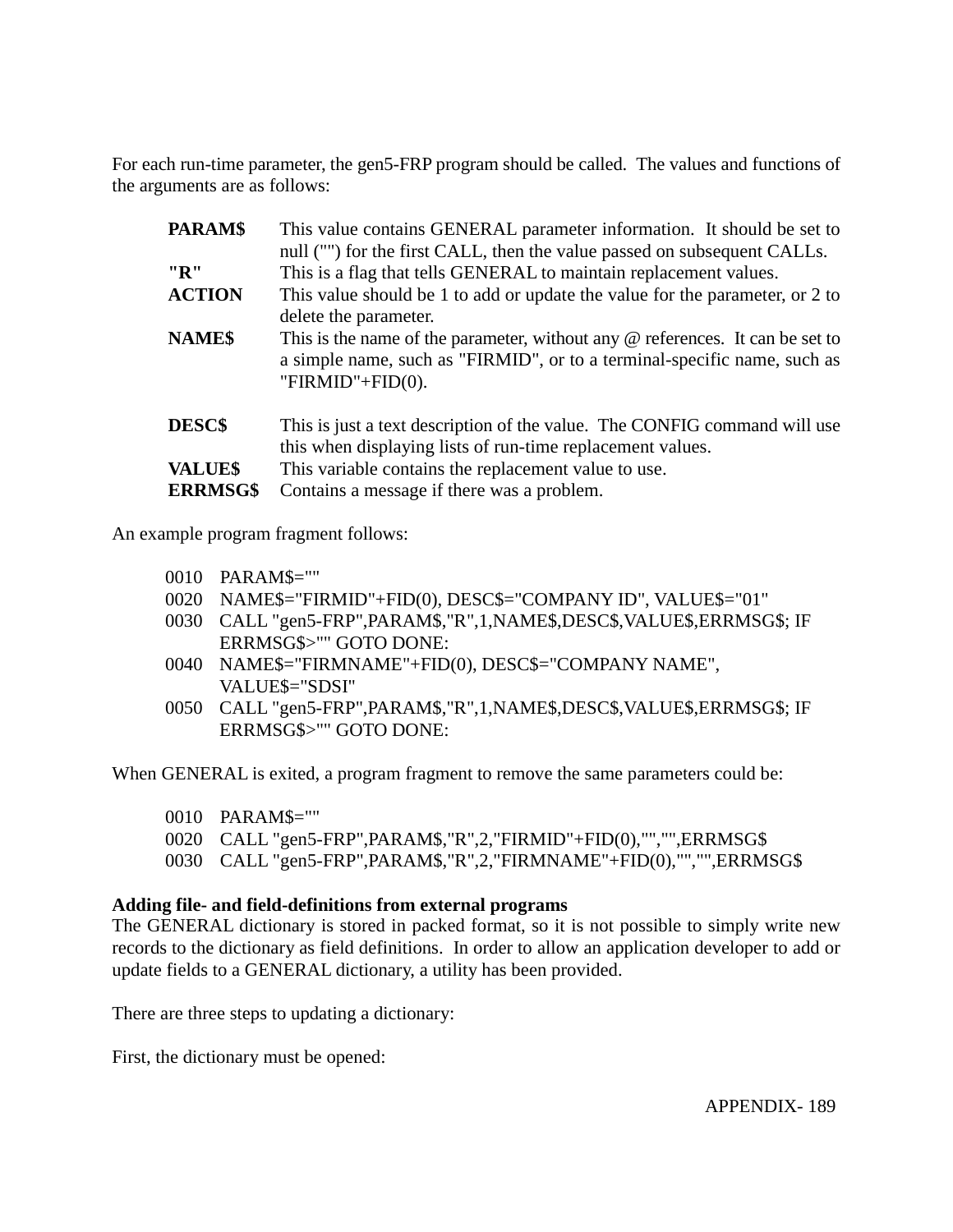## **CALL "gen5-upd.utl","OPEN", FILENAME\$, DESC\$, DISKFL\$, ACL\$, "", PARAM\$, ERRMSG\$**

"OPEN" is an action flag.

FILENAME\$ is the name of the file to be maintained.

DESC\$, if not null (""), will update the file's description in the dictionary.

DISKFL\$, if not null, will update the file's disk file name.

ACL\$, if not null, will update the file's access level (0-9).

PARAM\$ holds information about the dictionary. It should be null ("") before the CALL, and not manipulated subsequently.

ERRMSG\$ holds an error message, if an error occurred.

Second, for each field to be added or modified perform the following:

## **CALL "gen5-upd.utl","FIELD", FIELDNAME\$, DESC\$, TYPECD\$, HEADING\$, EXPRESSION\$, PARAM\$, ERRMSG\$**

"FIELD" is an action flag.

FIELDNAME\$ is the name of the field to add, update, or delete. It should be a valid field name, according to GENERAL's field naming rules (see the Dictionary chapter).

DESC\$ is the field's description. If this is set to the literal text, "<DELETE>", then the field is deleted from the dictionary.

TYPECD\$ is the field's type codes.

HEADING\$ is the field's column heading.

EXPRESSION\$ is the field's expression.

PARAM\$ is the parameter variable set by GENERAL in the OPEN call, above.

ERRMSG\$ holds an error message, if an error occurred.

APPENDIX- 190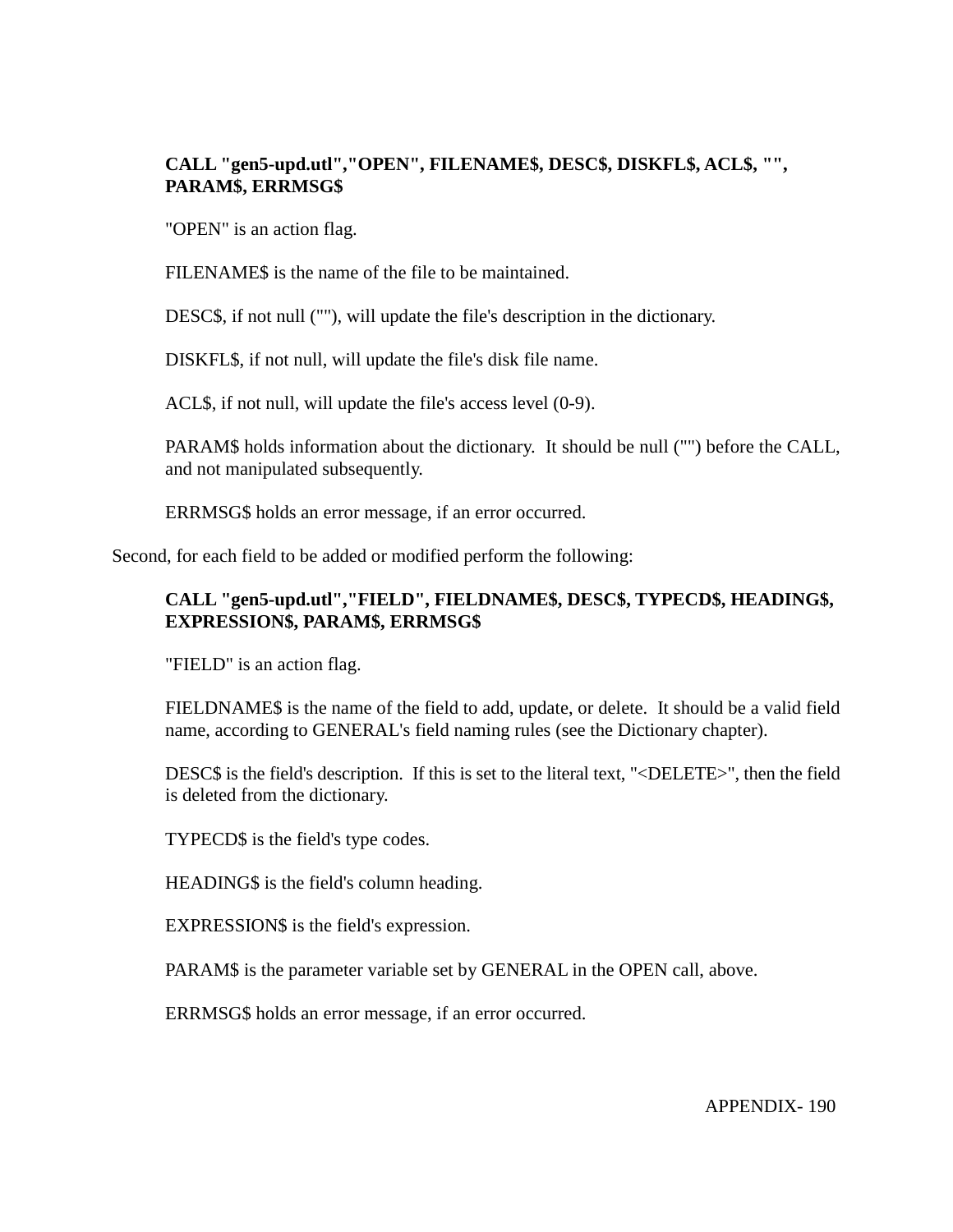Information about the type codes, column heading, and expression can be found in the Dictionary chapter of the manual. No validation is performed by this utility.

Third, once all the fields have been updated, the dictionary should be closed. This will write the changes made to disk.

# **CALL "gen5-upd.utl","CLOSE","","","","","",PARAM\$,ERRMSG\$**

"CLOSE" is an action flag.

PARAM\$ is the parameter variable maintained in prior CALLs.

ERRMSG\$ holds an error message, if an error occurred.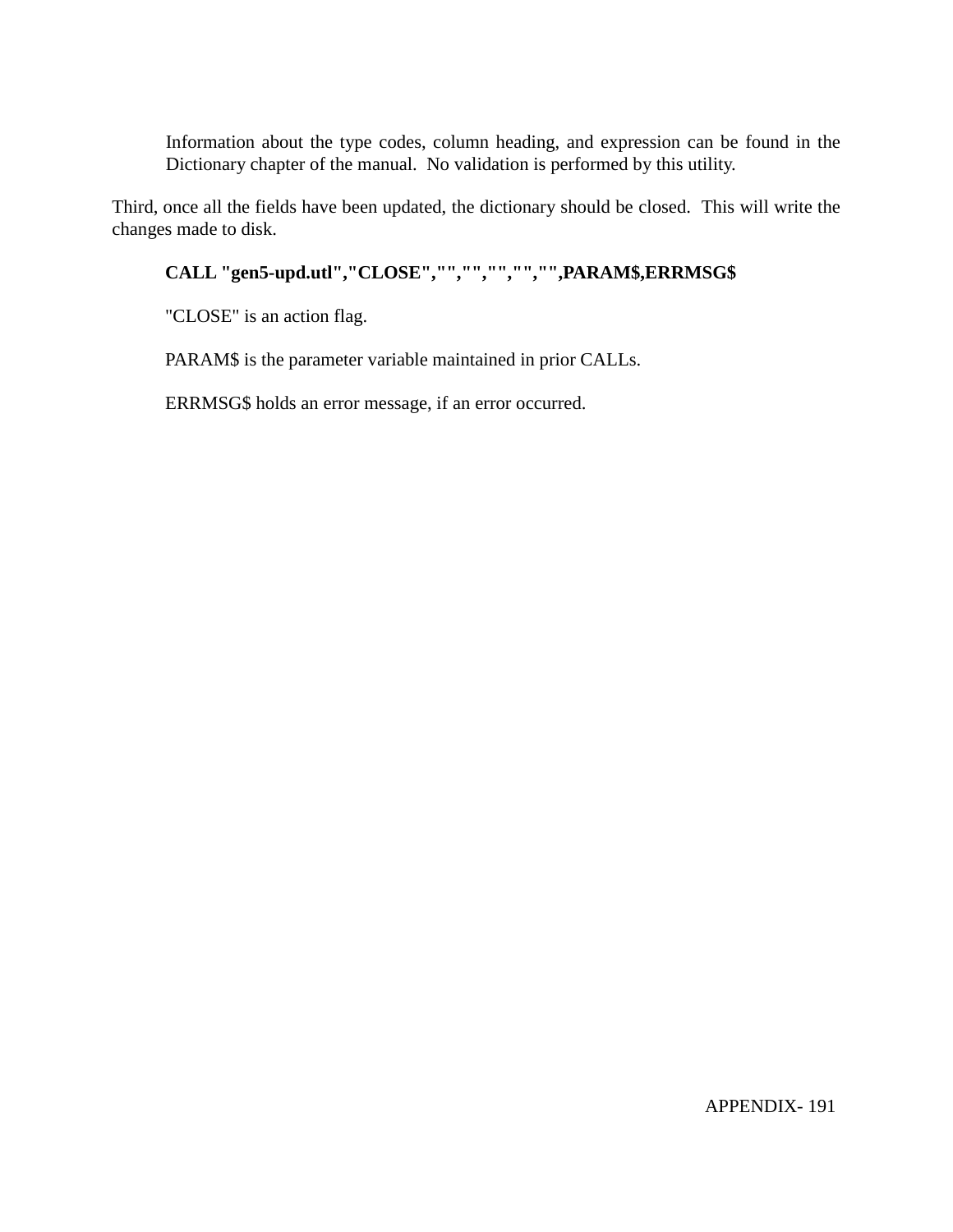# **Sample File Layouts**

| <b>Field</b>   | <b>Key</b> | <b>Description</b>            |
|----------------|------------|-------------------------------|
|                | $\Omega$   | Customer ID                   |
| $\overline{2}$ |            | Name                          |
| $\overline{3}$ |            | Address $1(1,30)$             |
|                |            | Address2 (31,30)              |
| $\overline{4}$ | 2, 3.2     | City                          |
| 5              | 3.1        | <b>State</b>                  |
| 6              |            | Zip code                      |
| $\overline{7}$ |            | Telephone (10 digit string)   |
| $\overline{8}$ |            | Date last sale (1,8) YYYYMMDD |
|                |            | Date last pmt (7,8) YYYYMMDD  |
| 9              |            | Class code $(1,2)$            |
|                |            | Salesperson code $(3,3)$      |
|                |            | Terms code $(6,2)$            |
| 10             |            | Credit limit                  |
| 11             |            | Year to date sales            |
| 12             |            | Month to date sales           |
| 13             |            | Year to date cost             |
| 14             |            | Month to date cost            |

## **DEMO.CUST - Customer master file (GENSMPL.1)**

## **DEMO.SLSP - Salesperson master file (GENSMPL.2)**

| <b>Field</b>  | <b>Key</b> | <b>Description</b>  |
|---------------|------------|---------------------|
|               |            | Salesperson ID      |
| $\mathcal{D}$ |            | Name                |
| $\mathbf{z}$  |            | Year to date sales  |
|               |            | Month to date sales |
|               |            | Year to date cost   |
| 6             |            | Month to date cost  |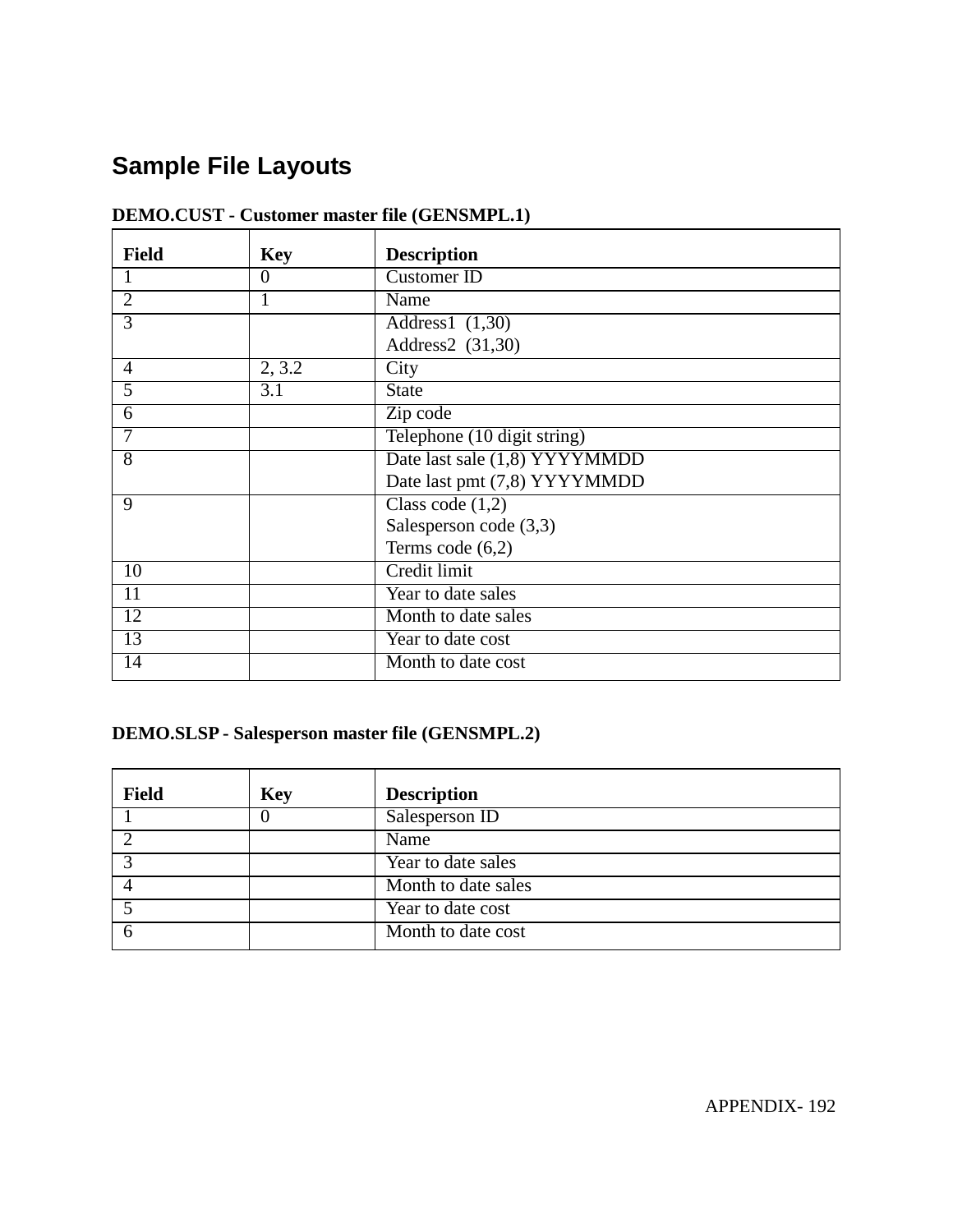### **DEMO.INVOICES - Invoices by customer (GENSMPL.3) DEMO.INVOICE.HIST - Invoice history by customer (GENSMPL.7)** Accessed by READRECORD only.

DEMO.INVOICE.ALL demonstrates chaining the two files.

| <b>Field</b> | <b>Key</b> | <b>Description</b>           |
|--------------|------------|------------------------------|
|              | O.I        | Customer $(1,5)$             |
|              | 0.2, 2.2   | Invoice number $(6,5)$       |
|              |            | Date $(11,8)$ Julian integer |
|              | 2.1        | Salesperson (19,3)           |
|              |            | Amount (22,6) binary integer |

## **DEMO.PAYMENTS - Invoice payments by customer (GENSMPL.4)**

Accessed by READRECORD only.

| <b>Field</b> | Key | <b>Description</b>           |
|--------------|-----|------------------------------|
|              | 0.1 | Customer $(1,5)$             |
|              | 0.2 | Invoice number $(6,5)$       |
|              | 0.3 | Sequence $(11,2)$            |
|              |     | Date (13,8) Julian integer   |
|              |     | Amount (21,6) binary integer |

## **DEMO.CUST\_NAME - Customer name sort file (GENSMPL.5)**

Sort file for customers.

| <b>Field</b> | <b>Key</b> | <b>Description</b>     |
|--------------|------------|------------------------|
| Key          | U. I       | Customer name $(1,20)$ |
|              | $\rm 0.2$  | Customer ID $(21,5)$   |

## **DEMO.SLSP.INV - Invoices by Salesperson sort file (GENSMPL.6)**

Sort file for invoices.

| <b>Field</b> | <b>Key</b> | <b>Description</b>         |
|--------------|------------|----------------------------|
| Key          | U.I        | Salesperson Number $(1,3)$ |
|              | 0.2        | Customer ID $(4,5)$        |
|              | 0.3        | Invoice Number $(9,5)$     |